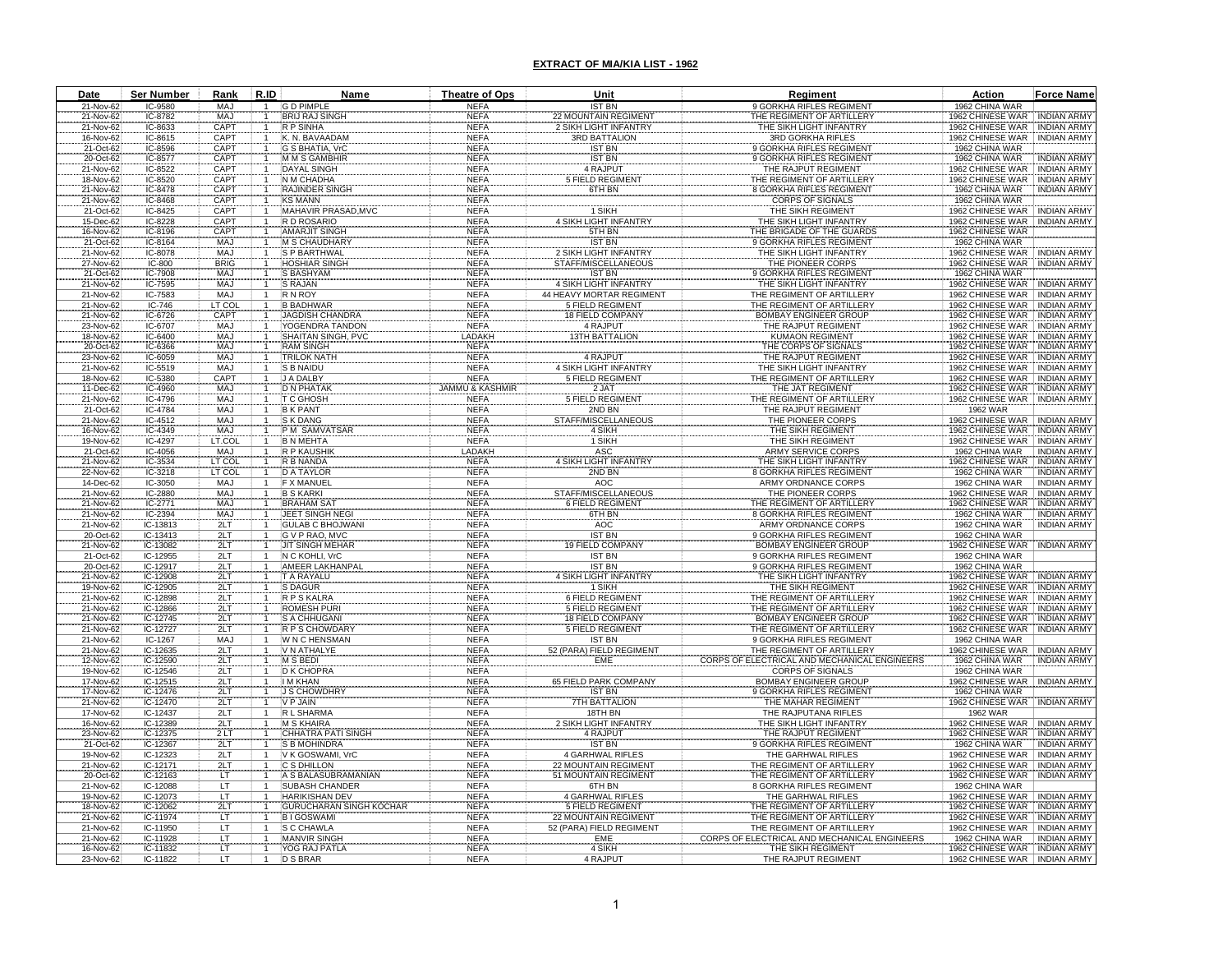| 21-Nov-62                           | IC-11647             | CAPT                         | D. P. S. DATA                               | <b>NEFA</b>                | 3RD BATTALION                         | THE JAMMU AND KASHMIR RIFLES                                 | 1962 CHINESE WAR INDIAN ARMY                                           |
|-------------------------------------|----------------------|------------------------------|---------------------------------------------|----------------------------|---------------------------------------|--------------------------------------------------------------|------------------------------------------------------------------------|
| 21-Nov-62                           | IC-11012             | <b>CAPT</b>                  | <b>S K DUTTA</b>                            | <b>NEFA</b>                | 6 FIELD REGIMENT                      | THE REGIMENT OF ARTILLERY                                    | 1962 CHINESE WAR<br><b>INDIAN ARMY</b>                                 |
| 21-Nov-62                           | IC-10701             | MAJ                          | <b>JC KATOCH</b>                            | <b>NEFA</b>                | 3RD BATTALION                         | THE JAMMU AND KASHMIR RIFLES                                 | 1962 CHINESE WAR INDIAN ARMY                                           |
| 21-Nov-62                           | IC-1070              | LT COI                       | <b>B AVASTHY</b>                            | <b>NEFA</b>                | 4 RAJPUT                              | THE RAJPUT REGIMENT                                          | <b>INDIAN ARMY</b><br>1962 CHINESE WAR                                 |
| 21-Oct-62                           | IC-10514             | CAPT                         | <b>M S MANGA</b>                            | <b>NEFA</b>                | <b>1ST BATTALION</b>                  | 8TH GORKHA RIFLES                                            | 1962 CHINESE WAR                                                       |
| 21-Nov-62                           | IC-10472             | CAPT                         | <b>G P BHATNAGAR</b>                        | <b>NEFA</b>                | 52 (PARA) FIELD REGIMENT              | THE REGIMENT OF ARTILLER                                     | 1962 CHINESE WAR<br><b>INDIAN ARMY</b>                                 |
| 21-Nov-62                           | IC-10177             | <b>CAPT</b>                  | <b>KL SHUKLA</b>                            | <b>NEFA</b>                | 4 SIKH LIGHT INFANTRY                 | THE SIKH LIGHT INFANTRY                                      | 1962 CHINESE WAR<br>INDIAN ARMY                                        |
| 22-Nov-62                           | IC-10025             | CAPT                         | <b>B B GHOSH</b>                            | <b>NEFA</b>                | 2ND BN                                | 8 GORKHA RIFLES REGIMENT                                     | 1962 CHINA WAR<br><b>INDIAN ARMY</b>                                   |
| 21-Nov-62                           | IC 12475             | 2LT<br>LT                    | P. K. JINDAL                                | <b>NEFA</b>                | 6TH BATTALION                         | <b>KUMAON REGIMENT</b>                                       | 1962 CHINESE WAR<br>INDIAN ARMY                                        |
| 16-Nov-62                           | IC 11867             |                              | <b>BIKRAM SINGH</b>                         | <b>NEFA</b>                | <b>6TH BATTALION</b>                  | <b>KUMAON REGIMENT</b>                                       | 1962 CHINESE WAR INDIAN ARMY                                           |
| 21-Nov-62                           | JC-15701             | <b>JEM</b><br>$\overline{2}$ | <b>GHAN SHYAM SINGH</b>                     | <b>NEFA</b>                | 6TH BN                                | 8 GORKHA RIFLES REGIMENT                                     | 1962 CHINA WAR                                                         |
| 21-Oct-62                           | JC-1552              | <b>SUB</b>                   | <b>OMKAR</b>                                | <b>NEFA</b>                | 2ND BN                                | <b>8 GORKHA RIFLES REGIMENT</b>                              | 1962 CHINA WAR                                                         |
| 21-Nov-62                           | JC-15432             | <b>JEM</b>                   | <b>PARBAT SINGH</b>                         | <b>NEFA</b>                | <b>5 FIELD REGIMENT</b>               | THE REGIMENT OF ARTILLERY                                    | 1962 CHINESE WAR INDIAN ARMY                                           |
| 18-Nov-62                           | JC-15354             | JEM                          | SUDHANGSHU BISWAS                           | <b>NEFA</b>                | <b>1ST BATTALION</b>                  | 8TH GORKHA RIFLES                                            | 1962 CHINESE WAR                                                       |
| 19-Nov-62                           | JC-15219             | JEM                          | <b>BHAWAN SINGH RAMOLA</b>                  | <b>NEFA</b>                | <b>4 GARHWAL RIFLES</b>               | THE GARHWAL RIFLES                                           | 1962 CHINESE WAR INDIAN ARMY                                           |
| 16-Nov-62                           | JC-15035             | <b>JEM</b>                   | BATNA BAHADUR THAPA                         | <b>NEFA</b>                | <b>3RD BATTALION</b>                  | <b>3RD GORKHA RIFLES</b>                                     | 1962 CHINESE WAR<br><b>INDIAN ARMY</b>                                 |
| 21-Nov-62                           | JC-15016             | <b>JEM</b>                   | <b>GURDIAL SINGH</b>                        | <b>NEFA</b>                | 4 SIKH LIGHT INFANTRY                 | THE SIKH LIGHT INFANTRY                                      | 1962 CHINESE WAR<br><b>INDIAN ARMY</b>                                 |
| 23-Nov-62                           | JC-14731             | JEM                          | <b>PRITAM SINGH</b>                         | <b>NEFA</b>                | <b>18 FIELD COMPANY</b>               | <b>BOMBAY ENGINEER GROUP</b>                                 | 1962 CHINESE WAR<br><b>INDIAN ARMY</b>                                 |
| 23-Nov-62                           | JC-14713             | SUB MA.                      | PIRTHI SINGH                                | <b>NEFA</b>                | 4 RAJPUT                              | THE RAJPUT REGIMENT                                          | 1962 CHINESE WAR<br><b>INDIAN ARMY</b>                                 |
| 21-Nov-62                           | JC-14382             | <b>JEM</b>                   | <b>KAN SINGH</b>                            | <b>NEFA</b>                | <b>5 FIELD REGIMENT</b>               | THE REGIMENT OF ARTILLERY                                    | 1962 CHINESE WAR<br><b>INDIAN ARMY</b>                                 |
| 21-Nov-62                           | JC-14348             | <b>JEM</b>                   | <b>M PALANI SAMY</b>                        | <b>NEFA</b>                | <b>6 FIELD REGIMENT</b>               | THE REGIMENT OF ARTILLERY                                    | 1962 CHINESE WAR<br><b>INDIAN ARMY</b>                                 |
| 18-Nov-62                           | JC-14265             | <b>JEM</b>                   | <b>SHAMSHER SINGH</b>                       | <b>NEFA</b>                | ASC                                   | <b>ARMY SERVICE CORPS</b>                                    | 1962 CHINA WAR<br><b>INDIAN ARMY</b>                                   |
| 21-Nov-62                           | JC-13975             | <b>JEM</b>                   | RANJIT SINGH                                | <b>SIKKIM</b>              | <b>ENGINEER REGIMENT</b><br>51        | BENGAL ENGINEER GROUP                                        | 1962 CHINESE WAR<br><b>INDIAN ARMY</b>                                 |
| 21-Nov-62                           | JC-13906             | <b>JEM</b>                   | <b>SHIV NARAIN SINGH</b>                    | <b>NEFA</b>                | <b>5 FIELD REGIMENT</b>               | THE REGIMENT OF ARTILLERY                                    | 1962 CHINESE WAR<br><b>INDIAN ARMY</b>                                 |
| 19-Nov-62                           | JC-13620             | <b>SUB</b>                   | <b>JAGAN NATH BOSE</b>                      | <b>NEFA</b>                | <b>1ST BN</b>                         | <b>8 GORKHA RIFLES REGIMENT</b>                              | 1962 CHINA WAR                                                         |
| 23-Nov-62                           | JC-13305             | <b>JEM</b>                   | <b>NAMDEO KADAM</b>                         | <b>NEFA</b>                | <b>18 FIELD COMPANY</b>               | <b>BOMBAY ENGINEER GROUP</b>                                 | 1962 CHINESE WAR INDIAN ARMY                                           |
| 21-Nov-62                           | JC-13267             | <b>JEM</b>                   | <b>JAGMAL SINGH</b>                         | <b>NEFA</b>                | 6TH BN                                | <b>8 GORKHA RIFLES REGIMENT</b>                              | 1962 CHINA WAR                                                         |
| 23-Nov-62                           | JC-13168             | <b>SUB</b>                   | <b>SHAIK SUBANI</b>                         | <b>NEFA</b>                | 6TH BN                                | 8 GORKHA RIFLES REGIMENT                                     | 1962 CHINA WAR                                                         |
| 20-Nov-62                           | JC-13058             | <b>JEM</b>                   | <b>MADHAV MADHAVI</b>                       | <b>NEFA</b>                | 36 (MOUNTAIN) LIGHT REGIMENT          | THE REGIMENT OF ARTILLERY                                    | <b>1962 CHINESE WAR</b><br><b>INDIAN ARMY</b>                          |
| 21-Nov-62                           | JC-12469             | <b>JEM</b>                   | PIARA SINGH                                 | <b>NEFA</b>                | 2 SIKH LIGHT INFANTRY                 | THE SIKH LIGHT INFANTRY                                      | 1962 CHINESE WAR<br><b>INDIAN ARMY</b>                                 |
| 18-Nov-62                           | JC-12382<br>JC-12089 | <b>JEM</b>                   | <b>DESH RAJ</b>                             | <b>NEFA</b>                | ASC                                   | <b>ARMY SERVICE CORPS</b>                                    | 1962 CHINA WAR<br><b>INDIAN ARMY</b>                                   |
| 18-Nov-62                           |                      | <b>JEM</b>                   | <b>MOHAN SINGH</b>                          | <b>NEFA</b>                | <b>19 FIELD COMPANY</b>               | <b>BOMBAY ENGINEER GROUP</b>                                 | 1962 CHINESE WAR<br><b>INDIAN ARMY</b>                                 |
| 21-Nov-62                           | JC-11617             | <b>JEM</b>                   | <b>VISHESHWAR DAT</b>                       | <b>SIKKIM</b>              | 234 ENGINEER REGIMENT                 | <b>BENGAL ENGINEER GROUP</b>                                 | 1962 CHINESE WAR<br><b>INDIAN ARMY</b>                                 |
| 16-Nov-62                           | JC-11324             | SUB                          | <b>NASIB SINGH</b>                          | <b>NEFA</b>                | 4 SIKH                                | THE SIKH REGIMENT                                            | 1962 CHINESE WAR<br><b>INDIAN ARMY</b>                                 |
| 16-Nov-62                           | JC-11323             | <b>SUB</b>                   | <b>LACHHMAN SINGH</b>                       | <b>NEFA</b>                | 4 SIKH                                | THE SIKH REGIMENT                                            | 1962 CHINESE WAR<br><b>INDIAN ARMY</b>                                 |
| 21-Oct-62                           | JC-11015             | <b>JEM</b><br>$\overline{2}$ | <b>SURJIT SINGH</b>                         | LADAKH                     | ASC                                   | <b>ARMY SERVICE CORPS</b>                                    | 1962 CHINA WAR<br><b>INDIAN ARMY</b>                                   |
| 19-Nov-62<br>14-Nov-62              | JC-10920<br>JC-10823 | <b>JEM</b><br>$\overline{2}$ | PRATAP SINGH RAWAT                          | <b>NEFA</b>                | 4 GARHWAL RIFLES                      | THE GARHWAL RIFLES                                           | 1962 CHINESE WAR<br><b>INDIAN ARMY</b>                                 |
|                                     |                      | <b>JEM</b>                   | <b>TRILOK SINGH</b>                         | <b>NEFA</b>                | <b>6 KUMAON</b>                       | THE KUMAON REGIMENT                                          | <b>1962 CHINESE WAR</b><br><b>INDIAN ARMY</b>                          |
| 17-Nov-62                           | JC-10361             | <b>JEM</b>                   | KUANBHAJESHWAR PRASAD DASHM                 | <b>NEFA</b>                | <b>4 GARHWAL RIFLES</b>               | THE GARHWAL RIFLES                                           | 1962 CHINESE WAR<br><b>INDIAN ARMY</b>                                 |
| 19-Nov-62                           | JC-10361             | <b>JEM</b>                   | KUMBHAJESHWAR PRASAD                        | <b>NEFA</b>                | <b>AEC</b>                            | <b>ARMY EDUCATION CORPS</b>                                  | 1962 CHINA WAR<br><b>INDIAN ARMY</b>                                   |
| 19-Nov-62                           | 40353625             | <b>RFN</b>                   | <b>BACHAN SINGH BISHT</b>                   | <b>NEFA</b>                | 4 GARHWAL RIFLES                      | THE GARHWAL RIFLES                                           | 1962 CHINESE WAR<br><b>INDIAN ARMY</b>                                 |
| 19-Nov-62                           | 13794714             | M/W                          | <b>PURAN CHAND</b>                          | <b>NEFA</b>                | 3RD BATTALION                         | THE JAMMU AND KASHMIR RIFLES                                 | 1962 CHINESE WAR<br><b>INDIAN ARMY</b>                                 |
| 19-Nov-62                           | 13794713             | <b>BRBR</b>                  | <b>GIAN CHAND</b>                           | <b>NEFA</b>                | 3RD BATTALION                         | THE JAMMU AND KASHMIR RIFLES                                 | 1962 CHINESE WAR<br><b>INDIAN ARMY</b>                                 |
| 20-Nov-62                           | 13794419             | <b>RFN</b>                   | <b>BADHRI NATH</b>                          | <b>NEFA</b>                | <b>3RD BATTALION</b>                  | THE JAMMU AND KASHMIR RIFLES                                 | 1962 CHINESE WAR INDIAN ARMY                                           |
| 19-Nov-62                           | 13794185             | <b>SWPR</b>                  | <b>BADRI</b>                                | <b>NEFA</b>                | <b>3RD BATTALION</b>                  | THE JAMMU AND KASHMIR RIFLES                                 | 1962 CHINESE WAR INDIAN ARMY                                           |
| 19-Nov-62                           | 13794105             | <b>SWPR</b><br>3             | BACHITRU                                    | <b>NEFA</b>                | <b>3RD BATTALION</b>                  | THE JAMMU AND KASHMIR RIFLES                                 | 1962 CHINESE WAR INDIAN ARMY                                           |
| 19-Nov-62                           | 13794046             | <b>MASALCHI</b>              | <b>MUNSHI RAM</b>                           | <b>NEFA</b>                | <b>3RD BATTALION</b>                  | THE JAMMU AND KASHMIR RIFLES                                 | 1962 CHINESE WAR INDIAN ARMY                                           |
|                                     | 13719972             | <b>RFN</b>                   | <b>DURGA BAHDUR CHHETR</b>                  | <b>NEFA</b>                | <b>3RD BATTALION</b>                  | THE JAMMU AND KASHMIR RIFLES                                 | 1962 CHINESE WAR<br>INDIAN ARMY                                        |
| 19-Nov-62<br>19-Nov-62<br>19-Nov-62 | 1371997              | <b>RFN</b>                   | KESHER BAHADUR KHAN                         | <b>NEFA</b>                | <b>3RD BATTALION</b>                  | THE JAMMU AND KASHMIR RIFLES                                 | 1962 CHINESE WAR<br><b>INDIAN ARMY</b>                                 |
|                                     | 13719903             | <b>RFN</b>                   | <b>BAJ SINGH</b>                            | <b>NEFA</b>                | <b>3RD BATTALION</b>                  | THE JAMMU AND KASHMIR RIFLES                                 | 1962 CHINESE WAR<br><b>INDIAN ARMY</b>                                 |
| 19-Nov-62                           | 13719897             | <b>RFN</b>                   | <b>CHUNI RAM</b>                            | <b>NEFA</b>                | <b>3RD BATTALION</b>                  | THE JAMMU AND KASHMIR RIFLES                                 | 1962 CHINESE WAR<br><b>INDIAN ARMY</b>                                 |
| 19-Nov-62                           | 13719772             | <b>RFN</b>                   | <b>NAROTAM SINGH</b>                        | <b>NEFA</b>                | <b>3RD BATTALION</b>                  | THE JAMMU AND KASHMIR RIFLES                                 | 1962 CHINESE WAR<br><b>INDIAN ARMY</b>                                 |
| 19-Nov-62                           | 13719767             | <b>RFN</b>                   | <b>SARWAN KUMAR</b>                         | <b>NEFA</b>                | <b>3RD BATTALION</b>                  | THE JAMMU AND KASHMIR RIFLES                                 | 1962 CHINESE WAR<br><b>INDIAN ARMY</b>                                 |
| 19-Nov-62                           | 13719759             | <b>RFN</b>                   | <b>JANAK SINGH</b>                          | <b>NEFA</b>                | <b>3RD BATTALION</b>                  | THE JAMMU AND KASHMIR RIFLES                                 | 1962 CHINESE WAR<br><b>INDIAN ARMY</b>                                 |
| 19-Nov-62                           | 13719697             | <b>RFN</b><br><b>RFN</b>     | RAM BAHADUR CHHETR                          | <b>NEFA</b>                | <b>3RD BATTALION</b>                  | THE JAMMU AND KASHMIR RIFLES                                 | 1962 CHINESE WAR<br><b>INDIAN ARMY</b>                                 |
| 19-Nov-62                           | 13719448             | <b>RFN</b>                   | <b>BUDHI SINGH</b>                          | <b>NEFA</b>                | <b>3RD BATTALION</b>                  | THE JAMMU AND KASHMIR RIFLES                                 | 1962 CHINESE WAR<br><b>INDIAN ARMY</b>                                 |
| 19-Nov-62                           | 13719444             |                              | <b>BALDEV SINGH</b>                         | <b>NEFA</b>                | <b>3RD BATTALION</b>                  | THE JAMMU AND KASHMIR RIFLES                                 | 1962 CHINESE WAR<br><b>INDIAN ARMY</b>                                 |
| 19-Nov-62                           | 13719389<br>13719176 | RFN<br>RFN                   | <b>DARSHAN SINGH</b><br><b>BALDEV SINGH</b> | <b>NEFA</b>                | 3RD BATTALION<br><b>3RD BATTALION</b> | THE JAMMU AND KASHMIR RIFLES                                 | 1962 CHINESE WAR<br><b>INDIAN ARMY</b>                                 |
| 19-Nov-62                           |                      | <b>RFN</b>                   |                                             | <b>NEFA</b>                |                                       | THE JAMMU AND KASHMIR RIFLES                                 | 1962 CHINESE WAR<br><b>INDIAN ARMY</b><br>1962 CHINESE WAR INDIAN ARMY |
| 19-Nov-62                           | 13719090             | <b>RFN</b>                   | <b>JAG BAHDUR THAPA</b>                     | <b>NEFA</b>                | <b>3RD BATTALION</b>                  | THE JAMMU AND KASHMIR RIFLES                                 |                                                                        |
| 19-Nov-62                           | 13718786             | LNK                          | <b>BHIM BAHADUR</b><br>CHANDRA MANI RAI     | <b>NEFA</b>                | 3RD BATTALION<br><b>3RD BATTALION</b> | THE JAMMU AND KASHMIR RIFLES                                 | 1962 CHINESE WAR INDIAN ARMY                                           |
| 19-Nov-62<br>19-Nov-62              | 13718761<br>13718660 | <b>RFN</b>                   | <b>TEJ BAHDUR THAPA</b>                     | <b>NEFA</b><br><b>NEFA</b> | <b>3RD BATTALION</b>                  | THE JAMMU AND KASHMIR RIFLES<br>THE JAMMU AND KASHMIR RIFLES | 1962 CHINESE WAR INDIAN ARMY<br>1962 CHINESE WAR INDIAN ARMY           |
| 19-Nov-62                           | 13718629             | <b>RFN</b>                   | <b>BHARAT CHAND</b>                         | <b>NEFA</b>                | <b>3RD BATTALION</b>                  | THE JAMMU AND KASHMIR RIFLES                                 | 1962 CHINESE WAR INDIAN ARMY                                           |
| 19-Nov-62                           | 13718595             | <b>NK</b>                    | <b>ANANT BAHADUR THAPA</b>                  | <b>NEFA</b>                | <b>3RD BATTALION</b>                  | THE JAMMU AND KASHMIR RIFLES                                 | 1962 CHINESE WAR NDIAN ARMY                                            |
| 19-Nov-62                           | 13718577             | <b>NK</b>                    | <b>MOHAN SINGH THAPA</b>                    | <b>NEFA</b>                | <b>3RD BATTALION</b>                  | THE JAMMU AND KASHMIR RIFLES                                 | 1962 CHINESE WAR INDIAN ARMY                                           |
| 19-Nov-62                           | 13718488             | <b>RFN</b>                   | <b>DEVI PRASHAD SHARMA</b>                  | <b>NEFA</b>                | <b>3RD BATTALION</b>                  | THE JAMMU AND KASHMIR RIFLES                                 | 1962 CHINESE WAR INDIAN ARMY                                           |
| 19-Nov-62                           | 13718403             | <b>RFN</b>                   | <b>HARI PRASHAD</b>                         | <b>NEFA</b>                | <b>3RD BATTALION</b>                  | THE JAMMU AND KASHMIR RIFLES                                 | 1962 CHINESE WAR INDIAN ARMY                                           |
| 19-Nov-62                           | 13718371             | <b>RFN</b>                   | <b>THAMAN SINGH</b>                         | <b>NEFA</b>                | 3RD BATTALION                         | THE JAMMU AND KASHMIR RIFLES                                 | 1962 CHINESE WAR INDIAN ARMY                                           |
| 19-Nov-62                           | 13718305             | <b>RFN</b>                   | <b>JOGINDER KUMAR</b>                       | <b>NEFA</b>                | <b>3RD BATTALION</b>                  | THE JAMMU AND KASHMIR RIFLES                                 | 1962 CHINESE WAR NIDIAN ARMY                                           |
| 19-Nov-62                           | 13718241             | <b>RFN</b><br>3              | KISHORE CHAND                               | <b>NEFA</b>                | <b>3RD BATTALION</b>                  | THE JAMMU AND KASHMIR RIFLES                                 | 1962 CHINESE WAR INDIAN ARMY                                           |
| 19-Nov-62                           | 13718164             | <b>RFN</b><br>3              | OM PARKASH                                  | <b>NEFA</b>                | <b>3RD BATTALION</b>                  | THE JAMMU AND KASHMIR RIFLES                                 | 1962 CHINESE WAR INDIAN ARMY                                           |
| 19-Nov-62                           | 13718080             | <b>RFN</b>                   | <b>RAM KRISHAN</b>                          | <b>NEFA</b>                | 3RD BATTALION                         | THE JAMMU AND KASHMIR RIFLES                                 | 1962 CHINESE WAR INDIAN ARMY                                           |
| 19-Nov-62                           | 13717705             | <b>RFN</b>                   | <b>SARBAN RAM</b>                           | <b>NEFA</b>                | <b>3RD BATTALION</b>                  | THE JAMMU AND KASHMIR RIFLES                                 | 1962 CHINESE WAR INDIAN ARMY                                           |
| 19-Nov-62                           | 13717616             | LNK                          | <b>BIKRAM SINGH</b>                         | <b>NEFA</b>                | <b>3RD BATTALION</b>                  | THE JAMMU AND KASHMIR RIFLES                                 | INDIAN ARMY<br>1962 CHINESE WAR                                        |
|                                     |                      |                              |                                             |                            |                                       |                                                              |                                                                        |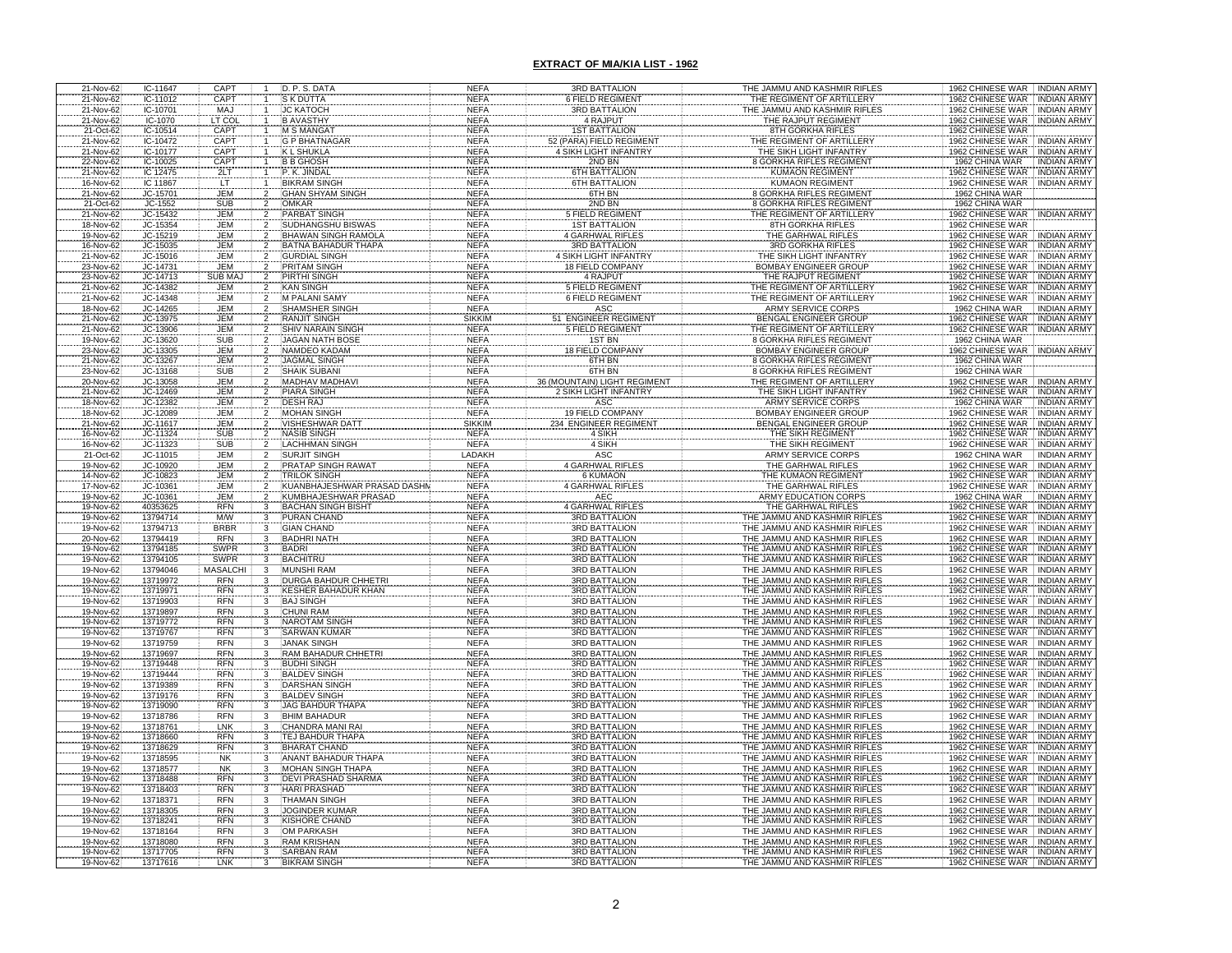| 19-Nov-62                           | 13717605             | <b>NK</b>                    | 3                       | <b>DEVINDER SINGH</b>                       | <b>NEFA</b>                | <b>3RD BATTALION</b>                                                    | THE JAMMU AND KASHMIR RIFLES                                 | 1962 CHINESE WAR INDIAN ARMY                                           |
|-------------------------------------|----------------------|------------------------------|-------------------------|---------------------------------------------|----------------------------|-------------------------------------------------------------------------|--------------------------------------------------------------|------------------------------------------------------------------------|
| 19-Nov-62                           | 13717546             | <b>RFN</b>                   |                         | <b>CHANCHAL SINGH</b>                       | <b>NEFA</b>                | <b>3RD BATTALION</b>                                                    | THE JAMMU AND KASHMIR RIFLES                                 | 1962 CHINESE WAR INDIAN ARMY                                           |
| 19-Nov-62<br>19-Nov-62              | 13717400<br>13717350 | <b>RFN</b><br><b>RFN</b>     |                         | <b>TUL BAHADUR</b><br><b>MEJAR SINGH</b>    | <b>NEFA</b><br><b>NEFA</b> | <b>3RD BATTALION</b><br><b>3RD BATTALION</b>                            | THE JAMMU AND KASHMIR RIFLES<br>THE JAMMU AND KASHMIR RIFLES | 1962 CHINESE WAR INDIAN ARMY<br>1962 CHINESE WAR INDIAN ARMY           |
|                                     | 13716780             | <b>RFN</b>                   |                         | <b>GIRDHARI LAL</b>                         | <b>NEFA</b>                | <b>3RD BATTALION</b>                                                    | THE JAMMU AND KASHMIR RIFLES                                 |                                                                        |
| 19-Nov-62<br>19-Nov-62              | 13716623             | <b>RFN</b>                   |                         | <b>DHIAN SINGH</b>                          | <b>NEFA</b>                | <b>3RD BATTALION</b>                                                    | THE JAMMU AND KASHMIR RIFLES                                 | 1962 CHINESE WAR TINDIAN ARMY<br>1962 CHINESE WAR TINDIAN ARMY         |
| 19-Nov-62                           | 13716557             | <b>RFN</b>                   |                         | <b>DES RAJ</b>                              | <b>NEFA</b>                | <b>3RD BATTALION</b>                                                    | THE JAMMU AND KASHMIR RIFLES                                 | 1962 CHINESE WAR INDIAN ARMY                                           |
|                                     | 13716530             | <b>RFN</b>                   |                         | <b>AMAR NATH</b>                            | <b>NEFA</b>                | <b>3RD BATTALION</b>                                                    | THE JAMMU AND KASHMIR RIFLES                                 | 1962 CHINESE WAR : INDIAN ARMY<br>1962 CHINESE WAR : INDIAN ARMY       |
| 19-Nov-62<br>19-Nov-62<br>19-Nov-62 | 13714827             | <b>RFN</b>                   |                         | <b>SHIV RAM</b>                             | <b>NEFA</b>                | <b>SRD BATTALION</b>                                                    | THE JAMMU AND KASHMIR RIFLES                                 |                                                                        |
|                                     | 13714724             | LHAV                         |                         | <b>NANAK CHAND</b>                          | <b>NEFA</b>                | <b>3RD BATTALION</b>                                                    | THE JAMMU AND KASHMIR RIFLES                                 | 1962 CHINESE WAR INDIAN ARMY                                           |
| 19-Nov-62                           | 13714680<br>13714606 | <b>NK</b><br><b>HAV</b>      | 3                       | <b>OM PRAKASH</b>                           | <b>NEFA</b><br><b>NEFA</b> | <b>3RD BATTALION</b><br><b>3RD BATTALION</b>                            | THE JAMMU AND KASHMIR RIFLES<br>THE JAMMU AND KASHMIR RIFLES | 1962 CHINESE WAR INDIAN ARMY                                           |
| 19-Nov-62<br>19-Nov-62              | 13714434             | <b>RFN</b>                   |                         | .<br>GURDAWAR SINGH<br>RATTAN CHAND         | <b>NEFA</b>                | <b>3RD BATTALION</b>                                                    | THE JAMMU AND KASHMIR RIFLES                                 | 1962 CHINESE WAR : INDIAN ARMY<br>1962 CHINESE WAR : INDIAN ARMY       |
| 19-Nov-62                           | 13714429             | LNK                          |                         | <b>HANSA RAM</b>                            | <b>NEFA</b>                | <b>3RD BATTALION</b>                                                    | THE JAMMU AND KASHMIR RIFLES                                 | 1962 CHINESE WAR   INDIAN ARMY                                         |
| 19-Nov-62                           | 13714426             | LNK                          | $\overline{3}$          | <b>DULO</b>                                 | <b>NEFA</b>                | <b>3RD BATTALION</b>                                                    | THE JAMMU AND KASHMIR RIFLES                                 | 1962 CHINESE WAR INDIAN ARMY                                           |
| 19-Nov-62                           | 13714117             | <b>RFN</b>                   |                         | <b>MEAL RAM</b>                             | <b>NEFA</b>                | <b>3RD BATTALION</b>                                                    | THE JAMMU AND KASHMIR RIFLES                                 | 1962 CHINESE WAR INDIAN ARMY                                           |
| 19-Nov-62                           | 13714084             | LNK                          |                         | <b>DWARIKA PRASHAD</b>                      | <b>NEFA</b>                | <b>3RD BATTALION</b>                                                    | THE JAMMU AND KASHMIR RIFLES                                 | 1962 CHINESE WAR   INDIAN ARMY                                         |
| 19-Nov-62                           | 13713998<br>13713229 | LHAV<br>LNK                  |                         | <b>NAND LALA</b><br><b>LACHHMAN DASS</b>    | <b>NEFA</b><br><b>NEFA</b> | <b>3RD BATTALION</b><br><b>3RD BATTALION</b>                            | THE JAMMU AND KASHMIR RIFLES<br>THE JAMMU AND KASHMIR RIFLES | 1962 CHINESE WAR INDIAN ARMY<br>1962 CHINESE WAR   INDIAN ARMY         |
| 19-Nov-62<br>19-Nov-62              | 13713189             | <b>RFN</b>                   | $\frac{3}{3}$           | YOG RAJ                                     | <b>NEFA</b>                | <b>3RD BATTALION</b>                                                    | THE JAMMU AND KASHMIR RIFLES                                 | 1962 CHINESE WAR INDIAN ARMY                                           |
| 19-Nov-62                           | 13712801             | <b>RFN</b>                   | 3                       | <b>AMAR NATH</b>                            | <b>NEFA</b>                | <b>3RD BATTALION</b>                                                    | THE JAMMU AND KASHMIR RIFLES                                 | 1962 CHINESE WAR INDIAN ARMY                                           |
| 19-Nov-62                           | 13712797             | <b>RFN</b>                   | $\overline{\mathbf{3}}$ | <b>AJIT SINGH</b>                           | <b>NEFA</b>                | <b>3RD BATTALION</b>                                                    | THE JAMMU AND KASHMIR RIFLES                                 | 1962 CHINESE WAR INDIAN ARMY                                           |
|                                     | 13712774             | <b>RFN</b>                   | 3                       | <b>SUKHMAN RAI</b>                          | NEFA                       | <b>3RD BATTALION</b>                                                    | THE JAMMU AND KASHMIR RIFLES<br>THE JAMMU AND KASHMIR RIFLES | 1962 CHINESE WAR INDIAN ARMY                                           |
| 19-Nov-62<br>19-Nov-62<br>19-Nov-62 | 13712758<br>13712750 | <b>RFN</b><br><b>RFN</b>     |                         | <b>BISHAN DASS</b><br><b>HARSHAIN SINGH</b> | <b>NEFA</b><br><b>NEFA</b> | <b>3RD BATTALION</b><br><b>3RD BATTALION</b>                            | THE JAMMU AND KASHMIR RIFLES                                 | 1962 CHINESE WAR<br><b>INDIAN ARMY</b><br>1962 CHINESE WAR INDIAN ARMY |
| 19-Nov-62                           | 13712722             | <b>RFN</b>                   |                         | <b>LACHMAN DASS</b>                         | <b>NEFA</b>                | <b>3RD BATTALION</b>                                                    | THE JAMMU AND KASHMIR RIFLES                                 | 1962 CHINESE WAR INDIAN ARMY                                           |
| 19-Nov-62                           | 13712715             | <b>RFN</b>                   |                         | <b>EM BAHADUR</b>                           | <b>NEFA</b>                | <b>3RD BATTALION</b>                                                    | THE JAMMU AND KASHMIR RIFLES                                 | 1962 CHINESE WAR<br><b>INDIAN ARMY</b>                                 |
| 19-Nov-62                           | 13712698             | <b>RFN</b>                   |                         | <b>PRABHU RAM</b>                           | <b>NEFA</b>                | <b>3RD BATTALION</b>                                                    | THE JAMMU AND KASHMIR RIFLES                                 | 1962 CHINESE WAR<br><b>INDIAN ARMY</b>                                 |
| 19-Nov-62                           | 13712696             | <b>RFN</b>                   |                         | <b>KESRI SINGH</b>                          | <b>NEFA</b>                | <b>3RD BATTALION</b>                                                    | THE JAMMU AND KASHMIR RIFLES                                 | 1962 CHINESE WAR<br><b>INDIAN ARMY</b>                                 |
| 19-Nov-62<br>19-Nov-62<br>19-Nov-62 | 13712559<br>13712550 | <b>RFN</b><br>LNK            |                         | <b>JAI SINGH</b><br><b>SITA RAM</b>         | <b>NEFA</b>                | <b>3RD BATTALION</b><br><b>3RD BATTALION</b>                            | THE JAMMU AND KASHMIR RIFLES                                 | 1962 CHINESE WAR<br><b>INDIAN ARMY</b><br>1962 CHINESE WAR             |
|                                     | 13712533             | <b>RFN</b>                   |                         | <b>TEJ BAHADUR</b>                          | <b>NEFA</b><br><b>NEFA</b> | <b>3RD BATTALION</b>                                                    | THE JAMMU AND KASHMIR RIFLES<br>THE JAMMU AND KASHMIR RIFLES | <b>INDIAN ARMY</b><br>1962 CHINESE WAR<br>INDIAN ARMY                  |
|                                     | 13712486             |                              |                         | <b>KHARAK BAHADUR</b>                       | <b>NEFA</b>                | <b>3RD BATTALION</b>                                                    | THE JAMMU AND KASHMIR RIFLES                                 | 1962 CHINESE WAR<br><b>INDIAN ARMY</b>                                 |
| 19-Nov-62<br>19-Nov-62<br>19-Nov-62 | 13712422             | HAV<br>HAV<br>LNK            |                         | PURAN SINGH                                 | <b>NEFA</b>                | <b>3RD BATTALION</b>                                                    | THE JAMMU AND KASHMIR RIFLES                                 | 1962 CHINESE WAR<br><b>INDIAN ARMY</b>                                 |
|                                     | 13712416             |                              |                         | <b>HANS RAJ</b>                             | <b>NEFA</b>                | <b>3RD BATTALION</b>                                                    |                                                              | 1962 CHINESE WAR : INDIAN ARMY                                         |
| 19-Nov-62                           | 13712408             | LHAV                         |                         | <b>MALAK RAM</b>                            | <b>NEFA</b>                | <b>3RD BATTALION</b>                                                    | THE JAMMU AND KASHMIR RIFLES                                 | 1962 CHINESE WAR INDIAN ARMY                                           |
| 19-Nov-62<br>19-Nov-62              | 13712352<br>13711144 | HAV<br>RFN                   |                         | <b>BHAIRAB CHAND</b><br><b>CHUNI LALA</b>   | <b>NEFA</b><br><b>NEFA</b> | 3RD BATTALION<br>3RD BATTALION                                          | THE JAMMU AND KASHMIR RIFLES<br>THE JAMMU AND KASHMIR RIFLES | 1962 CHINESE WAR INDIAN ARMY<br>1962 CHINESE WAR : INDIAN ARMY         |
| 19-Nov-62                           | 13710943             | <b>RFN</b>                   |                         | <b>SITA RAM</b>                             | <b>NEFA</b>                | <b>3RD BATTALION</b>                                                    | THE JAMMU AND KASHMIR RIFLES                                 | 1962 CHINESE WAR INDIAN ARMY                                           |
| 19-Nov-62                           | 13710603             | <b>HAV</b>                   |                         | SIRI THAPA                                  | <b>NEFA</b>                | <b>3RD BATTALION</b>                                                    | THE JAMMU AND KASHMIR RIFLES                                 | 1962 CHINESE WAR INDIAN ARMY                                           |
| 19-Nov-62                           | 13710172             | <b>RFN</b>                   |                         | GAURI                                       | <b>NEFA</b>                | <b>3RD BATTALION</b>                                                    | THE JAMMU AND KASHMIR RIFLES                                 | 1962 CHINESE WAR INDIAN ARMY                                           |
| 19-Nov-62                           | 13710029             | <b>RFN</b>                   |                         | <b>NAND KISHORE</b>                         | <b>NEFA</b>                | <b>3RD BATTALION</b>                                                    | THE JAMMU AND KASHMIR RIFLES                                 | 1962 CHINESE WAR INDIAN ARMY                                           |
| 21-Nov-62                           | 13654629             | GDSM                         |                         | <b>HALAPPA SATPUTE</b>                      | <b>NEFA</b>                | <b>1ST BATTALION</b>                                                    | THE MAHAR REGIMENT                                           | 1962 CHINESE WAR                                                       |
| 21-Nov-62<br>21-Nov-62              | 13654611<br>13654496 | GDSM<br>GDSM                 |                         | OM PRAKASH<br>NARMDESHWAR RAI               | <b>NEFA</b><br><b>NEFA</b> | <b>1ST BATTALION<br/>1ST BATTALION</b>                                  | THE MAHAR REGIMENT<br>THE MAHAR REGIMENT                     | 1962 CHINESE WAR<br>1962 CHINESE WAR                                   |
| 21-Nov-62                           | 13654482             | GDSM                         |                         | <b>KARAM CHAND</b>                          | <b>NEFA</b>                | 8TH BATTALION                                                           | THE MAHAR REGIMENT                                           | 1962 CHINESE WAR                                                       |
| 21-Nov-62                           | 13654431             | <b>GDSM</b>                  | 3                       | <b>BHAGIRATH SINGH</b>                      | <b>NEFA</b>                | <b>7TH BATTALION</b>                                                    | THE MAHAR REGIMENT                                           | 1962 CHINESE WAR                                                       |
| 21-Nov-62<br>21-Nov-62              | 13654430             |                              |                         | <b>RAM KISHAN</b>                           | <b>NEFA</b>                | 4 SIKH LIGHT INFANTRY<br>2 SIKH LIGHT INFANTRY<br>2 SIKH LIGHT INFANTRY | THE SIKH LIGHT INFANTRY<br>THE SIKH LIGHT INFANTRY           | 1962 CHINESE WAR<br>1962 CHINESE WAR<br>1962 CHINESE WAR               |
|                                     | 13654426             |                              |                         | <b>SITA RAM SINGH</b>                       | <b>NEFA</b>                |                                                                         |                                                              |                                                                        |
| 21-Nov-62<br>21-Nov-62              | 13654420<br>13654409 | GDSM<br>GDSM<br>GDSM<br>GDSM |                         | <b>MALKHAN</b><br><b>SARJIT SINGH</b>       | <b>NEFA</b><br><b>NEFA</b> | 2 SIKH LIGHT INFANTRY                                                   | THE SIKH LIGHT INFANTRY<br>THE SIKH LIGHT INFANTRY           | 1962 CHINESE WAR                                                       |
| 21-Nov-62                           | 13654406             | SWPR                         |                         | <b>CHANDGI RAM</b>                          | <b>NEFA</b>                | 2 SIKH LIGHT INFANTRY                                                   | THE SIKH LIGHT INFANTRY                                      | 1962 CHINESE WAR                                                       |
| 21-Nov-62                           | 13654385             | <b>GDSM</b>                  |                         | <b>CHATTAR SINGH</b>                        | <b>NEFA</b>                | 2 SIKH LIGHT INFANTRY                                                   | THE SIKH LIGHT INFANTRY                                      | 1962 CHINESE WAR                                                       |
| 21-Nov-62                           | 13654312             | <b>GDSM</b>                  |                         | <b>JATAN SINGH</b>                          | <b>NEFA</b>                | <b>4 SIKH LIGHT INFANTRY</b>                                            | THE SIKH LIGHT INFANTRY                                      | 1962 CHINESE WAR                                                       |
| 21-Nov-62<br>21-Nov-62              | 13654144             | <b>GDSM</b>                  |                         | <b>GHAN SHYAM</b>                           | <b>NEFA</b>                | 2 SIKH LIGHT INFANTRY                                                   | THE SIKH LIGHT INFANTRY                                      | 1962 CHINESE WAR                                                       |
| 21-Nov-62                           | 13654128<br>13654118 | GDSM<br><b>GDSM</b>          |                         | <b>RAM SARUP</b><br><b>RAMESHWAR</b>        | <b>NEFA</b><br><b>NEFA</b> | 4 SIKH LIGHT INFANTRY<br>2 SIKH LIGHT INFANTRY                          | THE SIKH LIGHT INFANTRY<br>THE SIKH LIGHT INFANTRY           | 1962 CHINESE WAR<br>1962 CHINESE WAR                                   |
|                                     | 13654112             | <b>GDSM</b>                  |                         | PHUNDI SINGH                                | <b>NEFA</b>                |                                                                         | THE SIKH LIGHT INFANTRY                                      | 1962 CHINESE WAR                                                       |
| 21-Nov-62<br>21-Nov-62              | 13654110             |                              |                         | <b>RAM AVTAR</b>                            | <b>NEFA</b>                | 4 SIKH LIGHT INFANTRY<br>4 SIKH LIGHT INFANTRY                          | THE SIKH LIGHT INFANTRY                                      | 1962 CHINESE WAR                                                       |
| 21-Nov-62                           | 13654090             | GDSM<br>GDSM                 |                         | <b>RAMJI SINGH</b>                          | <b>NEFA</b>                | 4 SIKH LIGHT INFANTRY                                                   | THE SIKH LIGHT INFANTRY                                      | 1962 CHINESE WAR                                                       |
| 21-Nov-62                           | 13654079             | <b>GDSM</b>                  |                         | ATHRADI GOPALA KRISHNA                      | <b>NEFA</b>                | <b>4 SIKH LIGHT INFANTRY</b>                                            | THE SIKH LIGHT INFANTRY                                      | 1962 CHINESE WAR                                                       |
| 21-Nov-62<br>21-Nov-62              | 13654077<br>13654075 | GDSM<br>GDSM                 |                         | <b>BRIJA RAM</b><br><b>NANU RAM</b>         | <b>NEFA</b><br><b>NEFA</b> | <b>4 SIKH LIGHT INFANTRY</b><br>1 SIKH LIGHT INFANTRY                   | THE SIKH LIGHT INFANTRY<br>THE SIKH LIGHT INFANTRY           | 1962 CHINESE WAR<br>1962 CHINESE WAR                                   |
| 21-Nov-62                           | 13654072             | <b>GDSM</b>                  | 3                       | <b>DUNGAR RAM</b>                           | <b>NEFA</b>                | 1 SIKH LIGHT INFANTRY                                                   | THE SIKH LIGHT INFANTRY                                      | 1962 CHINESE WAR                                                       |
| 21-Nov-62                           | 13654056             | <b>GDSM</b>                  | $\overline{3}$          | <b>DAFEDAR SINGH</b>                        | <b>NEFA</b>                | 4 SIKH LIGHT INFANTRY                                                   | THE SIKH LIGHT INFANTRY                                      | 1962 CHINESE WAR                                                       |
| 21-Nov-62                           | 13654053             | <b>GDSM</b>                  | 3                       | <b>JAGDISH PRASAD PATHAK</b>                | <b>NEFA</b>                | 4 SIKH LIGHT INFANTRY                                                   | THE SIKH LIGHT INFANTRY                                      | 1962 CHINESE WAR                                                       |
| 21-Nov-62                           | 13653705             | <b>GDSM</b>                  | $\overline{\mathbf{3}}$ | MALLAPPA BASAWAGOL                          | <b>NEFA</b>                | 1 SIKH LIGHT INFANTRY                                                   | THE SIKH LIGHT INFANTRY                                      | 1962 CHINESE WAR                                                       |
| 21-Nov-62                           | 13653661             | <b>GDSM</b>                  | 3                       | <b>NIHAL SINGH</b><br><b>AMAR SINGH</b>     | <b>NEFA</b>                | <b>4 SIKH LIGHT INFANTRY</b>                                            | THE SIKH LIGHT INFANTRY                                      | 1962 CHINESE WAR                                                       |
| 21-Nov-62<br>21-Nov-62              | 13653626<br>13653624 | <b>GDSM</b><br><b>GDSM</b>   | $\frac{3}{3}$           | <b>NACHHATAR SINGH</b>                      | <b>NEFA</b><br><b>NEFA</b> | 4 SIKH LIGHT INFANTRY<br>4 SIKH LIGHT INFANTRY                          | THE SIKH LIGHT INFANTRY<br>THE SIKH LIGHT INFANTRY           | 1962 CHINESE WAR<br>1962 CHINESE WAR                                   |
| 21-Nov-62                           | 13653612             | <b>GDSM</b>                  | 3                       | <b>AMAR SINGH</b>                           | <b>NEFA</b>                | 4 SIKH LIGHT INFANTRY                                                   | THE SIKH LIGHT INFANTRY                                      | 1962 CHINESE WAR                                                       |
| 21-Nov-62                           | 13653611             | <b>GDSM</b>                  | $\overline{3}$          | <b>ALAGU MALAI RAMAIAH</b>                  | <b>NEFA</b>                | <b>4 SIKH LIGHT INFANTRY</b>                                            | THE SIKH LIGHT INFANTRY                                      | 1962 CHINESE WAR                                                       |
| 21-Nov-62<br>21-Nov-62              | 13653603             | <b>GDSM</b>                  |                         | <b>BAJRANG RAM</b>                          | <b>NEFA</b>                | 4 SIKH LIGHT INFANTRY                                                   | THE SIKH LIGHT INFANTRY                                      | 1962 CHINESE WAR                                                       |
|                                     | 13653586             | <b>GDSM</b>                  |                         | <b>NAFE SINGH</b>                           | <b>NEFA</b>                | 4 SIKH LIGHT INFANTRY                                                   | THE SIKH LIGHT INFANTRY                                      | 1962 CHINESE WAR                                                       |
| 21-Nov-62                           | 13653561             | <b>GDSM</b>                  |                         | <b>DASBIR SINGI</b>                         | <b>NEFA</b>                | <b>4 SIKH LIGHT INFANTRY</b>                                            | THE SIKH LIGHT INFANTRY                                      | 1962 CHINESE WAR                                                       |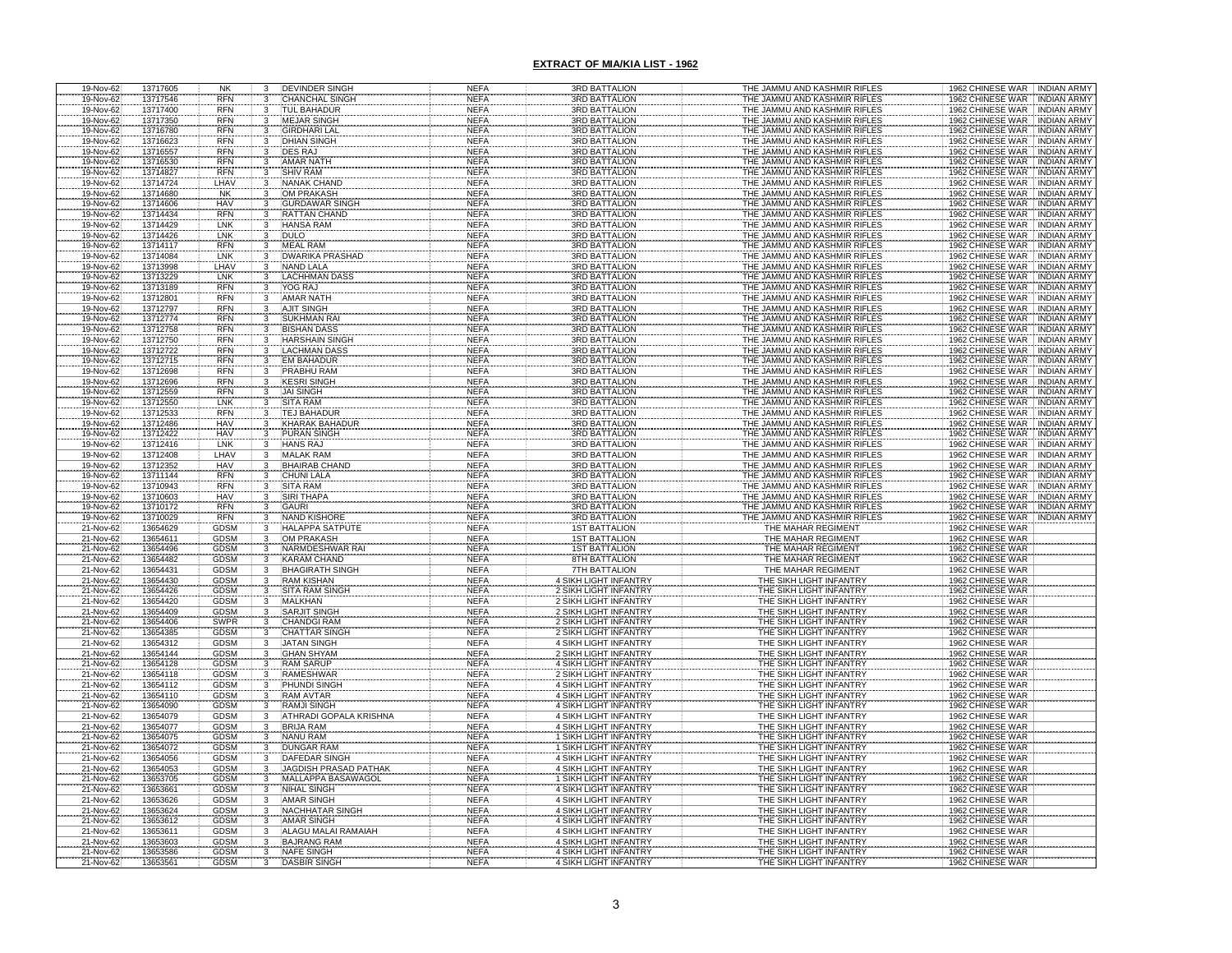| 21-Nov-62              | 13653554             | <b>GDSM</b>              | 3                                          | SHIVAJI KADAM                                   | <b>NEFA</b>                | 4 SIKH LIGHT INFANTRY                                 | THE SIKH LIGHT INFANTRY                            | 1962 CHINESE WAR                                                                 |
|------------------------|----------------------|--------------------------|--------------------------------------------|-------------------------------------------------|----------------------------|-------------------------------------------------------|----------------------------------------------------|----------------------------------------------------------------------------------|
| 21-Nov-62              | 13653512             | <b>GDSM</b>              | 3                                          | <b>CHET RAM</b>                                 | <b>NEFA</b>                | 4 SIKH LIGHT INFANTRY                                 | THE SIKH LIGHT INFANTRY                            | 1962 CHINESE WAR                                                                 |
| 21-Nov-62<br>21-Nov-62 | 13653435<br>13653433 | <b>GDSM</b><br>GDSM      | $\overline{3}$<br>3                        | <b>PYARE LAL</b><br><b>HIRA RAM</b>             | <b>NEFA</b><br><b>NEFA</b> | 4 SIKH LIGHT INFANTRY<br>4 SIKH LIGHT INFANTRY        | THE SIKH LIGHT INFANTRY<br>THE SIKH LIGHT INFANTRY | 1962 CHINESE WAR<br>1962 CHINESE WAR                                             |
| 21-Nov-62              | 13653404             | GDSM                     | 3                                          | SUKA PAL SINGH                                  | <b>NEFA</b>                | 4 SIKH LIGHT INFANTRY                                 | THE SIKH LIGHT INFANTRY                            | 1962 CHINESE WAR                                                                 |
| 21-Nov-62              | 13653329             | <b>GDSM</b>              | $\mathbf{3}$                               | NETAR PAL SINGH                                 | <b>NEFA</b>                | 4 SIKH LIGHT INFANTRY                                 | THE SIKH LIGHT INFANTRY                            | 1962 CHINESE WAR                                                                 |
| 21-Nov-62              | 13652856             | LNK                      | 3                                          | JOGINDER PAL                                    | <b>NEFA</b>                | 4 SIKH LIGHT INFANTRY                                 | THE SIKH LIGHT INFANTRY                            | 1962 CHINESE WAR                                                                 |
| 21-Nov-62              | 13652651             | <b>LNK</b><br>LNK        | $\overline{\mathbf{3}}$                    | ROHTASH KUMAR SINGH                             | <b>NEFA</b>                | 4 SIKH LIGHT INFANTRY                                 | THE SIKH LIGHT INFANTRY                            | 1962 CHINESE WAR                                                                 |
| 21-Nov-62              | 13652349             | LNK                      | $\mathbf{3}$                               | MOHANA KUMARA PILLA                             | <b>NEFA</b>                | 4 SIKH LIGHT INFANTRY                                 | THE SIKH LIGHT INFANTRY                            | 1962 CHINESE WAR                                                                 |
| 21-Nov-62<br>21-Nov-62 | 13652175<br>13651679 | LNK                      | 3<br>3                                     | <b>KISHUNI BHAGAT</b><br><b>MUNSHI RAM</b>      | <b>NEFA</b><br><b>NEFA</b> | 4 SIKH LIGHT INFANTRY<br>4 SIKH LIGHT INFANTRY        | THE SIKH LIGHT INFANTRY<br>THE SIKH LIGHT INFANTRY | 1962 CHINESE WAR<br>1962 CHINESE WAR                                             |
| 21-Nov-62              | 13651086             | LNK                      | 3                                          | SHANMUGAM                                       | <b>NEFA</b>                | 2 SIKH LIGHT INFANTRY                                 | THE SIKH LIGHT INFANTRY                            | 1962 CHINESE WAR                                                                 |
| 21-Nov-62              | 13650711             | LNK                      |                                            | PARSU RAM RO                                    | <b>NEFA</b>                | <b>1 SIKH LIGHT INFANTRY</b>                          | THE SIKH LIGHT INFANTRY                            | 1962 CHINESE WAR                                                                 |
| 21-Nov-62              | 13650557             | <b>NK</b>                |                                            | <b>HARI SINGH</b>                               | <b>NEFA</b>                | 2 SIKH LIGHT INFANTRY                                 | THE SIKH LIGHT INFANTRY                            | 1962 CHINESE WAR                                                                 |
| 21-Nov-62<br>21-Nov-62 | 13650470<br>13405996 | GDSM<br>GDR              |                                            | <b>MAN SINGH</b><br><b>DAL SINGH</b>            | <b>NEFA</b><br><b>NEFA</b> | 4 SIKH LIGHT INFANTRY<br><b>1 SIKH LIGHT INFANTRY</b> | THE SIKH LIGHT INFANTRY<br>THE SIKH LIGHT INFANTRY | 1962 CHINESE WAR<br>1962 CHINESE WAR                                             |
| 23-Nov-62              | 13155830             | MAR                      |                                            | <b>SHYAM LAL</b>                                | <b>NEFA</b>                | 4 RAJPUT                                              | THE RAJPUT REGIMENT                                | 1962 CHINESE WAR<br><b>INDIAN ARMY</b>                                           |
| 21-Nov-62              | 9400360              | <b>NK</b>                | 3                                          | <b>JUN BAHADUR LIMBU</b>                        | <b>NEFA</b>                | <b>2 SIKH LIGHT INFANTRY</b>                          | THE SIKH LIGHT INFANTRY                            | 1962 CHINESE WAR                                                                 |
| 19-Nov-62              | 9318022              | SEP<br>SEP               | $\frac{3}{3}$                              | RANJIT SINGH                                    | <b>NEFA</b>                | 4 SIKH LIGHT INFANTRY                                 | THE SIKH LIGHT INFANTRY                            | 1962 CHINESE WAR<br>1962 CHINESE WAR<br>INDIAN ARMY                              |
| 21-Nov-62              | 9310024              |                          |                                            | <b>DARSHAN SINGH</b>                            | <b>NEFA</b>                | 2 SIKH LIGHT INFANTRY                                 | THE SIKH LIGHT INFANTRY                            | INDIAN ARMY                                                                      |
| 21-Nov-62              | 9203484<br>9203460   | <b>SEP</b><br>SEP        | $\overline{3}$<br>$\overline{3}$           | <b>GANIYYA MADHEYYA</b><br><b>ANANDA ZODAGE</b> | <b>NEFA</b><br><b>NEFA</b> | <b>6TH BATTALION</b><br>6TH BATTALION                 | THE MAHAR REGIMENT<br>THE MAHAR REGIMENT           | 1962 CHINESE WAR<br>INDIAN ARMY<br><b>INDIAN ARMY</b>                            |
| 21-Nov-62<br>21-Nov-62 | 9203431              |                          | 3                                          | <b>JDAYA NATH SAHU</b>                          | <b>NEFA</b>                | <b>6TH BATTALION</b>                                  | THE MAHAR REGIMENT                                 | 1962 CHINESE WAR<br><b>INDIAN ARMY</b>                                           |
|                        | 9203417              |                          |                                            | AKSHIRAM MURMU                                  | <b>NEFA</b>                | <b>7TH BATTALION</b>                                  | THE MAHAR REGIMENT                                 | 1962 CHINESE WAR<br>1962 CHINESE WAR<br><b>INDIAN ARMY</b>                       |
| 21-Nov-62<br>21-Nov-62 | 9203404              | SEP<br>SEP<br>SEP        |                                            | ROSHAN LAL                                      | <b>NEFA</b>                | <b>7TH BATTALION</b>                                  | THE MAHAR REGIMENT                                 | 1962 CHINESE WAR<br><b>INDIAN ARMY</b>                                           |
| 21-Nov-62              | 9203282              | SEP                      | $\overline{3}$                             | <b>BASANT SINGH</b>                             | <b>NEFA</b>                | <b>6TH BATTALION</b>                                  | THE MAHAR REGIMENT                                 | 1962 CHINESE WAR<br><b>INDIAN ARMY</b>                                           |
| 21-Nov-62              | 9203135              | <b>SEP</b>               | $\overline{3}$<br>$\overline{\mathbf{3}}$  | <b>SURENDRA NATH DAS</b>                        | <b>NEFA</b>                | 7TH BATTALION<br><b>7TH BATTALION</b>                 | THE MAHAR REGIMENT                                 | 1962 CHINESE WAR<br><b>INDIAN ARMY</b>                                           |
| 21-Nov-62<br>21-Nov-62 | 9203090<br>9203026   | SEP<br><b>SEP</b>        | 3                                          | P.C. JOSEPH<br>N KRISHNAN NAIR                  | <b>NEFA</b><br><b>NEFA</b> | <b>6TH BATTALION</b>                                  | THE MAHAR REGIMENT<br>THE MAHAR REGIMENT           | 1962 CHINESE WAR<br><b>INDIAN ARMY</b><br>1962 CHINESE WAR<br><b>INDIAN ARMY</b> |
| 21-Nov-62              | 9202986              |                          |                                            | CHHEDI SAW                                      | <b>NEFA</b>                | 7TH BATTALION                                         | THE MAHAR REGIMENT                                 | 1962 CHINESE WAR<br><b>INDIAN ARMY</b>                                           |
| 21-Nov-62              | 9202960              | SEP<br>SEP               | $\begin{array}{c} 3 \\ 3 \\ 3 \end{array}$ | <b>JMESH RAI MEDI</b>                           | <b>NEFA</b>                | <b>7TH BATTALION</b>                                  | THE MAHAR REGIMENT                                 | 1962 CHINESE WAR<br><b>INDIAN ARMY</b>                                           |
| 21-Nov-62              | 9202946              | SWPR                     |                                            | <b>SUBA CHAND</b>                               | <b>NEFA</b>                | <b>6TH BATTALION</b>                                  | THE MAHAR REGIMENT                                 | 1962 CHINESE WAR<br><b>INDIAN ARMY</b>                                           |
| 21-Nov-62              | 9202931              | SEP<br>SEP<br>SEP        | $\begin{array}{c} 3 \\ 3 \\ 3 \end{array}$ | PABITRA MOHAN DAS                               | <b>NEFA</b>                | 7TH BATTALION<br><b>6TH BATTALION</b>                 | THE MAHAR REGIMENT                                 | 1962 CHINESE WAR<br>1962 CHINESE WAR<br><b>INDIAN ARMY</b>                       |
| 21-Nov-62<br>21-Nov-62 | 9202866<br>9202855   |                          |                                            | <b>DHUP SINGH</b><br><b>AJAIB SINGH</b>         | <b>NEFA</b><br><b>NEFA</b> | <b>6TH BATTALION</b>                                  | THE MAHAR REGIMENT<br>THE MAHAR REGIMENT           | <b>INDIAN ARMY</b><br>1962 CHINESE WAR<br><b>INDIAN ARMY</b>                     |
| 21-Nov-62              | 9202716              | SEP                      | 3                                          | <b>RUSHI BHOI</b>                               | <b>NEFA</b>                | <b>6TH BATTALION</b>                                  | THE MAHAR REGIMENT                                 | 1962 CHINESE WAR INDIAN ARMY                                                     |
| 21-Nov-62<br>21-Nov-62 | 9202625              | <b>SEP</b>               | $\frac{3}{3}$                              | <b>SOMAN K</b>                                  | <b>NEFA</b>                | <b>6TH BATTALION</b>                                  | THE MAHAR REGIMENT                                 | 1962 CHINESE WAR INDIAN ARMY                                                     |
|                        | 9202601              | SEP                      |                                            | S DIVEKARAN ELAYIDAM                            | <b>NEFA</b>                | <b>6TH BATTALION</b>                                  | THE MAHAR REGIMENT                                 | 1962 CHINESE WAR<br><b>INDIAN ARMY</b>                                           |
| 21-Nov-62              | 9202575              | SEP<br>SEP               | 3<br>$\overline{3}$                        | <b>M ABRAHAM</b>                                | <b>NEFA</b>                | <b>6TH BATTALION</b>                                  | THE MAHAR REGIMENT                                 | 1962 CHINESE WAR INDIAN ARMY<br>1962 CHINESE WAR INDIAN ARMY                     |
| 21-Nov-62<br>21-Nov-62 | 9202561<br>9202553   | SEP                      | $\overline{\mathbf{3}}$                    | <b>BIRBHAN SINGH</b><br><b>SHIV SINGH</b>       | <b>NEFA</b><br><b>NEFA</b> | <b>6TH BATTALION</b><br><b>6TH BATTALION</b>          | THE MAHAR REGIMENT<br>THE MAHAR REGIMENT           | 1962 CHINESE WAR INDIAN ARMY                                                     |
| 21-Nov-62              | 9202544              | SEP                      | $\overline{3}$                             | <b>AJIT SINGH</b>                               | <b>NEFA</b>                | 6TH BATTALION                                         | THE MAHAR REGIMENT                                 | 1962 CHINESE WAR INDIAN ARMY                                                     |
| 21-Nov-62              | 9202528              | SEP                      | $\overline{\mathbf{3}}$                    | <b>BADRI PRASAD</b>                             | <b>NEFA</b>                | <b>7TH BATTALION</b>                                  | THE MAHAR REGIMENT                                 | 1962 CHINESE WAR INDIAN ARMY                                                     |
| 21-Nov-62              | 9202509              | SEP<br>SEP               | $\frac{3}{3}$                              | ANJHA                                           | <b>NEFA</b>                | 6TH BATTALION                                         | THE MAHAR REGIMENT                                 | 1962 CHINESE WAR MIDIAN ARMY                                                     |
| 20-Nov-62              | 9202057              |                          |                                            | M APPAYYA                                       | <b>NEFA</b>                | 4 SIKH LIGHT INFANTRY                                 | THE SIKH LIGHT INFANTRY                            | 1962 CHINESE WAR                                                                 |
| 21-Nov-62<br>21-Nov-62 | 9201783<br>9201300   | <b>SEP</b><br><b>SEP</b> | 3<br>$\overline{\overline{\overline{3}}}$  | <b>BHAGWAN MAHADIK</b><br><b>GURBHARI AHER</b>  | <b>NEFA</b><br><b>NEFA</b> | <b>6TH BATTALION</b><br><b>6TH BATTALION</b>          | THE MAHAR REGIMENT<br>THE MAHAR REGIMENT           | 1962 CHINESE WAR INDIAN ARMY<br>1962 CHINESE WAR INDIAN ARMY                     |
|                        | 9200331              |                          | $\mathbf{3}$                               | <b>GURBAX SINGH</b>                             | <b>NEFA</b>                | <b>SIKH LIGHT INFANTRY</b>                            | THE SIKH LIGHT INFANTRY                            | 1962 CHINESE WAR INDIAN ARMY                                                     |
| 21-Nov-62<br>21-Nov-62 | 9200127              |                          |                                            | <b>BHIM BAHADUR</b>                             | <b>NEFA</b>                | <b>STH BATTALION</b>                                  | THE MAHAR REGIMENT                                 | 1962 CHINESE WAR<br><b>INDIAN ARMY</b>                                           |
| 20-Oct-62              | 9136131              | SEP<br>SEP<br>SEP<br>SEP |                                            | <b>SONAM MURUP</b>                              | LADAKH                     |                                                       | THE LADAKH SCOUTS                                  | 1962 CHINESE WAR<br><b>INDIAN ARMY</b>                                           |
| 21-Oct-62              | 9136086              |                          | $\overline{3}$                             | <b>RIGZIN NAMGIAL</b>                           | LADAKH                     |                                                       | THE LADAKH SCOUTS                                  | 1962 CHINESE WAR<br><b>INDIAN ARMY</b>                                           |
| 21-Oct-62<br>21-Oct-62 | 9136045<br>9136040   | SEP<br><b>SEP</b>        | 3<br>$\overline{3}$                        | <b>LOBZANG STANZIN</b><br>ABDUL AZAQ            | LADAKH<br>LADAKH           |                                                       | THE LADAKH SCOUTS<br>THE LADAKH SCOUTS             | 1962 CHINESE WAR<br>INDIAN ARMY<br>1962 CHINESE WAR<br>INDIAN ARMY               |
| 21-Oct-62              | 9136038              | SEP                      | 3                                          | PHUNCHOK CHHEWANG                               | <b>LADAKH</b>              |                                                       | THE LADAKH SCOUTS                                  | 1962 CHINESE WAR<br><b>INDIAN ARMY</b>                                           |
| 21-Oct-62              | 9136030              | SEP                      | 3                                          | <b>ISHE SONAM</b>                               | LADAKH                     |                                                       | THE LADAKH SCOUTS                                  | 1962 CHINESE WAR<br><b>INDIAN ARMY</b>                                           |
| 21-Oct-62              | 9136029              | <b>SEP</b>               |                                            | <b>TUNDUP NAMGIAL</b>                           | LADAKH                     |                                                       | THE LADAKH SCOUTS                                  | 1962 CHINESE WAR<br><b>INDIAN ARMY</b>                                           |
| 21-Oct-62              | 9136024              | <b>SEP</b>               | 3<br>3                                     | CHHERING TUNDUP                                 | LADAKH                     |                                                       | THE LADAKH SCOUTS                                  | 1962 CHINESE WAR<br><b>INDIAN ARMY</b><br><b>INDIAN ARMY</b>                     |
| 21-Oct-62<br>21-Oct-62 | 9136023<br>9136020   | SEP<br><b>SEP</b>        | $\overline{\mathbf{3}}$                    | <b>TASHI NURBU</b><br>PHUNCHOK PAIJORE          | LADAKH<br>LADAKH           |                                                       | THE LADAKH SCOUTS<br>THE LADAKH SCOUTS             | 1962 CHINESE WAR<br>1962 CHINESE WAR<br><b>INDIAN ARMY</b>                       |
| 21-Oct-62              | 9136013              | SEP                      | 3                                          | <b>GHULAM HASSAIN</b>                           | LADAKH                     |                                                       | THE LADAKH SCOUTS                                  | 1962 CHINESE WAR INDIAN ARMY                                                     |
| 21-Oct-62              | 9135978              | <b>SEP</b>               | $\overline{3}$                             | <b>MUSA ALI</b>                                 | LADAKH                     |                                                       | THE LADAKH SCOUTS                                  | 1962 CHINESE WAR INDIAN ARMY                                                     |
| 21-Oct-62              | 9135977              | SEP<br>SEP               | $\overline{3}$                             | <b>MOHAMMED HUSSAIN</b>                         | LADAKH                     |                                                       | THE LADAKH SCOUTS                                  | 1962 CHINESE WAR<br><b>INDIAN ARMY</b>                                           |
| 21-Oct-62<br>21-Oct-62 | 9135975<br>9135974   | <b>SEP</b>               | $\overline{3}$<br>$\overline{3}$           | <b>ALI HUSSAIN</b><br>PHUNCHOK CHHERING         | LADAKH<br><b>LADAKH</b>    |                                                       | THE LADAKH SCOUTS<br>THE LADAKH SCOUTS             | 1962 CHINESE WAR<br><b>INDIAN ARMY</b><br>1962 CHINESE WAR<br><b>INDIAN ARMY</b> |
| 21-Oct-62              | 9135965              | SEP                      | $\overline{3}$                             | NAWANG THINLE                                   | LADAKH                     |                                                       | THE LADAKH SCOUTS                                  | 1962 CHINESE WAR INDIAN ARMY                                                     |
| 21-Oct-62              | 9135953              | <b>SEP</b>               | $\overline{3}$                             | <b>RINCHIN OZER</b>                             | LADAKH                     |                                                       | THE LADAKH SCOUTS                                  | 1962 CHINESE WAR<br><b>INDIAN ARMY</b>                                           |
| 21-Oct-62              | 9135942              | SEP                      | $\overline{3}$                             | PHUNCHOK NAMGIAL                                | LADAKH                     |                                                       | THE LADAKH SCOUTS                                  | 1962 CHINESE WAR INDIAN ARMY                                                     |
| 20-Oct-62              | 9135845              | <b>SEP</b>               | $\overline{3}$                             | <b>SONAM WANCHOK, VRC</b>                       | LADAKH                     |                                                       | THE LADAKH SCOUTS                                  | 1962 CHINESE WAR INDIAN ARMY                                                     |
| 21-Oct-62<br>20-Oct-62 | 9135804<br>9135798   | SEP<br><b>SEP</b>        | 3<br>3                                     | <b>MAHMAD ISAK</b><br>LOBZANG CHHERING, VRC     | LADAKH<br>LADAKH           |                                                       | THE LADAKH SCOUTS<br>THE LADAKH SCOUTS             | 1962 CHINESE WAR<br><b>INDIAN ARMY</b>                                           |
| 20-Oct-62              | 9105087              | <b>HAV</b>               | 3                                          | SAROOP SINGH, MVC                               | LADAKH                     |                                                       | THE LADAKH SCOUTS                                  | 1962 CHINESE WAR INDIAN ARMY<br>1962 CHINESE WAR INDIAN ARMY                     |
| 27-Oct-62              | 9100913              | SEP                      | 3                                          | <b>AZIZ DIN</b>                                 | LADAKH                     |                                                       | THE LADAKH SCOUTS                                  | 1962 CHINESE WAR INDIAN ARMY                                                     |
| 27-Oct-62              | 9100796              | SEP                      | 3                                          | PHUNOOK RAFTAN                                  | LADAKH                     |                                                       | THE LADAKH SCOUTS                                  | 1962 CHINESE WAR INDIAN ARMY                                                     |
| 27-Oct-62              | 9100724              | <b>SEP</b>               |                                            | <b>TASHI RAFTAN</b>                             | LADAKH                     |                                                       | THE LADAKH SCOUTS                                  | 1962 CHINESE WAR INDIAN ARMY                                                     |
| 27-Oct-62              | 9100690              | <b>SEP</b>               |                                            | <b>SONAM RABAIS</b>                             | LADAKH                     |                                                       | THE LADAKH SCOUTS                                  | 1962 CHINESE WAR INDIAN ARMY                                                     |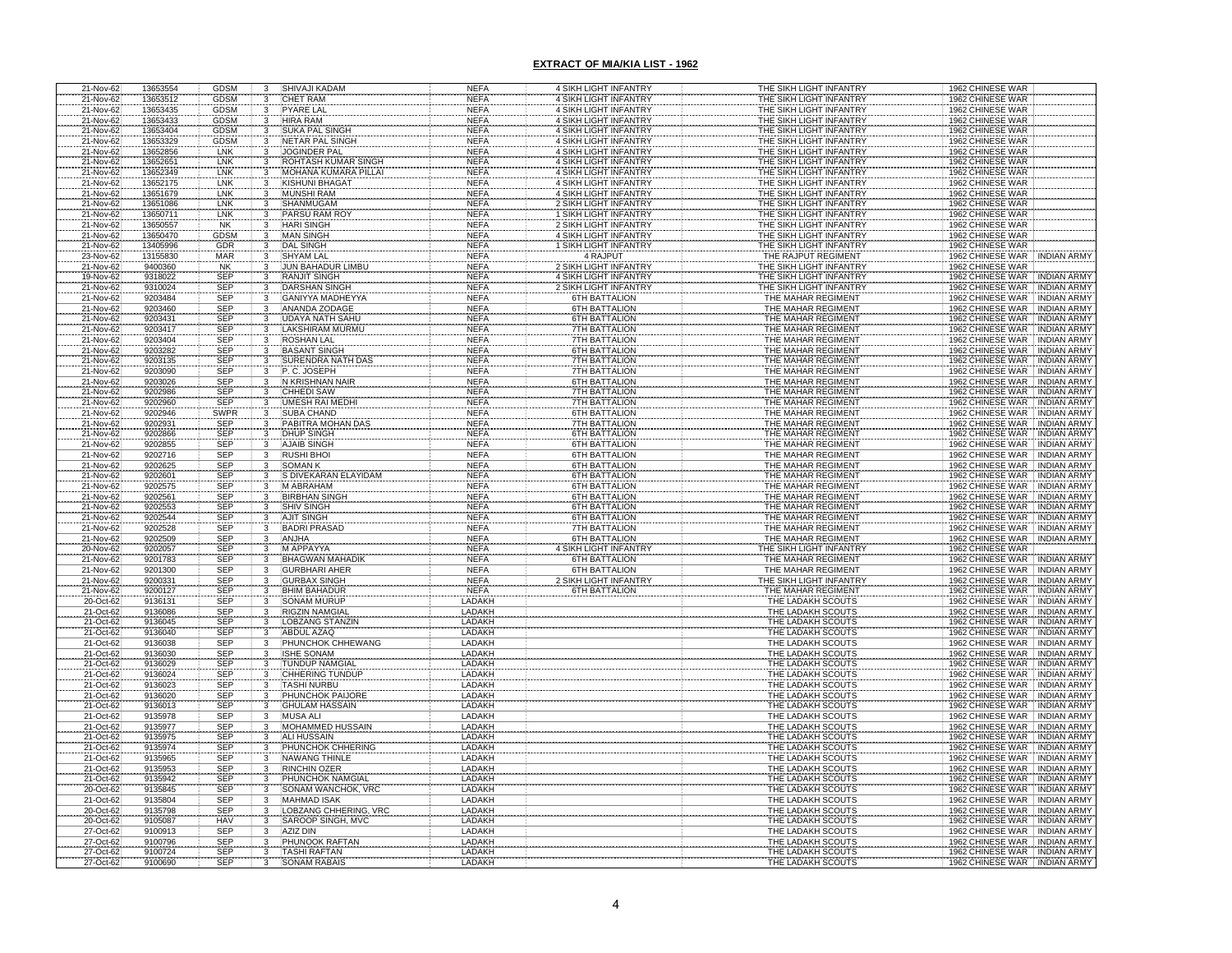| 21-Oct-62                           | 9100613            | <b>SEP</b>                       | 3                              | STANZIN CHHOSPHEL                                      | LADAKH                     |                                                            | THE LADAKH SCOUTS                             | 1962 CHINESE WAR INDIAN ARMY                                                     |
|-------------------------------------|--------------------|----------------------------------|--------------------------------|--------------------------------------------------------|----------------------------|------------------------------------------------------------|-----------------------------------------------|----------------------------------------------------------------------------------|
| 27-Oct-62                           | 9100589            | <b>SEP</b>                       | 3                              | <b>NAWANG JUNGNES</b>                                  | LADAKH                     |                                                            | THE LADAKH SCOUTS                             | 1962 CHINESE WAR<br><b>INDIAN ARMY</b>                                           |
| 27-Oct-62<br>21-Oct-62              | 9100170<br>9094122 | HAV<br><b>SEP</b>                | 3<br>3                         | <b>STANZIN PHUNCHOK</b><br><b>MOHAMMED ABDULLA MIR</b> | LADAKH<br>LADAKH           |                                                            | THE LADAKH SCOUTS<br>THE LADAKH SCOUTS        | 1962 CHINESE WAR<br><b>INDIAN ARMY</b><br>1962 CHINESE WAR<br><b>INDIAN ARMY</b> |
|                                     | 9093871            | SWPR                             |                                | <b>GHULAM HASSOIN SHAIKH</b>                           | LADAKH                     |                                                            | THE LADAKH SCOUTS                             | 1962 CHINESE WAR<br><b>INDIAN ARMY</b>                                           |
|                                     | 9093735            |                                  |                                | CHHERING SAMPHEI                                       | LADAKH                     |                                                            | THE LADAKH SCOUTS                             | CHINESE WAR<br><b>INDIAN ARMY</b>                                                |
| 27-Oct-62<br>27-Oct-62<br>21-Oct-62 | 9093581            | SEP<br>SEP                       | $\frac{3}{3}$                  | <b>HASSAN MIR</b>                                      | LADAKH                     |                                                            | THE LADAKH SCOUTS                             | 1962 CHINESE WAR<br><b>INDIAN ARMY</b>                                           |
| 27-Oct-62<br>27-Oct-62<br>27-Oct-62 | 9092894            | SEP<br>SEP                       | $\mathbf{3}$                   | SANSAR CHAND                                           | LADAKH                     |                                                            | THE LADAKH SCOUTS                             | 1962 CHINESE WAR<br><b>INDIAN ARMY</b>                                           |
|                                     | 9091834            |                                  |                                | <b>MANGAL SINGH</b>                                    | LADAKH                     |                                                            | THE LADAKH SCOUTS                             | 1962 CHINESE WAR<br><b>INDIAN ARMY</b>                                           |
|                                     | 9080599            | <b>SWPR</b>                      |                                | <b>RAMZAN SHEIKH</b>                                   | LADAKH                     |                                                            | THE LADAKH SCOUTS                             | 1962 CHINESE WAR<br><b>INDIAN ARMY</b>                                           |
| 20-Oct-62                           | 9075355<br>9071553 | <b>SEP</b>                       | 3                              | <b>GHULAM RASOL LOAN</b><br><b>TUNDUP NAMGIAL</b>      | LADAKH<br>LADAKH           |                                                            | THE LADAKH SCOUTS<br>THE LADAKH SCOUTS        | 1962 CHINESE WAR<br>INDIAN ARMY<br>1962 CHINESE WAR<br>INDIAN ARMY               |
| 27-Oct-62<br>27-Oct-62              | 9071543            | SEP<br>SEP                       |                                | SONAM STOPDAN                                          | LADAKH                     |                                                            | THE LADAKH SCOUTS                             | 1962 CHINESE WAR<br><b>INDIAN ARMY</b>                                           |
| 20-Oct-62                           | 9071282            | <b>SEP</b>                       |                                | CHHESPEL ZANGBO                                        | LADAKH                     |                                                            | THE LADAKH SCOUTS                             | <b>INDIAN ARMY</b><br>1962 CHINESE WAR                                           |
| 20-Oct-62                           | 9071275            | SEP                              | 3                              | <b>ISHE PHUNCHOK</b>                                   | LADAKH                     |                                                            | THE LADAKH SCOUTS                             | 1962 CHINESE WAR INDIAN ARMY                                                     |
| 27-Oct-62                           | 9071254            | <b>SEP</b>                       | 3                              | CHHERING PHUNCHOP                                      | LADAKH                     |                                                            | THE LADAKH SCOUTS                             | 1962 CHINESE WAR INDIAN ARMY                                                     |
| 27-Oct-62<br>20-Oct-62              | 9070639            | SEP/CK<br><b>SEP</b>             | 3<br>$\overline{3}$            | <b>KHALIQ WANI</b><br><b>ABDUL RASHID KHAN</b>         | LADAKH<br>LADAKH           |                                                            | THE LADAKH SCOUTS<br>THE LADAKH SCOUTS        | 1962 CHINESE WAR INDIAN ARMY<br>1962 CHINESE WAR INDIAN ARMY                     |
| 21-Nov-62                           | 9070615<br>9050402 |                                  |                                | <b>RACHAN SINGH</b>                                    | <b>NEFA</b>                | 4 SIKH LIGHT INFANTR'                                      | THE SIKH LIGHT INFANTR                        | 1962 CHINESE WAR INDIAN ARMY                                                     |
| 21-Nov-62                           | 9050058            | SEP<br>NK                        | $\frac{3}{3}$                  | <b>BRAHMA NAND</b>                                     | <b>NEFA</b>                | <b>6TH BATTALION</b>                                       | THE MAHAR REGIMENT                            | 1962 CHINESE WAR INDIAN ARMY                                                     |
| 21-Nov-62                           | 9045141            | <b>SEP</b>                       | $\overline{3}$                 | <b>DHIAN SINGH</b>                                     | <b>NEFA</b>                | <b>6TH BATTALION</b>                                       | THE MAHAR REGIMENT                            | 1962 CHINESE WAR INDIAN ARMY                                                     |
| 21-Nov-62                           | 9040219            | LNK                              | $\overline{3}$                 | <b>SHIV DEV SINGH</b>                                  | <b>NEFA</b>                | <b>6TH BATTALION</b>                                       | THE MAHAR REGIMENT                            | 1962 CHINESE WAR INDIAN ARMY                                                     |
| 21-Nov-62                           | 9025695            | SEP<br>SEP                       | $\overline{\mathbf{3}}$        | <b>ATTAR SINGH</b>                                     | <b>NEFA</b>                | <b>6TH BATTALION</b>                                       | THE MAHAR REGIMENT                            | 1962 CHINESE WAR INDIAN ARMY                                                     |
| 21-Nov-62<br>21-Nov-62              | 9025670<br>9025442 | <b>SEP</b>                       |                                | <b>PRITAM SINGH</b><br><b>MILKHI SINGH</b>             | <b>NEFA</b><br><b>NEFA</b> | <b>6TH BATTALION</b><br><b>SIKH LIGHT INFANTRY</b>         | THE MAHAR REGIMENT<br>THE SIKH LIGHT INFANTRY | 1962 CHINESE WAR<br><b>INDIAN ARMY</b><br>1962 CHINESE WAR INDIAN ARMY           |
| 21-Nov-62                           | 9020410            | <b>SEP</b>                       | 3                              | NAZAR SINGH                                            | <b>NEFA</b>                | 2 SIKH LIGHT INFANTRY                                      | THE SIKH LIGHT INFANTRY                       | 1962 CHINESE WAR : INDIAN ARMY                                                   |
| 21-Nov-62                           | 9000084            | <b>SEP</b>                       | $\overline{\mathbf{3}}$        | <b>GURDIT SINGH</b>                                    | <b>NEFA</b>                | 4 SIKH LIGHT INFANTRY                                      | THE SIKH LIGHT INFANTRY                       | 1962 CHINESE WAR INDIAN ARMY                                                     |
| 19-Nov-62                           | 8573185            | LNK                              | $\overline{3}$                 | K MADHAVAN NAIF                                        | <b>NEFA</b>                | EME                                                        | CORPS OF ELECTRICAL AND MECHANICAL ENGINEERS  | 1962 CHINA WAR<br><b>INDIAN ARMY</b>                                             |
| 21-Nov-62                           | 8005798            | W/M                              | $\overline{3}$                 | <b>RANDHIR</b>                                         | <b>NEFA</b>                | 1829 PIONEER COMPANY                                       | THE PIONEER CORPS                             | 1962 CHINESE WAR INDIAN ARMY                                                     |
| 21-Nov-62<br>21-Nov-62              | 8005791<br>8005766 | SWPR<br>W/M                      | 3                              | <b>DEWA</b><br><b>JALIM RAN</b>                        | <b>NEFA</b><br><b>NEFA</b> | 1829 PIONEER COMPANY<br>1824 PIONEER CO                    | THE PIONEER CORPS<br><b>PIONEER CORPS</b>     | 1962 CHINESE WAR INDIAN ARMY<br>1962 CHINA WAR INDIAN ARMY                       |
| 21-Nov-62                           | 8005757            | PNR                              | $\frac{3}{3}$                  | <b>BANWARI</b>                                         | <b>NEFA</b>                | 1829 PIONEER COMPANY                                       | THE PIONEER CORPS                             | 1962 CHINESE WAR INDIAN ARMY                                                     |
| 21-Nov-62                           | 8005551            | SWPR                             | $\overline{\mathbf{3}}$        | <b>DAYA NAND</b>                                       | <b>NEFA</b>                | 1829 PIONEER COMPANY                                       | THE PIONEER CORPS                             | 1962 CHINESE WAR INDIAN ARMY                                                     |
| 21-Nov-62                           | 8005431            | PNR                              | $\frac{3}{3}$                  | <b>LAL SINGH</b>                                       | <b>NEFA</b>                | 1829 PIONEER COMPANY                                       | THE PIONEER CORPS                             | 1962 CHINESE WAR : INDIAN ARMY                                                   |
| 21-Nov-62                           | 8005165            | <b>SWPR</b>                      |                                | <b>SIV CHARAN</b>                                      | <b>NEFA</b>                | <b>1829 PIONEER COMPANY</b>                                | THE PIONEER CORPS                             | 1962 CHINESE WAR INDIAN ARMY                                                     |
| 21-Nov-62                           | 8004919            | PNR                              | $\overline{3}$                 | <b>SHANTA RAM SALUNKE</b>                              | <b>NEFA</b>                | 1822 PIONEER CO                                            | <b>PIONEER CORPS</b>                          | INDIAN ARMY<br>1962 CHINA WAR                                                    |
| 21-Nov-62<br>21-Nov-62              | 8004722<br>8004707 | PNR<br>PNR/CF                    | $\frac{3}{3}$                  | <b>BHAGAT RAM</b><br><b>VENKATAPPA</b>                 | <b>NEFA</b><br><b>NEFA</b> | 1822 PIONEER CO<br>1831 PIONEER COMPANY                    | PIONEER CORPS<br>THE PIONEER CORPS            | 1962 CHINA WAR<br>INDIAN ARMY<br>1962 CHINESE WAR . INDIAN ARMY                  |
| 21-Nov-62                           | 8003930            | PNR                              | $\overline{3}$                 | <b>ISHWAR DASS</b>                                     | <b>NEFA</b>                | 1831 PIONEER COMPANY                                       | THE PIONEER CORPS                             | 1962 CHINESE WAR INDIAN ARMY                                                     |
| 21-Nov-62                           | 8003794            | PNR                              | $\overline{3}$                 | LAIQ RAM                                               | <b>NEFA</b>                | 1831 PIONEER COMPANY                                       | THE PIONEER CORPS                             | 1962 CHINESE WAR INDIAN ARMY                                                     |
| 21-Nov-62                           | 8003684            | PNR                              | $\overline{3}$                 | <b>KISHAN RAM</b>                                      | <b>NEFA</b>                | 1829 PIONEER COMPANY                                       | THE PIONEER CORPS                             | 1962 CHINESE WAR INDIAN ARMY                                                     |
| 21-Nov-62                           | 8003672            | PNR                              | $\overline{3}$                 | <b>DAYAL SINGH</b>                                     | <b>NEFA</b>                | 1829 PIONEER COMPANY                                       | THE PIONEER CORPS                             | 1962 CHINESE WAR INDIAN ARMY                                                     |
| 21-Nov-62<br>21-Nov-62              | 8003669<br>8003656 | PNR<br>PNR                       | $\overline{3}$<br>$\mathbf{3}$ | <b>GULAB SINGH</b><br>DHARAM PAL SINGH                 | <b>NEFA</b><br><b>NEFA</b> | 1829 PIONEER COMPANY<br>1829 PIONEER COMPANY               | THE PIONEER CORPS<br>THE PIONEER CORPS        | 1962 CHINESE WAR INDIAN ARMY<br>1962 CHINESE WAR INDIAN ARMY                     |
| 21-Nov-62                           | 8003609            | PNR                              | $\overline{3}$                 | SITA RAM                                               | <b>NEFA</b>                | 1829 PIONEER COMPANY                                       | THE PIONEER CORPS                             | 1962 CHINESE WAR INDIAN ARMY                                                     |
| 21-Nov-62                           | 8003607            | <b>BRBR</b>                      | 3                              | RANDHIR                                                | <b>NEFA</b>                | 1829 PIONEER COMPANY                                       | THE PIONEER CORPS                             | 1962 CHINESE WAR INDIAN ARMY                                                     |
| 21-Nov-62                           | 8003599            | PNR                              | $\overline{3}$                 | <b>JAYA RAM</b>                                        | <b>NEFA</b>                | 1829 PIONEER COMPANY                                       | THE PIONEER CORPS                             | 1962 CHINESE WAR INDIAN ARMY                                                     |
| 21-Nov-62                           | 8003549            | PNR                              | $\overline{3}$                 | <b>PAKHANDI</b>                                        | <b>NEFA</b>                | 1829 PIONEER COMPANY                                       | THE PIONEER CORPS                             | 1962 CHINESE WAR : INDIAN ARMY                                                   |
| 21-Nov-62<br>21-Nov-62              | 8003493<br>8003461 | PNR<br>PNR                       | 3<br>$\overline{3}$            | <b>NANDAN SINGH</b><br><b>MUSUDU TUDU</b>              | <b>NEFA</b><br><b>NEFA</b> | 1829 PIONEER COMPANY<br>1829 PIONEER COMPANY               | THE PIONEER CORPS<br>THE PIONEER CORPS        | 1962 CHINESE WAR<br><b>INDIAN ARMY</b><br>1962 CHINESE WAR INDIAN ARMY           |
| 21-Nov-62                           | 8003437            | PNR                              | $\overline{3}$                 | <b>BUDH SINGH</b>                                      | <b>NEFA</b>                | <b>1829 PIONEER COMPANY</b>                                | THE PIONEER CORPS                             | 1962 CHINESE WAR INDIAN ARMY                                                     |
| 21-Nov-62                           | 8003429            | PNR                              | 3                              | <b>HAR PRASAD</b>                                      | <b>NEFA</b>                | 1829 PIONEER COMPANY                                       | THE PIONEER CORPS                             | 1962 CHINESE WAR INDIAN ARMY                                                     |
| 21-Nov-62                           | 8003420            | <b>BRBR</b>                      | 3                              | <b>CHAMER SINGH</b>                                    | <b>NEFA</b>                | 1931 PIONEER COMPANY                                       | THE PIONEER CORPS                             | 1962 CHINESE WAR INDIAN ARMY                                                     |
| 21-Nov-62                           | 8003399            | <b>PNR</b>                       | 3                              | <b>DEVI DATT</b>                                       | <b>NEFA</b>                | 1931 PIONEER COMPANY                                       | THE PIONEER CORPS                             | 1962 CHINESE WAR INDIAN ARMY                                                     |
| 21-Nov-62                           | 8003337<br>8003333 | <b>PNR</b><br>PNR/C <sub>k</sub> | 3                              | <b>SAHJAD</b><br><b>MAGA RAM</b>                       | <b>NEFA</b><br><b>NEFA</b> | <b>1829 PIONEER COMPANY</b><br>1824 PIONEER CO             | THE PIONEER CORPS<br><b>PIONEER CORPS</b>     | 1962 CHINESE WAR INDIAN ARMY<br>1962 CHINA WAR<br><b>INDIAN ARMY</b>             |
| 21-Nov-62<br>21-Nov-62              | 8003221            | PNR                              | 3                              | <b>BORA</b>                                            | <b>NEFA</b>                | <b>1829 PIONEER COMPANY</b>                                | THE PIONEER CORPS                             | 1962 CHINESE WAR INDIAN ARMY                                                     |
| 21-Nov-62                           | 8003215            | PNR                              | 3                              | <b>KARAM DASS</b>                                      | <b>NEFA</b>                | <b>1829 PIONEER COMPANY</b>                                | THE PIONEER CORPS                             | 1962 CHINESE WAR INDIAN ARMY                                                     |
| 21-Nov-62                           | 8003150            | PNR                              |                                | <b>MADHO RAM</b>                                       | <b>NEFA</b>                | <b>1829 PIONEER COMPANY</b>                                | THE PIONEER CORPS                             | 1962 CHINESE WAR INDIAN ARMY                                                     |
| 21-Nov-62                           | 8003147            | <b>PNR</b>                       | $\overline{3}$                 | <b>BHARAT RAM</b>                                      | <b>NEFA</b>                | 1829 PIONEER COMPANY                                       | THE PIONEER CORPS                             | 1962 CHINESE WAR INDIAN ARMY                                                     |
| 21-Nov-62                           | 8003127            | PNR                              | 3                              | <b>NANOO RAM</b>                                       | <b>NEFA</b>                | <b>1829 PIONEER COMPANY</b>                                | THE PIONEER CORPS                             | 1962 CHINESE WAR INDIAN ARMY                                                     |
| 21-Nov-62<br>21-Nov-62              | 8003099<br>8003096 | PNR<br>PNR                       | 3<br>$\overline{3}$            | RAMPHAL<br><b>CHHUTTU RAM</b>                          | <b>NEFA</b><br><b>NEFA</b> | <b>1829 PIONEER COMPANY</b><br><b>1829 PIONEER COMPANY</b> | THE PIONEER CORPS<br>THE PIONEER CORPS        | 1962 CHINESE WAR INDIAN ARMY<br>1962 CHINESE WAR INDIAN ARMY                     |
| 21-Nov-62                           | 8003070            | PNR                              | $\overline{3}$                 | <b>MOHAN SINGH</b>                                     | <b>NEFA</b>                | 1829 PIONEER COMPANY                                       | THE PIONEER CORPS                             | 1962 CHINESE WAR INDIAN ARMY                                                     |
| 21-Nov-62                           | 8003009            | PNR                              | $\overline{3}$                 | <b>DARSHAN SINGH</b>                                   | <b>NEFA</b>                | 1831 PIONEER COMPANY                                       | THE PIONEER CORPS                             | 1962 CHINESE WAR INDIAN ARMY                                                     |
| 21-Nov-62                           | 8003006            | PNR                              | $\overline{3}$                 | <b>RAM SINGH</b>                                       | <b>NEFA</b>                | <b>1829 PIONEER COMPANY</b>                                | THE PIONEER CORPS                             | 1962 CHINESE WAR<br>INDIAN ARMY                                                  |
| 21-Nov-62                           | 8002956            | PNR                              | $\overline{3}$                 | <b>DHUJH</b>                                           | <b>NEFA</b>                | <b>1829 PIONEER COMPANY</b>                                | THE PIONEER CORPS                             | 1962 CHINESE WAR INDIAN ARMY                                                     |
| 21-Nov-62                           | 8002934<br>8002902 | PNR                              | $\overline{3}$                 | <b>SANKAR SWARAN</b><br><b>BHIKA RAM</b>               | <b>NEFA</b><br><b>NEFA</b> | 1829 PIONEER COMPANY<br>1829 PIONEER COMPANY               | THE PIONEER CORPS<br>THE PIONEER CORPS        | 1962 CHINESE WAR INDIAN ARMY<br>1962 CHINESE WAR<br>INDIAN ARMY                  |
| 21-Nov-62<br>21-Nov-62              | 8002894            | PNR<br>PNR                       | 3<br>$\overline{3}$            | <b>BALAI HEMBROM</b>                                   | <b>NEFA</b>                | <b>1829 PIONEER COMPANY</b>                                | THE PIONEER CORPS                             | 1962 CHINESE WAR INDIAN ARMY                                                     |
| 21-Nov-62                           | 8002887            | PNR                              | 3                              | <b>ISHWAR DASS</b>                                     | <b>NEFA</b>                | 1829 PIONEER COMPANY                                       | THE PIONEER CORPS                             | 1962 CHINESE WAR INDIAN ARMY                                                     |
| 21-Nov-62                           | 8002878            | PNR                              | 3                              | <b>DHANI RAM</b>                                       | <b>NEFA</b>                | 1829 PIONEER COMPANY                                       | THE PIONEER CORPS                             | 1962 CHINESE WAR INDIAN ARMY                                                     |
| 30-Apr-63                           | 8002855            | PNR                              | 3                              | <b>HIKIM MURMU</b>                                     | <b>NEFA</b>                | <b>1829 PIONEER COMPANY</b>                                | THE PIONEER CORPS                             | 1962 CHINESE WAR INDIAN ARMY                                                     |
| 21-Nov-62<br>21-Nov-62              | 8002805            | PNR                              |                                | <b>MUNSHI SINGH</b><br><b>RAM SAKAL</b>                | <b>NEFA</b><br><b>NEFA</b> | <b>1829 PIONEER COMPANY</b><br>1831 PIONEER COMPANY        | THE PIONEER CORPS                             | 1962 CHINESE WAR INDIAN ARMY<br>1962 CHINESE WAR INDIAN ARMY                     |
|                                     | 8002773            | PNR                              |                                |                                                        |                            |                                                            | THE PIONEER CORPS                             |                                                                                  |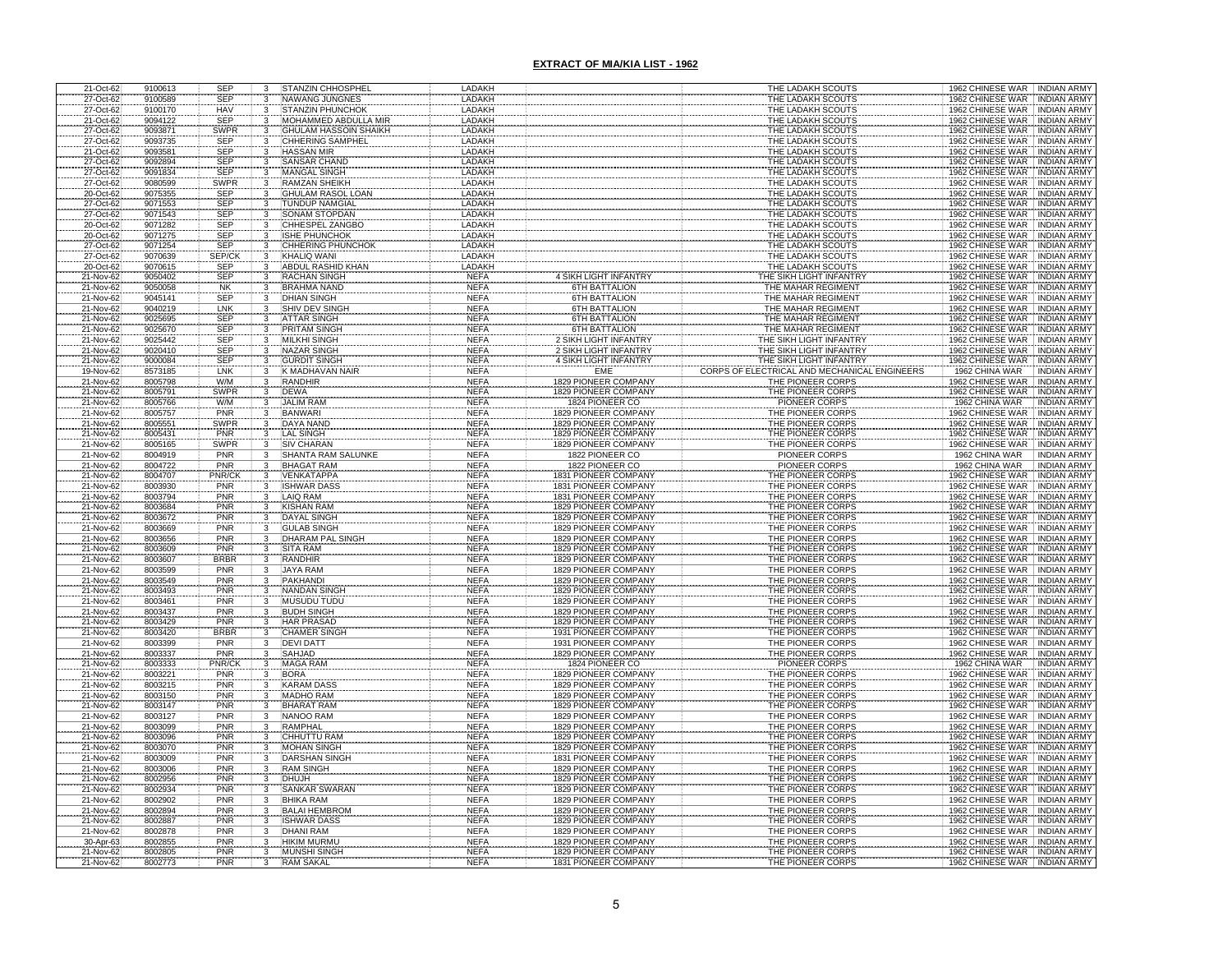| 21-Nov-62              | 8002749            | PNR                | 3                                | <b>SABAL SINGH</b>                                | <b>NEFA</b>                | 1829 PIONEER COMPANY                         | THE PIONEER CORPS                      | 1962 CHINESE WAR INDIAN ARMY                                                     |
|------------------------|--------------------|--------------------|----------------------------------|---------------------------------------------------|----------------------------|----------------------------------------------|----------------------------------------|----------------------------------------------------------------------------------|
| 21-Nov-62              | 8002712            | <b>PNR</b><br>PNR  | 3                                | <b>MUNSHI SINGH</b><br><b>JAGE RAM</b>            | <b>NEFA</b><br><b>NEFA</b> | 1829 PIONEER COMPANY<br>1831 PIONEER COMPANY | THE PIONEER CORPS<br>THE PIONEER CORPS | <b>INDIAN ARMY</b><br>1962 CHINESE WAR                                           |
| 21-Nov-62<br>21-Nov-62 | 8002711<br>8002709 | PNR                | 3<br>3                           | SHOBHA CHAND                                      | <b>NEFA</b>                | 1829 PIONEER COMPANY                         | THE PIONEER CORPS                      | 1962 CHINESE WAR<br><b>INDIAN ARMY</b><br>1962 CHINESE WAR<br><b>INDIAN ARMY</b> |
| 21-Nov-62              | 8002678            | PNR                | 3                                | CHUNI LAL                                         | <b>NEFA</b>                | 1829 PIONEER COMPANY                         | THE PIONEER CORPS                      | 1962 CHINESE WAR<br><b>INDIAN ARMY</b>                                           |
| 21-Nov-62              | 8002672            | PNR                | $\mathbf{3}$                     | CHAMAN LAI                                        | <b>NEFA</b>                | 1829 PIONEER COMPANY                         | THE PIONEER CORPS                      | 1962 CHINESE WAR<br><b>INDIAN ARMY</b>                                           |
| 21-Nov-62              | 8002668            | PNR                | 3                                | <b>RAGHBIR SINGH</b>                              | <b>NEFA</b>                | 1831 PIONEER COMPANY                         | THE PIONEER CORPS                      | 1962 CHINESE WAR<br><b>INDIAN ARMY</b>                                           |
| 21-Nov-62<br>21-Nov-62 | 8002607<br>8002597 | <b>BRBR</b><br>PNR | 3                                | SITARAM THAKUF<br><b>DURJAN SINGH</b>             | <b>NEFA</b><br><b>NEFA</b> | 1829 PIONEER COMPANY<br>1829 PIONEER COMPANY | THE PIONEER CORPS<br>THE PIONEER CORPS | 1962 CHINESE WAR<br><b>INDIAN ARMY</b><br>1962 CHINESE WAR<br><b>INDIAN ARMY</b> |
| 21-Nov-62              | 8002586            | <b>PNR</b>         | 3<br>3                           | <b>RAM CHAND</b>                                  | <b>NEFA</b>                | 1829 PIONEER COMPANY                         | THE PIONEER CORPS                      | 1962 CHINESE WAR<br><b>INDIAN ARMY</b>                                           |
| 21-Nov-62              | 8002547            | PNR                | 3                                | <b>RAIY CHAND</b>                                 | <b>NEFA</b>                | 1829 PIONEER COMPANY                         | THE PIONEER CORPS                      | 1962 CHINESE WAR<br><b>INDIAN ARMY</b>                                           |
| 21-Nov-62              | 8002546            | <b>PNR</b>         | $\overline{3}$                   | <b>ANURAJ PASI</b>                                | <b>NEFA</b>                | 1831 PIONEER COMPANY                         | THE PIONEER CORPS                      | 1962 CHINESE WAR<br><b>INDIAN ARMY</b>                                           |
| 21-Nov-62              | 8002534<br>8002531 | PNR<br>PNR         | 3                                | <b>RAMESH CHANDRA SINGH</b><br><b>SUKRA PAHAN</b> | <b>NEFA</b><br><b>NEFA</b> | 1831 PIONEER COMPANY<br>1831 PIONEER COMPANY | THE PIONEER CORPS<br>THE PIONEER CORPS | 1962 CHINESE WAR<br><b>INDIAN ARMY</b><br><b>INDIAN ARMY</b>                     |
| 21-Nov-62<br>21-Oct-62 | 8002528            | PNR                | 3<br>3                           | CHARAN                                            | <b>NEFA</b>                | 1338 PIONEER CO                              | <b>PIONEER CORPS</b>                   | 1962 CHINESE WAR<br><b>INDIAN ARMY</b><br>1962 CHINA WAR                         |
| 21-Nov-62              | 8002517            | PNR                | 3                                | <b>RAM SINGH</b>                                  | <b>NEFA</b>                | 1831 PIONEER COMPANY                         | THE PIONEER CORPS                      | 1962 CHINESE WAR<br><b>INDIAN ARMY</b>                                           |
| 21-Nov-62              | 8002509            | PNR                | 3                                | <b>BRIJ LAL</b>                                   | <b>NEFA</b>                | 1829 PIONEER COMPANY                         | THE PIONEER CORPS                      | 1962 CHINESE WAR<br><b>INDIAN ARMY</b>                                           |
| 21-Nov-62              | 8002491            | <b>BRBR</b>        | 3                                | SATYA NARAIN THAKUR                               | <b>NEFA</b>                | 1829 PIONEER COMPANY                         | THE PIONEER CORPS                      | 1962 CHINESE WAR<br><b>INDIAN ARMY</b>                                           |
| 21-Nov-62<br>21-Nov-62 | 8002489<br>8002443 | PNR<br>PNR         | 3<br>3                           | NAGESHWAR SINGH<br><b>RATTAN CHAND</b>            | <b>NEFA</b><br><b>NEFA</b> | 1829 PIONEER COMPANY<br>1829 PIONEER COMPANY | THE PIONEER CORPS<br>THE PIONEER CORPS | 1962 CHINESE WAR<br><b>INDIAN ARMY</b><br>1962 CHINESE WAR<br>INDIAN ARMY        |
| 21-Nov-62              | 8002428            | PNR                | 3                                | JASBIR SINGH                                      | <b>NEFA</b>                | 1829 PIONEER COMPANY                         | THE PIONEER CORPS                      | 1962 CHINESE WAR<br><b>INDIAN ARMY</b>                                           |
| 21-Nov-62              | 8002379            | PNR                | 3                                | <b>BHAWANI SINGH</b>                              | <b>NEFA</b>                | 1831 PIONEER COMPANY                         | THE PIONEER CORPS                      | 1962 CHINESE WAR<br><b>INDIAN ARMY</b>                                           |
| 21-Nov-62              | 8002341            | PNR                | 3                                | SITAB SINGH                                       | <b>NEFA</b>                | 1829 PIONEER COMPANY                         | THE PIONEER CORPS                      | 1962 CHINESE WAR<br><b>INDIAN ARMY</b>                                           |
| 21-Nov-62              | 8002269            | PNR                |                                  | <b>JUJAN SINGH</b>                                | NEF/                       | 1829 PIONEER COMPANY                         | THE PIONEER CORPS                      | <b>INDIAN ARMY</b><br>1962 CHINESE WAR                                           |
| 21-Nov-62<br>21-Nov-62 | 8002266<br>8002261 | PNR<br>PNR         | 3                                | PHOOL SINGH<br>SOBARAN SINGH                      | <b>NEFA</b><br><b>NEFA</b> | 1829 PIONEER COMPANY<br>1829 PIONEER COMPANY | THE PIONEER CORPS<br>THE PIONEER CORPS | 1962 CHINESE WAR<br><b>INDIAN ARMY</b><br>1962 CHINESE WAR<br><b>INDIAN ARMY</b> |
| 21-Nov-62              | 8002249            | PNR                | 3                                | <b>CHATTU SINGH</b>                               | <b>NEFA</b>                | 1829 PIONEER COMPANY                         | THE PIONEER CORPS                      | 1962 CHINESE WAR<br><b>INDIAN ARMY</b>                                           |
| 21-Nov-62              | 8002248            | PNR                |                                  | <b>HARI SINGH</b>                                 | <b>NEFA</b>                | 1831 PIONEER COMPANY                         | THE PIONEER CORPS                      | 1962 CHINESE WAR<br>INDIAN ARMY                                                  |
| 21-Nov-62              | 8002246            | PNR                |                                  | <b>PRATAP SINGH</b>                               | <b>NEFA</b>                | 1829 PIONEER COMPANY                         | THE PIONEER CORPS                      | 1962 CHINESE WAR<br><b>INDIAN ARMY</b>                                           |
| 21-Nov-62<br>21-Nov-62 | 8002226<br>8002224 | PNR<br>PNR         |                                  | <b>VINCENT</b><br><b>SAWAL SINGH</b>              | <b>NEFA</b><br><b>NEFA</b> | 1829 PIONEER COMPANY<br>1829 PIONEER COMPANY | THE PIONEER CORPS<br>THE PIONEER CORPS | 1962 CHINESE WAR<br><b>INDIAN ARMY</b><br>1962 CHINESE WAR<br><b>INDIAN ARMY</b> |
| 21-Nov-62              | 8002171            | <b>PNR</b>         |                                  | <b>NARPAT</b>                                     | <b>NEFA</b>                | 1829 PIONEER COMPANY                         | THE PIONEER CORPS                      | 1962 CHINESE WAR<br><b>INDIAN ARMY</b>                                           |
| 21-Nov-62              | 8002168            | PNR                | 3                                | <b>BHURI SINGH</b>                                | <b>NEFA</b>                | 1829 PIONEER COMPANY                         | THE PIONEER CORPS                      | 1962 CHINESE WAR<br><b>INDIAN ARMY</b>                                           |
| 21-Nov-62              | 8002136            | PNR                |                                  | <b>DARWAN SINGH</b>                               | <b>NEFA</b>                | 1831 PIONEER COMPANY                         | THE PIONEER CORPS                      | 1962 CHINESE WAR<br><b>INDIAN ARMY</b>                                           |
| 21-Nov-62              | 8002120            | <b>PNR</b><br>PNR  |                                  | HARISH CHANDRA JOSHI                              | <b>NEFA</b>                | 1831 PIONEER COMPANY                         | THE PIONEER CORPS                      | 1962 CHINESE WAR<br><b>INDIAN ARMY</b><br><b>INDIAN ARMY</b>                     |
| 21-Nov-62<br>06-Dec-62 | 8002116<br>8002055 | <b>PNR</b>         | $_{3}$                           | <b>CHER RAM</b><br><b>BAG SINGH</b>               | <b>NEFA</b><br><b>NEFA</b> | 1829 PIONEER COMPANY<br>1831 PIONEER COMPANY | THE PIONEER CORPS<br>THE PIONEER CORPS | 1962 CHINESE WAR<br><b>INDIAN ARMY</b>                                           |
| 21-Nov-62              | 8002028            | PNR                | $\frac{3}{3}$                    | <b>SUKH RAM</b>                                   | <b>NEFA</b>                | 1831 PIONEER COMPANY                         | THE PIONEER CORPS                      | 1962 CHINESE WAR<br>1962 CHINESE WAR<br><b>INDIAN ARMY</b>                       |
| 21-Nov-62              | 8002026            | PNR                | $\overline{3}$                   | <b>SAMUDAR SINGH</b>                              | <b>NEFA</b>                | 1829 PIONEER COMPANY                         | THE PIONEER CORPS                      | 1962 CHINESE WAR<br><b>INDIAN ARMY</b>                                           |
| 21-Nov-62              | 8001985            | PNR                | $\overline{3}$                   | HARKA BAHADUR TAMANG                              | <b>NEFA</b>                | 1829 PIONEER COMPANY                         | THE PIONEER CORPS                      | 1962 CHINESE WAR<br><b>INDIAN ARMY</b>                                           |
| 21-Nov-62<br>21-Nov-62 | 8001890<br>8001867 | PNR<br>PNR         | $\overline{3}$<br>$\overline{3}$ | <b>RAM BHAJU THAKUR</b><br><b>BHAWANI SINGH</b>   | <b>NEFA</b><br><b>NEFA</b> | 1829 PIONEER COMPANY<br>1831 PIONEER COMPANY | THE PIONEER CORPS<br>THE PIONEER CORPS | 1962 CHINESE WAR<br><b>INDIAN ARMY</b><br>1962 CHINESE WAR INDIAN ARMY           |
| 21-Nov-62              | 8001845            | PNR                | $\overline{\mathbf{3}}$          | <b>SARDARA</b>                                    | <b>NEFA</b>                | 1831 PIONEER COMPANY                         | THE PIONEER CORPS                      | 1962 CHINESE WAR<br><b>INDIAN ARMY</b>                                           |
| 21-Nov-62              | 8001837            | PNR                | $\frac{3}{3}$                    | <b>MILKHI RAM</b>                                 | <b>NEFA</b>                | 1829 PIONEER COMPANY                         | THE PIONEER CORPS                      | 1962 CHINESE WAR<br><b>INDIAN ARMY</b>                                           |
| 21-Nov-62              | 8001823            | PNR                |                                  | <b>JETA RAM</b>                                   | <b>NEFA</b>                | 1831 PIONEER COMPANY                         | THE PIONEER CORPS                      | 1962 CHINESE WAR INDIAN ARMY                                                     |
| 21-Nov-62<br>21-Nov-62 | 8001821<br>8001806 | <b>PNR</b><br>PNR  | $\overline{3}$<br>$_{3}$         | <b>RAM KISHAN SINGH</b><br><b>OMPAL SINGH</b>     | <b>NEFA</b><br><b>NEFA</b> | 1829 PIONEER COMPANY<br>1829 PIONEER COMPANY | THE PIONEER CORPS<br>THE PIONEER CORPS | 1962 CHINESE WAR   INDIAN ARMY<br>1962 CHINESE WAR INDIAN ARMY                   |
| 21-Nov-62              | 8001805            | PNR                | $\overline{\mathbf{3}}$          | <b>RAJPAL</b>                                     | <b>NEFA</b>                | 1831 PIONEER COMPANY                         | THE PIONEER CORPS                      | 1962 CHINESE WAR<br><b>INDIAN ARMY</b>                                           |
| 21-Nov-62              | 8001798            | PNR                |                                  | NAGENDRA PANDE                                    | <b>NEFA</b>                | 1829 PIONEER COMPANY                         | THE PIONEER CORPS                      | 1962 CHINESE WAR<br><b>INDIAN ARMY</b>                                           |
| 21-Nov-62              | 8001776            | PNR                |                                  | <b>RAJPAL SINGH</b>                               | <b>NEFA</b>                | 1829 PIONEER COMPANY                         | THE PIONEER CORPS                      | 1962 CHINESE WAR<br><b>INDIAN ARMY</b>                                           |
| 21-Nov-62              | 8001754            | PNR                | 3                                | <b>HAWA SINGH</b>                                 | <b>NEFA</b>                | 1829 PIONEER COMPANY                         | THE PIONEER CORPS                      | 1962 CHINESE WAR<br><b>INDIAN ARMY</b><br><b>INDIAN ARMY</b>                     |
| 21-Nov-62<br>21-Nov-62 | 8001748<br>8001745 | PNR<br>PNR         | 3                                | <b>RAM NIWAS</b><br><b>BIRBAL SINGH</b>           | <b>NEFA</b><br><b>NEFA</b> | 1829 PIONEER COMPANY<br>1829 PIONEER COMPANY | THE PIONEER CORPS<br>THE PIONEER CORPS | 1962 CHINESE WAR<br>1962 CHINESE WAR<br>INDIAN ARMY                              |
| 21-Nov-62              | 8001744            | PNR                | 3                                | <b>BAJRANG</b>                                    | <b>NEFA</b>                | 1831 PIONEER COMPANY                         | THE PIONEER CORPS                      | 1962 CHINESE WAR<br><b>INDIAN ARMY</b>                                           |
| 21-Nov-62              | 8001732            | PNR                |                                  | HOSHIAR SINGH                                     | <b>NEFA</b>                | 1829 PIONEER COMPANY                         | THE PIONEER CORPS                      | 1962 CHINESE WAR<br><b>INDIAN ARMY</b>                                           |
| 21-Nov-62<br>21-Nov-62 | 8001731<br>8001722 | PNR<br>PNR         | $\frac{3}{3}$                    | <b>BANWARI LAL</b><br><b>MAN SINGH</b>            | <b>NEFA</b><br><b>NEFA</b> | 1831 PIONEER COMPANY<br>1831 PIONEER COMPANY | THE PIONEER CORPS<br>THE PIONEER CORPS | 1962 CHINESE WAR<br><b>INDIAN ARMY</b><br>1962 CHINESE WAR<br><b>INDIAN ARMY</b> |
| 21-Nov-62              | 8001718            | PNR                |                                  | <b>BIHARI LAL</b>                                 | <b>NEFA</b>                | 1831 PIONEER COMPANY                         | THE PIONEER CORPS                      | 1962 CHINESE WAR<br><b>INDIAN ARMY</b>                                           |
| 21-Nov-62              | 8001686            | PNR                |                                  | <b>CHANDAGI PRASAD</b>                            | <b>NEFA</b>                | 1829 PIONEER COMPANY                         | THE PIONEER CORPS                      | 1962 CHINESE WAR<br><b>INDIAN ARMY</b>                                           |
| 21-Nov-62              | 8001664            | <b>PNR</b>         |                                  | <b>KARAN SINGH</b>                                | <b>NEFA</b>                | 1829 PIONEER COMPANY                         | THE PIONEER CORPS                      | 1962 CHINESE WAR<br><b>INDIAN ARMY</b>                                           |
| 21-Nov-62              | 8001632            | PNR                | 3                                | <b>KESHAR SINGH</b>                               | <b>NEFA</b>                | 1931 PIONEER COMPANY                         | THE PIONEER CORPS                      | 1962 CHINESE WAR<br><b>INDIAN ARMY</b>                                           |
| 21-Nov-62<br>21-Nov-62 | 8001565<br>8001534 | PNR<br>PNR         | $\frac{3}{3}$                    | <b>BIJAI SINGH</b><br><b>MASIH HORO</b>           | <b>NEFA</b><br><b>NEFA</b> | 1829 PIONEER COMPANY<br>1931 PIONEER COMPANY | THE PIONEER CORPS<br>THE PIONEER CORPS | 1962 CHINESE WAR<br><b>INDIAN ARMY</b><br>1962 CHINESE WAR<br><b>INDIAN ARMY</b> |
| 21-Nov-62              | 8001523            | PNR                | 3                                | <b>KESHAR SINGH</b>                               | <b>NEFA</b>                | 1829 PIONEER CO                              | PIONEER CORPS                          | 1962 CHINA WAR<br><b>INDIAN ARMY</b>                                             |
| 21-Nov-62              | 8001465            | PNR                | $\overline{3}$                   | <b>BIR SINGH</b>                                  | <b>NEFA</b>                | 1831 PIONEER COMPANY                         | THE PIONEER CORPS                      | 1962 CHINESE WAR<br><b>INDIAN ARMY</b>                                           |
| 21-Nov-62              | 8001391            | PNR                | 3<br>$\overline{3}$              | <b>PREM SINGH</b>                                 | <b>NEFA</b>                | 1829 PIONEER CO                              | <b>PIONEER CORPS</b>                   | 1962 CHINA WAR<br><b>INDIAN ARMY</b>                                             |
| 21-Nov-62<br>21-Nov-62 | 8001376<br>8001373 | PNR<br>PNR         | $\overline{3}$                   | <b>AMAR SINGH</b><br><b>BHAWAN RAM</b>            | <b>NEFA</b><br><b>NEFA</b> | 1829 PIONEER CO<br>1829 PIONEER CO           | PIONEER CORPS<br>PIONEER CORPS         | 1962 CHINA WAR<br><b>INDIAN ARMY</b><br>1962 CHINA WAR<br><b>INDIAN ARMY</b>     |
| 21-Nov-62              | 8001366            | PNR                |                                  | <b>BALBIR</b>                                     | <b>NEFA</b>                | 1829 PIONEER CO                              | PIONEER CORPS                          | 1962 CHINA WAR<br><b>INDIAN ARMY</b>                                             |
| 21-Nov-62              | 8001324            | PNR                | $\frac{3}{3}$                    | <b>PITAMBAR SINGH</b>                             | <b>NEFA</b>                | 1829 PIONEER CO                              | <b>PIONEER CORPS</b>                   | 1962 CHINA WAR<br>INDIAN ARMY                                                    |
| 21-Nov-62              | 8001309            | PNR                | 3                                | <b>BALBIR SINGH</b>                               | <b>NEFA</b>                | 1829 PIONEER CO                              | PIONEER CORPS                          | 1962 CHINA WAR<br><b>INDIAN ARMY</b>                                             |
| 21-Nov-62<br>21-Nov-62 | 8001282<br>8001278 | PNR<br>PNR         | 3<br>$\mathbf{3}$                | <b>RATTAN LAL</b><br>RAM AYODHIYA SINGH           | <b>NEFA</b><br><b>NEFA</b> | 1831 PIONEER COMPANY<br>1829 PIONEER CO      | THE PIONEER CORPS<br>PIONEER CORPS     | 1962 CHINESE WAR<br><b>INDIAN ARMY</b><br>1962 CHINA WAR<br><b>INDIAN ARMY</b>   |
| 21-Nov-62              | 8001262            | PNR                |                                  | <b>KESHAR SINGH</b>                               | <b>NEFA</b>                | 1831 PIONEER COMPANY                         | THE PIONEER CORPS                      | 1962 CHINESE WAR<br><b>INDIAN ARMY</b>                                           |
| 21-Nov-62              | 8001246            | W/M                |                                  | <b>LAKHAN RAM</b>                                 | <b>NEFA</b>                | 1831 PIONEER COMPANY                         | THE PIONEER CORPS                      | 1962 CHINESE WAR<br><b>INDIAN ARMY</b>                                           |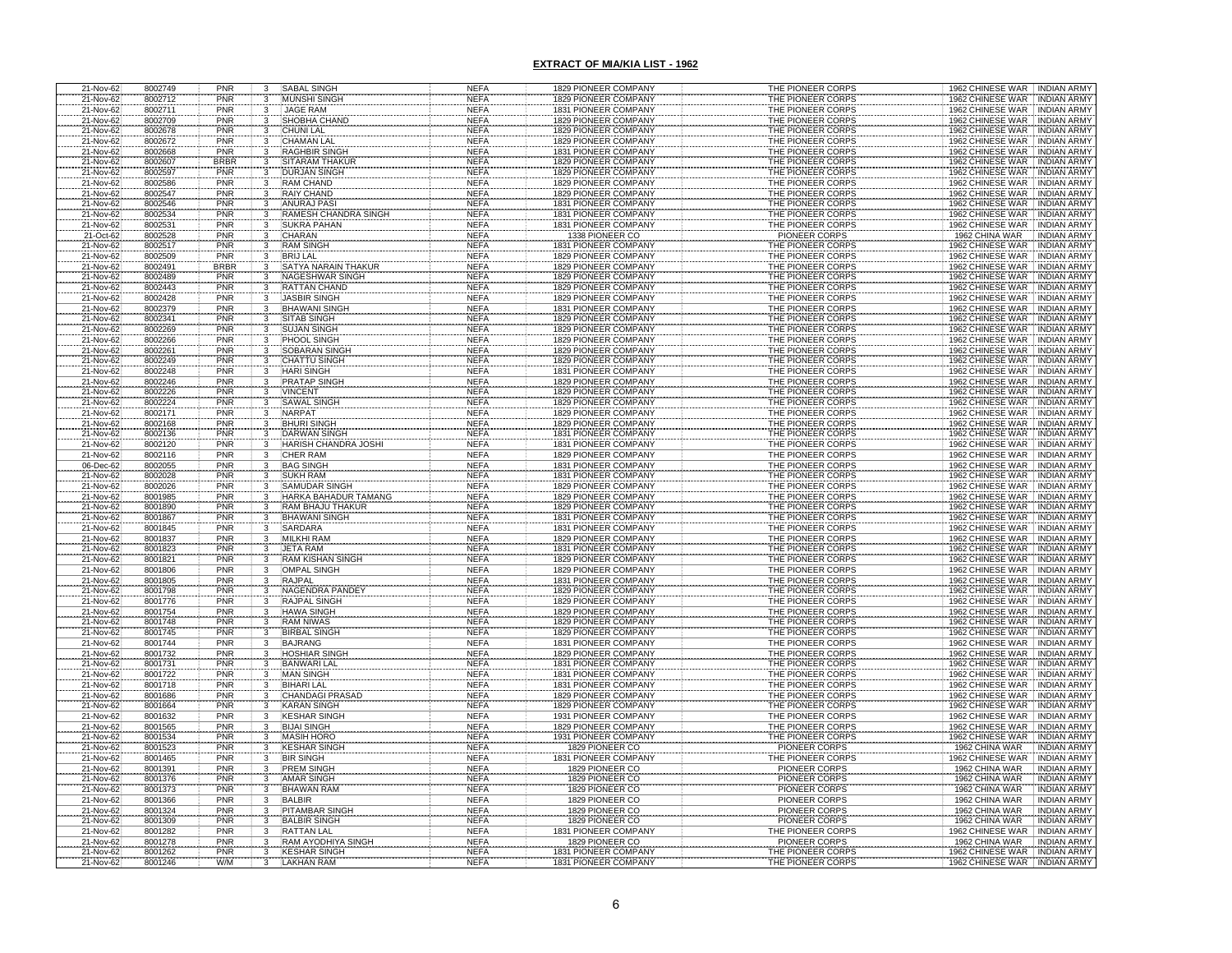| 21-Nov-62                                        | 8001233                       | PNR                      | 3                                | <b>BHOLA SINGH</b>                         | <b>NEFA</b>                | 1829 PIONEER CO                    | PIONEER CORPS                                | 1962 CHINA WAR<br><b>INDIAN ARMY</b>                                         |
|--------------------------------------------------|-------------------------------|--------------------------|----------------------------------|--------------------------------------------|----------------------------|------------------------------------|----------------------------------------------|------------------------------------------------------------------------------|
| 21-Nov-62                                        | 8001223                       | PNR                      | 3                                | <b>HARI SINGH</b>                          | <b>NEFA</b>                | 1831 PIONEER COMPANY               | THE PIONEER CORPS                            | 1962 CHINESE WAR<br><b>INDIAN ARMY</b>                                       |
| 21-Nov-62<br>21-Nov-62                           | 8001196<br>8001180            | PNR<br><b>PNR</b>        | $\overline{3}$<br>3              | PUNJABU RAM<br><b>SANTOKHA</b>             | <b>NEFA</b><br><b>NEFA</b> | 1829 PIONEER CO<br>1829 PIONEER CO | PIONEER CORPS<br>PIONEER CORPS               | 1962 CHINA WAR<br><b>INDIAN ARMY</b><br>1962 CHINA WAR<br><b>INDIAN ARMY</b> |
|                                                  | 8001171                       | PNR                      | $^{\rm 3}$                       | <b>BALWANT SINGH</b>                       | <b>NEFA</b>                | 831 PIONEER COMPANY                | THE PIONEER CORPS                            | 1962 CHINESE WAR<br><b>INDIAN ARMY</b>                                       |
| 21-Nov-62<br>21-Nov-62                           | 8001165                       | PNR                      |                                  | <b>KANSHI RAM</b>                          | <b>NEFA</b>                | <b>831 PIONEER COMPANY</b>         | THE PIONEER CORPS                            | <b>1962 CHINESE WAR</b><br><b>INDIAN ARMY</b>                                |
| 21-Nov-62                                        | 8001141                       | PNR                      | $\frac{3}{3}$                    | <b>KAM SINGH</b>                           | <b>NEFA</b>                | 1829 PIONEER CO                    | PIONEER CORPS                                | 1962 CHINA WAR<br><b>INDIAN ARMY</b>                                         |
| 21-Nov-62                                        | 8001129                       | PNR                      | 3                                | ALAM SINGH                                 | <b>NEFA</b>                | 1829 PIONEER CO                    | <b>PIONEER CORPS</b>                         | 1962 CHINA WAR<br><b>INDIAN ARMY</b>                                         |
| 21-Nov-62<br>21-Nov-62                           | 8001119                       | PNR<br>PNR               | $\frac{3}{3}$                    | <b>SADA NAND</b>                           | <b>NEFA</b>                | 31 PIONEER COMPAN                  | HE PIONEER CORP:                             | 962 CHINESE WAR<br><b>INDIAN ARMY</b>                                        |
| 21-Nov-62                                        | 8001111<br>8001095            | PNR                      | 3                                | <b>KHILAPH SINGH</b><br><b>SAJILAL</b>     | <b>NEFA</b><br><b>NEFA</b> | 1829 PIONEER CO<br>1829 PIONEER CO | <b>PIONEER CORPS</b><br><b>PIONEER CORPS</b> | 1962 CHINA WAR<br><b>INDIAN ARMY</b><br>1962 CHINA WAR<br><b>INDIAN ARMY</b> |
|                                                  | 8001075                       | PNR                      | 3                                | <b>MADHO SINGH</b>                         | <b>NEFA</b>                | 1829 PIONEER CO                    | PIONEER CORPS                                | 1962 CHINA WAR<br><b>INDIAN ARMY</b>                                         |
| 21-Nov-62<br>21-Nov-62                           | 8001052                       | PNR                      |                                  | <b>RAMESH CHAND</b>                        | <b>NEFA</b>                | 1829 PIONEER CO                    | <b>PIONEER CORPS</b>                         | 1962 CHINA WAR<br><b>INDIAN ARMY</b>                                         |
| 21-Nov-62                                        | 8001034                       | PNR                      |                                  | <b>DAYAL</b>                               | <b>NEFA</b>                | 1829 PIONEER CO                    | <b>PIONEER CORPS</b>                         | 1962 CHINA WAR<br><b>INDIAN ARMY</b>                                         |
| 21-Nov-62                                        | 8001020                       | PNR<br>PNR               |                                  | <b>KIRPAL SINGH</b>                        | <b>NEFA</b>                | 831 PIONEER COMPAN                 | HE PIONEER CORPS                             | 1962 CHINESE WAR<br><b>INDIAN ARMY</b>                                       |
| 21-Nov-62<br>21-Nov-62                           | 8000962<br>8000959            | PNR                      |                                  | <b>PADAM SINGH</b><br><b>HARCHAN SINGH</b> | <b>NEFA</b><br><b>NEFA</b> | 1829 PIONEER CO<br>1829 PIONEER CO | <b>PIONEER CORPS</b><br><b>PIONEER CORPS</b> | 1962 CHINA WAR<br><b>INDIAN ARMY</b><br>1962 CHINA WAR<br><b>INDIAN ARMY</b> |
| 21-Nov-62                                        | 8000953                       | PNR                      |                                  | CHET RAM                                   | <b>NEFA</b>                | 1829 PIONEER CO                    | PIONEER CORPS                                | 1962 CHINA WAR<br><b>INDIAN ARMY</b>                                         |
| 21-Nov-62                                        | 8000943                       | PNR<br>PNR               |                                  | KISHAN SINGH                               | <b>NEFA</b>                | 1829 PIONEER CO                    | <b>PIONEER CORPS</b>                         | 1962 CHINA WAR<br><b>INDIAN ARMY</b>                                         |
| 21-Nov-62                                        | 8000940                       |                          |                                  | <b>GUMAN SINGH</b>                         | <b>NEFA</b>                | 1829 PIONEER CO                    | <b>PIONEER CORPS</b>                         | 1962 CHINA WAR<br><b>INDIAN ARMY</b>                                         |
| 21-Nov-62                                        | 8000924                       | PNR/CK                   | 3                                | <b>VISHNU PARAB</b>                        | <b>NEFA</b>                | 1831 PIONEER COMPANY               | THE PIONEER CORPS                            | 1962 CHINESE WAR<br>INDIAN ARMY                                              |
| 21-Nov-62                                        | 8000863<br>8000860            | PNR                      | 3                                | RAJENDRA SINGH<br>RAJENDRA SINGH           | <b>NEFA</b><br><b>NEFA</b> | 1829 PIONEER CO<br>1829 PIONEER CO | PIONEER CORPS<br><b>PIONEER CORPS</b>        | 1962 CHINA WAR<br><b>INDIAN ARMY</b><br>1962 CHINA WAR<br><b>INDIAN ARMY</b> |
| 21-Nov-62<br>21-Nov-62                           | 8000020                       | PNR<br>PNR<br>PNR        |                                  | <b>MOTI RAM</b>                            | <b>NEFA</b>                | 1829 PIONEER CO                    | <b>PIONEER CORPS</b>                         | 1962 CHINA WAR<br><b>INDIAN ARMY</b>                                         |
| 21-Nov-62                                        | 7999980                       |                          |                                  | <b>RAM DITTA</b>                           | <b>NEFA</b>                | 1823 PIONEER CO                    | <b>PIONEER CORPS</b>                         | 1962 CHINA WAR<br><b>INDIAN ARMY</b>                                         |
| 21-Nov-62                                        | 7999970                       | PNR                      |                                  | SHER SINGH                                 | <b>NEFA</b>                | 1823 PIONEER CO                    | PIONEER CORPS                                | 1962 CHINA WAR<br><b>INDIAN ARMY</b>                                         |
| 21-Nov-62                                        | 7999776                       | PNR                      |                                  | <b>BAIDHAR DEHURI</b><br><b>KISHAN RAM</b> | <b>NEFA</b><br><b>NEFA</b> | 1824 PIONEER CO<br>1822 PIONEER CO | <b>PIONEER CORPS</b>                         | 1962 CHINA WAR<br><b>INDIAN ARMY</b><br>1962 CHINA WAR<br><b>INDIAN ARMY</b> |
| 21-Oct-62<br>21-Nov-62                           | 7999579<br>7999576            | PNR<br>PNR               |                                  | <b>JAWAHAR RAM</b>                         | <b>NEFA</b>                | 1822 PIONEER CO                    | <b>PIONEER CORPS</b><br><b>PIONEER CORPS</b> | 1962 CHINA WAR<br><b>INDIAN ARMY</b>                                         |
| 21-Nov-62                                        | 7999559                       | PNR                      |                                  | <b>BAHADUR SINGH</b>                       | <b>NEFA</b>                | 1822 PIONEER CO                    | <b>PIONEER CORPS</b>                         | 1962 CHINA WAR<br><b>INDIAN ARMY</b>                                         |
| 21-Nov-62                                        | 7999533                       | PNR                      |                                  | RANA MARANDI                               | <b>NEFA</b>                | 1822 PIONEER CO                    | <b>PIONEER CORPS</b>                         | 1962 CHINA WAR<br><b>INDIAN ARMY</b>                                         |
| 21-Nov-62                                        | 7999531                       | PNR                      |                                  | <b>BUKAI MURMU</b>                         | <b>NEFA</b>                | 1822 PIONEER CO                    | <b>PIONEER CORPS</b>                         | 1962 CHINA WAR<br><b>INDIAN ARMY</b>                                         |
| 21-Nov-62                                        | 7999399                       | <b>PNR</b><br>PNR        |                                  | PRABHU RAM<br><b>ENIKADHAN</b>             | <b>NEFA</b><br><b>NEFA</b> | 1824 PIONEER CO                    | PIONEER CORPS<br><b>PIONEER CORPS</b>        | 1962 CHINA WAR<br><b>INDIAN ARMY</b><br>1962 CHINA WAR<br><b>INDIAN ARMY</b> |
| 21-Nov-62<br>21-Nov-62                           | 7999295<br>7999255            | PNR                      |                                  | <b>RAM SINGH BANARA</b>                    | <b>NEFA</b>                | 1822 PIONEER CO<br>1822 PIONEER CO | <b>PIONEER CORPS</b>                         | 1962 CHINA WAR<br><b>INDIAN ARMY</b>                                         |
| 21-Nov-62                                        | 7999227                       | <b>PNR</b>               | $\overline{3}$                   | <b>NARAIN GIRI</b>                         | <b>NEFA</b>                | 1822 PIONEER CO                    | PIONEER CORPS                                | 1962 CHINA WAR<br><b>INDIAN ARMY</b>                                         |
| 21-Nov-62<br>21-Nov-62                           | 7999209                       | PNR                      | 3                                | <b>BALASIUS LAKRA</b>                      | <b>NEFA</b>                | 1822 PIONEER CO                    | PIONEER CORPS                                | 1962 CHINA WAR<br><b>INDIAN ARMY</b>                                         |
|                                                  | 7998832                       | PNR                      |                                  | <b>DAYA RAM</b>                            | <b>NEFA</b>                | 1824 PIONEER CO                    | PIONEER CORPS                                | 1962 CHINA WAR<br><b>INDIAN ARMY</b>                                         |
| 21-Nov-62                                        | 7998819                       | PNR                      | $\overline{3}$                   | <b>KRISHNA</b>                             | <b>NEFA</b>                | 1824 PIONEER CO                    | <b>PIONEER CORPS</b>                         | 1962 CHINA WAR<br><b>INDIAN ARMY</b><br>1962 CHINA WAR                       |
| 21-Nov-62<br>21-Nov-62                           | 7998804<br>7998765            | PNR<br>PNR               |                                  | <b>SURJA</b><br><b>MAN BAHADUR TAMANG</b>  | <b>NEFA</b><br><b>NEFA</b> | 1824 PIONEER CO<br>1824 PIONEER CO | <b>PIONEER CORPS</b><br><b>PIONEER CORPS</b> | <b>INDIAN ARMY</b><br>1962 CHINA WAR<br><b>INDIAN ARMY</b>                   |
| 21-Nov-62                                        | 7998750                       | PNR                      |                                  | <b>BHAGTI</b>                              | <b>NEFA</b>                | 1824 PIONEER CO                    | <b>PIONEER CORPS</b>                         | 1962 CHINA WAR<br><b>INDIAN ARMY</b>                                         |
| 21-Nov-62                                        | 7998624                       | PNR                      | 3                                | <b>RAM DENI SINGH</b>                      | <b>NEFA</b>                | 1824 PIONEER CO                    | PIONEER CORPS                                | 1962 CHINA WAR<br><b>INDIAN ARMY</b>                                         |
| 21-Nov-62<br>21-Nov-62                           | 7998527                       | PNR                      | $\frac{3}{3}$                    | <b>MADAN LAL</b>                           | <b>NEFA</b>                | 1829 PIONEER CO                    | PIONEER CORPS                                | 1962 CHINA WAR<br><b>INDIAN ARMY</b>                                         |
|                                                  | 7998201                       | PNR                      |                                  | <b>RASHPAI</b>                             | <b>NEFA</b>                | 1823 PIONEER CO                    | <b>PIONEER CORPS</b>                         | <b>INDIAN ARMY</b><br>1962 CHINA WAR                                         |
| 21-Nov-62<br>21-Nov-62                           | 7998078<br>7997983            | <b>PNR</b><br>PNR        | $\overline{3}$<br>$\overline{3}$ | <b>SARDAR KHAN</b><br><b>GOPAL SINGH</b>   | <b>NEFA</b><br><b>NEFA</b> | 1823 PIONEER CO<br>1823 PIONEER CO | PIONEER CORPS<br><b>PIONEER CORPS</b>        | 1962 CHINA WAR<br><b>INDIAN ARMY</b><br>1962 CHINA WAR<br><b>INDIAN ARMY</b> |
|                                                  | 7997875                       |                          |                                  | <b>KRISHNO</b>                             | <b>NEFA</b>                | 1824 PIONEER CO                    | PIONEER CORPS                                | 1962 CHINA WAR<br><b>INDIAN ARMY</b>                                         |
|                                                  | 7997865                       |                          |                                  | <b>SHAKTI CHAND</b>                        | <b>NEFA</b>                | 1824 PIONEER CO                    | <b>PIONEER CORPS</b>                         | 1962 CHINA WAR<br><b>INDIAN ARMY</b>                                         |
| 21-Nov-62<br>21-Nov-62<br>21-Oct-62<br>21-Oct-62 | 7997842                       | PNR<br>PNR<br>PNR<br>PNR |                                  | <b>IITAN SINGH</b>                         | <b>NEFA</b>                | 1822 PIONEER CO                    | <b>PIONEER CORPS</b>                         | 1962 CHINA WAR<br><b>INDIAN ARMY</b>                                         |
|                                                  | 7997597                       |                          |                                  | <b>SHIV CHAND</b>                          | <b>NEFA</b>                | 1822 PIONEER CO                    | PIONEER CORPS                                | 1962 CHINA WAR<br><b>INDIAN ARMY</b>                                         |
| 21-Oct-62<br>21-Oct-62                           | 7997588<br>7997408            | PNR<br>PNR               | 3<br>$\overline{3}$              | <b>BHOLA SINGH</b><br><b>DEWAN RAM</b>     | <b>NEFA</b><br><b>NEFA</b> | 1822 PIONEER CO<br>1822 PIONEER CO | PIONEER CORPS<br>PIONEER CORPS               | 1962 CHINA WAR<br><b>INDIAN ARMY</b><br>1962 CHINA WAR<br><b>INDIAN ARMY</b> |
| 21-Nov-62                                        | 7997288                       | PNR                      | 3                                | <b>GANGA RAM</b>                           | <b>NEFA</b>                | 1822 PIONEER CO                    | PIONEER CORPS                                | 1962 CHINA WAR<br><b>INDIAN ARMY</b>                                         |
|                                                  | 7997263                       | PNR<br>PNR               |                                  | <b>BARFI RAM</b>                           | <b>NEFA</b>                | 1824 PIONEER CO                    | PIONEER CORPS                                | 1962 CHINA WAR<br><b>INDIAN ARMY</b>                                         |
| 21-Nov-62<br>21-Oct-62                           | 7997188                       |                          |                                  | <b>BABHAN MURM</b>                         | <b>NEFA</b>                | 1822 PIONEER CO                    | PIONEER CORPS<br>PIONEER CORPS               | 1962 CHINA WAR<br><b>INDIAN ARMY</b>                                         |
| 21-Nov-62                                        | 7997067                       | PNR                      |                                  | <b>MADHO RAM</b>                           | <b>NEFA</b><br><b>NEFA</b> | 1829 PIONEER CO                    |                                              | 1962 CHINA WAR<br><b>INDIAN ARMY</b><br><b>INDIAN ARMY</b>                   |
|                                                  |                               | PNR/CLK<br>BRBR          |                                  | GAJE SINGH KANWA<br><b>JAI NARAIN</b>      | <b>NEFA</b>                | 1822 PIONEER CO                    | PIONEER CORPS                                | 1962 CHINA WAR<br>1962 CHINA WAR<br><b>INDIAN ARMY</b>                       |
| 21-Nov-62<br>21-Nov-62<br>21-Nov-62              | 7997063<br>7996937<br>7996912 | <b>BRBR</b>              |                                  | <b>PUTU LAL</b>                            | <b>NEFA</b>                | 1823 PIONEER CO<br>1822 PIONEER CO | PIONEER CORPS<br>PIONEER CORPS               | 1962 CHINA WAR<br><b>INDIAN ARMY</b>                                         |
| 21-Nov-62                                        | 7996903                       | W/M                      |                                  | <b>CHAMAN LAL</b>                          | <b>NEFA</b>                | 1822 PIONEER CO                    | PIONEER CORPS                                | 1962 CHINA WAR<br><b>INDIAN ARMY</b>                                         |
| 21-Oct-62<br>21-Nov-62                           | 7996300                       | <b>PNR</b>               |                                  | DIBAKAR DEHURI<br>KISHAN CHAND             | <b>NEFA</b>                | 1338 PIONEER CO                    | PIONEER CORPS                                | 1962 CHINA WAR<br><b>INDIAN ARMY</b>                                         |
| 21-Oct-62                                        | 7996296<br>7996004            | VR/CL<br><b>PNR</b>      | 3                                | <b>KUWAR MAJHI</b>                         | <b>NEFA</b><br><b>NEFA</b> | 1824 PIONEER CO<br>1338 PIONEER CO | <b>PIONEER CORPS</b><br>PIONEER CORPS        | 1962 CHINA WAR<br><b>INDIAN ARMY</b><br>1962 CHINA WAR<br><b>INDIAN ARMY</b> |
| 21-Oct-62                                        | 7995969                       | <b>PNR</b>               | $\overline{3}$                   | <b>KAMDEB BEHARA</b>                       | <b>NEFA</b>                | 1338 PIONEER CO                    | PIONEER CORPS                                | 1962 CHINA WAR<br><b>INDIAN ARMY</b>                                         |
| 21-Oct-62                                        | 7995903                       | <b>PNR</b>               | 3                                | SYLVESTER KERKETT/                         | <b>NEFA</b>                | 1338 PIONEER CO                    | PIONEER CORPS                                | 1962 CHINA WAR<br><b>INDIAN ARMY</b>                                         |
| 21-Oct-62                                        | 7995811                       | <b>PNR</b>               | $\overline{3}$                   | PRABHU SARYHANS                            | <b>NEFA</b>                | 1338 PIONEER CO                    | PIONEER CORPS                                | 1962 CHINA WAR<br><b>INDIAN ARMY</b>                                         |
| 21-Nov-62                                        | 7995644                       | <b>PNR</b>               | $\overline{3}$                   | <b>CHITRAJAN</b>                           | <b>NEFA</b>                | 831 PIONEER COMPANY                | THE PIONEER CORPS                            | 1962 CHINESE WAR INDIAN ARMY                                                 |
| 23-Oct-62<br>21-Nov-62                           | 7995036<br>7994668            | PNR<br><b>PNR</b>        | $\frac{3}{3}$                    | <b>BHOLA</b><br><b>TRILOKHI PRASAD</b>     | <b>NEFA</b><br><b>NEFA</b> | 1822 PIONEER CO<br>1829 PIONEER CO | PIONEER CORPS<br>PIONEER CORPS               | 1962 CHINA WAR<br><b>INDIAN ARMY</b><br>1962 CHINA WAR<br><b>INDIAN ARMY</b> |
| 21-Oct-62                                        | 7994601                       | PNR                      | 3                                | <b>LACHHMAN RAM</b>                        | <b>NEFA</b>                | 1338 PIONEER CO                    | PIONEER CORPS                                | 1962 CHINA WAR<br><b>INDIAN ARMY</b>                                         |
| 15-Nov-62                                        | 7994480                       | PNR                      | 3                                | <b>FRANCIS DAHANGA</b>                     | <b>NEFA</b>                | 1338 PIONEER CO                    | PIONEER CORPS                                | 1962 CHINA WAR<br><b>INDIAN ARMY</b>                                         |
| 21-Oct-62<br>21-Oct-62                           | 7994382                       | PNR                      | 3                                | <b>CHRISTOPHER MINJ</b>                    | <b>NEFA</b>                | 1338 PIONEER CO                    | PIONEER CORPS                                | 1962 CHINA WAR<br><b>INDIAN ARMY</b>                                         |
|                                                  | 7994380                       | <b>PNR</b>               |                                  | SOMNATH MUNDE                              | <b>NEFA</b>                | 1338 PIONEER CO                    | PIONEER CORPS                                | 1962 CHINA WAR<br><b>INDIAN ARMY</b>                                         |
| 21-Nov-62                                        | 7994109                       | PNR                      |                                  | A K RAJAPPAN                               | <b>NEFA</b>                | 1829 PIONEER CO                    | PIONEER CORPS                                | 1962 CHINA WAR<br><b>INDIAN ARMY</b>                                         |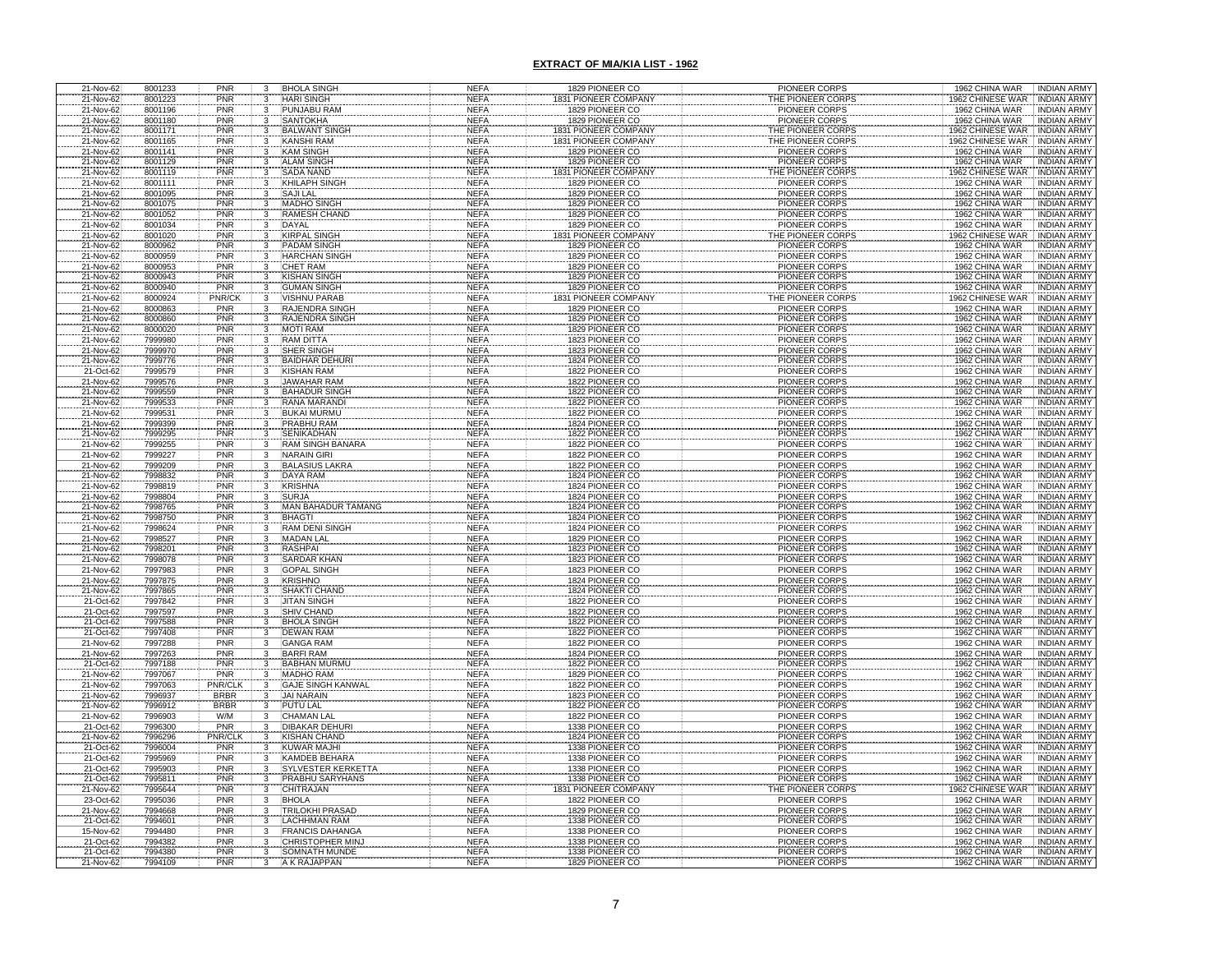| 21-Oct-62              | 7994100            | PNR                          | $\frac{3}{3}$                              | <b>RAGHBIR</b>                                                 | <b>NEFA</b>                | 1822 PIONEER CO                                             | PIONEER CORPS                                                                                | 1962 CHINA WAR<br><b>INDIAN ARMY</b>                                          |
|------------------------|--------------------|------------------------------|--------------------------------------------|----------------------------------------------------------------|----------------------------|-------------------------------------------------------------|----------------------------------------------------------------------------------------------|-------------------------------------------------------------------------------|
| 21-Nov-62              | 7993901            | <b>NK</b>                    | $\overline{3}$                             | <b>NOKHEY SINGH</b>                                            | <b>NEFA</b>                | 1829 PIONEER CO                                             | PIONEER CORPS                                                                                | 1962 CHINA WAR<br><b>INDIAN ARMY</b>                                          |
| 21-Nov-62<br>21-Nov-62 | 7993604<br>7993495 | <b>NK</b><br><b>NK</b>       | $\overline{3}$                             | <b>DILWAN SINGH</b><br><b>KRISHNAN</b>                         | <b>NEFA</b><br><b>NEFA</b> | 831 PIONEER COMPANY<br>1829 PIONEER CO                      | <b>HE PIONEER CORPS</b><br><b>PIONEER CORPS</b>                                              | 962 CHINESE WAR<br><b>INDIAN ARMY</b><br>1962 CHINA WAR<br><b>INDIAN ARMY</b> |
| 21-Oct-62              | 7993300            | <b>NK</b>                    | 3                                          | KARIMAN                                                        | <b>NEFA</b>                | 1338 PIONEER CO                                             | <b>PIONEER CORPS</b>                                                                         | 1962 CHINA WAR<br><b>INDIAN ARMY</b>                                          |
| 21-Oct-62              | 7993277            | LNK/CI                       |                                            | <b>MADHO PANDA</b>                                             | <b>NEFA</b>                | 1338 PIONEER CO                                             | <b>PIONEER CORPS</b>                                                                         | <b>INDIAN ARMY</b><br>1962 CHINA WAR                                          |
| 21-Nov-62              | 7993170            | <b>HAV</b>                   | $\frac{3}{3}$                              | P APPU                                                         | <b>NEFA</b>                | 1829 PIONEER CO                                             | <b>PIONEER CORPS</b>                                                                         | 1962 CHINA WAR<br><b>INDIAN ARMY</b>                                          |
| 21-Nov-62              | 7992988            | <b>NK</b>                    |                                            | <b>INDROO</b>                                                  | <b>NEFA</b>                | 1829 PIONEER CO                                             | PIONEER CORPS                                                                                | 1962 CHINA WAR<br><b>INDIAN ARMY</b>                                          |
| 21-Nov-62              | 7992619            | PNR                          | $\begin{array}{c} 3 \\ 3 \\ 3 \end{array}$ | <b>NALLAPPAN</b>                                               | <b>NEFA</b>                | 1829 PIONEER CO                                             | <b>PIONEER CORPS</b>                                                                         | 1962 CHINA WAR<br><b>INDIAN ARMY</b>                                          |
| 21-Nov-62<br>21-Nov-62 | 7992278<br>7992147 | PNR<br>PNR                   | $\overline{3}$                             | <b>RAM PUKAR SINGH</b><br><b>CHINNA SWAMY</b>                  | <b>NEFA</b><br><b>NEFA</b> | 1829 PIONEER CO<br>1829 PIONEER CO                          | <b>PIONEER CORPS</b><br>PIONEER CORPS                                                        | 1962 CHINA WAR<br><b>INDIAN ARMY</b><br>1962 CHINA WAR<br><b>INDIAN ARMY</b>  |
| 21-Nov-62              | 7991635            | PNR                          |                                            | PANNI RAM                                                      | <b>NEFA</b>                | 1829 PIONEER CO                                             | PIONEER CORPS                                                                                | 1962 CHINA WAR<br><b>INDIAN ARMY</b>                                          |
| 21-Nov-62              | 7991581            | <b>SWPR</b>                  | $\frac{3}{3}$                              | V VEERAN                                                       | <b>NEFA</b>                | 1822 PIONEER CO                                             | <b>PIONEER CORPS</b>                                                                         | 1962 CHINA WAR<br><b>INDIAN ARMY</b>                                          |
| 21-Oct-62              | 7991561            | LNK                          | 3                                          | <b>DANU BANDRA</b>                                             | <b>NEFA</b>                | 1338 PIONEER CO                                             | <b>PIONEER CORPS</b>                                                                         | 1962 CHINA WAR<br><b>INDIAN ARMY</b>                                          |
| 21-Oct-62              | 7991433            | PNR                          | $\overline{3}$                             | <b>RAMO SUA</b>                                                | <b>NEFA</b>                | 1338 PIONEER CO                                             | <b>PIONEER CORPS</b>                                                                         | 1962 CHINA WAR<br><b>INDIAN ARMY</b>                                          |
| 21-Nov-62<br>19-Nov-62 | 7983102<br>7967542 | PNR<br>SEP                   | 3<br>$\overline{3}$                        | <b>MAYA RAM</b><br><b>INDER SINGH</b>                          | <b>NEFA</b><br><b>NEFA</b> | <b>1831 PIONEER COMPANY</b><br><b>4 SIKH LIGHT INFANTRY</b> | THE PIONEER CORPS<br>THE SIKH LIGHT INFANTRY                                                 | 1962 CHINESE WAR<br><b>INDIAN ARMY</b><br>1962 CHINESE WAR INDIAN ARMY        |
| 21-Nov-62              | 7962424            | PNR                          | $\overline{\overline{3}}$                  | <b>KANICKAM</b>                                                | <b>NEFA</b>                | 1829 PIONEER CO                                             | PIONEER CORPS                                                                                | 1962 CHINA WAR<br><b>INDIAN ARMY</b>                                          |
| 21-Nov-62              | 7960859            | PNR                          |                                            | P S MADHAVAN NAIR                                              | <b>NEFA</b>                | 1829 PIONEER CO                                             | <b>PIONEER CORPS</b>                                                                         | 1962 CHINA WAR<br><b>INDIAN ARMY</b>                                          |
| 21-Nov-62              | 7959529            | LNK                          | $\frac{3}{3}$                              | <b>MILKHI RAM</b>                                              | <b>NEFA</b>                | 1829 PIONEER CO                                             | <b>PIONEER CORPS</b>                                                                         | 1962 CHINA WAR<br><b>INDIAN ARMY</b>                                          |
| 20-Oct-62              | 7761764            | <b>NK</b>                    | $\overline{3}$                             | <b>BOM BAHADUR SUNWAR</b>                                      | <b>NEFA</b>                | MP                                                          | <b>CORPS OF MILITARY POLICE</b>                                                              | 1962 CHINA WAR<br><b>INDIAN ARMY</b>                                          |
| 19-Nov-62<br>18-Nov-62 | 7761327<br>7411908 | <b>HAV</b><br><b>GDR/SWF</b> | $\overline{3}$                             | <b>JOGINDER SINGH</b><br><b>BEG RAJ SINGH</b>                  | <b>NEFA</b><br><b>NEFA</b> | <b>MP</b><br><b>13TH BATTALION</b>                          | <b>CORPS OF MILITARY POLICE</b><br><b>KUMAON REGIMENT</b>                                    | 1962 CHINA WAR<br><b>INDIAN ARMY</b><br>1962 CHINESE WAR                      |
| $5-$ Sep $-64$         | 7231216            | SWR                          |                                            |                                                                | <b>NEFA</b>                | <b>RVC</b>                                                  | REMOUNT AND VETERINARY CORPS                                                                 | 1962 CHINA WAR<br><b>INDIAN ARMY</b>                                          |
| 18-Nov-62              | 7130436            | <b>NK</b>                    |                                            | <b>NARESH CHANDRA</b>                                          | <b>NEFA</b>                | ASC                                                         | <b>ARMY SERVICE CORPS</b>                                                                    | 1962 CHINA WAR<br><b>INDIAN ARMY</b>                                          |
| 18-Nov-62              | 7042768            | CFN                          | 3                                          | DAYAL SINGH                                                    | <b>NEFA</b>                | EME                                                         | CORPS OF ELECTRICAL AND MECHANICAL ENGINEERS                                                 | 1962 CHINA WAR<br><b>INDIAN ARMY</b>                                          |
| 18-Nov-62              | 7041592            | CFN<br>CFN                   | $\frac{3}{3}$                              | <b>BISHAN DASS</b>                                             | <b>NEFA</b>                | EME                                                         | CORPS OF ELECTRICAL AND MECHANICAL ENGINEERS<br>CORPS OF ELECTRICAL AND MECHANICAL ENGINEERS | 1962 CHINA WAR<br><b>INDIAN ARMY</b>                                          |
| 18-Nov-62<br>18-Nov-62 | 7040695<br>7040628 | CFN                          | $\overline{\mathbf{3}}$                    | DARSHAN KUMAR BHANDO<br>DOMINIC TOPNO                          | <b>NEFA</b><br><b>NEFA</b> | EME<br>EME                                                  | CORPS OF ELECTRICAL AND MECHANICAL ENGINEERS                                                 | 1962 CHINA WAR<br><b>INDIAN ARMY</b><br>1962 CHINA WAR<br><b>INDIAN ARMY</b>  |
| 18-Nov-62              | 7040199            |                              |                                            | <b>GOVIND PRASAD SONI</b>                                      | <b>NEFA</b>                | EME                                                         | CORPS OF ELECTRICAL AND MECHANICAL ENGINEERS                                                 | 1962 CHINA WAR<br><b>INDIAN ARMY</b>                                          |
| 3-Mar-63               | 7038261            | SEP<br>CFN                   | $\begin{array}{c} 3 \\ 3 \\ 3 \end{array}$ | LAXMAN TANKSALE                                                | <b>NEFA</b>                | EME                                                         | CORPS OF ELECTRICAL AND MECHANICAL ENGINEERS                                                 | 1962 CHINA WAR<br><b>INDIAN ARMY</b>                                          |
| 18-Nov-62              | 7036820            | HAV                          |                                            | <b>PREM SINGH</b>                                              | <b>NEFA</b>                | EME                                                         | CORPS OF ELECTRICAL AND MECHANICAL ENGINEERS                                                 | 1962 CHINA WAR<br>INDIAN ARMY                                                 |
| 17-Nov-62              | 7033811            | SEP<br>CFN                   | $\begin{array}{c} 3 \\ 3 \\ 3 \end{array}$ | <b>BIJOY BHUSHAN NATH</b>                                      | <b>NEFA</b>                | EMF                                                         | CORPS OF ELECTRICAL AND MECHANICAL ENGINEERS                                                 | 1962 CHINA WAR<br>INDIAN ARMY                                                 |
| 18-Nov-62<br>18-Nov-62 | 7033434<br>7031221 | CFN                          |                                            | N P MARI MUTHU<br><b>RAJ KISHORE KUAR</b>                      | <b>NEFA</b><br><b>NEFA</b> | EMF<br>EME                                                  | CORPS OF ELECTRICAL AND MECHANICAL ENGINEERS<br>CORPS OF ELECTRICAL AND MECHANICAL ENGINEERS | 1962 CHINA WAR<br><b>INDIAN ARMY</b><br>1962 CHINA WAR<br><b>INDIAN ARMY</b>  |
| 16-Nov-62              | 7030220            | <b>HAV</b>                   | $\overline{3}$                             | <b>JAGANNATH PRASAD</b>                                        | <b>NEFA</b>                | EME                                                         | CORPS OF ELECTRICAL AND MECHANICAL ENGINEERS                                                 | 1962 CHINA WAR<br><b>INDIAN ARMY</b>                                          |
| 18-Nov-62              | 7028565            | CFN                          | $\frac{3}{3}$                              | <b>BANWARI LAL</b>                                             | <b>NEFA</b>                | EMF                                                         | CORPS OF ELECTRICAL AND MECHANICAL ENGINEERS                                                 | 1962 CHINA WAR<br><b>INDIAN ARMY</b>                                          |
| 18-Nov-62              | 7020489            | CFN                          |                                            | <b>SHANTI RANJAN GHOSI</b>                                     | <b>NEFA</b>                | EME                                                         | CORPS OF ELECTRICAL AND MECHANICAL ENGINEERS                                                 | 1962 CHINA WAR<br><b>INDIAN ARMY</b>                                          |
| 18-Nov-62              | 7019224            | <b>NK</b><br>CFN             | 3                                          | <b>PURAN SINGH</b><br>P K BALRAMAN NAIR                        | <b>NEFA</b>                | EME<br>EME                                                  | CORPS OF ELECTRICAL AND MECHANICAL ENGINEERS<br>CORPS OF ELECTRICAL AND MECHANICAL ENGINEERS | 1962 CHINA WAR<br><b>INDIAN ARMY</b><br>1962 CHINA WAR                        |
| 18-Nov-62<br>16-Nov-62 | 7018482<br>7018143 | <b>NK</b>                    | 3                                          | <b>MANGAL SINGH</b>                                            | <b>NEFA</b><br><b>NEFA</b> | <b>EME</b>                                                  | CORPS OF ELECTRICAL AND MECHANICAL ENGINEERS                                                 | <b>INDIAN ARMY</b><br>1962 CHINA WAR<br><b>INDIAN ARMY</b>                    |
| 18-Nov-62              | 7016676            | <b>HAV</b>                   |                                            | <b>BHASKAR L CHANDRATRE</b>                                    | <b>NEFA</b>                | EME                                                         | CORPS OF ELECTRICAL AND MECHANICAL ENGINEERS                                                 | 1962 CHINA WAR<br><b>INDIAN ARMY</b>                                          |
| 18-Dec-62              | 7010866            | CFN                          | $\frac{3}{3}$                              | <b>JASPAL SINGH</b>                                            | <b>NEFA</b>                | EME                                                         | CORPS OF ELECTRICAL AND MECHANICAL ENGINEERS                                                 | 1962 CHINA WAR<br><b>INDIAN ARMY</b>                                          |
| 18-Nov-62              | 7010398            | CFN                          | $\frac{3}{3}$                              | <b>KRISHAN LAL</b>                                             | <b>NEFA</b>                | EME                                                         | CORPS OF ELECTRICAL AND MECHANICAL ENGINEERS                                                 | 1962 CHINA WAR<br><b>INDIAN ARMY</b>                                          |
| 18-Nov-62              | 7007668            | <b>HAV</b><br>CFN            |                                            | <b>KUMOD RANJAN SENGUPTA</b><br><b>SRIPATI KANTA CHOUDHURY</b> | <b>NEFA</b>                | EME                                                         | CORPS OF ELECTRICAL AND MECHANICAL ENGINEERS<br>CORPS OF ELECTRICAL AND MECHANICAL ENGINEERS | 1962 CHINA WAR<br><b>INDIAN ARMY</b>                                          |
| 19-Nov-62<br>19-Nov-62 | 7005158<br>6995291 | <b>NK</b>                    | $\overline{3}$<br>$\overline{3}$           | <b>EDWARD DIAS</b>                                             | <b>NEFA</b><br><b>NEFA</b> | EME<br>EME                                                  | CORPS OF ELECTRICAL AND MECHANICAL ENGINEERS                                                 | 1962 CHINA WAR<br><b>INDIAN ARMY</b><br>1962 CHINA WAR<br><b>INDIAN ARMY</b>  |
| 19-Nov-62              | 6979831            | HAV                          |                                            | <b>RAMA PRASAD</b>                                             | <b>NEFA</b>                | EME                                                         | CORPS OF ELECTRICAL AND MECHANICAL ENGINEERS                                                 | 1962 CHINA WAR<br><b>INDIAN ARMY</b>                                          |
| 18-Nov-62              | 6868862            | <b>SEP</b>                   | $\frac{3}{3}$                              | <b>MOHAN SINGH</b>                                             | <b>NEFA</b>                | AOC                                                         | ARMY ORDNANCE CORPS                                                                          | 1962 CHINA WAR<br><b>INDIAN ARMY</b>                                          |
| 21-Nov-62              | 6852197            | PNR/CAI                      |                                            | N N MARALE                                                     | <b>NEFA</b>                | <b>IONEE</b>                                                | <b>PIONEER CORPS</b>                                                                         | 1962 CHINA WAR<br><b>INDIAN ARMY</b>                                          |
| 19-Nov-62<br>19-Nov-62 | 6802268<br>6802217 | <b>SEP</b><br>SEP            | 3                                          | <b>K K MURTHI</b><br><b>GAJA NAND</b>                          | <b>NEFA</b><br><b>NEFA</b> | AMC<br>AMC                                                  | <b>ARMY MEDICAL CORPS</b><br><b>ARMY MEDICAL CORPS</b>                                       | 1962 CHINA WAR<br><b>INDIAN ARMY</b><br>1962 CHINA WAR<br><b>INDIAN ARMY</b>  |
| 19-Nov-62              | 6802083            | SEP                          | $\overline{3}$                             | <b>KEDAR PANDIT</b>                                            | <b>NEFA</b>                | <b>AMC</b>                                                  | ARMY MEDICAL CORPS                                                                           | 1962 CHINA WAR<br><b>INDIAN ARMY</b>                                          |
| 19-Nov-62              | 6802029            | <b>SEP</b>                   | 3                                          | <b>UMRAO SINGH</b>                                             | <b>NEFA</b>                | AMC                                                         | <b>ARMY MEDICAL CORPS</b>                                                                    | 1962 CHINA WAR<br><b>INDIAN ARMY</b>                                          |
| 19-Nov-62              | 6801625            | <b>SEP</b>                   |                                            | <b>BABU RAM</b>                                                | <b>NEFA</b>                | AMC                                                         | ARMY MEDICAL CORPS                                                                           | 1962 CHINA WAR<br><b>INDIAN ARMY</b>                                          |
| 19-Nov-62              | 6801594            | SEP                          |                                            | <b>SUMERI</b>                                                  | <b>NEFA</b>                | AMC<br>AMC                                                  | ARMY MEDICAL CORPS                                                                           | 1962 CHINA WAR<br><b>INDIAN ARMY</b>                                          |
| 19-Nov-62<br>19-Nov-62 | 6801542<br>6801526 | <b>SEP</b><br>SEP            |                                            | <b>TUKA RAM GHILAR</b><br>DES RAJ                              | <b>NEFA</b><br><b>NEFA</b> | AMC                                                         | <b>ARMY MEDICAL CORPS</b>                                                                    | 1962 CHINA WAR<br><b>INDIAN ARMY</b><br>1962 CHINA WAR<br><b>INDIAN ARMY</b>  |
| 18-Nov-62              | 6801500            |                              |                                            | SAMUEL KUNUI                                                   | <b>NEFA</b>                | AMC                                                         | ARMY MEDICAL CORPS                                                                           | 1962 CHINA WAR<br><b>INDIAN ARMY</b>                                          |
| 18-Nov-62              | 6801073            | SEP/CI<br>SEP                |                                            | N RAJAN                                                        | <b>NEFA</b>                | AMC                                                         | ARMY MEDICAL CORPS                                                                           | 1962 CHINA WAR<br><b>INDIAN ARMY</b>                                          |
| 18-Nov-62              | 6800733            | <b>SEP</b>                   | 3                                          | <b>MUNI LAL DOHARE</b>                                         | <b>NEFA</b>                | AMC                                                         | <b>ARMY MEDICAL CORPS</b>                                                                    | 1962 CHINA WAR<br><b>INDIAN ARMY</b>                                          |
| 18-Nov-62<br>18-Nov-62 | 6800500<br>6800490 | <b>SEP</b><br><b>SEP</b>     |                                            | <b>SARDAR SINGH</b><br><b>KEWALANAND PANTH</b>                 | <b>NEFA</b><br><b>NEFA</b> | AMC<br>AMC                                                  | ARMY MEDICAL CORPS<br>ARMY MEDICAL CORPS                                                     | 1962 CHINA WAR<br><b>INDIAN ARMY</b><br>1962 CHINA WAR<br><b>INDIAN ARMY</b>  |
| 18-Nov-62              | 6800378            | <b>SEP</b>                   | 3                                          | LAKSHMI NIWAS TIWAR                                            | <b>NEFA</b>                | AMC                                                         | ARMY MEDICAL CORPS                                                                           | 1962 CHINA WAR<br><b>INDIAN ARMY</b>                                          |
| 19-Nov-62              | 6800231            | <b>SEP</b>                   | $\overline{3}$                             | DASHARATH PRASAD                                               | <b>NEFA</b>                | AMC                                                         | ARMY MEDICAL CORPS                                                                           | 1962 CHINA WAR<br><b>INDIAN ARMY</b>                                          |
| 19-Nov-62              | 6799762            | <b>SEP</b>                   | $\overline{\mathbf{3}}$                    | <b>SIYA RAM</b>                                                | <b>NEFA</b>                | <b>AMC</b>                                                  | <b>ARMY MEDICAL CORPS</b>                                                                    | 1962 CHINA WAR<br><b>INDIAN ARMY</b>                                          |
| 23-Nov-62              | 6799590            | SEP                          | $\overline{3}$                             | <b>LAKSHMI CHAND</b>                                           | <b>NEFA</b>                | <b>AMC</b>                                                  | ARMY MEDICAL CORPS                                                                           | 1962 CHINA WAR<br><b>INDIAN ARMY</b>                                          |
| 19-Nov-62<br>20-Oct-62 | 6799225<br>6797987 | <b>SEP</b><br><b>SEP</b>     | $\overline{3}$                             | <b>MOHD NASEER</b><br>S JOSEPH, VrC                            | <b>NEFA</b><br><b>NEFA</b> | <b>AMC</b><br>AMC                                           | ARMY MEDICAL CORPS<br>ARMY MEDICAL CORPS                                                     | 1962 CHINA WAR<br><b>INDIAN ARMY</b><br>1962 CHINA WAR<br><b>INDIAN ARMY</b>  |
| 19-Nov-62              | 6797127            | <b>SWPR</b>                  | $\frac{3}{3}$                              | <b>DAVID</b>                                                   | <b>NEFA</b>                | <b>AMC</b>                                                  | <b>ARMY MEDICAL CORPS</b>                                                                    | 1962 CHINA WAR<br><b>INDIAN ARMY</b>                                          |
| 19-Nov-62              | 6795425            | <b>NK</b>                    | $\overline{3}$                             | <b>INNAL KHAN</b>                                              | <b>NEFA</b>                | AMC                                                         | ARMY MEDICAL CORPS                                                                           | 1962 CHINA WAR<br><b>INDIAN ARMY</b>                                          |
| 19-Nov-62              | 6795414            | HAV                          | $\overline{3}$                             | <b>RAM SUNDER</b>                                              | <b>NEFA</b>                | AMC                                                         | ARMY MEDICAL CORPS                                                                           | 1962 CHINA WAR<br><b>INDIAN ARMY</b>                                          |
| 18-Nov-62              | 6795398            | <b>NK</b>                    | $\mathbf{3}$                               | <b>GOBARDHAN</b>                                               | <b>NEFA</b>                | AMC                                                         | ARMY MEDICAL CORPS                                                                           | 1962 CHINA WAR<br><b>INDIAN ARMY</b>                                          |
| 19-Nov-62<br>19-Oct-62 | 6795016<br>6794364 | HAV<br><b>NK</b>             |                                            | <b>SANTOSH SINGH</b><br><b>SHREE NARAYAN</b>                   | <b>NEFA</b><br><b>NEFA</b> | AMC<br>AMC                                                  | <b>ARMY MEDICAL CORPS</b><br>ARMY MEDICAL CORPS                                              | 1962 CHINA WAR<br><b>INDIAN ARMY</b><br>1962 CHINA WAR<br><b>INDIAN ARMY</b>  |
|                        |                    |                              |                                            |                                                                |                            |                                                             |                                                                                              |                                                                               |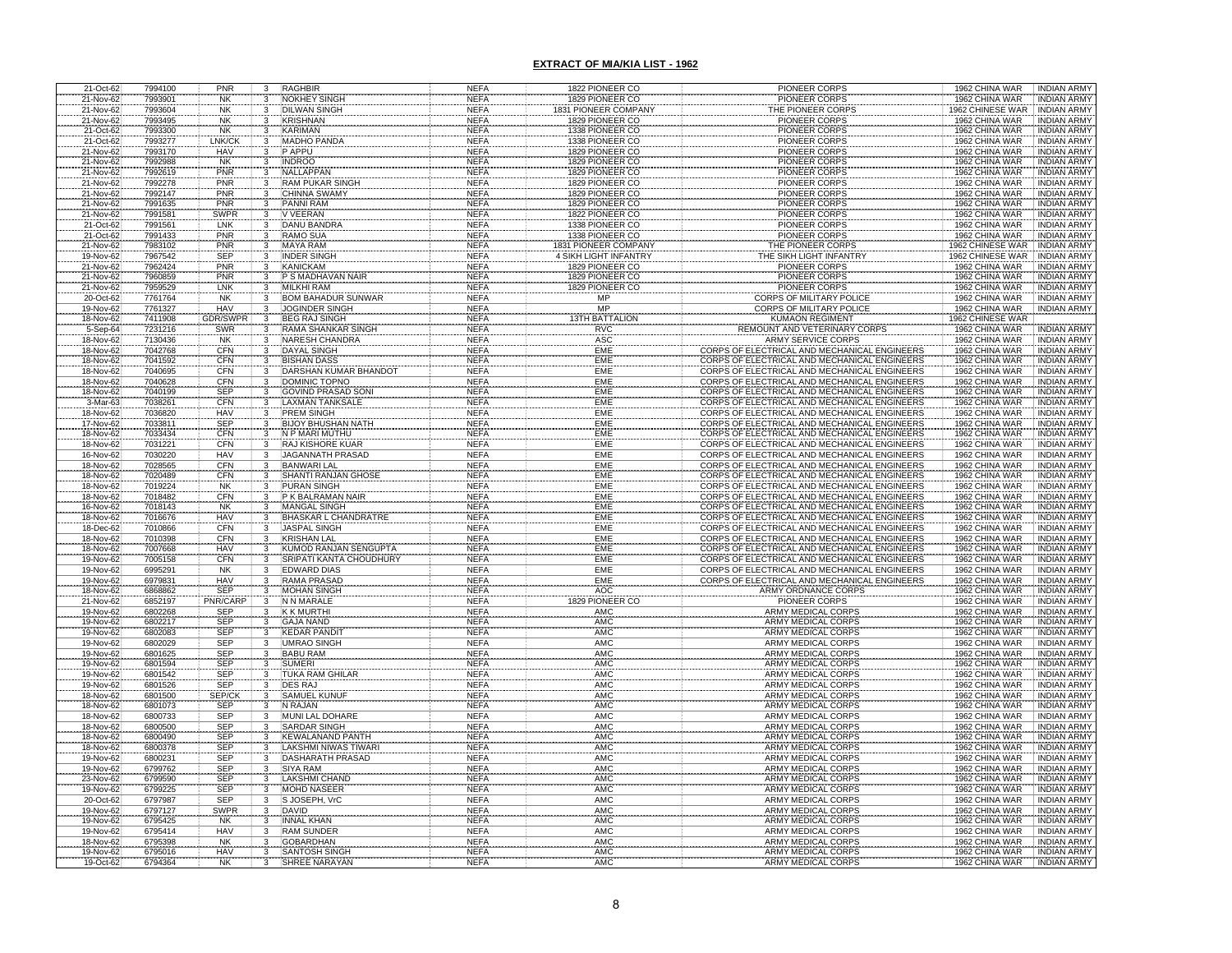| 18-Nov-62                           | 6792413            | <b>SEP</b>                   | 3                       | <b>DHARAM PAL</b>                                   | <b>NEFA</b>                | AMC                      | ARMY MEDICAL CORPS                                           | <b>INDIAN ARMY</b><br>1962 CHINA WAR                                         |
|-------------------------------------|--------------------|------------------------------|-------------------------|-----------------------------------------------------|----------------------------|--------------------------|--------------------------------------------------------------|------------------------------------------------------------------------------|
| 19-Nov-62                           | 6791760            | SEP/CK                       | 3                       | <b>TRILOCHAN</b>                                    | <b>NEFA</b>                | <b>AMC</b>               | <b>ARMY MEDICAL CORPS</b>                                    | 1962 CHINA WAR<br><b>INDIAN ARMY</b>                                         |
| 20-Oct-62<br>21-Oct-62              | 6790871<br>6790863 | <b>SEP</b><br><b>SEP</b>     |                         | <b>SALGAM RAM</b><br><b>OM PRAKASH</b>              | <b>NEFA</b><br><b>NEFA</b> | <b>AMC</b><br><b>AMC</b> | <b>ARMY MEDICAL CORPS</b><br><b>ARMY MEDICAL CORPS</b>       | 1962 CHINA WAR<br><b>INDIAN ARMY</b><br><b>INDIAN ARMY</b><br>1962 CHINA WAR |
|                                     | 6790633            | <b>SEP</b>                   |                         | PURSHOTTAM LAL MAHAJAN                              | <b>NEFA</b>                | <b>AMC</b>               | ARMY MEDICAL CORPS                                           | <b>INDIAN ARMY</b><br>1962 CHINA WAR                                         |
|                                     | 6789627            | SEP/CK                       |                         | <b>RAMESH SINGH</b>                                 | <b>NEFA</b>                | <b>AMC</b>               | <b>ARMY MEDICAL CORPS</b>                                    | 1962 CHINA WAR<br><b>INDIAN ARMY</b>                                         |
| 17-Nov-62<br>18-Nov-62<br>20-Oct-62 | 6789064            | <b>SEP</b>                   |                         | <b>ZILE SINGH</b>                                   | <b>NEFA</b>                | <b>AMC</b>               | <b>ARMY MEDICAL CORPS</b>                                    | 1962 CHINA WAR<br><b>INDIAN ARMY</b>                                         |
|                                     | 6787705            | <b>NK</b>                    |                         | <b>MANTOSH PAHARI</b>                               | <b>NEFA</b>                | AMC                      | ARMY MEDICAL CORPS                                           | 1962 CHINA WAR<br><b>INDIAN ARMY</b>                                         |
| 19-Nov-62<br>20-Oct-62<br>21-Oct-62 | 6785260            | <b>SEP</b>                   |                         | <b>ONKAR NATH</b>                                   | <b>NEFA</b>                | AMC                      | <b>ARMY MEDICAL CORPS</b>                                    | 1962 CHINA WAR<br><b>INDIAN ARMY</b>                                         |
| 17-Nov-62                           | 6785028<br>6784848 | <b>SEP</b><br><b>SEP</b>     |                         | <b>M R PERIYANAYAGAM</b><br><b>RAM BILASH SINGH</b> | <b>NEFA</b><br><b>NEFA</b> | AMC<br>AMC               | <b>ARMY MEDICAL CORPS</b><br><b>ARMY MEDICAL CORPS</b>       | 1962 CHINA WAR<br><b>INDIAN ARMY</b><br>1962 CHINA WAR<br><b>INDIAN ARMY</b> |
|                                     | 6784674            |                              |                         |                                                     | <b>NEFA</b>                | AMC                      |                                                              | 1962 CHINA WAR<br><b>INDIAN ARMY</b>                                         |
| 27-Oct-62<br>20-Oct-62              | 6784441            | SEP<br>SEP                   |                         | AMAR SINGH<br>P S VENKATESAN                        | <b>NEFA</b>                | AMC                      | ARMY MEDICAL CORPS<br>ARMY MEDICAL CORPS                     | 1962 CHINA WAR<br><b>INDIAN ARMY</b>                                         |
| 18-Nov-62                           | 6783415            | SEP                          |                         | <b>BINDESWARI PRASAD</b>                            | <b>NEFA</b>                | AMC                      | ARMY MEDICAL CORPS                                           | 1962 CHINA WAR<br><b>INDIAN ARMY</b>                                         |
| 19-Nov-62                           | 6759275            | <b>SEP</b>                   | $\overline{3}$          | <b>SUKH RAM DHAN</b>                                | <b>NEFA</b>                | AMC                      | ARMY MEDICAL CORPS                                           | 1962 CHINA WAR<br><b>INDIAN ARMY</b>                                         |
| 20-Oct-62                           | 6742049            | <b>NK</b>                    | $\overline{\mathbf{3}}$ | <b>J M ACHARYA</b><br><b>SURAIN SINGH</b>           | <b>NEFA</b><br><b>NEFA</b> | <b>AMC</b><br>AMC        | <b>ARMY MEDICAL CORPS</b>                                    | <b>INDIAN ARMY</b><br>1962 CHINA WAR                                         |
| 18-Nov-62<br>18-Nov-62              | 6730875<br>6633810 | <b>NK</b><br><b>NK</b>       | 3                       | <b>RAM NARAYAN RAI</b>                              | <b>NEFA</b>                | <b>ASC</b>               | ARMY MEDICAL CORPS<br><b>ARMY SERVICE CORPS</b>              | 1962 CHINA WAR<br><b>INDIAN ARMY</b><br><b>INDIAN ARMY</b><br>1962 CHINA WAR |
|                                     | 6631727            | SIGMN                        |                         | S NARAYANAN                                         | <b>NEFA</b>                |                          |                                                              |                                                                              |
| 19-Nov-62<br>20-Oct-62              | 6601632            | <b>SEP</b>                   | $\frac{3}{3}$           | SITA RAM JHA                                        | LADAKH                     | ASC                      | CORPS OF SIGNALS<br>ARMY SERVICE CORPS                       | 1962 CHINESE WAR<br>1962 CHINA WAR<br><b>INDIAN ARMY</b>                     |
| 20-Oct-62                           | 6599518            | <b>SEP</b>                   | 3                       | TEJ NARAYAN SINGH                                   | LADAKH                     | <b>ASC</b>               | <b>ARMY SERVICE CORPS</b>                                    | 1962 CHINA WAR<br><b>INDIAN ARMY</b>                                         |
| 19-Nov-62                           | 6598322            | SEP                          | 3                       | <b>SASHIDHAR SAIKIA</b>                             | <b>NEFA</b>                | ASC                      | ARMY SERVICE CORPS                                           | 1962 CHINA WAR<br><b>INDIAN ARMY</b>                                         |
|                                     | 6596144            | <b>SEP</b>                   |                         | <b>BRANDABUN TIWARI</b><br><b>JAGAN NATH SINGH</b>  | <b>NEFA</b><br><b>NEFA</b> | ASC                      | <b>ARMY SERVICE CORPS</b>                                    | 1962 CHINA WAR<br><b>INDIAN ARMY</b><br><b>NDIAN ARMY</b>                    |
| 19-Nov-62<br>19-Nov-62<br>18-Nov-62 | 6595391<br>6593455 | <b>SEP</b><br>W/M            |                         | PALANI SWAMI                                        | <b>NEFA</b>                | ASC<br>ASC               | <b>ARMY SERVICE CORPS</b><br>ARMY SERVICE CORPS              | 1962 CHINA WAR<br>1962 CHINA WAR<br><b>INDIAN ARMY</b>                       |
| 18-Nov-62                           | 6588827            | <b>SEP</b>                   |                         | RAJA CHETTIAR                                       | <b>NEFA</b>                | ASC                      | ARMY SERVICE CORPS                                           | 1962 CHINA WAR<br>INDIAN ARMY                                                |
| 18-Nov-62                           | 6587389            | SEP                          |                         | <b>GUGAN SINGH</b>                                  | <b>NEFA</b>                | <b>ASC</b>               | <b>ARMY SERVICE CORPS</b>                                    | <b>INDIAN ARMY</b><br>1962 CHINA WAR                                         |
| 19-Nov-62                           | 6585441            | SEP                          |                         | <b>BRIJ LAL</b>                                     | <b>NEFA</b>                | <b>ASC</b>               | <b>ARMY SERVICE CORPS</b>                                    | 1962 CHINA WAR<br><b>INDIAN ARMY</b>                                         |
| 21-Nov-62                           | 6583635            | <b>BRBR</b>                  |                         | <b>SURJA RAM</b>                                    | <b>NEFA</b>                | <b>PIONEER CO</b><br>824 | <b>PIONEER CORPS</b>                                         | <b>INDIAN ARMY</b><br>1962 CHINA WAR                                         |
| 19-Nov-62<br>19-Nov-62<br>18-Nov-62 | 6578883<br>6578050 | LNK<br>SEP                   |                         | <b>ISHWANATH DESHMAI</b><br>DHARAM DEV              | <b>NEFA</b><br><b>NEFA</b> | ASC                      | ARMY SERVICE CORPS<br>ARMY SERVICE CORPS                     | <b>INDIAN ARMY</b><br>1962 CHINA WAR<br>1962 CHINA WAR<br><b>INDIAN ARMY</b> |
|                                     | 6573688            | LNK                          |                         | <b>MOHD HUSSAIN</b>                                 | <b>NEFA</b>                | ASC<br>ASC               | <b>ARMY SERVICE CORPS</b>                                    | <b>INDIAN ARMY</b><br>1962 CHINA WAR                                         |
|                                     | 6567093            |                              |                         | <b>RAM SAROOP</b>                                   | <b>NEFA</b>                |                          |                                                              | <b>INDIAN ARMY</b>                                                           |
| 19-Nov-62<br>21-Oct-62<br>18-Nov-62 | 6402294            | HAV<br>SEP                   |                         | <b>BABU LAL</b>                                     | <b>NEFA</b>                | ASC<br>2 RAJPU           | ARMY SERVICE CORPS<br>THE RAJPUT REGIMENT                    | 1962 CHINA WAR<br>1962 CHINESE WAR<br>1962 CHINESE WAR<br><b>INDIAN ARMY</b> |
|                                     | 6402084            | <b>NCE</b>                   |                         | <b>NANNE LAL</b>                                    | <b>NEFA</b>                | <b>19 FIELD COMPANY</b>  | BOMBAY ENGINEER GROUP                                        | <b>INDIAN ARMY</b>                                                           |
| 18-Nov-62                           | 6353719            | SEP                          | 3                       | RAM VISHWAS SINGH                                   | <b>NEFA</b>                | ASC                      | <b>ARMY SERVICE CORPS</b>                                    | 1962 CHINA WAR<br><b>INDIAN ARMY</b>                                         |
| 19-Dec-62<br>18-Nov-62              | 6353626<br>6353545 | SEP<br>SEP                   |                         | HARI SHANKAR SHARMA<br><b>BASESAR RAM</b>           | <b>NEFA</b><br><b>NEFA</b> | ASC<br>ASC               | ARMY SERVICE CORPS<br>ARMY SERVICE CORPS                     | 1962 CHINA WAR<br><b>INDIAN ARMY</b><br>1962 CHINA WAR<br><b>INDIAN ARMY</b> |
| 18-Nov-62                           | 6353245            | SEP                          |                         | VELLAPATTU THOMAS JAMES                             | <b>NEFA</b>                | ASC                      | ARMY SERVICE CORPS                                           | <b>INDIAN ARMY</b><br>1962 CHINA WAR                                         |
| 18-Nov-62                           | 6353044            | <b>SEP</b>                   |                         | <b>MOHAN CHANDRA</b>                                | <b>NEFA</b>                | ASC                      | <b>ARMY SERVICE CORPS</b>                                    | 1962 CHINA WAR<br><b>INDIAN ARMY</b>                                         |
| 21-Oct-62                           | 6348709            | <b>NK</b>                    |                         | <b>TK VIJAYAN</b>                                   | LADAKH                     | <b>ASC</b>               | <b>ARMY SERVICE CORPS</b>                                    | 1962 CHINA WAR<br><b>INDIAN ARMY</b>                                         |
| 21-Oct-62                           | 6346695            | <b>SEP</b>                   |                         | <b>JAGAN NATH SUTAR</b>                             | LADAKH                     | ASC                      | <b>ARMY SERVICE CORPS</b>                                    | 1962 CHINA WAR<br><b>INDIAN ARMY</b>                                         |
| 18-Nov-62                           | 6346634            | <b>NK</b>                    |                         | MANI GOPAL DEY                                      | <b>NEFA</b>                | ASC                      | <b>ARMY SERVICE CORPS</b>                                    | 1962 CHINA WAR<br><b>INDIAN ARMY</b><br>INDIAN ARMY                          |
| 18-Nov-62<br>21-Oct-62              | 6346031<br>6344962 | SEP<br>SEP                   |                         | :RAMA RANJAN BHATTACHARJEE<br>:SREE KRISHAN MISHRA  | <b>NEFA</b><br>LADAKH      | ASC<br>ASC               | ARMY SERVICE CORPS<br>ARMY SERVICE CORPS                     | 1962 CHINA WAR<br>1962 CHINA WAR<br><b>INDIAN ARMY</b>                       |
| 18-Nov-62                           | 6344658            | HAV                          | 3                       | NITYANAND SHARMA                                    | <b>NEFA</b>                | ASC                      | ARMY SERVICE CORPS                                           | 1962 CHINA WAR<br><b>INDIAN ARMY</b>                                         |
| 18-Nov-62                           | 6343755            | LNK                          | 3                       | <b>KUL BHUSHAN</b>                                  | <b>NEFA</b>                | ASC                      | ARMY SERVICE CORPS                                           | 1962 CHINA WAR<br><b>INDIAN ARMY</b>                                         |
| 18-Nov-62<br>18-Nov-62              | 6343500            | SEP<br>LNK<br>LNK            |                         | <b>KANHAIYAN SINGH</b>                              | <b>NEFA</b>                | ASC<br>ASC               | ARMY SERVICE CORPS                                           | 1962 CHINA WAR<br><b>INDIAN ARMY</b>                                         |
|                                     | 6341313            |                              |                         | <b>JAGIR SINGH</b>                                  | <b>NEFA</b>                |                          | <b>ARMY SERVICE CORPS</b>                                    | 1962 CHINA WAR<br><b>INDIAN ARMY</b>                                         |
| 18-Nov-62<br>19-Nov-62              | 6340132<br>6281937 | SIGMN                        |                         | NAGAPPA<br><b>KALWANT SINGH</b>                     | <b>NEFA</b><br><b>NEFA</b> |                          | ARMY SERVICE CORPS<br><b>CORPS OF SIGNALS</b>                | 1962 CHINA WAR<br><b>INDIAN ARM</b><br>1962 CHINESE WAR                      |
| 19-Nov-62                           | 6280790            | SIGMN                        |                         | P N RAMACHANDRAN NAIR                               | <b>NEFA</b>                |                          | <b>CORPS OF SIGNALS</b>                                      | 1962 CHINESE WAR                                                             |
| 21-Oct-62                           | 6279151            | <b>NCE</b>                   |                         | <b>KANNAN</b>                                       | LADAKH                     |                          | THE CORPS OF SIGNALS                                         | 1962 CHINESE WAR<br>INDIAN ARMY                                              |
| 19-Nov-62                           | 6279080            | SIGMN                        |                         | <b>SHAM RAO NAIK</b>                                | <b>NEFA</b>                |                          | <b>CORPS OF SIGNALS</b>                                      | 1962 CHINESE WAR                                                             |
| 19-Nov-62                           | 6278904            | SIGMN                        |                         | MUNISHWAR CHAND                                     | <b>NEFA</b>                |                          | CORPS OF SIGNALS<br>THE CORPS OF SIGNALS<br>CORPS OF SIGNALS | 1962 CHINESE WAR                                                             |
| 20-Oct-62<br>21-Nov-62              | 6278044<br>6277285 | <b>SIGMN</b><br><b>SIGMN</b> |                         | MOHD SALAMUDDIN KHAI<br>N V NAGARAJAN               | LADAKH<br><b>NEFA</b>      |                          |                                                              | 1962 CHINESE WAR<br><b>INDIAN ARMY</b><br>1962 CHINESE WAR                   |
|                                     | 6277283            | <b>SIGMN</b>                 |                         | MOHAN SINGH                                         | <b>NEFA</b>                |                          |                                                              |                                                                              |
| 21-Nov-62<br>18-Nov-62<br>19-Nov-62 | 6276589            | SIGMN                        |                         | <b>M VELU</b>                                       | <b>NEFA</b>                |                          | CORPS OF SIGNALS<br>CORPS OF SIGNALS<br>CORPS OF SIGNALS     | 1962 CHINESE WAR<br>1962 WAR                                                 |
|                                     | 6276146            | <b>SIGMN</b>                 |                         | ANNA SAHEB DHAGE                                    | <b>NEFA</b>                |                          |                                                              | 1962 CHINESE WAR                                                             |
| 21-Oct-62                           | 6276060            | <b>SIGMN</b>                 |                         | <b>RATHNAM V</b>                                    | LADAKH                     |                          | THE CORPS OF SIGNALS                                         | 1962 CHINESE WAR<br><b>INDIAN ARMY</b>                                       |
| 16-Nov-62                           | 6275696            | <b>SIGMN</b><br><b>SIGMN</b> |                         | BIJAN KUMAR SAHA                                    | <b>NEFA</b><br>LADAKH      |                          | THE CORPS OF SIGNALS<br>THE CORPS OF SIGNALS                 | 1962 CHINESE WAR<br>1962 CHINESE WAR<br><b>INDIAN ARMY</b>                   |
| 20-Oct-62<br>16-Nov-62              | 6275568<br>6275184 | <b>SIGMN</b>                 |                         | RAM DHAN<br>DAYA SINDHOO PRASAD                     | <b>NEFA</b>                |                          | THE CORPS OF SIGNALS                                         | <b>INDIAN ARMY</b><br>1962 CHINESE WAR<br><b>INDIAN ARMY</b>                 |
| 23-Oct-62                           | 6274938            | <b>NK</b>                    | $\overline{3}$          | K NALLAIAH                                          | LADAKH                     |                          | THE CORPS OF SIGNALS                                         | 1962 CHINESE WAR INDIAN ARMY                                                 |
| 27-Oct-62                           | 6274701            | <b>SIGMN</b>                 | 3                       | <b>MOHAN REDDY</b>                                  | LADAKH                     |                          | THE CORPS OF SIGNALS                                         | 1962 CHINESE WAR INDIAN ARMY                                                 |
| 20-Oct-62                           | 6273649            | <b>SIGMN</b>                 | $\overline{3}$          | A RAHIM KHAN                                        | <b>NEFA</b>                |                          | THE CORPS OF SIGNALS                                         | 1962 CHINESE WAR  INDIAN ARMY                                                |
| 19-Nov-62                           | 6273429            | SIGMN                        | $\overline{3}$          | <b>RAJPAL SINGH</b>                                 | <b>NEFA</b>                |                          | <b>CORPS OF SIGNALS</b>                                      | 1962 CHINESE WAR                                                             |
| 19-Nov-62<br>16-Nov-62              | 6273402<br>6273177 | <b>SIGMN</b><br><b>SIGMN</b> | $\frac{3}{3}$           | <b>JEETMAL SINGH</b><br>CHAMAN LAL SHARMA           | <b>NEFA</b><br><b>NEFA</b> |                          | CORPS OF SIGNALS<br>THE CORPS OF SIGNALS                     | 1962 CHINESE WAR<br>1962 CHINESE WAR INDIAN ARMY                             |
| 19-Nov-62                           | 6272772            | <b>SIGMN</b>                 | 3                       | <b>S ASEER VADAM</b>                                | <b>NEFA</b>                |                          | <b>CORPS OF SIGNALS</b>                                      | 1962 CHINESE WAR                                                             |
| 20-Oct-62                           | 6272031            | <b>SIGMN</b>                 | 3                       | R DAYANANDA PRAKASH                                 | <b>NEFA</b>                |                          | THE CORPS OF SIGNALS                                         | 1962 CHINESE WAR INDIAN ARMY                                                 |
|                                     | 6271899            | <b>SIGMN</b>                 |                         | <b>AWTAR SINGH</b>                                  | <b>NEFA</b>                |                          | <b>CORPS OF SIGNALS</b>                                      | 1962 CHINESE WAR                                                             |
| 19-Nov-62<br>19-Nov-62              | 6271588            | <b>SIGMN</b>                 |                         | HAUSALA PRASAD TIWARI                               | <b>NEFA</b>                |                          | <b>CORPS OF SIGNALS</b>                                      | 1962 WAR                                                                     |
| 16-Nov-62                           | 6270981            | <b>SIGMN</b>                 |                         | <b>BALWANT SINGH</b>                                | NEF/                       |                          | THE CORPS OF SIGNAL                                          | 1962 CHINESE WAR INDIAN ARMY                                                 |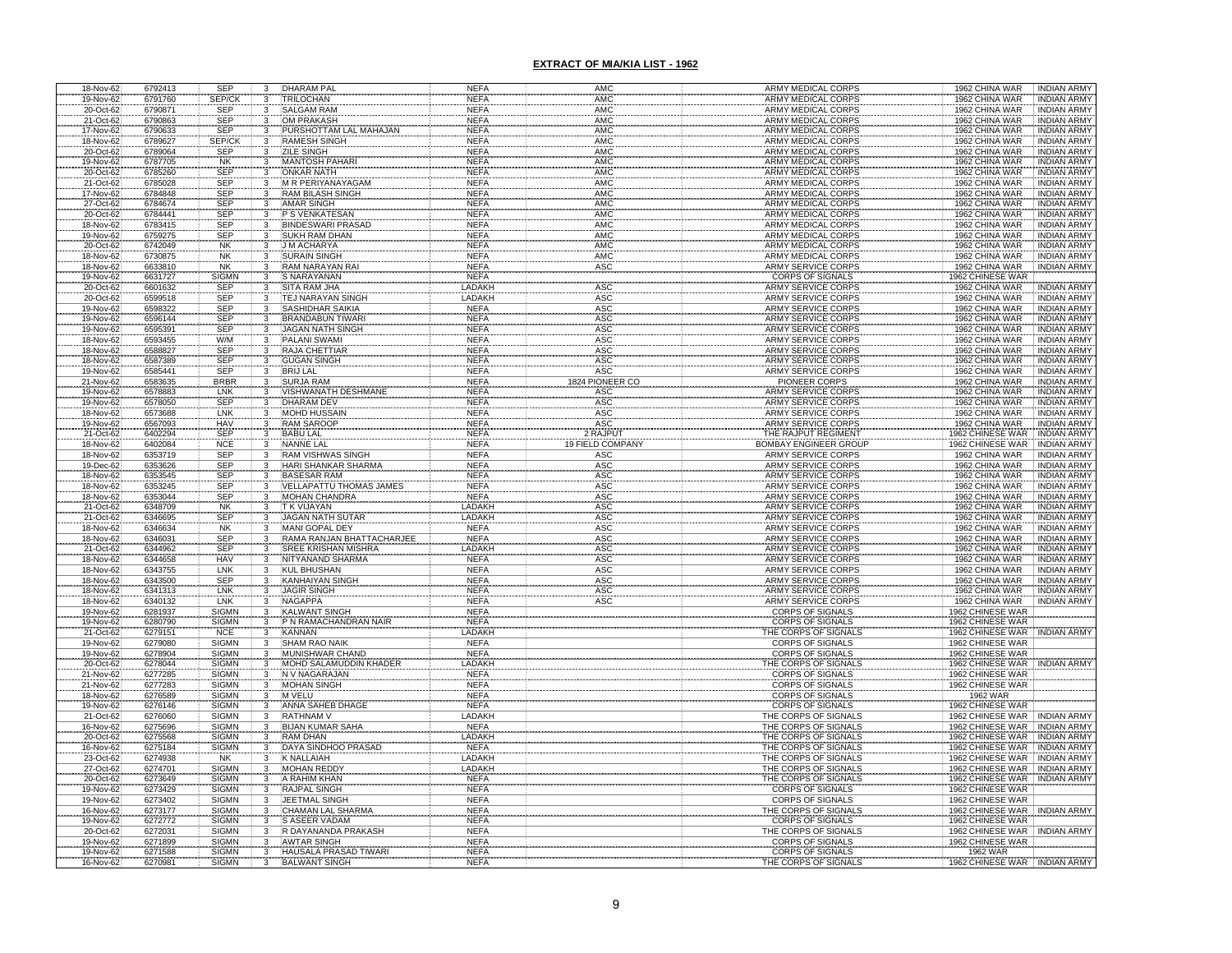| 19-Nov-62              | 6269475            | <b>SIGMN</b>                 | 3                                       | E N KARUNAKARAN NAIR                                         | <b>NEFA</b>                |                                | CORPS OF SIGNALS                                     | 1962 CHINESE WAR                                                             |
|------------------------|--------------------|------------------------------|-----------------------------------------|--------------------------------------------------------------|----------------------------|--------------------------------|------------------------------------------------------|------------------------------------------------------------------------------|
| 19-Nov-62              | 6269336            | <b>SIGMN</b>                 | 3                                       | KAILASH CHANDRA PATNAIK                                      | <b>NEFA</b>                |                                | <b>CORPS OF SIGNALS</b>                              | 1962 CHINESE WAR                                                             |
| 20-Oct-62<br>21-Oct-62 | 6269150<br>6268368 | <b>SIGMN</b><br><b>SIGMN</b> | 3<br>3                                  | <b>ATIWAL SINGH</b><br><b>RAN SINGH</b>                      | LADAKH<br>LADAKH           |                                | THE CORPS OF SIGNALS<br>THE CORPS OF SIGNALS         | 1962 CHINESE WAR<br>INDIAN ARMY<br>1962 CHINESE WAR<br><b>INDIAN ARMY</b>    |
| 19-Nov-62              | 6268029            | <b>SIGMN</b>                 |                                         | <b>WARN SINGH</b>                                            | <b>NEFA</b>                |                                | <b>CORPS OF SIGNALS</b>                              | 1962 CHINESE WAR                                                             |
| 20-Nov-62              | 6267767            | <b>SIGMN</b>                 |                                         | <b>HEIKH MAULLA</b>                                          | <b>NEFA</b>                |                                | <b>CORPS OF SIGNALS</b>                              | 1962 CHINESE WAR                                                             |
| 18-Nov-62              | 6267614            | <b>SIGMN</b>                 |                                         | PRODIP KUMAR SEN GUPT/                                       | <b>NEFA</b>                |                                | THE CORPS OF SIGNALS                                 | 1962 CHINESE WAR<br><b>INDIAN ARMY</b>                                       |
| 31-Oct-62              | 6265706            | <b>SIGMN</b>                 |                                         | CHANDRA SHEKHAR RAI                                          | <b>NEFA</b>                |                                | THE CORPS OF SIGNALS                                 | <b>INDIAN ARMY</b><br>1962 CHINESE WAR                                       |
| 18-Nov-62              | 6263758            | <b>SIGMN</b>                 | $\frac{3}{3}$                           | RAM RAJ PANDEY                                               | <b>NEFA</b>                |                                | THE CORPS OF SIGNAL!                                 | 1962 CHINESE WAR INDIAN ARMY                                                 |
| 19-Nov-62<br>19-Nov-62 | 6262422<br>6262106 | LNK<br><b>HAV</b>            | 3                                       | <b>SHER SINGH</b><br><b>BICHITRA SINGH</b>                   | <b>NEFA</b><br><b>NEFA</b> |                                | <b>CORPS OF SIGNALS</b><br><b>CORPS OF SIGNALS</b>   | 1962 CHINESE WAR<br>1962 CHINESE WAR                                         |
| 18-Nov-62              | 6260741            | <b>SIGMN</b>                 |                                         | RANEDRA KUMAR SARKAR                                         | <b>NEFA</b>                |                                | THE CORPS OF SIGNALS                                 | 1962 CHINESE WAR<br><b>INDIAN ARMY</b>                                       |
| 20-Oct-62              | 6256568            | LNK                          |                                         | C A CHANDY                                                   | <b>NEFA</b>                |                                | THE CORPS OF SIGNALS                                 | <b>INDIAN ARMY</b><br>1962 CHINESE WAR                                       |
| 16-Nov-62              | 6253914            | LNK                          |                                         | SAWINDER SINGH                                               | <b>NEFA</b>                |                                | THE CORPS OF SIGNALS                                 | 1962 CHINESE WAR<br><b>INDIAN ARMY</b>                                       |
| 19-Nov-62              | 6250376            | NK                           |                                         | <b>GURBAKSH SINGH</b>                                        | <b>NEFA</b>                |                                | <b>CORPS OF SIGNALS</b>                              | 1962 CHINESE WAR                                                             |
| 19-Nov-62<br>19-Nov-62 | 6247935<br>6244759 | LNK<br><b>HAV</b>            |                                         | CHATTUNI<br><b>BHAGWAN DASS</b>                              | <b>NEFA</b><br><b>NEFA</b> |                                | <b>CORPS OF SIGNALS</b><br><b>CORPS OF SIGNALS</b>   | 1962 CHINESE WAR<br>1962 CHINESE WAR                                         |
| 19-Nov-62              | 6242381            | LNK                          | $\overline{\mathbf{3}}$                 | T K MOHANAN                                                  | <b>NEFA</b>                |                                | CORPS OF SIGNALS                                     | 1962 CHINESE WAR                                                             |
| 19-Nov-62              | 6241973            | LNK                          |                                         | S ABDUL GAFUR                                                | <b>NEFA</b>                |                                | CORPS OF SIGNALS                                     | 1962 CHINESE WAR                                                             |
| 21-Oct-62              | 6240845            | <b>SIGMN</b>                 | $\frac{3}{3}$                           | N SIVA DASS                                                  | LADAKH                     |                                | THE CORPS OF SIGNALS                                 | 1962 CHINESE WAR INDIAN ARMY                                                 |
| 19-Nov-62              | 6235595            | <b>NK</b>                    | 3                                       | <b>LALMAN SINGH</b>                                          | <b>NEFA</b>                |                                | CORPS OF SIGNALS                                     | 1962 CHINESE WAR                                                             |
| 18-Nov-62              | 6228622            | HAV<br><b>RFN</b>            | 3                                       | <b>BALWANT SINGH</b>                                         | <b>NEFA</b>                |                                | THE CORPS OF SIGNALS                                 | 1962 CHINESE WAR<br><b>INDIAN ARMY</b>                                       |
| 21-Oct-62<br>21-Oct-62 | 5843683<br>5836082 | <b>RFN</b>                   |                                         | DAMBER BAHADUR CHHETRI<br><b>KISHNA BAHADUR MALL</b>         | <b>NEFA</b><br><b>NEFA</b> | IST BN<br><b>IST BN</b>        | 9 GORKHA RIFLES REGIMENT<br>9 GORKHA RIFLES REGIMENT | 1962 CHINA WAR<br><b>INDIAN ARMY</b><br>1962 CHINA WAR<br><b>INDIAN ARMY</b> |
| 21-Oct-62              | 5836071            | <b>RFN</b>                   |                                         | <b>SOVINDA BAHADUR CHHETR</b>                                | <b>NEFA</b>                | <b>IST BN</b>                  | 9 GORKHA RIFLES REGIMENT                             | 1962 CHINA WAR<br><b>INDIAN ARM</b>                                          |
| 21-Oct-62              | 5836060            | <b>RFN</b>                   |                                         | CHHETRIABI LAL CHHETRI                                       | <b>NEFA</b>                | <b>IST BN</b>                  | 9 GORKHA RIFLES REGIMENT                             | 1962 CHINA WAR<br>INDIAN ARMY                                                |
| 21-Oct-62              | 5836029            | <b>RFN</b>                   |                                         | RATNA BAHADUR MALL                                           | <b>NEFA</b>                | <b>IST BN</b>                  | 9 GORKHA RIFLES REGIMENT                             | 1962 CHINA WAR<br>INDIAN ARMY                                                |
| 21-Oct-62              | 5835899            | <b>RFN</b><br><b>RFN</b>     | 3                                       | YEM BAHADUR SING                                             | <b>NEFA</b>                | <b>IST BN</b><br><b>IST BN</b> | 9 GORKHA RIFLES REGIMENT                             | 1962 CHINA WAR<br>INDIAN ARMY                                                |
| 21-Oct-62<br>20-Oct-62 | 5835891<br>5835882 | <b>RFN</b>                   |                                         | PREM BAHADUR SING<br>K BAHADUR CHHETRI                       | <b>NEFA</b><br><b>NEFA</b> | <b>IST BN</b>                  | 9 GORKHA RIFLES REGIMENT<br>9 GORKHA RIFLES REGIMENT | 1962 CHINA WAR<br>INDIAN ARMY<br>1962 CHINA WAR<br><b>INDIAN ARMY</b>        |
| 21-Oct-62              | 5835868            | RFN                          |                                         | AL BAHADUR CHHETRI                                           | <b>NEFA</b>                | <b>IST BN</b>                  | 9 GORKHA RIFLES REGIMENT                             | 1962 CHINA WAR<br><b>INDIAN ARMY</b>                                         |
| 21-Oct-62              | 5835857            | <b>RFN</b>                   |                                         | SURA BAHADUR KHATTRI                                         | <b>NEFA</b>                | <b>IST BN</b>                  | 9 GORKHA RIFLES REGIMENT                             | 1962 CHINA WAR<br><b>INDIAN ARMY</b>                                         |
| 21-Oct-62              | 5835846            | RFN<br>RFN                   |                                         | KHARKA BAHADUR CHHETR                                        | <b>NEFA</b>                | <b>IST BN</b>                  | 9 GORKHA RIFLES REGIMENT                             | 1962 CHINA WAR<br>INDIAN ARMY                                                |
| 20-Oct-62              | 5835776            |                              |                                         | HARKA BAHADUR CHHETRI                                        | <b>NEFA</b>                | <b>IST BN</b>                  | 9 GORKHA RIFLES REGIMENT                             | <b>INDIAN ARMY</b><br>1962 CHINA WAR                                         |
| 21-Oct-62              | 5835656            | <b>RFN</b><br><b>RFN</b>     |                                         | <b>TILAK BAHADUR CHHETRI</b>                                 | <b>NEFA</b>                | <b>IST BN</b>                  | 9 GORKHA RIFLES REGIMENT                             | <b>INDIAN ARMY</b><br>1962 CHINA WAR                                         |
| 21-Oct-62<br>21-Oct-62 | 5835653<br>5835644 | <b>RFN</b>                   |                                         | MOHAN BAHADUR CHHETRI<br>CHHETRIETRA BAHADUR CHHETRI         | <b>NEFA</b><br><b>NEFA</b> | <b>IST BN</b><br><b>IST BN</b> | 9 GORKHA RIFLES REGIMENT<br>9 GORKHA RIFLES REGIMENT | 1962 CHINA WAR<br>INDIAN ARMY<br>1962 CHINA WAR<br><b>INDIAN ARMY</b>        |
| 21-Oct-62              | 5835638            | <b>RFN</b>                   | 3                                       | <b>DIL BAHADUR CHHETRI</b>                                   | NEF/                       | <b>IST BN</b>                  | 9 GORKHA RIFLES REGIMENT                             | 1962 CHINA WAR<br><b>INDIAN ARM'</b>                                         |
| 21-Oct-62              | 5835635            | <b>RFN</b>                   | 3                                       | CHANDRA BAHADUR CHHETRI                                      | <b>NEFA</b>                | <b>IST BN</b>                  | 9 GORKHA RIFLES REGIMENT                             | 1962 CHINA WAR<br>INDIAN ARM'                                                |
| 21-Oct-62              | 5835615            | <b>RFN</b>                   | $\overline{3}$                          | CHANDRA BAHADUR CHHETRI                                      | <b>NEFA</b>                | <b>IST BN</b>                  | 9 GORKHA RIFLES REGIMENT                             | 1962 CHINA WAR<br>INDIAN ARMY                                                |
| 21-Oct-62              | 5835612            | <b>RFN</b><br><b>RFN</b>     | 3<br>$\overline{3}$                     | <b>BHIM BAHADUR CHHETRI</b><br><b>DAMBER BAHADUR CHHETRI</b> | <b>NEFA</b>                | <b>IST BN</b><br><b>IST BN</b> | 9 GORKHA RIFLES REGIMENT<br>9 GORKHA RIFLES REGIMENT | 1962 CHINA WAR<br>INDIAN ARMY<br>1962 CHINA WAR                              |
| 20-Oct-62<br>21-Oct-62 | 5835599<br>5835560 | <b>RFN</b>                   | 3                                       | UM BAHADUR CHHETRI                                           | <b>NEFA</b><br><b>NEFA</b> | <b>IST BN</b>                  | 9 GORKHA RIFLES REGIMENT                             | INDIAN ARMY<br>1962 CHINA WAR<br>INDIAN ARMY                                 |
| 20-Oct-62              | 5835556            | <b>RFN</b>                   | 3                                       | KRISHAN BAHADUR CHHETRI                                      | <b>NEFA</b>                | <b>IST BN</b>                  | 9 GORKHA RIFLES REGIMENT                             | 1962 CHINA WAR<br><b>INDIAN ARMY</b>                                         |
| 21-Oct-62              | 5835541            | <b>RFN</b>                   | $\overline{3}$                          | <b>RUDRA BAHADUR CHHETRI</b>                                 | <b>NEFA</b>                | <b>IST BN</b>                  | 9 GORKHA RIFLES REGIMENT                             | 1962 CHINA WAR<br>INDIAN ARMY                                                |
| 21-Oct-62              | 5835539            | <b>RFN</b>                   | 3                                       | RUDRA BAHADUR MALL                                           | <b>NEFA</b>                | <b>IST BN</b>                  | 9 GORKHA RIFLES REGIMENT                             | 1962 CHINA WAR<br><b>INDIAN ARMY</b>                                         |
| 21-Oct-62              | 5835443            | <b>RFN</b>                   | $\overline{3}$                          | YEM BAHADUR CHHETRI                                          | <b>NEFA</b>                | <b>IST BN</b>                  | 9 GORKHA RIFLES REGIMENT                             | 1962 CHINA WAR<br><b>INDIAN ARMY</b>                                         |
| 21-Oct-62<br>21-Oct-62 | 5835418<br>5835368 | <b>RFN</b><br><b>RFN</b>     | 3                                       | <b>BIR BAHADUR KHANDKA</b><br><b>EM BAHADUR CHHETRI</b>      | <b>NEFA</b><br><b>NEFA</b> | <b>IST BN</b><br><b>IST BN</b> | 9 GORKHA RIFLES REGIMENT<br>9 GORKHA RIFLES REGIMENT | 1962 CHINA WAR<br><b>INDIAN ARMY</b><br>1962 CHINA WAR<br><b>INDIAN ARMY</b> |
| 21-Oct-62              | 5835366            | <b>RFN</b>                   |                                         | <b>HANDRA BAHADUR CHHET</b>                                  | <b>NEFA</b>                | <b>IST BN</b>                  | 9 GORKHA RIFLES REGIMENT                             | 1962 CHINA WAR<br>INDIAN ARMY                                                |
| 21-Oct-62              | 5835356            | <b>RFN</b>                   | $\overline{3}$                          | PADAM BAHADUR CHHETRI                                        | <b>NEFA</b>                | <b>IST BN</b>                  | 9 GORKHA RIFLES REGIMENT                             | 1962 CHINA WAR<br><b>INDIAN ARMY</b>                                         |
| 20-Oct-62              | 5835335            | <b>RFN</b>                   | 3                                       | <b>KRISHNA BAHADUR CHHETRI</b>                               | <b>NEFA</b>                | <b>IST BN</b>                  | 9 GORKHA RIFLES REGIMENT                             | <b>INDIAN ARMY</b><br>1962 CHINA WAR                                         |
| 21-Oct-62              | 5835221            | <b>RFN</b>                   | $\overline{3}$                          | <b>GOBINDA BAHADUR CHHETRI</b>                               | <b>NEFA</b>                | <b>IST BN</b>                  | 9 GORKHA RIFLES REGIMENT                             | 1962 CHINA WAR<br><b>INDIAN ARMY</b>                                         |
| 21-Oct-62<br>20-Oct-62 | 5835218<br>5835186 | <b>RFN</b><br><b>RFN</b>     | $\overline{3}$<br>3                     | <b>BIR BAHADUR MALL</b><br>KHARKA BAHADUR CHHETR             | <b>NEFA</b><br><b>NEFA</b> | <b>IST BN</b><br><b>IST BN</b> | 9 GORKHA RIFLES REGIMENT<br>9 GORKHA RIFLES REGIMENT | <b>INDIAN ARM</b><br>1962 CHINA WAR<br>1962 CHINA WAR<br><b>INDIAN ARMY</b>  |
| 21-Oct-62              | 5835114            | <b>RFN</b>                   |                                         | <b>DAMAR BAHADUR KHATTRI</b>                                 | <b>NEFA</b>                | <b>IST BN</b>                  | 9 GORKHA RIFLES REGIMENT                             | 1962 CHINA WAR<br>INDIAN ARM'                                                |
| 21-Oct-62              | 5835106            | <b>RFN</b>                   | $\frac{3}{3}$                           | <b>BAHADUR SING THAKURI</b>                                  | <b>NEFA</b>                | <b>IST BN</b>                  | 9 GORKHA RIFLES REGIMENT                             | <b>INDIAN ARMY</b><br>1962 CHINA WAR                                         |
| 21-Oct-62              | 5834972            | <b>RFN</b>                   | 3                                       | TILAK BAHADUR ANKHELI                                        | <b>NEFA</b>                | <b>IST BN</b>                  | 9 GORKHA RIFLES REGIMENT                             | 1962 CHINA WAR<br>INDIAN ARM'                                                |
| 21-Oct-62              | 5834895            | <b>RFN</b>                   | $\mathbf{3}$<br>$\overline{\mathbf{3}}$ | DEB BAHADUR CHHETRI                                          | <b>NEFA</b>                | <b>IST BN</b>                  | 9 GORKHA RIFLES REGIMENT                             | 1962 CHINA WAR<br><b>INDIAN ARMY</b>                                         |
| 21-Oct-62              | 5834889            | <b>RFN</b><br><b>RFN</b>     | $\overline{3}$                          | LAL BAHADUR CHHETRI                                          | <b>NEFA</b>                | <b>IST BN</b><br><b>IST BN</b> | 9 GORKHA RIFLES REGIMENT<br>9 GORKHA RIFLES REGIMENT | <b>INDIAN ARMY</b><br>1962 CHINA WAR                                         |
| 21-Oct-62<br>21-Oct-62 | 5834886<br>5834843 | <b>RFN</b>                   | 3                                       | CHOP BAHADUR CHHETR<br>KRISHNA BAHADUR MAL                   | <b>NEFA</b><br><b>NEFA</b> | <b>IST BN</b>                  | 9 GORKHA RIFLES REGIMENT                             | 1962 CHINA WAR<br>INDIAN ARMY<br><b>INDIAN ARMY</b><br>1962 CHINA WAR        |
| 21-Oct-62              | 5834812            | <b>RFN</b>                   | 3                                       | HARI BAHADUR CHHETRI                                         | <b>NEFA</b>                | <b>IST BN</b>                  | 9 GORKHA RIFLES REGIMENT                             | <b>INDIAN ARM</b><br>1962 CHINA WAR                                          |
| 21-Oct-62              | 5834764            | <b>RFN/CK</b>                | 3                                       | BAL GOPAL UPADHYAYA                                          | <b>NEFA</b>                | <b>IST BN</b>                  | 9 GORKHA RIFLES REGIMENT                             | 1962 CHINA WAR<br>INDIAN ARM'                                                |
| 21-Oct-62              | 5834735            | <b>RFN</b>                   | $\overline{3}$                          | HARKA BAHADUR CHHETRI                                        | <b>NEFA</b>                | <b>IST BN</b>                  | 9 GORKHA RIFLES REGIMENT                             | 1962 CHINA WAR<br>INDIAN ARM'                                                |
| 21-Oct-62<br>21-Oct-62 | 5834655<br>5834553 | <b>RFN</b><br><b>RFN</b>     | 3<br>3                                  | AMAR BAHADUR MALL<br>PURNA BAHADUR KARKI                     | <b>NEFA</b><br><b>NEFA</b> | <b>IST BN</b><br><b>IST BN</b> | 9 GORKHA RIFLES REGIMENT<br>9 GORKHA RIFLES REGIMENT | 1962 CHINA WAR<br>INDIAN ARM'<br>1962 CHINA WAR<br><b>INDIAN ARM</b>         |
| 20-Oct-62              | 5834548            | <b>RFN</b>                   | 3                                       | CHAKRA BAHADUR KHAN                                          | <b>NEFA</b>                | <b>IST BN</b>                  | 9 GORKHA RIFLES REGIMENT                             | 1962 CHINA WAR<br><b>INDIAN ARMY</b>                                         |
| 21-Oct-62              | 5834467            | <b>RFN</b>                   | 3                                       | PURNA BAHADUR MAJHI                                          | <b>NEFA</b>                | <b>IST BN</b>                  | 9 GORKHA RIFLES REGIMENT                             | 1962 CHINA WAR<br>INDIAN ARMY                                                |
| 20-Oct-62              | 5834439            | <b>RFN</b>                   | 3                                       | TEK BAHADUR SAHI                                             | <b>NEFA</b>                | <b>IST BN</b>                  | 9 GORKHA RIFLES REGIMENT                             | 1962 CHINA WAR<br>INDIAN ARMY                                                |
| 21-Oct-62              | 5834352            | <b>RFN</b>                   | 3                                       | BIL BAHADUR KHAN                                             | <b>NEFA</b>                | <b>IST BN</b>                  | 9 GORKHA RIFLES REGIMENT                             | 1962 CHINA WAR<br><b>INDIAN ARMY</b>                                         |
| 21-Oct-62<br>21-Oct-62 | 5834297<br>5834213 | <b>RFN</b><br><b>RFN</b>     | 3<br>$\mathbf{R}$                       | <b>EK BAHADUR KHAN</b><br>DIL BAHADUR KHANDKA                | <b>NEFA</b><br><b>NEFA</b> | <b>IST BN</b><br><b>IST BN</b> | 9 GORKHA RIFLES REGIMENT<br>9 GORKHA RIFLES REGIMENT | 1962 CHINA WAR<br><b>INDIAN ARMY</b><br>1962 CHINA WAR<br><b>INDIAN ARMY</b> |
| 21-Oct-62              | 5834191            | <b>RFN</b>                   |                                         | JHAM BAHADUR THAPA                                           | NEF/                       | <b>IST BN</b>                  | 9 GORKHA RIFLES REGIMENT                             | 1962 CHINA WAR<br><b>INDIAN ARMY</b>                                         |
| 21-Oct-62              | 5834107            | <b>RFN</b>                   |                                         | <b>GANESH BAHADUR KARK</b>                                   | <b>NEFA</b>                | <b>IST BN</b>                  | 9 GORKHA RIFLES REGIMENT                             | 1962 CHINA WAR<br><b>INDIAN ARMY</b>                                         |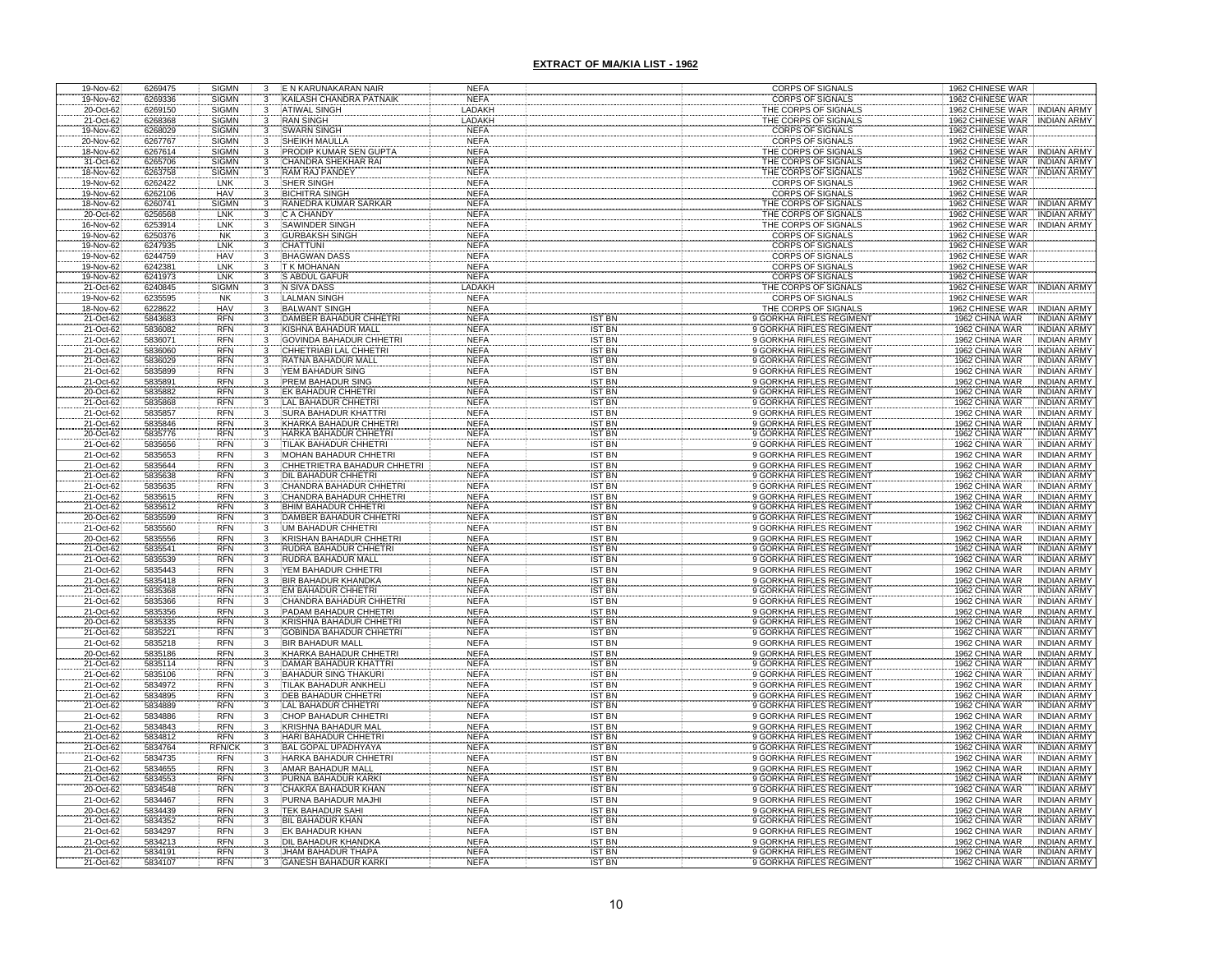| 21-Oct-62              | 5834083            | <b>RFN</b>               |                                  | <b>BAL BAHADUR KHATTRI</b>                             | <b>NEFA</b>                | <b>IST BN</b>                                | 9 GORKHA RIFLES REGIMENT                                           | 1962 CHINA WAR<br><b>INDIAN ARMY</b>                                            |
|------------------------|--------------------|--------------------------|----------------------------------|--------------------------------------------------------|----------------------------|----------------------------------------------|--------------------------------------------------------------------|---------------------------------------------------------------------------------|
| 20-Oct-62              | 5834057            | <b>RFN</b>               |                                  | <b>GYAN BAHADUR KARKI</b>                              | <b>NEFA</b>                | <b>IST BN</b>                                | 9 GORKHA RIFLES REGIMENT                                           | 1962 CHINA WAR<br><b>INDIAN ARMY</b>                                            |
| 20-Oct-62<br>21-Oct-62 | 5833991<br>5833919 | <b>RFN</b><br><b>RFN</b> |                                  | DAM BAHADUR MALL<br>SHER BAHADUR SHAH                  | <b>NEFA</b><br><b>NEFA</b> | <b>IST BN</b><br><b>IST BN</b>               | 9 GORKHA RIFLES REGIMENT<br>9 GORKHA RIFLES REGIMENT               | 1962 CHINA WAR<br><b>INDIAN ARMY</b><br>1962 CHINA WAR<br><b>INDIAN ARMY</b>    |
| 21-Oct-62              | 5833905            | <b>RFN</b>               |                                  | PHARSA BAHADUR PANDE                                   | <b>NEFA</b>                | <b>IST BN</b>                                | 9 GORKHA RIFLES REGIMENT                                           | 1962 CHINA WAR<br><b>INDIAN ARMY</b>                                            |
| 21-Oct-62              | 5833755            | <b>RFN</b>               |                                  | <b>FIK BAHADUR KHATTRI</b>                             | <b>NEFA</b>                | <b>IST BN</b>                                | 9 GORKHA RIFLES REGIMENT                                           | 1962 CHINA WAR<br><b>INDIAN ARM</b>                                             |
| 20-Oct-62              | 5833652            | W/M                      |                                  | <b>LALLA RAM</b>                                       | <b>NEFA</b>                | <b>IST BN</b>                                | 9 GORKHA RIFLES REGIMENT                                           | 1962 CHINA WAR<br><b>INDIAN ARMY</b>                                            |
| 21-Oct-62              | 5833574            | <b>RFN</b>               |                                  | <b>DURGA BAHADUR MALL</b>                              | <b>NEFA</b>                | <b>IST BN</b>                                | 9 GORKHA RIFLES REGIMENT                                           | 1962 CHINA WAR<br><b>INDIAN ARMY</b>                                            |
| 21-Oct-62<br>21-Oct-62 | 5833473            | <b>RFN</b><br><b>RFN</b> |                                  | HARI LAL KHATTRI                                       | <b>NEFA</b>                | <b>IST BN</b>                                | 9 GORKHA RIFLES REGIMENT                                           | 1962 CHINA WAR<br><b>INDIAN ARMY</b>                                            |
| 21-Oct-62              | 5833356<br>5833341 | <b>RFN</b>               |                                  | <b>DAL BAHADUR KHATTR</b><br>DHAN BAHADUR THAPA        | <b>NEFA</b><br><b>NEFA</b> | <b>IST BN</b><br><b>IST BN</b>               | 9 GORKHA RIFLES REGIMENT<br>9 GORKHA RIFLES REGIMENT               | 1962 CHINA WAR<br><b>INDIAN ARMY</b><br>1962 CHINA WAR<br><b>INDIAN ARMY</b>    |
|                        | 5833187            | <b>RFN</b>               |                                  | AMAR BAHADUR KHATTRI                                   | <b>NEFA</b>                | <b>IST BN</b>                                | 9 GORKHA RIFLES REGIMENT                                           | 1962 CHINA WAR<br><b>INDIAN ARMY</b>                                            |
| 21-Oct-62<br>21-Oct-62 | 5833014            | LNK                      |                                  | <b>BAL BAHADUR BHANDARI</b>                            | <b>NEFA</b>                | <b>IST BN</b>                                | 9 GORKHA RIFLES REGIMENT                                           | 1962 CHINA WAR<br><b>INDIAN ARMY</b>                                            |
| 21-Oct-62              | 5832718            | NK                       |                                  | PHATA BAHDUR KHATTRI                                   | <b>NEFA</b>                | <b>IST BN</b>                                | 9 GORKHA RIFLES REGIMENT                                           | 1962 CHINA WAR<br><b>INDIAN ARMY</b>                                            |
| 21-Oct-62              | 5832160            | HAV                      | 3                                | <b>GANGA BAHADUR RAWAT</b>                             | <b>NEFA</b>                | <b>IST BN</b>                                | 9 GORKHA RIFLES REGIMENT                                           | 1962 CHINA WAR<br><b>INDIAN ARMY</b>                                            |
| 21-Oct-62<br>20-Oct-62 | 5831357<br>5831332 | HAV<br>HAV               | 3                                | KAULA SINGH THAPA<br><b>BOM BAHADUR SAHI</b>           | <b>NEFA</b><br><b>NEFA</b> | <b>IST BN</b><br><b>IST BN</b>               | 9 GORKHA RIFLES REGIMENT<br>9 GORKHA RIFLES REGIMENT               | 1962 CHINA WAR<br><b>INDIAN ARMY</b><br>1962 CHINA WAR<br><b>INDIAN ARMY</b>    |
| 20-Oct-62              | 5830709            | LNK                      | 3                                | PHATA BAHADUR KHATTRI                                  | <b>NEFA</b>                | <b>IST BN</b>                                | 9 GORKHA RIFLES REGIMENT                                           | 1962 CHINA WAR<br><b>INDIAN ARMY</b>                                            |
| 21-Oct-62              | 5830405            |                          |                                  | SHER BAHADUR ADHIKARI                                  | <b>NEFA</b>                | <b>IST BN</b>                                |                                                                    | 1962 CHINA WAR<br>INDIAN ARMY                                                   |
| 21-Oct-62              | 5829983            | NK<br>NK                 |                                  | RATNA BAHADUR SAHI                                     | <b>NEFA</b>                | <b>IST BN</b>                                | 9 GORKHA RIFLES REGIMENT<br>9 GORKHA RIFLES REGIMENT               | 1962 CHINA WAR<br><b>INDIAN ARMY</b>                                            |
| 21-Oct-62              | 5829920            | <b>NK</b>                | 3                                | KAMAL BAHADUR BAMIA                                    | <b>NEFA</b>                | <b>IST BN</b>                                | 9 GORKHA RIFLES REGIMENT                                           | 1962 CHINA WAR<br>INDIAN ARMY                                                   |
| 20-Oct-62              | 5829818            | <b>BRBR</b>              | 3                                | <b>NEK RAM</b>                                         | <b>NEFA</b>                | <b>IST BN</b>                                | 9 GORKHA RIFLES REGIMENT                                           | 1962 CHINA WAR<br><b>INDIAN ARMY</b>                                            |
| 21-Oct-62<br>21-Oct-62 | 5829701<br>5758191 | HAV<br>RFN               |                                  | BHIM PRASAD CHHETRI<br>JANG BAHADUR THAPA              | <b>NEFA</b><br>LADAKH      | <b>IST BN</b><br><b>BATTALIC</b>             | 9 GORKHA RIFLES REGIMENT<br>8TH GORKHA RIFLES                      | 1962 CHINA WAR<br><b>INDIAN ARMY</b><br>962 CHINESE WAR<br><b>INDIAN ARM</b>    |
| 21-Nov-62              | 5746760            | <b>RFN</b>               |                                  | DAL BAHADUR GURUNG                                     | <b>NEFA</b>                | 6TH BN                                       | <b>8 GORKHA RIFLES REGIMENT</b>                                    | 1962 CHINA WAR<br><b>INDIAN ARMY</b>                                            |
| 22-Nov-62              | 5739662            | <b>BRBR</b>              |                                  | <b>BAZIR SINGH</b>                                     | <b>NEFA</b>                | 2ND BN                                       | 8 GORKHA RIFLES REGIMENT                                           | 1962 CHINA WAR<br><b>INDIAN ARMY</b>                                            |
| 27-Nov-62              | 5739407            | <b>RFN</b>               |                                  | <b>PURN SINGH THAPA</b>                                | <b>NEFA</b>                | 6TH BN                                       | <b>8 GORKHA RIFLES REGIMENT</b>                                    | 1962 CHINA WAR<br><b>INDIAN ARMY</b>                                            |
| 21-Nov-62              | 5739384            | <b>RFN</b>               |                                  | TEJ BAHADUR GURUNG                                     | <b>NEFA</b>                | 6TH BN                                       | <b>8 GORKHA RIFLES REGIMENT</b>                                    | 1962 CHINA WAR<br><b>INDIAN ARMY</b>                                            |
| 21-Nov-62              | 5739383            | <b>RFN</b>               |                                  | DIL BAHADUR RANA<br><b>BAL BAHADUR PUN</b>             | <b>NEFA</b>                | 6TH BN                                       | 8 GORKHA RIFLES REGIMENT                                           | 1962 CHINA WAR<br><b>INDIAN ARMY</b>                                            |
| 22-Nov-62<br>21-Nov-62 | 5739371<br>5739356 | <b>RFN</b><br><b>RFN</b> |                                  | <b>KHUSI MAN GURUNG</b>                                | <b>NEFA</b><br><b>NEFA</b> | 6TH BN<br>6TH BN                             | <b>8 GORKHA RIFLES REGIMENT</b><br><b>8 GORKHA RIFLES REGIMENT</b> | 1962 CHINA WAR<br><b>INDIAN ARMY</b><br>1962 CHINA WAR<br><b>INDIAN ARMY</b>    |
| 18-Nov-62              | 5739239            | <b>RFN</b>               |                                  | DHAN BAHADUR BURA                                      | LADAKH                     | <b>IST BATTALION</b>                         | <b>8TH GORKHA RIFLES</b>                                           | 1962 CHINESE WAR INDIAN ARMY                                                    |
| 21-Oct-62              | 5739235            | <b>RFN</b><br>RFN        |                                  | PURNA BAHADUR THAP/                                    | LADAKH                     | <b>1ST BATTALION</b>                         | 8TH GORKHA RIFLES<br>8TH GORKHA RIFLES                             | 1962 CHINESE WAR<br>INDIAN ARMY                                                 |
| 21-Oct-62              | 5739224            |                          |                                  | NAR BAHADUR RANA                                       | LADAKH                     | <b>IST BATTALION</b>                         |                                                                    | 1962 CHINESE WAR<br><b>INDIAN ARMY</b>                                          |
| 18-Nov-62              | 5739223            | <b>RFN</b>               |                                  | HUM BAHADUR THAPA                                      | LADAKH                     | <b>1ST BATTALION</b>                         | <b>8TH GORKHA RIFLES</b>                                           | 1962 CHINESE WAR<br><b>INDIAN ARMY</b>                                          |
| 19-Nov-62              | 5739220            | <b>RFN</b><br><b>RFN</b> | 3                                | <b>GHAN BAHADUR THAPA</b><br><b>NAR BAHADUR GURUNG</b> | <b>NEFA</b><br>LADAKH      | 1ST BN                                       | <b>8 GORKHA RIFLES REGIMENT</b><br><b>8TH GORKHA RIFLES</b>        | 1962 CHINA WAR<br><b>INDIAN ARMY</b><br>1962 CHINESE WAR<br><b>INDIAN ARMY</b>  |
| 21-Oct-62<br>22-Nov-62 | 5739203<br>5739130 | <b>RFN</b>               |                                  | <b>GARBA SINGH THAPA</b>                               | <b>NEFA</b>                | <b>1ST BATTALION</b><br>2ND BN               | <b>8 GORKHA RIFLES REGIMENT</b>                                    | 1962 CHINA WAR<br><b>INDIAN ARMY</b>                                            |
| 22-Nov-62              | 5739107            | RFN                      |                                  | DHAN BAHADUR PUN                                       | <b>NEFA</b>                | 2ND BN                                       | 8 GORKHA RIFLES REGIMENT                                           | 1962 CHINA WAR<br><b>INDIAN ARMY</b>                                            |
| 18-Nov-62              | 5739101            | <b>RFN</b>               |                                  | RAM BAHADUR GURUNG                                     | LADAKH                     | <b>1ST BATTALION</b>                         | <b>8TH GORKHA RIFLES</b>                                           | 1962 CHINESE WAR<br><b>INDIAN ARMY</b>                                          |
| 21-Oct-62              | 5739065            | <b>RFN</b>               |                                  | BEL BAHADUR GURUNG                                     | LADAKH                     | <b>1ST BATTALION</b>                         | <b>8TH GORKHA RIFLES</b>                                           | 1962 CHINESE WAR INDIAN ARMY                                                    |
| 21-Oct-62              | 5739034            | RFN<br><b>RFN</b>        |                                  | RAN BAHADUR THAPA                                      | LADAKH                     | <b>1ST BATTALION</b><br>6TH BN               | <b>8TH GORKHA RIFLES</b>                                           | 1962 CHINESE WAR<br><b>INDIAN ARMY</b><br><b>INDIAN ARMY</b>                    |
| 21-Nov-62              | 5739031<br>5739030 | <b>RFN</b>               |                                  | PANCHA BAHADUR GURUNG<br><b>SET BAHADUR THAPA</b>      | <b>NEFA</b><br><b>NEFA</b> | 6TH BN                                       | <b>8 GORKHA RIFLES REGIMENT</b><br><b>8 GORKHA RIFLES REGIMENT</b> | 1962 CHINA WAR<br>1962 CHINA WAR<br><b>INDIAN ARMY</b>                          |
| 21-Nov-62<br>23-Nov-62 | 5738907            | <b>BRBR</b>              |                                  | NEPAL KUMAR THAKUR                                     | <b>NEFA</b>                | 2ND BN                                       | <b>8 GORKHA RIFLES REGIMENT</b>                                    | 1962 CHINA WAR<br><b>INDIAN ARMY</b>                                            |
| 22-Nov-62              | 5738898            | <b>RFN</b>               |                                  | <b>BISNA BAHADUR THAPA</b>                             | <b>NEFA</b>                | 2ND BN                                       | <b>8 GORKHA RIFLES REGIMENT</b>                                    | 1962 CHINA WAR<br><b>INDIAN ARMY</b>                                            |
| 21-Nov-62              | 5738879            | <b>RFN</b>               | 3                                | <b>BHAWANI CHAND</b>                                   | <b>NEFA</b>                | 6TH BN                                       | <b>8 GORKHA RIFLES REGIMENT</b>                                    | 1962 CHINA WAR<br><b>INDIAN ARMY</b>                                            |
| 18-Nov-62<br>27-Oct-62 | 5738864            |                          |                                  | <b>JAI BAHADUR RANA</b>                                | LADAKH                     | <b>IST BATTALION</b>                         | 8TH GORKHA RIFLES                                                  | 1962 CHINESE WAR<br><b>INDIAN ARMY</b>                                          |
| 18-Nov-62              | 5738861<br>5738856 | RFN<br>RFN<br>RFN        |                                  | <b>IRSANI THAPA</b><br><b>MAR SINGH RANA</b>           | LADAKH<br>LADAKH           | <b>IST BATTALION</b><br><b>IST BATTALION</b> | 8TH GORKHA RIFLES<br><b>8TH GORKHA RIFLES</b>                      | 1962 CHINESE WAR<br><b>INDIAN ARMY</b><br>1962 CHINESE WAR<br><b>INDIAN ARM</b> |
| 18-Nov-62              | 5738852            | <b>RFN</b>               |                                  | LAL BAHADUR RANA                                       | LADAKH                     | <b>1ST BATTALION</b>                         | <b>8TH GORKHA RIFLES</b>                                           | 1962 CHINESE WAR<br><b>INDIAN ARMY</b>                                          |
| 23-Oct-62              | 5738847            | <b>RFN</b>               |                                  | LAL BAHADUR THAPA                                      | LADAKH                     | <b>1ST BATTALION</b>                         | 8TH GORKHA RIFLES                                                  | 1962 CHINESE WAR INDIAN ARMY                                                    |
| 21-Oct-62              | 5738842            | <b>RFN</b>               |                                  | PADAM DHOJ GURUNG                                      | LADAKH                     | <b>1ST BATTALION</b>                         | <b>8TH GORKHA RIFLES</b>                                           | 1962 CHINESE WAR<br><b>INDIAN ARMY</b>                                          |
| 21-Oct-62              | 5738840            | <b>RFN</b>               |                                  | <b>MAN HABADUR GURUNG</b>                              | LADAKH                     | <b>1ST BATTALION</b>                         | <b>8TH GORKHA RIFLES</b>                                           | 1962 CHINESE WAR<br><b>INDIAN ARMY</b>                                          |
| 21-Nov-62<br>21-Nov-62 | 5738838<br>5738832 | <b>RFN</b><br><b>RFN</b> |                                  | KHIM BAHADUR GURUNG<br><b>HARKA BAHADUR GURUN</b>      | <b>NEFA</b><br><b>NEFA</b> | 6TH BN<br>6TH BN                             | <b>GORKHA RIFLES REGIMENT</b><br><b>8 GORKHA RIFLES REGIMENT</b>   | 1962 CHINA WAR<br><b>INDIAN ARMY</b><br>1962 CHINA WAR<br><b>INDIAN ARMY</b>    |
| 21-Nov-62              | 5738820            | <b>RFN</b>               |                                  | <b>KUL BAHADUR THAPA</b>                               | <b>NEFA</b>                | 6TH BN                                       | <b>8 GORKHA RIFLES REGIMENT</b>                                    | 1962 CHINA WAR<br><b>INDIAN ARMY</b>                                            |
| 21-Nov-62              | 5738816            |                          |                                  | THAMAN BAHADUR THAP                                    | <b>NEFA</b>                | 6TH BN                                       | 8 GORKHA RIFLES REGIMENT                                           | 1962 CHINA WAR<br><b>INDIAN ARMY</b>                                            |
| 21-Nov-62              | 5738803            | RFN<br>RFN<br>RFN        |                                  | <b>BISHNE SINGH THAPA</b>                              | <b>NEFA</b>                | 6TH BN                                       | <b>8 GORKHA RIFLES REGIMENT</b>                                    | 1962 CHINA WAR<br><b>INDIAN ARMY</b>                                            |
| 21-Nov-62              | 5738793            |                          |                                  | NAINA BAHADUR THAPA                                    | <b>NEFA</b>                | 6TH BN                                       | <b>8 GORKHA RIFLES REGIMENT</b>                                    | 1962 CHINA WAR<br><b>INDIAN ARMY</b>                                            |
| 19-Nov-62              | 5738724            | <b>RFN</b><br><b>RFN</b> | 3                                | <b>NAR BAHADUR THAPA</b><br><b>MAHESHOR SHRESTHA</b>   | <b>NEFA</b>                | 1ST BN<br>1ST BN                             | <b>8 GORKHA RIFLES REGIMENT</b>                                    | 1962 CHINA WAR<br><b>INDIAN ARMY</b><br>1962 CHINA WAR                          |
| 19-Nov-62<br>27-Oct-62 | 5738680<br>5738677 | <b>RFN</b>               |                                  | <b>DURGA BAHADUR GHART</b>                             | <b>NEFA</b><br>LADAKH      | <b>ST BATTALION</b>                          | <b>8 GORKHA RIFLES REGIMENT</b><br><b>8TH GORKHA RIFLES</b>        | <b>INDIAN ARMY</b><br><b>1962 CHINESE WAR</b><br><b>INDIAN ARMY</b>             |
| 21-Oct-62              | 5738658            | <b>RFN</b>               | 3                                | SHER BAHADUR BURA                                      | LADAKH                     | <b>IST BATTALION</b>                         | <b>8TH GORKHA RIFLES</b>                                           | 1962 CHINESE WAR<br><b>INDIAN ARMY</b>                                          |
| 18-Nov-62              | 5738651            | <b>RFN</b>               | $\overline{3}$                   | DIL BAHADUR NAGARKOTI                                  | LADAKH                     | <b>1ST BATTALION</b>                         | <b>8TH GORKHA RIFLES</b>                                           | 1962 CHINESE WAR<br><b>INDIAN ARMY</b>                                          |
| 21-Nov-62              | 5738575            | <b>RFN</b>               | 3                                | <b>TEK BAHADUR GURUNG</b>                              | <b>NEFA</b>                | 6TH BN                                       | <b>8 GORKHA RIFLES REGIMENT</b>                                    | 1962 CHINA WAR<br><b>INDIAN ARMY</b>                                            |
| 21-Nov-62              | 5738571            | <b>RFN</b>               | $\overline{3}$<br>$\overline{3}$ | TEK BAHADUR GHARTI                                     | <b>NEFA</b>                | 6TH BN                                       | <b>8 GORKHA RIFLES REGIMENT</b>                                    | 1962 CHINA WAR<br><b>INDIAN ARMY</b>                                            |
| 21-Nov-62<br>20-Nov-62 | 5738407<br>5738401 | <b>RFN</b><br><b>RFN</b> | 3                                | <b>SURENDRA SINGH THAPA</b><br>HARI SWARUP SHARMA      | <b>NEFA</b><br><b>NEFA</b> | 6TH BN<br>6TH BN                             | <b>8 GORKHA RIFLES REGIMENT</b><br>8 GORKHA RIFLES REGIMENT        | 1962 CHINA WAR<br><b>INDIAN ARMY</b><br>1962 CHINA WAR<br><b>INDIAN ARMY</b>    |
| 22-Nov-62              | 5738387            | <b>RFN</b>               | $\overline{\mathbf{3}}$          | <b>JAGU ALE</b>                                        | <b>NEFA</b>                | 2ND BN                                       | <b>8 GORKHA RIFLES REGIMENT</b>                                    | 1962 CHINA WAR<br><b>INDIAN ARMY</b>                                            |
| 21-Oct-62              | 5738319            | <b>RFN/CARP</b>          | 3                                | <b>SHER BAHADUR CHHETRI</b>                            | LADAKH                     | <b>IST BATTALION</b>                         | 8TH GORKHA RIFLES                                                  | 1962 CHINESE WAR INDIAN ARMY                                                    |
| 21-Nov-62              | 5738219            | <b>RFN</b>               | 3                                | <b>LACHHIMAN GURUNG</b>                                | <b>NEFA</b>                | 6TH BN                                       | <b>8 GORKHA RIFLES REGIMENT</b>                                    | 1962 CHINA WAR<br>INDIAN ARMY                                                   |
| 27-Oct-62              | 5738200            | <b>RFN</b>               |                                  | LILA RAM THAPA                                         | LADAKH                     | <b>1ST BATTALION</b>                         | 8TH GORKHA RIFLES                                                  | 1962 CHINESE WAR<br><b>INDIAN ARMY</b>                                          |
| 27-Oct-62              | 5738182            | <b>RFN</b>               |                                  | RAM BAHADUR THAPA                                      | LADAKH                     | <b>1ST BATTALION</b>                         | <b>8TH GORKHA RIFLES</b>                                           | 1962 CHINESE WAR INDIAN ARMY                                                    |
| 18-Nov-62              | 5738171            | <b>RFN</b>               |                                  | <b>MAN BAHADUR GURUN</b>                               | LADAKH                     | <b>1ST BATTALION</b>                         | <b>8TH GORKHA RIFLES</b>                                           | 1962 CHINESE WAR<br><b>INDIAN ARMY</b>                                          |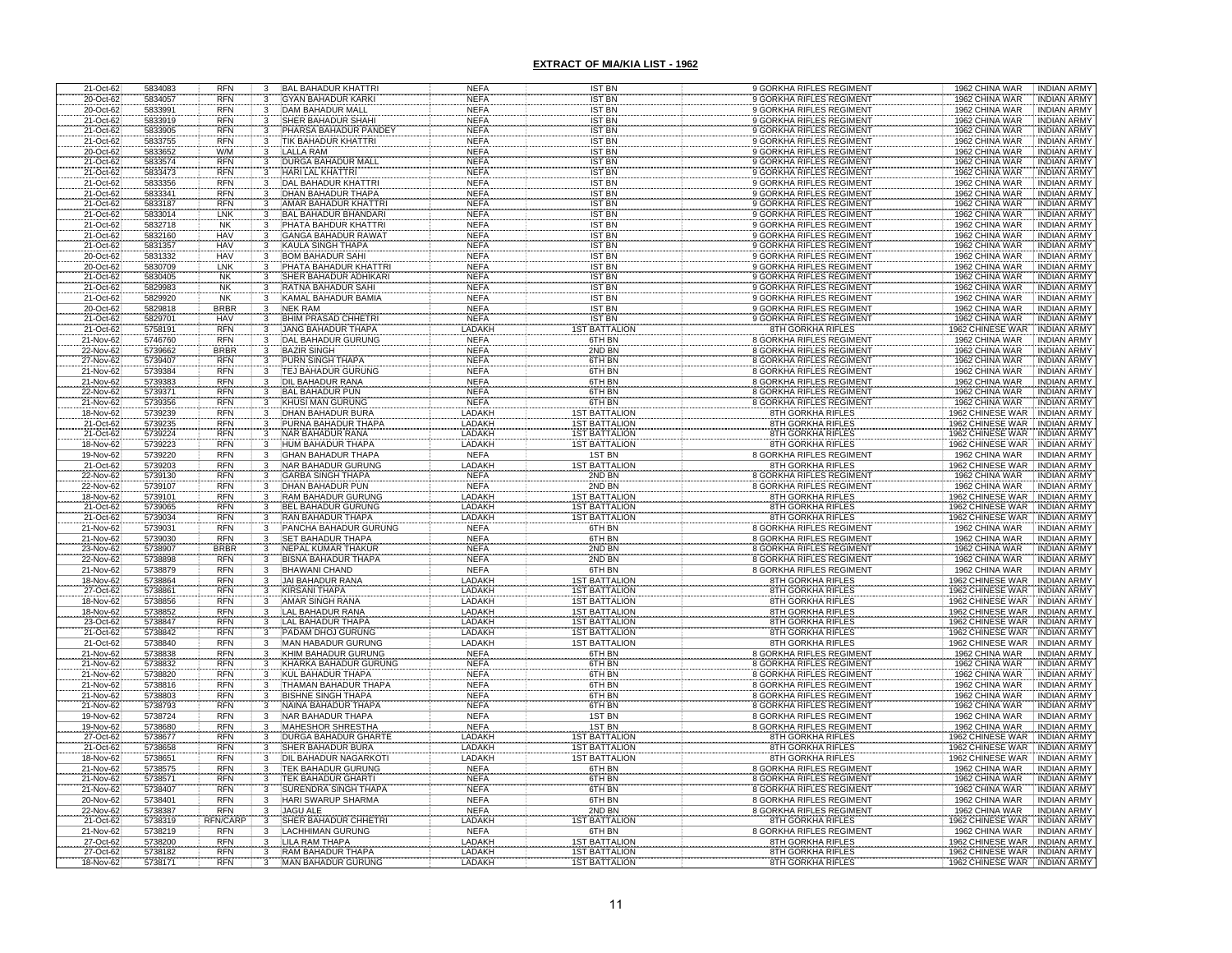| 21-Oct-62              | 5738162            | <b>RFN</b>               | 3                       | DAL BAHADUR GURUNG                                   | LADAKH                     | <b>1ST BATTALION</b>                         | 8TH GORKHA RIFLES                                                  | 1962 CHINESE WAR<br><b>INDIAN ARMY</b>                                         |
|------------------------|--------------------|--------------------------|-------------------------|------------------------------------------------------|----------------------------|----------------------------------------------|--------------------------------------------------------------------|--------------------------------------------------------------------------------|
| 21-Nov-62              | 5738071            | <b>RFN</b>               | 3                       | <b>ERKA LAL GURUNG</b>                               | <b>NEFA</b>                | 6TH BN                                       | 8 GORKHA RIFLES REGIMENT                                           | 1962 CHINA WAR<br><b>INDIAN ARMY</b>                                           |
| 21-Oct-62              | 5738049            | <b>RFN</b>               | $\overline{3}$          | AMAR BAHADUR MAGAF                                   | LADAKH                     | <b>1ST BATTALIO</b>                          | 8TH GORKHA RIFLES                                                  | 1962 CHINESE WAR<br><b>INDIAN ARMY</b>                                         |
| 22-Nov-62              | 5737970            | <b>RFN</b>               | 3                       | MAN BAHADUR THAPA                                    | <b>NEFA</b>                | 2ND BN                                       | <b>8 GORKHA RIFLES REGIMENT</b>                                    | 1962 CHINA WAR<br><b>INDIAN ARMY</b>                                           |
| 21-Nov-62              | 5737944            | <b>RFN</b>               |                         | CHANDRA PRASAD THAP.                                 | <b>NEFA</b>                | 6TH BN                                       | <b>8 GORKHA RIFLES REGIMENT</b>                                    | 1962 CHINA WAR<br><b>INDIAN ARMY</b>                                           |
| 21-Nov-62              | 5737939            | <b>RFN</b>               |                         | <b><i>FEK BAHADUR THAPA</i></b>                      | <b>NEFA</b>                | 6TH BN                                       | 8 GORKHA RIFLES REGIMENT                                           | 1962 CHINA WAR<br><b>INDIAN ARMY</b>                                           |
| 21-Nov-62              | 5737916            | <b>RFN</b>               | 3                       | NAR JANG GURUNG                                      | <b>NEFA</b>                | 6TH BN                                       | 8 GORKHA RIFLES REGIMENT                                           | 1962 CHINA WAR<br>INDIAN ARMY                                                  |
| 21-Nov-62              | 5737911            | <b>RFN</b>               | 3                       | RANE PUN                                             | <b>NEFA</b>                | 6TH BN                                       | 8 GORKHA RIFLES REGIMENT                                           | 1962 CHINA WAR<br><b>INDIAN ARMY</b>                                           |
| 21-Nov-62              | 5737907            | <b>RFN</b><br><b>RFN</b> | 3                       | DHAN BAHADUR THAP                                    | <b>NEFA</b><br>LADAKH      | 6TH BN<br><b>IST BATTALION</b>               | 8 GORKHA RIFLES REGIMENT<br><b>8TH GORKHA RIFLES</b>               | 1962 CHINA WAR<br><b>INDIAN ARMY</b><br><b>INDIAN ARMY</b>                     |
| 21-Oct-62<br>27-Oct-62 | 5737895<br>5737866 | <b>RFN</b>               | 3                       | <b>EM BAHADUR GURUNG</b><br>RAN BAHADUR THAPA        | LADAKH                     | <b>1ST BATTALION</b>                         | <b>8TH GORKHA RIFLES</b>                                           | 1962 CHINESE WAR<br>1962 CHINESE WAR<br><b>INDIAN ARMY</b>                     |
| 22-Nov-62              | 5737842            | <b>RFN</b>               | 3                       | <b>DHAN BAHADUR THAPA</b>                            | <b>NEFA</b>                | 2ND BN                                       | <b>8 GORKHA RIFLES REGIMENT</b>                                    | 1962 CHINA WAR<br><b>INDIAN ARMY</b>                                           |
| 22-Nov-62              | 5737820            | <b>RFN</b>               |                         | <b>JIT BAHADUR GURUNG</b>                            | <b>NEFA</b>                | 2ND BN                                       | <b>8 GORKHA RIFLES REGIMENT</b>                                    | 1962 CHINA WAR<br><b>INDIAN ARMY</b>                                           |
| 22-Oct-62              | 5737807            | <b>RFN</b>               | 3                       | TEN BAHADUR GURUNG                                   | <b>NEFA</b>                | 2ND BN                                       | <b>8 GORKHA RIFLES REGIMENT</b>                                    | 1962 CHINA WAR<br><b>INDIAN ARMY</b>                                           |
| 20-Nov-62              | 5737758            | <b>RFN</b>               | 3                       | <b>DAMAR BAHADUR GURUNG</b>                          | <b>NEFA</b>                | 6TH BN                                       | <b>8 GORKHA RIFLES REGIMENT</b>                                    | 1962 CHINA WAR<br><b>INDIAN ARMY</b>                                           |
| 21-Oct-62              | 5737705            | <b>RNF/TLR</b>           | 3                       | <b>NAL SINGH DAMAI</b>                               | LADAKH                     | <b>IST BATTALIO</b>                          | <b>8TH GORKHA RIFLES</b>                                           | <b>1962 CHINESE WAR</b><br><b>INDIAN ARMY</b>                                  |
| 21-Nov-62              | 5737697            | <b>RFN</b>               | 3                       | <b>BEL BAHADUR MAGAR</b>                             | <b>NEFA</b>                | 6TH BN                                       | <b>8 GORKHA RIFLES REGIMENT</b>                                    | 1962 CHINA WAR<br><b>INDIAN ARMY</b>                                           |
| 18-Nov-62              | 5737680            | <b>RFN</b>               | 3                       | NAND BIR THAPA                                       | LADAKH                     | <b>IST BATTALION</b>                         | <b>8TH GORKHA RIFLES</b>                                           | 1962 CHINESE WAR INDIAN ARMY                                                   |
| 19-Nov-62              | 5737573            | <b>RFN</b>               | $\frac{3}{3}$           | <b>RAN BAHADUR RANA</b>                              | <b>NEFA</b>                | 1ST BN                                       | <b>8 GORKHA RIFLES REGIMENT</b>                                    | 1962 CHINA WAR<br><b>INDIAN ARMY</b>                                           |
| 21-Nov-62              | 5737491            | <b>RFN</b>               |                         | CHIRNJI THAPA                                        | <b>NEFA</b>                | 6TH BN                                       | <b>8 GORKHA RIFLES REGIMENT</b>                                    | <b>INDIAN ARMY</b><br>1962 CHINA WAR                                           |
| 22-Nov-62              | 5737475            | <b>RFN</b>               | 3                       | <b>CHANDRA SINGH GURUNG</b>                          | <b>NEFA</b>                | 6TH BN                                       | <b>8 GORKHA RIFLES REGIMENT</b>                                    | 1962 CHINA WAR<br><b>INDIAN ARMY</b>                                           |
| 22-Nov-62<br>18-Nov-62 | 5737457<br>5737456 | <b>RFN</b><br><b>RFN</b> | 3                       | <b>MAN BAHADUR RANA</b><br><b>DEO BAHADUR GURUNG</b> | <b>NEFA</b><br>LADAKH      | 2ND BN<br><b>1ST BATTALION</b>               | <b>8 GORKHA RIFLES REGIMENT</b><br><b>8TH GORKHA RIFLES</b>        | 1962 CHINA WAR<br><b>INDIAN ARMY</b><br>1962 CHINESE WAR<br><b>INDIAN ARMY</b> |
| 22-Nov-62              | 5737436            | <b>RFN</b>               | 3                       | KHARKA BAHADUR THAPA                                 | <b>NEFA</b>                | 2ND BN                                       | <b>8 GORKHA RIFLES REGIMEN</b>                                     | 1962 CHINA WAR<br><b>INDIAN ARMY</b>                                           |
| 27-Oct-62              | 5737434            | <b>RFN</b>               |                         | RAM BAHADUR THAPA                                    | LADAKH                     | <b>ST BATTALIO</b>                           | <b>8TH GORKHA RIFLES</b>                                           | 962 CHINESE WAR<br><b>INDIAN ARMY</b>                                          |
| 22-Nov-62              | 5737409            | <b>RFN</b>               | 3                       | <b>NAR SINGH BAHADUR PUN</b>                         | <b>NEFA</b>                | 2ND BN                                       | <b>8 GORKHA RIFLES REGIMENT</b>                                    | 1962 CHINA WAR<br>INDIAN ARMY                                                  |
| 22-Nov-62              | 5737404            | <b>RFN</b>               | $\overline{\mathbf{3}}$ | RATNA BAHADUR PUN                                    | <b>NEFA</b>                | 2ND BN                                       | <b>8 GORKHA RIFLES REGIMENT</b>                                    | 1962 CHINA WAR<br><b>INDIAN ARMY</b>                                           |
| 23-Oct-62              | 5737248            | RFN                      | $\overline{3}$          | <b>TIKKA RAM BASNET</b>                              | LADAKH                     | <b>IST BATTALION</b>                         | <b>8TH GORKHA RIFLES</b>                                           | 1962 CHINESE WAR<br><b>INDIAN ARMY</b>                                         |
| 18-Nov-62              | 5737244            | <b>RFN</b>               | 3                       | <b>TEK BAHADUR RANA</b>                              | LADAKH                     | <b>IST BATTALION</b>                         | <b>8TH GORKHA RIFLES</b>                                           | 1962 CHINESE WAR<br><b>INDIAN ARMY</b>                                         |
| 22-Nov-62              | 5737229            | W/M                      | 3                       | <b>ISLAM DIN</b>                                     | <b>NEFA</b>                | 2ND BN                                       | <b>8 GORKHA RIFLES REGIMEN</b>                                     | 1962 CHINA WAR<br><b>INDIAN ARMY</b>                                           |
| 18-Nov-62              | 5737207            | <b>RFN</b>               | $\frac{3}{3}$           | <b>SING BIR GURUNG</b>                               | LADAKH                     | <b>IST BATTALIO</b>                          | 8TH GORKHA RIFLES                                                  | 962 CHINESE WAR<br><b>INDIAN ARMY</b>                                          |
| 21-Nov-62              | 5737129            | RFN                      |                         | CHANDRA BAHADUR THAP                                 | <b>NEFA</b>                | 6TH BN                                       | <b>8 GORKHA RIFLES REGIMEN</b>                                     | 1962 CHINA WAR<br><b>INDIAN ARMY</b>                                           |
| 27-Oct-62              | 5737066            | <b>RFN</b>               | $\mathbf{3}$            | BHIM BAHADUR RANA                                    | LADAKH                     | <b>1ST BATTALION</b>                         | 8TH GORKHA RIFLES                                                  | 1962 CHINESE WAR<br><b>INDIAN ARMY</b>                                         |
| 18-Nov-62              | 5737057            | RFN                      | $\frac{3}{3}$           | RAN BAHADUR PUN                                      | LADAKH                     | <b>1ST BATTALION</b>                         | <b>8TH GORKHA RIFLES</b>                                           | 1962 CHINESE WAR<br><b>INDIAN ARMY</b>                                         |
| 21-Oct-62              | 5737044            | RFN                      |                         | TEJ BAHADUR GURUNG                                   | LADAKH                     | <b>1ST BATTALION</b>                         | <b>8TH GORKHA RIFLES</b>                                           | 1962 CHINESE WAR<br><b>INDIAN ARMY</b>                                         |
| 27-Oct-62              | 5737031            | <b>RFN</b>               | $\overline{3}$          | PARBAL RANA                                          | LADAKH<br>LADAKH           | <b>1ST BATTALION</b><br><b>1ST BATTALION</b> | <b>8TH GORKHA RIFLES</b><br><b>8TH GORKHA RIFLES</b>               | 1962 CHINESE WAR INDIAN ARMY<br>1962 CHINESE WAR                               |
| 27-Oct-62<br>22-Nov-62 | 5737010<br>5736995 | <b>RFN</b><br>RFN        | 3                       | KHIM BAHADUR THAPA<br>TEK BAHADUR THAPA              | <b>NEFA</b>                | 2ND BN                                       | <b>8 GORKHA RIFLES REGIMEN</b>                                     | <b>INDIAN ARMY</b><br>1962 CHINA WAR<br><b>INDIAN ARMY</b>                     |
| 22-Nov-62              | 5736944            | <b>RFN</b>               |                         | PIRTHI BAHADUR PUN                                   | <b>NEFA</b>                | 2ND BN                                       | <b>8 GORKHA RIFLES REGIMENT</b>                                    | 1962 CHINA WAR<br><b>INDIAN ARMY</b>                                           |
| 21-Nov-62              | 5736847            | <b>RFN</b>               |                         | CHUR BAHADUR NEPAL                                   | <b>NEFA</b>                | 6TH BN                                       | <b>8 GORKHA RIFLES REGIMENT</b>                                    | 1962 CHINA WAR<br><b>INDIAN ARMY</b>                                           |
| 21-Nov-62              | 5736843            | <b>RFN</b>               |                         | <b>DEO PRASAD GURUNG</b>                             | <b>NEFA</b>                | 6TH BN                                       | <b>8 GORKHA RIFLES REGIMENT</b>                                    | 1962 CHINA WAR<br><b>INDIAN ARMY</b>                                           |
| 21-Nov-62              | 5736825            | <b>RFN</b>               |                         | <b>MAN SINGH BHANDARI</b>                            | <b>NEFA</b>                | 6TH BN                                       | 8 GORKHA RIFLES REGIMENT                                           | 1962 CHINA WAR<br><b>INDIAN ARMY</b>                                           |
| 21-Nov-62              | 5736795            | <b>RFN</b>               |                         | DHAN BAHADUR PUN                                     | <b>NEFA</b>                | 6TH BN                                       | <b>8 GORKHA RIFLES REGIMENT</b>                                    | 1962 CHINA WAR<br><b>INDIAN ARMY</b>                                           |
| 21-Nov-62              | 5736788            | RFN<br>RFN               |                         | <b>DEO BAHADUR GURUNG</b>                            | <b>NEFA</b>                | 6TH BN                                       | 8 GORKHA RIFLES REGIMENT                                           | 1962 CHINA WAR<br><b>INDIAN ARMY</b>                                           |
| 21-Nov-62              | 5736785            |                          |                         | <b>JAG BAHADUR THAPA</b>                             | <b>NEFA</b>                | 6TH BN                                       | <b>8 GORKHA RIFLES REGIMENT</b>                                    | 1962 CHINA WAR<br><b>INDIAN ARMY</b>                                           |
| 22-Nov-62              | 5736781            | W/M                      | 3                       | <b>MOHD TASLIM</b>                                   | <b>NEFA</b>                | 2ND BN                                       | <b>8 GORKHA RIFLES REGIMENT</b>                                    | 1962 CHINA WAR<br><b>INDIAN ARMY</b>                                           |
| 22-Nov-62              | 5736778            | <b>RFN</b>               | $\overline{3}$          | <b>SHYAM LAL TURI</b>                                | <b>NEFA</b>                | 2ND BN                                       | <b>8 GORKHA RIFLES REGIMENT</b>                                    | 1962 CHINA WAR<br><b>INDIAN ARMY</b>                                           |
| 27-Oct-62<br>19-Nov-62 | 5736734            | <b>RFN</b>               | 3                       | DIL BAHADUR THAPA                                    | LADAKH                     | <b>ST BATTALIO</b>                           | 8TH GORKHA RIFLES<br>8 GORKHA RIFLES REGIMENT                      | 1962 CHINESE WAR<br><b>INDIAN ARMY</b>                                         |
|                        | 5736706<br>5736671 | RFN<br>RFN               |                         | KHARKA BAHADUR THAP/<br><b>GANGA BAHADUR THAPA</b>   | <b>NEFA</b><br><b>NEFA</b> | <b>1ST BN</b><br>2ND BN                      | <b>8 GORKHA RIFLES REGIMENT</b>                                    | 1962 CHINA WAR<br><b>INDIAN ARMY</b><br>1962 CHINA WAR<br><b>INDIAN ARM</b>    |
| 22-Nov-62<br>27-Oct-62 | 5736636            | <b>RFN</b>               |                         | <b>DIWAN SINGH THAPA</b>                             | LADAKH                     | <b>IST BATTALIO</b>                          | <b>8TH GORKHA RIFLES</b>                                           | 1962 CHINESE WAR<br><b>INDIAN ARMY</b>                                         |
| 18-Nov-62              | 5736628            | <b>RFN</b>               | $\overline{\mathbf{3}}$ | KAB BAHADUR THAPA                                    | LADAKH                     | <b>IST BATTALION</b>                         | 8TH GORKHA RIFLES                                                  | 1962 CHINESE WAR INDIAN ARMY                                                   |
| 22-Nov-62              | 5736512            | <b>RFN</b>               | $\overline{3}$          | KARNA BAHADUR GURUNG                                 | <b>NEFA</b>                | 2ND BN                                       | 8 GORKHA RIFLES REGIMENT                                           | 1962 CHINA WAR<br><b>INDIAN ARMY</b>                                           |
| 22-Nov-62              | 5736475            | W/M                      | $\overline{\mathbf{3}}$ | <b>KISHORI LAL</b>                                   | <b>NEFA</b>                | 2ND BN                                       | <b>8 GORKHA RIFLES REGIMENT</b>                                    | 1962 CHINA WAR<br><b>INDIAN ARMY</b>                                           |
| 21-Nov-62              | 5736409            | RFN<br>RFN               | 3                       | <b>DAL BAHADUR RANA</b>                              | <b>NEFA</b>                | 6TH BN                                       | <b>8 GORKHA RIFLES REGIMENT</b>                                    | 1962 CHINA WAR<br><b>INDIAN ARMY</b>                                           |
| 19-Nov-62              | 5736343            |                          |                         | <b>BHOBI LAL PUN</b>                                 | <b>NEFA</b>                | 1ST BN                                       | <b>8 GORKHA RIFLES REGIMENT</b>                                    | 1962 CHINA WAR<br><b>INDIAN ARMY</b>                                           |
| 22-Nov-62              | 5736070            | <b>RFN</b>               |                         | ROHIT BAHADUR THAP/                                  | <b>NEFA</b>                | 2ND BN                                       | <b>8 GORKHA RIFLES REGIMENT</b>                                    | 1962 CHINA WAR<br><b>INDIAN ARMY</b>                                           |
| 22-Nov-62              | 5735881            | RFN<br>RFN               | 3                       | YAM BAHADUR RANA                                     | <b>NEFA</b>                | 6TH BN                                       | <b>8 GORKHA RIFLES REGIMENT</b>                                    | 1962 CHINA WAR<br><b>INDIAN ARMY</b>                                           |
| 21-Nov-62              | 5735873            |                          |                         | LOK BAHADUR RANA                                     | <b>NEFA</b>                | 6TH BN                                       | <b>8 GORKHA RIFLES REGIMENT</b>                                    | 1962 CHINA WAR<br><b>INDIAN ARMY</b>                                           |
| 21-Nov-62              | 5735870            | <b>RFN</b><br><b>RFN</b> | $\overline{3}$          | <b>LILAMBAR THAPA</b><br>LIL BAHADUR PUN             | <b>NEFA</b>                | 6TH BN<br>6TH BN                             | <b>8 GORKHA RIFLES REGIMENT</b>                                    | 1962 CHINA WAR<br><b>INDIAN ARMY</b>                                           |
| 21-Nov-62              | 5735862<br>5735860 |                          | 3                       | <b>GOPI RAM THAPA</b>                                | <b>NEFA</b>                |                                              | <b>8 GORKHA RIFLES REGIMENT</b><br><b>8 GORKHA RIFLES REGIMENT</b> | 1962 CHINA WAR<br><b>INDIAN ARMY</b><br>1962 CHINA WAR                         |
| 21-Nov-62<br>22-Nov-62 | 5735857            | <b>RFN</b><br><b>RFN</b> | $\mathbf{3}$            | <b>DEO PRASAD THAPA</b>                              | <b>NEFA</b><br><b>NEFA</b> | 6TH BN<br>6TH BN                             | <b>8 GORKHA RIFLES REGIMENT</b>                                    | <b>INDIAN ARMY</b><br>1962 CHINA WAR<br><b>INDIAN ARMY</b>                     |
| 22-Nov-62              | 5735847            | <b>RFN/CLI</b>           | 3                       | DHARAM SINGH KHATTRI                                 | <b>NEFA</b>                | 2ND BN                                       | 8 GORKHA RIFLES REGIMENT                                           | 1962 CHINA WAR<br>INDIAN ARMY                                                  |
| 21-Nov-62              | 5735835            | LNK                      | 3                       | CHANDRA PRASAD RANA                                  | <b>NEFA</b>                | 6TH BN                                       | <b>8 GORKHA RIFLES REGIMENT</b>                                    | 1962 CHINA WAR<br><b>INDIAN ARMY</b>                                           |
| 22-Nov-62              | 5735682            | <b>RFN</b>               | 3                       | <b>MEG BAHADUR GHALE</b>                             | <b>NEFA</b>                | 2ND BN                                       | 8 GORKHA RIFLES REGIMENT                                           | 1962 CHINA WAR<br><b>INDIAN ARMY</b>                                           |
| 22-Nov-62              | 5735671            | <b>RFN</b>               | $\overline{\mathbf{3}}$ | <b>BHUPAL SINGH GURUNG</b>                           | <b>NEFA</b>                | 2ND BN                                       | <b>8 GORKHA RIFLES REGIMENT</b>                                    | 1962 CHINA WAR<br><b>INDIAN ARMY</b>                                           |
| 19-Nov-62              | 5735663            | <b>RFN</b>               | $\overline{3}$          | RAM BAHADUR THAPA                                    | <b>NEFA</b>                | 1ST BN                                       | 8 GORKHA RIFLES REGIMENT                                           | 1962 CHINA WAR<br><b>INDIAN ARMY</b>                                           |
| 19-Nov-62              | 5735347            | <b>RFN</b>               | $\frac{3}{3}$           | SHIP PRASAD PUN                                      | <b>NEFA</b>                | 1ST BN                                       | <b>8 GORKHA RIFLES REGIMENT</b>                                    | 1962 CHINA WAR<br><b>INDIAN ARMY</b>                                           |
| 22-Nov-62              | 5735283            | <b>RFN/CK</b>            |                         | <b>BALARAM SINGH NEWAR</b>                           | <b>NEFA</b>                | 2ND BN                                       | <b>8 GORKHA RIFLES REGIMENT</b>                                    | 1962 CHINA WAR<br><b>INDIAN ARMY</b>                                           |
| 21-Nov-62              | 5735129            | <b>RFN</b>               | 3                       | HARKA BAHADUR MAGAR                                  | <b>NEFA</b>                | 6TH BN                                       | 8 GORKHA RIFLES REGIMENT                                           | 1962 CHINA WAR<br><b>INDIAN ARMY</b>                                           |
| 22-Nov-62              | 5734841            | <b>RFN</b>               | $\overline{3}$          | <b>TIKA RAM GURUNG</b>                               | <b>NEFA</b>                | 2ND BN                                       | <b>8 GORKHA RIFLES REGIMENT</b>                                    | 1962 CHINA WAR<br><b>INDIAN ARMY</b>                                           |
| 21-Nov-62<br>22-Nov-62 | 5734696<br>5734283 | LHAV<br>W/M              | 3                       | PREM BAHADUR THAPA                                   | <b>NEFA</b>                | 6TH BN<br>2ND BN                             | 8 GORKHA RIFLES REGIMENT<br><b>8 GORKHA RIFLES REGIMENT</b>        | 1962 CHINA WAR<br><b>INDIAN ARMY</b><br>1962 CHINA WAR<br><b>INDIAN ARMY</b>   |
| 21-Nov-62              | 5734175            | LNK                      |                         | GANESH<br>ANAND SINGH KHATTRI                        | <b>NEFA</b><br><b>NEFA</b> | 6TH BN                                       | <b>8 GORKHA RIFLES REGIMENT</b>                                    | 1962 CHINA WAR<br><b>INDIAN ARMY</b>                                           |
|                        |                    |                          |                         |                                                      |                            |                                              |                                                                    |                                                                                |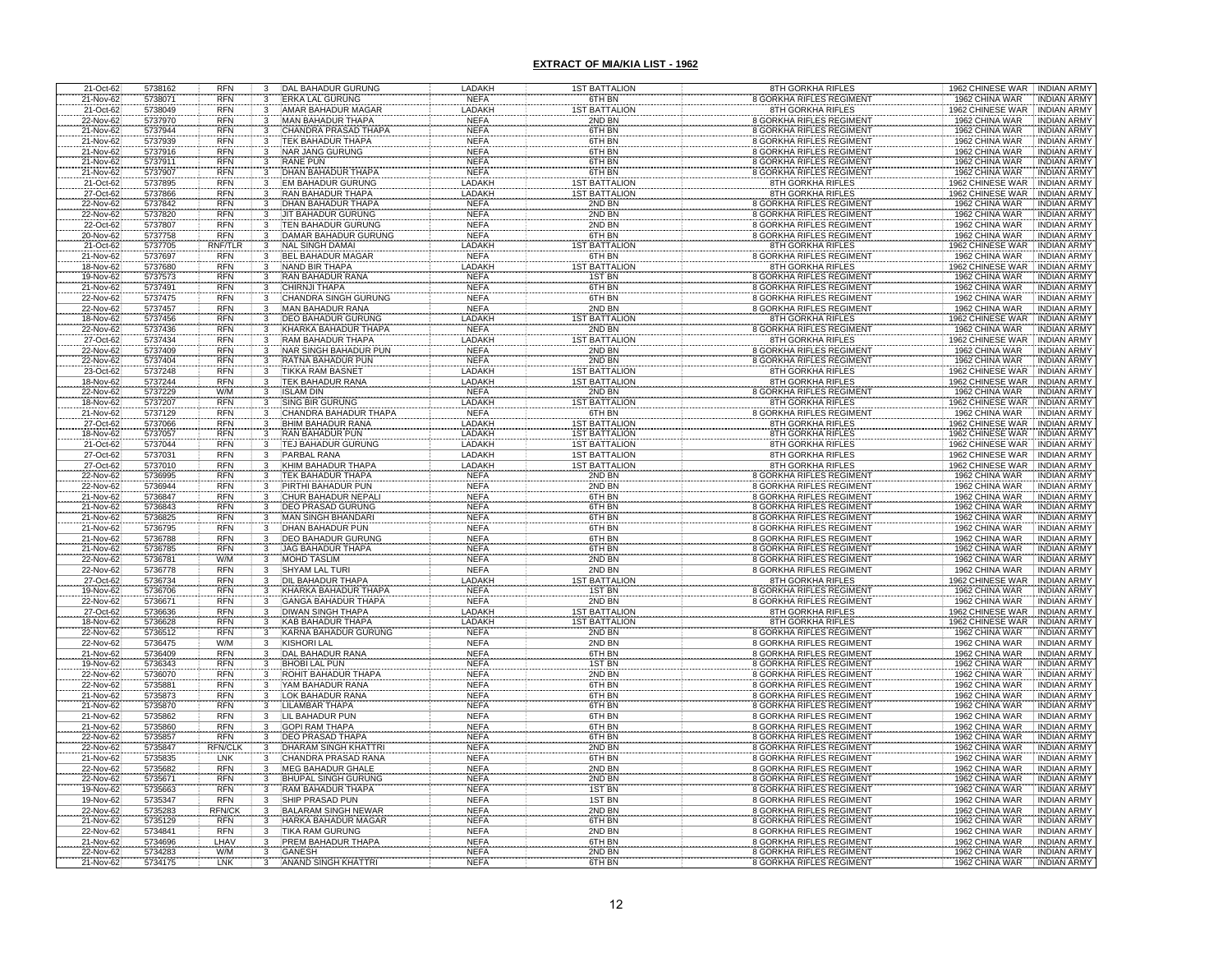| 22-Nov-62              | 5733913            | LHAV                        | 3                                                  | LAL BAHADUR GURUNG                                  | <b>NEFA</b>                | 2ND BN                                       | 8 GORKHA RIFLES REGIMENT                                           | 1962 CHINA WAR<br><b>INDIAN ARMY</b>                                             |
|------------------------|--------------------|-----------------------------|----------------------------------------------------|-----------------------------------------------------|----------------------------|----------------------------------------------|--------------------------------------------------------------------|----------------------------------------------------------------------------------|
| 22-Nov-62              | 5733833            | LHAV                        | 3                                                  | <b>KHIME PUN</b>                                    | <b>NEFA</b>                | 2ND BN                                       | 8 GORKHA RIFLES REGIMENT                                           | 1962 CHINA WAR<br><b>INDIAN ARMY</b>                                             |
| 27-Oct-62              | 5733376            | LHAV                        | 3                                                  | <b>BIR BAHADUR THAPA</b>                            | LADAKH                     | <b>ST BATTALION</b>                          | 8TH GORKHA RIFLES                                                  | 1962 CHINESE WAR<br><b>INDIAN ARMY</b>                                           |
| 22-Nov-62              | 5733179            | <b>NK</b>                   | 3                                                  | <b>TOL BAHADUR GURUNG</b>                           | <b>NEFA</b>                | 2ND BN                                       | 8 GORKHA RIFLES REGIMENT                                           | 1962 CHINA WAR<br><b>INDIAN ARMY</b>                                             |
| 22-Nov-62              | 5733173            | <b>HAV</b>                  |                                                    | THAMAN PUN                                          | <b>NEFA</b>                | 2ND BN                                       | 8 GORKHA RIFLES REGIMENT                                           | <b>INDIAN ARMY</b><br>1962 CHINA WAR                                             |
| 21-Oct-62              | 5730433            | LNK<br><b>RFN</b>           |                                                    | NAR BAHADUR GURUNG                                  | LADAKI<br>LADAKH           | <b>IST BATTALION</b>                         | <b>8TH GORKHA RIFLES</b>                                           | <b>INDIAN ARMY</b><br>1962 CHINESE WAR<br><b>INDIAN ARMY</b>                     |
| 18-Nov-62<br>22-Nov-62 | 5730382<br>5730340 | N <sub>K</sub>              | 3<br>3                                             | <b>BAL BAHADUR THAPA</b><br>MAN BAHADUR GURUNG      | <b>NEFA</b>                | <b>1ST BATTALION</b><br>2ND BN               | 8TH GORKHA RIFLES<br>8 GORKHA RIFLES REGIMENT                      | 1962 CHINESE WAR<br>1962 CHINA WAR<br>INDIAN ARM'                                |
| 21-Nov-62              | 5730311            | <b>RFN</b>                  | 3                                                  | <b>DUME GURUNG</b>                                  | <b>NEFA</b>                | 6TH BN                                       | <b>8 GORKHA RIFLES REGIMENT</b>                                    | INDIAN ARMY<br>1962 CHINA WAR                                                    |
| 21-Nov-62              | 5730167            | <b>RFN</b>                  | 3                                                  | MAN BAHADUR THAPA                                   | <b>NEFA</b>                | 6TH BN                                       | <b>8 GORKHA RIFLES REGIMENT</b>                                    | 1962 CHINA WAR<br><b>INDIAN ARMY</b>                                             |
| 19-Nov-62              | 5729928            | <b>NK</b>                   | 3                                                  | KHAMBA SINGH GURUNG                                 | <b>NEFA</b>                | <b>1ST BN</b>                                | 8 GORKHA RIFLES REGIMENT                                           | 1962 CHINA WAR<br>INDIAN ARMY                                                    |
| 21-Oct-62              | 5729886            | LNK                         | 3                                                  | UMER SINGH GURUNG                                   | LADAKI                     | <b>1ST BATTALION</b>                         | <b>8TH GORKHA RIFLES</b>                                           | 1962 CHINESE WAR<br><b>INDIAN ARMY</b>                                           |
| 27-Oct-62              | 5729849            | <b>NK</b>                   |                                                    | KISHNA BAHADUR GURUNG                               | LADAKH                     | <b>IST BATTALION</b>                         | <b>8TH GORKHA RIFLES</b>                                           | 1962 CHINESE WAR<br><b>INDIAN ARMY</b>                                           |
| 22-Nov-62              | 5729684            | SWPR                        |                                                    | <b>LACHHMAN</b>                                     | <b>NEFA</b>                | 2ND BN                                       | <b>8 GORKHA RIFLES REGIMENT</b>                                    | 1962 CHINA WAR<br>INDIAN ARMY                                                    |
| 21-Nov-62              | 5729601            | <b>RFN</b>                  |                                                    | LAL BAHADUR THAPA                                   | <b>NEFA</b>                | 6TH BN                                       | <b>8 GORKHA RIFLES REGIMENT</b>                                    | 1962 CHINA WAR<br><b>INDIAN ARMY</b>                                             |
| 21-Nov-62              | 5729500            | <b>RFN</b>                  |                                                    | <b>BAL SUR GURUNG</b>                               | <b>NEFA</b>                | 6TH BN                                       | <b>8 GORKHA RIFLES REGIMENT</b>                                    | 1962 CHINA WAR<br><b>INDIAN ARMY</b>                                             |
| 21-Nov-62              | 5729417<br>5729394 | LNK<br><b>HAV</b>           |                                                    | PAL SINGH GURUNG<br><b>RABI LAL THAPA</b>           | <b>NEFA</b><br><b>NEFA</b> | 6TH BN<br>6TH BN                             | <b>8 GORKHA RIFLES REGIMENT</b><br><b>8 GORKHA RIFLES REGIMENT</b> | 1962 CHINA WAR<br>INDIAN ARMY<br>1962 CHINA WAR<br><b>INDIAN ARMY</b>            |
| 21-Nov-62<br>18-Nov-62 | 5729146            | <b>NK</b>                   |                                                    | <b>BEL BAHADUR PUN</b>                              | LADAKH                     | <b>ST BATTALION</b>                          | <b>8TH GORKHA RIFLES</b>                                           | 1962 CHINESE WAR<br><b>INDIAN ARMY</b>                                           |
| 22-Nov-62              | 5728976            | <b>SWPR</b>                 |                                                    | <b>MUNNA LAL</b>                                    | <b>NEFA</b>                | 2ND BN                                       | <b>8 GORKHA RIFLES REGIMENT</b>                                    | 1962 CHINA WAR<br><b>INDIAN ARMY</b>                                             |
| 21-Nov-62              | 5728761            | <b>HAV</b>                  | 3                                                  | PREM BAHADUR GURUNG                                 | <b>NEFA</b>                | 6TH BN                                       | <b>8 GORKHA RIFLES REGIMENT</b>                                    | <b>INDIAN ARMY</b><br>1962 CHINA WAR                                             |
| 21-Nov-62              | 5728484            | <b>NK</b>                   | 3                                                  | CHANDRA PUN                                         | <b>NEFA</b>                | 6TH BN                                       | <b>8 GORKHA RIFLES REGIMENT</b>                                    | 1962 CHINA WAR<br><b>INDIAN ARMY</b>                                             |
| 22-Nov-62              | 5728187            | <b>NK</b>                   |                                                    |                                                     | <b>NEFA</b>                | 2ND BN                                       | <b>8 GORKHA RIFLES REGIMENT</b>                                    | <b>INDIAN ARMY</b><br>1962 CHINA WAR                                             |
| 17-Nov-62              | 5437832            | <b>RFN</b>                  |                                                    | CHETRI BAHADUR GURUNG<br>SAS BAHADUR PUN            | LADAKH                     | <b>STH BATTALION</b>                         | <b>5TH GORKHA RIFLES</b>                                           | <b>INDIAN ARMY</b><br>1962 CHINESE WAR                                           |
| 20-Dec-62              | 5434728            | <b>RFN</b>                  |                                                    | DAL BAHADUR THAPA                                   | LADAKH                     | <b>6TH BATTALION</b>                         | <b>5TH GORKHA RIFLES</b>                                           | <b>INDIAN ARMY</b><br>1962 CHINESE WAR                                           |
| 21-Nov-62              | 5434074            | <b>BRBR</b>                 | 3                                                  | <b>SHANKAR</b>                                      | <b>NEFA</b>                | <b>RVC</b>                                   | REMOUNT AND VETERINARY CORPS                                       | 1962 CHINA WAR<br><b>INDIAN ARMY</b>                                             |
| 16-Nov-62              | 5236231            | <b>BRBR</b>                 | $\overline{\mathbf{3}}$                            | <b>RAM AVTAR</b>                                    | <b>NEFA</b>                | <b>3RD BATTALION</b>                         | <b>3RD GORKHA RIFLES</b>                                           | 1962 CHINESE WAR<br><b>INDIAN ARMY</b>                                           |
| 16-Nov-62<br>16-Nov-62 | 5235512<br>5235488 | <b>RFN</b><br><b>RFN</b>    | $\overline{\mathbf{3}}$<br>$\overline{\mathbf{3}}$ | PURNA BAHADUR THAPA<br><b>DHAN BAHADUR RANA</b>     | <b>NEFA</b><br><b>NEFA</b> | <b>3RD BATTALION</b><br><b>3RD BATTALION</b> | <b>3RD GORKHA RIFLES</b><br><b>3RD GORKHA RIFLES</b>               | 1962 CHINESE WAR<br><b>INDIAN ARMY</b><br>1962 CHINESE WAR<br><b>INDIAN ARMY</b> |
| 16-Nov-62              | 5235448            | <b>RFN</b>                  | 3                                                  | <b>BUDHI MAN GURUNG</b>                             | <b>NEFA</b>                | <b>3RD BATTALION</b>                         | <b>3RD GORKHA RIFLES</b>                                           | 1962 CHINESE WAR<br><b>INDIAN ARMY</b>                                           |
| 16-Nov-62              | 5235416            | <b>BRBR</b>                 |                                                    | <b>RAMADHAR THAKUR</b>                              | <b>NEFA</b>                | <b>3RD BATTALION</b>                         | <b>3RD GORKHA RIFLES</b>                                           | 1962 CHINESE WAR<br><b>INDIAN ARMY</b>                                           |
| 16-Nov-62              | 5235286            | <b>RFN</b>                  | $\frac{3}{3}$                                      | <b>GUPTA MAN THAPA</b>                              | <b>NEFA</b>                | <b>3RD BATTALION</b>                         | <b>3RD GORKHA RIFLES</b>                                           | 1962 CHINESE WAR<br><b>INDIAN ARMY</b>                                           |
| 16-Nov-62              | 5235245            | <b>RFN</b>                  | $\mathbf{3}$                                       | <b>DURGA BAHADUR ALE</b>                            | <b>NEFA</b>                | <b>3RD BATTALION</b>                         | <b>3RD GORKHA RIFLES</b>                                           | 1962 CHINESE WAR<br><b>INDIAN ARMY</b>                                           |
| 16-Nov-62              | 5235232            | SWPR                        | $\frac{3}{3}$                                      | SARJU                                               | <b>NEFA</b>                | <b>3RD BATTALION</b>                         | <b>3RD GORKHA RIFLES</b>                                           | 1962 CHINESE WAR<br><b>INDIAN ARMY</b>                                           |
| 16-Nov-62              | 5235227            | <b>RFN</b>                  |                                                    | <b>MAN BAHADUR THAPA</b>                            | <b>NEFA</b>                | <b>3RD BATTALION</b>                         | <b>3RD GORKHA RIFLES</b>                                           | 1962 CHINESE WAR<br><b>INDIAN ARMY</b>                                           |
| 16-Nov-62              | 5235224            | <b>RFN</b>                  | 3                                                  | <b>HOMAN BAHADUR THAPA</b>                          | <b>NEFA</b>                | <b>3RD BATTALION</b>                         | <b>3RD GORKHA RIFLES</b>                                           | 1962 CHINESE WAR INDIAN ARMY                                                     |
| 16-Nov-62<br>16-Nov-62 | 5235170<br>5234928 | <b>RFN/CK</b><br><b>RFN</b> | 3                                                  | <b>MIN BAHADUR GURUNG</b><br>YUDH PIR THAPA         | <b>NEFA</b><br><b>NEFA</b> | <b>3RD BATTALION</b><br><b>3RD BATTALION</b> | <b>3RD GORKHA RIFLES</b><br><b>3RD GORKHA RIFLES</b>               | 1962 CHINESE WAR<br><b>INDIAN ARMY</b><br>1962 CHINESE WAR<br><b>INDIAN ARMY</b> |
| 16-Nov-62              | 5234686            | <b>RFN</b>                  | 3                                                  | <b>BHIM BAHADUR PUN</b>                             | <b>NEFA</b>                | <b>3RD BATTALION</b>                         | 3RD GORKHA RIFLES                                                  | 1962 CHINESE WAR<br><b>INDIAN ARMY</b>                                           |
| 16-Nov-62              | 5234650            | <b>RFN</b>                  | 3                                                  | LIL BAHADUR THAPA                                   | <b>NEFA</b>                | <b>3RD BATTALION</b>                         | <b>3RD GORKHA RIFLES</b>                                           | 1962 CHINESE WAR<br><b>INDIAN ARMY</b>                                           |
| 16-Nov-62              | 5234451            | <b>RFN</b>                  | 3                                                  | JHAGRA BAHADUR THAPA                                | <b>NEFA</b>                | 3RD BATTALION                                | <b>3RD GORKHA RIFLES</b>                                           | 1962 CHINESE WAR<br><b>INDIAN ARMY</b>                                           |
| 16-Nov-62              | 5234384            | <b>RFN</b>                  | 3                                                  | TUL BAHADUR GURUNG                                  | <b>NEFA</b>                | <b>3RD BATTALION</b>                         | <b>3RD GORKHA RIFLES</b>                                           | 1962 CHINESE WAR INDIAN ARMY                                                     |
| 16-Nov-62              | 5234315            | <b>RFN</b>                  | $\overline{3}$                                     | <b>JASTE RANA</b>                                   | <b>NEFA</b>                | <b>3RD BATTALION</b>                         | <b>3RD GORKHA RIFLES</b>                                           | 1962 CHINESE WAR<br><b>INDIAN ARMY</b>                                           |
| 16-Nov-62              | 5234312            | <b>RFN</b>                  | $\frac{3}{3}$                                      | PIM BAHADUR RANA                                    | <b>NEFA</b>                | 3RD BATTALION                                | 3RD GORKHA RIFLES                                                  | 1962 CHINESE WAR<br><b>INDIAN ARMY</b>                                           |
| 21-Oct-62              | 5234273            | RFN/BM                      |                                                    | <b>DILLIE SARKI</b>                                 | <b>NEFA</b>                | <b>IST BN</b>                                | <b>GORKHA RIFLES REGIMEN</b>                                       | 1962 CHINA WAR<br><b>INDIAN ARMY</b>                                             |
| 16-Nov-62              | 5233926            | <b>RFN</b>                  | 3<br>3                                             | PURNA BAHADUR KARKI                                 | <b>NEFA</b>                | <b>3RD BATTALION</b>                         | 3RD GORKHA RIFLES                                                  | 1962 CHINESE WAR<br><b>INDIAN ARMY</b>                                           |
| 16-Nov-62<br>16-Nov-62 | 5233857<br>5233813 | NK                          |                                                    | KESHAR BAHADUR GURUNG<br>LACHHMAN SINGH THAPA       | <b>NEFA</b><br><b>NEFA</b> | <b>3RD BATTALION</b><br><b>3RD BATTALION</b> | 3RD GORKHA RIFLES<br><b>3RD GORKHA RIFLES</b>                      | 1962 CHINESE WAR<br><b>INDIAN ARMY</b><br>1962 CHINESE WAR<br><b>INDIAN ARMY</b> |
| 16-Nov-62              | 5233804            | LNK<br>RFN                  |                                                    | YAN BAHADUR GURUNG                                  | <b>NEFA</b>                | <b>3RD BATTALION</b>                         | <b>3RD GORKHA RIFLES</b>                                           | 1962 CHINESE WAR<br>INDIAN ARM'                                                  |
| 16-Nov-62              | 5233717            | LNK                         |                                                    | <b>IIT BAHADUR PUN</b>                              | <b>NEFA</b>                | <b>3RD BATTALION</b>                         | <b>3RD GORKHA RIFLES</b>                                           | 1962 CHINESE WAR<br><b>INDIAN ARMY</b>                                           |
| 16-Nov-62              | 5233685            | LNK                         |                                                    | <b>GANESH BAHADUR GURUNG</b>                        | <b>NEFA</b>                | <b>3RD BATTALION</b>                         | 3RD GORKHA RIFLES                                                  | 1962 CHINESE WAR<br><b>INDIAN ARMY</b>                                           |
| 16-Nov-62              | 5233650            | <b>RFN</b>                  |                                                    | UTTAR BAHADUR GURUNG                                | <b>NEFA</b>                | <b>3RD BATTALION</b>                         | <b>3RD GORKHA RIFLES</b>                                           | 1962 CHINESE WAR INDIAN ARMY                                                     |
| 16-Nov-62              | 5233521            | LNK                         | 3                                                  | <b>GAM BAHADUR GURUNG</b>                           | <b>NEFA</b>                | <b>3RD BATTALION</b>                         | <b>3RD GORKHA RIFLES</b>                                           | 1962 CHINESE WAR INDIAN ARMY                                                     |
| 16-Nov-62              | 5233451            | RFN/CI                      |                                                    | JHABAD BAHADUR GURUNG                               | <b>NEFA</b>                | 3RD BATTALION                                | <b>3RD GORKHA RIFLES</b>                                           | 1962 CHINESE WAR INDIAN ARMY                                                     |
| 16-Nov-62<br>16-Nov-62 | 5233322<br>5233274 | <b>BRBR</b><br><b>RFN</b>   |                                                    | <b>MANGAT RAM</b><br>RAM BAHADUR THAPA              | <b>NEFA</b><br><b>NEFA</b> | <b>3RD BATTALION</b><br><b>3RD BATTALION</b> | 3RD GORKHA RIFLES<br><b>3RD GORKHA RIFLES</b>                      | <b>INDIAN ARMY</b><br>1962 CHINESE WAR<br>1962 CHINESE WAR<br><b>INDIAN ARMY</b> |
| 16-Nov-62              | 5233188            | <b>NK/CLK</b>               |                                                    | <b>BALWANT SINGH</b>                                | <b>NEFA</b>                | <b>3RD BATTALION</b>                         | <b>3RD GORKHA RIFLES</b>                                           | 1962 CHINESE WAR<br><b>INDIAN ARMY</b>                                           |
| 16-Nov-62              | 5233058            | <b>RFN</b>                  |                                                    |                                                     | <b>NEFA</b>                | 3RD BATTALION                                | 3RD GORKHA RIFLES                                                  | 1962 CHINESE WAR<br><b>INDIAN ARMY</b>                                           |
| 16-Nov-62              | 5233057            | LNK                         |                                                    | DURGA BAHADUR RANA<br>MAN BAHADUR GURUNG            | <b>NEFA</b>                | <b>3RD BATTALION</b>                         | 3RD GORKHA RIFLES                                                  | 1962 CHINESE WAR<br><b>INDIAN ARMY</b>                                           |
| 16-Nov-62              | 5232905            | LNK                         |                                                    | JIT BAHADUR THAPA                                   | <b>NEFA</b>                | <b>3RD BATTALION</b>                         | <b>3RD GORKHA RIFLES</b>                                           | 1962 CHINESE WAR<br><b>INDIAN ARMY</b>                                           |
| 16-Nov-62              | 5232787            | <b>NK</b>                   | 3                                                  | <b>NARAIN SING GURUNG</b>                           | <b>NEFA</b>                | 3RD BATTALION                                | <b>3RD GORKHA RIFLES</b>                                           | 1962 CHINESE WAR INDIAN ARMY                                                     |
| 16-Nov-62              | 5232518            | <b>RFN</b>                  | $\frac{3}{3}$                                      | DURGA SINGH ALE                                     | <b>NEFA</b>                | <b>3RD BATTALION</b>                         | <b>3RD GORKHA RIFLES</b>                                           | 1962 CHINESE WAR INDIAN ARMY                                                     |
| 16-Nov-62              | 5232429            | <b>SWPF</b>                 |                                                    | <b>SUMER</b>                                        | <b>NEFA</b>                | <b>3RD BATTALION</b>                         | <b>3RD GORKHA RIFLES</b>                                           | 1962 CHINESE WAR<br><b>INDIAN ARMY</b>                                           |
| 16-Nov-62<br>16-Nov-62 | 5231937<br>5230103 | HAV<br>M/CK                 | $\mathbf 3$<br>3                                   | <b>RAN BAHADUR GURUNG</b><br><b>DEB SANG TAMANG</b> | <b>NEFA</b><br><b>NEFA</b> | 3RD BATTALION<br><b>3RD BATTALION</b>        | 3RD GORKHA RIFLES<br><b>3RD GORKHA RIFLES</b>                      | <b>INDIAN ARMY</b><br>1962 CHINESE WAR<br>1962 CHINESE WAR   INDIAN ARMY         |
| 16-Nov-62              | 5229843            | <b>NK</b>                   | 3                                                  | <b>KARNA BAHADUR THAPA</b>                          | <b>NEFA</b>                | <b>3RD BATTALION</b>                         | 3RD GORKHA RIFLES                                                  | 1962 CHINESE WAR INDIAN ARMY                                                     |
| 16-Nov-62              | 5229838            | <b>NK</b>                   | 3                                                  | <b>BAL BAHADUR RANA</b>                             | <b>NEFA</b>                | <b>3RD BATTALION</b>                         | 3RD GORKHA RIFLES                                                  | 1962 CHINESE WAR INDIAN ARMY                                                     |
| 16-Nov-62              | 5229793            | <b>RFN</b>                  | $\overline{3}$                                     | <b>CHANDRA BAHADUR GURUNG</b>                       | <b>NEFA</b>                | <b>3RD BATTALION</b>                         | 3RD GORKHA RIFLES                                                  | 1962 CHINESE WAR INDIAN ARMY                                                     |
| 16-Nov-62              | 5229748            | NK<br>NK                    | $\frac{3}{3}$                                      | JHABI LAL THAPA<br>SAM BAHADUR THAPA                | <b>NEFA</b>                | 3RD BATTALION                                | 3RD GORKHA RIFLES                                                  | 1962 CHINESE WAR INDIAN ARMY                                                     |
| 16-Nov-62              | 5229697            |                             |                                                    |                                                     | <b>NEFA</b>                | <b>3RD BATTALION</b>                         | 3RD GORKHA RIFLES                                                  | 1962 CHINESE WAR NDIAN ARMY                                                      |
| 16-Nov-62              | 5229402            | <b>HAV</b>                  | 3                                                  | CHANDRA BAHADUR PUN                                 | <b>NEFA</b>                | 3RD BATTALION                                | 3RD GORKHA RIFLES                                                  | 1962 CHINESE WAR INDIAN ARMY                                                     |
| 16-Nov-62              | 5229270<br>4534957 | LHA\<br><b>SEP</b>          | $\overline{3}$                                     | <b>GOPAL GURUNG</b><br><b>GYANBA MANDALE</b>        | <b>NEFA</b><br><b>NEFA</b> | <b>3RD BATTALION</b><br>7TH BATTALION        | 3RD GORKHA RIFLES<br>THE MAHAR REGIMENT                            | 1962 CHINESE WAR INDIAN ARMY<br>1962 CHINESE WAR INDIAN ARMY                     |
| 21-Nov-62<br>21-Nov-62 | 4534928            | <b>SEP</b>                  | 3                                                  | <b>MARUTI TEKAM</b>                                 | <b>NEFA</b>                | <b>7TH BATTALION</b>                         | THE MAHAR REGIMENT                                                 | 1962 CHINESE WAR NDIAN ARMY                                                      |
| 21-Nov-62              | 4534902            | <b>SEP</b>                  |                                                    | <b>NAMDEO RAGDE</b>                                 | NEF/                       | 7TH BATTALION                                | THE MAHAR REGIMENT                                                 | 1962 CHINESE WAR INDIAN ARMY                                                     |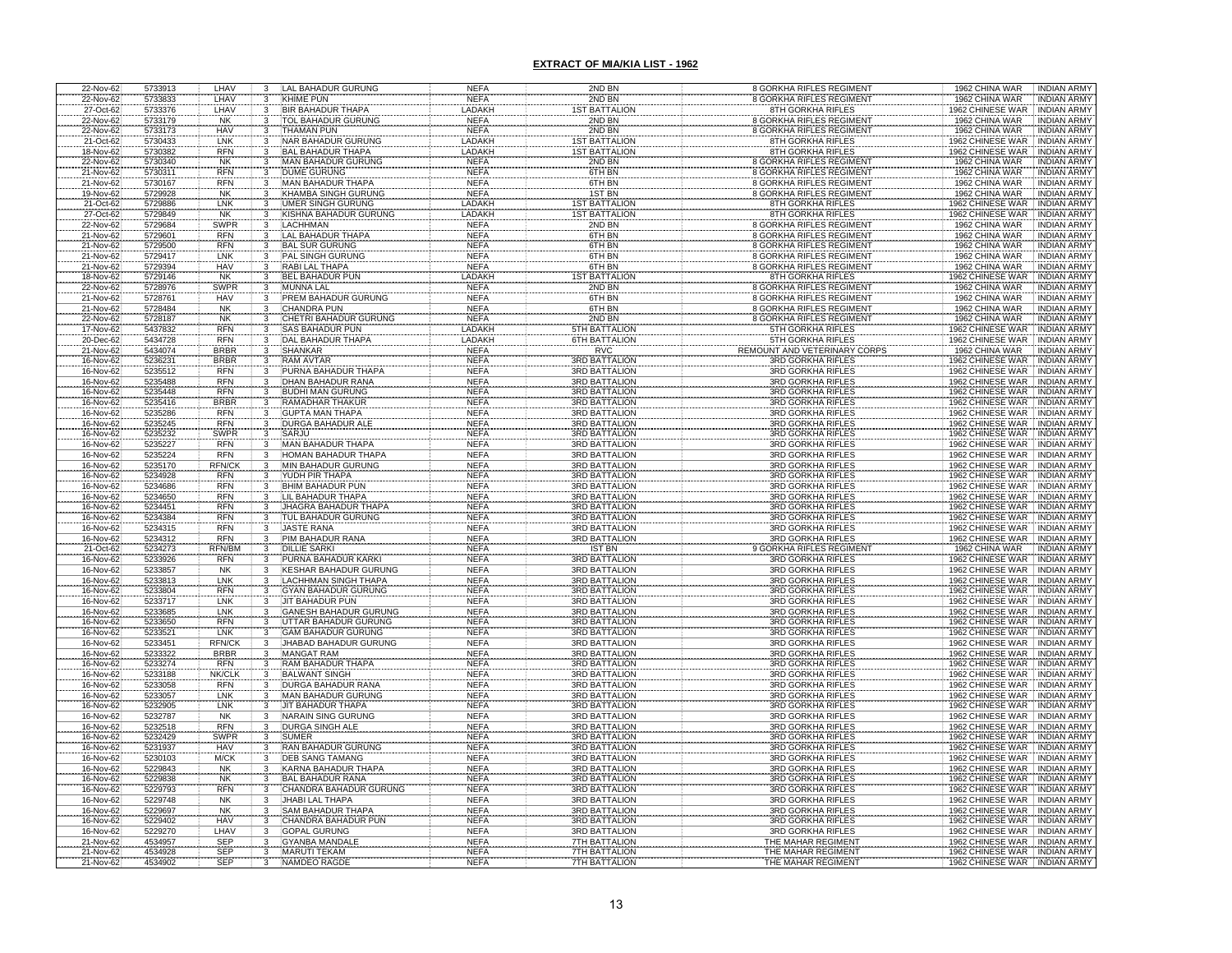| 21-Nov-62              | 4534901            | <b>SEP</b>               | 3                       | <b>ANANT TAMBE</b>                               | NEFA                       | 7TH BATTALION                                         | THE MAHAR REGIMENT                                 | 1962 CHINESE WAR INDIAN ARMY                                                     |
|------------------------|--------------------|--------------------------|-------------------------|--------------------------------------------------|----------------------------|-------------------------------------------------------|----------------------------------------------------|----------------------------------------------------------------------------------|
| 21-Nov-62              | 4534898            | <b>SEP</b>               | 3                       | <b>BAPU BHOSLE</b>                               | <b>NEFA</b>                | 7TH BATTALION                                         | THE MAHAR REGIMENT                                 | 1962 CHINESE WAR INDIAN ARMY                                                     |
| 21-Nov-62<br>21-Nov-62 | 4534777<br>4534750 | <b>SEP</b><br><b>SEP</b> | $\overline{\mathbf{3}}$ | RAM CHANDRA BANDARE<br><b>DNYANOBA KSHIRSAGA</b> | <b>NEFA</b><br><b>NEFA</b> | <b>7TH BATTALION</b><br><b>1ST BATTALION</b>          | THE MAHAR REGIMENT<br>THE MAHAR REGIMENT           | 1962 CHINESE WAR INDIAN ARMY<br>1962 CHINESE WAR INDIAN ARMY                     |
| 21-Nov-62              | 4533898            | LNK                      |                         | <b>WASANT MURLI</b>                              | <b>NEFA</b>                | <b>1ST BATTALION</b>                                  | THE MAHAR REGIMENT                                 | <b>INDIAN ARMY</b>                                                               |
| 21-Nov-62              | 4531816            | <b>HAV</b>               |                         | <b>SHANKAR KAMLE</b>                             | <b>NEFA</b>                | <b>1ST BATTALION</b>                                  | THE MAHAR REGIMENT                                 | 1962 CHINESE WAR<br>1962 CHINESE WAR<br><b>INDIAN ARMY</b>                       |
| 21-Nov-62              | 4531484            | <b>SEP</b>               | 3                       | <b>ATMARAM INGLE</b>                             | <b>NEFA</b>                | 8TH BATTALION                                         | THE MAHAR REGIMENT                                 | 1962 CHINESE WAR<br><b>INDIAN ARMY</b>                                           |
| 21-Nov-62              | 4529486            | <b>HAV</b>               | 3                       | <b>GOBIND KAMBLE, VRC</b>                        | <b>NEFA</b>                | <b>7TH BATTALION</b>                                  | THE MAHAR REGIMENT                                 | 1962 CHINESE WAR<br><b>INDIAN ARMY</b>                                           |
| 21-Nov-62              | 4438859            | <b>SEP</b>               |                         | <b>HARDEV SINGH</b>                              | <b>NEFA</b>                | 4 SIKH LIGHT INFANTRY                                 | THE SIKH LIGHT INFANTRY                            | 1962 CHINESE WAR INDIAN ARMY                                                     |
| 21-Nov-62              | 4438843            | <b>SEP</b>               | 3                       | <b>MANSHA SINGH</b>                              | <b>NEFA</b>                | <b>2 SIKH LIGHT INFANTRY</b>                          | THE SIKH LIGHT INFANTRY                            | 1962 CHINESE WAR<br><b>INDIAN ARMY</b>                                           |
| 21-Nov-62<br>21-Nov-62 | 4438841<br>4438834 | SEP<br><b>SEP</b>        | $\overline{3}$          | <b>CHARAN SINGH</b><br><b>MALKIAT SINGH</b>      | <b>NEFA</b><br><b>NEFA</b> | 2 SIKH LIGHT INFANTRY<br>2 SIKH LIGHT INFANTRY        | THE SIKH LIGHT INFANTRY<br>THE SIKH LIGHT INFANTRY | 1962 CHINESE WAR INDIAN ARMY<br>INDIAN ARMY                                      |
| 21-Nov-62              | 4438812            | <b>SEP</b>               |                         | <b>KUNDAN SINGH</b>                              | <b>NEFA</b>                | 2 SIKH LIGHT INFANTRY                                 | THE SIKH LIGHT INFANTRY                            | 1962 CHINESE WAR<br>1962 CHINESE WAR<br><b>INDIAN ARMY</b>                       |
| 21-Nov-62              | 4438806            | SEP                      |                         | <b>AJIT SINGH</b>                                | <b>NEFA</b>                | 2 SIKH LIGHT INFANTRY                                 | THE SIKH LIGHT INFANTRY                            | 1962 CHINESE WAR<br><b>INDIAN ARMY</b>                                           |
| 21-Nov-62              | 4438801            | SEP                      |                         | <b>SAWINDER SINGH</b>                            | <b>NEFA</b>                | 4 SIKH LIGHT INFANTRY                                 | THE SIKH LIGHT INFANTRY                            | 1962 CHINESE WAR<br><b>INDIAN ARMY</b>                                           |
| 21-Nov-62              | 4438792            | <b>SEP</b>               |                         | <b>KARTAR SINGH</b>                              | <b>NEFA</b>                | 2 SIKH LIGHT INFANTRY                                 | THE SIKH LIGHT INFANTRY                            | 1962 CHINESE WAR<br><b>INDIAN ARMY</b>                                           |
| 21-Nov-62              | 4438785            | SEP                      | 3                       | <b>DIWAN SINGH</b>                               | <b>NEFA</b>                | 4 SIKH LIGHT INFANTRY                                 | THE SIKH LIGHT INFANTRY                            | 1962 CHINESE WAR   INDIAN ARMY                                                   |
| 21-Nov-62<br>21-Nov-62 | 4438779<br>4438761 | <b>SEP</b><br>SEP        |                         | <b>CHARAN SINGH</b><br>SANT SINGH                | <b>NEFA</b><br><b>NEFA</b> | 2 SIKH LIGHT INFANTRY                                 | THE SIKH LIGHT INFANTRY<br>THE SIKH LIGHT INFANTRY | 1962 CHINESE WAR<br><b>INDIAN ARMY</b><br>1962 CHINESE WAR<br><b>INDIAN ARMY</b> |
| 21-Nov-62              | 4438753            | <b>SEP</b>               | $\frac{3}{3}$           | <b>DALBIR SINGH</b>                              | <b>NEFA</b>                | 4 SIKH LIGHT INFANTRY<br>4 SIKH LIGHT INFANTRY        | THE SIKH LIGHT INFANTRY                            | 1962 CHINESE WAR INDIAN ARMY                                                     |
| 21-Nov-62              | 4438732            | <b>SEP</b>               | 3                       | <b>BHAJAN SINGH</b>                              | <b>NEFA</b>                | 4 SIKH LIGHT INFANTRY                                 | THE SIKH LIGHT INFANTRY                            | 1962 CHINESE WAR<br><b>INDIAN ARMY</b>                                           |
| 21-Nov-62              | 4438717            | <b>SEP</b>               | 3                       | <b>RAM SINGH</b>                                 | <b>NEFA</b>                | 4 SIKH LIGHT INFANTRY                                 | THE SIKH LIGHT INFANTRY                            | 1962 CHINESE WAR<br><b>INDIAN ARMY</b>                                           |
| 21-Nov-62<br>21-Nov-62 | 4438715            | <b>SEP</b>               |                         | <b>HARPHUL SINGH</b>                             | <b>NEFA</b>                | 4 SIKH LIGHT INFANTRY<br>1 SIKH LIGHT INFANTRY        | THE SIKH LIGHT INFANTRY                            | 1962 CHINESE WAR<br><b>INDIAN ARMY</b>                                           |
| 21-Nov-62              | 4438709<br>4438673 | SEF<br><b>SEP</b>        |                         | <b>SHAMSHER SINGH</b><br><b>HARI SINGH</b>       | <b>NEFA</b><br><b>NEFA</b> | 1 SIKH LIGHT INFANTRY                                 | THE SIKH LIGHT INFANTRY<br>THE SIKH LIGHT INFANTRY | 1962 CHINESE WAR<br><b>INDIAN ARMY</b><br><b>INDIAN ARMY</b>                     |
| 21-Nov-62              | 4438642            | <b>SEP</b>               |                         | <b>HARBANS SINGH</b>                             | <b>NEFA</b>                | 4 SIKH LIGHT INFANTRY                                 | THE SIKH LIGHT INFANTRY                            | 1962 CHINESE WAR<br>1962 CHINESE WAR<br><b>INDIAN ARMY</b>                       |
| 21-Nov-62              | 4438640            | <b>SEP</b>               |                         | NIRMAL SINGH                                     | <b>NEFA</b>                | 4 SIKH LIGHT INFANTRY                                 | THE SIKH LIGHT INFANTRY                            | 1962 CHINESE WAR<br><b>INDIAN ARMY</b>                                           |
| 21-Nov-62              | 4438628            | <b>SEP</b>               |                         | <b>SANTOKH SINGH</b>                             | <b>NEFA</b>                | 1 SIKH LIGHT INFANTRY                                 | THE SIKH LIGHT INFANTRY                            | 1962 CHINESE WAR<br><b>INDIAN ARMY</b>                                           |
| 21-Nov-62              | 4438597            | <b>SEP</b>               |                         | <b>JDHAM SINGH</b>                               | <b>NEFA</b>                | 4 SIKH LIGHT INFANTRY                                 | THE SIKH LIGHT INFANTRY                            | 1962 CHINESE WAR<br><b>INDIAN ARMY</b>                                           |
| 21-Nov-62              | 4438562            | <b>SEP</b>               |                         | <b>JAGTAR SINGH</b>                              | <b>NEFA</b>                | 4 SIKH LIGHT INFANTRY<br>4 SIKH LIGHT INFANTRY        | THE SIKH LIGHT INFANTRY                            | 1962 CHINESE WAR<br><b>INDIAN ARMY</b><br>1962 CHINESE WAR                       |
| 21-Nov-62<br>21-Nov-62 | 4438561<br>4438537 | <b>SEP</b><br><b>SEP</b> |                         | <b>GURNAM SINGH</b><br>KARAM SINGH               | <b>NEFA</b><br><b>NEFA</b> | 4 SIKH LIGHT INFANTRY                                 | THE SIKH LIGHT INFANTRY<br>THE SIKH LIGHT INFANTRY | <b>INDIAN ARMY</b><br>1962 CHINESE WAR<br><b>INDIAN ARMY</b>                     |
| 21-Nov-62              | 4438536            | SEP                      |                         | <b>BAKSHISH SINGH</b>                            | NEFA                       | 4 SIKH LIGHT INFANTRY                                 | THE SIKH LIGHT INFANTRY                            | 1962 CHINESE WAR<br><b>INDIAN ARMY</b>                                           |
| 21-Nov-62              | 4438528            | SEP                      |                         | HARGOPAL SINGH                                   | <b>NEFA</b>                | 4 SIKH LIGHT INFANTRY                                 | THE SIKH LIGHT INFANTRY                            | 1962 CHINESE WAR<br><b>INDIAN ARMY</b>                                           |
| 21-Nov-62              | 4438512            | <b>SEP</b>               |                         | <b>BARKAT SINGH</b>                              | <b>NEFA</b>                | 4 SIKH LIGHT INFANTRY                                 | THE SIKH LIGHT INFANTRY                            | 1962 CHINESE WAR<br><b>INDIAN ARMY</b>                                           |
| 21-Nov-62              | 4438507            | SEP                      | $\overline{3}$          | <b>MOHINDER SINGH</b>                            | <b>NEFA</b>                | 4 SIKH LIGHT INFANTRY                                 | THE SIKH LIGHT INFANTRY                            | 1962 CHINESE WAR INDIAN ARMY                                                     |
| 21-Nov-62<br>21-Nov-62 | 4438494<br>4438487 | <b>SEP</b><br><b>SEF</b> | 3                       | <b>GURMIT SINGH</b><br><b>KAKA SINGH</b>         | <b>NEFA</b><br><b>NEFA</b> | 4 SIKH LIGHT INFANTRY<br><b>4 SIKH LIGHT INFANTRY</b> | THE SIKH LIGHT INFANTRY<br>THE SIKH LIGHT INFANTRY | 1962 CHINESE WAR<br><b>INDIAN ARMY</b><br>1962 CHINESE WAR<br><b>INDIAN ARMY</b> |
| 21-Nov-62              | 4438454            | <b>SEP</b>               |                         | <b>AMAR SINGH</b>                                | <b>NEFA</b>                | 4 SIKH LIGHT INFANTRY                                 | THE SIKH LIGHT INFANTRY                            | 1962 CHINESE WAR<br><b>INDIAN ARMY</b>                                           |
| 21-Nov-62              | 4438443            | <b>SEP</b>               |                         | <b>INDER SINGH</b>                               | <b>NEFA</b>                | 4 SIKH LIGHT INFANTRY                                 | THE SIKH LIGHT INFANTRY                            | 1962 CHINESE WAR<br><b>INDIAN ARMY</b>                                           |
| 21-Nov-62              | 4438441            | <b>SEP</b>               |                         | <b>INDER SINGH</b>                               | <b>NEFA</b>                | 4 SIKH LIGHT INFANTRY                                 | THE SIKH LIGHT INFANTRY                            | 1962 CHINESE WAR INDIAN ARMY                                                     |
| 21-Nov-62              | 4438427            | <b>SEP</b>               |                         | <b>HARBANS SINGH</b>                             | <b>NEFA</b>                | 4 SIKH LIGHT INFANTRY                                 | THE SIKH LIGHT INFANTRY                            | 1962 CHINESE WAR   INDIAN ARMY                                                   |
| 21-Nov-62              | 4438425<br>4438411 | <b>SEP</b>               |                         | <b>GURDAS SINGH</b>                              | <b>NEFA</b>                | 4 SIKH LIGHT INFANTRY                                 | THE SIKH LIGHT INFANTRY                            | 1962 CHINESE WAR INDIAN ARMY                                                     |
| 21-Nov-62<br>21-Nov-62 | 4438406            | SEP<br>SEP               |                         | SADHU SINGH<br><b>MOHINDER SINGH</b>             | <b>NEFA</b><br><b>NEFA</b> | 4 SIKH LIGHT INFANTRY<br>4 SIKH LIGHT INFANTRY        | THE SIKH LIGHT INFANTRY<br>THE SIKH LIGHT INFANTRY | 1962 CHINESE WAR INDIAN ARMY<br>1962 CHINESE WAR INDIAN ARMY                     |
| 21-Nov-62              | 4438403            | <b>SEP</b>               | 3                       | NISHAN SINGH                                     | <b>NEFA</b>                | 4 SIKH LIGHT INFANTRY                                 | THE SIKH LIGHT INFANTRY                            | 1962 CHINESE WAR INDIAN ARMY                                                     |
| 21-Nov-62              | 4438401            | SEP                      | $\overline{3}$          | <b>AMRIK SINGH</b>                               | <b>NEFA</b>                | 4 SIKH LIGHT INFANTRY                                 | THE SIKH LIGHT INFANTRY                            | 1962 CHINESE WAR INDIAN ARMY                                                     |
| 21-Nov-62              | 4438393            |                          |                         | <b>BUDH SINGH</b>                                | <b>NEFA</b>                | 2 SIKH LIGHT INFANTRY                                 | THE SIKH LIGHT INFANTRY                            | 1962 CHINESE WAR<br><b>INDIAN ARMY</b>                                           |
| 21-Nov-62              | 4438392            | SEP<br>SEP<br>SEP        |                         | <b>AJAIB SINGH</b>                               | <b>NEFA</b>                | <b>SIKH LIGHT INFANTRY</b><br>2 SIKH LIGHT INFANTRY   | THE SIKH LIGHT INFANTRY                            | 1962 CHINESE WAR<br>1962 CHINESE WAR<br><b>INDIAN ARMY</b>                       |
| 21-Nov-62<br>21-Nov-62 | 4438372<br>4438365 | SEP                      |                         | <b>HARI SINGH</b><br><b>BALBIR SINGH</b>         | <b>NEFA</b><br><b>NEFA</b> | 4 SIKH LIGHT INFANTRY                                 | THE SIKH LIGHT INFANTRY<br>THE SIKH LIGHT INFANTRY | <b>INDIAN ARMY</b><br>1962 CHINESE WAR<br><b>INDIAN ARMY</b>                     |
| 21-Nov-62              | 4438347            | <b>SEP</b>               |                         | <b>ROOR SINGH</b>                                | <b>NEFA</b>                | 4 SIKH LIGHT INFANTRY                                 | THE SIKH LIGHT INFANTRY                            | 1962 CHINESE WAR INDIAN ARMY                                                     |
| 21-Nov-62              | 4438346            | <b>SEP</b>               |                         | NARANJAN SINGH                                   | <b>NEFA</b>                | 2 SIKH LIGHT INFANTRY                                 | THE SIKH LIGHT INFANTRY                            | 1962 CHINESE WAR INDIAN ARMY                                                     |
| 21-Nov-62              | 4438300            | <b>SEP</b>               |                         | <b>DALIP SINGH</b>                               | <b>NEFA</b>                | 2 SIKH LIGHT INFANTRY                                 | THE SIKH LIGHT INFANTRY                            | 1962 CHINESE WAR<br><b>INDIAN ARMY</b>                                           |
| 21-Nov-62<br>21-Nov-62 | 4438280            | <b>SEP</b><br><b>SEP</b> |                         | <b>MAJIT SINGH</b>                               | <b>NEFA</b>                | 4 SIKH LIGHT INFANTRY<br>2 SIKH LIGHT INFANTRY        | THE SIKH LIGHT INFANTRY<br>THE SIKH LIGHT INFANTRY | 1962 CHINESE WAR<br><b>INDIAN ARMY</b><br>1962 CHINESE WAR                       |
| 21-Nov-62              | 4438272<br>4438255 | <b>SEP</b>               |                         | <b>BISHAN DASS</b><br><b>GARDIAL SINGH</b>       | <b>NEFA</b><br><b>NEFA</b> | 1 SIKH LIGHT INFANTRY                                 | THE SIKH LIGHT INFANTRY                            | <b>INDIAN ARMY</b><br>1962 CHINESE WAR<br><b>INDIAN ARMY</b>                     |
| 21-Nov-62              | 4438184            | SEP                      |                         | DARSHAN SINGH                                    | <b>NEFA</b>                | 4 SIKH LIGHT INFANTRY                                 | THE SIKH LIGHT INFANTRY                            | 1962 CHINESE WAR<br><b>INDIAN ARMY</b>                                           |
| 21-Nov-62              | 4438171            | SEP/CK<br>GDSM           |                         | <b>GURCHARAN SING</b>                            | <b>NEFA</b>                | 2 SIKH LIGHT INFANTRY                                 | THE SIKH LIGHT INFANTRY                            | 1962 CHINESE WAR INDIAN ARMY                                                     |
| 17-Nov-62              | 4438096            |                          |                         | <b>ASSA SINGH</b>                                | <b>NEFA</b>                | 4 DOGRA                                               | THE DOGRA REGIMENT                                 | 1962 CHINESE WAR                                                                 |
| 21-Nov-62              | 4438094            | SEP                      |                         | <b>MUKHTIAR SINGH</b>                            | <b>NEFA</b>                | <b>2 SIKH LIGHT INFANTRY</b>                          | THE SIKH LIGHT INFANTRY                            | 1962 CHINESE WAR INDIAN ARMY                                                     |
| 17-Nov-62<br>21-Nov-62 | 4438074<br>4438059 | GDSM<br>W/M              |                         | <b>ALBEL SINGH</b><br><b>RAMCHANDAR</b>          | <b>NEFA</b><br><b>NEFA</b> | 4 DOGRA<br>2 SIKH LIGHT INFANTRY                      | THE DOGRA REGIMENT<br>THE SIKH LIGHT INFANTRY      | 1962 CHINESE WAR<br>1962 CHINESE WAR<br><b>INDIAN ARMY</b>                       |
| 21-Nov-62              | 4438051            | SEP                      |                         | SADHU SINGH                                      | <b>NEFA</b>                | 4 SIKH LIGHT INFANTRY                                 | THE SIKH LIGHT INFANTRY                            | 1962 CHINESE WAR<br><b>INDIAN ARMY</b>                                           |
| 21-Nov-62              | 4438036            | <b>SEP</b>               | 3                       | <b>PARKASH SINGH</b>                             | <b>NEFA</b>                | 2 SIKH LIGHT INFANTRY                                 | THE SIKH LIGHT INFANTRY                            | 1962 CHINESE WAR INDIAN ARMY                                                     |
| 17-Nov-62              | 4438030            | <b>GDSM</b>              | 3                       | RULDA SINGH                                      | <b>NEFA</b>                | 4 DOGRA                                               | THE DOGRA REGIMENT                                 | 1962 CHINESE WAR                                                                 |
| 21-Nov-62              | 4438026            | <b>SEP</b>               | 3                       | <b>TEHAL SINGH</b>                               | <b>NEFA</b>                | 2 SIKH LIGHT INFANTRY                                 | THE SIKH LIGHT INFANTRY                            | 1962 CHINESE WAR<br>INDIAN ARMY                                                  |
| 21-Nov-62<br>21-Nov-62 | 4438017<br>4438008 | <b>SEP</b><br><b>SEP</b> | $\overline{3}$          | <b>PURAN SINGH</b><br><b>HARDEV SINGH</b>        | <b>NEFA</b><br><b>NEFA</b> | 2 SIKH LIGHT INFANTRY<br>4 SIKH LIGHT INFANTRY        | THE SIKH LIGHT INFANTRY<br>THE SIKH LIGHT INFANTRY | 1962 CHINESE WAR<br><b>INDIAN ARMY</b><br>1962 CHINESE WAR INDIAN ARMY           |
| 21-Nov-62              | 4438007            | <b>SEP</b>               | $\frac{3}{3}$           | <b>RANJIT SINGH</b>                              | <b>NEFA</b>                | 2 SIKH LIGHT INFANTRY                                 | THE SIKH LIGHT INFANTRY                            | 1962 CHINESE WAR   INDIAN ARMY                                                   |
| 21-Nov-62              | 4437998            | <b>SEP</b>               | $\overline{3}$          | <b>AMAR SINGH</b>                                | <b>NEFA</b>                | 4 SIKH LIGHT INFANTRY                                 | THE SIKH LIGHT INFANTRY                            | 1962 CHINESE WAR INDIAN ARMY                                                     |
| 21-Nov-62              | 4437989            | <b>SEP</b>               | $\overline{3}$          | <b>ZORA SINGH</b>                                | <b>NEFA</b>                | 2 SIKH LIGHT INFANTRY                                 | THE SIKH LIGHT INFANTRY                            | 1962 CHINESE WAR INDIAN ARMY                                                     |
| 21-Nov-62              | 4437980            | <b>SEP</b>               |                         | <b>GURDIT SINGH</b>                              | <b>NEFA</b>                | 2 SIKH LIGHT INFANTRY                                 | THE SIKH LIGHT INFANTRY                            | 1962 CHINESE WAR INDIAN ARMY                                                     |
| 21-Nov-62              | 4437966            | <b>SEP</b><br><b>SEP</b> |                         | <b>DIDAR SINGH</b>                               | <b>NEFA</b>                | <b>2 SIKH LIGHT INFANTRY</b>                          | THE SIKH LIGHT INFANTRY                            | 1962 CHINESE WAR NDIAN ARMY<br>1962 CHINESE WAR                                  |
| 21-Nov-62              | 4437963            |                          |                         | KARNAIL SING                                     | <b>NEFA</b>                | 4 SIKH LIGHT INFANTRY                                 | THE SIKH LIGHT INFANTR'                            | <b>INDIAN ARMY</b>                                                               |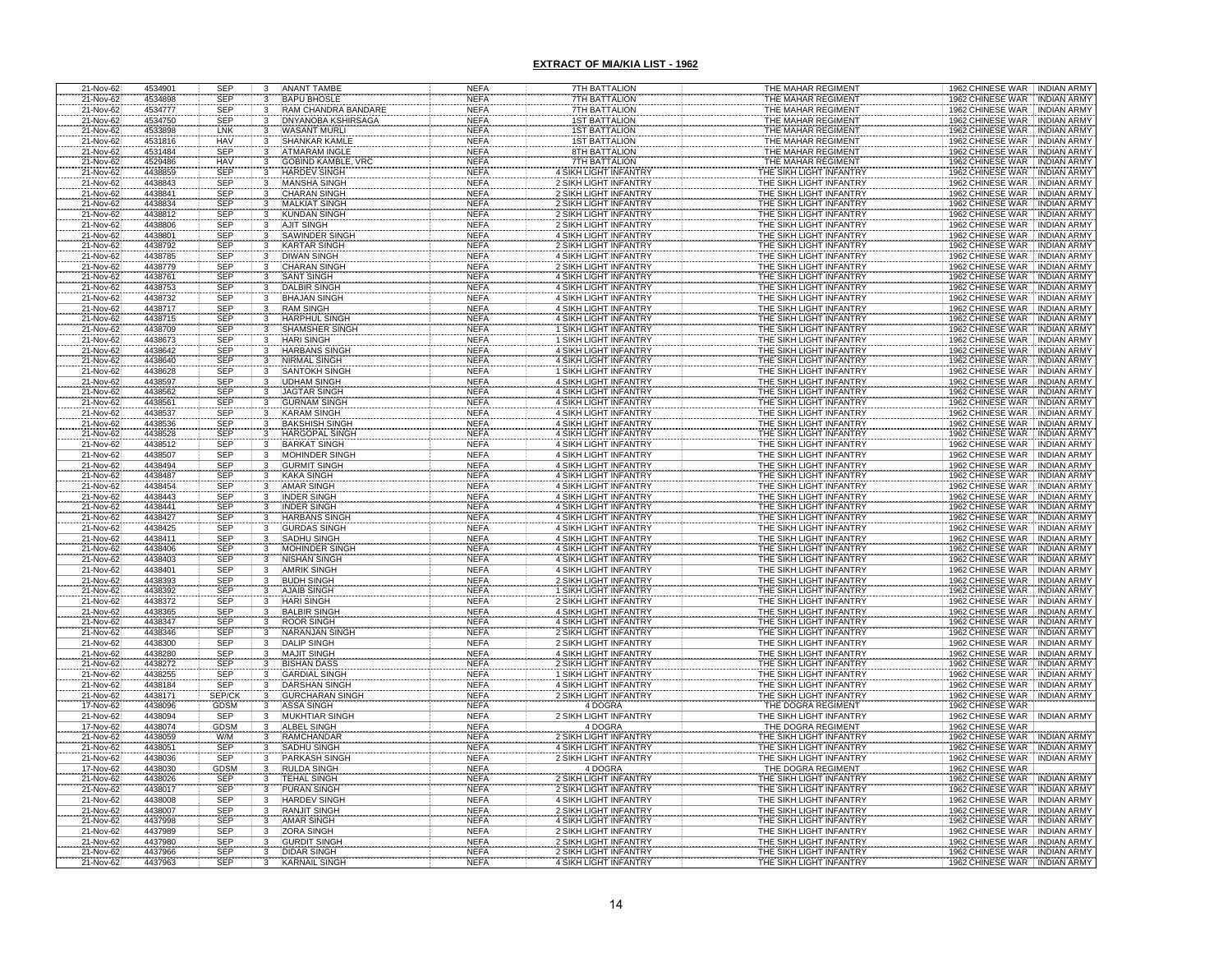| 21-Nov-62                           | 4437938 | <b>SEP</b>               | 3                   | <b>GURDAS SINGH</b>                           | <b>NEFA</b>                | 4 SIKH LIGHT INFANTRY                                 | THE SIKH LIGHT INFANTRY                                   | 1962 CHINESE WAR INDIAN ARMY           |
|-------------------------------------|---------|--------------------------|---------------------|-----------------------------------------------|----------------------------|-------------------------------------------------------|-----------------------------------------------------------|----------------------------------------|
| 21-Nov-62                           | 4437934 | <b>SEP</b>               | 3                   | <b>SURJIT SINGH</b>                           | <b>NEFA</b>                | 4 SIKH LIGHT INFANTRY                                 | THE SIKH LIGHT INFANTRY                                   | 1962 CHINESE WAR<br><b>INDIAN ARMY</b> |
| 21-Nov-62                           | 4437925 | W/M                      | 3                   | <b>BANE SINGH</b>                             | <b>NEFA</b>                | 2 SIKH LIGHT INFANTRY                                 | THE SIKH LIGHT INFANTRY                                   | 1962 CHINESE WAR<br><b>INDIAN ARMY</b> |
| 21-Nov-62                           | 4437916 | SEP                      |                     | <b>GURDEV SINGH</b>                           | <b>NEFA</b>                | 2 SIKH LIGHT INFANTRY                                 | THE SIKH LIGHT INFANTRY                                   | 1962 CHINESE WAR<br><b>INDIAN ARMY</b> |
| 21-Nov-62                           | 4437891 | SEP                      |                     | LAL SINGH                                     | <b>NEFA</b>                | 2 SIKH LIGHT INFANTRY                                 | THE SIKH LIGHT INFANTRY                                   | 1962 CHINESE WAR<br><b>INDIAN ARMY</b> |
| 21-Nov-62                           | 4437865 | SEP                      |                     | SUKHDEV SINGH                                 | <b>NEFA</b>                | 2 SIKH LIGHT INFANTRY                                 | THE SIKH LIGHT INFANTRY                                   | 1962 CHINESE WAR<br><b>INDIAN ARMY</b> |
| 21-Nov-62                           | 4437846 | <b>SEP</b>               |                     | <b>HARNEK SINGH</b>                           | <b>NEFA</b>                | 1 SIKH LIGHT INFANTRY                                 | THE SIKH LIGHT INFANTRY                                   | 1962 CHINESE WAR INDIAN ARMY           |
| 21-Nov-62                           | 4437820 | M/CK                     |                     | SAROOPI PRATAP SINGH                          | <b>NEFA</b>                | 1 SIKH LIGHT INFANTRY                                 | THE SIKH LIGHT INFANTRY                                   | 1962 CHINESE WAR<br><b>INDIAN ARMY</b> |
| 21-Nov-62                           | 4437811 | SEP/CI                   |                     | <b>MOHAN SINGH</b>                            | <b>NEFA</b>                | 4 SIKH LIGHT INFANTRY                                 | THE SIKH LIGHT INFANTRY                                   | 1962 CHINESE WAR<br>INDIAN ARMY        |
| 21-Nov-62                           | 4437797 | <b>SWPR</b>              | 3                   | PREM CHAND                                    | <b>NEFA</b>                | 4 SIKH LIGHT INFANTRY                                 | THE SIKH LIGHT INFANTRY                                   | 1962 CHINESE WAR<br><b>INDIAN ARMY</b> |
| 21-Nov-62                           | 4437782 | SEP                      | 3                   | <b>SURJAN SINGH</b>                           | <b>NEFA</b>                | 4 SIKH LIGHT INFANTRY                                 | THE SIKH LIGHT INFANTRY                                   | 1962 CHINESE WAR<br><b>INDIAN ARMY</b> |
| 18-Nov-62                           | 4437772 |                          |                     | <b>HAZARA SINGH</b>                           | <b>NEFA</b>                | 1 SIKH LIGHT INFANTRY                                 | THE SIKH LIGHT INFANTRY                                   | 1962 CHINESE WAR<br><b>INDIAN ARMY</b> |
| 21-Nov-62                           | 4437741 | SEP<br>SEP               |                     | <b>JAGIR SINGH</b>                            | <b>NEFA</b>                | <b>2 SIKH LIGHT INFANTRY</b>                          | THE SIKH LIGHT INFANTRY                                   | 1962 CHINESE WAR<br><b>INDIAN ARMY</b> |
| 21-Nov-62                           | 4437734 | SEP                      |                     | <b>ISHAR SINGH</b>                            | <b>NEFA</b>                | 4 SIKH LIGHT INFANTRY                                 | THE SIKH LIGHT INFANTRY                                   | 1962 CHINESE WAR<br><b>INDIAN ARMY</b> |
| 21-Nov-62                           | 4437733 | SEP                      |                     | <b>SURJIT SINGH</b>                           | <b>NEFA</b>                | 4 SIKH LIGHT INFANTRY                                 | THE SIKH LIGHT INFANTRY                                   | 1962 CHINESE WAR INDIAN ARMY           |
| 21-Nov-62                           | 4437718 | LNK                      |                     | <b>BHAG SINGH</b>                             | <b>NEFA</b>                | 2 SIKH LIGHT INFANTRY                                 | THE SIKH LIGHT INFANTRY                                   | 1962 CHINESE WAR<br><b>INDIAN ARMY</b> |
| 21-Nov-62                           | 4437718 | SEP                      |                     | <b>KHAZAN SINGH</b>                           | <b>NEFA</b>                | 2 SIKH LIGHT INFANTRY                                 | THE SIKH LIGHT INFANTRY                                   | 1962 CHINESE WAR INDIAN ARMY           |
| 21-Nov-62                           | 4437701 | SEP                      |                     | <b>MALKIAT SINGH</b>                          | <b>NEFA</b>                | 2 SIKH LIGHT INFANTRY                                 | THE SIKH LIGHT INFANTRY                                   | 1962 CHINESE WAR . INDIAN ARMY         |
| 21-Nov-62                           | 4437692 | SEP                      |                     | <b>NIRANJAN SINGH</b>                         | <b>NEFA</b>                | 2 SIKH LIGHT INFANTRY                                 | THE SIKH LIGHT INFANTRY                                   | 1962 CHINESE WAR<br><b>INDIAN ARMY</b> |
| 21-Nov-62                           | 4437684 | <b>SEP</b>               |                     | <b>SHANGARA SINGH</b>                         | <b>NEFA</b>                | 2 SIKH LIGHT INFANTRY                                 | THE SIKH LIGHT INFANTRY                                   | 1962 CHINESE WAR<br><b>INDIAN ARMY</b> |
| 21-Nov-62                           | 4437677 | SEP/CLK                  | 3                   | <b>BHAGAT SINGH</b>                           | <b>NEFA</b>                | <b>2 SIKH LIGHT INFANTRY</b>                          | THE SIKH LIGHT INFANTRY                                   | 1962 CHINESE WAR INDIAN ARMY           |
| 21-Nov-62                           | 4437654 | SEP                      | $\overline{3}$      | <b>NARANJAN SINGH</b>                         | <b>NEFA</b>                | 2 SIKH LIGHT INFANTRY                                 | THE SIKH LIGHT INFANTRY                                   | 1962 CHINESE WAR<br><b>INDIAN ARMY</b> |
|                                     | 4437618 |                          |                     | <b>SUCHA SINGH</b>                            | <b>NEFA</b>                | <b>4 SIKH LIGHT INFANTRY</b>                          | THE SIKH LIGHT INFANTRY                                   | 1962 CHINESE WAR<br><b>INDIAN ARMY</b> |
| 21-Nov-62<br>18-Nov-62              | 4437574 | SEP<br>SEP               |                     | <b>GIAN SINGH</b>                             | <b>NEFA</b>                | <b>4 SIKH LIGHT INFANTRY</b>                          | THE SIKH LIGHT INFANTRY                                   | 1962 CHINESE WAR<br><b>INDIAN ARMY</b> |
| 21-Nov-62                           | 4437526 | SEP                      |                     | <b>GAJJAN SINGH</b>                           | <b>NEFA</b>                | 4 SIKH LIGHT INFANTRY                                 | THE SIKH LIGHT INFANTRY                                   | 1962 CHINESE WAR<br><b>INDIAN ARMY</b> |
| 21-Nov-62                           | 4437525 | <b>SEP</b>               |                     | <b>HANS SINGH</b>                             | <b>NEFA</b>                | 2 SIKH LIGHT INFANTRY                                 | THE SIKH LIGHT INFANTRY                                   | 1962 CHINESE WAR<br><b>INDIAN ARMY</b> |
| 21-Nov-62                           | 4437465 | <b>SEP</b>               |                     | <b>JAGIR SINGH</b>                            | <b>NEFA</b>                | <b>2 SIKH LIGHT INFANTRY</b>                          | THE SIKH LIGHT INFANTRY                                   | 1962 CHINESE WAR<br><b>INDIAN ARMY</b> |
| 21-Nov-62                           | 4437448 | SEP                      |                     | <b>JARNAIL SINGH</b>                          | <b>NEFA</b>                | <b>2 SIKH LIGHT INFANTRY</b>                          | THE SIKH LIGHT INFANTRY                                   | 1962 CHINESE WAR<br><b>INDIAN ARMY</b> |
| 21-Nov-62                           | 4437443 | <b>SEP</b>               |                     | <b>GURCHARAN SINGH</b>                        | <b>NEFA</b>                | 2 SIKH LIGHT INFANTRY                                 | THE SIKH LIGHT INFANTRY                                   | 1962 CHINESE WAR<br><b>INDIAN ARMY</b> |
|                                     | 4437421 | <b>SEP</b>               |                     | <b>MASA SINGH</b>                             | <b>NEFA</b>                | <b>2 SIKH LIGHT INFANTRY</b>                          | THE SIKH LIGHT INFANTRY                                   | 1962 CHINESE WAR<br><b>INDIAN ARMY</b> |
| 21-Nov-62<br>21-Nov-62              | 4437415 | <b>SEP</b>               |                     | <b>BHAG SINGH</b>                             | <b>NEFA</b>                | 4 SIKH LIGHT INFANTRY                                 | THE SIKH LIGHT INFANTRY                                   | 1962 CHINESE WAR<br><b>INDIAN ARMY</b> |
| 21-Nov-62                           | 4437323 | <b>SWPR</b>              |                     | <b>LAHORI RAM</b>                             | <b>NEFA</b>                | 4 SIKH LIGHT INFANTRY                                 | THE SIKH LIGHT INFANTRY                                   | 1962 CHINESE WAR<br><b>INDIAN ARMY</b> |
|                                     | 4437297 | SEP                      |                     | PIARA SINGH                                   | <b>NEFA</b>                | 2 SIKH LIGHT INFANTRY                                 | THE SIKH LIGHT INFANTRY                                   | 1962 CHINESE WAR<br><b>INDIAN ARMY</b> |
| 21-Nov-62                           | 4437242 | SEP                      |                     | <b>HARNEK SINGH</b>                           | <b>NEFA</b>                | <b>SIKH LIGHT INFANTRY</b>                            | THE SIKH LIGHT INFANTRY                                   | 1962 CHINESE WAR<br><b>INDIAN ARMY</b> |
| 21-Nov-62<br>21-Nov-62              | 4437241 | <b>SEP</b>               |                     | <b>AJIT SINGH</b>                             | <b>NEFA</b>                | I SIKH LIGHT INFANTRY                                 | THE SIKH LIGHT INFANTRY                                   | 1962 CHINESE WAR<br><b>INDIAN ARMY</b> |
|                                     | 4437235 | <b>SEP</b>               | 3                   | <b>PURAN SINGH</b>                            | <b>NEFA</b>                | 1 SIKH LIGHT INFANTRY                                 | THE SIKH LIGHT INFANTRY                                   | 1962 CHINESE WAR<br><b>INDIAN ARMY</b> |
| 21-Nov-62                           | 4437217 |                          |                     |                                               | <b>NEFA</b>                | I SIKH LIGHT INFANTRY                                 |                                                           | 1962 CHINESE WAR<br><b>INDIAN ARMY</b> |
| 19-Nov-62<br>21-Nov-62              | 4437209 | SEP<br>SEP               |                     | <b>GURDIAL SINGH</b><br><b>MOHINDER SINGH</b> | <b>NEFA</b>                | <b>4 SIKH LIGHT INFANTRY</b>                          | <u>THE SIKH LIGHT INFANTRY</u><br>THE SIKH LIGHT INFANTRY | 1962 CHINESE WAR<br><b>INDIAN ARMY</b> |
| 21-Nov-62                           | 4437207 | <b>SEP</b>               |                     | <b>GAJJAN SINGH</b>                           | <b>NEFA</b>                | 4 SIKH LIGHT INFANTRY                                 | THE SIKH LIGHT INFANTRY                                   | 1962 CHINESE WAR<br><b>INDIAN ARMY</b> |
| 21-Nov-62                           | 4437152 | <b>SEP</b>               |                     | <b>TARA SINGH</b>                             | <b>NEFA</b>                | 1 SIKH LIGHT INFANTRY                                 | THE SIKH LIGHT INFANTRY                                   | 1962 CHINESE WAR<br><b>INDIAN ARMY</b> |
| 21-Nov-62                           | 4437142 | <b>SEP</b>               |                     | <b>MEHAR SINGH</b>                            | <b>NEFA</b>                | 4 SIKH LIGHT INFANTRY                                 | THE SIKH LIGHT INFANTRY                                   | 1962 CHINESE WAR<br><b>INDIAN ARMY</b> |
|                                     | 4437132 | <b>SEP</b>               |                     | <b>INDER SINGH</b>                            | <b>NEFA</b>                | 4 SIKH LIGHT INFANTRY                                 | THE SIKH LIGHT INFANTRY                                   | 1962 CHINESE WAR<br><b>INDIAN ARMY</b> |
| 21-Nov-62                           | 4437130 | <b>SEP</b>               | $\overline{3}$      | <b>GURMEJ SINGH</b>                           | <b>NEFA</b>                | 2 SIKH LIGHT INFANTRY                                 |                                                           |                                        |
| 21-Nov-62                           |         |                          |                     |                                               |                            |                                                       | THE SIKH LIGHT INFANTRY                                   | 1962 CHINESE WAR INDIAN ARMY           |
| 21-Nov-62<br>19-Dec-62              | 4437126 | SEP<br>SEP               | $\frac{3}{3}$       | <b>MEHMA SINGH</b><br><b>JAGIR SINGH</b>      | <b>NEFA</b>                | 2 SIKH LIGHT INFANTRY                                 | THE SIKH LIGHT INFANTRY                                   | 1962 CHINESE WAR<br><b>INDIAN ARMY</b> |
|                                     | 4437120 |                          |                     |                                               | <b>NEFA</b>                | 4 SIKH LIGHT INFANTRY                                 | THE SIKH LIGHT INFANTRY                                   | 1962 CHINESE WAR INDIAN ARMY           |
| 21-Nov-62                           | 4437106 | <b>SEP</b>               | 3<br>3              | <b>GURBAX SINGH</b>                           | <b>NEFA</b>                | 4 SIKH LIGHT INFANTRY                                 | THE SIKH LIGHT INFANTRY                                   | 1962 CHINESE WAR INDIAN ARMY           |
| 21-Nov-62                           | 4437088 | <b>SEP</b>               |                     | <b>HARBHAJAN SINGH</b>                        | <b>NEFA</b>                | 1 SIKH LIGHT INFANTRY                                 | THE SIKH LIGHT INFANTRY                                   | 1962 CHINESE WAR INDIAN ARMY           |
| 21-Nov-62<br>21-Nov-62              | 4437087 | SEP<br>SEP<br>SEP<br>SEP | 3                   | <b>SOHAN SINGH</b><br><b>KARTAR SINGH</b>     | <b>NEFA</b>                | 4 SIKH LIGHT INFANTRY                                 | THE SIKH LIGHT INFANTRY                                   | 1962 CHINESE WAR INDIAN ARMY           |
|                                     | 4437074 |                          |                     |                                               | <b>NEFA</b>                | <b>2 SIKH LIGHT INFANTRY</b>                          | THE SIKH LIGHT INFANTRY                                   | 1962 CHINESE WAR<br><b>INDIAN ARMY</b> |
| 21-Nov-62<br>21-Nov-62              | 4437061 |                          |                     | <b>KARNAIL SINGH</b>                          | <b>NEFA</b><br><b>NEFA</b> | 2 SIKH LIGHT INFANTRY                                 | THE SIKH LIGHT INFANTRY                                   | 1962 CHINESE WAR<br><b>INDIAN ARMY</b> |
|                                     | 4437056 | SEP                      |                     | <b>CHANAN SINGH</b>                           |                            | 4 SIKH LIGHT INFANTRY                                 | THE SIKH LIGHT INFANTRY                                   | 1962 CHINESE WAR<br><b>INDIAN ARMY</b> |
| 21-Nov-62                           | 4437047 | SEP                      |                     | <b>GURBACHAN SINGH</b>                        | <b>NEFA</b>                | 4 SIKH LIGHT INFANTRY                                 | THE SIKH LIGHT INFANTRY                                   | 1962 CHINESE WAR INDIAN ARMY           |
| 21-Nov-62                           | 4436981 | SEP                      |                     | <b>KESAR SINGH</b>                            | <b>NEFA</b>                | 2 SIKH LIGHT INFANTRY                                 | THE SIKH LIGHT INFANTRY                                   | 1962 CHINESE WAR INDIAN ARMY           |
| 21-Nov-62                           | 4436962 |                          |                     | <b>PREM SINGH</b><br><b>THAKUR SINGH</b>      | <b>NEFA</b>                | <b>1 SIKH LIGHT INFANTRY</b>                          | THE SIKH LIGHT INFANTRY                                   | 1962 CHINESE WAR<br><b>INDIAN ARMY</b> |
| 21-Nov-62<br>21-Nov-62<br>21-Nov-62 | 4436946 | SEP<br>SEP               |                     | <b>MALKIAT SINGH</b>                          | <b>NEFA</b>                | <b>2 SIKH LIGHT INFANTRY</b><br>4 SIKH LIGHT INFANTRY | THE SIKH LIGHT INFANTRY                                   | <b>INDIAN ARMY</b><br>1962 CHINESE WAR |
|                                     | 4436935 | SEP                      |                     |                                               | <b>NEFA</b>                |                                                       | THE SIKH LIGHT INFANTRY<br>THE SIKH LIGHT INFANTRY        | 1962 CHINESE WAR<br><b>INDIAN ARMY</b> |
|                                     | 4436919 |                          |                     | <b>PARKASH SINGH</b>                          | <b>NEFA</b>                | 4 SIKH LIGHT INFANTRY                                 |                                                           | 1962 CHINESE WAR<br><b>INDIAN ARMY</b> |
| 21-Nov-62<br>21-Nov-62<br>21-Nov-62 | 4436905 | SEP<br>SEP               |                     | SWARAN SINGH                                  | <b>NEFA</b>                | 2 SIKH LIGHT INFANTRY                                 | THE SIKH LIGHT INFANTRY                                   | 1962 CHINESE WAR<br><b>INDIAN ARMY</b> |
|                                     | 4436856 | SEP                      |                     | <b>GURDAS SINGH</b>                           | <b>NEFA</b>                | 2 SIKH LIGHT INFANTRY                                 | THE SIKH LIGHT INFANTRY<br>THE SIKH LIGHT INFANTRY        | 1962 CHINESE WAR<br><b>INDIAN ARMY</b> |
|                                     | 4436836 |                          |                     | <b>DHUNI SINGH</b>                            | <b>NEFA</b>                | 1 SIKH LIGHT INFANTRY                                 |                                                           | 1962 CHINESE WAR INDIAN ARMY           |
| 21-Nov-62                           | 4436826 | SEP                      |                     | <b>DARSHAN SINGH</b>                          | <b>NEFA</b>                | 4 SIKH LIGHT INFANTRY                                 | THE SIKH LIGHT INFANTRY                                   | <b>INDIAN ARMY</b><br>1962 CHINESE WAR |
| 21-Nov-62<br>21-Nov-62              | 4436825 | SEP<br>SEP               |                     | SWARAN SINGH                                  | <b>NEFA</b>                | 2 SIKH LIGHT INFANTRY                                 | THE SIKH LIGHT INFANTRY                                   | <b>INDIAN ARMY</b><br>1962 CHINESE WAR |
|                                     | 4436789 |                          |                     | <b>GURDEV SINGH</b>                           | <b>NEFA</b>                | <b>2 SIKH LIGHT INFANTRY</b>                          | THE SIKH LIGHT INFANTRY                                   | <b>INDIAN ARMY</b><br>1962 CHINESE WAR |
| 21-Nov-62                           | 4436781 | SEP                      | 3                   | AMAR SINGH                                    | <b>NEFA</b>                | 2 SIKH LIGHT INFANTRY                                 | THE SIKH LIGHT INFANTRY                                   | 1962 CHINESE WAR   INDIAN ARMY         |
| 21-Nov-62                           | 4436769 | SEP                      |                     | <b>HARDIP SINGH</b>                           | <b>NEFA</b>                | 4 SIKH LIGHT INFANTRY                                 | THE SIKH LIGHT INFANTRY                                   | 1962 CHINESE WAR INDIAN ARMY           |
| 21-Nov-62                           | 4436694 | <b>SEP</b>               | 3<br>$\overline{3}$ | PIARA SINGH                                   | <b>NEFA</b>                | 4 SIKH LIGHT INFANTRY                                 | THE SIKH LIGHT INFANTRY                                   | 1962 CHINESE WAR INDIAN ARMY           |
| 21-Nov-62                           | 4436639 | SEP                      |                     | <b>SANTA SINGH</b>                            | <b>NEFA</b>                | 2 SIKH LIGHT INFANTRY                                 | THE SIKH LIGHT INFANTRY                                   | 1962 CHINESE WAR   INDIAN ARMY         |
| 19-Nov-62                           | 4436575 | <b>SEP</b>               | 3                   | <b>BASAKHA SINGH</b>                          | <b>NEFA</b>                | 1 SIKH LIGHT INFANTRY                                 | THE SIKH LIGHT INFANTRY                                   | 1962 CHINESE WAR INDIAN ARMY           |
| 21-Nov-62                           | 4436520 | <b>SEP</b>               | $\frac{3}{3}$       | <b>RATTAN SINGH</b>                           | <b>NEFA</b>                | 2 SIKH LIGHT INFANTRY                                 | THE SIKH LIGHT INFANTRY                                   | 1962 CHINESE WAR INDIAN ARMY           |
| 22-Nov-62                           | 4436507 | <b>SEP</b>               |                     | <b>NASIB SINGH</b>                            | <b>NEFA</b>                | 2 SIKH LIGHT INFANTRY                                 | THE SIKH LIGHT INFANTRY                                   | 1962 CHINESE WAR : INDIAN ARMY         |
| 21-Nov-62                           | 4436504 | LNK                      | 3                   | <b>MOHAN SINGH</b>                            | <b>NEFA</b>                | 4 SIKH LIGHT INFANTRY                                 | THE SIKH LIGHT INFANTRY                                   | 1962 CHINESE WAR INDIAN ARMY           |
| 21-Nov-62                           | 4436495 | <b>SEP</b>               | 3                   | PALLA SINGH                                   | <b>NEFA</b>                | 2 SIKH LIGHT INFANTRY                                 | THE SIKH LIGHT INFANTRY                                   | 1962 CHINESE WAR INDIAN ARMY           |
| 21-Nov-62                           | 4436494 | <b>SEP</b>               |                     | <b>BABU SINGH</b>                             | <b>NEFA</b>                | 2 SIKH LIGHT INFANTRY                                 | THE SIKH LIGHT INFANTRY                                   | 1962 CHINESE WAR INDIAN ARMY           |
| 06-Nov-62                           | 4436493 | SEP                      |                     | <b>BIR SINGH</b>                              | <b>NEFA</b>                | <b>2 SIKH LIGHT INFANTRY</b>                          | THE SIKH LIGHT INFANTRY                                   | 1962 CHINESE WAR   INDIAN ARMY         |
| 21-Nov-62                           | 4436473 | <b>SEP</b>               |                     | <b>SADHU SING</b>                             | NEF/                       | 2 SIKH LIGHT INFANTRY                                 | THE SIKH LIGHT INFANTR'                                   | 1962 CHINESE WAR<br><b>INDIAN ARMY</b> |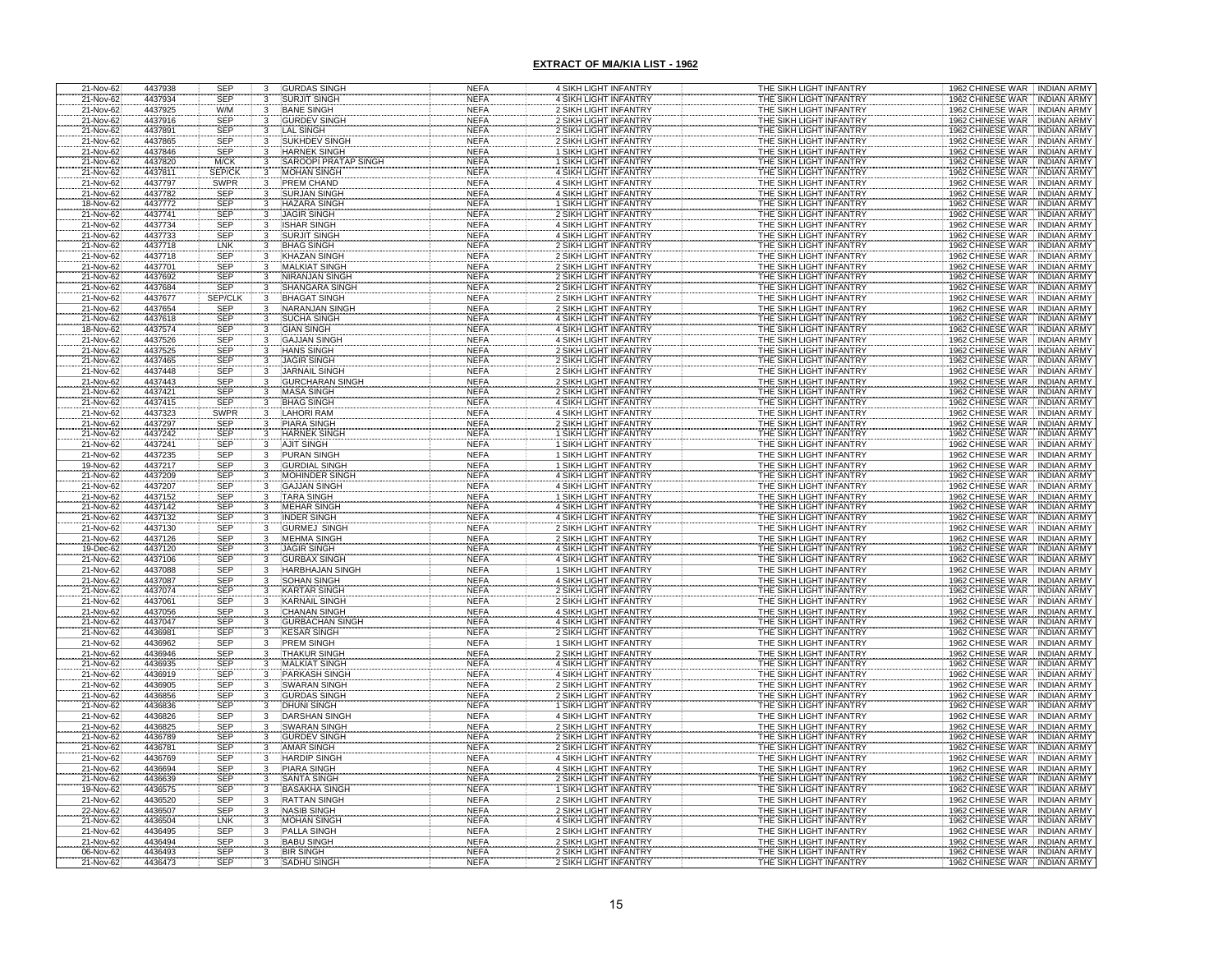| 21-Nov-62                           | 4436465            | <b>SEP</b>                   | 3                       | <b>AJAIB SINGH</b>                            | <b>NEFA</b>                | 2 SIKH LIGHT INFANTRY                                        | THE SIKH LIGHT INFANTRY                            | 1962 CHINESE WAR INDIAN ARMY                                                     |
|-------------------------------------|--------------------|------------------------------|-------------------------|-----------------------------------------------|----------------------------|--------------------------------------------------------------|----------------------------------------------------|----------------------------------------------------------------------------------|
| 21-Nov-62                           | 4436441            | <b>SEP</b>                   |                         | <b>GURDIT SINGH</b>                           | <b>NEFA</b>                | 2 SIKH LIGHT INFANTRY                                        | THE SIKH LIGHT INFANTRY                            | 1962 CHINESE WAR<br><b>INDIAN ARMY</b>                                           |
| 21-Nov-62                           | 4436431            | <b>SEP</b>                   |                         | <b>CHHOTU SINGH</b>                           | <b>NEFA</b>                | 4 SIKH LIGHT INFANTRY                                        | THE SIKH LIGHT INFANTRY                            | 1962 CHINESE WAR<br><b>INDIAN ARMY</b>                                           |
| 21-Nov-62                           | 4436390            | SEP                          |                         | <b>GURNAM SINGH</b>                           | <b>NEFA</b>                | 4 SIKH LIGHT INFANTRY                                        | THE SIKH LIGHT INFANTRY                            | 1962 CHINESE WAR<br><b>INDIAN ARMY</b>                                           |
| 21-Nov-62                           | 4436385            | SEP                          |                         | <b>RAM SARAN SINGH</b>                        | <b>NEFA</b>                | 1 SIKH LIGHT INFANTRY                                        | THE SIKH LIGHT INFANTRY                            | 1962 CHINESE WAR<br><b>INDIAN ARMY</b>                                           |
| 21-Nov-62                           | 4436353            | <b>SEP</b>                   |                         | <b>HARBHAJAN SINGH</b>                        | <b>NEFA</b>                | 4 SIKH LIGHT INFANTRY                                        | THE SIKH LIGHT INFANTRY                            | 1962 CHINESE WAR<br><b>INDIAN ARMY</b>                                           |
| 21-Nov-62                           | 4436326            | <b>SEP</b>                   |                         | <b>PRITAM SINGH</b>                           | <b>NEFA</b>                | 4 SIKH LIGHT INFANTRY                                        | THE SIKH LIGHT INFANTRY                            | 1962 CHINESE WAR INDIAN ARMY                                                     |
| 21-Nov-62<br>21-Nov-62              | 4436318<br>4436312 | SEP<br>SEP                   | 3                       | <b>BUTA SINGH</b><br><b>MALKIAT SINGH</b>     | <b>NEFA</b><br><b>NEFA</b> | 4 SIKH LIGHT INFANTRY<br>4 SIKH LIGHT INFANTRY               | THE SIKH LIGHT INFANTRY<br>THE SIKH LIGHT INFANTRY | 1962 CHINESE WAR<br><b>INDIAN ARMY</b><br>1962 CHINESE WAR<br>INDIAN ARMY        |
| 21-Nov-62                           | 4436285            | <b>SEP</b>                   | 3                       | <b>DALIP SINGH</b>                            | <b>NEFA</b>                | 2 SIKH LIGHT INFANTRY                                        | THE SIKH LIGHT INFANTRY                            | 1962 CHINESE WAR<br><b>INDIAN ARMY</b>                                           |
| 21-Nov-62                           | 4436270            | <b>SEP</b>                   | 3                       | <b>SURJAN SINGH</b>                           | <b>NEFA</b>                | 4 SIKH LIGHT INFANTRY                                        | THE SIKH LIGHT INFANTRY                            | 1962 CHINESE WAR<br><b>INDIAN ARMY</b>                                           |
| 21-Nov-62                           | 4436263            | SEP<br>SEP                   |                         | <b>SWARN SINGH</b>                            | <b>NEFA</b>                | 2 SIKH LIGHT INFANTRY                                        | THE SIKH LIGHT INFANTRY                            | 1962 CHINESE WAR<br><b>INDIAN ARMY</b>                                           |
| 21-Nov-62                           | 4436248            |                              |                         | <b>PARSA SINGH</b>                            | <b>NEFA</b>                | 4 SIKH LIGHT INFANTRY                                        | THE SIKH LIGHT INFANTRY                            | 1962 CHINESE WAR<br><b>INDIAN ARMY</b>                                           |
| 21-Nov-62                           | 4436228            | SEP                          |                         | <b>GURNAM SINGH</b>                           | <b>NEFA</b>                | 4 SIKH LIGHT INFANTRY                                        | THE SIKH LIGHT INFANTRY                            | 1962 CHINESE WAR<br><b>INDIAN ARMY</b>                                           |
| 21-Nov-62                           | 4436227            | SEP                          |                         | <b>MOTA SINGH</b>                             | <b>NEFA</b>                | 4 SIKH LIGHT INFANTRY                                        | THE SIKH LIGHT INFANTRY                            | 1962 CHINESE WAR INDIAN ARMY                                                     |
| 21-Nov-62<br>21-Nov-62              | 4436224<br>4436213 | SEP<br>SEP                   |                         | SOHAWA SINGH<br><b>HARBANS SINGH</b>          | <b>NEFA</b><br><b>NEFA</b> | <b>4 SIKH LIGHT INFANTRY</b><br><b>4 SIKH LIGHT INFANTRY</b> | THE SIKH LIGHT INFANTRY<br>THE SIKH LIGHT INFANTRY | 1962 CHINESE WAR<br><b>INDIAN ARMY</b><br>1962 CHINESE WAR INDIAN ARMY           |
| 21-Nov-62                           | 4436198            | SEP                          |                         | <b>JAGAT SINGH</b>                            | <b>NEFA</b>                | 2 SIKH LIGHT INFANTRY                                        | THE SIKH LIGHT INFANTRY                            | 1962 CHINESE WAR . INDIAN ARMY                                                   |
| 21-Nov-62                           | 4436177            | SWPR                         |                         | <b>RAM SINGH</b>                              | <b>NEFA</b>                | <b>4 SIKH LIGHT INFANTRY</b>                                 | THE SIKH LIGHT INFANTRY                            | 1962 CHINESE WAR<br><b>INDIAN ARMY</b>                                           |
| 21-Nov-62                           | 4436176            | <b>SEP</b>                   |                         | <b>SAWARAN SINGH</b>                          | <b>NEFA</b>                | 4 SIKH LIGHT INFANTRY                                        | THE SIKH LIGHT INFANTRY                            | 1962 CHINESE WAR<br><b>INDIAN ARMY</b>                                           |
| 21-Nov-62                           | 4436148            | <b>SEP</b>                   | 3                       | <b>MADHO SINGH</b>                            | <b>NEFA</b>                | 4 SIKH LIGHT INFANTRY                                        | THE SIKH LIGHT INFANTRY                            | 1962 CHINESE WAR INDIAN ARMY                                                     |
| 21-Nov-62                           | 4436138            | <b>SEP</b>                   | $\overline{\mathbf{3}}$ | <b>DIAL SINGH</b>                             | <b>NEFA</b>                | 2 SIKH LIGHT INFANTRY                                        | THE SIKH LIGHT INFANTRY                            | 1962 CHINESE WAR<br><b>INDIAN ARMY</b>                                           |
| 21-Nov-62<br>21-Nov-62              | 4436128            | SEP<br>SEP                   |                         | <b>MOHINDER SINGH</b>                         | <b>NEFA</b>                | <b>4 SIKH LIGHT INFANTRY</b>                                 | THE SIKH LIGHT INFANTRY                            | 1962 CHINESE WAR<br><b>INDIAN ARMY</b>                                           |
|                                     | 4436123            |                              |                         | <b>SARWAN SINGH</b>                           | <b>NEFA</b>                | <b>2 SIKH LIGHT INFANTRY</b>                                 | THE SIKH LIGHT INFANTRY                            | 1962 CHINESE WAR<br><b>INDIAN ARMY</b>                                           |
| 21-Nov-62                           | 4436110<br>4436103 | <b>SEP</b><br><b>SEP</b>     |                         | JOGINDER SINGH                                | <b>NEFA</b><br><b>NEFA</b> | <b>2 SIKH LIGHT INFANTRY</b>                                 | THE SIKH LIGHT INFANTRY                            | 1962 CHINESE WAR<br><b>INDIAN ARMY</b><br><b>INDIAN ARMY</b>                     |
| 18-Nov-62<br>21-Nov-62              | 4436092            | <b>SEP</b>                   |                         | <b>WATTAN SINGH</b><br><b>HARCHAND SINGH</b>  | <b>NEFA</b>                | 1 SIKH LIGHT INFANTRY<br><b>2 SIKH LIGHT INFANTRY</b>        | THE SIKH LIGHT INFANTRY<br>THE SIKH LIGHT INFANTRY | 1962 CHINESE WAR<br>1962 CHINESE WAR<br><b>INDIAN ARMY</b>                       |
| 21-Nov-62                           | 4436087            | SEP                          |                         | <b>JAGAR SINGH</b>                            | <b>NEFA</b>                | <b>2 SIKH LIGHT INFANTRY</b>                                 | THE SIKH LIGHT INFANTRY                            | 1962 CHINESE WAR<br><b>INDIAN ARMY</b>                                           |
| 21-Nov-62                           | 4436069            | <b>SEP</b>                   |                         | <b>JAGDISH SINGH</b>                          | <b>NEFA</b>                | 2 SIKH LIGHT INFANTRY                                        | THE SIKH LIGHT INFANTRY                            | 1962 CHINESE WAR<br><b>INDIAN ARMY</b>                                           |
|                                     | 4436063            | SEP/CLK                      |                         | <b>RAM LAL</b>                                | <b>NEFA</b>                | <b>2 SIKH LIGHT INFANTRY</b>                                 | THE SIKH LIGHT INFANTRY                            | 1962 CHINESE WAR<br><b>INDIAN ARMY</b>                                           |
| 21-Nov-62<br>21-Nov-62<br>21-Nov-62 | 4436062            | <b>SEP</b>                   |                         | <b>SARWAN SINGH</b>                           | <b>NEFA</b>                | 4 SIKH LIGHT INFANTRY                                        | THE SIKH LIGHT INFANTRY                            | 1962 CHINESE WAR<br><b>INDIAN ARMY</b>                                           |
|                                     | 4436061            | SEP                          |                         | <b>KHAZAN SINGH</b>                           | <b>NEFA</b>                | 2 SIKH LIGHT INFANTRY                                        | THE SIKH LIGHT INFANTRY                            | 1962 CHINESE WAR<br><b>INDIAN ARMY</b>                                           |
|                                     | 4435995            | SEP                          |                         | <b>GIAN SINGH</b>                             | <b>NEFA</b>                | 4 SIKH LIGHT INFANTRY                                        | <u>THE SIKH LIGHT INFANTRY</u>                     | 1962 CHINESE WAR<br><b>INDIAN ARMY</b>                                           |
| 21-Nov-62<br>21-Nov-62<br>21-Nov-62 | 4435942<br>4435927 | <b>SEP</b><br><b>SEP/CLK</b> |                         | RULDA SINGH<br><b>FAQIR SINGH</b>             | <b>NEFA</b><br><b>NEFA</b> | 2 SIKH LIGHT INFANTRY<br>2 SIKH LIGHT INFANTRY               | THE SIKH LIGHT INFANTRY<br>THE SIKH LIGHT INFANTRY | 1962 CHINESE WAR<br><b>INDIAN ARMY</b><br>1962 CHINESE WAR<br><b>INDIAN ARMY</b> |
| 21-Nov-62                           | 4435882            | <b>SEP</b>                   |                         | <b>MALKIAT SINGH</b>                          | <b>NEFA</b>                | 2 SIKH LIGHT INFANTRY                                        | THE SIKH LIGHT INFANTRY                            | 1962 CHINESE WAR<br><b>INDIAN ARMY</b>                                           |
|                                     | 4435870            |                              |                         | <b>MUKHTIAR SINGH</b>                         | <b>NEFA</b>                | <b>2 SIKH LIGHT INFANTRY</b>                                 | <u>THE SIKH LIGHT INFANTRY</u>                     | 1962 CHINESE WAR<br><b>INDIAN ARMY</b>                                           |
| 21-Nov-62<br>21-Nov-62              | 4435869            | SEP<br>SEP                   |                         | <b>KEWAL SINGH</b>                            | <b>NEFA</b>                | 2 SIKH LIGHT INFANTRY                                        | THE SIKH LIGHT INFANTRY                            | 1962 CHINESE WAR<br><b>INDIAN ARMY</b>                                           |
| 21-Nov-62                           | 4435856            | <b>SEP</b>                   |                         | JIT SINGH                                     | <b>NEFA</b>                | 1 SIKH LIGHT INFANTRY                                        | THE SIKH LIGHT INFANTRY                            | 1962 CHINESE WAR<br><b>INDIAN ARMY</b>                                           |
| 21-Nov-62                           | 4435851            | <b>SEP</b>                   |                         | <b>JASWANT SINGH</b>                          | <b>NEFA</b>                | 2 SIKH LIGHT INFANTRY                                        | THE SIKH LIGHT INFANTRY                            | 1962 CHINESE WAR<br><b>INDIAN ARMY</b>                                           |
| 06-Nov-62                           | 4435845            | <b>SEP</b>                   |                         | <b>MALHARA SINGH</b>                          | <b>NEFA</b>                | 2 SIKH LIGHT INFANTRY                                        | THE SIKH LIGHT INFANTRY                            | 1962 CHINESE WAR<br><b>INDIAN ARMY</b>                                           |
| 21-Nov-62                           | 4435817            | <b>SEP</b>                   | 3                       | <b>JIT SINGH</b>                              | <b>NEFA</b>                | 2 SIKH LIGHT INFANTRY                                        | THE SIKH LIGHT INFANTRY                            | 1962 CHINESE WAR<br><b>INDIAN ARMY</b>                                           |
| 21-Nov-62                           | 4435782<br>4435760 | <b>SEP</b>                   | $\overline{3}$          | <b>AJAIB SINGH</b><br><b>INDER SINGH</b>      | <b>NEFA</b><br><b>NEFA</b> | 2 SIKH LIGHT INFANTRY<br>1 SIKH LIGHT INFANTRY               | THE SIKH LIGHT INFANTRY<br>THE SIKH LIGHT INFANTRY | 1962 CHINESE WAR INDIAN ARMY<br>1962 CHINESE WAR<br><b>INDIAN ARMY</b>           |
| 04-Dec-62<br>21-Nov-62              | 4435741            | SEP<br>SEP                   | $\frac{3}{3}$           | <b>SAWARAN SINGH</b>                          | <b>NEFA</b>                | 1 SIKH LIGHT INFANTRY                                        | THE SIKH LIGHT INFANTRY                            | 1962 CHINESE WAR INDIAN ARMY                                                     |
| 03-Dec-62                           | 4435721            | LNK                          | 3                       | <b>PIARA SINGH</b>                            | <b>NEFA</b>                | 4 SIKH LIGHT INFANTRY                                        | THE SIKH LIGHT INFANTRY                            | 1962 CHINESE WAR INDIAN ARMY                                                     |
| 21-Nov-62                           | 4435692            | <b>SEP</b>                   | 3                       | MOHINDER SINGH                                | <b>NEFA</b>                | 2 SIKH LIGHT INFANTRY                                        | THE SIKH LIGHT INFANTRY                            | 1962 CHINESE WAR INDIAN ARMY                                                     |
|                                     | 4435668            |                              |                         | <b>MOHINDER SINGH</b>                         | <b>NEFA</b>                | 4 SIKH LIGHT INFANTRY                                        | THE SIKH LIGHT INFANTRY                            | 1962 CHINESE WAR INDIAN ARMY                                                     |
| 21-Nov-62<br>21-Nov-62              | 4435653            | SEP<br>SEP<br>SEP<br>SEP     |                         | <b>MAGHAR SINGH</b>                           | <b>NEFA</b>                | <b>4 SIKH LIGHT INFANTRY</b>                                 | THE SIKH LIGHT INFANTRY                            | 1962 CHINESE WAR<br><b>INDIAN ARMY</b>                                           |
| 21-Nov-62                           | 4435598            |                              |                         | <b>RUP SINGH</b>                              | <b>NEFA</b>                | <b>4 SIKH LIGHT INFANTRY</b>                                 | THE SIKH LIGHT INFANTRY                            | 1962 CHINESE WAR<br><b>INDIAN ARMY</b>                                           |
| 21-Nov-62                           | 4435575            | SEP                          |                         | <b>MUNSHA SINGH</b>                           | <b>NEFA</b>                | 2 SIKH LIGHT INFANTRY                                        | THE SIKH LIGHT INFANTRY                            | 1962 CHINESE WAR<br><b>INDIAN ARMY</b>                                           |
| 21-Nov-62<br>21-Nov-62              | 4435529<br>4435519 | SEP                          |                         | <b>JASWANT SINGH</b><br><b>JOGINDER SINGH</b> | <b>NEFA</b><br><b>NEFA</b> | 2 SIKH LIGHT INFANTRY<br>4 SIKH LIGHT INFANTRY               | THE SIKH LIGHT INFANTRY<br>THE SIKH LIGHT INFANTRY | 1962 CHINESE WAR INDIAN ARMY<br>1962 CHINESE WAR INDIAN ARMY                     |
| 21-Nov-62                           | 4435511            | SEP                          |                         | <b>AMRIK SINGH</b>                            | <b>NEFA</b>                | 4 SIKH LIGHT INFANTRY                                        | THE SIKH LIGHT INFANTRY                            | 1962 CHINESE WAR<br><b>INDIAN ARMY</b>                                           |
|                                     | 4435506            |                              |                         | ARJAN SINGH                                   | <b>NEFA</b>                | <b>2 SIKH LIGHT INFANTRY</b>                                 |                                                    |                                                                                  |
| 21-Nov-62<br>21-Nov-62<br>21-Nov-62 |                    |                              |                         |                                               |                            |                                                              | THE SIKH LIGHT INFANTRY                            | <b>INDIAN ARMY</b><br>1962 CHINESE WAR                                           |
|                                     | 4435492            | SEP<br>SWPF                  |                         | <b>RAN SINGH</b>                              | <b>NEFA</b>                | 4 SIKH LIGHT INFANTRY                                        | THE SIKH LIGHT INFANTRY                            | 1962 CHINESE WAR<br><b>INDIAN ARMY</b>                                           |
|                                     | 4435384            | SEP                          |                         | <b>DARSHAN SINGH</b>                          | <b>NEFA</b>                | 4 SIKH LIGHT INFANTRY                                        | THE SIKH LIGHT INFANTRY                            | 1962 CHINESE WAR<br><b>INDIAN ARMY</b>                                           |
|                                     | 4435379            |                              |                         | MEHAR SINGH                                   | <b>NEFA</b>                | 4 SIKH LIGHT INFANTRY                                        | THE SIKH LIGHT INFANTRY                            | 1962 CHINESE WAR<br><b>INDIAN ARMY</b>                                           |
|                                     | 4435354            |                              |                         | <b>GIAN SINGH</b>                             | <b>NEFA</b>                | 4 SIKH LIGHT INFANTRY                                        |                                                    | 1962 CHINESE WAR<br><b>INDIAN ARMY</b>                                           |
| 21-Nov-62<br>21-Nov-62<br>21-Nov-62 | 4435298            | SEP<br>SEP<br>NK             |                         | MAGHAR SINGH                                  | <b>NEFA</b>                | 2 SIKH LIGHT INFANTRY                                        | THE SIKH LIGHT INFANTRY<br>THE SIKH LIGHT INFANTRY | 1962 CHINESE WAR INDIAN ARMY                                                     |
| 21-Nov-62                           | 4435267            |                              |                         | <b>ACHHAR SINGH</b>                           | <b>NEFA</b>                | 2 SIKH LIGHT INFANTRY                                        | THE SIKH LIGHT INFANTRY                            | <b>INDIAN ARMY</b><br>1962 CHINESE WAR                                           |
|                                     | 4435257<br>4435247 |                              |                         |                                               | <b>NEFA</b><br><b>NEFA</b> | 4 SIKH LIGHT INFANTRY<br><b>2 SIKH LIGHT INFANTRY</b>        | THE SIKH LIGHT INFANTRY                            | <b>INDIAN ARMY</b><br>1962 CHINESE WAR<br><b>INDIAN ARMY</b>                     |
| 21-Nov-62<br>21-Nov-62<br>21-Nov-62 | 4435239            | SEP<br>SEP<br>SEP<br>SEP     |                         | HARBHAJAN SINGH<br><b>TEJA SINGH</b>          | <b>NEFA</b>                | 2 SIKH LIGHT INFANTRY                                        | THE SIKH LIGHT INFANTRY<br>THE SIKH LIGHT INFANTRY | 1962 CHINESE WAR<br>1962 CHINESE WAR   INDIAN ARMY                               |
| 21-Nov-62                           | 4435222            | SEP                          | 3                       | <b>AJMER SINGH</b>                            | <b>NEFA</b>                | 4 SIKH LIGHT INFANTRY                                        | THE SIKH LIGHT INFANTRY                            | 1962 CHINESE WAR INDIAN ARMY                                                     |
| 21-Nov-62                           | 4435190            | <b>SEP</b>                   | 3                       | <b>SURJIT SINGH</b>                           | <b>NEFA</b>                | 2 SIKH LIGHT INFANTRY                                        | THE SIKH LIGHT INFANTRY                            | 1962 CHINESE WAR INDIAN ARMY                                                     |
| 22-Nov-62                           | 4435118            | SEP                          | $\overline{3}$          | <b>DHANNA SINGH</b>                           | <b>NEFA</b>                | 2 SIKH LIGHT INFANTRY                                        | THE SIKH LIGHT INFANTRY                            | 1962 CHINESE WAR   INDIAN ARMY                                                   |
| 21-Nov-62                           | 4435101            | LNK                          | 3                       | <b>KUNDAN SINGH</b>                           | <b>NEFA</b>                | 2 SIKH LIGHT INFANTRY                                        | THE SIKH LIGHT INFANTRY                            | 1962 CHINESE WAR INDIAN ARMY                                                     |
| 21-Nov-62                           | 4435062            | <b>SEP</b>                   |                         | <b>SWARAN SINGH</b>                           | <b>NEFA</b>                | 1 SIKH LIGHT INFANTRY                                        | THE SIKH LIGHT INFANTRY                            | 1962 CHINESE WAR INDIAN ARMY                                                     |
| 21-Nov-62<br>21-Nov-62              | 4435037<br>4435011 | <b>SEP</b><br><b>SEP</b>     | $\frac{3}{3}$<br>3      | PUNNA SINGH<br><b>JOGINDER SINGH</b>          | <b>NEFA</b><br><b>NEFA</b> | 4 SIKH LIGHT INFANTRY                                        | THE SIKH LIGHT INFANTRY<br>THE SIKH LIGHT INFANTRY | 1962 CHINESE WAR INDIAN ARMY<br>1962 CHINESE WAR INDIAN ARMY                     |
| 21-Nov-62                           | 4434954            | <b>SEF</b>                   | 3                       | <b>DILBAG SINGH</b>                           | <b>NEFA</b>                | 2 SIKH LIGHT INFANTRY<br>4 SIKH LIGHT INFANTRY               | THE SIKH LIGHT INFANTRY                            | 1962 CHINESE WAR INDIAN ARMY                                                     |
|                                     | 4434921            | <b>NK</b>                    |                         | <b>BHAG SINGH</b>                             | <b>NEFA</b>                | 4 SIKH LIGHT INFANTRY                                        | THE SIKH LIGHT INFANTRY                            | 1962 CHINESE WAR INDIAN ARMY                                                     |
| 21-Nov-62<br>21-Nov-62<br>21-Nov-62 | 4434884<br>4434850 | LNK<br><b>NK</b>             |                         | <b>PRITAM SINGH</b><br><b>GURDEV SINGI</b>    | <b>NEFA</b><br>NEF/        | 1 SIKH LIGHT INFANTRY<br>2 SIKH LIGHT INFANTRY               | THE SIKH LIGHT INFANTRY<br>THE SIKH LIGHT INFANTR' | 1962 CHINESE WAR   INDIAN ARMY<br>1962 CHINESE WAR<br><b>INDIAN ARMY</b>         |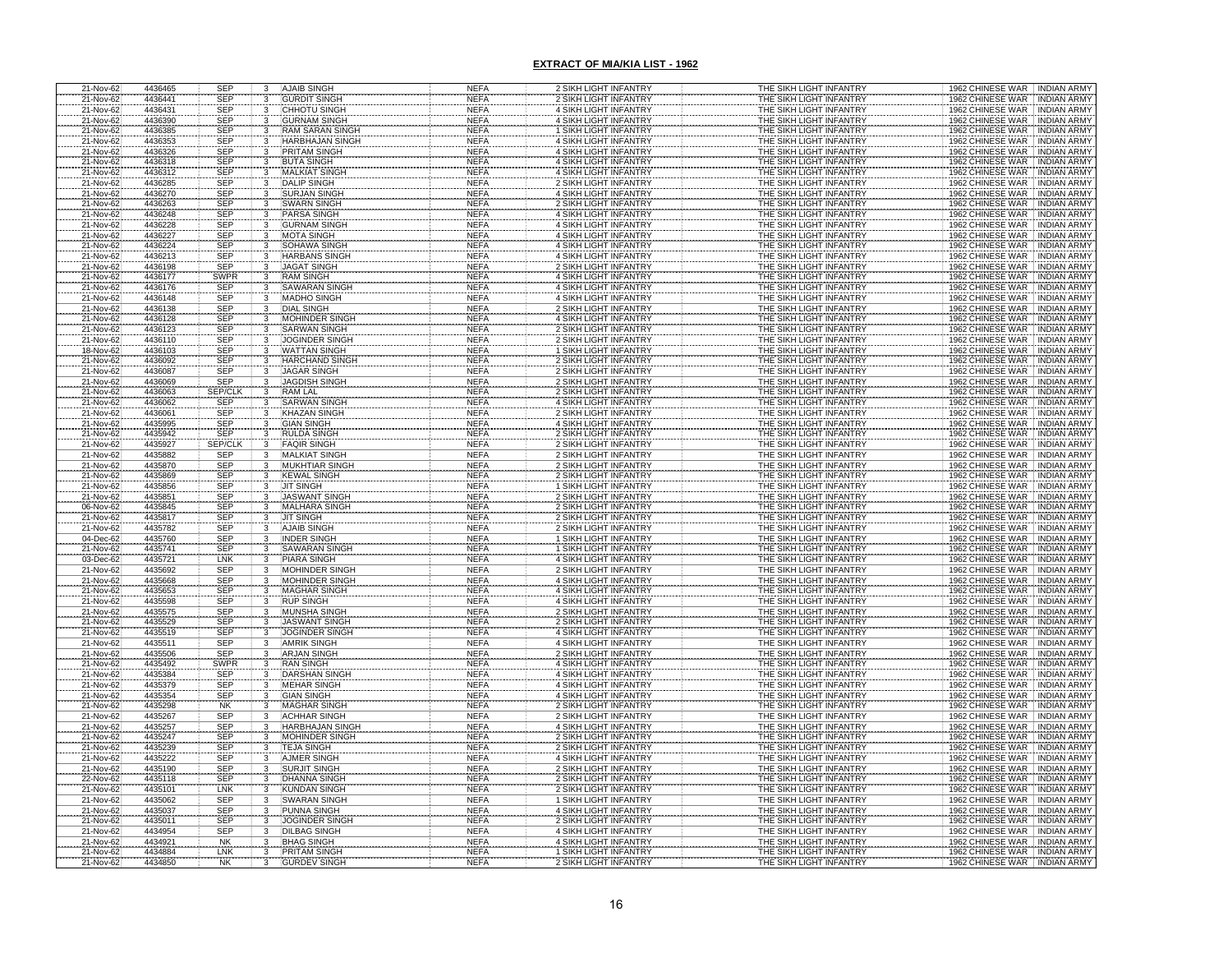| 21-Nov-62                           | 4434837            | <b>SEP</b>        | <b>PIARA SINGH</b><br>3                      | <b>NEFA</b>                | 2 SIKH LIGHT INFANTRY                                 | THE SIKH LIGHT INFANTRY                            | 1962 CHINESE WAR INDIAN ARMY                                 |
|-------------------------------------|--------------------|-------------------|----------------------------------------------|----------------------------|-------------------------------------------------------|----------------------------------------------------|--------------------------------------------------------------|
| 21-Nov-62                           | 4434778            | NK                | <b>GURDEV SINGH</b><br>3                     | <b>NEFA</b>                | 2 SIKH LIGHT INFANTRY                                 | THE SIKH LIGHT INFANTRY                            | 1962 CHINESE WAR<br><b>INDIAN ARMY</b>                       |
| 21-Nov-62                           | 4434762            | <b>NK</b>         | <b>KARAM SINGH</b><br>3                      | <b>NEFA</b>                | 2 SIKH LIGHT INFANTRY                                 | THE SIKH LIGHT INFANTRY                            | 1962 CHINESE WAR<br><b>INDIAN ARMY</b>                       |
| 21-Nov-62                           | 4434730            | <b>SEP</b>        | <b>DARSHAN SINGH</b>                         | <b>NEFA</b>                | 2 SIKH LIGHT INFANTRY                                 | THE SIKH LIGHT INFANTRY                            | 1962 CHINESE WAR<br><b>INDIAN ARMY</b>                       |
| 21-Nov-62                           | 4434686            | <b>NK</b>         | KARAM SINGH                                  | <b>NEFA</b>                | 2 SIKH LIGHT INFANTRY                                 | THE SIKH LIGHT INFANTRY                            | 1962 CHINESE WAR<br><b>INDIAN ARMY</b>                       |
| 21-Nov-62                           | 4434643            | <b>SEP</b>        | <b>BANT SINGH</b>                            | <b>NEFA</b>                | 4 SIKH LIGHT INFANTRY                                 | THE SIKH LIGHT INFANTRY                            | 1962 CHINESE WAR<br><b>INDIAN ARMY</b>                       |
| 21-Nov-62                           | 4434381            | <b>SEP</b>        | PRITAM SINGH                                 | <b>NEFA</b>                | 4 SIKH LIGHT INFANTRY                                 | THE SIKH LIGHT INFANTRY                            | 1962 CHINESE WAR INDIAN ARMY                                 |
| 21-Nov-62                           | 4434368            | SEP               | <b>DALIP SINGH</b><br>3                      | <b>NEFA</b>                | 2 SIKH LIGHT INFANTRY                                 | THE SIKH LIGHT INFANTRY                            | 1962 CHINESE WAR<br><b>INDIAN ARMY</b>                       |
| 18-Nov-62                           | 4434320            | SEP               | <b>UJAGAR SINGH</b>                          | <b>NEFA</b>                | 1 SIKH LIGHT INFANTRY                                 | THE SIKH LIGHT INFANTRY                            | 1962 CHINESE WAR<br>INDIAN ARMY                              |
| 21-Nov-62                           | 4434226            | W/M               | <b>SUKHDEV BAITHA</b><br>3                   | <b>NEFA</b>                | 4 SIKH LIGHT INFANTRY                                 | THE SIKH LIGHT INFANTRY                            | 1962 CHINESE WAR<br>INDIAN ARMY                              |
| 21-Nov-62                           | 4434189            | <b>SEP</b>        | <b>BANSA SINGH</b><br>3                      | <b>NEFA</b>                | 2 SIKH LIGHT INFANTRY                                 | THE SIKH LIGHT INFANTRY                            | 1962 CHINESE WAR<br><b>INDIAN ARMY</b>                       |
| 21-Nov-62                           | 4434163            | <b>SEP</b>        | <b>BABU SINGH</b><br>3                       | <b>NEFA</b>                | 4 SIKH LIGHT INFANTRY                                 | THE SIKH LIGHT INFANTRY                            | 1962 CHINESE WAR<br><b>INDIAN ARMY</b>                       |
| 21-Nov-62                           | 4434104            | NK/CLI            | <b>KARAM SINGH</b>                           | <b>NEFA</b>                | <b>4 SIKH LIGHT INFANTRY</b>                          | THE SIKH LIGHT INFANTRY                            | 1962 CHINESE WAR<br><b>INDIAN ARMY</b>                       |
| 21-Nov-62                           | 4434092            | <b>NK</b>         | <b>CHARAN SINGH</b>                          | <b>NEFA</b>                | 4 SIKH LIGHT INFANTRY                                 | THE SIKH LIGHT INFANTRY                            | 1962 CHINESE WAR<br><b>INDIAN ARMY</b>                       |
| 21-Nov-62                           | 4434069            | LNK               | <b>PIARA SINGH</b>                           | <b>NEFA</b>                | 2 SIKH LIGHT INFANTRY                                 | THE SIKH LIGHT INFANTRY                            | 1962 CHINESE WAR INDIAN ARMY                                 |
| 21-Nov-62                           | 4433910            | <b>HAV</b>        | SHAMSHER SINGH                               | <b>NEFA</b>                | <b>4 SIKH LIGHT INFANTRY</b>                          | THE SIKH LIGHT INFANTRY                            | 1962 CHINESE WAR<br><b>INDIAN ARMY</b>                       |
| 21-Nov-62                           | 4433845            | LNK               | <b>MAKHAN SINGH</b>                          | <b>NEFA</b>                | 2 SIKH LIGHT INFANTRY                                 | THE SIKH LIGHT INFANTRY                            | 1962 CHINESE WAR INDIAN ARMY                                 |
| 21-Nov-62                           | 4433822            | SEP               | PAL SINGH                                    | <b>NEFA</b>                | 2 SIKH LIGHT INFANTRY                                 | THE SIKH LIGHT INFANTRY                            | 1962 CHINESE WAR . INDIAN ARMY                               |
| 18-Nov-62                           | 4433783            | <b>SEP</b>        | <b>NASIB SINGH</b>                           | <b>NEFA</b>                | 4 SIKH LIGHT INFANTRY                                 | THE SIKH LIGHT INFANTRY                            | 1962 CHINESE WAR<br><b>INDIAN ARMY</b>                       |
| 21-Nov-62                           | 4433746            | M/CK              | KHUNNI SINGH                                 | <b>NEFA</b>                | 2 SIKH LIGHT INFANTRY                                 | THE SIKH LIGHT INFANTRY                            | 1962 CHINESE WAR<br><b>INDIAN ARMY</b>                       |
| 21-Nov-62                           | 4433738            | <b>SEP</b>        | <b>PRITAM SINGH</b><br>3                     | <b>NEFA</b>                | 4 SIKH LIGHT INFANTRY                                 | THE SIKH LIGHT INFANTRY                            | 1962 CHINESE WAR INDIAN ARMY                                 |
| 21-Nov-62                           | 4433714            | <b>SEP</b>        | <b>PIYARE LAL</b><br>3                       | <b>NEFA</b>                | <b>4 SIKH LIGHT INFANTRY</b>                          | THE SIKH LIGHT INFANTRY                            | 1962 CHINESE WAR<br><b>INDIAN ARMY</b>                       |
| 21-Nov-62<br>21-Nov-62              | 4433630            | <b>SEP</b>        | <b>KARNAIL SINGH</b>                         | <b>NEFA</b>                | <b>4 SIKH LIGHT INFANTRY</b>                          | THE SIKH LIGHT INFANTRY                            | 1962 CHINESE WAR<br><b>INDIAN ARMY</b>                       |
|                                     | 4433586            | <b>SEP</b>        | <b>DALIP SINGH</b>                           | <b>NEFA</b>                | <b>4 SIKH LIGHT INFANTRY</b>                          | THE SIKH LIGHT INFANTRY                            | 1962 CHINESE WAR<br><b>INDIAN ARMY</b>                       |
| 21-Nov-62                           | 4433533            | NK                | <b>DALIP SINGH</b>                           | <b>NEFA</b>                | 2 SIKH LIGHT INFANTRY                                 | THE SIKH LIGHT INFANTRY                            | 1962 CHINESE WAR<br><b>INDIAN ARMY</b>                       |
| 21-Nov-62                           | 4433528            | <b>SEP</b>        | RALLA SINGH                                  | <b>NEFA</b>                | 4 SIKH LIGHT INFANTRY                                 | THE SIKH LIGHT INFANTRY                            | 1962 CHINESE WAR<br><b>INDIAN ARMY</b>                       |
| 21-Nov-62                           | 4433508            | MAY               | <b>DALIP SINGH</b>                           | <b>NEFA</b>                | 2 SIKH LIGHT INFANTRY                                 | THE SIKH LIGHT INFANTRY                            | 1962 CHINESE WAR<br><b>INDIAN ARMY</b>                       |
| 21-Nov-62                           | 4433480            | SEP               | <b>JOGINDER SINGH</b>                        | <b>NEFA</b>                | 4 SIKH LIGHT INFANTRY                                 | THE SIKH LIGHT INFANTRY                            | 1962 CHINESE WAR<br><b>INDIAN ARMY</b>                       |
| 21-Nov-62                           | 4433460<br>4433455 | LNK<br><b>SEP</b> | <b>SWARAN SINGH</b><br><b>MOHINDER SINGH</b> | <b>NEFA</b><br><b>NEFA</b> | <b>4 SIKH LIGHT INFANTRY</b>                          | THE SIKH LIGHT INFANTRY                            | 1962 CHINESE WAR<br><b>INDIAN ARMY</b><br><b>INDIAN ARMY</b> |
| 21-Nov-62                           | 4433444            | LNK               | <b>SANTA SINGH</b>                           | <b>NEFA</b>                | <b>4 SIKH LIGHT INFANTRY</b><br>1 SIKH LIGHT INFANTRY | THE SIKH LIGHT INFANTRY                            | 1962 CHINESE WAR<br><b>INDIAN ARMY</b>                       |
| 18-Nov-62<br>21-Nov-62              | 4433365            | <b>HAV</b>        | <b>CHANAN SINGH</b>                          | <b>NEFA</b>                | 2 SIKH LIGHT INFANTRY                                 | THE SIKH LIGHT INFANTRY<br>THE SIKH LIGHT INFANTRY | 1962 CHINESE WAR<br>1962 CHINESE WAR<br><b>INDIAN ARMY</b>   |
|                                     | 4433347            | LNK               |                                              | <b>NEFA</b>                |                                                       |                                                    | 1962 CHINESE WAR<br><b>INDIAN ARMY</b>                       |
| 21-Nov-62<br>21-Nov-62              | 4433275            | LNK               | <b>GURDEV SINGH</b><br>NAHAR SINGH           | <b>NEFA</b>                | 2 SIKH LIGHT INFANTRY<br>2 SIKH LIGHT INFANTRY        | THE SIKH LIGHT INFANTRY<br>THE SIKH LIGHT INFANTRY | 1962 CHINESE WAR<br><b>INDIAN ARMY</b>                       |
| 21-Nov-62                           | 4433256            | <b>NK</b>         | <b>MUKHTIAR SINGH</b>                        | <b>NEFA</b>                | 2 SIKH LIGHT INFANTRY                                 | THE SIKH LIGHT INFANTRY                            | 1962 CHINESE WAR<br><b>INDIAN ARMY</b>                       |
| 21-Nov-62                           | 4433244            | LNK               | KARNAIL SINGH<br>3                           | <b>NEFA</b>                | 2 SIKH LIGHT INFANTRY                                 | THE SIKH LIGHT INFANTRY                            | 1962 CHINESE WAR INDIAN ARMY                                 |
|                                     | 4433177            | LNK/CK            | <b>MUKUND SINGH</b>                          | <b>NEFA</b>                | 4 SIKH LIGHT INFANTRY                                 | THE SIKH LIGHT INFANTRY                            | 1962 CHINESE WAR<br><b>INDIAN ARMY</b>                       |
| 21-Nov-62<br>21-Nov-62              | 4433021            | <b>NK</b>         | SIRJA SINGH                                  | <b>NEFA</b>                | 2 SIKH LIGHT INFANTRY                                 | THE SIKH LIGHT INFANTRY                            | 1962 CHINESE WAR<br><b>INDIAN ARMY</b>                       |
| 21-Nov-62                           | 4432556            | <b>NK</b>         | PALLA SINGH                                  | <b>NEFA</b>                | 4 SIKH LIGHT INFANTRY                                 | THE SIKH LIGHT INFANTRY                            | 1962 CHINESE WAR<br><b>INDIAN ARMY</b>                       |
| 21-Nov-62                           | 4432250            | HAV               | <b>GOBIND SINGH</b>                          | <b>NEFA</b>                | 1 SIKH LIGHT INFANTRY                                 | THE SIKH LIGHT INFANTRY                            | 1962 CHINESE WAR<br><b>INDIAN ARMY</b>                       |
| 21-Nov-62                           | 4432207            | HAV               | JIT SINGH                                    | <b>NEFA</b>                | 1 SIKH LIGHT INFANTRY                                 | THE SIKH LIGHT INFANTRY                            | 1962 CHINESE WAR<br><b>INDIAN ARMY</b>                       |
| 21-Nov-62                           | 4431899            | HAV               | <b>AMAR SINGH</b>                            | <b>NEFA</b>                | 2 SIKH LIGHT INFANTRY                                 | THE SIKH LIGHT INFANTRY                            | 1962 CHINESE WAR<br><b>INDIAN ARMY</b>                       |
| 21-Nov-62                           | 4431842            | <b>NK</b>         | <b>BACHAN SINGH</b><br>3                     | <b>NEFA</b>                | 2 SIKH LIGHT INFANTRY                                 | THE SIKH LIGHT INFANTRY                            | 1962 CHINESE WAR<br>INDIAN ARMY                              |
| 21-Nov-62                           | 4431469            | HAV/CLK           | <b>JAI SINGH</b>                             | <b>NEFA</b>                | 4 SIKH LIGHT INFANTRY                                 | THE SIKH LIGHT INFANTRY                            | 1962 CHINESE WAR<br>INDIAN ARMY                              |
| 21-Nov-62                           | 4431438            | <b>NK</b>         | $\frac{3}{3}$<br><b>MALL SINGH</b>           | <b>NEFA</b>                | 4 SIKH LIGHT INFANTRY                                 | THE SIKH LIGHT INFANTRY                            | 1962 CHINESE WAR INDIAN ARMY                                 |
| 21-Nov-62                           | 4431398            | <b>NK</b>         | 3<br><b>ARJAN SINGH</b>                      | <b>NEFA</b>                | 4 SIKH LIGHT INFANTRY                                 | THE SIKH LIGHT INFANTRY                            | 1962 CHINESE WAR INDIAN ARMY                                 |
| 21-Nov-62                           | 4431166            | HAV               | 3<br><b>SUCHA SINGH</b>                      | <b>NEFA</b>                | 4 SIKH LIGHT INFANTRY                                 | THE SIKH LIGHT INFANTRY                            | 1962 CHINESE WAR INDIAN ARMY                                 |
| 21-Nov-62                           | 4431120            | CHM               | <b>BANTA SINGH</b>                           | <b>NEFA</b>                | 4 SIKH LIGHT INFANTRY                                 | THE SIKH LIGHT INFANTRY                            | 1962 CHINESE WAR INDIAN ARMY                                 |
| 21-Nov-62                           | 4430789            | APR               | <b>HAZARA SINGH</b>                          | <b>NEFA</b>                | 2 SIKH LIGHT INFANTRY                                 | THE SIKH LIGHT INFANTRY                            | 1962 CHINESE WAR<br><b>INDIAN ARMY</b>                       |
| 21-Nov-62                           | 4430675            | <b>NK</b>         | <b>MALHARA SINGH</b>                         | <b>NEFA</b>                | 2 SIKH LIGHT INFANTRY                                 | THE SIKH LIGHT INFANTRY                            | 1962 CHINESE WAR<br><b>INDIAN ARMY</b>                       |
| 21-Nov-62                           | 4430647            | <b>MAR</b>        | <b>RATTAN SINGH</b>                          | <b>NEFA</b>                | 2 SIKH LIGHT INFANTRY                                 | THE SIKH LIGHT INFANTRY                            | 1962 CHINESE WAR<br><b>INDIAN ARMY</b>                       |
| 21-Nov-62                           | 4430585            | LNK               | <b>LACH SINGH</b>                            | <b>NEFA</b>                | 4 SIKH LIGHT INFANTRY                                 | THE SIKH LIGHT INFANTRY                            | 1962 CHINESE WAR INDIAN ARMY                                 |
| 21-Nov-62                           | 4430577            | <b>HAV</b>        | <b>AJIT SINGH</b>                            | <b>NEFA</b>                | 2 SIKH LIGHT INFANTRY                                 | THE SIKH LIGHT INFANTRY                            | 1962 CHINESE WAR INDIAN ARMY                                 |
| 21-Nov-62                           | 4430551            | FEB               | <b>INDER SINGH</b>                           | <b>NEFA</b>                | 2 SIKH LIGHT INFANTRY                                 | THE SIKH LIGHT INFANTRY                            | 1962 CHINESE WAR<br><b>INDIAN ARMY</b>                       |
| 21-Nov-62<br>21-Nov-62              | 4430531            | <b>NK</b><br>LNK  | <b>AMAR SINGH</b><br><b>AJIT SINGH</b>       | <b>NEFA</b>                | 4 SIKH LIGHT INFANTRY<br>4 SIKH LIGHT INFANTRY        | THE SIKH LIGHT INFANTRY<br>THE SIKH LIGHT INFANTRY | <b>INDIAN ARMY</b><br>1962 CHINESE WAR<br>1962 CHINESE WAR   |
| 21-Nov-62                           | 4430510<br>4430330 | HAV               | <b>MUKHTIAR SING</b>                         | <b>NEFA</b><br><b>NEFA</b> | 4 SIKH LIGHT INFANTRY                                 | THE SIKH LIGHT INFANTRY                            | <b>INDIAN ARMY</b><br>1962 CHINESE WAR<br><b>INDIAN ARMY</b> |
|                                     |                    |                   |                                              | <b>NEFA</b>                |                                                       |                                                    | <b>INDIAN ARMY</b>                                           |
| 21-Nov-62<br>21-Nov-62<br>21-Nov-62 | 4430282            | HAV               | KEHAR SINGH<br>KISHAN SINGH                  | <b>NEFA</b>                | 4 SIKH LIGHT INFANTRY<br>4 SIKH LIGHT INFANTRY        | THE SIKH LIGHT INFANTRY<br>THE SIKH LIGHT INFANTRY | 1962 CHINESE WAR<br>1962 CHINESE WAR<br><b>INDIAN ARMY</b>   |
|                                     | 4430236<br>4430224 | NK<br>HAV         | <b>GURDAS SINGH</b>                          | <b>NEFA</b>                | <b>4 SIKH LIGHT INFANTRY</b>                          | THE SIKH LIGHT INFANTRY                            | 1962 CHINESE WAR INDIAN ARMY                                 |
| 21-Nov-62                           | 4430223            | <b>NK</b>         | PIARA SINGH                                  | <b>NEFA</b>                | 4 SIKH LIGHT INFANTRY                                 | THE SIKH LIGHT INFANTRY                            | <b>INDIAN ARMY</b><br>1962 CHINESE WAR                       |
|                                     | 4430128            |                   | <b>JAGAT SINGH</b>                           | <b>NEFA</b>                | 4 SIKH LIGHT INFANTRY                                 | THE SIKH LIGHT INFANTRY                            | 1962 CHINESE WAR<br><b>INDIAN ARMY</b>                       |
| 21-Nov-62<br>21-Nov-62              | 4430077            | SEP<br>HAV        | <b>SHANKAR SINGH</b>                         | <b>NEFA</b>                | 4 SIKH LIGHT INFANTRY                                 | THE SIKH LIGHT INFANTRY                            | <b>INDIAN ARMY</b><br>1962 CHINESE WAR                       |
| 19-Nov-62                           | 4430038            | SEP               | JOGINDER SINGH                               | <b>NEFA</b>                | 4 SIKH LIGHT INFANTRY                                 | THE SIKH LIGHT INFANTRY                            | 1962 CHINESE WAR INDIAN ARMY                                 |
| 21-Nov-62                           | 4430031            | LNK               | <b>BASAKHA SINGH</b>                         | <b>NEFA</b>                | 1 SIKH LIGHT INFANTRY                                 | THE SIKH LIGHT INFANTRY                            | 1962 CHINESE WAR INDIAN ARMY                                 |
| 21-Nov-62                           | 4429787            | <b>JAN</b>        | <b>LACHHMAN SINGH</b>                        | <b>NEFA</b>                | 2 SIKH LIGHT INFANTRY                                 | THE SIKH LIGHT INFANTRY                            | 1962 CHINESE WAR INDIAN ARMY                                 |
| 21-Nov-62                           | 4429669            | NK/CLK            | HARBANS SINGH                                | <b>NEFA</b>                | 4 SIKH LIGHT INFANTRY                                 | THE SIKH LIGHT INFANTRY                            | 1962 CHINESE WAR   INDIAN ARMY                               |
| 21-Nov-62                           | 4429648            | <b>HAV</b>        | <b>HARNARANJAN SINGH</b>                     | <b>NEFA</b>                | 2 SIKH LIGHT INFANTRY                                 | THE SIKH LIGHT INFANTRY                            | 1962 CHINESE WAR INDIAN ARMY                                 |
| 21-Nov-62                           | 4429646            | NK.               | <b>NISHAN SINGH</b><br>$\frac{3}{3}$         | <b>NEFA</b>                | 2 SIKH LIGHT INFANTRY                                 | THE SIKH LIGHT INFANTRY                            | 1962 CHINESE WAR INDIAN ARMY                                 |
| 21-Nov-62                           | 4429640            | <b>NK</b>         | <b>SAMPURAN SINGH</b>                        | <b>NEFA</b>                | 1 SIKH LIGHT INFANTRY                                 | THE SIKH LIGHT INFANTRY                            | 1962 CHINESE WAR : INDIAN ARMY                               |
| 21-Nov-62                           | 4429610            | DEC               | 3<br>HAZARA SINGH                            | <b>NEFA</b>                | 2 SIKH LIGHT INFANTRY                                 | THE SIKH LIGHT INFANTRY                            | 1962 CHINESE WAR INDIAN ARMY                                 |
| 21-Nov-62                           | 4429595            | HAV               | 3<br><b>GURDIAL SINGH</b>                    | <b>NEFA</b>                | 4 SIKH LIGHT INFANTRY                                 | THE SIKH LIGHT INFANTRY                            | 1962 CHINESE WAR INDIAN ARMY                                 |
| 21-Nov-62                           | 4429546            | <b>HAV</b>        | <b>PIARA SINGH</b>                           | <b>NEFA</b>                | 2 SIKH LIGHT INFANTRY                                 | THE SIKH LIGHT INFANTRY                            | 1962 CHINESE WAR INDIAN ARMY                                 |
| 21-Nov-62                           | 4429438            | <b>NOV</b>        | <b>UJAGAR SINGH</b>                          | <b>NEFA</b>                | 2 SIKH LIGHT INFANTRY                                 | THE SIKH LIGHT INFANTRY                            | 1962 CHINESE WAR   INDIAN ARMY                               |
| 21-Nov-62                           | 4429247            | <b>NK</b>         | <b>SAWARAN SING</b>                          | <b>NEFA</b>                | 2 SIKH LIGHT INFANTRY                                 | THE SIKH LIGHT INFANTR'                            | 1962 CHINESE WAR INDIAN ARMY                                 |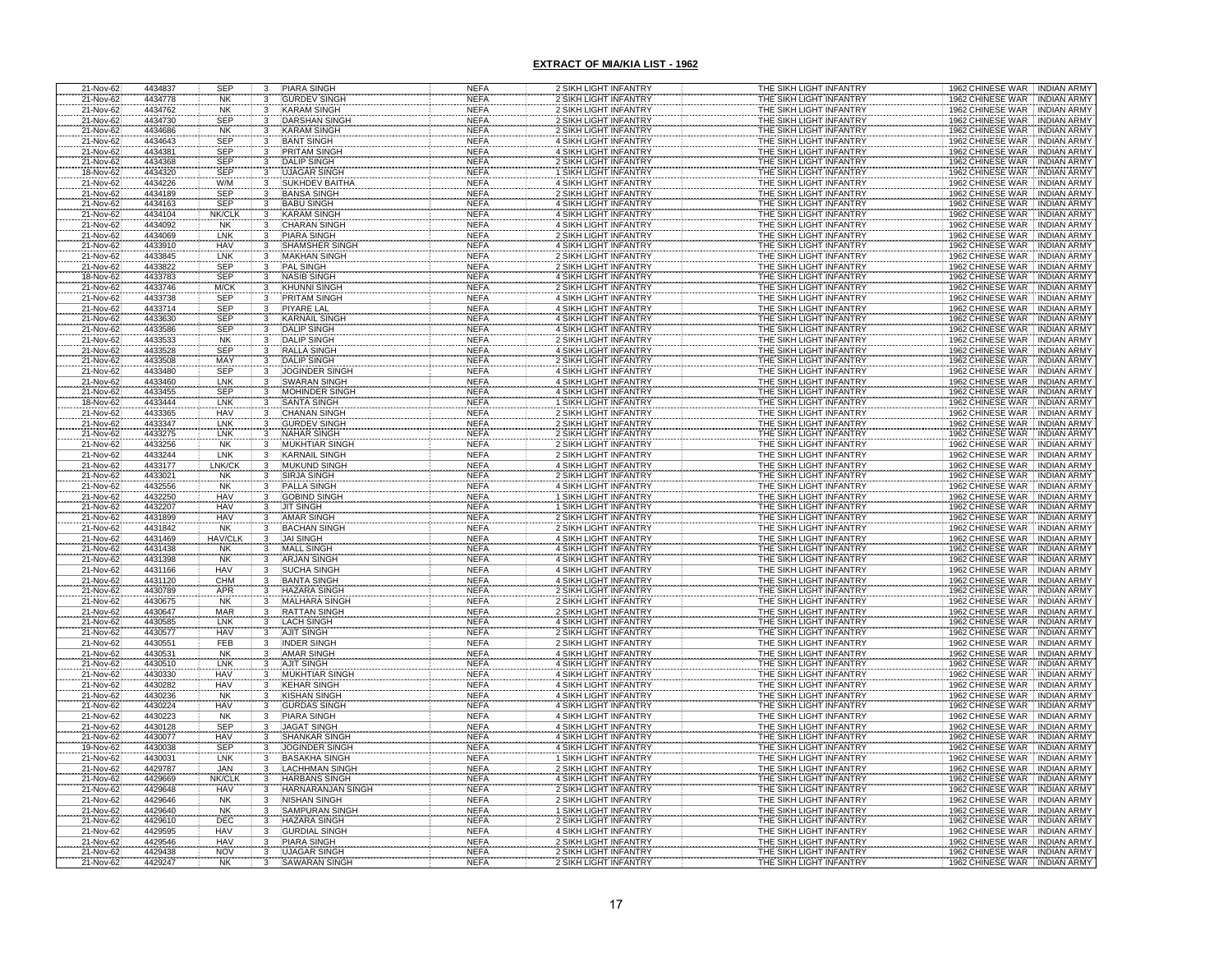| 21-Nov-62              | 4429107            | NK                       | 3                                    | <b>KESAR SINGH</b>                        | NEFA                       | 4 SIKH LIGHT INFANTRY                          | THE SIKH LIGHT INFANTRY                          | 1962 CHINESE WAR INDIAN ARMY                                                     |
|------------------------|--------------------|--------------------------|--------------------------------------|-------------------------------------------|----------------------------|------------------------------------------------|--------------------------------------------------|----------------------------------------------------------------------------------|
| 21-Nov-62              | 4428843            | <b>HAV</b>               | 3                                    | <b>ANOKH SINGH</b>                        | <b>NEFA</b>                | 4 SIKH LIGHT INFANTRY                          | THE SIKH LIGHT INFANTRY                          | 1962 CHINESE WAR INDIAN ARMY                                                     |
| 21-Nov-62              | 4428491            | <b>NK</b>                | 3                                    | SADHU SINGH                               | <b>NEFA</b>                | 4 SIKH LIGHT INFANTRY                          | THE SIKH LIGHT INFANTRY                          | 1962 CHINESE WAR<br><b>INDIAN ARMY</b>                                           |
| 21-Nov-62              | 4428316<br>4233046 | <b>HAV</b><br><b>NK</b>  | 3                                    | <b>PIARA SINGH</b><br><b>MOHD ISLAM</b>   | <b>NEFA</b><br><b>NEFA</b> | 4 SIKH LIGHT INFANTRY<br>5 JAT                 | THE SIKH LIGHT INFANTRY<br>THE JAT REGIMENT      | <b>INDIAN ARMY</b><br>1962 CHINESE WAR<br>1962 CHINESE WAR                       |
| 22-Oct-62<br>15-Nov-62 | 4148175            | <b>SEP</b>               | 3<br>3                               | NARAYAN SING                              | <b>NEFA</b>                | <b>6TH BATTALION</b>                           | <b>KUMAON REGIMEN</b>                            | 1962 CHINESE WAR<br><b>INDIAN ARMY</b>                                           |
| 15-Nov-62              | 4147852            | <b>SEP</b>               |                                      | INDAR SSINGH                              | <b>NEFA</b>                | 6TH BATTALION                                  | <b>KUMAON REGIMENT</b>                           | 1962 CHINESE WAR<br><b>INDIAN ARMY</b>                                           |
| 15-Nov-62              | 4147851            | <b>SEP</b>               | 3                                    | <b>KHARAK SINGH</b>                       | <b>NEFA</b>                | 6TH BATTALION                                  | <b>KUMAON REGIMEN</b>                            | 1962 CHINESE WAR<br><b>INDIAN ARMY</b>                                           |
| 18-Nov-62              | 4147809            | <b>SEP</b>               |                                      | RAHI MAL                                  | LADAKI                     | <b>13TH BATTALION</b>                          | KUMAON REGIMENT                                  | 1962 CHINESE WAR<br><b>INDIAN ARMY</b>                                           |
| 15-Nov-62              | 4147689            | <b>SEP</b>               | 3                                    | <b>GULAB SINGH</b>                        | <b>NEFA</b>                | <b>6TH BATTALION</b>                           | <b>KUMAON REGIMENT</b>                           | 1962 CHINESE WAR<br><b>INDIAN ARMY</b>                                           |
| 15-Nov-62              | 4147671            | <b>SEP</b>               | 3                                    | <b>NAIN SINGH</b>                         | <b>NEFA</b>                | <b>6TH BATTALION</b>                           | <b>KUMAON REGIMENT</b>                           | 1962 CHINESE WAR<br><b>INDIAN ARMY</b>                                           |
| 18-Nov-62<br>18-Nov-62 | 4147542<br>4147541 | <b>SEP</b><br><b>SEP</b> | 3                                    | <b>RAM KUMAR</b><br><b>HARI RAM</b>       | LADAKH<br>LADAKH           | <b>13TH BATTALION</b><br><b>13TH BATTALION</b> | <b>KUMAON REGIMEN</b><br><b>KUMAON REGIMEN</b>   | <b>INDIAN ARMY</b><br>1962 CHINESE WAR<br>1962 CHINESE WAR<br><b>INDIAN ARMY</b> |
| 18-Nov-62              | 4147540            | SEP                      | 3<br>3                               | PHUL SINGH                                | <b>LADAKH</b>              | 13TH BATTALION                                 | <b>KUMAON REGIMENT</b>                           | 1962 CHINESE WAR<br><b>INDIAN ARMY</b>                                           |
| 18-Nov-62              | 4147524            | <b>SEP</b>               | 3                                    | <b>RAMJILAL</b>                           | <b>LADAKH</b>              | <b>13TH BATTALION</b>                          | <b>KUMAON REGIMEN</b>                            | 1962 CHINESE WAR<br><b>INDIAN ARMY</b>                                           |
| 18-Nov-62              | 4147520            | <b>SEP</b>               | 3                                    | <b>TARA CHAND</b>                         | LADAKH                     | <b>13TH BATTALION</b>                          | <b>KUMAON REGIMEN</b>                            | 1962 CHINESE WAR<br><b>INDIAN ARMY</b>                                           |
| 15-Nov-62              | 4147488            | <b>SEP</b>               | 3                                    | <b>MADHO SINGH</b>                        | <b>NEFA</b>                | <b>6TH BATTALION</b>                           | <b>KUMAON REGIMENT</b>                           | 1962 CHINESE WAR<br><b>INDIAN ARMY</b>                                           |
| 18-Nov-62              | 4147474            | <b>SEP</b>               | 3                                    | <b>GIAN CHAND</b>                         | LADAKH                     | <b>13TH BATTALION</b>                          | <b>KUMAON REGIMENT</b>                           | 1962 CHINESE WAR<br><b>INDIAN ARMY</b>                                           |
| 15-Nov-62              | 4147464            | SEP                      | $\cdot$ <sup>3</sup>                 | <b>KUIMA NAND</b>                         | <b>NEFA</b>                | <b>6TH BATTALION</b>                           | <b>KUMAON REGIMENT</b>                           | 1962 CHINESE WAR<br><b>INDIAN ARMY</b>                                           |
| 15-Nov-62<br>15-Nov-62 | 4147463<br>4147456 | <b>SEP</b><br><b>SEP</b> |                                      | <b>BAL KRISHNAN</b><br><b>KESHAB DATT</b> | <b>NEFA</b><br><b>NEFA</b> | 6TH BATTALION<br><b>6TH BATTALION</b>          | <b>KUMAON REGIMENT</b><br><b>KUMAON REGIMENT</b> | 1962 CHINESE WAR<br><b>INDIAN ARMY</b><br>1962 CHINESE WAR<br><b>INDIAN ARMY</b> |
| 18-Nov-62              | 4147426            | SEP                      | 3<br>3                               | <b>BANSILAL</b>                           | LADAKH                     | <b>13TH BATTALION</b>                          | <b>KUMAON REGIMENT</b>                           | 1962 CHINESE WAR<br><b>INDIAN ARMY</b>                                           |
| 18-Nov-62              | 4147424            | SEP                      | 3                                    | <b>DEEP CHAND</b>                         | LADAKH                     | 13TH BATTALION                                 | <b>KUMAON REGIMENT</b>                           | 1962 CHINESE WAR<br><b>INDIAN ARMY</b>                                           |
| 15-Nov-62              | 4147375            | <b>SEP</b>               |                                      | DARWAN SINGH                              | <b>NEFA</b>                | <b>6TH BATTALION</b>                           | <b>KUMAON REGIMEN</b>                            | 1962 CHINESE WAR<br><b>INDIAN ARMY</b>                                           |
| 15-Nov-62              | 4147365            | <b>SEP</b>               |                                      | <b>BHUPAL SINGH</b>                       | <b>NEFA</b>                | <b>6TH BATTALION</b>                           | <b>KUMAON REGIMENT</b>                           | 1962 CHINESE WAR<br><b>INDIAN ARMY</b>                                           |
| 15-Nov-62              | 4147331            | <b>SEP</b>               |                                      | <b>HIRA SINGH</b>                         | <b>NEFA</b>                | <b>6TH BATTALION</b>                           | <b>KUMAON REGIMENT</b>                           | 1962 CHINESE WAR INDIAN ARMY                                                     |
| 18-Nov-62              | 4147311            | <b>SEP</b>               |                                      | <b>RAM SWARUP</b>                         | LADAKH                     | <b>13TH BATTALION</b>                          | <b>KUMAON REGIMENT</b>                           | 1962 CHINESE WAR<br><b>INDIAN ARMY</b>                                           |
| 15-Nov-62<br>15-Nov-62 | 4147302<br>4147241 | <b>SEP</b><br><b>SEP</b> |                                      | <b>MOHAN SINGH</b><br><b>AHADEV BHATT</b> | <b>NEFA</b><br><b>NEFA</b> | <b>6TH BATTALION</b><br><b>6TH BATTALION</b>   | <b>KUMAON REGIMENT</b><br><b>KUMAON REGIMENT</b> | 1962 CHINESE WAR<br><b>INDIAN ARMY</b><br>1962 CHINESE WAR<br><b>INDIAN ARMY</b> |
| 15-Nov-62              | 4147238            | <b>SEP</b>               |                                      | <b>RAM SINGH</b>                          | <b>NEFA</b>                | <b>6TH BATTALION</b>                           | <b>KUMAON REGIMENT</b>                           | 1962 CHINESE WAR<br><b>INDIAN ARMY</b>                                           |
| 15-Nov-62              | 4147226            | <b>SEP</b>               |                                      | <b>GOPI CHAND</b>                         | <b>NEFA</b>                | <b>6TH BATTALION</b>                           | <b>KUMAON REGIMENT</b>                           | 1962 CHINESE WAR<br><b>INDIAN ARMY</b>                                           |
| 18-Nov-62              | 4147173            | SEF                      |                                      | SHRI KRISHNAN YADA\                       | LADAKH                     | <b>13TH BATTALION</b>                          | <b>KUMAON REGIMENT</b>                           | 1962 CHINESE WAR<br><b>INDIAN ARMY</b>                                           |
| 15-Nov-62              | 4147093            | SEP                      |                                      | NANDAN SINGH                              | <b>NEFA</b>                | <b>6TH BATTALION</b>                           | <b>KUMAON REGIMENT</b>                           | 1962 CHINESE WAR<br><b>INDIAN ARMY</b>                                           |
| 18-Nov-62              | 4147092            | SEP                      |                                      | <b>RAMSESWAR</b>                          | LADAKH                     | <b>13TH BATTALION</b>                          | <b>KUMAON REGIMENT</b>                           | 1962 CHINESE WAR<br><b>INDIAN ARMY</b>                                           |
| 18-Nov-62              | 4147067            | <b>SEP</b>               |                                      | <b>VISWANATH</b>                          | LADAKH                     | <b>13TH BATTALION</b>                          | <b>KUMAON REGIMENT</b>                           | 1962 CHINESE WAR<br><b>INDIAN ARMY</b>                                           |
| 18-Nov-62<br>15-Nov-62 | 4147039<br>4146991 | <b>SEP</b><br><b>SEP</b> | 3                                    | <b>UJBIR SINGH</b><br>RAMESH CHANDRA      | LADAKH<br><b>NEFA</b>      | <b>13TH BATTALION</b><br><b>6TH BATTALION</b>  | <b>KUMAON REGIMENT</b>                           | 1962 CHINESE WAR<br><b>INDIAN ARMY</b><br>1962 CHINESE WAR<br><b>INDIAN ARMY</b> |
| 15-Nov-62              | 4146990            | SEF                      |                                      | <b>DALIP SINGH</b>                        | <b>NEFA</b>                | <b>6TH BATTALION</b>                           | KUMAON REGIMENT<br>KUMAON REGIMENT               | 1962 CHINESE WAR<br><b>INDIAN ARMY</b>                                           |
| 15-Nov-62              | 4146981            | <b>SEP</b>               |                                      | <b>BISHAN SINGH</b>                       | <b>NEFA</b>                | <b>6TH BATTALION</b>                           | <b>KUMAON REGIMENT</b>                           | 1962 CHINESE WAR<br><b>INDIAN ARMY</b>                                           |
| 10-Nov-62              | 4146971            | <b>SEP</b>               |                                      | <b>BHIM RAJ</b>                           | <b>NEFA</b>                | 6 KUMAON                                       | THE KUMAON REGIMEN                               | 1962 CHINESE WAR<br><b>INDIAN ARMY</b>                                           |
| 15-Nov-62              | 4146952            | <b>SEP</b>               |                                      | SHER SINGH                                | <b>NEFA</b>                | <b>6TH BATTALION</b>                           | <b>KUMAON REGIMENT</b>                           | 1962 CHINESE WAR<br><b>INDIAN ARMY</b>                                           |
| 15-Nov-62              | 4146870            | SEP                      |                                      | JEWA NAND                                 | <b>NEFA</b>                | <b>6TH BATTALION</b>                           | <b>KUMAON REGIMENT</b>                           | 1962 CHINESE WAR<br><b>INDIAN ARMY</b>                                           |
| 15-Nov-62              | 4146867            | <b>SEP</b>               | $\overline{3}$                       | <b>TEJ SINGH</b>                          | <b>NEFA</b>                | <b>6TH BATTALION</b>                           | <b>KUMAON REGIMENT</b>                           | 1962 CHINESE WAR<br><b>INDIAN ARMY</b>                                           |
| 15-Nov-62<br>18-Nov-62 | 4146832<br>4146719 | SEP<br>SEP               | $\frac{3}{3}$                        | <b>NARSH SINGH</b><br>DHARAMPAL           | <b>NEFA</b><br>LADAKH      | <b>6TH BATTALION</b><br><b>13TH BATTALION</b>  | <b>KUMAON REGIMENT</b><br><b>KUMAON REGIMENT</b> | 1962 CHINESE WAR INDIAN ARMY<br>1962 CHINESE WAR INDIAN ARMY                     |
| 15-Nov-62              | 4146466            | <b>SEP</b>               | 3                                    | <b>BAHADUR SINGH</b>                      | <b>NEFA</b>                | <b>6TH BATTALION</b>                           | <b>KUMAON REGIMENT</b>                           | 1962 CHINESE WAR INDIAN ARMY                                                     |
| 15-Nov-62              | 4146463            | <b>SEP</b>               | $\overline{3}$                       | <b>PREM SINGH</b>                         | <b>NEFA</b>                | <b>6TH BATTALION</b>                           | <b>KUMAON REGIMENT</b>                           | 1962 CHINESE WAR INDIAN ARMY                                                     |
| 18-Nov-62              | 4146420            | SEP<br>SEP<br>SEP        |                                      | <b>ASA RAM</b>                            | <b>LADAKH</b>              | 13TH BATTALION                                 | <b>KUMAON REGIMENT</b>                           | 1962 CHINESE WAR<br><b>INDIAN ARMY</b>                                           |
| 15-Nov-62              | 4146414            |                          |                                      | <b>MAHENDRA SIN</b>                       | <b>NEFA</b>                | <b>6TH BATTALION</b>                           | <b>KUMAON REGIMENT</b>                           | 1962 CHINESE WAR<br>1962 CHINESE WAR<br><b>INDIAN ARMY</b>                       |
| 18-Nov-62              | 4146328            |                          |                                      | PHUL CHAND                                | LADAKH                     | <b>13TH BATTALION</b>                          | <b>KUMAON REGIMENT</b>                           | <b>INDIAN ARMY</b>                                                               |
| 18-Nov-62              | 4146273<br>4146269 | SEP<br><b>SEP</b>        |                                      | PRABHU<br><b>DAYA RAM</b>                 | LADAKH<br>LADAKH           | <b>13TH BATTALION</b><br><b>13TH BATTALION</b> | <b>KUMAON REGIMENT</b><br><b>KUMAON REGIMENT</b> | 1962 CHINESE WAR<br><b>INDIAN ARMY</b><br>1962 CHINESE WAR INDIAN ARMY           |
| 18-Nov-62<br>18-Nov-62 | 4146264            | SEP                      |                                      | <b>SURAJ BHAN</b>                         | LADAKH                     | <b>13TH BATTALION</b>                          | <b>KUMAON REGIMENT</b>                           | 1962 CHINESE WAR INDIAN ARMY                                                     |
| 18-Nov-62              | 4146199            | <b>SEP</b>               |                                      | <b>BABU SINGH</b>                         | LADAKH                     | <b>13TH BATTALION</b>                          | <b>KUMAON REGIMENT</b>                           | 1962 CHINESE WAR<br><b>INDIAN ARMY</b>                                           |
| 18-Nov-62              | 4146159            | <b>SEP</b>               |                                      | <b>KHUB RAM</b>                           | LADAKH                     | <b>13TH BATTALION</b>                          | <b>KUMAON REGIMENT</b>                           | 1962 CHINESE WAR<br><b>INDIAN ARMY</b>                                           |
| 21-Nov-62              | 4146139            | SEP                      |                                      | <b>BALBIR SINGH</b>                       | LADAKH                     | <b>13TH BATTALION</b>                          | KUMAON REGIMENT                                  | 1962 CHINESE WAR<br><b>INDIAN ARMY</b>                                           |
| 15-Nov-62              | 4146129            | <b>SEP</b>               |                                      | <b>BHAWAN SINGH</b>                       | <b>NEFA</b>                | <b>6TH BATTALION</b>                           | <b>KUMAON REGIMENT</b>                           | 1962 CHINESE WAR<br><b>INDIAN ARMY</b>                                           |
| 18-Nov-62              | 4146111            | <b>SEP</b><br>SEP        |                                      | <b>MEHAR CHAND</b><br>SHER SINGH          | LADAKH<br>LADAKH           | 13TH BATTALION<br><b>13TH BATTALION</b>        | <b>KUMAON REGIMENT</b><br>KUMAON REGIMENT        | 1962 CHINESE WAR<br><b>INDIAN ARMY</b><br>1962 CHINESE WAR                       |
| 18-Nov-62<br>18-Nov-62 | 4146104<br>4146093 | <b>SEP</b>               |                                      | <b>JAGMAL SINGH</b>                       | LADAKH                     | <b>13TH BATTALION</b>                          | <b>KUMAON REGIMENT</b>                           | <b>INDIAN ARMY</b><br>1962 CHINESE WAR<br><b>INDIAN ARMY</b>                     |
| 18-Nov-62              | 4146085            | <b>SEP</b>               |                                      | <b>RAM PHAL</b>                           | LADAKH                     | 13TH BATTALION                                 | <b>KUMAON REGIMENT</b>                           | 1962 CHINESE WAR<br><b>INDIAN ARMY</b>                                           |
| 15-Nov-62              | 4146075            | SEP<br>SEP               |                                      |                                           | <b>NEFA</b>                | 6TH BATTALION                                  | <b>KUMAON REGIMENT</b>                           | 1962 CHINESE WAR<br>INDIAN ARMY                                                  |
| 18-Nov-62              | 4146072            |                          |                                      | GOVIND SINGH                              | LADAKH                     | <b>13TH BATTALION</b>                          | <b>KUMAON REGIMENT</b>                           | 1962 CHINESE WAR<br><b>INDIAN ARMY</b>                                           |
| 18-Nov-62              | 4146012            | SEP                      | $\mathbf{B}$                         | <b>SARWAN KUMAR</b>                       | LADAKH                     | <b>13TH BATTALION</b>                          | <b>KUMAON REGIMENT</b>                           | 1962 CHINESE WAR<br><b>INDIAN ARMY</b>                                           |
| 18-Nov-62              | 4145979            | SEP<br>SEP               | 3<br>3                               | <b>HARISH CHANDRA</b>                     | LADAKH                     | 13TH BATTALION<br><b>6TH BATTALION</b>         | <b>KUMAON REGIMENT</b>                           | 1962 CHINESE WAR<br><b>INDIAN ARMY</b><br>1962 CHINESE WAR                       |
| 15-Nov-62<br>15-Nov-62 | 4145970<br>4145886 | SEP                      | 3                                    | <b>DEB SINGH</b><br><b>CHANDAN SINGH</b>  | <b>NEFA</b><br><b>NEFA</b> | <b>6TH BATTALION</b>                           | <b>KUMAON REGIMENT</b><br><b>KUMAON REGIMENT</b> | <b>INDIAN ARMY</b><br>1962 CHINESE WAR  INDIAN ARMY                              |
| 23-Nov-62              | 4145756            | <b>GDSM</b>              | $\overline{3}$                       | <b>BHUP SINGH</b>                         | <b>NEFA</b>                | 4 RAJPUT                                       | THE RAJPUT REGIMENT                              | 1962 CHINESE WAR                                                                 |
| 23-Nov-62              | 4145731            | <b>GDSM</b>              |                                      | <b>BALBIR SINGH YADAV</b>                 | <b>NEFA</b>                | 4 RAJPUT                                       | THE RAJPUT REGIMENT                              | 1962 CHINESE WAR                                                                 |
| 18-Nov-62              | 4145727            | SEP                      | $\frac{3}{3}$                        | TILAK DHARI YADAV                         | LADAKH                     | <b>13TH BATTALION</b>                          | <b>KUMAON REGIMENT</b>                           | 1962 CHINESE WAR : INDIAN ARMY                                                   |
| 23-Nov-62              | 4145722            | <b>GDSM</b>              | $\overline{\mathbf{3}}$              | <b>BISHWA NATH</b>                        | <b>NEFA</b>                | 4 RAJPUT                                       | THE RAJPUT REGIMENT                              | 1962 CHINESE WAR                                                                 |
| 23-Nov-62              | 4145720            | <b>GDSM</b>              | $\overline{\overline{\overline{3}}}$ | <b>RAM AVTAR</b>                          | <b>NEFA</b>                | 4 RAJPUT                                       | THE RAJPUT REGIMENT                              | 1962 CHINESE WAR                                                                 |
| 15-Nov-62<br>18-Nov-62 | 4145712<br>4145693 | <b>SEP</b><br><b>SEP</b> | 3                                    | <b>MOHAN SINGH</b><br><b>MIR SINGH</b>    | <b>NEFA</b><br>LADAKH      | 6TH BATTALION<br><b>13TH BATTALION</b>         | <b>KUMAON REGIMENT</b><br><b>KUMAON REGIMENT</b> | 1962 CHINESE WAR : INDIAN ARMY<br>1962 CHINESE WAR INDIAN ARMY                   |
| 18-Nov-62              | 4145623            | SEP                      | $\frac{3}{3}$                        | RAJ BAHADUR SINGH                         | LADAKH                     | <b>13TH BATTALION</b>                          | <b>KUMAON REGIMENT</b>                           | 1962 CHINESE WAR INDIAN ARMY                                                     |
|                        |                    |                          |                                      |                                           |                            |                                                |                                                  |                                                                                  |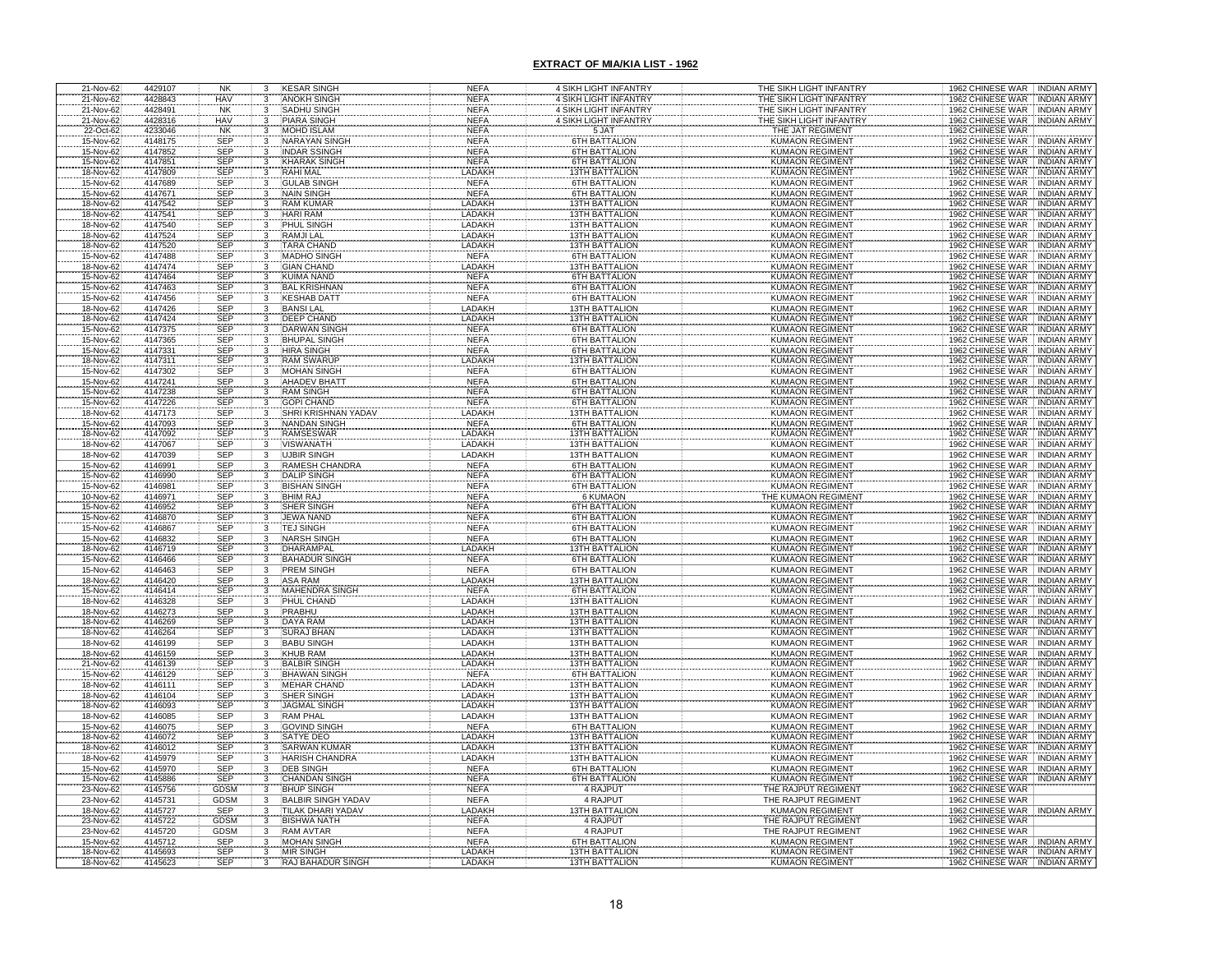| 18-Nov-62              | 4145587            | <b>SEP</b>               | 3                                                      | <b>SULTAN SINGH</b>                         | LADAKH                       | 13TH BATTALION                                 | <b>KUMAON REGIMENT</b>                           | 1962 CHINESE WAR INDIAN ARMY                                                     |
|------------------------|--------------------|--------------------------|--------------------------------------------------------|---------------------------------------------|------------------------------|------------------------------------------------|--------------------------------------------------|----------------------------------------------------------------------------------|
| 18-Nov-62              | 4145515            | <b>SEP</b>               | 3                                                      | <b>KHEM KARAN</b>                           | LADAKH                       | <b>13TH BATTALION</b>                          | <b>KUMAON REGIMENT</b>                           | <b>INDIAN ARMY</b><br>1962 CHINESE WAR                                           |
| 15-Nov-62              | 4145461            | SEP                      | 3                                                      | <b>JAINT SINGH</b>                          | <b>NEFA</b>                  | <b>6TH BATTALION</b>                           | <b>KUMAON REGIMENT</b>                           | 1962 CHINESE WAR<br><b>INDIAN ARMY</b>                                           |
| 18-Nov-62              | 4145343            | <b>SEP</b>               | 3                                                      | <b>RAM SINGH</b>                            | LADAKH                       | <b>13TH BATTALION</b>                          | <b>KUMAON REGIMENT</b>                           | 1962 CHINESE WAR<br><b>INDIAN ARMY</b>                                           |
| 18-Nov-62              | 4145340            | SEP                      | 3                                                      | <b>JAI SINGH</b>                            | LADAKH                       | 13TH BATTALION                                 | <b>KUMAON REGIMENT</b>                           | 1962 CHINESE WAR<br><b>INDIAN ARMY</b>                                           |
| 18-Nov-62              | 4145258            | <b>SEP</b>               | 3                                                      | <b>HARI RAM</b><br><b>SURAJ BHAN</b>        | LADAKH<br>LADAKH             | <b>13TH BATTALION</b>                          | KUMAON REGIMENT                                  | 1962 CHINESE WAR<br><b>INDIAN ARMY</b>                                           |
| 18-Nov-62<br>15-Nov-62 | 4145196<br>4145185 | <b>SEP</b><br>SEP        | 3                                                      | HAR SINGH                                   | <b>NEFA</b>                  | 13TH BATTALION<br><b>6TH BATTALION</b>         | <b>KUMAON REGIMENT</b><br><b>KUMAON REGIMENT</b> | 1962 CHINESE WAR<br><b>INDIAN ARMY</b><br>1962 CHINESE WAR<br><b>INDIAN ARMY</b> |
| 15-Nov-62              | 4145183            | <b>SEP</b>               | $\mathbf{3}$<br>3                                      | <b>BALAK SINGH</b>                          | <b>NEFA</b>                  | <b>6TH BATTALION</b>                           | KUMAON REGIMENT                                  | 1962 CHINESE WAR<br><b>INDIAN ARMY</b>                                           |
| 15-Nov-62              | 4145066            | <b>SEP</b>               | 3                                                      | <b>GOVIN SHING</b>                          | <b>NEFA</b>                  | <b>6TH BATTALION</b>                           | <b>KUMAON REGIMENT</b>                           | 1962 CHINESE WAR<br><b>INDIAN ARMY</b>                                           |
| 18-Nov-62              | 4145044            | <b>SEP</b>               | 3                                                      | SHER SINGH                                  | LADAKH                       | <b>13TH BATTALION</b>                          | <b>KUMAON REGIMENT</b>                           | 1962 CHINESE WAR<br><b>INDIAN ARMY</b>                                           |
| 18-Nov-62              | 4144963            |                          | $\cdot$ <sup>3</sup>                                   | <b>PIARE LAL</b>                            | LADAKH                       | <b>13TH BATTALION</b>                          | <b>KUMAON REGIMENT</b>                           | 1962 CHINESE WAR INDIAN ARMY                                                     |
| 23-Nov-62              | 4144857            | SEP<br>GDSM              | 3                                                      | <b>LAL SINGH</b>                            | <b>NEFA</b>                  | 4 RAJPUT                                       | THE RAJPUT REGIMENT                              | 1962 CHINESE WAR                                                                 |
| 15-Nov-62              | 4144850            | SEP                      |                                                        | <b>DHAN SINGH</b>                           | <b>NEFA</b>                  | <b>6TH BATTALION</b>                           | <b>KUMAON REGIMENT</b>                           | 1962 CHINESE WAR INDIAN ARMY                                                     |
| 18-Nov-62              | 4144829            | SEP                      |                                                        | <b>SHEO RAM</b>                             | <b>LADAKH</b>                | <b>13TH BATTALION</b>                          | <b>KUMAON REGIMENT</b>                           | 1962 CHINESE WAR INDIAN ARMY                                                     |
| 18-Nov-62              | 4144801            | <b>SEP</b>               |                                                        | <b>RAGHUBIR SINGH</b>                       | <b>LADAKH</b>                | <b>13TH BATTALION</b>                          | <b>KUMAON REGIMENT</b>                           | 1962 CHINESE WAR INDIAN ARMY                                                     |
| 18-Nov-62              | 4144753            | SEP                      |                                                        | CHANDRA BHAN SINGH                          | <b>LADAKH</b>                | <b>13TH BATTALION</b>                          | <b>KUMAON REGIMENT</b>                           | 1962 CHINESE WAR INDIAN ARMY                                                     |
| 21-Nov-62              | 4144743<br>4144729 | <b>SEP</b>               |                                                        | <b>KRISHNA MURARI</b><br><b>NARIN SINGH</b> | <b>LADAKH</b><br><b>NEFA</b> | <b>13TH BATTALION</b><br><b>6TH BATTALION</b>  | <b>KUMAON REGIMENT</b><br><b>KUMAON REGIMENT</b> | 1962 CHINESE WAR INDIAN ARMY                                                     |
| 15-Nov-62<br>15-Nov-62 | 4144711            | <b>SEP</b><br><b>SEP</b> |                                                        | <b>PRATAP SINGH</b>                         | <b>NEFA</b>                  | <b>6TH BATTALION</b>                           | <b>KUMAON REGIMENT</b>                           | 1962 CHINESE WAR INDIAN ARMY<br>1962 CHINESE WAR INDIAN ARMY                     |
| 18-Nov-62              | 4144688            | <b>SEP</b>               | 3                                                      | PHUL CHAND                                  | LADAKH                       | <b>13TH BATTALION</b>                          | <b>KUMAON REGIMENT</b>                           | 1962 CHINESE WAR INDIAN ARMY                                                     |
| 25-Oct-62              | 4144668            | <b>SEP</b>               |                                                        | <b>DARBAN SINGH</b>                         | <b>NEFA</b>                  | 6 KUMAON                                       | THE KUMAON REGIMENT                              | 1962 CHINESE WAR INDIAN ARMY                                                     |
|                        | 4144578            | <b>SEP</b>               |                                                        | PITAMBER DATT                               | <b>NEFA</b>                  | <b>6TH BATTALION</b>                           | <b>KUMAON REGIMENT</b>                           | 1962 CHINESE WAR<br><b>INDIAN ARMY</b>                                           |
| 15-Nov-62<br>15-Nov-62 | 4144490            | <b>SEP</b>               |                                                        | SADHU SINGH                                 | <b>NEFA</b>                  | <b>6TH BATTALION</b>                           | <b>KUMAON REGIMENT</b>                           | 1962 CHINESE WAR<br><b>INDIAN ARMY</b>                                           |
| 15-Nov-62              | 4144463            | <b>SEP</b>               |                                                        | SHYAM SINGH                                 | <b>NEFA</b>                  | <b>6TH BATTALION</b>                           | <b>KUMAON REGIMENT</b>                           | 1962 CHINESE WAR<br><b>INDIAN ARMY</b>                                           |
| 15-Nov-62              | 4144408            | <b>SEP</b>               |                                                        | <b>TRILOK SINGH</b>                         | <b>NEFA</b>                  | <b>6TH BATTALION</b>                           | <b>KUMAON REGIMENT</b>                           | 1962 CHINESE WAR INDIAN ARMY                                                     |
| 21-Oct-62              | 4144322            | LNK                      |                                                        | <b>RANJANAM SINGH</b>                       | <b>NEFA</b>                  | 2 RAJPUT                                       | THE RAJPUT REGIMENT                              | 1962 CHINESE WAR                                                                 |
| 18-Nov-62              | 4144233            | SEP                      |                                                        | <b>KIRAN SINGH</b><br>CHANDRAPATI YADA\     | LADAKH                       | <b>13TH BATTALION</b><br><b>13TH BATTALION</b> | <b>KUMAON REGIMENT</b><br><b>KUMAON REGIMENT</b> | 1962 CHINESE WAR INDIAN ARMY                                                     |
| 21-Nov-62<br>18-Nov-62 | 4144229<br>4144219 | <b>SEP</b><br><b>SEP</b> |                                                        | <b>AMI LAL</b>                              | LADAKH<br>LADAKH             | <b>13TH BATTALION</b>                          | <b>KUMAON REGIMENT</b>                           | 1962 CHINESE WAR<br><b>INDIAN ARMY</b><br>1962 CHINESE WAR<br><b>INDIAN ARMY</b> |
| 25-Oct-62              | 4144189            | <b>SEP</b>               |                                                        | <b>DAN SINGH</b>                            | <b>NEFA</b>                  | <b>6 KUMAON</b>                                | THE KUMAON REGIMEN                               | 1962 CHINESE WAR<br><b>INDIAN ARMY</b>                                           |
| 18-Nov-62              | 4144131            | <b>SEP</b>               |                                                        | <b>RAM KUMAR</b>                            | LADAKH                       | <b>13TH BATTALION</b>                          | <b>KUMAON REGIMENT</b>                           | 1962 CHINESE WAR INDIAN ARMY                                                     |
| 15-Nov-62              | 4144103            | LNK                      |                                                        | <b>JASWANT SINGH</b>                        | <b>NEFA</b>                  | <b>6 KUMAON</b>                                |                                                  | 1962 CHINESE WAR<br><b>INDIAN ARMY</b>                                           |
| 25-Oct-62              | 4144101            | <b>SEP</b>               |                                                        | <b>GOPAL DATT</b>                           | <b>NEFA</b>                  | <b>6 KUMAON</b>                                | THE KUMAON REGIMENT<br>THE KUMAON REGIMENT       | 1962 CHINESE WAR<br><b>INDIAN ARMY</b>                                           |
| 18-Nov-62              | 4144049            | <b>SWPR</b>              | 3                                                      | <b>RAM PHALL</b>                            | LADAKH                       | <b>13TH BATTALION</b>                          | <b>KUMAON REGIMENT</b>                           | 1962 CHINESE WAR<br><b>INDIAN ARMY</b>                                           |
| 18-Nov-62              | 4143826            | SEP                      | 3                                                      | <b>RAM SINGH</b>                            | LADAKH                       | <b>13TH BATTALION</b>                          | <b>KUMAON REGIMENT</b>                           | 1962 CHINESE WAR INDIAN ARMY                                                     |
| 15-Nov-62<br>21-Nov-62 | 4143817            | <b>SEP</b><br>SEP        |                                                        | <b>NAR SINGH</b>                            | NEFA<br>LADAKH               | <b>6TH BATTALION</b>                           | <b>KUMAON REGIMENT</b><br><b>KUMAON REGIMENT</b> | 1962 CHINESE WAR INDIAN ARMY<br>1962 CHINESE WAR                                 |
| 18-Nov-62              | 4143815<br>4143783 | <b>SEP</b>               |                                                        | GIRDHARI<br><b>SHER SINGH</b>               | LADAKH                       | <b>13TH BATTALION</b><br><b>13TH BATTALION</b> | <b>KUMAON REGIMENT</b>                           | <b>INDIAN ARMY</b><br>1962 CHINESE WAR<br><b>INDIAN ARMY</b>                     |
| 18-Nov-62              | 4143750            | <b>SEP</b>               |                                                        | <b>RAM KUNWAR</b>                           | LADAKH                       | <b>13TH BATTALION</b>                          | <b>KUMAON REGIMENT</b>                           | 1962 CHINESE WAR INDIAN ARMY                                                     |
| 15-Nov-62              | 4143736            | <b>SEP</b>               |                                                        | <b>JAMAN SINGH</b>                          | <b>NEFA</b>                  | 6TH BATTALION                                  | <b>KUMAON REGIMENT</b>                           | 1962 CHINESE WAR INDIAN ARMY                                                     |
| 15-Nov-62              | 4143703            | <b>SEP</b>               |                                                        | <b>BISHAN SINGH</b>                         | <b>NEFA</b>                  | <b>6TH BATTALION</b>                           | <b>KUMAON REGIMENT</b>                           | 1962 CHINESE WAR INDIAN ARMY                                                     |
| 15-Nov-62              | 4143679            | <b>SEP</b>               | 3                                                      | <b>BALA DATT</b>                            | <b>NEFA</b>                  | <b>6TH BATTALION</b>                           | <b>KUMAON REGIMENT</b>                           | 1962 CHINESE WAR INDIAN ARMY                                                     |
| 21-Oct-62              | 4143657            | GDSM<br>SEP              | $\mathbf{3}$                                           | <b>TEJ SINGH</b>                            | <b>NEFA</b>                  | 2 RAJPUT<br>6TH BATTALION                      | THE RAJPUT REGIMENT<br>KUMAON REGIMENT           | 1962 CHINESE WAR                                                                 |
| 15-Nov-62              | 4143613            |                          |                                                        | <b>HIRA BALLABH</b>                         | <b>NEFA</b>                  |                                                |                                                  | 1962 CHINESE WAR INDIAN ARMY                                                     |
| 18-Nov-62              | 4143598            | <b>SEP</b>               | 3                                                      | RAYA RAM                                    | LADAKH                       | <b>13TH BATTALION</b>                          | <b>KUMAON REGIMENT</b>                           | 1962 CHINESE WAR INDIAN ARMY                                                     |
| 15-Nov-62              | 4143581            | <b>SEP</b>               | 3                                                      | <b>SHER SINGH</b><br>RAM DAYAL              | <b>NEFA</b><br>LADAKH        | <b>6TH BATTALION</b><br><b>13TH BATTALION</b>  | <b>KUMAON REGIMENT</b><br><b>KUMAON REGIMENT</b> | 1962 CHINESE WAR INDIAN ARMY<br>1962 CHINESE WAR<br>INDIAN ARMY                  |
| 18-Nov-62<br>18-Nov-62 | 4143558<br>4143499 |                          |                                                        | SURAJ NATH SINGH YADA                       | LADAKH                       | <b>13TH BATTALION</b>                          | <b>KUMAON REGIMENT</b>                           | 1962 CHINESE WAR<br><b>INDIAN ARMY</b>                                           |
| 18-Nov-62              | 4143344            | SEP<br>SEP<br>SEP        |                                                        | <b>JAGHDAR SINGH</b>                        | LADAKH                       | <b>13TH BATTALION</b>                          | <b>KUMAON REGIMENT</b>                           | 1962 CHINESE WAR<br><b>INDIAN ARMY</b>                                           |
| 15-Nov-62              | 4143330            | <b>SEP</b>               |                                                        | <b>DEO LAL</b>                              | <b>NEFA</b>                  | <b>6TH BATTALION</b>                           | <b>KUMAON REGIMENT</b>                           | 1962 CHINESE WAR : INDIAN ARMY                                                   |
| 15-Nov-62              | 4143291            | <b>SEP</b>               |                                                        | <b>LAXMAN SINGH</b>                         | <b>NEFA</b>                  | 6TH BATTALION                                  | <b>KUMAON REGIMENT</b>                           | 1962 CHINESE WAR INDIAN ARMY                                                     |
| 15-Nov-62              | 4143227            | SEP                      |                                                        | TULA SIGH                                   | <b>NEFA</b>                  | <b>6TH BATTALION</b>                           | <b>KUMAON REGIMENT</b>                           | 1962 CHINESE WAR NDIAN ARMY                                                      |
| 18-Nov-62              | 4143180            | <b>SEP</b>               |                                                        | <b>GAYADIN</b>                              | LADAKH                       | <b>13TH BATTALION</b>                          | <b>KUMAON REGIMENT</b>                           | 1962 CHINESE WAR INDIAN ARMY                                                     |
| 15-Nov-62              | 4143158            | SEP<br><b>SEP</b>        |                                                        | LOK CHAND<br><b>RANJIT SINGH</b>            | <b>NEFA</b><br>LADAKH        | 6TH BATTALION                                  | <b>KUMAON REGIMENT</b><br>KUMAON REGIMENT        | 1962 CHINESE WAR INDIAN ARMY<br>INDIAN ARMY<br>1962 CHINESE WAR                  |
| 18-Nov-62<br>15-Nov-62 | 4143147<br>4142994 | <b>SEP</b>               |                                                        | <b>JAINT SINGH</b>                          | <b>NEFA</b>                  | <b>13TH BATTALION</b><br><b>6TH BATTALION</b>  | <b>KUMAON REGIMENT</b>                           | 1962 CHINESE WAR INDIAN ARMY                                                     |
| 15-Nov-62              | 4142957            | <b>SEP</b>               |                                                        | UTTAM CHAND                                 | <b>NEFA</b>                  | <b>6TH BATTALION</b>                           | <b>KUMAON REGIMENT</b>                           | 1962 CHINESE WAR INDIAN ARMY                                                     |
| 15-Nov-62              | 4142897            | <b>SEP</b>               |                                                        | <b>KEDAR SINGH</b>                          | <b>NEFA</b>                  | 6TH BATTALION                                  | KUMAON REGIMENT                                  | 1962 CHINESE WAR INDIAN ARMY                                                     |
| 18-Nov-62              | 4142875            | <b>SEP</b>               |                                                        | <b>DHARAM PAL</b>                           | LADAKH                       | <b>13TH BATTALION</b>                          | <b>KUMAON REGIMENT</b>                           | 1962 CHINESE WAR INDIAN ARMY                                                     |
| 21-Oct-62              | 4142869            | <b>LNK</b>               | 3                                                      | <b>DAN SINGH</b>                            | <b>NEFA</b>                  | 2 RAJPUT                                       | THE RAJPUT REGIMENT                              | 1962 CHINESE WAR                                                                 |
| 15-Nov-62              | 4142788            | SEP<br>SEP               |                                                        | <b>ANUP SINGH</b>                           | <b>NEFA</b>                  | <b>6TH BATTALION</b>                           | <b>KUMAON REGIMENT</b>                           | 1962 CHINESE WAR INDIAN ARMY                                                     |
| 15-Nov-62              | 4142688            |                          |                                                        | <b>BAHADUR SING</b>                         | <b>NEFA</b>                  | <b>6 KUMAON</b>                                | THE KUMAON REGIMENT                              | 1962 CHINESE WAR<br><b>INDIAN ARMY</b>                                           |
| 15-Nov-62<br>15-Nov-62 | 4142669<br>4142651 | <b>SEP</b><br><b>SEP</b> | 3<br>3                                                 | <b>GOPAL DATT</b><br><b>BHAWAN SINGH</b>    | <b>NEFA</b><br><b>NEFA</b>   | 6 KUMAON<br><b>6 KUMAON</b>                    | THE KUMAON REGIMENT<br>THE KUMAON REGIMENT       | 1962 CHINESE WAR<br><b>INDIAN ARMY</b><br>1962 CHINESE WAR                       |
| 15-Nov-62              | 4142399            | <b>NK</b>                | 3                                                      | <b>KEDAR SINGH</b>                          | <b>NEFA</b>                  | <b>6 KUMAON</b>                                | THE KUMAON REGIMENT                              | INDIAN ARMY<br>1962 CHINESE WAR<br><b>INDIAN ARMY</b>                            |
| 18-Nov-62              | 4142294            | LNK                      | 3                                                      | <b>SHRI RAM</b>                             | LADAKH                       | <b>3TH BATTALION</b>                           | <b>KUMAON REGIMENT</b>                           | 1962 CHINESE WAR<br><b>INDIAN ARMY</b>                                           |
| 18-Nov-62              | 4142290            | <b>SEP</b>               | 3                                                      | <b>MAHENDER SINGH</b>                       | LADAKH                       | <b>13TH BATTALION</b>                          | <b>KUMAON REGIMENT</b>                           | 1962 CHINESE WAR<br><b>INDIAN ARMY</b>                                           |
| 15-Nov-62              | 4142199            | <b>SEP</b>               | $\frac{3}{3}$                                          | <b>PREM BALLABH</b>                         | <b>NEFA</b>                  | <b>6 KUMAON</b>                                | THE KUMAON REGIMENT                              | 1962 CHINESE WAR INDIAN ARMY                                                     |
| 18-Nov-62              | 4142186            | <b>SEP</b>               |                                                        | <b>RUP RAM</b>                              | LADAKH                       | <b>13TH BATTALION</b>                          | <b>KUMAON REGIMENT</b>                           | 1962 CHINESE WAR<br><b>INDIAN ARMY</b>                                           |
| 15-Nov-62              | 4142139            | <b>SEP</b>               | $\overline{\mathbf{3}}$                                | <b>MAN SINGH</b>                            | <b>NEFA</b>                  | 6 KUMAON                                       | THE KUMAON REGIMENT                              | 1962 CHINESE WAR INDIAN ARMY                                                     |
| 15-Nov-62              | 4142134            | <b>SEP</b><br><b>SEP</b> | $\overline{\overline{\overline{3}}}$<br>$\overline{3}$ | <b>LAL SINGH</b><br><b>SIRI CHAND</b>       | <b>NEFA</b><br>LADAKH        | <b>6 KUMAON</b><br><b>13TH BATTALION</b>       | THE KUMAON REGIMENT<br><b>KUMAON REGIMENT</b>    | 1962 CHINESE WAR INDIAN ARMY<br>1962 CHINESE WAR INDIAN ARMY                     |
| 18-Nov-62<br>18-Nov-62 | 4142021<br>4141987 | <b>SEP</b>               |                                                        | <b>RAM MEHAR</b>                            | LADAKH                       | <b>13TH BATTALION</b>                          | <b>KUMAON REGIMENT</b>                           | 1962 CHINESE WAR INDIAN ARMY                                                     |
| 15-Nov-62              | 4141979            | LNK                      | $\overline{3}$                                         | <b>MOHAN SINGH</b>                          | <b>NEFA</b>                  | <b>6 KUMAON</b>                                | THE KUMAON REGIMENT                              | 1962 CHINESE WAR                                                                 |
|                        |                    |                          |                                                        |                                             |                              |                                                |                                                  |                                                                                  |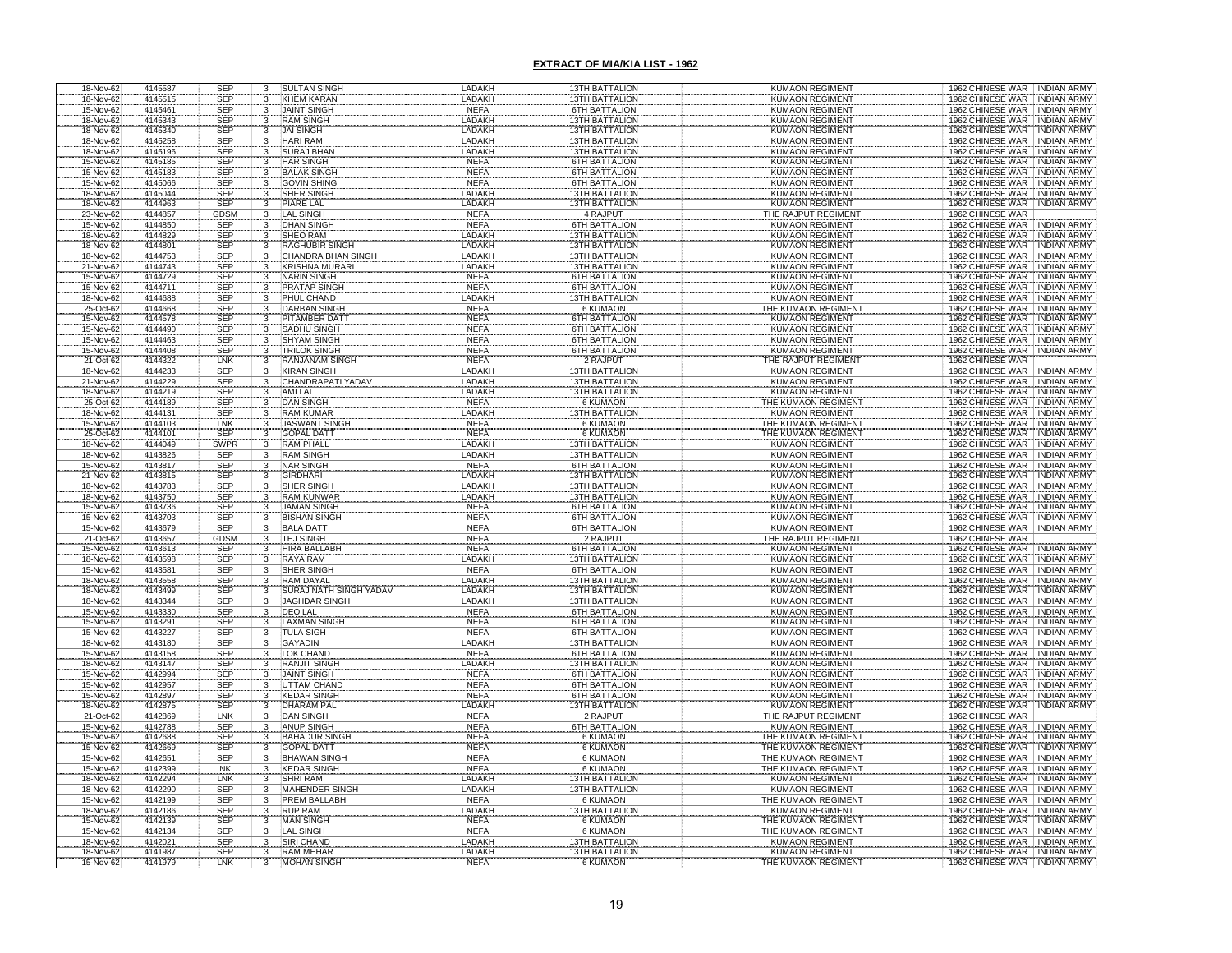| 15-Nov-62                           | 4141832            | <b>SEP</b><br>3                   | <b>NARAIN SINGH</b>                      | <b>NEFA</b>                | <b>6 KUMAON</b>                                | THE KUMAON REGIMENT                              | 1962 CHINESE WAR INDIAN ARMY                                             |
|-------------------------------------|--------------------|-----------------------------------|------------------------------------------|----------------------------|------------------------------------------------|--------------------------------------------------|--------------------------------------------------------------------------|
| 18-Nov-62                           | 4141817            | LNK<br>3                          | <b>BHARAM SINGH</b>                      | LADAKH                     | <b>13TH BATTALION</b>                          | <b>KUMAON REGIMENT</b>                           | <b>INDIAN ARMY</b><br>1962 CHINESE WAR                                   |
| 18-Nov-62                           | 4141813            | SEP<br>3                          | <b>RAMJILAL</b>                          | LADAKH                     | <b>13TH BATTALION</b>                          | <b>KUMAON REGIMENT</b>                           | 1962 CHINESE WAR INDIAN ARMY                                             |
| 15-Nov-62                           | 4141800            | <b>SEP</b>                        | <b>TRILOK SINGH</b>                      | <b>NEFA</b>                | 6 KUMAON                                       | THE KUMAON REGIMENT                              | 1962 CHINESE WAR INDIAN ARMY                                             |
| 21-Oct-62                           | 4141789            | LNK                               | PADAM SINGH                              | <b>NEFA</b>                | 2 RAJPUT                                       | THE RAJPUT REGIMENT                              | 1962 CHINESE WAR                                                         |
| 18-Nov-62                           | 4141690            | SEP                               | <b>CHIMAN LAL</b>                        | <b>LADAKH</b>              | <b>13TH BATTALION</b>                          | <b>KUMAON REGIMENT</b>                           | 1962 CHINESE WAR<br>INDIAN ARM                                           |
| 18-Nov-62                           | 4141584            | <b>SEP</b><br>3                   | <b>SULTAN</b>                            | LADAKH                     | <b>13TH BATTALION</b>                          | <b>KUMAON REGIMENT</b>                           | 1962 CHINESE WAR<br><b>INDIAN ARMY</b>                                   |
| 15-Nov-62                           | 4141576            | SEP<br>$\mathbf{3}$               | <b>NARAIN</b>                            | <b>NEFA</b>                | 6 KUMAON                                       | THE KUMAON REGIMENT                              | 1962 CHINESE WAR INDIAN ARMY                                             |
| 21-Oct-62                           | 4141409            | LNK                               | <b>RANVIR SINGH</b>                      | <b>NEFA</b>                | 2 RAJPUT                                       | THE RAJPUT REGIMENT                              | 1962 CHINESE WAR                                                         |
| 15-Nov-62                           | 4141373            | <b>SEP</b><br>3                   | <b>GOPAL SINGH</b>                       | <b>NEFA</b>                | <b>6 KUMAON</b>                                | THE KUMAON REGIMENT                              | 1962 CHINESE WAR INDIAN ARMY                                             |
| 18-Nov-62                           | 4141367            | <b>SEP</b><br>3                   | SITLA PARSHAD                            | LADAKH                     | <b>13TH BATTALION</b>                          | <b>KUMAON REGIMENT</b>                           | 1962 CHINESE WAR INDIAN ARMY                                             |
| 20-Nov-62                           | 4141189            | <b>SEP</b><br>3                   | <b>HOSHIAR SINGH</b>                     | <b>NEFA</b>                | 4 KUMAON                                       | THE KUMAON REGIMENT                              | 1962 CHINESE WAR INDIAN ARMY                                             |
| 23-Nov-62                           | 4141181            | GDSM                              | <b>LAL CHAND</b>                         | <b>NEFA</b>                | <b>4 RAJPUT</b>                                | THE RAJPUT REGIMENT                              | 1962 CHINESE WAR                                                         |
| 18-Nov-62                           | 4141047<br>4140890 | SEP<br>LNK                        | PRITHIBI SINGH<br><b>CHANDER SHAKHAR</b> | LADAKH<br><b>LADAKH</b>    | <b>13TH BATTALION</b>                          | <b>KUMAON REGIMENT</b>                           | 1962 CHINESE WAR INDIAN ARMY                                             |
| 21-Nov-62                           | 4140750            | SEP                               | <b>MAHADEVA</b>                          | LADAKH                     | <b>13TH BATTALION</b><br><b>13TH BATTALION</b> | <b>KUMAON REGIMENT</b><br><b>KUMAON REGIMENT</b> | 1962 CHINESE WAR NDIAN ARMY<br>1962 CHINESE WAR INDIAN ARMY              |
| 18-Nov-62<br>21-Oct-62              | 4140728            | <b>NK</b>                         | <b>NARAIN CHAND</b>                      | <b>NEFA</b>                | 2 RAJPUT                                       | THE RAJPUT REGIMENT                              | 1962 CHINESE WAR                                                         |
| 18-Nov-62                           | 4140577            | <b>SEP</b>                        | <b>RAMJI LAL</b>                         | LADAKH                     | <b>13TH BATTALION</b>                          | <b>KUMAON REGIMENT</b>                           | 1962 CHINESE WAR . INDIAN ARMY                                           |
| 14-Nov-62                           | 4140557            | <b>NK</b>                         | <b>UMED SINGH</b>                        | <b>NEFA</b>                | 6 KUMAON                                       | THE KUMAON REGIMENT                              | 1962 CHINESE WAR<br><b>INDIAN ARMY</b>                                   |
| 18-Nov-62                           | 4140480            | $\cdot$ <sup>3</sup><br><b>NK</b> | <b>MEHTAB SINGH</b>                      | <b>NEFA</b>                | ΙĈ                                             | <b>INTELLIGENCE CORPS</b>                        | 1962 CHINA WAR<br><b>INDIAN ARMY</b>                                     |
| 21-Nov-62                           | 4140476            | <b>NK</b><br>3                    | HUKAM CHAND, VRC                         | LADAKH                     | <b>13TH BATTALION</b>                          | <b>KUMAON REGIMENT</b>                           | 1962 CHINESE WAR<br><b>INDIAN ARMY</b>                                   |
| 15-Nov-62                           | 4140195            | <b>SEP</b><br>3                   | <b>PREM SINGH</b>                        | <b>NEFA</b>                | <b>6 KUMAON</b>                                | THE KUMAON REGIMENT                              | 1962 CHINESE WAR<br><b>INDIAN ARMY</b>                                   |
| 15-Nov-62                           | 4140046            | <b>NK/CLK</b>                     | <b>MOHAN SINGH</b>                       | <b>NEFA</b>                | 6 KUMAON                                       | THE KUMAON REGIMENT                              | 1962 CHINESE WAR<br><b>INDIAN ARMY</b>                                   |
| 18-Nov-62                           | 4139579            | <b>SEP</b>                        | LAL SINGH                                | LADAKH                     | <b>3TH BATTALION</b>                           | <b>KUMAON REGIMENT</b>                           | 1962 CHINESE WAR<br><b>INDIAN ARMY</b>                                   |
| 18-Nov-62                           | 4139564            | <b>SEP</b>                        | <b>RUGHA NATH</b>                        | LADAKH                     | <b>3TH BATTALION</b>                           | <b>KUMAON REGIMENT</b>                           | 1962 CHINESE WAR<br>INDIAN ARMY                                          |
| 15-Nov-62                           | 4139531            | <b>SEP</b>                        | <b>DIWAN SINGH</b>                       | <b>NEFA</b>                | <b>6 KUMAON</b>                                | THE KUMAON REGIMENT                              | 1962 CHINESE WAR INDIAN ARMY                                             |
| 15-Nov-62                           | 4139507            | <b>SEP</b>                        | <b>NAIN SINGH</b>                        | <b>NEFA</b>                | <b>6 KUMAON</b>                                | THE KUMAON REGIMENT                              | 1962 CHINESE WAR INDIAN ARMY                                             |
| 15-Nov-62                           | 4139474            | <b>NK</b>                         | <b>NARAIN SINGH</b>                      | <b>NEFA</b>                | 6 KUMAON                                       | THE KUMAON REGIMENT                              | 1962 CHINESE WAR INDIAN ARMY                                             |
| 18-Nov-62                           | 4139430            | <b>BRBR</b>                       | CHHAJU RAM                               | LADAKH                     | <b>3TH BATTALION</b>                           | <b>KUMAON REGIMENT</b>                           | 1962 CHINESE WAR INDIAN ARMY                                             |
| 22-Nov-62<br>18-Nov-62<br>15-Nov-62 | 4139362            | <b>NK</b>                         | <b>BAHADUR SINGH,</b>                    | <b>NEFA</b>                | <b>6 KUMAON</b>                                | THE KUMAON REGIMENT<br>KUMAON REGIMENT           | 1962 CHINESE WAR<br>INDIAN ARMY                                          |
|                                     | 4139185            | <b>SEP</b>                        | <b>DEHI SAHAI</b>                        | LADAKH                     | <b>STH BATTALION</b>                           |                                                  | 1902 OHINESE WAR NDIAN ARMY                                              |
|                                     | 4138939            | <b>SEP</b>                        | <b>JOHAR SINGH</b>                       | <b>NEFA</b>                | <b>6 KUMAON</b>                                | THE KUMAON REGIMENT                              | 1962 CHINESE WAR INDIAN ARMY                                             |
| 21-Oct-62<br>18-Nov-62<br>21-Nov-62 | 4138934            | LNK                               | <b>NARAIN SINGH</b>                      | <b>NEFA</b>                | 2 RAJPUT                                       | THE RAJPUT REGIMENT                              | 1962 WAR<br>1962 CHINESE WAR                                             |
|                                     | 4138494            | <b>NK</b>                         | <b>BHUP SINGH</b>                        | LADAKH                     | <b>ISTH BATTALION</b>                          | <b>KUMAON REGIMENT</b>                           | <b>INDIAN ARMY</b>                                                       |
|                                     | 4138037            | <b>HAV</b>                        | <b>TARA</b>                              | <b>LADAKH</b>              | <b>13TH BATTALION</b>                          | <b>KUMAON REGIMENT</b>                           | 1962 CHINESE WAR<br><b>INDIAN ARMY</b>                                   |
| 15-Nov-62                           | 4137974            | <b>HAV</b>                        | <b>JAMAN SINGH</b><br><b>RAMI CHAND</b>  | <b>NEFA</b>                | <b>6 KUMAON</b><br><b>6 KUMAON</b>             | THE KUMAON REGIMENT                              | 1962 CHINESE WAR INDIAN ARMY                                             |
| 15-Nov-62<br>18-Nov-62              | 4136199<br>4135884 | <b>HAV</b><br><b>NK</b>           | <b>CHANDGI RAM</b>                       | <b>NEFA</b><br>LADAKI      | <b>STH BATTALION</b>                           | THE KUMAON REGIMENT<br>KUMAON REGIMENT           | 1962 CHINESE WAR . INDIAN ARMY<br>1962 CHINESE WAR<br><b>INDIAN ARMY</b> |
| 15-Nov-62                           | 4135881            | <b>NK</b>                         | <b>MAHENDRA SINGI</b>                    | <b>NEFA</b>                | <b>6 KUMAON</b>                                | THE KUMAON REGIMENT                              | 1962 CHINESE WAR<br><b>INDIAN ARMY</b>                                   |
| 15-Nov-62                           | 4135041            | <b>NK</b>                         | <b>TARA DATT</b>                         | <b>NEFA</b>                | <b>6 KUMAON</b>                                | THE KUMAON REGIMENT                              | 1962 CHINESE WAR<br><b>INDIAN ARMY</b>                                   |
| 25-Oct-62                           | 4134883            | <b>SWPR</b>                       | <b>KISHAN LAL</b>                        | <b>NEFA</b>                | <b>6 KUMAON</b>                                | THE KUMAON REGIMENT                              | 1962 CHINESE WAR INDIAN ARMY                                             |
| 15-Nov-62                           | 4134587            | <b>NK</b>                         | <b>LALU CHAND</b>                        | <b>NEFA</b>                | <b>6 KUMAON</b>                                | THE KUMAON REGIMENT                              | 1962 CHINESE WAR INDIAN ARMY                                             |
| 15-Nov-62                           | 4134225            | SEP                               | <b>CHANDAR SINGH</b>                     | <b>NEFA</b>                | <b>6 KUMAON</b>                                | THE KUMAON REGIMENT                              | 1962 CHINESE WAR INDIAN ARMY                                             |
|                                     | 4134161            | <b>HAV</b>                        | <b>DHAN SINGH</b>                        | <b>NEFA</b>                | <b>6 KUMAON</b>                                | THE KUMAON REGIMENT                              | 1962 CHINESE WAR INDIAN ARMY                                             |
| 15-Nov-62<br>18-Nov-62              | 4134106            | LNK                               | <b>SING RAM</b>                          | LADAKH                     | <b>13TH BATTALION</b>                          | <b>KUMAON REGIMENT</b>                           | 1962 CHINESE WAR INDIAN ARMY                                             |
| 18-Nov-62                           | 4134057            | <b>NK</b><br>3                    | <b>BALBIR SINGH</b>                      | LADAKH                     | 13TH BATTALION                                 | <b>KUMAON REGIMENT</b>                           | 1962 CHINESE WAR INDIAN ARMY                                             |
| 18-Nov-62                           | 4134027            | SWPR                              | <b>BAHAR</b>                             | LADAKH                     | 13TH BATTALION                                 | <b>KUMAON REGIMENT</b>                           | 1962 CHINESE WAR INDIAN ARMY                                             |
|                                     | 4133780<br>4133638 |                                   | DEWAN SINGH<br>RAM DEWA                  | <b>NEFA</b>                | <b>6 KUMAON</b>                                | THE KUMAON REGIMENT                              | 1962 CHINESE WAR INDIAN ARMY                                             |
|                                     |                    |                                   |                                          | LADAKH                     | 13TH BATTALION                                 | <b>KUMAON REGIMENT</b>                           | 1962 CHINESE WAR<br><b>INDIAN ARMY</b>                                   |
| 15-Nov-62<br>21-Nov-62<br>18-Nov-62 | 4133423            | SEP<br>SEP<br>SEP                 | <b>DULI CHAND</b>                        | LADAKH                     | <b>13TH BATTALION</b>                          | <b>KUMAON REGIMENT</b>                           | 1962 CHINESE WAR<br>1962 CHINESE WAR<br><b>INDIAN ARMY</b>               |
| 18-Nov-62                           | 4133193            | <b>HAV</b>                        | <b>RAM NARAYAN</b>                       | <b>LADAKH</b>              | <b>13TH BATTALION</b>                          | <b>KUMAON REGIMENT</b>                           | <b>INDIAN ARMY</b>                                                       |
| 15-Nov-62                           | 4133072            | <b>SEP</b>                        | <b>BHIM SINGH</b>                        | <b>NEFA</b>                | <b>6 KUMAON</b>                                | THE KUMAON REGIMENT                              | 1962 CHINESE WAR INDIAN ARMY                                             |
| 18-Nov-62                           | 4132950            | LNK                               | <b>BRIJ LAL</b>                          | LADAKH                     | <b>I3TH BATTALION</b>                          | <b>KUMAON REGIMENT</b>                           | 1962 CHINESE WAR INDIAN ARMY                                             |
| 15-Nov-62                           | 4132828            | <b>SEP</b>                        | <b>GANESH CHAND</b>                      | <b>NEFA</b>                | <b>6 KUMAON</b>                                | THE KUMAON REGIMENT                              | 1962 CHINESE WAR<br><b>INDIAN ARMY</b>                                   |
| 15-Nov-62                           | 4132722            | LHAV                              | <b>DHYAN SINGH</b>                       | <b>NEFA</b>                | 6 KUMAON                                       | THE KUMAON REGIMENT                              | 1962 CHINESE WAR<br><b>INDIAN ARMY</b>                                   |
| 15-Nov-62                           | 4132528            | <b>SEP</b>                        | SHRI CHAND<br>HARPHOOL SINGH, SM         | <b>NEFA</b>                | <b>6 KUMAON</b>                                | THE KUMAON REGIMENT                              | 1962 CHINESE WAR<br><b>INDIAN ARMY</b><br>1962 CHINESE WAR               |
| 18-Nov-62                           | 4132526<br>4132519 | <b>HAV</b><br><b>NK</b>           |                                          | LADAKH                     | <b>3TH BATTALION</b><br>6 KUMAON               | KUMAON REGIMENT<br>THE KUMAON REGIMENT           | <b>INDIAN ARMY</b><br>1962 CHINESE WAR INDIAN ARMY                       |
| 06-Nov-62<br>15-Nov-62              | 4132486            |                                   | <b>BISHAN SINGH</b><br><b>BHIM SINGH</b> | <b>NEFA</b><br><b>NEFA</b> | <b>6 KUMAON</b>                                | THE KUMAON REGIMENT                              | 1962 CHINESE WAR<br>INDIAN ARMY                                          |
| 15-Nov-62                           | 4132471            | SEP<br>HAV                        | <b>JAMAN SINGH</b>                       | <b>NEFA</b>                | <b>6 KUMAON</b>                                | THE KUMAON REGIMENT                              | 1962 CHINESE WAR INDIAN ARMY                                             |
| 15-Nov-62                           | 4132443            | <b>HAV</b><br>3                   | <b>TRIOCHAN</b>                          | <b>NEFA</b>                | <b>6 KUMAON</b>                                | THE KUMAON REGIMENT                              | 1962 CHINESE WAR INDIAN ARMY                                             |
| 21-Nov-62                           | 4132273            |                                   | <b>KALU RAM</b>                          | <b>LADAKH</b>              | <b>ISTH BATTALION</b>                          | <b>KUMAON REGIMENT</b>                           | 1962 CHINESE WAR INDIAN ARMY                                             |
| 18-Nov-62                           | 4131998            | SEP<br>NK                         | <b>SURAJ SINGH</b>                       | LADAKH                     | <b>I3TH BATTALION</b>                          | <b>KUMAON REGIMENT</b>                           | 1962 CHINESE WAR   INDIAN ARMY                                           |
| 15-Nov-62                           | 4131934            | <b>HAV</b>                        | <b>PUSHKAR SINGH</b>                     | <b>NEFA</b>                | <b>6 KUMAON</b>                                | THE KUMAON REGIMENT                              | 1962 CHINESE WAR NDIAN ARMY                                              |
| 15-Nov-62                           | 4131891            | SEP                               | <b>DALIP SINGH</b>                       | <b>NEFA</b>                | <b>6 KUMAON</b>                                | THE KUMAON REGIMENT                              | 1962 CHINESE WAR NDIAN ARMY                                              |
| 18-Nov-62                           | 4131861            | SEP                               | <b>PARBHATI</b>                          | LADAKH                     | <b>I3TH BATTALION</b>                          | <b>KUMAON REGIMENT</b>                           | 1962 CHINESE WAR INDIAN ARMY                                             |
| 15-Nov-62                           | 4131794            | SEP                               | <b>BAHADUR SINGH</b>                     | <b>NEFA</b>                | <b>6 KUMAON</b>                                | THE KUMAON REGIMENT                              | 1962 CHINESE WAR   INDIAN ARMY                                           |
| 18-Nov-62                           | 4131692            | LNK                               | <b>NITYA NAND</b>                        | LADAKH                     | <b>13TH BATTALION</b>                          | <b>KUMAON REGIMENT</b>                           | 1962 CHINESE WAR INDIAN ARMY                                             |
| 15-Nov-62                           | 4131688            | <b>NK</b><br>$\frac{3}{3}$        | <b>LAL SINGH</b>                         | <b>NEFA</b>                | <b>6 KUMAON</b>                                | THE KUMAON REGIMENT                              | 1962 CHINESE WAR INDIAN ARMY                                             |
| 21-Nov-62                           | 4131441            | HAV                               | <b>RAMA NAND</b>                         | LADAKH                     | <b>I3TH BATTALION</b>                          | <b>KUMAON REGIMENT</b>                           | 1962 CHINESE WAR NDIAN ARMY                                              |
| 15-Nov-62                           | 4131393            | <b>HAV</b><br>3                   | JEET SINGH                               | <b>NEFA</b>                | 6 KUMAON                                       | THE KUMAON REGIMENT                              | 1962 CHINESE WAR INDIAN ARMY                                             |
| 15-Nov-62                           | 4131233            | <b>HAV</b><br>$\overline{3}$      | <b>KHEM SINGH RAWAT</b>                  | <b>NEFA</b>                | 6 KUMAON                                       | THE KUMAON REGIMENT                              | 1962 CHINESE WAR INDIAN ARMY                                             |
| 15-Nov-62<br>18-Nov-62              | 4131224            | SEP                               | PREM BALLABH                             | <b>NEFA</b>                | 6 KUMAON                                       | THE KUMAON REGIMENT                              | 1962 CHINESE WAR INDIAN ARMY                                             |
|                                     | 4130983            | NK                                | <b>GULAB SINGH</b>                       | LADAKH                     | <b>3TH BATTALION</b>                           | <b>KUMAON REGIMENT</b>                           | 1962 CHINESE WAR   INDIAN ARMY                                           |
| 18-Nov-62                           | 4130470            | <b>NK</b>                         | <b>ALLU RAM</b>                          | <b>LADAKH</b>              | <b>13TH BATTALION</b>                          | <b>KUMAON REGIMENT</b>                           | INDIAN ARMY<br>1962 CHINESE WAR                                          |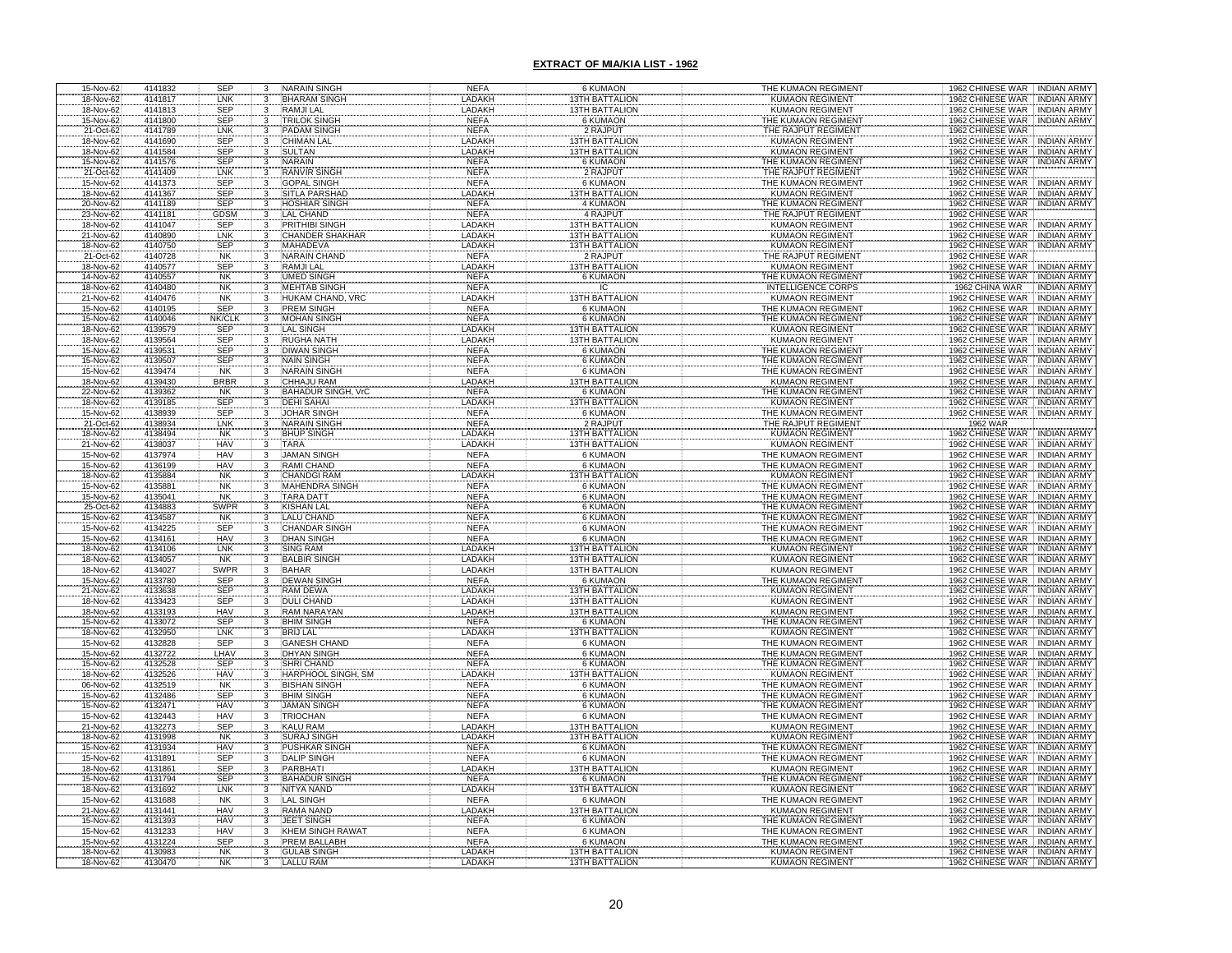| 18-Nov-62              | 4130265            | NK                       |              | <b>RAM SARUP</b>                                       | LADAKH                     | <b>13TH BATTALION</b>                              | <b>KUMAON REGIMENT</b>                   | 1962 CHINESE WAR INDIAN ARMY                                                                       |
|------------------------|--------------------|--------------------------|--------------|--------------------------------------------------------|----------------------------|----------------------------------------------------|------------------------------------------|----------------------------------------------------------------------------------------------------|
| 15-Nov-62              | 4130264            | <b>HAV</b>               |              | <b>MADHO SINGH</b>                                     | <b>NEFA</b>                | 6 KUMAON                                           | THE KUMAON REGIMENT                      | 1962 CHINESE WAR INDIAN ARMY                                                                       |
| 15-Nov-62              | 4130261            | <b>HAV</b>               |              | <b>SURENDRA SINGH</b>                                  | <b>NEFA</b>                | <b>6 KUMAON</b>                                    | THE KUMAON REGIMENT                      | 1962 CHINESE WAR INDIAN ARMY                                                                       |
| 15-Nov-62              | 4129624            | <b>HAV</b>               |              | <b>HARAK SINGH</b>                                     | <b>NEFA</b>                | <b>6 KUMAON</b>                                    | THE KUMAON REGIMENT                      | 1962 CHINESE WAR INDIAN ARMY                                                                       |
| 18-Nov-62              | 4128045            | <b>HAV</b>               |              | <b>RUP CHAND</b>                                       | LADAKI                     | <b>3TH BATTALION</b>                               | <b>KUMAON REGIMENT</b>                   | 1962 CHINESE WAR<br><b>INDIAN ARMY</b>                                                             |
| 19-Nov-62              | 4040236            | <b>RFN</b>               |              | PANCHAM SINGH DAN                                      | NEFA                       | <b>4 GARHWAL RIFLES</b>                            | THE GARHWAL RIFLE                        | 1962 CHINESE WAR<br><b>INDIAN ARMY</b>                                                             |
| 19-Nov-62              | 4040226            | <b>RFN</b>               |              | <b>TRILOK SINGH RAWAT</b>                              | <b>NEFA</b>                | 4 GARHWAL RIFLES                                   | THE GARHWAL RIFLES                       | 1962 CHINESE WAR<br><b>INDIAN ARMY</b>                                                             |
| 19-Nov-62              | 4040069            | <b>RFN</b><br><b>RFN</b> |              | <b>MADAN SINGH PUNDIR</b><br>CHIRANJI LAL SEMWAI       | <b>NEFA</b><br>NEF/        | 4 GARHWAL RIFLES<br>4 GARHWAL RIFLES               | THE GARHWAL RIFLES<br>THE GARHWAL RIFLES | 1962 CHINESE WAR<br><b>INDIAN ARMY</b><br>1962 CHINESE WAR<br><b>INDIAN ARMY</b>                   |
| 19-Nov-62<br>19-Nov-62 | 4040066<br>4040020 | <b>RFN</b>               |              | <b>BIR SINGH BISHT</b>                                 | <b>NEFA</b>                | 4 GARHWAL RIFLES                                   | THE GARHWAL RIFLES                       | 1962 CHINESE WAR<br><b>INDIAN ARMY</b>                                                             |
| 19-Nov-62              | 4040018            | <b>RFN</b>               |              | KALAM SINGH BISHT                                      | <b>NEFA</b>                | 4 GARHWAL RIFLES                                   | THE GARHWAL RIFLES                       | 1962 CHINESE WAR<br><b>INDIAN ARMY</b>                                                             |
|                        | 4040016            | <b>RFN</b>               |              | <b>DILWAR SINGH BISHT</b>                              | <b>NEFA</b>                | 4 GARHWAL RIFLES                                   | THE GARHWAL RIFLES                       | 1962 CHINESE WAR<br><b>INDIAN ARMY</b>                                                             |
| 19-Nov-62<br>19-Nov-62 | 4040014            | <b>RFN</b>               |              | <b>GAJE SINGH RAWAT</b>                                | <b>NEFA</b>                | 4 GARHWAL RIFLES                                   | THE GARHWAL RIFLES                       | 1962 CHINESE WAR<br><b>INDIAN ARMY</b>                                                             |
| 19-Nov-62              | 4040013            | <b>RFN</b>               |              | SUNDER SINGH RAWA                                      | <b>NEFA</b>                | 4 GARHWAL RIFLES                                   | THE GARHWAL RIFLES                       | <b>INDIAN ARMY</b><br>1962 CHINESE WAR                                                             |
| 19-Nov-62              | 4040008            | <b>RFN</b>               |              | MADAN SINGH RAWAT VrC                                  | <b>NEFA</b>                | 4 GARHWAL RIFLES                                   | THE GARHWAL RIFLES                       | 1962 CHINESE WAR<br><b>INDIAN ARMY</b>                                                             |
| 19-Nov-62              | 4040006            | <b>RFN</b>               | 3            | <b>GOVIND SINGH BISHT</b>                              | <b>NEFA</b>                | 4 GARHWAL RIFLES                                   | THE GARHWAL RIFLES                       | 1962 CHINESE WAR<br><b>INDIAN ARMY</b>                                                             |
| 19-Nov-62              | 4040004            | <b>RFN</b>               | 3            | YOGESHWAR PRASAD BAUNTHIYAD                            | <b>NEFA</b>                | 4 GARHWAL RIFLES                                   | THE GARHWAL RIFLES                       | 1962 CHINESE WAR<br><b>INDIAN ARMY</b>                                                             |
| 19-Nov-62              | 4039907            | <b>RFN</b>               | 3            | <b>BALBIR SINGH NEGI</b>                               | <b>NEFA</b>                | 4 GARHWAL RIFLES                                   | THE GARHWAL RIFLES                       | 1962 CHINESE WAR<br><b>INDIAN ARMY</b>                                                             |
| 19-Nov-62              | 4039889            | <b>RFN</b><br><b>RFN</b> | 3            | <b>TRILOK SINGH GUSAIN</b>                             | <b>NEFA</b>                | 4 GARHWAL RIFLES                                   | THE GARHWAL RIFLES                       | 1962 CHINESE WAR<br><b>INDIAN ARMY</b>                                                             |
| 19-Nov-62<br>19-Nov-62 | 4039885<br>4039881 | <b>RFN</b>               | 3<br>3       | <b>SHYAM SINGH NEGI</b><br><b>TRILOK SINGH CHAUHAN</b> | <b>NEFA</b><br><b>NEFA</b> | 4 GARHWAL RIFLES<br>4 GARHWAL RIFLES               | THE GARHWAL RIFLES<br>THE GARHWAL RIFLES | 1962 CHINESE WAR<br><b>INDIAN ARMY</b><br>1962 CHINESE WAR<br><b>INDIAN ARMY</b>                   |
| 19-Nov-62              | 4039842            | <b>RFN</b>               | 3            | <b>BALAM SINGH NEGI</b>                                | <b>NEFA</b>                | 4 GARHWAL RIFLES                                   | THE GARHWAL RIFLES                       | 1962 CHINESE WAR<br><b>INDIAN ARMY</b>                                                             |
| 19-Nov-62              | 4039791            | <b>RFN</b>               | 3            | DARWAN SINGH RANA                                      | <b>NEFA</b>                | 4 GARHWAL RIFLES                                   | THE GARHWAL RIFLES                       | 1962 CHINESE WAR<br><b>INDIAN ARMY</b>                                                             |
| 19-Nov-62              | 4039786            | <b>RFN</b>               |              | <b>BALBIR SINGH NEGI</b>                               | <b>NEFA</b>                | 4 GARHWAL RIFLES                                   | THE GARHWAL RIFLES                       | 1962 CHINESE WAR<br><b>INDIAN ARMY</b>                                                             |
| 19-Nov-62              | 4039779            | <b>RFN</b>               |              | <b>NARAIN SINGH GUSAI</b>                              | <b>NEFA</b>                | 4 GARHWAL RIFLES                                   | THE GARHWAL RIFLES                       | 1962 CHINESE WAR<br><b>INDIAN ARMY</b>                                                             |
| 19-Nov-62              | 4039759            | <b>RFN</b>               |              | DATA RAM DHYANI                                        | <b>NEFA</b>                | 4 GARHWAL RIFLES                                   | THE GARHWAL RIFLES                       | 1962 CHINESE WAR<br><b>INDIAN ARMY</b>                                                             |
| 19-Nov-62              | 4039738            | <b>RFN</b>               |              | <b>GOVIND SINGH BHANDARI</b>                           | <b>NEFA</b>                | 4 GARHWAL RIFLES                                   | THE GARHWAL RIFLES                       | 1962 CHINESE WAR<br><b>INDIAN ARMY</b>                                                             |
| 19-Nov-62              | 4039708            | <b>RFN</b>               |              | RAI CHAND SINGH NEGI                                   | <b>NEFA</b>                | <b>4 GARHWAL RIFLES</b>                            | THE GARHWAL RIFLES                       | 1962 CHINESE WAR<br><b>INDIAN ARMY</b>                                                             |
| 19-Nov-62<br>19-Nov-62 | 4039632<br>4039615 | <b>RFN</b><br><b>RFN</b> |              | <b>BHAWAN SINGH GUSAIN</b>                             | <b>NEFA</b><br><b>NEFA</b> | <b>4 GARHWAL RIFLES</b><br>4 GARHWAL RIFLES        | THE GARHWAL RIFLES<br>THE GARHWAL RIFLES | 1962 CHINESE WAR<br><b>INDIAN ARMY</b><br>1962 CHINESE WAR<br><b>INDIAN ARMY</b>                   |
| 19-Nov-62              | 4039614            | <b>RFN</b>               |              | DAYAL SINGH NEGI<br>JIT SINGH LINGWAL                  | <b>NEFA</b>                | 4 GARHWAL RIFLES                                   | THE GARHWAL RIFLES                       | 1962 CHINESE WAR<br><b>INDIAN ARMY</b>                                                             |
| 19-Nov-62              | 4039606            | RFN/TLR                  |              | <b>DARSHAN LAL</b>                                     | <b>NEFA</b>                | 4 GARHWAL RIFLES                                   | THE GARHWAL RIFLES                       | 1962 CHINESE WAR<br><b>INDIAN ARMY</b>                                                             |
| 19-Nov-62              | 4039572            | <b>RFN</b>               |              | <b>LAKHAN SINGH RAWAT</b>                              | <b>NEFA</b>                | 4 GARHWAL RIFLES                                   | THE GARHWAL RIFLES                       | 1962 CHINESE WAR<br><b>INDIAN ARMY</b>                                                             |
| 19-Nov-62              | 4039493            | <b>RFN</b>               |              | HAR SINGH RAWAT                                        | <b>NEFA</b>                | 4 GARHWAL RIFLES                                   | THE GARHWAL RIFLES                       | 1962 CHINESE WAR<br><b>INDIAN ARMY</b>                                                             |
| 19-Nov-62              | 4039430            | <b>RFN</b>               |              | <b>MOHAN SINGH BANGARI</b>                             | <b>NEFA</b>                | 4 GARHWAL RIFLES                                   | THE GARHWAL RIFLES                       | 1962 CHINESE WAR<br><b>INDIAN ARMY</b>                                                             |
| 19-Nov-62              | 4039426            | <b>RFN</b>               |              | <b>GOVIND SINGH RAWAT</b>                              | <b>NEFA</b>                | 4 GARHWAL RIFLES                                   | THE GARHWAL RIFLES                       | 1962 CHINESE WAR<br><b>INDIAN ARMY</b>                                                             |
| 19-Nov-62              | 4039408<br>4039389 | <b>RFN</b><br><b>RFN</b> |              | SHYAM SINGH DHANOLA<br>TEK SINGH RAWAT                 | <b>NEFA</b><br><b>NEFA</b> | <b>4 GARHWAL RIFLES</b><br><b>4 GARHWAL RIFLES</b> | THE GARHWAL RIFLES<br>THE GARHWAL RIFLES | 1962 CHINESE WAR<br>1962 CHINESE WAR<br><b>INDIAN ARMY</b><br><b>INDIAN ARMY</b>                   |
| 19-Nov-62<br>19-Nov-62 | 4039290            | <b>RFN</b>               |              | <b>AMAR DEV BHATT</b>                                  | <b>NEFA</b>                | <b>4 GARHWAL RIFLES</b>                            | THE GARHWAL RIFLES                       | 1962 CHINESE WAR INDIAN ARMY                                                                       |
| 19-Nov-62              | 4039287            | <b>RFN</b>               |              | <b>FATEH SINGH NEGI</b>                                | <b>NEFA</b>                | <b>4 GARHWAL RIFLES</b>                            | THE GARHWAL RIFLES                       | 1962 CHINESE WAR INDIAN ARMY                                                                       |
| 19-Nov-62              | 4039286            | <b>RFN</b>               |              | <b>DALIP SINGH NEGI</b>                                | <b>NEFA</b>                | <b>4 GARHWAL RIFLES</b>                            | THE GARHWAL RIFLES                       | 1962 CHINESE WAR INDIAN ARMY                                                                       |
| 19-Nov-62              | 4039232            | <b>RFN</b>               |              | <b>BHAGAT SINGH NEGI</b>                               | <b>NEFA</b>                | <b>4 GARHWAL RIFLES</b>                            | THE GARHWAL RIFLES                       | 1962 CHINESE WAR INDIAN ARMY                                                                       |
| 19-Nov-62              | 4039094            | <b>RFN</b>               | 3            | <b>KUNWAR SINGH RAWAT</b>                              | <b>NEFA</b>                | <b>4 GARHWAL RIFLES</b>                            | THE GARHWAL RIFLES                       | 1962 CHINESE WAR<br><b>INDIAN ARMY</b>                                                             |
| 19-Nov-62              | 4039045            | <b>RFN</b>               | $\mathbf{3}$ | DHARMA NANDA BALUNI                                    | <b>NEFA</b>                | <b>4 GARHWAL RIFLES</b>                            | THE GARHWAL RIFLES                       | 1962 CHINESE WAR INDIAN ARMY                                                                       |
| 19-Nov-62              | 4039042            | <b>RFN</b>               |              | <b>GAURI DATT KIRMOLI</b>                              | <b>NEFA</b>                | <b>4 GARHWAL RIFLES</b>                            | THE GARHWAL RIFLES                       | 1962 CHINESE WAR INDIAN ARMY                                                                       |
| 19-Nov-62<br>19-Nov-62 | 4039027<br>4039016 | <b>RFN</b><br><b>RFN</b> | 3<br>3       | <b>SATYA SINGH PUNDIR</b><br><b>SHYAM SINGH RANA</b>   | <b>NEFA</b><br><b>NEFA</b> | <b>4 GARHWAL RIFLES</b><br><b>4 GARHWAL RIFLES</b> | THE GARHWAL RIFLES<br>THE GARHWAL RIFLES | 1962 CHINESE WAR INDIAN ARMY<br>1962 CHINESE WAR INDIAN ARMY                                       |
| 19-Nov-62              | 4039013            | <b>RFN</b>               |              | <b>ROOP SING H RAWAT</b>                               | <b>NEFA</b>                | <b>4 GARHWAL RIFLES</b>                            | THE GARHWAL RIFLES                       | 1962 CHINESE WAR INDIAN ARMY                                                                       |
| 19-Nov-62              | 4039012            | <b>RFN</b>               |              | SADHO SINGH RAWAT                                      | <b>NEFA</b>                | <b>4 GARHWAL RIFLES</b>                            | THE GARHWAL RIFLES                       | 1962 CHINESE WAR<br><b>INDIAN ARMY</b>                                                             |
| 19-Nov-62              | 4039009            | <b>RFN</b>               |              | <b>JASWANT SINGH RAWAT, MVC</b>                        | <b>NEFA</b>                | <b>4 GARHWAL RIFLES</b>                            | THE GARHWAL RIFLES                       | 1962 CHINESE WAR<br><b>INDIAN ARMY</b>                                                             |
| 19-Nov-62              | 4038980            | <b>RFN</b>               |              | <b>RANJIT SINGH RAWAT</b>                              | <b>NEFA</b>                | <b>4 GARHWAL RIFLES</b>                            | THE GARHWAL RIFLES                       | 1962 CHINESE WAR<br><b>INDIAN ARMY</b>                                                             |
| 19-Nov-62              | 4038869            | <b>RFN</b>               |              | HUKAM SINGH RANA                                       | <b>NEFA</b>                | 4 GARHWAL RIFLES                                   | THE GARHWAL RIFLES                       | 1962 CHINESE WAR<br><b>INDIAN ARMY</b>                                                             |
| 19-Nov-62              | 4038835            | <b>RFN</b>               |              | <b>ANAND SINGH GUSAIN</b>                              | <b>NEFA</b>                | <b>4 GARHWAL RIFLES</b>                            | THE GARHWAL RIFLES                       | 1962 CHINESE WAR INDIAN ARMY                                                                       |
| 19-Nov-62<br>19-Nov-62 | 4038831<br>4038757 | <b>RFN</b><br><b>RFN</b> |              | SURESHA NAND BHATT<br><b>DIWAN SINGH CHINWAN</b>       | <b>NEFA</b><br><b>NEFA</b> | 4 GARHWAL RIFLES<br>4 GARHWAL RIFLES               | THE GARHWAL RIFLES<br>THE GARHWAL RIFLES | 1962 CHINESE WAR<br><b>INDIAN ARMY</b>                                                             |
| 19-Nov-62              | 4038657            | <b>RFN</b>               |              | <b>PURAN SINGH RAWAT</b>                               | <b>NEFA</b>                | <b>4 GARHWAL RIFLES</b>                            | THE GARHWAL RIFLES                       |                                                                                                    |
| 19-Nov-62              | 4038645            | <b>RFN</b>               |              | <b>RAM SARUP LAKHERA</b>                               | <b>NEFA</b>                | 4 GARHWAL RIFLES                                   | THE GARHWAL RIFLES                       | 1962 CHINESE WAR   INDIAN ARMY<br>1962 CHINESE WAR   INDIAN ARMY<br>1962 CHINESE WAR   INDIAN ARMY |
| 19-Nov-62              | 4038560            | <b>RFN</b>               |              | NARENDER SINGH RAWA                                    | <b>NEFA</b>                | 4 GARHWAL RIFLES                                   | THE GARHWAL RIFLES                       |                                                                                                    |
| 19-Nov-62<br>19-Nov-62 | 4038457            | <b>RFN</b>               |              | SHITAB SINGH NEGI                                      | <b>NEFA</b>                | 4 GARHWAL RIFLES                                   | THE GARHWAL RIFLES                       | 1962 CHINESE WAR   INDIAN ARMY<br>1962 CHINESE WAR   INDIAN ARMY<br>1962 CHINESE WAR   INDIAN ARMY |
|                        | 4038449            | <b>RFN</b>               |              | <b>RATAN SINGH DANTIYAI</b>                            | <b>NEFA</b>                | <b>4 GARHWAL RIFLES</b>                            | THE GARHWAL RIFLES                       |                                                                                                    |
| 25-Apr-63              | 4038391            | <b>RFN</b>               |              | <b>HAYAT SINGH CHAUHAN</b>                             | <b>NEFA</b>                | 4 GARHWAL RIFLES                                   | THE GARHWAL RIFLES                       | 1962 CHINESE WAR INDIAN ARMY                                                                       |
| 19-Nov-62<br>19-Nov-62 | 4038388<br>4038385 | <b>RFN</b><br><b>RFN</b> |              | <b>GULAB SINGH SHIRKHUNI</b><br>DARWAN SINGH PUNDIR    | <b>NEFA</b><br><b>NEFA</b> | 4 GARHWAL RIFLES<br>4 GARHWAL RIFLES               | THE GARHWAL RIFLES<br>THE GARHWAL RIFLES | 1962 CHINESE WAR INDIAN ARMY<br>1962 CHINESE WAR<br><b>INDIAN ARMY</b>                             |
| 19-Nov-62              | 4038376            | <b>RFN</b>               |              | <b>KHEM SINGH RAWAT</b>                                | <b>NEFA</b>                | 4 GARHWAL RIFLES                                   | THE GARHWAL RIFLES                       | 1962 CHINESE WAR INDIAN ARMY                                                                       |
| 19-Nov-62              | 4038364            | <b>RFN</b>               |              | MAHABIR PRASAD DEWAL                                   | <b>NEFA</b>                | <b>4 GARHWAL RIFLES</b>                            | THE GARHWAL RIFLES                       | 1962 CHINESE WAR INDIAN ARMY                                                                       |
| 19-Nov-62              | 4038355            | <b>RFN</b>               |              | ALAM SINGH RAWAT                                       | <b>NEFA</b>                | 4 GARHWAL RIFLES                                   | THE GARHWAL RIFLES                       | 1962 CHINESE WAR INDIAN ARMY                                                                       |
| 19-Nov-62              | 4038300            | <b>RFN</b>               |              | <b>DALIP SINGH NEGI</b>                                | <b>NEFA</b>                | <b>4 GARHWAL RIFLES</b>                            | THE GARHWAL RIFLES                       | 1962 CHINESE WAR INDIAN ARMY                                                                       |
| 19-Nov-62              | 4038274            | W/M                      |              | <b>KUMAR SHAHI</b>                                     | <b>NEFA</b>                | 4 GARHWAL RIFLES                                   | THE GARHWAL RIFLES                       | 1962 CHINESE WAR INDIAN ARMY                                                                       |
| 19-Nov-62              | 4038271            | SWPR                     |              | <b>GOPAL DASS</b>                                      | <b>NEFA</b>                | 4 GARHWAL RIFLES                                   | THE GARHWAL RIFLES                       | 1962 CHINESE WAR INDIAN ARMY                                                                       |
| 19-Nov-62              | 4038260            | <b>RFN</b><br><b>RFN</b> | 3            | <b>THAKUR SINGH NEGI</b><br><b>DWARIKA PRASAD SATI</b> | <b>NEFA</b>                | <b>4 GARHWAL RIFLES</b>                            | THE GARHWAL RIFLES                       | 1962 CHINESE WAR INDIAN ARMY                                                                       |
| 19-Nov-62<br>19-Nov-62 | 4038259<br>4038256 | <b>RFN</b>               | 3            | BIDYA DATT PUROHIT                                     | <b>NEFA</b><br><b>NEFA</b> | 4 GARHWAL RIFLES<br>4 GARHWAL RIFLES               | THE GARHWAL RIFLES<br>THE GARHWAL RIFLES | 1962 CHINESE WAR INDIAN ARMY<br>1962 CHINESE WAR INDIAN ARMY                                       |
| 19-Nov-62              | 4038229            | <b>RFN</b>               |              | SIDHA SINGH BISHT                                      | <b>NEFA</b>                | 4 GARHWAL RIFLES                                   | THE GARHWAL RIFLES                       | 1962 CHINESE WAR INDIAN ARMY                                                                       |
| 19-Nov-62              | 4038164            | RFN                      |              | <b>DYAN SINGH RAWAT</b>                                | <b>NEFA</b>                | 4 GARHWAL RIFLES                                   | THE GARHWAL RIFLES                       | 1962 CHINESE WAR   INDIAN ARMY                                                                     |
| 19-Nov-62              | 4038157            | <b>RFN</b>               |              | <b>DHARAM SINGH NEG</b>                                | NEF/                       | 4 GARHWAL RIFLES                                   | THE GARHWAL RIFLE!                       | 1962 CHINESE WAR INDIAN ARMY                                                                       |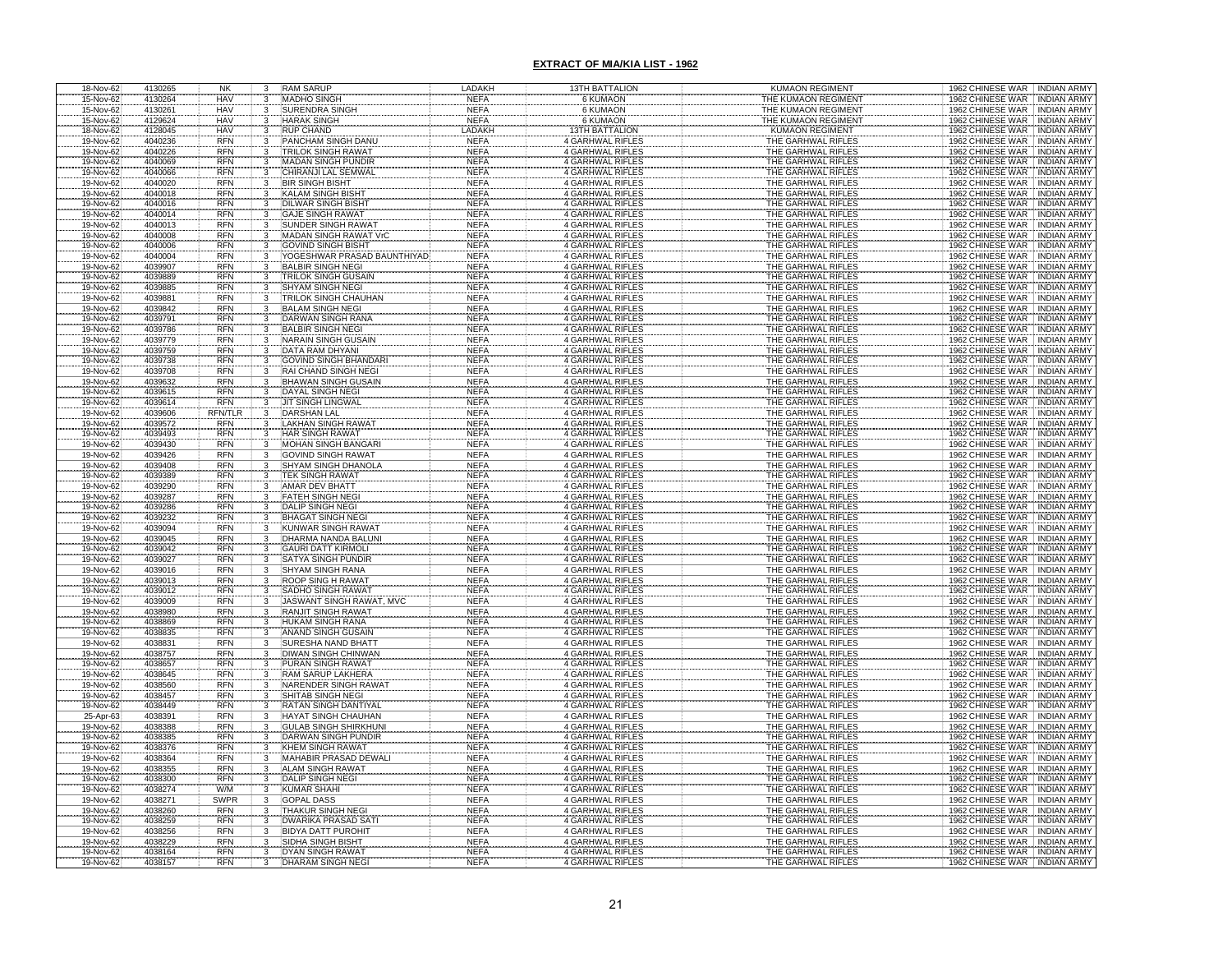| 19-Nov-62              | 4038155            | RFN                       | 3      | KUNWAR SINGH RANA                                           | NEFA                       | 4 GARHWAL RIFLES                                   | THE GARHWAL RIFLES                       | 1962 CHINESE WAR INDIAN ARMY                                                     |
|------------------------|--------------------|---------------------------|--------|-------------------------------------------------------------|----------------------------|----------------------------------------------------|------------------------------------------|----------------------------------------------------------------------------------|
| 19-Nov-62              | 4038154            | <b>RFN</b>                | 3      | KUNDAN SINGH NEGI                                           | <b>NEFA</b>                | 4 GARHWAL RIFLES                                   | THE GARHWAL RIFLES                       | 1962 CHINESE WAR INDIAN ARMY                                                     |
| 19-Nov-62<br>19-Nov-62 | 4038153<br>4038127 | <b>RFN</b><br><b>BRBR</b> | 3      | CHITRA SINGH RAWAT<br><b>RAMA DHAR</b>                      | <b>NEFA</b><br><b>NEFA</b> | 4 GARHWAL RIFLES<br>4 GARHWAL RIFLES               | THE GARHWAL RIFLES<br>THE GARHWAL RIFLES | 1962 CHINESE WAR INDIAN ARMY<br>1962 CHINESE WAR INDIAN ARMY                     |
| 19-Nov-62              | 4038126            | <b>RFN</b>                |        | <b>CHAIT SINGH NEGI</b>                                     | <b>NEFA</b>                | 4 GARHWAL RIFLES                                   | THE GARHWAL RIFLES                       | 1962 CHINESE WAR<br><b>INDIAN ARMY</b>                                           |
| 19-Nov-62              | 4038053            | <b>RFN</b>                |        | DHARAM SHING KUNWAR                                         | <b>NEFA</b>                | 4 GARHWAL RIFLES                                   | THE GARHWAL RIFLES                       | 1962 CHINESE WAR<br><b>INDIAN ARMY</b>                                           |
| 19-Nov-62              | 4038044            | <b>RFN</b>                |        | <b>AWTAR SINGH CHINWAN</b>                                  | <b>NEFA</b>                | 4 GARHWAL RIFLES                                   | THE GARHWAL RIFLES                       | 1962 CHINESE WAR INDIAN ARMY                                                     |
| 19-Nov-62              | 4038032            | SWPR                      | 3      | JHANDU RAM                                                  | <b>NEFA</b>                | 4 GARHWAL RIFLES                                   | THE GARHWAL RIFLES                       | 1962 CHINESE WAR<br><b>INDIAN ARMY</b>                                           |
| 19-Nov-62              | 4038030<br>4038015 | <b>BRBR</b><br><b>RFN</b> |        | <b>SHRI RAM</b><br>YUDHBIR SINGH CHINWAN                    | <b>NEFA</b><br><b>NEFA</b> | 4 GARHWAL RIFLES<br>4 GARHWAL RIFLES               | THE GARHWAL RIFLES<br>THE GARHWAL RIFLES | 1962 CHINESE WAR INDIAN ARMY<br>1962 CHINESE WAR INDIAN ARMY                     |
| 19-Nov-62<br>19-Nov-62 | 4037982            | <b>RFN</b>                | 3      | <b>MAN SINGH RAWAT</b>                                      | <b>NEFA</b>                | <b>4 GARHWAL RIFLES</b>                            | THE GARHWAL RIFLES                       | 1962 CHINESE WAR INDIAN ARMY                                                     |
| 19-Nov-62              | 4037927            | <b>RFN</b>                | 3      | <b>KUNDAN SINGH RAWA</b>                                    | <b>NEFA</b>                | <b>4 GARHWAL RIFLES</b>                            | THE GARHWAL RIFLES                       | 1962 CHINESE WAR<br><b>INDIAN ARMY</b>                                           |
| 19-Nov-62              | 4037921            | <b>RFN</b>                |        | <b>JAGAT SINGH RAWAT</b>                                    | <b>NEFA</b>                | <b>4 GARHWAL RIFLES</b>                            | THE GARHWAL RIFLES                       | 1962 CHINESE WAR<br><b>INDIAN ARMY</b>                                           |
| 19-Nov-62              | 4037915            | <b>RFN</b>                |        | YASHWANT SINGH NEG                                          | <b>NEFA</b>                | <b>4 GARHWAL RIFLES</b>                            | THE GARHWAL RIFLES                       | 1962 CHINESE WAR<br><b>INDIAN ARMY</b>                                           |
| 19-Nov-62<br>19-Nov-62 | 4037879<br>4037872 | <b>RFN</b><br><b>RFN</b>  |        | <b>JAGAT SINGH RAWAT</b><br><b>HARSHMANI MANWAL</b>         | <b>NEFA</b><br><b>NEFA</b> | 4 GARHWAL RIFLES<br><b>4 GARHWAL RIFLES</b>        | THE GARHWAL RIFLES<br>THE GARHWAL RIFLES | 1962 CHINESE WAR<br><b>INDIAN ARMY</b><br>1962 CHINESE WAR<br><b>INDIAN ARMY</b> |
| 19-Nov-62              | 4037868            | <b>RFN</b>                |        | RAJENDRA SINGH BISHT                                        | <b>NEFA</b>                | 4 GARHWAL RIFLES                                   | THE GARHWAL RIFLES                       | 1962 CHINESE WAR<br><b>INDIAN ARMY</b>                                           |
| 19-Nov-62              | 4037867            | <b>RFN</b>                |        | DHYAN SINGH NEGI                                            | <b>NEFA</b>                | <b>4 GARHWAL RIFLES</b>                            | THE GARHWAL RIFLES                       | 1962 CHINESE WAR INDIAN ARMY                                                     |
| 19-Nov-62              | 4037834            | <b>RFN</b>                |        | PRABHU DAYAL BEDWAI                                         | <b>NEFA</b>                | 4 GARHWAL RIFLES                                   | THE GARHWAL RIFLES                       | 1962 CHINESE WAR<br>INDIAN ARMY                                                  |
| 19-Nov-62              | 4037822            | <b>RFN</b>                |        | <b>NANDA SINGH RAWAT</b>                                    | <b>NEFA</b>                | 4 GARHWAL RIFLES                                   | THE GARHWAL RIFLES                       | 1962 CHINESE WAR INDIAN ARMY                                                     |
| 19-Nov-62<br>19-Nov-62 | 4037791            | <b>RFN</b><br><b>RFN</b>  | 3<br>3 | <b>TRILOK SINGH PANWAR</b><br>SURESHA NAND KHANDURI         | <b>NEFA</b><br><b>NEFA</b> | 4 GARHWAL RIFLES<br><b>4 GARHWAL RIFLES</b>        | THE GARHWAL RIFLES<br>THE GARHWAL RIFLES | 1962 CHINESE WAR INDIAN ARMY                                                     |
| 19-Nov-62              | 4037774<br>4037742 | <b>RFN</b>                |        | BHAIRAV SINGH RAWAT                                         | <b>NEFA</b>                | 4 GARHWAL RIFLES                                   | THE GARHWAL RIFLES                       | 1962 CHINESE WAR INDIAN ARMY<br>1962 CHINESE WAR<br><b>INDIAN ARMY</b>           |
| 19-Nov-62              | 4037716            | <b>RFN</b>                |        | <b>MADAN SINGH RAWAT</b>                                    | <b>NEFA</b>                | <b>4 GARHWAL RIFLES</b>                            | THE GARHWAL RIFLES                       | 1962 CHINESE WAR<br><b>INDIAN ARM'</b>                                           |
| 19-Nov-62              | 4037635            | <b>RFN</b>                |        | <b>JAGAT SINGH NEGI</b>                                     | <b>NEFA</b>                | 4 GARHWAL RIFLES                                   | THE GARHWAL RIFLES                       | 1962 CHINESE WAR<br><b>INDIAN ARMY</b>                                           |
| 19-Nov-62              | 4037620            | <b>RFN</b>                |        | <b>BAKHTAWAR SINGH RAWAT</b>                                | <b>NEFA</b>                | 4 GARHWAL RIFLES                                   | THE GARHWAL RIFLES                       | 1962 CHINESE WAR INDIAN ARMY                                                     |
| 17-Nov-62<br>19-Nov-62 | 4037614<br>4037612 | <b>RFN</b><br><b>RFN</b>  |        | TRILOK SINGH NEGI, VrC<br><b>BHUBNESHWAR PRASAD KHANDUR</b> | <b>NEFA</b><br><b>NEFA</b> | <b>4 GARHWAL RIFLES</b><br><b>4 GARHWAL RIFLES</b> | THE GARHWAL RIFLES<br>THE GARHWAL RIFLES | 1962 CHINESE WAR INDIAN ARMY<br>1962 CHINESE WAR INDIAN ARMY                     |
| 19-Nov-62              | 4037598            | <b>RFN</b>                |        | <b>UDAI SINGH BISHT</b>                                     | <b>NEFA</b>                | <b>4 GARHWAL RIFLES</b>                            | THE GARHWAL RIFLES                       | 1962 CHINESE WAR INDIAN ARMY                                                     |
| 19-Nov-62              | 4037586            | <b>RFN</b>                |        | <b>MURLI DHAR BHIJLWAN</b>                                  | <b>NEFA</b>                | <b>4 GARHWAL RIFLES</b>                            | THE GARHWAL RIFLES                       | 1962 CHINESE WAR<br><b>INDIAN ARMY</b>                                           |
| 19-Nov-62              | 4037528            | <b>RFN</b>                |        | NARAIN SINGH BISHT                                          | <b>NEFA</b>                | <b>4 GARHWAL RIFLES</b>                            | THE GARHWAL RIFLES                       | 1962 CHINESE WAR INDIAN ARMY                                                     |
| 19-Nov-62              | 4037412            | M/CK                      |        | <b>RAM SINGH BOHRA</b>                                      | <b>NEFA</b>                | <b>4 GARHWAL RIFLES</b>                            | THE GARHWAL RIFLES                       | 1962 CHINESE WAR INDIAN ARMY                                                     |
| 19-Nov-62              | 4037238<br>4037197 | <b>RFN</b><br><b>RFN</b>  |        | <b>AMAR SINGH DOTIYAL</b><br>PUSHKAR SINGH NEGI             | <b>NEFA</b><br><b>NEFA</b> | <b>4 GARHWAL RIFLES</b><br><b>4 GARHWAL RIFLES</b> | THE GARHWAL RIFLES<br>THE GARHWAL RIFLES | 1962 CHINESE WAR<br><b>INDIAN ARMY</b><br>1962 CHINESE WAR INDIAN ARMY           |
| 19-Nov-62<br>19-Nov-62 | 4037168            | <b>RFN</b>                |        | GHUSHDU SINGH KANDIYAL                                      | <b>NEFA</b>                | <b>4 GARHWAL RIFLES</b>                            | THE GARHWAL RIFLES                       | 1962 CHINESE WAR INDIAN ARMY                                                     |
| 19-Nov-62              | 4037167            | <b>RFN</b>                |        | <b>ANAND SINGH RAWAT</b>                                    | <b>NEFA</b>                | 4 GARHWAL RIFLES                                   | THE GARHWAL RIFLES                       | 1962 CHINESE WAR INDIAN ARMY                                                     |
| 19-Nov-62              | 4037089            | W/M                       |        | <b>SITA RAM</b>                                             | <b>NEFA</b>                | <b>4 GARHWAL RIFLES</b>                            | THE GARHWAL RIFLES                       | 1962 CHINESE WAR INDIAN ARMY                                                     |
| 19-Nov-62              | 4036960            | <b>RFN</b>                |        | RAM CHANDRA NAINWAL                                         | <b>NEFA</b>                | <b>4 GARHWAL RIFLES</b>                            | THE GARHWAL RIFLES                       | 1962 CHINESE WAR INDIAN ARMY                                                     |
| 19-Nov-62<br>19-Nov-62 | 4036956<br>4036941 | <b>RFN</b><br><b>RFN</b>  |        | <b>ALAM SINGH NEGI</b><br>KHUSHAL SINGH GUSAIN              | <b>NEFA</b><br><b>NEFA</b> | 4 GARHWAL RIFLES<br><b>4 GARHWAL RIFLES</b>        | THE GARHWAL RIFLES<br>THE GARHWAL RIFLES | 1962 CHINESE WAR INDIAN ARMY<br>1962 CHINESE WAR INDIAN ARMY                     |
| 19-Nov-62              | 4036860            | <b>RFN</b>                |        | <b>UMRAO SINGH BHANDARI</b>                                 | <b>NEFA</b>                | <b>4 GARHWAL RIFLES</b>                            | THE GARHWAL RIFLES                       | 1962 CHINESE WAR INDIAN ARMY                                                     |
| 19-Nov-62              | 4036847            | <b>RFN</b>                |        | <b>NARAIN SINGH RANA</b>                                    | <b>NEFA</b>                | 4 GARHWAL RIFLES                                   | THE GARHWAL RIFLES                       | 1962 CHINESE WAR INDIAN ARMY                                                     |
| 19-Nov-62              | 4036540            | <b>RFN</b>                |        | <b>SHIVRAJ SINGH NEGI</b>                                   | <b>NEFA</b>                | <b>4 GARHWAL RIFLES</b>                            | THE GARHWAL RIFLES                       | 1962 CHINESE WAR INDIAN ARMY                                                     |
| 19-Nov-62              | 4036514            | <b>RFN</b>                |        | <b>BAKHTAWAR SINGH RAWAT</b>                                | <b>NEFA</b>                | 4 GARHWAL RIFLES                                   | THE GARHWAL RIFLES                       | 1962 CHINESE WAR INDIAN ARMY                                                     |
| 19-Nov-62              | 4036463<br>4036348 | <b>RFN</b><br><b>NK</b>   | 3      | <b>GIAN SINGH NEGI</b><br><b>KHEM SINGH BISHT</b>           | <b>NEFA</b><br><b>NEFA</b> | <b>4 GARHWAL RIFLES</b><br><b>4 GARHWAL RIFLES</b> | THE GARHWAL RIFLES<br>THE GARHWAL RIFLES | 1962 CHINESE WAR INDIAN ARMY<br>1962 CHINESE WAR INDIAN ARMY                     |
| 19-Nov-62<br>19-Nov-62 | 4036324            | LNK                       | 3      | <b>BHARAT SINGH RAWAT</b>                                   | <b>NEFA</b>                | 4 GARHWAL RIFLES                                   | THE GARHWAL RIFLES                       | 1962 CHINESE WAR   INDIAN ARMY                                                   |
| 19-Nov-62              | 4036287            | <b>RFN</b>                |        | <b>MATBAR SINGH NEGI</b>                                    | <b>NEFA</b>                | <b>4 GARHWAL RIFLES</b>                            | THE GARHWAL RIFLES                       | 1962 CHINESE WAR INDIAN ARMY                                                     |
| 19-Nov-62              | 4036280            | <b>RFN</b>                |        | DHARMA NAND VEDW                                            | <b>NEFA</b>                | 4 GARHWAL RIFLES                                   | THE GARHWAL RIFLES                       | 1962 CHINESE WAR<br><b>INDIAN ARMY</b>                                           |
| 19-Nov-62              | 4036237            | <b>RFN</b>                |        | <b>UMRAO SINGH BISHT</b>                                    | <b>NEFA</b>                | 4 GARHWAL RIFLES                                   | THE GARHWAL RIFLES                       | 1962 CHINESE WAR<br><b>INDIAN ARMY</b>                                           |
| 19-Nov-62<br>19-Nov-62 | 4036216<br>4036214 | <b>RFN</b><br><b>RFN</b>  |        | <b>BAKHTAWAR SINGH BHANDAR</b><br><b>INDAR SINGH BIST</b>   | <b>NEFA</b><br><b>NEFA</b> | <b>4 GARHWAL RIFLES</b><br>4 GARHWAL RIFLES        | THE GARHWAL RIFLES<br>THE GARHWAL RIFLES | 1962 CHINESE WAR<br><b>INDIAN ARMY</b><br>1962 CHINESE WAR<br><b>INDIAN ARMY</b> |
| 19-Nov-62              | 4036210            | <b>RFN</b>                |        | <b>BAKHTAWAR SINGH NEGI</b>                                 | <b>NEFA</b>                | 4 GARHWAL RIFLES                                   | THE GARHWAL RIFLES                       | 1962 CHINESE WAR INDIAN ARMY                                                     |
| 19-Nov-62              | 4036070            | <b>RFN</b>                |        | <b>ARJMANI SHARMA</b>                                       | <b>NEFA</b>                | 4 GARHWAL RIFLES                                   | THE GARHWAL RIFLES                       | 1962 CHINESE WAR<br><b>INDIAN ARMY</b>                                           |
| 19-Nov-62              | 4035996            | LNK                       |        | SHIVRAJ SINGH RAWA                                          | <b>NEFA</b>                | <b>4 GARHWAL RIFLES</b>                            | THE GARHWAL RIFLES                       | 1962 CHINESE WAR<br><b>INDIAN ARMY</b>                                           |
| 19-Nov-62              | 4035883<br>4035824 | <b>RFN</b><br>LNK         |        | <b>KIRPAL SINGH NEGI</b><br><b>BACHI RAM DOBRIYAL</b>       | <b>NEFA</b>                | <b>4 GARHWAL RIFLES</b>                            | THE GARHWAL RIFLES<br>THE GARHWAL RIFLES | 1962 CHINESE WAR<br><b>INDIAN ARMY</b><br>1962 CHINESE WAR INDIAN ARMY           |
| 19-Nov-62<br>19-Nov-62 | 4035740            | LNK                       |        | <b>DEB SINGH BISHT</b>                                      | <b>NEFA</b><br><b>NEFA</b> | 4 GARHWAL RIFLES<br>4 GARHWAL RIFLES               | THE GARHWAL RIFLES                       | 1962 CHINESE WAR<br><b>INDIAN ARMY</b>                                           |
| 19-Nov-62              | 4035588            | <b>NK</b>                 |        | <b>GABAR SINGH DUSHAD</b>                                   | <b>NEFA</b>                | <b>4 GARHWAL RIFLES</b>                            | THE GARHWAL RIFLES                       | 1962 CHINESE WAR<br><b>INDIAN ARMY</b>                                           |
| 19-Nov-62              | 4035539            | LNK                       |        | <b>PURAN SINGH RAWAT</b>                                    | <b>NEFA</b>                | <b>4 GARHWAL RIFLES</b>                            | THE GARHWAL RIFLES                       | 1962 CHINESE WAR INDIAN ARMY                                                     |
| 19-Nov-62              | 4035267            | <b>RFN</b>                |        | <b>GANGA SINGH PUNDIR</b>                                   | <b>NEFA</b>                | 4 GARHWAL RIFLES                                   | THE GARHWAL RIFLES                       | 1962 CHINESE WAR INDIAN ARMY                                                     |
| 19-Nov-62<br>19-Nov-62 | 4035104<br>4035064 | <b>NK</b><br><b>RFN</b>   |        | <b>PREM SINGH RAWAT</b><br>DARWAN SINGH BARTWA              | <b>NEFA</b><br><b>NEFA</b> | 4 GARHWAL RIFLES<br><b>4 GARHWAL RIFLES</b>        | THE GARHWAL RIFLES<br>THE GARHWAL RIFLES | 1962 CHINESE WAR INDIAN ARMY<br>1962 CHINESE WAR<br><b>INDIAN ARMY</b>           |
| 19-Nov-62              | 4034956            | LNK                       |        | <b>BACHAN SINGH BISHT</b>                                   | <b>NEFA</b>                | <b>4 GARHWAL RIFLES</b>                            | THE GARHWAL RIFLES                       | 1962 CHINESE WAR INDIAN ARMY                                                     |
| 19-Nov-62              | 4034944            | <b>RFN</b>                |        | <b>DALIP SINGH RAWAT</b>                                    | <b>NEFA</b>                | 4 GARHWAL RIFLES                                   | THE GARHWAL RIFLES                       | 1962 CHINESE WAR INDIAN ARMY                                                     |
| 19-Nov-62              | 4034684            | <b>NK</b>                 |        | <b>KIRPAL SINGH NEGI</b>                                    | <b>NEFA</b>                | <b>4 GARHWAL RIFLES</b>                            | THE GARHWAL RIFLES                       | 1962 CHINESE WAR INDIAN ARMY                                                     |
| 19-Nov-62              | 4034649            | <b>NK</b>                 |        | BALWANT SINGH RAWAT                                         | <b>NEFA</b>                | <b>4 GARHWAL RIFLES</b>                            | THE GARHWAL RIFLES                       | 1962 CHINESE WAR INDIAN ARMY                                                     |
| 19-Nov-62<br>19-Nov-62 | 4034642<br>4034551 | <b>RFN</b><br><b>RFN</b>  |        | <b>SHYAM SINGH RAWAT</b><br><b>MANGAL SHINGH NEGI</b>       | <b>NEFA</b><br><b>NEFA</b> | 4 GARHWAL RIFLES<br>4 GARHWAL RIFLES               | THE GARHWAL RIFLES<br>THE GARHWAL RIFLES | 1962 CHINESE WAR INDIAN ARMY<br>1962 CHINESE WAR   INDIAN ARMY                   |
| 26-Oct-62              | 4034544            | <b>RFN</b>                |        | <b>DHYAN SINGH BISHT</b>                                    | <b>NEFA</b>                | <b>4 GARHWAL RIFLES</b>                            | THE GARHWAL RIFLES                       | 1962 CHINESE WAR INDIAN ARMY                                                     |
| 19-Nov-62              | 4034193            | <b>NK</b>                 | 3      | MADAN SINGH RAWAT                                           | <b>NEFA</b>                | 4 GARHWAL RIFLES                                   | THE GARHWAL RIFLES                       | 1962 CHINESE WAR INDIAN ARMY                                                     |
| 19-Nov-62              | 4033666            | HAV                       | 3      | HUKAM SINGH RAWAT                                           | <b>NEFA</b>                | 4 GARHWAL RIFLES                                   | THE GARHWAL RIFLES                       | 1962 CHINESE WAR INDIAN ARMY                                                     |
| 15-Oct-62              | 4033157            | CHM                       |        | KANTHU SINGH RAWA                                           | <b>NEFA</b>                | 4 GARHWAL RIFLES                                   | THE GARHWAL RIFLES                       | 1962 CHINESE WAR INDIAN ARMY                                                     |
| 19-Nov-62              | 4032932<br>4032908 | HAV                       |        | <b>ALAM SINGH NEGI</b><br><b>SOHAN SINGH KATHA</b>          | <b>NEFA</b>                | <b>4 GARHWAL RIFLES</b>                            | THE GARHWAL RIFLES                       | 1962 CHINESE WAR INDIAN ARMY<br>1962 CHINESE WAR INDIAN ARMY                     |
| 19-Nov-62              |                    | <b>NK</b>                 |        |                                                             | <b>NEFA</b>                | 4 GARHWAL RIFLES                                   | THE GARHWAL RIFLES                       |                                                                                  |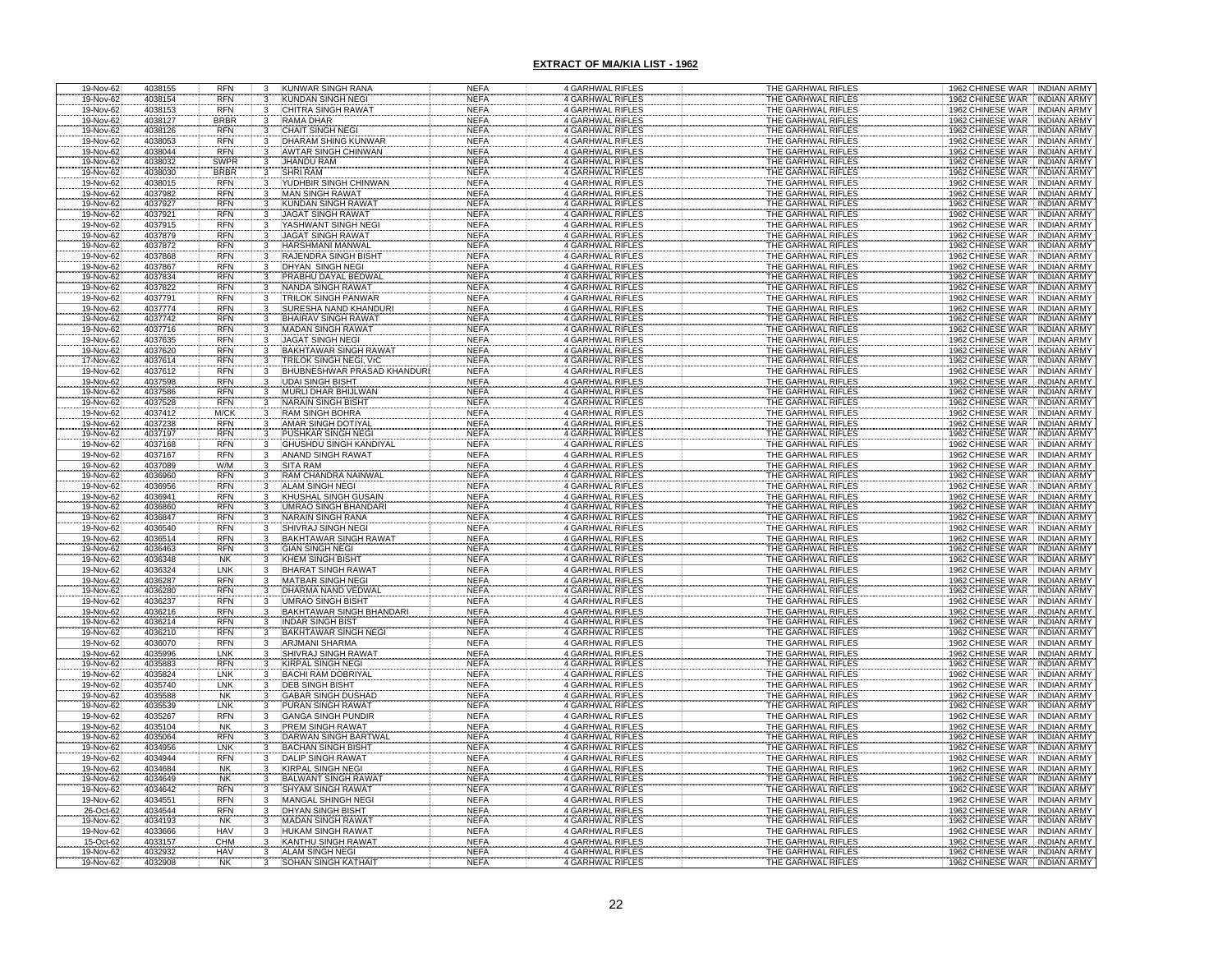| 19-Nov-62                           | 4032348            | HAV                      | 3                                    | MEHARWAN SINGH BHANDARI                      | NEFA                       | <b>4 GARHWAL RIFLES</b>                     | THE GARHWAL RIFLES                        | 1962 CHINESE WAR INDIAN ARMY                                                                                                                     |
|-------------------------------------|--------------------|--------------------------|--------------------------------------|----------------------------------------------|----------------------------|---------------------------------------------|-------------------------------------------|--------------------------------------------------------------------------------------------------------------------------------------------------|
| 19-Nov-62                           | 4031632            | <b>NK</b>                | 3                                    | <b>GABAR SINGH RAWAT</b>                     | <b>NEFA</b>                | <b>4 GARHWAL RIFLES</b>                     | THE GARHWAL RIFLES                        | 1962 CHINESE WAR INDIAN ARMY                                                                                                                     |
| 19-Nov-62                           | 4031361            | <b>NK</b>                | $\overline{3}$                       | <b>DEB SINGH MAHAR</b>                       | <b>NEFA</b>                | <b>4 GARHWAL RIFLES</b>                     | THE GARHWAL RIFLES                        | 1962 CHINESE WAR INDIAN ARMY                                                                                                                     |
| 24-Oct-62<br>19-Nov-62              | 4031266<br>4030960 | <b>HAV</b><br><b>NK</b>  |                                      | <b>BHAWAN SINGH NEGI</b><br>NATHA SINGH NEGI | <b>NEFA</b><br><b>NEFA</b> | <b>4 GARHWAL RIFLES</b><br>4 GARHWAL RIFLES | THE GARHWAL RIFLES<br>THE GARHWAL RIFLES  | 1962 CHINESE WAR INDIAN ARMY                                                                                                                     |
| 19-Nov-62                           | 4030313            | LNK                      |                                      | MAN SINGH RAWAT                              | <b>NEFA</b>                | <b>4 GARHWAL RIFLES</b>                     | THE GARHWAL RIFLES                        | INDIAN ARMY<br>INDIAN ARMY                                                                                                                       |
| 19-Nov-62                           | 4029400            | <b>HAV</b>               | 3                                    | <b>SANGRAM SINGH CHAUAN</b>                  | <b>NEFA</b>                | 4 GARHWAL RIFLES                            | THE GARHWAL RIFLES                        | 1962 CHINESE WAR<br>1962 CHINESE WAR<br>1962 CHINESE WAR<br><b>INDIAN ARMY</b>                                                                   |
| 17-Nov-62                           | 3953107            | SEP                      | 3                                    |                                              | <b>NEFA</b>                | 4 DOGRA                                     |                                           |                                                                                                                                                  |
| 19-Nov-62                           | 3953014            | SEP                      |                                      | RAHUBIR SINGH<br>RAM SINGH VERMA             | <b>NEFA</b>                | 13 DOGRA                                    | THE DOGRA REGIMENT<br>THE DOGRA REGIMENT  | 1962 CHINESE WAR   INDIAN ARMY<br>1962 CHINESE WAR   INDIAN ARMY<br>1962 CHINESE WAR   INDIAN ARMY                                               |
| 19-Nov-62                           | 3952741            | <b>SEP</b>               | 3                                    | <b>BAS DEV</b>                               | <b>NEFA</b>                | 13 DOGRA                                    | THE DOGRA REGIMENT                        |                                                                                                                                                  |
| 19-Nov-62                           | 3952652            | <b>SEP</b>               | 3                                    | <b>THAKUR DASS</b>                           | <b>NEFA</b>                | 13 DOGRA                                    | THE DOGRA REGIMENT                        | 1962 CHINESE WAR INDIAN ARMY                                                                                                                     |
| 19-Nov-62<br>19-Nov-62              | 3952621            | <b>SEP</b>               | 3                                    | <b>TARA SINGH</b>                            | <b>NEFA</b>                | 13 DOGRA<br>13 DOGRA                        | THE DOGRA REGIMENT                        | 1962 CHINESE WAR<br>1962 CHINESE WAR<br><b>INDIAN ARMY</b>                                                                                       |
|                                     | 3952516            | SEP                      |                                      | <b>JAI RAM</b>                               | <b>NEFA</b>                |                                             | THE DOGRA REGIMENT                        | <b>INDIAN ARMY</b>                                                                                                                               |
| 19-Nov-62                           | 3952436            | SEP                      |                                      | <b>BHAGAT RAM</b>                            | <b>NEFA</b>                | 13 DOGRA                                    | THE DOGRA REGIMENT                        | 1962 CHINESE WAR<br><b>INDIAN ARMY</b>                                                                                                           |
| 19-Nov-62<br>17-Nov-62              | 3952430<br>3952422 | SEP<br><b>SEP</b>        |                                      | <b>KHUSHAL SINGH</b><br><b>RATTAN CHAND</b>  | <b>NEFA</b><br><b>NEFA</b> | 13 DOGRA<br>4 DOGRA                         | THE DOGRA REGIMENT                        | 1962 CHINESE WAR<br><b>INDIAN ARMY</b><br><b>INDIAN ARMY</b>                                                                                     |
| 17-Nov-62                           | 3952355            | SEP                      |                                      | <b>KARAM CHAND</b>                           | <b>NEFA</b>                | 4 DOGRA                                     | THE DOGRA REGIMENT<br>THE DOGRA REGIMENT  | 1962 CHINESE WAR<br>1962 CHINESE WAR   INDIAN ARMY                                                                                               |
| 16-Nov-62                           | 3952336            | <b>SEP</b>               |                                      | <b>GIAN CHAND</b>                            | <b>NEFA</b>                | 4 DOGRA                                     | THE DOGRA REGIMENT                        | 1962 CHINESE WAR<br><b>INDIAN ARMY</b>                                                                                                           |
|                                     |                    | SEP                      |                                      | <b>MUNSHI RAM</b>                            | <b>NEFA</b>                |                                             | THE DOGRA REGIMENT                        | 1962 CHINESE WAR<br><b>INDIAN ARMY</b>                                                                                                           |
| 17-Nov-62<br>17-Nov-62              | 3952330<br>3952327 | <b>SEP</b>               | $\frac{3}{3}$                        | KHALELU RAM                                  | <b>NEFA</b>                | 4 DOGRA<br>4 DOGRA                          | THE DOGRA REGIMENT                        | 1962 CHINESE WAR   INDIAN ARMY                                                                                                                   |
| 17-Nov-62                           | 3952221            | <b>SEP</b>               | 3                                    | <b>BHAGWAN SINGH</b>                         | <b>NEFA</b>                | 4 DOGRA                                     | THE DOGRA REGIMENT                        | 1962 CHINESE WAR<br><b>INDIAN ARMY</b>                                                                                                           |
| 19-Nov-62                           | 3952219            | <b>SEP</b>               | $\overline{3}$                       | <b>OM PRAKASH</b>                            | <b>NEFA</b>                | 13 DOGRA                                    | THE DOGRA REGIMENT                        | 1962 CHINESE WAR<br><b>INDIAN ARMY</b>                                                                                                           |
|                                     | 3952201<br>3952194 | <b>SEP</b>               | 3                                    | JAGDISH SINGH                                | NEFA                       | 4 DOGRA                                     | THE DOGRA REGIMENT                        | 1962 CHINESE WAR<br><b>INDIAN ARMY</b>                                                                                                           |
| 17-Nov-62<br>17-Nov-62<br>17-Nov-62 |                    | <b>SEP</b>               |                                      | <b>BHAG SINGH</b>                            | <b>NEFA</b>                | 4 DOGRA                                     | THE DOGRA REGIMENT                        | 1962 CHINESE WAR<br><b>INDIAN ARMY</b>                                                                                                           |
|                                     | 3952176            | SEP                      |                                      | <b>FAQIR SINGH</b>                           | <b>NEFA</b>                | 4 DOGRA                                     | THE DOGRA REGIMENT                        | 1962 CHINESE WAR<br><b>INDIAN ARMY</b>                                                                                                           |
| 19-Nov-62<br>19-Nov-62              | 3952164<br>3952163 | <b>SEP</b><br><b>SEP</b> |                                      | <b>NARAIN SINGH</b><br>PANCHAM CHAND         | <b>NEFA</b><br><b>NEFA</b> | 13 DOGRA<br>13 DOGRA                        | THE DOGRA REGIMENT<br>THE DOGRA REGIMENT  | 1962 CHINESE WAR<br><b>INDIAN ARMY</b><br><b>INDIAN ARMY</b>                                                                                     |
| 21-Nov-62                           | 3952085            | <b>SEP</b>               |                                      | OM CHAND                                     | <b>NEFA</b>                | 13 DOGRA                                    | THE DOGRA REGIMENT                        | 1962 CHINESE WAR<br>1962 CHINESE WAR<br><b>INDIAN ARMY</b>                                                                                       |
| 19-Nov-62                           | 3952059            | <b>SEP</b>               |                                      | <b>AMIN CHAND</b>                            | <b>NEFA</b>                | 13 DOGRA                                    | THE DOGRA REGIMENT                        | 1962 CHINESE WAR<br><b>INDIAN ARMY</b>                                                                                                           |
| 17-Nov-62                           | 3952026            |                          |                                      |                                              | <b>NEFA</b>                | 4 DOGRA                                     | THE DOGRA REGIMENT                        |                                                                                                                                                  |
| 19-Nov-62                           | 3951961            | SEP<br>SEP               |                                      | RAN SINGH<br>GURDEV SINGH                    | <b>NEFA</b>                | 13 DOGRA                                    | THE DOGRA REGIMENT                        | 1962 CHINESE WAR   INDIAN ARMY<br>1962 CHINESE WAR   INDIAN ARMY<br>1962 CHINESE WAR   INDIAN ARMY                                               |
| 17-Nov-62                           | 3951774            | <b>SEP</b>               |                                      | <b>GAURI LAL</b>                             | <b>NEFA</b>                | 4 DOGRA                                     | THE DOGRA REGIMENT                        |                                                                                                                                                  |
| 17-Nov-62                           | 3951761            | SEP<br>SEP               |                                      | PIAR CHAND                                   | <b>NEFA</b>                | 4 DOGRA<br>4 DOGRA                          | THE DOGRA REGIMENT                        | 1962 CHINESE WAR<br>1962 CHINESE WAR<br>1962 CHINESE WAR<br><b>INDIAN ARMY</b>                                                                   |
| 17-Nov-62                           | 3951759            |                          |                                      | <b>PURAN CHAND</b>                           | <b>NEFA</b>                |                                             | THE DOGRA REGIMENT                        | <b>INDIAN ARMY</b>                                                                                                                               |
| 17-Nov-62                           | 3951741            | SEP                      |                                      | <b>DALIP SINGH</b>                           | <b>NEFA</b>                | 4 DOGRA                                     | THE DOGRA REGIMENT                        | <b>INDIAN ARMY</b>                                                                                                                               |
| 17-Nov-62                           | 3951705            | SEP/CK                   | 3                                    | <b>SALIG RAM</b>                             | <b>NEFA</b>                | 4 DOGRA                                     | THE DOGRA REGIMENT                        | 1962 CHINESE WAR INDIAN ARMY                                                                                                                     |
| 23-Nov-62<br>17-Nov-62              | 3951557<br>3951554 | GDSM<br>SEP              |                                      | JAI SINGH<br>PARAS SINGH                     | <b>NEFA</b><br><b>NEFA</b> | 4 RAJPUT<br>4 DOGRA                         | THE RAJPUT REGIMENT<br>THE DOGRA REGIMENT | 1962 CHINESE WAR<br>1962 CHINESE WAR<br><b>INDIAN ARMY</b>                                                                                       |
| 21-Nov-62                           | 3951491            | SEP                      |                                      | KISHAN CHAND SHARMA                          | <b>NEFA</b>                | 13 DOGRA                                    | THE DOGRA REGIMENT                        | <b>INDIAN ARMY</b><br>1962 CHINESE WAR                                                                                                           |
| 23-Nov-62                           | 3951350            | <b>GDSM</b>              |                                      | PIRTHI CHAND                                 | <b>NEFA</b>                | 4 RAJPUT                                    | THE RAJPUT REGIMENT                       | $\overline{0}$                                                                                                                                   |
| 17-Nov-62                           | 3951279            | <b>SEP</b>               |                                      | PURSHOTAM SINGH                              | <b>NEFA</b>                | 4 DOGRA                                     | THE DOGRA REGIMENT                        | 1962 CHINESE WAR INDIAN ARMY                                                                                                                     |
| 17-Nov-62                           | 3951276            | SEP                      |                                      | PARKASH SINGH                                | <b>NEFA</b>                | 4 DOGRA                                     | THE DOGRA REGIMENT                        | 1962 CHINESE WAR INDIAN ARMY                                                                                                                     |
| 17-Nov-62                           | 3951191            | SEP                      |                                      | BHAGAT RAM                                   | <b>NEFA</b>                | 4 DOGRA                                     | THE DOGRA REGIMENT                        | 1962 CHINESE WAR : INDIAN ARMY                                                                                                                   |
| 17-Nov-62<br>19-Nov-62              | 3951125            | SEP<br>BRBR              |                                      | <b>HEM RAJ</b>                               | <b>NEFA</b>                | 4 DOGRA<br>13 DOGRA                         | THE DOGRA REGIMENT                        | <b>1962 CHINESE WAR   INDIAN ARMY</b><br>1962 CHINESE WAR   INDIAN ARMY                                                                          |
|                                     | 3951118            |                          |                                      | <b>MUKHTIARU RAM</b>                         | <b>NEFA</b>                |                                             | THE DOGRA REGIMENT                        |                                                                                                                                                  |
| 17-Nov-62                           | 3950976            | <b>SEP</b>               |                                      | <b>KARAM CHAND</b>                           | <b>NEFA</b>                | 4 DOGRA                                     | THE DOGRA REGIMENT                        | 1962 CHINESE WAR INDIAN ARMY                                                                                                                     |
| 19-Nov-62                           | 3950936            | <b>SEP</b>               | $\overline{\mathbf{3}}$              | <b>ROSHAN LAL</b><br><b>JAISHI RAM</b>       | <b>NEFA</b>                | 13 DOGRA                                    | THE DOGRA REGIMENT                        | 1962 CHINESE WAR INDIAN ARMY                                                                                                                     |
| 19-Nov-62<br>17-Nov-62              | 3950925            | SEP<br>SEP<br>SEP        |                                      | LAKHMIR SINGH                                | <b>NEFA</b><br><b>NEFA</b> | 13 DOGRA<br>4 DOGRA<br>4 DOGRA<br>4 DOGRA   | THE DOGRA REGIMENT<br>THE DOGRA REGIMENT  | 1962<br>CHINESE WAR : INDIAN ARMY<br>1962<br>CHINESE WAR : INDIAN ARMY<br>1962<br>CHINESE WAR : INDIAN ARMY<br>1962<br>CHINESE WAR : INDIAN ARMY |
| 17-Nov-62                           | 3950817<br>3950753 |                          |                                      | PRITAM CHAND                                 | <b>NEFA</b>                |                                             | THE DOGRA REGIMENT                        |                                                                                                                                                  |
| 17-Nov-62                           | 3950712            | <b>SEP</b>               |                                      | <b>LAL SINGH</b>                             | <b>NEFA</b>                |                                             | THE DOGRA REGIMENT                        |                                                                                                                                                  |
| 08-Dec-62                           | 3950687            | <b>SPWR</b>              |                                      | <b>AMAR NATH</b>                             | <b>NEFA</b>                | 13 DOGRA                                    | THE DOGRA REGIMENT                        | 1962 CHINESE WAR INDIAN ARMY                                                                                                                     |
| 17-Nov-62                           | 3950639            | SEP                      | 3                                    | <b>RATTAN CHAND</b>                          | <b>NEFA</b>                | 4 DOGRA                                     | THE DOGRA REGIMENT                        | 1962 CHINESE WAR<br><b>INDIAN ARMY</b>                                                                                                           |
| 17-Nov-62                           | 3950626            | <b>SEP</b>               | 3                                    | <b>AMAR NATH</b>                             | <b>NEFA</b>                | 4 DOGRA                                     | THE DOGRA REGIMENT                        | 1962 CHINESE WAR<br><b>INDIAN ARMY</b>                                                                                                           |
| 17-Nov-62                           | 3950620            | SEP                      |                                      | <b>TIRATH RAM</b>                            | <b>NEFA</b>                | 4 DOGRA                                     | THE DOGRA REGIMENT                        | 1962 CHINESE WAR<br><b>INDIAN ARMY</b>                                                                                                           |
| 08-Dec-62<br>17-Nov-62              | 3950607            | <b>SEP</b>               |                                      | SARWAN SINGH                                 | <b>NEFA</b>                | 13 DOGRA                                    | THE DOGRA REGIMENT                        | 1962 CHINESE WAR<br><b>INDIAN ARMY</b>                                                                                                           |
|                                     | 3950575            | <b>SEP</b>               | 3                                    | <b>SOMEL SINGH</b>                           | <b>NEFA</b>                | 4 DOGRA                                     | THE DOGRA REGIMENT                        | 1962 CHINESE WAR<br><b>INDIAN ARMY</b>                                                                                                           |
| 17-Nov-62                           | 3950540            | SEP<br>SEP               | 3                                    | <b>RASILA RAM</b>                            | <b>NEFA</b>                | 4 DOGRA                                     | THE DOGRA REGIMENT<br>THE DOGRA REGIMENT  | 1962 CHINESE WAR<br><b>INDIAN ARMY</b><br>1962 CHINESE WAR INDIAN ARMY                                                                           |
| 17-Nov-62<br>17-Nov-62              | 3950460<br>3950337 | SEP/CK                   | $\overline{\mathbf{3}}$              | <b>BHAG MAL</b><br>YASH PAL                  | <b>NEFA</b><br><b>NEFA</b> | 4 DOGRA<br>4 DOGRA                          | THE DOGRA REGIMENT                        | 1962 CHINESE WAR INDIAN ARMY                                                                                                                     |
| 17-Nov-62                           | 3950316            | SEP/CK                   | $\overline{3}$                       | <b>DULO RAM</b>                              | <b>NEFA</b>                | 4 DOGRA                                     | THE DOGRA REGIMENT                        | 1962 CHINESE WAR INDIAN ARMY                                                                                                                     |
| $0 - Jan-00$                        | 3950130            | <b>GDSM</b>              | 3                                    | <b>RASAM CHAND</b>                           | <b>NEFA</b>                | $\mathbf{0}$                                |                                           | 1962 CHINESE WAR                                                                                                                                 |
| 19-Nov-62                           | 3950123            | SEP                      | 3                                    | <b>SHAM SINGH</b>                            | <b>NEFA</b>                | 13 DOGRA                                    | THE DOGRA REGIMENT                        | 1962 CHINESE WAR<br>INDIAN ARMY                                                                                                                  |
| 17-Nov-62                           | 3949572            | SEP                      | $\overline{3}$                       | <b>BIDHI CHAND</b>                           | <b>NEFA</b>                | 4 DOGRA                                     | THE DOGRA REGIMENT                        | 1962 CHINESE WAR<br><b>INDIAN ARMY</b>                                                                                                           |
| 19-Nov-62                           | 3949469            | SEP/CK                   | 3                                    | <b>BHUKHU RAM</b>                            | <b>NEFA</b>                | 13 DOGRA                                    | THE DOGRA REGIMENT                        | 1962 CHINESE WAR<br><b>INDIAN ARMY</b>                                                                                                           |
| 17-Nov-62                           | 3949459            | <b>SEP</b>               | 3                                    | <b>SUKH RAM</b>                              | <b>NEFA</b>                | 4 DOGRA                                     | THE DOGRA REGIMENT                        | 1962 CHINESE WAR<br><b>INDIAN ARMY</b>                                                                                                           |
| 17-Nov-62                           | 3949455            | SEP                      | $\overline{\mathbf{3}}$              | <b>MEGH SINGH</b>                            | <b>NEFA</b>                | 4 DOGRA                                     | THE DOGRA REGIMENT                        | 1962 CHINESE WAR<br><b>INDIAN ARMY</b>                                                                                                           |
| 17-Nov-62                           | 3949415            | <b>SEP</b>               | $\overline{3}$                       | <b>BIKRAM SINGH</b>                          | <b>NEFA</b>                | 4 DOGRA                                     | THE DOGRA REGIMENT                        | 1962 CHINESE WAR INDIAN ARMY                                                                                                                     |
| 17-Nov-62<br>19-Nov-62              | 3949407<br>3949399 | <b>SEP</b><br>SEP        | $\frac{3}{3}$                        | <b>WARYAM DASS</b><br>PHULA SINGH            | <b>NEFA</b><br><b>NEFA</b> | 4 DOGRA<br>13 DOGRA                         | THE DOGRA REGIMENT<br>THE DOGRA REGIMENT  | 1962 CHINESE WAR INDIAN ARMY<br>1962 CHINESE WAR INDIAN ARMY                                                                                     |
| 17-Nov-62                           | 3949334            | <b>SEP</b>               | $\overline{3}$                       | <b>DHARAM SINGH</b>                          | <b>NEFA</b>                | 4 DOGRA                                     | THE DOGRA REGIMENT                        | 1962 CHINESE WAR INDIAN ARMY                                                                                                                     |
| $0 - Jan-00$                        | 3949250            | <b>GDSM</b>              | $\overline{\overline{\overline{3}}}$ | <b>BALIK RAM</b>                             | <b>NEFA</b>                | $\overline{0}$                              | $\Omega$                                  | 1962 CHINESE WAR                                                                                                                                 |
| 17-Nov-62                           | 3949214            | <b>SEP</b>               | $\overline{\mathbf{3}}$              | <b>NIKKA RAM</b>                             | <b>NEFA</b>                | 4 DOGRA                                     | THE DOGRA REGIMENT                        | 1962 CHINESE WAR INDIAN ARMY                                                                                                                     |
| 17-Nov-62                           | 3949156            | <b>SEP</b>               |                                      | <b>KHAJOOR SINGH</b>                         | <b>NEFA</b>                | 4 DOGRA                                     | THE DOGRA REGIMENT                        | 1962 CHINESE WAR INDIAN ARMY                                                                                                                     |
| 21-Nov-62                           | 3949058            | SEP                      | $\bar{3}$                            | <b>KARTAR CHAND</b>                          | <b>NEFA</b>                | 13 DOGRA                                    | THE DOGRA REGIMENT                        | 1962 CHINESE WAR<br><b>INDIAN ARMY</b>                                                                                                           |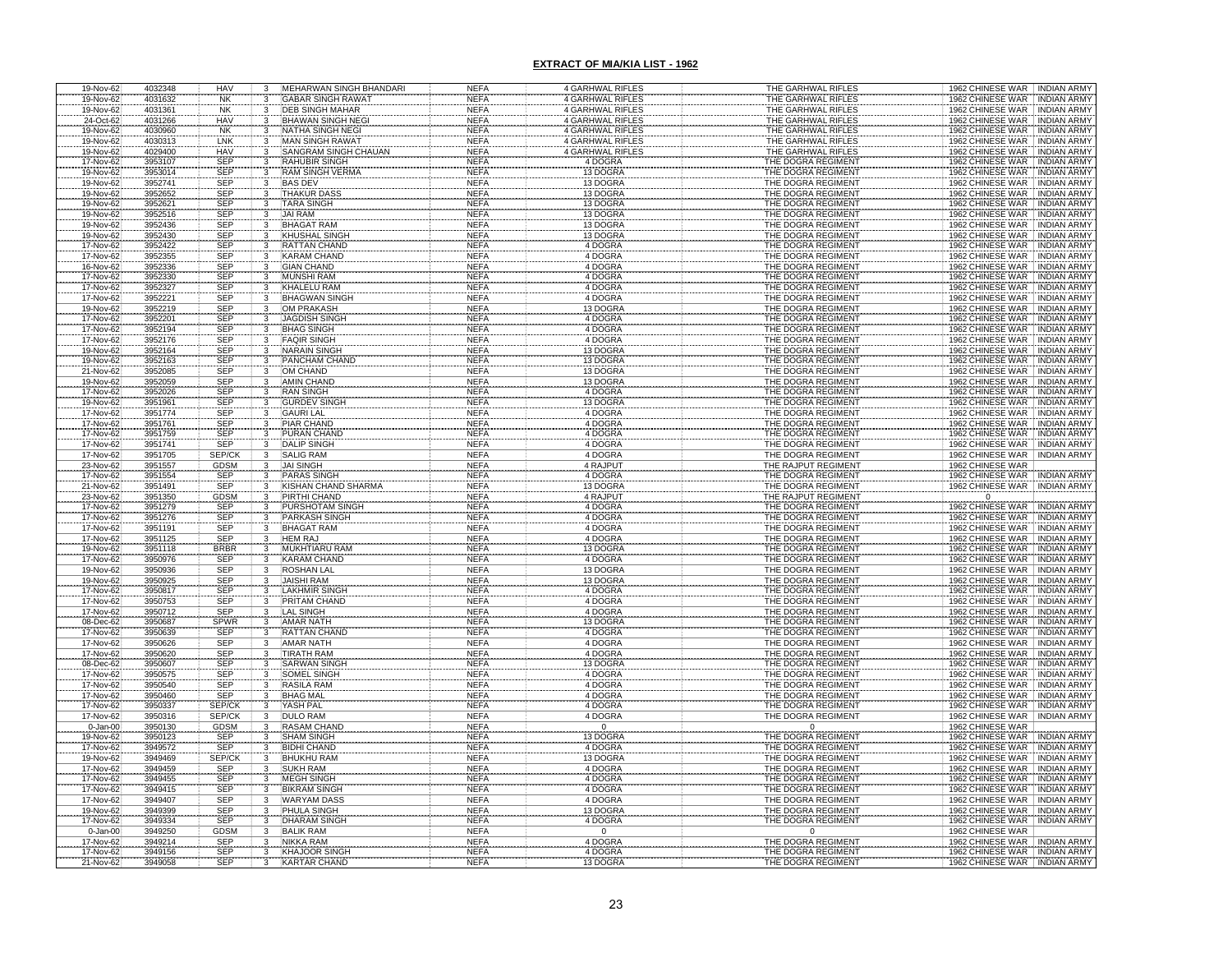| 17-Nov-62                           | 3949037            | <b>SEP</b> | 3                       | JIWA NAND              | NEFA        | 4 DOGRA                         | THE DOGRA REGIMENT       | 1962 CHINESE WAR INDIAN ARMY                                                   |
|-------------------------------------|--------------------|------------|-------------------------|------------------------|-------------|---------------------------------|--------------------------|--------------------------------------------------------------------------------|
| 17-Nov-62                           | 3949012            | <b>SEP</b> | 3                       | <b>KANSHI RAM</b>      | <b>NEFA</b> | 4 DOGRA                         | THE DOGRA REGIMENT       | 1962 CHINESE WAR<br><b>INDIAN ARMY</b>                                         |
| 19-Nov-62                           | 3948948            | <b>SEP</b> | 3                       | <b>JAGRUP SINGH</b>    | <b>NEFA</b> | 13 DOGRA                        | THE DOGRA REGIMENT       | 1962 CHINESE WAR<br><b>INDIAN ARMY</b>                                         |
| 19-Nov-62                           | 3948762            | <b>SEP</b> | 3                       | <b>SURAJ SINGH</b>     | <b>NEFA</b> | 13 DOGRA                        | THE DOGRA REGIMENT       | 1962 CHINESE WAR<br><b>INDIAN ARMY</b>                                         |
| 19-Nov-62                           | 3948720            | <b>SEP</b> |                         | <b>MIR CHAND</b>       | <b>NEFA</b> | 13 DOGRA                        | THE DOGRA REGIMENT       | 1962 CHINESE WAR<br><b>INDIAN ARMY</b>                                         |
| 17-Nov-62                           | 3948656            | <b>SEP</b> |                         | <b>JDHAM SINGH</b>     | <b>NEFA</b> | 4 DOGRA                         | THE DOGRA REGIMENT       | 1962 CHINESE WAR<br><b>INDIAN ARMY</b>                                         |
| 17-Nov-62                           | 3948494            | <b>SEP</b> |                         | <b>THAKUR SINGH</b>    | <b>NEFA</b> | 4 DOGRA                         | THE DOGRA REGIMENT       | 1962 CHINESE WAR<br><b>INDIAN ARMY</b>                                         |
| 19-Nov-62                           | 3948396            | SEP        | $\overline{\mathbf{3}}$ | <b>BISHAMBER DASS</b>  | <b>NEFA</b> | 13 DOGRA                        | THE DOGRA REGIMENT       | 1962 CHINESE WAR<br><b>INDIAN ARMY</b>                                         |
| 19-Nov-62                           | 3948231            | <b>SEP</b> |                         | PARBHAT SINGH          | <b>NEFA</b> | 13 DOGRA                        | THE DOGRA REGIMENT       | 1962 CHINESE WAR<br><b>INDIAN ARMY</b>                                         |
| 19-Nov-62                           | 3948214            | <b>SEP</b> | 3                       | <b>LAL CHAND</b>       | <b>NEFA</b> | 13 DOGRA                        | THE DOGRA REGIMENT       | 1962 CHINESE WAR<br><b>INDIAN ARMY</b>                                         |
| 21-Nov-62                           | 3948169            | <b>SEP</b> | 3                       | <b>AMAR NATH</b>       | <b>NEFA</b> | 13 DOGRA                        | THE DOGRA REGIMENT       | 1962 CHINESE WAR<br><b>INDIAN ARMY</b>                                         |
| 17-Nov-62                           | 3948151            |            | 3                       | <b>KEHAR SINGH</b>     | <b>NEFA</b> | 4 DOGRA                         | THE DOGRA REGIMENT       | 1962 CHINESE WAR<br><b>INDIAN ARMY</b>                                         |
| 17-Nov-62                           | 3948145            | SEP<br>SEP | 3                       | <b>JODHA RAM</b>       | <b>NEFA</b> | 4 DOGRA                         | THE DOGRA REGIMENT       | 1962 CHINESE WAR<br><b>INDIAN ARMY</b>                                         |
| 17-Nov-62                           | 3948064            | SEP        |                         | <b>PARAS RAM</b>       | <b>NEFA</b> | 4 DOGRA                         | THE DOGRA REGIMENT       | 1962 CHINESE WAR INDIAN ARMY                                                   |
| 17-Nov-62                           | 3947773            | SEP        |                         | <b>MEGH SINGH</b>      | <b>NEFA</b> | 4 DOGRA                         | THE DOGRA REGIMENT       | 1962 CHINESE WAR INDIAN ARMY                                                   |
| 19-Nov-62                           | 3947748            | <b>SEP</b> |                         | SARDARI LAL            | <b>NEFA</b> | 13 DOGRA                        | THE DOGRA REGIMENT       | 1962 CHINESE WAR<br><b>INDIAN ARMY</b>                                         |
| 17-Nov-62                           | 3947562            | <b>SEP</b> |                         | <b>KESAR SINGH</b>     | <b>NEFA</b> | 4 DOGRA                         | THE DOGRA REGIMENT       | 1962 CHINESE WAR INDIAN ARMY                                                   |
| 17-Nov-62                           | 3947531            | <b>SEP</b> | 3                       | <b>BUDHI SINGH</b>     | <b>NEFA</b> | 4 DOGRA                         | THE DOGRA REGIMENT       | 1962 CHINESE WAR<br><b>INDIAN ARMY</b>                                         |
| 17-Nov-62                           | 3947529            | SEP        |                         | <b>AMAR SINGH</b>      | <b>NEFA</b> | 4 DOGRA                         | THE DOGRA REGIMENT       | 1962 CHINESE WAR<br><b>INDIAN ARMY</b>                                         |
| 17-Nov-62                           | 3947422            | <b>SEP</b> | $\frac{3}{3}$           | ROSHAN LAL             | <b>NEFA</b> | 4 DOGRA                         | THE DOGRA REGIMENT       | 1962 CHINESE WAR TINDIAN ARMY                                                  |
| 19-Nov-62                           | 3947369            | <b>SEP</b> | 3                       | <b>BIR SINGH</b>       | <b>NEFA</b> | 13 DOGRA                        | THE DOGRA REGIMENT       | 1962 CHINESE WAR INDIAN ARMY                                                   |
| 17-Nov-62                           | 3947273            | <b>SEP</b> | 3                       | PRABHA RAM             | <b>NEFA</b> | 4 DOGRA                         | THE DOGRA REGIMENT       | 1962 CHINESE WAR<br><b>INDIAN ARMY</b>                                         |
|                                     | 3947173            | <b>SEP</b> |                         | <b>SURAT RAM</b>       | <b>NEFA</b> | 4 DOGRA                         | THE DOGRA REGIMENT       | <b>INDIAN ARMY</b>                                                             |
|                                     | 3947002            | <b>SEP</b> |                         | <b>SALIG RAM</b>       | <b>NEFA</b> | 4 DOGRA                         | THE DOGRA REGIMENT       | 1962 CHINESE WAR<br>1962 CHINESE WAR<br><b>INDIAN ARMY</b>                     |
| 17-Nov-62<br>17-Nov-62<br>18-Dec-62 | 3946952            | <b>SEP</b> |                         | <b>HARI SINGH</b>      | <b>NEFA</b> | 13 DOGRA                        | THE DOGRA REGIMENT       | 1962 CHINESE WAR<br><b>INDIAN ARMY</b>                                         |
| 19-Nov-62                           | 3946937            | <b>SEP</b> |                         | <b>MOHAN LAL</b>       | NEFA        | 13 DOGRA                        | THE DOGRA REGIMENT       | 1962 CHINESE WAR<br><b>INDIAN ARMY</b>                                         |
| 19-Nov-62                           | 3946865            | <b>SEP</b> | 3                       | <b>SHAMBHU RAM</b>     | <b>NEFA</b> | 13 DOGRA                        | THE DOGRA REGIMENT       | 1962 CHINESE WAR<br><b>INDIAN ARMY</b>                                         |
| 21-Nov-62                           | 3946752            | SEP        |                         | <b>GHANSHAM DASS</b>   | <b>NEFA</b> | 13 DOGRA                        | THE DOGRA REGIMENT       | 1962 CHINESE WAR<br><b>INDIAN ARMY</b>                                         |
| 21-Nov-62                           | 3946715            | <b>SEP</b> |                         | KHEM RAJ               | <b>NEFA</b> | 13 DOGRA                        | THE DOGRA REGIMENT       | 1962 CHINESE WAR<br><b>INDIAN ARMY</b>                                         |
| 17-Nov-62                           | 3946673            | <b>SEP</b> |                         | <b>JARAM SINGH</b>     | <b>NEFA</b> | 4 DOGRA                         | THE DOGRA REGIMENT       | 1962 CHINESE WAR<br><b>INDIAN ARMY</b>                                         |
| 17-Nov-62                           | 3946661            | <b>SEP</b> |                         | <b>KARTAR CHAND</b>    | <b>NEFA</b> | 4 DOGRA                         | THE DOGRA REGIMENT       | 1962 CHINESE WAR<br><b>INDIAN ARMY</b>                                         |
| 17-Nov-62                           | 3946656            | <b>SEP</b> |                         | <b>SITA RAM</b>        | <b>NEFA</b> | 4 DOGRA                         | THE DOGRA REGIMENT       | 1962 CHINESE WAR<br><b>INDIAN ARMY</b>                                         |
| 17-Nov-62                           | 3946588            | SEP        | 3                       | <b>MILKHI RAM</b>      | <b>NEFA</b> | 4 DOGRA                         | THE DOGRA REGIMENT       | 1962 CHINESE WAR<br><b>INDIAN ARMY</b>                                         |
| 16-Nov-62                           | 3946584            | SEP        |                         | PAL SINGH              | <b>NEFA</b> | 4 DOGRA                         | THE DOGRA REGIMENT       | 1962 CHINESE WAR<br><b>INDIAN ARMY</b>                                         |
| 17-Nov-62                           | 3946538            | <b>SEP</b> |                         | JAGDEV SINGH           | <b>NEFA</b> | 4 DOGRA                         | THE DOGRA REGIMENT       | 1962 CHINESE WAR<br><b>INDIAN ARMY</b>                                         |
| 19-Nov-62                           | 3946345            | SEP        | 3                       | SAHIB SINGH            | <b>NEFA</b> | 13 DOGRA                        | THE DOGRA REGIMENT       | 1962 CHINESE WAR<br><b>INDIAN ARMY</b>                                         |
|                                     | 3946270            | <b>SEP</b> | 3                       | <b>RAJU RAM</b>        | <b>NEFA</b> | 4 DOGRA                         | THE DOGRA REGIMENT       | 1962 CHINESE WAR<br><b>INDIAN ARMY</b>                                         |
| 17-Nov-62<br>19-Nov-62              | 3946181            | <b>SEP</b> |                         | <b>TARA SINGH</b>      | <b>NEFA</b> | 13 DOGRA                        | THE DOGRA REGIMENT       | 1962 CHINESE WAR<br><b>INDIAN ARMY</b>                                         |
| 19-Nov-62                           | 3946178            | LNK        |                         | <b>TEK CHAND</b>       | <b>NEFA</b> | 13 DOGRA                        | THE DOGRA REGIMENT       | 1962 CHINESE WAR<br><b>INDIAN ARMY</b>                                         |
| 19-Nov-62                           | 3946147            | <b>SEP</b> |                         | <b>DEVI CHAND</b>      | <b>NEFA</b> | 13 DOGRA                        | THE DOGRA REGIMENT       | 1962 CHINESE WAR INDIAN ARMY                                                   |
| 19-Nov-62                           | 3946088            | <b>SEP</b> |                         | <b>CHATRU</b>          | <b>NEFA</b> | 13 DOGRA                        | THE DOGRA REGIMENT       | 1962 CHINESE WAR INDIAN ARMY                                                   |
| 21-Nov-62                           | 3946072            | <b>SEP</b> |                         | <b>SHER SINGH</b>      | <b>NEFA</b> | 13 DOGRA                        | THE DOGRA REGIMENT       | 1962 CHINESE WAR INDIAN ARMY                                                   |
| 19-Nov-62                           | 3946052            | <b>SEP</b> |                         | <b>SARAN SINGH</b>     | <b>NEFA</b> | 13 DOGRA                        | THE DOGRA REGIMENT       | 1962 CHINESE WAR INDIAN ARMY                                                   |
|                                     | 3945994            |            |                         | ULAP CHAND             | <b>NEFA</b> | 4 DOGRA                         | THE DOGRA REGIMENT       |                                                                                |
| 17-Nov-62<br>17-Nov-62              | 3945987            | SEP<br>SEP |                         | <b>CHAGAR SINGH</b>    | <b>NEFA</b> | 4 DOGRA                         | THE DOGRA REGIMENT       | 1962 CHINESE WAR   INDIAN ARMY<br>1962 CHINESE WAR   INDIAN ARMY               |
| 17-Nov-62                           | 3945721            | <b>SEP</b> |                         | <b>JARAM SINGH</b>     | <b>NEFA</b> | 4 DOGRA                         | THE DOGRA REGIMENT       | 1962 CHINESE WAR INDIAN ARMY                                                   |
| 17-Nov-62                           | 3945720            | <b>SEP</b> |                         | <b>HARI CHAND</b>      | <b>NEFA</b> | 4 DOGRA                         | THE DOGRA REGIMENT       | 1962 CHINESE WAR INDIAN ARMY                                                   |
|                                     |                    | <b>LNK</b> |                         | <b>DHIAN SINGH</b>     | <b>NEFA</b> | 13 DOGRA                        | THE DOGRA REGIMENT       | 1962 CHINESE WAR INDIAN ARMY                                                   |
| 19-Nov-62<br>17-Nov-62              | 3945542<br>3945537 |            |                         | PARKASH CHAN           | <b>NEFA</b> |                                 | THE DOGRA REGIMENT       | <b>INDIAN ARMY</b>                                                             |
| 19-Nov-62                           | 3945415            | SEP<br>SEP |                         | <b>MAJOR SINGH</b>     | <b>NEFA</b> | 4 DOGRA<br>13 DOGRA<br>13 DOGRA | THE DOGRA REGIMENT       | 1962 CHINESE WAR<br>1962 CHINESE WAR<br>1962 CHINESE WAR<br><b>INDIAN ARMY</b> |
| 21-Nov-62                           | 3945289            | <b>SEP</b> |                         | SARDA RAM              | <b>NEFA</b> |                                 | THE DOGRA REGIMENT       | <b>INDIAN ARMY</b>                                                             |
| 17-Nov-62                           | 3945021            | <b>SEP</b> |                         | <b>RAN SINGH</b>       | <b>NEFA</b> | 4 DOGRA                         | THE DOGRA REGIMENT       | 1962 CHINESE WAR INDIAN ARMY                                                   |
| 17-Nov-62                           | 3944909            | <b>SEP</b> |                         | <b>SHANKAR SINGH</b>   | <b>NEFA</b> | 4 DOGRA                         | THE DOGRA REGIMENT       | 1962 CHINESE WAR INDIAN ARMY                                                   |
| 17-Nov-62                           | 3944800            | SEP        |                         | RASAL SINGH            | <b>NEFA</b> | 4 DOGRA                         | THE DOGRA REGIMENT       | 1962 CHINESE WAR INDIAN ARMY                                                   |
| 17-Nov-62                           | 3944750            | <b>SEP</b> |                         | <b>KATKU RAM</b>       | <b>NEFA</b> | 4 DOGRA                         | THE DOGRA REGIMENT       | 1962 CHINESE WAR<br><b>INDIAN ARMY</b>                                         |
| 19-Nov-62                           | 3944716            | <b>SEP</b> |                         | <b>BASHAMBER SIN</b>   | <b>NEFA</b> | 13 DOGRA                        | THE DOGRA REGIMENT       | 1962 CHINESE WAR<br><b>INDIAN ARMY</b>                                         |
| 21-Nov-62                           | 3944708            | <b>SEP</b> |                         | <b>PURAN CHAND</b>     | <b>NEFA</b> | 13 DOGRA                        | THE DOGRA REGIMENT       | 1962 CHINESE WAR<br>INDIAN ARMY                                                |
| 17-Nov-62                           | 3944555            | <b>SEP</b> |                         | <b>BALWANT SINGH</b>   | <b>NEFA</b> | 4 DOGRA                         | THE DOGRA REGIMENT       | 1962 CHINESE WAR<br><b>INDIAN ARMY</b>                                         |
| 21-Nov-62                           | 3944365            | <b>SEP</b> |                         | <b>CHANDU RAM</b>      | <b>NEFA</b> | 13 DOGRA                        | THE DOGRA REGIMENT       | 1962 CHINESE WAR NDIAN ARMY                                                    |
| 21-Nov-62                           | 3944349            | <b>SEP</b> |                         | <b>MAST RAM</b>        | <b>NEFA</b> | 13 DOGRA                        | THE DOGRA REGIMENT       | 1962 CHINESE WAR INDIAN ARMY                                                   |
| 17-Nov-62                           | 3944267            | <b>SEP</b> | 3                       | <b>DURGA DASS</b>      | <b>NEFA</b> | 4 DOGRA                         | THE DOGRA REGIMENT       | 1962 CHINESE WAR INDIAN ARMY                                                   |
| 17-Nov-62                           | 3944210            | <b>SEP</b> | 3                       | <b>DHIAN SINGH</b>     | <b>NEFA</b> | 4 DOGRA                         | THE DOGRA REGIMENT       | 1962 CHINESE WAR INDIAN ARMY                                                   |
| 17-Nov-62                           | 3944185            | <b>SEP</b> |                         | <b>BAKSHI RAM</b>      | <b>NEFA</b> | 4 DOGRA                         | THE DOGRA REGIMENT       | 1962 CHINESE WAR<br><b>INDIAN ARMY</b>                                         |
| 17-Nov-62                           | 3943958            | SEP        | $\mathcal{R}$           | <b>PURAN SINGH</b>     | <b>NEFA</b> | 4 DOGRA                         | THE DOGRA REGIMENT       | 1962 CHINESE WAR<br><b>INDIAN ARMY</b>                                         |
| 19-Nov-62                           | 3943889            | LNK        | 3                       | <b>PARTAP SINGH</b>    | <b>NEFA</b> | 13 DOGRA                        | THE DOGRA REGIMENT       | 1962 CHINESE WAR<br><b>INDIAN ARMY</b>                                         |
| 17-Nov-62                           | 3943872            | <b>SEP</b> | $\mathcal{R}$           | KANSHI RAM             | <b>NEFA</b> | 4 DOGRA                         | THE DOGRA REGIMENT       | 1962 CHINESE WAR<br>INDIAN ARMY                                                |
| 17-Nov-62                           | 3943599            | SEP        | 3                       | <b>DEWAN CHAND</b>     | <b>NEFA</b> | 4 DOGRA                         | THE DOGRA REGIMENT       | 1962 CHINESE WAR<br><b>INDIAN ARMY</b>                                         |
| 17-Nov-62                           | 3943553            | <b>SEP</b> | 3                       | <b>BIDHI SINGH</b>     | <b>NEFA</b> | 4 DOGRA                         | THE DOGRA REGIMENT       | 1962 CHINESE WAR INDIAN ARMY                                                   |
| 17-Nov-62                           | 3943548            | <b>LNK</b> |                         | <b>SHER SINGH</b>      | <b>NEFA</b> | 4 DOGRA                         | THE DOGRA REGIMENT       | 1962 CHINESE WAR INDIAN ARMY                                                   |
| 17-Nov-62                           | 3943421            | SEP        | $\frac{3}{3}$           | <b>CHHAIL SINGH</b>    | <b>NEFA</b> | 4 DOGRA                         | THE DOGRA REGIMENT       | 1962 CHINESE WAR INDIAN ARMY                                                   |
| 19-Nov-62                           | 3943197            | LNK        | $\overline{3}$          | <b>RAM PIARA</b>       | <b>NEFA</b> | MP                              | CORPS OF MILITARY POLICE | 1962 CHINA WAR INDIAN ARMY                                                     |
| 17-Nov-62                           | 3943062            | LNK        | $\overline{3}$          | <b>HARI CHAND</b>      | <b>NEFA</b> | 4 DOGRA                         | THE DOGRA REGIMENT       | 1962 CHINESE WAR INDIAN ARMY                                                   |
| 17-Nov-62                           | 3941797            | <b>SEP</b> | 3                       | <b>BHARATARI SINGH</b> | <b>NEFA</b> | 4 DOGRA                         | THE DOGRA REGIMENT       | 1962 CHINESE WAR INDIAN ARMY                                                   |
| 17-Nov-62                           | 3941773            | <b>SEP</b> |                         | <b>KISHAN SINGH</b>    | <b>NEFA</b> | 4 DOGRA                         | THE DOGRA REGIMENT       | 1962 CHINESE WAR INDIAN ARMY                                                   |
| 19-Nov-62                           | 3941638            | LNK        |                         | <b>JASWANT SINGH</b>   | <b>NEFA</b> | 13 DOGRA                        | THE DOGRA REGIMENT       | 1962 CHINESE WAR<br><b>INDIAN ARMY</b>                                         |
|                                     |                    |            |                         |                        |             |                                 |                          |                                                                                |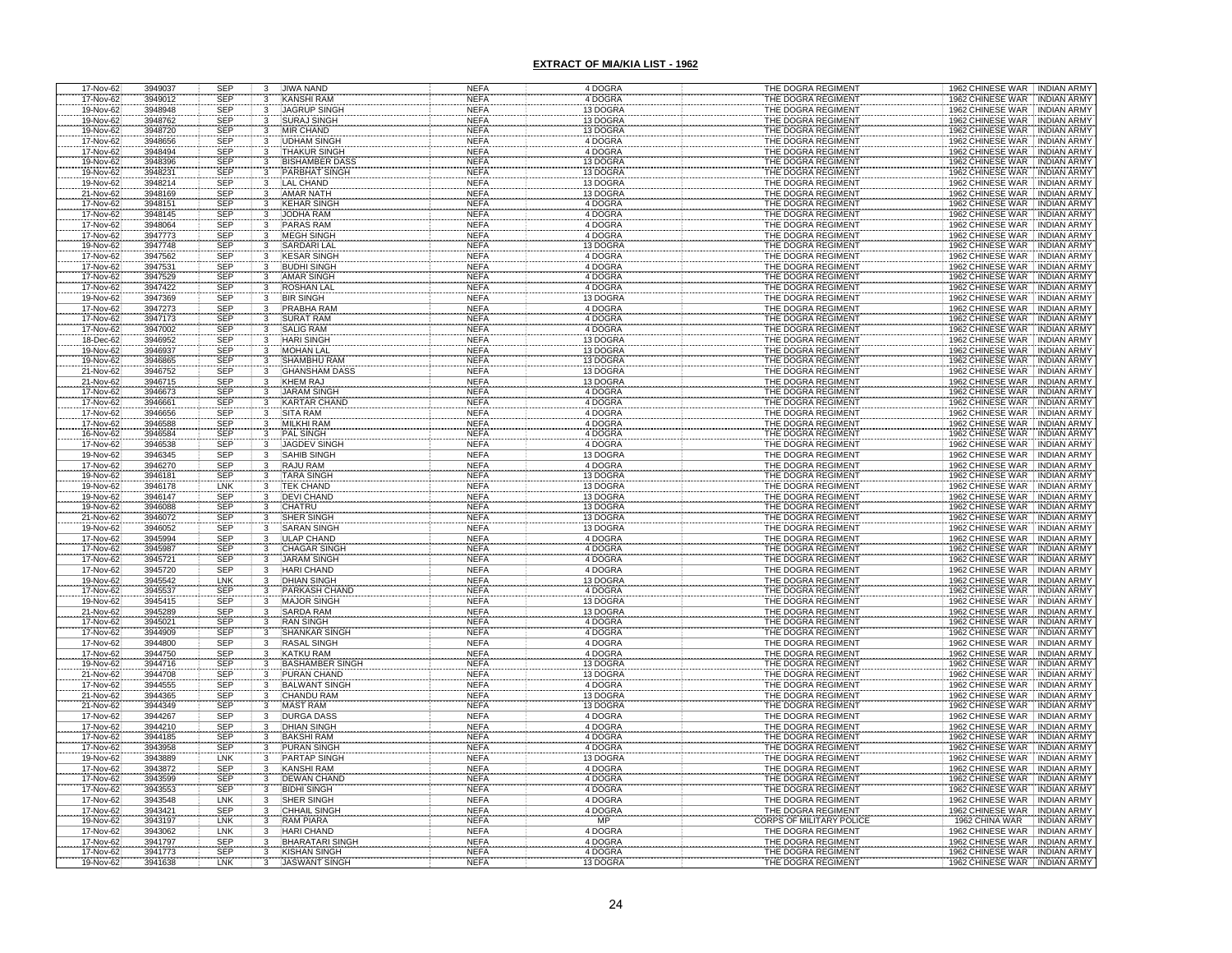| 17-Nov-62                 | 3941606            | LNK                      | 3                                    | <b>GULDIP SINGH</b>                         | <b>NEFA</b>                | 4 DOGRA                 | THE DOGRA REGIMENT                       | 1962 CHINESE WAR INDIAN ARMY                                                                       |
|---------------------------|--------------------|--------------------------|--------------------------------------|---------------------------------------------|----------------------------|-------------------------|------------------------------------------|----------------------------------------------------------------------------------------------------|
| 20-Nov-62                 | 3941391            | <b>HAV</b>               | $\overline{3}$<br>$\overline{3}$     | <b>BHAG SINGH, VrC</b>                      | LADAKH                     | 9 DOGRA                 | THE DOGRA REGIMENT                       | 1962 CHINESE WAR INDIAN ARMY                                                                       |
| 19-Nov-62                 | 3941092            | <b>NK</b><br>LNK         |                                      | <b>KHEMBU RAM</b>                           | <b>NEFA</b><br><b>NEFA</b> | 13 DOGRA<br>4 DOGRA     | THE DOGRA REGIMENT                       | 1962 CHINESE WAR INDIAN ARMY                                                                       |
| 17-Nov-62<br>17-Nov-62    | 3941053<br>3941041 | LNK                      |                                      | <b>JOGINDER SINGH</b><br><b>SOHAN SINGH</b> | <b>NEFA</b>                | 4 DOGRA                 | THE DOGRA REGIMENT<br>THE DOGRA REGIMENT | 1962 CHINESE WAR INDIAN ARMY<br><b>INDIAN ARMY</b>                                                 |
| 17-Nov-62                 | 3940968            | LNK                      |                                      | <b>SURAM SINGH</b>                          | <b>NEFA</b>                | 4 DOGRA                 | THE DOGRA REGIMENT                       | INDIAN ARMY                                                                                        |
| 19-Nov-62                 | 3940938            | LNK                      | 3                                    | <b>RAVIDATT</b>                             | <b>NEFA</b>                | 13 DOGRA                | THE DOGRA REGIMENT                       | 1962 CHINESE WAR<br>1962 CHINESE WAR<br>1962 CHINESE WAR<br><b>INDIAN ARMY</b>                     |
| 19-Nov-62                 | 3940715            | SEP                      |                                      | <b>MILAWA SINGH</b>                         | <b>NEFA</b>                | 13 DOGRA                | THE DOGRA REGIMENT                       |                                                                                                    |
| 24-Oct-62                 | 3940454            | <b>SEP</b>               |                                      | <b>PARS RAM</b>                             | <b>NEFA</b>                | 13 DOGRA                | THE DOGRA REGIMENT                       | 1962 CHINESE WAR   INDIAN ARMY<br>1962 CHINESE WAR   INDIAN ARMY                                   |
| 19-Nov-62                 | 3940307            | <b>BRBR</b>              | 3                                    | <b>MUSAFIR THAKUR</b>                       | <b>NEFA</b>                | 13 DOGRA                | THE DOGRA REGIMENT                       | 1962 CHINESE WAR<br><b>INDIAN ARMY</b>                                                             |
| 17-Nov-62                 | 3940089            | LNK                      | 3                                    | <b>RIKHI RAM</b>                            | <b>NEFA</b>                | 4 DOGRA                 | THE DOGRA REGIMENT                       | 1962 CHINESE WAR INDIAN ARMY                                                                       |
| 17-Nov-62<br>21-Nov-62    | 3940043            | LNK                      | 3                                    | <b>NASIB SINGH</b>                          | <b>NEFA</b>                | 4 DOGRA                 | THE DOGRA REGIMENT                       | 1962 CHINESE WAR<br>1962 CHINESE WAR<br>INDIAN ARMY                                                |
|                           | 3939992            | SP/CK                    |                                      | <b>DULLI MASIH</b>                          | <b>NEFA</b>                | 13 DOGRA<br>4 DOGRA     | THE DOGRA REGIMENT                       | <b>INDIAN ARMY</b>                                                                                 |
| 17-Nov-62<br>17-Nov-62    | 3939971<br>3939835 | LNK<br>LNK               |                                      | <b>BHAGAT SINGH</b><br><b>UTTAM SINGH</b>   | <b>NEFA</b><br><b>NEFA</b> | 4 DOGRA                 | THE DOGRA REGIMENT<br>THE DOGRA REGIMENT | 1962 CHINESE WAR<br><b>INDIAN ARMY</b><br>1962 CHINESE WAR<br><b>INDIAN ARMY</b>                   |
| 21-Nov-62                 | 3939732            | <b>SEP</b>               |                                      | <b>ROSHAN LAL</b>                           | <b>NEFA</b>                | <b>STH BATTALION</b>    | THE MAHAR REGIMENT                       | 1962 CHINESE WAR<br><b>INDIAN ARMY</b>                                                             |
| 19-Nov-62                 | 3939673            | SEP                      |                                      | <b>KEHAR SINGH</b>                          | <b>NEFA</b>                | 13 DOGRA                | THE DOGRA REGIMENT                       | 1962 CHINESE WAR   INDIAN ARMY                                                                     |
| 19-Nov-62                 | 3939608            | <b>BRBR</b>              |                                      | <b>KEWAL SINGH</b>                          | <b>NEFA</b>                | 13 DOGRA                | THE DOGRA REGIMENT                       | 1962 CHINESE WAR<br><b>INDIAN ARMY</b>                                                             |
| 19-Nov-62                 | 3939208            | <b>NK</b>                | 3                                    | LAUKA RAM                                   | <b>NEFA</b>                | 13 DOGRA                | THE DOGRA REGIMENT                       | 1962 CHINESE WAR<br><b>INDIAN ARMY</b>                                                             |
| 17-Nov-62                 | 3938880            | <b>SEP</b>               |                                      | <b>JALHO</b>                                | <b>NEFA</b>                | 4 DOGRA                 | THE DOGRA REGIMENT                       | 1962 CHINESE WAR   INDIAN ARMY                                                                     |
| 17-Nov-62                 | 3938121            | <b>HAV</b>               | 3                                    | PARES RAM                                   | <b>NEFA</b>                | 4 DOGRA                 | THE DOGRA REGIMENT                       | 1962 CHINESE WAR<br><b>INDIAN ARMY</b>                                                             |
| 17-Nov-62                 | 3938100            | <b>HAV</b>               | 3                                    | PRAKAM CHAND                                | <b>NEFA</b>                | 4 DOGRA                 | THE DOGRA REGIMENT                       | 1962 CHINESE WAR<br><b>INDIAN ARMY</b>                                                             |
| 17-Nov-62<br>17-Nov-62    | 3937969            | <b>HAV</b>               |                                      | <b>BAHG SINGH</b>                           | NEFA                       | 4 DOGRA                 | THE DOGRA REGIMENT                       | 1962 CHINESE WAR<br><b>INDIAN ARMY</b>                                                             |
|                           | 3937715<br>3937600 | <b>HAV</b><br><b>HAV</b> |                                      | <b>BESAKHI RAM</b><br><b>BHAADUR SINGI</b>  | <b>NEFA</b><br><b>NEFA</b> | 4 DOGRA                 | THE DOGRA REGIMENT                       | 1962 CHINESE WAR<br><b>INDIAN ARMY</b><br><b>INDIAN ARMY</b>                                       |
| 21-Nov-62<br>$0 - Jan-00$ | 3937016            | <b>NK</b>                |                                      | <b>GIAN CHAND</b>                           | <b>NEFA</b>                | 13 DOGRA<br>$\mathbf 0$ | THE DOGRA REGIMENT<br>$\Omega$           | 1962 CHINESE WAR<br>$\Omega$                                                                       |
| 17-Nov-62                 | 3936528            | <b>NK</b>                |                                      | <b>GIAN SINGH</b>                           | <b>NEFA</b>                | 4 DOGRA                 | THE DOGRA REGIMENT                       | 1962 CHINESE WAR<br><b>INDIAN ARMY</b>                                                             |
| 17-Nov-62                 | 3936280            | LHA\                     |                                      | <b>THAKUR SINGH</b>                         | <b>NEFA</b>                | 4 DOGRA                 | THE DOGRA REGIMENT                       | 1962 CHINESE WAR<br><b>INDIAN ARMY</b>                                                             |
| 17-Nov-62                 | 3934411            | LNK                      |                                      | <b>JAISHI RAM</b>                           | <b>NEFA</b>                | 4 DOGRA                 | THE DOGRA REGIMENT                       | 1962 CHINESE WAR<br><b>INDIAN ARMY</b>                                                             |
| 17-Nov-62                 | 3933615            | <b>NK</b>                |                                      | <b>PARTAP SINGH</b>                         | <b>NEFA</b>                | 4 DOGRA                 | THE DOGRA REGIMENT                       |                                                                                                    |
| 19-Nov-62                 | 3933422            | <b>SWPF</b>              |                                      | <b>MORU</b>                                 | <b>NEFA</b>                | 13 DOGRA                | THE DOGRA REGIMENT                       | 1962 CHINESE WAR   INDIAN ARMY<br>1962 CHINESE WAR   INDIAN ARMY<br>1962 CHINESE WAR   INDIAN ARMY |
| 19-Nov-62                 | 3933412            | <b>HAV</b>               |                                      | <b>KANSHI RAM</b>                           | <b>NEFA</b>                | 13 DOGRA                | THE DOGRA REGIMENT                       |                                                                                                    |
| 19-Nov-62                 | 3933279            | SEP/C <sub>k</sub>       |                                      | <b>HARI RAM</b>                             | <b>NEFA</b>                | 13 DOGRA                | THE DOGRA REGIMENT                       | 1962 CHINESE WAR<br>1962 CHINESE WAR<br>1962 CHINESE WAR<br><b>INDIAN ARMY</b>                     |
| 19-Nov-62                 | 3933048            | <b>NK</b>                |                                      | <b>SHANTI SWARUP SHARM</b>                  | <b>NEFA</b>                | 13 DOGRA                | THE DOGRA REGIMENT                       | <b>INDIAN ARMY</b>                                                                                 |
| 19-Nov-62<br>21-Nov-62    | 3931747<br>3930550 | <b>HAV</b><br>LNK        | 3                                    | <b>SAIN DASS</b><br><b>BHAGAT TAM</b>       | <b>NEFA</b><br><b>NEFA</b> | 13 DOGRA<br>13 DOGRA    | THE DOGRA REGIMENT                       | <b>INDIAN ARMY</b>                                                                                 |
|                           | 3930143            |                          |                                      | PREM SINGH                                  | <b>NEFA</b>                | 4 DOGRA                 | THE DOGRA REGIMENT<br>THE DOGRA REGIMENT | 1962 CHINESE WAR INDIAN ARMY                                                                       |
| 17-Nov-62<br>19-Nov-62    | 3930142            | <b>HAV</b><br>LNK        |                                      | <b>TARLOK SINGH</b>                         | <b>NEFA</b>                | 13 DOGRA                | THE DOGRA REGIMENT                       | 1962 CHINESE WAR   INDIAN ARMY<br>1962 CHINESE WAR   INDIAN ARMY                                   |
| 21-Nov-62                 | 3929964            | SWPR                     |                                      | <b>WALAITI RAM</b>                          | <b>NEFA</b>                | 13 DOGRA                | THE DOGRA REGIMENT                       | 1962 CHINESE WAR NDIAN ARMY                                                                        |
| 17-Nov-62                 | 3929634            | HAV                      |                                      | <b>RANJIT SINGH</b>                         | <b>NEFA</b>                | 4 DOGRA                 | THE DOGRA REGIMENT                       | 1962 CHINESE WAR INDIAN ARMY                                                                       |
| 17-Nov-62                 | 3929512            | <b>NK</b>                |                                      | <b>MILAP CHAND</b>                          | <b>NEFA</b>                | 4 DOGRA                 | THE DOGRA REGIMENT                       | 1962 CHINESE WAR INDIAN ARMY                                                                       |
| 17-Nov-62                 | 3929146            | <b>NK</b>                |                                      | TULSI RAM                                   | <b>NEFA</b>                | 4 DOGRA                 | THE DOGRA REGIMENT                       | 1962 CHINESE WAR INDIAN ARMY                                                                       |
| 17-Nov-62                 | 3929138            | LHAV                     |                                      | <b>DINA NATH</b>                            | <b>NEFA</b>                | 4 DOGRA                 | THE DOGRA REGIMENT                       | 1962 CHINESE WAR : INDIAN ARMY                                                                     |
| 16-Nov-62                 | 3830739            | <b>HAV</b><br>SEP        |                                      | <b>MALIK SINGH</b>                          | <b>NEFA</b>                | 4 SIKH<br>1 SIKH        | THE SIKH REGIMENT                        | <b>1962 CHINESE WAR   INDIAN ARMY</b><br>1962 CHINESE WAR   INDIAN ARMY                            |
| 19-Nov-62                 | 3630004            | LNK/CK                   | 3                                    | <b>CHARAN SINGH</b><br><b>NIDHU RAM</b>     | <b>NEFA</b><br><b>NEFA</b> | 13 DOGRA                | THE SIKH REGIMENT<br>THE DOGRA REGIMENT  | 1962 CHINESE WAR INDIAN ARMY                                                                       |
| 19-Nov-62<br>21-Nov-62    | 3533156<br>3529272 | <b>SEP</b>               | 3                                    | <b>DHARAM SINGH</b>                         | <b>NEFA</b>                | <b>7TH BATTALION</b>    | THE MAHAR REGIMENT                       | 1962 CHINESE WAR INDIAN ARMY                                                                       |
|                           | 3482017            | LNK                      |                                      | <b>JAGIR SINGH</b>                          | <b>NEFA</b>                |                         |                                          | 1962 CHINESE WAR INDIAN ARMY                                                                       |
| 19-Nov-62<br>19-Nov-62    | 3432084            | LNK                      |                                      | RAGHBHIR SINC                               | <b>NEFA</b>                | 1 SIKH<br>3 DOGRA       | THE SIKH REGIMENT<br>THE DOGRA REGIMENT  | <b>INDIAN ARMY</b>                                                                                 |
| 19-Nov-62                 | 3432017            | LNK                      |                                      | <b>DALIP SINGH</b>                          | <b>NEFA</b>                | 1 SIKH                  | THE SIKH REGIMENT                        | 1962 CHINESE WAR<br>1962 CHINESE WAR<br><b>INDIAN ARMY</b>                                         |
| 16-Nov-62                 | 3350602            | LHAV                     |                                      | <b>AVTAR SINGH</b>                          | <b>NEFA</b>                | 4 SIKH                  | THE SIKH REGIMENT                        | 1962 CHINESE WAR<br><b>INDIAN ARMY</b>                                                             |
| 19-Nov-62                 | 3350322            | <b>SEP</b>               |                                      | MOHINDER SINGH                              | <b>NEFA</b>                | 1 SIKH                  | THE SIKH REGIMENT                        | 1962 CHINESE WAR INDIAN ARMY                                                                       |
| 19-Nov-62                 | 3350321            | <b>SEP</b>               | 3                                    | <b>KAILA SINGH</b>                          | <b>NEFA</b>                | 1 SIKH                  | THE SIKH REGIMENT                        | 1962 CHINESE WAR<br><b>INDIAN ARMY</b>                                                             |
| 16-Nov-62                 | 3350301            | <b>SEP</b>               | 3                                    | <b>MOHINDER SINGH</b>                       | <b>NEFA</b>                | 4 SIKH                  | THE SIKH REGIMENT                        | 1962 CHINESE WAR<br><b>INDIAN ARMY</b>                                                             |
| 19-Nov-62<br>19-Nov-62    | 3350281<br>3350280 | SEP<br>SEP               |                                      | <b>GURDEV SINGH</b><br>JOGINDER SINGH       | <b>NEFA</b><br><b>NEFA</b> | 1 SIKH<br>1 SIKH        | THE SIKH REGIMENT<br>THE SIKH REGIMENT   | 1962 CHINESE WAR<br><b>INDIAN ARMY</b><br>1962 CHINESE WAR<br><b>INDIAN ARMY</b>                   |
| 19-Nov-62                 | 3350153            | <b>SEP</b>               |                                      | NACHHATAR SINGH                             | <b>NEFA</b>                | 1 SIKH                  | THE SIKH REGIMENT                        | 1962 CHINESE WAR<br><b>INDIAN ARMY</b>                                                             |
| 19-Nov-62                 | 3350144            | SEP                      | 3                                    | <b>GURBACHAN SINGH</b>                      | <b>NEFA</b>                | 1 SIKH                  | THE SIKH REGIMENT                        | 1962 CHINESE WAR<br><b>INDIAN ARMY</b>                                                             |
| 19-Nov-62                 | 3350123            | SEP                      |                                      | <b>RAGHBIR SINGH</b>                        | <b>NEFA</b>                | 1 SIKH                  | THE SIKH REGIMENT                        | 1962 CHINESE WAR<br><b>INDIAN ARMY</b>                                                             |
| 19-Nov-62                 | 3350114            | <b>SEP</b>               | 3                                    | <b>BOG SINGH</b>                            | <b>NEFA</b>                | 1 SIKH                  | THE SIKH REGIMENT                        | 1962 CHINESE WAR INDIAN ARMY                                                                       |
| 19-Nov-62                 | 3350105            | <b>SEP</b>               | $\overline{\mathbf{3}}$              | <b>JALAUR SINGH</b>                         | <b>NEFA</b>                | 1 SIKH                  | THE SIKH REGIMENT                        | 1962 CHINESE WAR : INDIAN ARMY                                                                     |
| 19-Nov-62                 | 3350093            | <b>SEP</b>               | $\overline{\mathbf{3}}$              | <b>SADUL SINGH</b>                          | <b>NEFA</b>                | 1 SIKH                  | THE SIKH REGIMENT                        | 1962 CHINESE WAR INDIAN ARMY                                                                       |
| 19-Nov-62                 | 3350072            | <b>SEP</b>               | 3                                    | <b>HARBANS SINGH</b>                        | <b>NEFA</b>                | 1 SIKH                  | THE SIKH REGIMENT                        | 1962 CHINESE WAR<br><b>INDIAN ARMY</b>                                                             |
| 19-Nov-62                 | 3350068            | SEP                      | 3<br>$\mathcal{R}$                   | <b>KARTAR SINGH</b><br><b>BALBIR SINGH</b>  | <b>NEFA</b>                | 1 SIKH<br>1 SIKH        | THE SIKH REGIMENT                        | 1962 CHINESE WAR<br><b>INDIAN ARMY</b>                                                             |
| 19-Nov-62<br>19-Nov-62    | 3350016<br>3350014 | <b>SEP</b><br><b>SEP</b> | 3                                    | SHER SINGH                                  | <b>NEFA</b><br><b>NEFA</b> | 1 SIKH                  | THE SIKH REGIMENT<br>THE SIKH REGIMENT   | 1962 CHINESE WAR<br><b>INDIAN ARMY</b><br>1962 CHINESE WAR<br><b>INDIAN ARMY</b>                   |
| 19-Nov-62                 | 3350002            | SEP                      | 3                                    | SAJJAN SINGH                                | <b>NEFA</b>                | 1 SIKH                  | THE SIKH REGIMENT                        | 1962 CHINESE WAR<br><b>INDIAN ARMY</b>                                                             |
| 19-Nov-62                 | 3349983            | <b>SEP</b>               | $\overline{3}$                       | <b>GURDIP SINGH</b>                         | <b>NEFA</b>                | 1 SIKH                  | THE SIKH REGIMENT                        | 1962 CHINESE WAR<br>INDIAN ARMY                                                                    |
| 16-Nov-62                 | 3349969            | <b>SEP</b>               |                                      | <b>JOGINDER SINGH</b>                       | <b>NEFA</b>                | 4 SIKH                  | THE SIKH REGIMENT                        | 1962 CHINESE WAR INDIAN ARMY                                                                       |
| 19-Nov-62                 | 3349966            | SEP                      | $\frac{3}{3}$                        | <b>KARTAR SINGH</b>                         | <b>NEFA</b>                | 1 SIKH                  | THE SIKH REGIMENT                        | 1962 CHINESE WAR INDIAN ARMY                                                                       |
| 19-Nov-62                 | 3349936            | <b>SEP</b>               | $\overline{3}$                       | <b>KASHMIR SINGH</b>                        | <b>NEFA</b>                | 1 SIKH                  | THE SIKH REGIMENT                        | 1962 CHINESE WAR INDIAN ARMY                                                                       |
| 19-Nov-62                 | 3349906            | <b>SEP</b>               | $\overline{\overline{\overline{3}}}$ | <b>CHANAN SINGH</b>                         | <b>NEFA</b>                | 1 SIKH                  | THE SIKH REGIMENT                        | 1962 CHINESE WAR INDIAN ARMY                                                                       |
| 16-Nov-62                 | 3349893            | <b>SEP</b>               | $\overline{3}$                       | <b>AJIT SINGH</b>                           | <b>NEFA</b>                | 4 SIKH                  | THE SIKH REGIMENT                        | 1962 CHINESE WAR INDIAN ARMY                                                                       |
| 16-Nov-62                 | 3349853            | <b>SEP</b>               | $\frac{3}{3}$                        | <b>SURJIT SINGH</b>                         | <b>NEFA</b>                | 4 SIKH                  | THE SIKH REGIMENT                        | 1962 CHINESE WAR INDIAN ARMY                                                                       |
| 19-Nov-62                 | 3349833            | SEP                      |                                      | <b>NAND SINGH</b>                           | <b>NEFA</b>                | 1 SIKH                  | THE SIKH REGIMENT                        | 1962 CHINESE WAR<br><b>INDIAN ARMY</b>                                                             |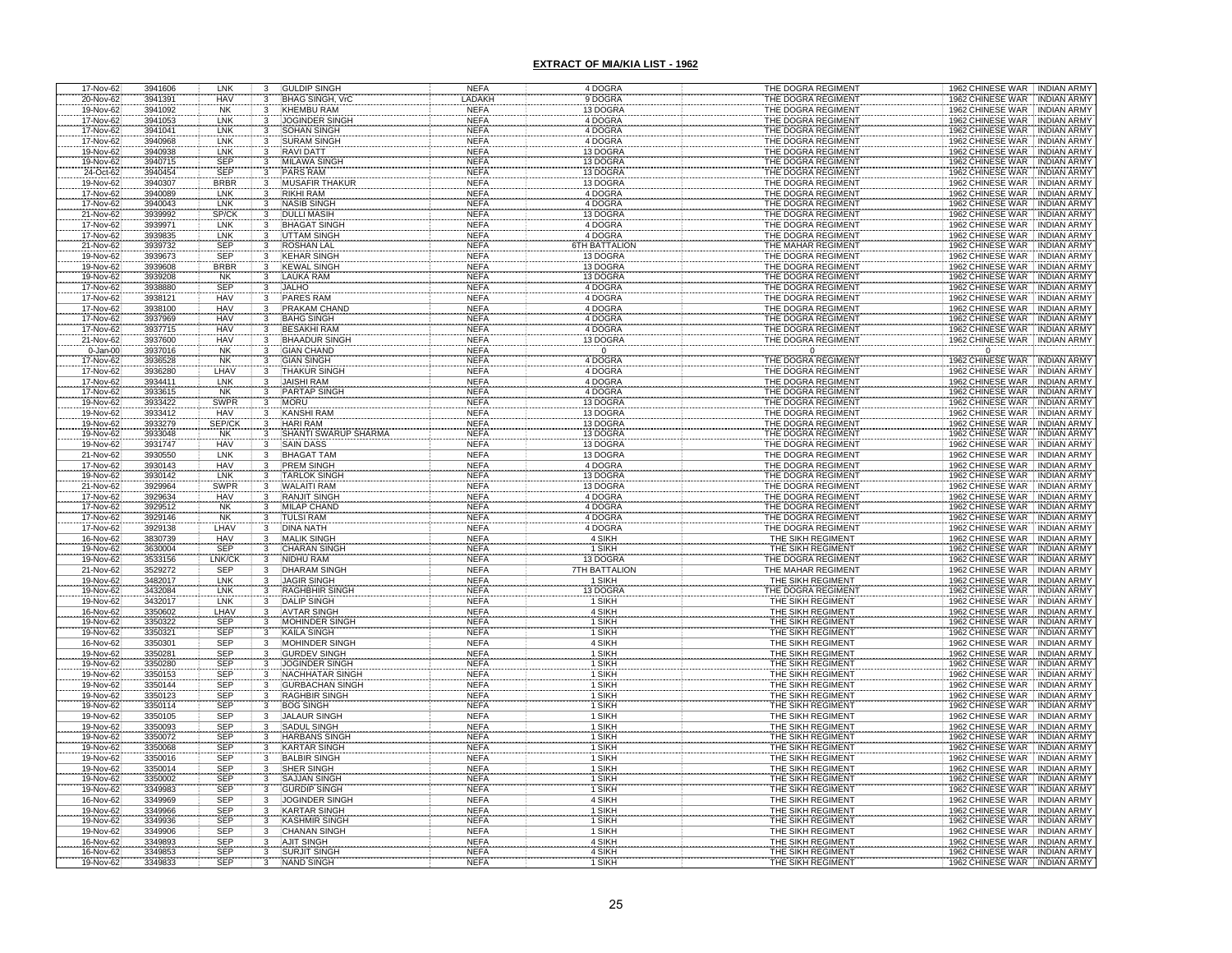| $19-Nov-62$                         | 3349775            | SEP                      | 3                       | <b>AJIT SINGH</b>                            | <b>NEFA</b>                | 1 SIKH           | THE SIKH REGIMENT                      | 1962 CHINESE WAR INDIAN ARMY                                                     |
|-------------------------------------|--------------------|--------------------------|-------------------------|----------------------------------------------|----------------------------|------------------|----------------------------------------|----------------------------------------------------------------------------------|
| 27-Oct-62                           | 3349770            | SEP                      | 3                       | <b>KEWAL SINGH, MVC</b>                      | <b>NEFA</b>                | 4 SIKH           | THE SIKH REGIMENT                      | 1962 CHINESE WAR<br><b>INDIAN ARMY</b>                                           |
| 19-Nov-62<br>16-Nov-62              | 3349749<br>3349704 | SEP<br>SEP               | 3                       | <b>MANGAL SINGH</b><br><b>GURDEV SINGH</b>   | <b>NEFA</b><br><b>NEFA</b> | 1 SIKH<br>4 SIKH | THE SIKH REGIMENT<br>THE SIKH REGIMENT | 1962 CHINESE WAR<br><b>INDIAN ARMY</b><br>1962 CHINESE WAR<br><b>INDIAN ARMY</b> |
|                                     | 3349700            |                          |                         | <b>FAUJA SINGH</b>                           | <b>NEFA</b>                | 4 SIKH           | THE SIKH REGIMENT                      | 1962 CHINESE WAR<br><b>INDIAN ARMY</b>                                           |
|                                     | 3349693            | SEP<br>SEP               |                         | <b>BIKRAM SINGH</b>                          | <b>NEFA</b>                | 1 SIKH           | THE SIKH REGIMENT                      | <b>CHINESE WAR</b><br><b>INDIAN ARM</b>                                          |
| 16-Nov-62<br>19-Nov-62<br>16-Nov-62 | 3349636            | <b>SEP/CLK</b>           |                         | <b>GURDIAL SINGH</b>                         | <b>NEFA</b>                | 4 SIKH           | THE SIKH REGIMENT                      | 1962 CHINESE WAR<br>INDIAN ARM                                                   |
| 16-Nov-62                           | 3349631            | SEP<br>SEP<br>SEP        |                         | <b>ZORA SINGH</b>                            | <b>NEFA</b>                | 4 SIKH           | THE SIKH REGIMENT                      | 1962 CHINESE WAR<br><b>INDIAN ARMY</b>                                           |
| 16-Nov-62<br>16-Nov-62              | 3349630            |                          |                         | AMAR DEV SINGI                               | <b>NEFA</b>                | 4 SIKH           | THE SIKH REGIMENT                      | 1962 CHINESE WAR<br><b>INDIAN ARMY</b>                                           |
|                                     | 3349607            |                          | $\overline{3}$          | <b>BALBIR SINGH</b>                          | <b>NEFA</b>                | 4 SIKH           | THE SIKH REGIMENT                      | 1962 CHINESE WAR INDIAN ARMY                                                     |
| 16-Nov-62                           | 3349603<br>3349598 | SEP                      | 3                       | <b>BAKHSISH SINGH</b><br><b>GURNAM SINGH</b> | <b>NEFA</b><br><b>NEFA</b> | 4 SIKH<br>4 SIKH | THE SIKH REGIMENT<br>THE SIKH REGIMENT | 1962 CHINESE WAR INDIAN ARMY<br>1962 CHINESE WAR<br><b>INDIAN ARMY</b>           |
| 16-Nov-62<br>16-Nov-62              | 3349597            | SEP<br>SEP               |                         | <b>SADHU SINGH</b>                           | <b>NEFA</b>                | 4 SIKH           | THE SIKH REGIMENT                      | 1962 CHINESE WAR<br><b>INDIAN ARMY</b>                                           |
| 16-Nov-62                           | 3349579            | <b>SEP</b>               |                         | <b>BIKAR SINGH</b>                           | <b>NEFA</b>                | 4 SIKH           | THE SIKH REGIMENT                      | 1962 CHINESE WAR<br><b>INDIAN ARMY</b>                                           |
| 19-Nov-62                           | 3349547            | SEP                      | $\overline{3}$          | <b>JARNAIL SINGH</b>                         | <b>NEFA</b>                | 1 SIKH           | THE SIKH REGIMENT                      | 1962 CHINESE WAR<br><b>INDIAN ARMY</b>                                           |
| 23-Oct-62                           | 3349468            | <b>SEP</b>               | 3                       | JOGINDER SINGH                               | <b>NEFA</b>                | 1 SIKH           | THE SIKH REGIMENT                      | 1962 CHINESE WAR<br><b>INDIAN ARMY</b>                                           |
| 19-Nov-62                           | 3349410<br>3349333 | W/M<br><b>SEP</b>        | 3<br>3                  | <b>HARBANS SINGH</b><br><b>BALBIR SINGH</b>  | <b>NEFA</b><br><b>NEFA</b> | 1 SIKH<br>1 SIKH | THE SIKH REGIMENT<br>THE SIKH REGIMENT | 1962 CHINESE WAR<br><b>INDIAN ARMY</b>                                           |
| 19-Nov-62<br>23-Oct-62              | 3349328            |                          |                         | <b>HARBANS SINGH</b>                         | <b>NEFA</b>                | 1 SIKH           | THE SIKH REGIMENT                      | 1962 CHINESE WAR INDIAN ARMY<br>1962 CHINESE WAR INDIAN ARMY                     |
| 23-Oct-62                           | 3349316            | SEP<br>SEP               |                         | <b>SOWARAN SINGH</b>                         | <b>NEFA</b>                | 1 SIKH           | THE SIKH REGIMENT                      | 1962 CHINESE WAR INDIAN ARMY                                                     |
| 19-Nov-62                           | 3349315            | <b>SEP</b>               | 3                       | SURINDER SINGH                               | <b>NEFA</b>                | 1 SIKH           | THE SIKH REGIMENT                      | 1962 CHINESE WAR INDIAN ARMY                                                     |
| 19-Nov-62                           | 3349310            | <b>SEP</b>               | 3                       | MOHINDER SINGH                               | <b>NEFA</b>                | 1 SIKH           | THE SIKH REGIMENT                      | 1962 CHINESE WAR<br><b>INDIAN ARMY</b>                                           |
| 19-Nov-62<br>16-Nov-62              | 3349300            |                          |                         | GURNAM SINGH                                 | <b>NEFA</b>                | 1 SIKH           | THE SIKH REGIMENT<br>THE SIKH REGIMENT | 1962 CHINESE WAR<br><b>INDIAN ARMY</b>                                           |
| 16-Nov-62                           | 3349289<br>3349278 | SEP<br>SEP<br>SEP        |                         | <b>SAWARAN SINGI</b><br><b>RAWAIL SINGH</b>  | <b>NEFA</b><br><b>NEFA</b> | 4 SIKH<br>4 SIKH | THE SIKH REGIMENT                      | 1962 CHINESE WAR<br><b>INDIAN ARMY</b><br>1962 CHINESE WAR<br><b>INDIAN ARMY</b> |
| 16-Nov-62                           | 3349275            | <b>SEP</b>               |                         | <b>KARNAIL SINGH</b>                         | <b>NEFA</b>                | 4 SIKH           | THE SIKH REGIMENT                      | 1962 CHINESE WAR<br><b>INDIAN ARMY</b>                                           |
| 19-Nov-62                           | 3349033            | SEP                      |                         | <b>GURDEV SINGH</b>                          | <b>NEFA</b>                | 1 SIKH           | THE SIKH REGIMENT                      | 1962 CHINESE WAR<br><b>INDIAN ARMY</b>                                           |
| 16-Nov-62                           | 3348999            | SEP                      |                         | <b>UJAGAR SINGH</b>                          | <b>NEFA</b>                | 4 SIKH           | THE SIKH REGIMENT                      | 1962 CHINESE WAR<br><b>INDIAN ARMY</b>                                           |
| 16-Nov-62                           | 3348973            | SEP                      |                         | <b>JAGIR SINGH</b>                           | <b>NEFA</b>                | 4 SIKH           | THE SIKH REGIMENT                      | 1962 CHINESE WAR<br><b>INDIAN ARMY</b>                                           |
| 16-Nov-62                           | 3348968            | SEP<br>SEP               |                         | <b>SARWAN SINGH</b>                          | <b>NEFA</b>                | 4 SIKH           | THE SIKH REGIMENT                      | 1962 CHINESE WAR<br><b>INDIAN ARMY</b>                                           |
| 19-Nov-62<br>16-Nov-62              | 3348929<br>3348918 | <b>SEP</b>               |                         | <b>JASWANT SINGH</b><br><b>B S RANDHAWA</b>  | <b>NEFA</b><br><b>NEFA</b> | 1 SIKH<br>4 SIKH | THE SIKH REGIMENT<br>THE SIKH REGIMENT | 1962 CHINESE WAR<br><b>INDIAN ARMY</b><br>1962 CHINESE WAR INDIAN ARMY           |
| 23-Oct-62                           | 3348830            |                          |                         | PRITAM SINGH                                 | <b>NEFA</b>                | 1 SIKH           | THE SIKH REGIMENT                      | 1962 CHINESE WAR<br><b>INDIAN ARMY</b>                                           |
| 19-Nov-62                           | 3348816            | SEP<br>SEP<br>SEP        |                         | <b>JIT SINGH</b>                             | <b>NEFA</b>                | 1 SIKH           | THE SIKH REGIMENT                      | 1962 CHINESE WAR<br><b>INDIAN ARMY</b>                                           |
| 16-Nov-62                           | 3348575            |                          |                         | <b>MOHINDER SINGH</b>                        | <b>NEFA</b>                | 4 SIKH           | THE SIKH REGIMENT                      | 1962 CHINESE WAR<br><b>INDIAN ARMY</b>                                           |
| 16-Nov-62                           | 3348544            | <b>SEP</b>               | 3                       | <b>MOHINDER SINGH</b>                        | <b>NEFA</b>                | 4 SIKH           | THE SIKH REGIMENT                      | 1962 CHINESE WAR INDIAN ARMY                                                     |
| 23-Oct-62<br>23-Oct-62              | 3348533<br>3348346 | SEP<br>SEP               | 3                       | <b>DILDAR SINGH</b><br><b>BALBIR SINGH</b>   | <b>NEFA</b><br><b>NEFA</b> | 1 SIKH<br>1 SIKH | THE SIKH REGIMENT<br>THE SIKH REGIMENT | 1962 CHINESE WAR   INDIAN ARMY<br>1962 CHINESE WAR   INDIAN ARMY                 |
| 19-Nov-62                           | 3348339            | SEP                      |                         | <b>GURDEV SINGH</b>                          | <b>NEFA</b>                | 1 SIKH           | THE SIKH REGIMENT                      | 1962 CHINESE WAR INDIAN ARMY                                                     |
| 19-Nov-62                           | 3348333            | SEP                      |                         | <b>SUKHDEV SINGH</b>                         | <b>NEFA</b>                | 1 SIKH           | THE SIKH REGIMENT                      | 1962 CHINESE WAR INDIAN ARMY                                                     |
| 23-Oct-62                           | 3348330            | SEP                      |                         | <b>AJAIB SINGH</b>                           | <b>NEFA</b>                | 1 SIKH           | THE SIKH REGIMENT                      | 1962 CHINESE WAR INDIAN ARMY                                                     |
| 19-Nov-62                           | 3348323            | SEP                      |                         | <b>MOHINDER SINGH</b>                        | <b>NEFA</b>                | 1 SIKH           | THE SIKH REGIMENT                      | 1962 CHINESE WAR<br><b>INDIAN ARMY</b>                                           |
| 19-Nov-62                           | 3348315            | SEP                      | 3                       | <b>BIKKAR SINGH</b>                          | <b>NEFA</b>                | 1 SIKH           | THE SIKH REGIMENT                      | 1962 CHINESE WAR . INDIAN ARMY                                                   |
| 19-Nov-62<br>16-Nov-62              | 3348313<br>3348182 | SEP<br>SEP               |                         | JOGINDER SINGH<br>PRITAM SINGH               | <b>NEFA</b><br><b>NEFA</b> | 1 SIKH<br>4 SIKH | THE SIKH REGIMENT<br>THE SIKH REGIMENT | 1962 CHINESE WAR INDIAN ARMY<br>1962 CHINESE WAR INDIAN ARMY                     |
| 19-Nov-62                           | 3348167            | <b>SEP</b>               | 3                       | <b>PURAN SINGH</b>                           | <b>NEFA</b>                | 1 SIKH           | THE SIKH REGIMENT                      | 1962 CHINESE WAR INDIAN ARMY                                                     |
| 16-Nov-62                           | 3348149            | <b>SEP</b>               | $\overline{3}$          | <b>DARSHAN SINGH</b>                         | <b>NEFA</b>                | 4 SIKH           | THE SIKH REGIMENT                      | 1962 CHINESE WAR INDIAN ARMY                                                     |
|                                     | 3348149            |                          |                         | <b>RAWEL SINGH</b>                           | <b>NEFA</b>                | 4 SIKH           | THE SIKH REGIMENT                      | 1962 CHINESE WAR<br><b>INDIAN ARMY</b>                                           |
| 07-Nov-62<br>19-Nov-62<br>19-Nov-62 | 3348064            | SEP<br>SEP<br>SEP<br>SEP |                         | AKHBIR SINGH                                 | <b>NEFA</b>                | 1 SIKH           | THE SIKH REGIMENT                      | 1962 CHINESE WAR<br><b>INDIAN ARMY</b>                                           |
| 19-Nov-62                           | 3348059<br>3348045 |                          |                         | <b>GURCHARAN SING</b><br>NARINDER SINGH      | <b>NEFA</b><br><b>NEFA</b> | 1 SIKH<br>1 SIKH | THE SIKH REGIMENT<br>THE SIKH REGIMENT | 1962 CHINESE WAR<br><b>INDIAN ARM</b><br>1962 CHINESE WAR<br><b>INDIAN ARMY</b>  |
| 23-Oct-62                           | 3348034            | <b>SEP</b>               | 3                       | <b>SWARAN SINGH</b>                          | <b>NEFA</b>                | 1 SIKH           | THE SIKH REGIMENT                      | 1962 CHINESE WAR INDIAN ARMY                                                     |
| 19-Nov-62                           | 3348029            | SEP                      | $\overline{\mathbf{3}}$ | <b>SANTOKH SINGH</b>                         | <b>NEFA</b>                | 1 SIKH           | THE SIKH REGIMENT                      | 1962 CHINESE WAR<br><b>INDIAN ARMY</b>                                           |
| 23-Oct-62                           | 3348016            | SEP                      | 3                       | <b>GURDARSHAN SING</b>                       | <b>NEFA</b>                | 1 SIKH           | THE SIKH REGIMENT                      | 1962 CHINESE WAR<br><b>INDIAN ARMY</b>                                           |
| 16-Nov-62                           | 3347955            | SEP<br>EBR               |                         | <b>GURDIAL SINGH</b>                         | <b>NEFA</b>                | 4 SIKH           | THE SIKH REGIMENT                      | 1962 CHINESE WAR<br><b>INDIAN ARMY</b>                                           |
| 16-Nov-62                           | 3347887            | SEP                      |                         | <b>HOTTE LAL</b><br><b>SARWAN SINGH</b>      | <b>NEFA</b>                | 4 SIKH<br>1 SIKH | THE SIKH REGIMENT                      | 1962 CHINESE WAR<br><b>INDIAN ARMY</b>                                           |
| 19-Nov-62                           | 3347852<br>3347822 |                          |                         | PURAN SINGH                                  | <b>NEFA</b><br><b>NEFA</b> | 4 SIKH           | THE SIKH REGIMENT<br>THE SIKH REGIMENT | 1962 CHINESE WAR<br><b>INDIAN ARMY</b><br>1962 CHINESE WAR<br><b>INDIAN ARMY</b> |
| 16-Nov-62<br>19-Nov-62              | 3347814            |                          |                         | SUKHDEV SINGH                                | <b>NEFA</b>                | 1 SIKH           | THE SIKH REGIMENT                      | 1962 CHINESE WAR<br><b>INDIAN ARMY</b>                                           |
| 23-Oct-62                           | 3347261            | SEP<br>SEP<br>CHM        |                         | <b>ACHHAR SINGH</b>                          | <b>NEFA</b>                | 1 SIKH           | THE SIKH REGIMENT                      | 1962 CHINESE WAR<br><b>INDIAN ARMY</b>                                           |
| 19-Nov-62                           | 3347239            | <b>HAV</b>               | 3                       | <b>MOHINDER SINGH</b>                        | <b>NEFA</b>                | 1 SIKH           | THE SIKH REGIMENT                      | 1962 CHINESE WAR<br><b>INDIAN ARMY</b>                                           |
| 19-Nov-62<br>19-Nov-62              | 3346968            | SEP<br>SEP               |                         | <b>ANGREJ SINGH</b>                          | <b>NEFA</b>                | 1 SIKH           | THE SIKH REGIMENT                      | 1962 CHINESE WAR<br><b>INDIAN ARMY</b>                                           |
| 16-Nov-62                           | 3346875<br>3346818 | <b>SEP</b>               | 3                       | <b>GURDEV SINGH</b><br><b>KUNDAN SINGH</b>   | <b>NEFA</b><br><b>NEFA</b> | 1 SIKH<br>4 SIKH | THE SIKH REGIMENT<br>THE SIKH REGIMENT | 1962 CHINESE WAR<br><b>INDIAN ARMY</b><br>1962 CHINESE WAR<br><b>INDIAN ARMY</b> |
| 19-Nov-62                           | 3346724            | SEP                      | $\overline{3}$          | <b>AJAIB SINGH</b>                           | <b>NEFA</b>                | 1 SIKH           | THE SIKH REGIMENT                      | 1962 CHINESE WAR<br><b>INDIAN ARMY</b>                                           |
| 16-Nov-62                           | 3346708            | <b>SEP</b>               | $\overline{3}$          | <b>KAHAN SINGH</b>                           | <b>NEFA</b>                | 4 SIKH           | THE SIKH REGIMENT                      | 1962 CHINESE WAR INDIAN ARMY                                                     |
| 16-Nov-62                           | 3346673            | <b>SEP</b>               | $\overline{3}$          | AMAR SINGH                                   | <b>NEFA</b>                | 4 SIKH           | THE SIKH REGIMENT                      | 1962 CHINESE WAR<br><b>INDIAN ARMY</b>                                           |
| 19-Nov-62                           | 3346667            | <b>SEP</b>               | $\overline{3}$          | <b>HARNEK SINGH</b>                          | <b>NEFA</b>                | 1 SIKH           | THE SIKH REGIMENT                      | 1962 CHINESE WAR INDIAN ARMY                                                     |
| 16-Nov-62                           | 3346602            | SEP<br><b>SEP</b>        | $\frac{3}{3}$           | <b>KUNDAN SINGH</b>                          | <b>NEFA</b>                | 4 SIKH           | THE SIKH REGIMENT                      | 1962 CHINESE WAR INDIAN ARMY                                                     |
| 23-Oct-62<br>16-Nov-62              | 3346586<br>3346465 | <b>SEP</b>               | 3                       | <b>SOHAN SINGH</b><br><b>HARBHAJAN SINGH</b> | <b>NEFA</b><br><b>NEFA</b> | 1 SIKH<br>4 SIKH | THE SIKH REGIMENT<br>THE SIKH REGIMENT | 1962 CHINESE WAR   INDIAN ARMY<br>1962 CHINESE WAR INDIAN ARMY                   |
| 19-Nov-62                           | 3346428            | SEP                      | $\overline{3}$          | <b>JOGINDER SINGH</b>                        | <b>NEFA</b>                | 1 SIKH           | THE SIKH REGIMENT                      | 1962 CHINESE WAR INDIAN ARMY                                                     |
|                                     | 3346401            | <b>SEP</b>               | 3                       | <b>PIARA SINGH</b>                           | <b>NEFA</b>                | 4 SIKH           | THE SIKH REGIMENT                      | 1962 CHINESE WAR INDIAN ARMY                                                     |
| 25-Oct-62<br>19-Nov-62              | 3346366            | <b>SEP</b>               |                         | <b>WASSAN SINGH</b>                          | <b>NEFA</b>                | 1 SIKH           | THE SIKH REGIMENT                      | 1962 CHINESE WAR INDIAN ARMY                                                     |
| 19-Nov-62                           | 3346213            | <b>SEP</b>               |                         | <b>KARAM SINGH</b>                           | <b>NEFA</b>                | 1 SIKH           | THE SIKH REGIMENT                      | 1962 CHINESE WAR<br><b>INDIAN ARMY</b>                                           |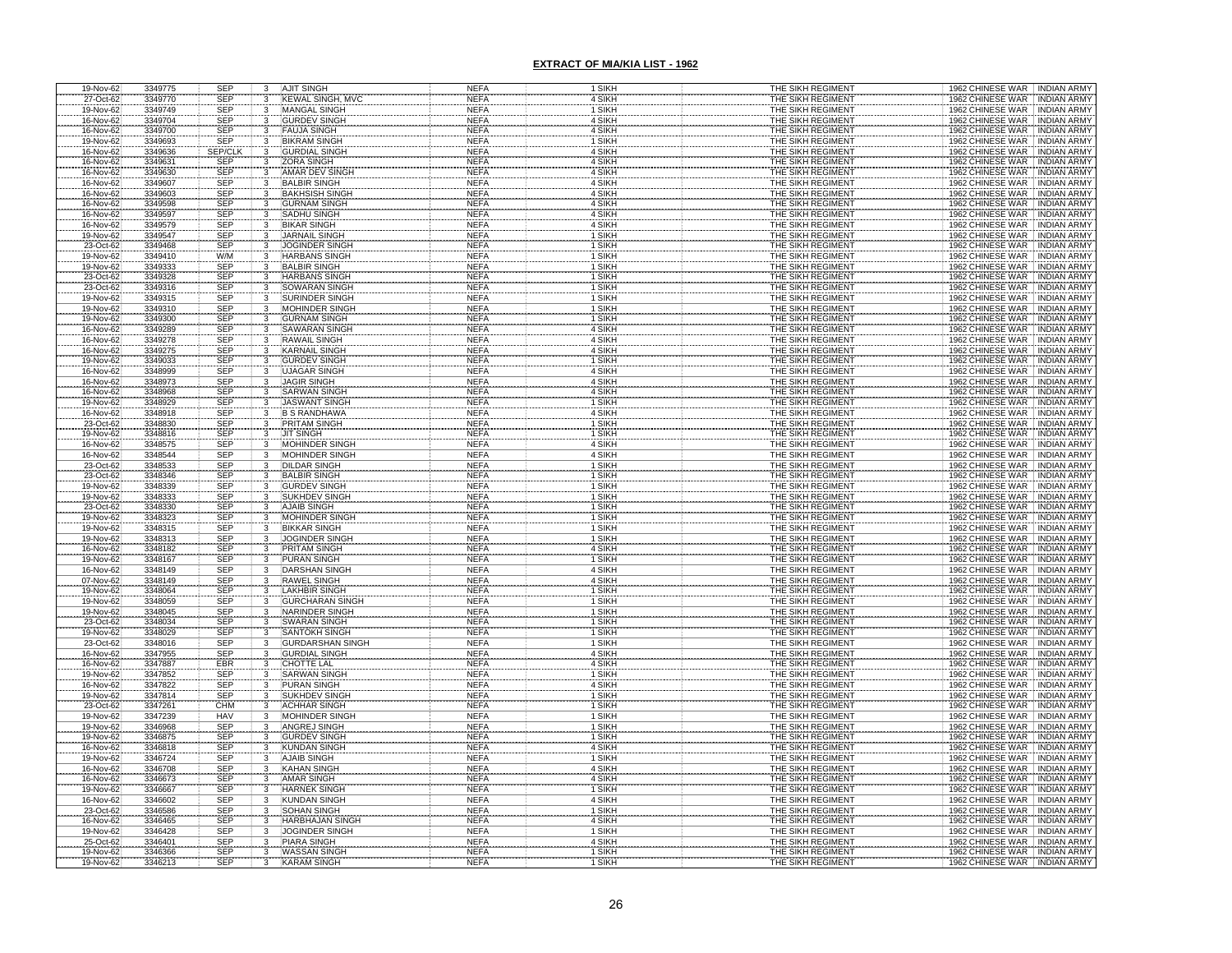| 19-Nov-62              | 3346040            | <b>SEP</b>               | 3                       | <b>BIKAR SINGH</b>                           | <b>NEFA</b>                | 1 SIKH           | THE SIKH REGIMENT                             | 1962 CHINESE WAR INDIAN ARMY                                              |
|------------------------|--------------------|--------------------------|-------------------------|----------------------------------------------|----------------------------|------------------|-----------------------------------------------|---------------------------------------------------------------------------|
| 16-Nov-62              | 3346020            | <b>SEP</b>               | 3                       | <b>DARSHAN SINGH</b>                         | <b>NEFA</b>                | 4 SIKH           | THE SIKH REGIMENT                             | 1962 CHINESE WAR INDIAN ARMY                                              |
| 19-Nov-62              | 3346018            | <b>SEP</b>               | $\overline{\mathbf{3}}$ | <b>RAJ KRISHAN SINGH</b>                     | <b>NEFA</b>                | 1 SIKH           | THE SIKH REGIMENT                             | 1962 CHINESE WAR INDIAN ARMY                                              |
| 19-Nov-62              | 3346002            | <b>SEP</b>               |                         | <b>BALAURA SINGH</b>                         | <b>NEFA</b>                | 1 SIKH           | THE SIKH REGIMENT                             | 1962 CHINESE WAR INDIAN ARMY                                              |
| 19-Nov-62              | 3345870            | <b>SEP</b>               |                         | <b>TEHAL SINGH</b><br>BHAGWAN SINGH          | <b>NEFA</b>                | 1 SIKH           | THE SIKH REGIMENT                             | 1962 CHINESE WAR<br>1962 CHINESE WAR<br><b>INDIAN ARMY</b>                |
| 16-Nov-62              | 3345820            | <b>SEP</b>               |                         | <b>JOGINDER SINGH</b>                        | <b>NEFA</b>                | 4 SIKH           | THE SIKH REGIMENT<br>THE SIKH REGIMENT        | INDIAN ARMY<br>1962 CHINESE WAR INDIAN ARMY                               |
| 19-Nov-62              | 3345533            | <b>SEP</b><br>SEP        | 3                       | <b>ARJAN SINGH</b>                           | <b>NEFA</b><br><b>NEFA</b> | 1 SIKH<br>1 SIKH | THE SIKH REGIMENT                             | 1962 CHINESE WAR<br><b>INDIAN ARMY</b>                                    |
| 19-Nov-62<br>19-Nov-62 | 3345436<br>3345435 | <b>SEP</b>               |                         | <b>MEWA SINGH</b>                            | <b>NEFA</b>                | 1 SIKH           | THE SIKH REGIMENT                             | 1962 CHINESE WAR INDIAN ARMY                                              |
| 19-Nov-62              | 3345414            | <b>SEP</b>               | 3                       | <b>SUKHEHAIN SINGH</b>                       | <b>NEFA</b>                | 1 SIKH           | THE SIKH REGIMENT                             | 1962 CHINESE WAR<br><b>INDIAN ARMY</b>                                    |
| 19-Nov-62              | 3345405            | <b>SEP</b>               | 3                       | <b>AMAR SINGH</b>                            | <b>NEFA</b>                | 1 SIKH           | THE SIKH REGIMENT                             | 1962 CHINESE WAR INDIAN ARMY                                              |
|                        | 3345390            |                          | 3                       | <b>SEWA SINGH</b>                            | <b>NEFA</b>                | 4 SIKH           | THE SIKH REGIMENT                             | 1962 CHINESE WAR INDIAN ARMY                                              |
| 16-Nov-62<br>16-Nov-62 | 3345310            | SEP<br>NK                |                         | <b>JOGINDER SINGH</b>                        | <b>NEFA</b>                | 4 SIKH           | THE SIKH REGIMENT                             | 1962 CHINESE WAR<br><b>INDIAN ARMY</b>                                    |
| 19-Nov-62              | 3345309            | SEP                      |                         | <b>LABH SINGH</b>                            | <b>NEFA</b>                | 1 SIKH           | THE SIKH REGIMENT                             | 1962 CHINESE WAR<br><b>INDIAN ARMY</b>                                    |
| 16-Nov-62              | 3345259            | SEP                      |                         | <b>GURNAM SINGH</b>                          | <b>NEFA</b>                | 4 SIKH           | THE SIKH REGIMENT                             | 1962 CHINESE WAR<br><b>INDIAN ARMY</b>                                    |
| 23-Oct-62              | 3344929            | SEP                      |                         | <b>SUKHDEV SINGH</b>                         | <b>NEFA</b>                | 1 SIKH           | THE SIKH REGIMENT                             | 1962 CHINESE WAR<br><b>INDIAN ARMY</b>                                    |
| 19-Nov-62              | 3344860            | SEP                      |                         | <b>JUGRAJ SINGH</b>                          | <b>NEFA</b>                | 1 SIKH           | THE SIKH REGIMENT                             | 1962 CHINESE WAR<br><b>INDIAN ARMY</b>                                    |
| 16-Nov-62              | 3344769            | <b>SEP</b>               |                         | <b>HARBHAJAN SINGH</b>                       | <b>NEFA</b>                | 4 SIKH           | THE SIKH REGIMENT                             | 1962 CHINESE WAR<br><b>INDIAN ARMY</b>                                    |
| 19-Nov-62              | 3344725            | SEP                      | $\frac{3}{3}$           | MOHINDER SINGH                               | <b>NEFA</b>                | 1 SIKH           | THE SIKH REGIMENT<br>THE SIKH REGIMENT        | 1962 CHINESE WAR<br><b>INDIAN ARMY</b>                                    |
| 19-Nov-62              | 3344668            | <b>SEP</b>               |                         | <b>MANJIT SINGH</b>                          | <b>NEFA</b>                | 1 SIKH           |                                               | 1962 CHINESE WAR<br><b>INDIAN ARMY</b>                                    |
| 16-Nov-62              | 3344654<br>3344493 | <b>SEP</b>               | 3<br>3                  | <b>MELA SINGH</b>                            | <b>NEFA</b><br><b>NEFA</b> | 4 SIKH           | THE SIKH REGIMENT                             | 1962 CHINESE WAR<br><b>INDIAN ARMY</b>                                    |
| 23-Oct-62              | 3344483            | <b>SEP</b>               |                         | <b>MAJOR SINGH</b>                           | <b>NEFA</b>                | 1 SIKH           | THE SIKH REGIMENT                             | 1962 CHINESE WAR<br><b>INDIAN ARMY</b>                                    |
| 19-Nov-62<br>16-Nov-62 | 3344455            | <b>SEP</b><br><b>SEP</b> |                         | <b>BASANT SINGH</b><br><b>SANTOKH SINGH</b>  | <b>NEFA</b>                | 1 SIKH<br>4 SIKH | <u>THE SIKH REGIMENT</u><br>THE SIKH REGIMENT | 1962 CHINESE WAR<br>INDIAN ARMY<br>1962 CHINESE WAR<br><b>INDIAN ARMY</b> |
| 19-Nov-62              | 3344450            | SEP                      |                         | <b>PRITAM SINGH</b>                          | <b>NEFA</b>                | 1 SIKH           | THE SIKH REGIMENT                             | 1962 CHINESE WAR<br><b>INDIAN ARMY</b>                                    |
| 19-Nov-62              | 3344430            | <b>SEP</b>               |                         | <b>PIARA SINGH</b>                           | <b>NEFA</b>                | 1 SIKH           | THE SIKH REGIMENT                             | 1962 CHINESE WAR<br><b>INDIAN ARMY</b>                                    |
| 19-Nov-62              | 3344429            | <b>SEP</b>               |                         | <b>LACHHAMAN SINGH</b>                       | <b>NEFA</b>                | 1 SIKH           | THE SIKH REGIMENT                             | 1962 CHINESE WAR<br><b>INDIAN ARMY</b>                                    |
| 19-Nov-62              | 3344426            | <b>SEP</b>               |                         | <b>GULZAR SINGH</b>                          | <b>NEFA</b>                | 1 SIKH           | THE SIKH REGIMENT                             | 1962 CHINESE WAR<br><b>INDIAN ARMY</b>                                    |
| 16-Nov-62              | 3344415            | <b>SEP</b>               |                         | <b>TARLOK SINGH</b>                          | <b>NEFA</b>                | 4 SIKH           | THE SIKH REGIMENT                             | 1962 CHINESE WAR<br><b>INDIAN ARMY</b>                                    |
| 16-Nov-62              | 3344402            | SEP<br>SEP               |                         | <b>SARWAN SINGH</b>                          | <b>NEFA</b>                | 4 SIKH           | THE SIKH REGIMENT                             | 1962 CHINESE WAR<br><b>INDIAN ARMY</b>                                    |
| 16-Nov-62              | 3344362            |                          |                         | <b>CHARANJIT SINGH</b>                       | <b>NEFA</b>                | 4 SIKH           | THE SIKH REGIMENT                             | 1962 CHINESE WAR<br><b>INDIAN ARMY</b>                                    |
| 16-Nov-62              | 3344334            | <b>SEP</b>               |                         | <b>BAKHTAWAR SINGH</b>                       | <b>NEFA</b>                | 4 SIKH           | THE SIKH REGIMENT                             | 1962 CHINESE WAR INDIAN ARMY                                              |
| 19-Nov-62              | 3344322            | SEP                      |                         | <b>MALKIAT SINGH</b>                         | <b>NEFA</b>                | 1 SIKH           | THE SIKH REGIMENT                             | 1962 CHINESE WAR<br><b>INDIAN ARMY</b>                                    |
| 19-Nov-62              | 3344225            | LNK<br>SEP               |                         | <b>JAGRAJ SINGH</b>                          | <b>NEFA</b>                | MP               | <b>DRPS OF MILITARY POLIC</b>                 | 1962 CHINA WAR<br><b>INDIAN ARMY</b>                                      |
| 19-Nov-62              | 3344041<br>3344028 |                          | 3                       | <b>GURDIP SINGH</b><br><b>HARJIT SINGH</b>   | <b>NEFA</b><br><b>NEFA</b> | 1 SIKH<br>4 SIKH | THE SIKH REGIMENT<br>THE SIKH REGIMENT        | 1962 CHINESE WAR<br><b>INDIAN ARMY</b>                                    |
| 16-Nov-62              | 3344011            | <b>SEP</b>               |                         | <b>TEHAL SINGH</b>                           | <b>NEFA</b>                | 4 SIKH           | THE SIKH REGIMENT                             | 1962 CHINESE WAR INDIAN ARMY                                              |
| 16-Nov-62<br>19-Nov-62 | 3344002            | SEP<br>SEP               |                         | MAHINDER SINGH                               | <b>NEFA</b>                | 1 SIKH           | THE SIKH REGIMENT                             | 1962 CHINESE WAR : INDIAN ARMY<br>1962 CHINESE WAR : INDIAN ARMY          |
| 19-Nov-62              | 3343902            | SEP                      |                         | <b>SOWARAN SINGH</b>                         | <b>NEFA</b>                | 1 SIKH           | THE SIKH REGIMENT                             | 1962 CHINESE WAR INDIAN ARMY                                              |
| 19-Nov-62              | 3343901            | SEP                      |                         | <b>AVTAR SINGH</b>                           | <b>NEFA</b>                | 1 SIKH           | THE SIKH REGIMENT                             | 1962 CHINESE WAR INDIAN ARMY                                              |
| 19-Nov-62              | 3343898            | <b>SEP</b>               |                         | <b>JOGINDER SINGH</b>                        | <b>NEFA</b>                | 1 SIKH           | THE SIKH REGIMENT                             | 1962 CHINESE WAR INDIAN ARMY                                              |
| 16-Nov-62              | 3343843            | SEP                      |                         | <b>ARJAN SINGH</b>                           | <b>NEFA</b>                | 4 SIKH           | THE SIKH REGIMENT                             | 1962 CHINESE WAR NIDIAN ARMY                                              |
| 19-Nov-62              | 3343670            | SEP                      |                         | <b>SURAT SINGH</b>                           | <b>NEFA</b>                | 1 SIKH           | THE SIKH REGIMENT                             | 1962 CHINESE WAR . INDIAN ARMY                                            |
| 19-Nov-62              | 3343635            | SEP<br>SEP               |                         | <b>ISHAR SINGH</b>                           | <b>NEFA</b>                | 1 SIKH           | THE SIKH REGIMENT                             | 1962 CHINESE WAR INDIAN ARMY                                              |
| 16-Nov-62              | 3343628            |                          |                         | OM PRAKASH SINGH                             | <b>NEFA</b>                | 4 SIKH           | THE SIKH REGIMENT                             | 1962 CHINESE WAR INDIAN ARMY                                              |
| 16-Nov-62              | 3343592            | <b>LNK</b>               | 3                       | <b>MUKHTIAR SINGH</b>                        | <b>NEFA</b>                | 4 SIKH           | THE SIKH REGIMENT                             | 1962 CHINESE WAR INDIAN ARMY                                              |
| 19-Nov-62              | 3343492            | <b>SEP</b>               | $\overline{3}$          | <b>JAGRAJ SINGH</b><br><b>SUDAGAR SINGH</b>  | <b>NEFA</b><br><b>NEFA</b> | 1 SIKH           | THE SIKH REGIMENT<br>THE SIKH REGIMENT        | 1962 CHINESE WAR INDIAN ARMY<br>1962 CHINESE WAR INDIAN ARMY              |
| 23-Oct-62<br>19-Nov-62 | 3343459<br>3343440 | SEP<br>LNK               |                         | HARDIP SINGH                                 | <b>NEFA</b>                | 1 SIKH<br>1 SIKH | THE SIKH REGIMENT                             | <b>INDIAN ARMY</b>                                                        |
| 19-Nov-62              |                    | <b>SEP</b>               |                         | <b>HARBANS SINGI</b>                         | <b>NEFA</b>                | 1 SIKH           | THE SIKH REGIMENT                             | 1962 CHINESE WAR<br>1962 CHINESE WAR<br><b>INDIAN ARMY</b>                |
| 19-Nov-62              | 3343437<br>3343251 | <b>SEP</b>               |                         | <b>RANBIR SINGH</b>                          | <b>NEFA</b>                | 1 SIKH           | THE SIKH REGIMENT                             | 1962 CHINESE WAR INDIAN ARMY                                              |
| 19-Nov-62              | 3343211            | <b>SEP</b>               |                         | <b>SUCHA SINGH</b>                           | <b>NEFA</b>                | 1 SIKH           | THE SIKH REGIMENT                             | 1962 CHINESE WAR INDIAN ARMY                                              |
| 16-Nov-62              | 3343209            | <b>LNK</b>               | 3                       | <b>HARBANS SINGH</b>                         | <b>NEFA</b>                | 4 SIKH           | THE SIKH REGIMENT                             | 1962 CHINESE WAR INDIAN ARMY                                              |
| 19-Nov-62              | 3343120            | LNK                      |                         | <b>RATTAN SINGH</b>                          | <b>NEFA</b>                | 1 SIKH           | THE SIKH REGIMENT                             | 1962 CHINESE WAR INDIAN ARMY                                              |
| 19-Nov-62              | 3343059            | SEP                      |                         | <b>RESHAM SINGH</b>                          | <b>NEFA</b>                | 1 SIKH           | THE SIKH REGIMENT                             | 1962 CHINESE WAR<br><b>INDIAN ARMY</b>                                    |
| 23-Oct-62              | 3343051            | <b>SEP</b>               |                         | <b>RAM RATTAN SING</b>                       | <b>NEFA</b>                | 1 SIKH           | THE SIKH REGIMENT                             | 1962 CHINESE WAR<br><b>INDIAN ARMY</b>                                    |
| 16-Nov-62              | 3343014            | <b>SEP</b>               |                         | <b>PARGAT SINGH</b>                          | <b>NEFA</b>                | 4 SIKH           | THE SIKH REGIMENT                             | 1962 CHINESE WAR INDIAN ARMY                                              |
| 19-Nov-62              | 3342960            | SEP                      | 3                       | <b>RUP SINGH</b>                             | <b>NEFA</b>                | 1 SIKH           | THE SIKH REGIMENT                             | 1962 CHINESE WAR<br>INDIAN ARMY                                           |
| 23-Oct-62<br>19-Nov-62 | 3342955<br>3342954 | <b>SEP</b><br><b>SEP</b> | 3                       | <b>BAHADUR SINGH</b><br><b>GURDIAL SINGH</b> | <b>NEFA</b><br><b>NEFA</b> | 1 SIKH<br>1 SIKH | THE SIKH REGIMENT<br>THE SIKH REGIMENT        | 1962 CHINESE WAR<br><b>INDIAN ARMY</b><br>1962 CHINESE WAR INDIAN ARMY    |
| 16-Nov-62              | 3342932            | LNK                      | $\overline{3}$          | <b>BALBIR SINGH</b>                          | <b>NEFA</b>                | 4 SIKH           | THE SIKH REGIMENT                             | 1962 CHINESE WAR INDIAN ARMY                                              |
| 16-Nov-62              | 3342899            | SWPR                     | $\overline{\mathbf{3}}$ | <b>BAGGA SINGH</b>                           | <b>NEFA</b>                | 4 SIKH           | THE SIKH REGIMENT                             | 1962 CHINESE WAR INDIAN ARMY                                              |
| 19-Nov-62              | 3342862            | SEP/CK                   | 3                       | <b>JOGINDER SINGI</b>                        | <b>NEFA</b>                | 1 SIKH           | THE SIKH REGIMENT                             | 1962 CHINESE WAR INDIAN ARMY                                              |
| 19-Nov-62              | 3342730            | <b>LNK</b>               |                         | <b>SARUP SINGH</b>                           | <b>NEFA</b>                | 1 SIKH           | THE SIKH REGIMENT                             | 1962 CHINESE WAR INDIAN ARMY                                              |
| 16-Nov-62              | 3342632            | <b>LNK</b>               | $\mathcal{R}$           | HARBHAJAN SINGH                              | <b>NEFA</b>                | 4 SIKH           | THE SIKH REGIMENT                             | 1962 CHINESE WAR INDIAN ARMY                                              |
| 16-Nov-62              | 3342574            | <b>SEP</b>               | $\mathcal{R}$           | <b>MALKIAT SINGH</b>                         | <b>NEFA</b>                | 4 SIKH           | THE SIKH REGIMENT                             | 1962 CHINESE WAR INDIAN ARMY                                              |
| 16-Nov-62              | 3342438            | SEP                      | 3                       | <b>RESHAM SINGH</b>                          | <b>NEFA</b>                | 4 SIKH           | THE SIKH REGIMENT                             | 1962 CHINESE WAR INDIAN ARMY                                              |
| 16-Nov-62              | 3342340            | LNK                      | $\overline{\mathbf{3}}$ | <b>KARAM SINGH</b>                           | <b>NEFA</b>                | 4 SIKH           | THE SIKH REGIMENT                             | 1962 CHINESE WAR INDIAN ARMY                                              |
| 19-Nov-62              | 3342251            | SEP<br>NK                | $\frac{3}{3}$           | RANJIT SINGH                                 | <b>NEFA</b>                | 1 SIKH           | THE SIKH REGIMENT                             | 1962 CHINESE WAR INDIAN ARMY                                              |
| 19-Nov-62              | 3342196            |                          |                         | <b>NATHA SINGH</b>                           | <b>NEFA</b>                | 1 SIKH           | THE SIKH REGIMENT                             | 1962 CHINESE WAR INDIAN ARMY                                              |
| 19-Nov-62<br>19-Nov-62 | 3342188<br>3342029 | <b>SEP</b><br>LNK        | 3<br>$\overline{3}$     | NACHHATAR SINGH<br><b>JARNAIL SINGH</b>      | <b>NEFA</b><br><b>NEFA</b> | 1 SIKH<br>1 SIKH | THE SIKH REGIMENT<br>THE SIKH REGIMENT        | 1962 CHINESE WAR INDIAN ARMY<br>1962 CHINESE WAR INDIAN ARMY              |
| 19-Nov-62              | 3341920            | <b>SEP</b>               | $\overline{3}$          | <b>HARI SINGH</b>                            | <b>NEFA</b>                | 1 SIKH           | THE SIKH REGIMENT                             | 1962 CHINESE WAR INDIAN ARMY                                              |
| 23-Oct-62              | 3341914            | SEP/CK                   |                         | <b>BAWA SINGH</b>                            | <b>NEFA</b>                | 1 SIKH           | THE SIKH REGIMENT                             | 1962 CHINESE WAR . INDIAN ARMY                                            |
| 19-Nov-62              | 3341904            | SEP                      |                         | <b>PYAR SINGH</b>                            | <b>NEFA</b>                | 1 SIKH           | THE SIKH REGIMENT                             | 1962 CHINESE WAR INDIAN ARMY                                              |
|                        |                    |                          |                         |                                              |                            |                  |                                               |                                                                           |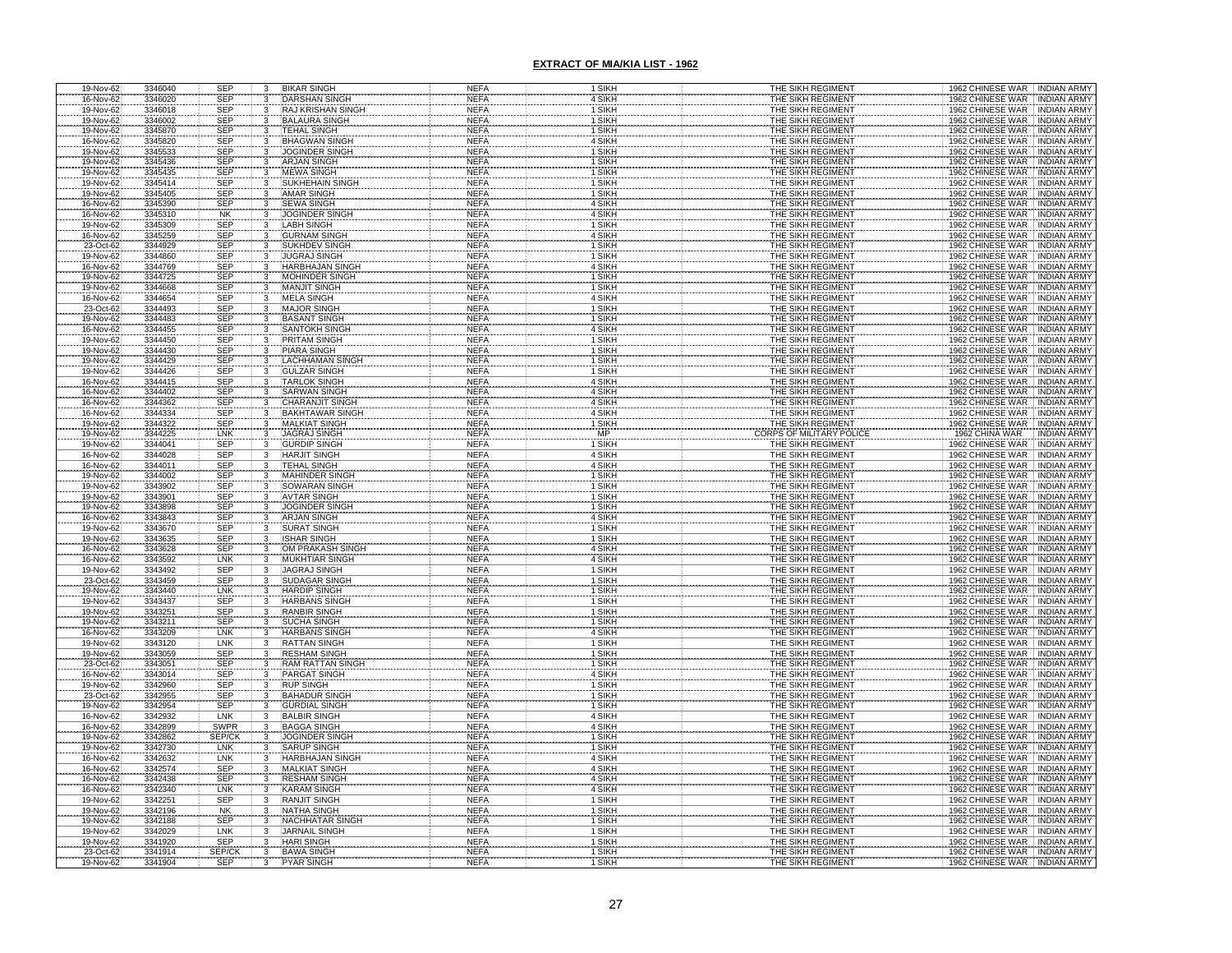| 19-Nov-62                           | 3341422                       | <b>SEP</b>               |                                           | <b>JANGIR SINGH</b>                          | <b>NEFA</b>                | 1 SIKH                       | THE SIKH REGIMENT                                           | 1962 CHINESE WAR INDIAN ARMY                                                                       |
|-------------------------------------|-------------------------------|--------------------------|-------------------------------------------|----------------------------------------------|----------------------------|------------------------------|-------------------------------------------------------------|----------------------------------------------------------------------------------------------------|
| 16-Nov-62                           | 3341408                       | LNK                      |                                           | <b>KARNAIL SINGH</b>                         | <b>NEFA</b>                | 4 SIKH                       | THE SIKH REGIMENT                                           | 1962 CHINESE WAR INDIAN ARMY                                                                       |
| 16-Nov-62                           | 3341339                       | HAV                      |                                           | <b>CHANAN SINGH</b>                          | <b>NEFA</b>                | 4 SIKH                       | THE SIKH REGIMENT                                           | 1962 CHINESE WAR INDIAN ARMY                                                                       |
| 16-Nov-62                           | 3341247                       | <b>SEP</b>               |                                           | <b>HARCHAND SINGH</b>                        | <b>NEFA</b>                | 4 SIKH                       | THE SIKH REGIMENT                                           | 1962 CHINESE WAR INDIAN ARMY                                                                       |
| 19-Nov-62<br>23-Oct-62              | 3341246<br>3341051            | <b>SEP</b><br><b>SEP</b> |                                           | <b>HARDIAL SINGH</b><br><b>AVTAR SINGH</b>   | <b>NEFA</b><br><b>NEFA</b> | 1 SIKH<br>1 SIKH             | THE SIKH REGIMENT<br>THE SIKH REGIMENT                      | 1962 CHINESE WAR<br>1962 CHINESE WAR<br>INDIAN ARMY                                                |
| 23-Oct-62                           | 3341044                       | LNK                      |                                           | <b>IQBAL SINGH</b>                           | <b>NEFA</b>                | 1 SIKH                       | THE SIKH REGIMENT                                           | 1962 CHINESE WAR<br><b>INDIAN ARMY</b>                                                             |
|                                     | 3340861                       | <b>SEP</b>               |                                           |                                              | <b>NEFA</b>                | 1 SIKH                       | THE SIKH REGIMENT                                           | 1962 CHINESE WAR<br><b>INDIAN ARMY</b>                                                             |
| 23-Oct-62<br>16-Nov-62<br>19-Nov-62 | 3340840                       | LNK                      |                                           | <b>NAURANG SINGH<br/>SANTOKH SINGH</b>       | <b>NEFA</b>                | 4 SIKH                       | THE SIKH REGIMENT                                           | 1962 CHINESE WAR INDIAN ARMY                                                                       |
|                                     | 3340747                       | <b>SEP</b>               |                                           | <b>GURMEL SINGH</b>                          | <b>NEFA</b>                | 1 SIKH                       | THE SIKH REGIMENT                                           | 1962 CHINESE WAR INDIAN ARMY                                                                       |
| 16-Nov-62                           | 3340262                       | <b>NK</b>                |                                           | <b>SARDARA SINGH</b>                         | <b>NEFA</b>                | <b>19 FIELD COMPANY</b>      | <b>BOMBAY ENGINEER GROUP</b>                                | $\Omega$                                                                                           |
| 19-Nov-62<br>12-Nov-62              | 3339410                       | W/M                      |                                           | <b>RAM SARUP</b>                             | <b>NEFA</b>                | 1 SIKH<br>4 SIKH             | THE SIKH REGIMENT<br>THE SIKH REGIMENT                      | 1962 CHINESE WAR<br>1962 CHINESE WAR<br><b>INDIAN ARMY</b>                                         |
|                                     | 3338891                       | <b>NK</b>                |                                           | <b>MAGHAR SINGH</b>                          | <b>NEFA</b>                |                              |                                                             | <b>INDIAN ARMY</b>                                                                                 |
| 16-Nov-62                           | 3338734                       | SEP                      |                                           | <b>BACHITAR SINGH</b>                        | <b>NEFA</b>                | 4 SIKH                       | THE SIKH REGIMENT                                           | 1962 CHINESE WAR INDIAN ARMY                                                                       |
| 18-Nov-62                           | 3338645                       | HAV                      |                                           | <b>SURJIT SINGH</b>                          | <b>NEFA</b>                | 19 FIELD COMPAN              | <b>BOMBAY ENGINEER GROU</b>                                 | $\overline{0}$                                                                                     |
| 19-Nov-62                           | 3338466                       | <b>HAV</b>               |                                           | <b>MUKHTIAR SINGH</b>                        | <b>NEFA</b>                | 1 SIKH                       | THE SIKH REGIMENT                                           | 1962 CHINESE WAR<br><b>INDIAN ARMY</b>                                                             |
| 23-Oct-62<br>19-Nov-62              | 3338392<br>3338299            | LNK<br><b>NK</b>         |                                           | <b>MOHINDER SINGH</b><br><b>KULBIR SINGH</b> | <b>NEFA</b><br><b>NEFA</b> | 1 SIKH<br>1 SIKH             | THE SIKH REGIMENT<br>THE SIKH REGIMENT                      | 1962 CHINESE WAR<br><b>INDIAN ARMY</b><br>1962 CHINESE WAR<br><b>INDIAN ARMY</b>                   |
| 23-Oct-62                           | 3337858                       | <b>NK</b>                |                                           | <b>HARNAM SINGH</b>                          | <b>NEFA</b>                | 1 SIKH                       | THE SIKH REGIMENT                                           | 1962 CHINESE WAR<br><b>INDIAN ARMY</b>                                                             |
| 21-Nov-62                           | 3337808                       | <b>NK</b>                | $\overline{\mathbf{3}}$<br>$\overline{3}$ | <b>AJIT SINGH</b>                            | <b>NEFA</b>                | <b>6TH BATTALION</b>         | THE MAHAR REGIMENT                                          | 1962 CHINESE WAR   INDIAN ARMY                                                                     |
| 19-Nov-62                           | 3336986                       | <b>SWPR</b>              | 3                                         | <b>SARJU SINGH</b>                           | <b>NEFA</b>                | 1 SIKH                       | THE SIKH REGIMENT                                           | 1962 CHINESE WAR<br><b>INDIAN ARMY</b>                                                             |
| 16-Nov-62                           | 3335695                       | <b>HAV</b>               | $\overline{3}$                            | <b>LABH SINGH</b>                            | <b>NEFA</b>                | 4 SIKH                       | THE SIKH REGIMENT                                           | 1962 CHINESE WAR<br><b>INDIAN ARMY</b>                                                             |
|                                     | 3335602                       | LHAV                     |                                           | <b>BHAJAN SINGH</b>                          | <b>NEFA</b>                | 4 SIKH                       | THE SIKH REGIMENT                                           | 1962 CHINESE WAR<br><b>INDIAN ARMY</b>                                                             |
| 16-Nov-62<br>19-Nov-62<br>16-Nov-62 | 3335257                       | <b>NK</b>                |                                           | <b>DIDAR SINGH</b>                           | <b>NEFA</b>                | 1 SIKH                       | THE SIKH REGIMENT                                           | 1962 CHINESE WAR<br><b>INDIAN ARMY</b>                                                             |
|                                     | 3334403                       | HAV                      |                                           | <b>AMAR SINGH</b>                            | <b>NEFA</b>                | 4 SIKH                       | THE SIKH REGIMENT                                           | 1962 CHINESE WAR<br><b>INDIAN ARMY</b>                                                             |
| 16-Nov-62                           | 3334075                       | <b>HAV</b>               |                                           | <b>BHOLA SINGH</b>                           | <b>NEFA</b>                | 4 SIKH                       | THE SIKH REGIMENT                                           | 1962 CHINESE WAR<br><b>INDIAN ARMY</b>                                                             |
| 16-Nov-62<br>19-Nov-62              | 3333976<br>3333435            | LHAV<br><b>HAV</b>       |                                           | <b>SHANGARA SINGH</b><br><b>HARI SINGH</b>   | <b>NEFA</b><br><b>NEFA</b> | 4 SIKH<br>1 SIKH             | THE SIKH REGIMENT<br>THE SIKH REGIMENT                      | 1962 CHINESE WAR INDIAN ARMY<br>1962 CHINESE WAR INDIAN ARMY                                       |
| 21-Nov-62                           | 3331828                       | <b>HAV/CLK</b>           |                                           | <b>SWARAN SINGH</b>                          | <b>NEFA</b>                | <b>4 SIKH LIGHT INFANTRY</b> | HE SIKH LIGHT INFANTR                                       | 1962 CHINESE WAR<br><b>INDIAN ARMY</b>                                                             |
|                                     |                               | LNK/CK                   |                                           | ABHA SINGH                                   | <b>NEFA</b>                | 1 SIKH                       |                                                             |                                                                                                    |
|                                     |                               | SEP<br>LHAV              |                                           | MADHO SINGH                                  | <b>NEFA</b>                | SIKH                         |                                                             |                                                                                                    |
| 19-Nov-62<br>19-Nov-62<br>16-Nov-62 | 3331084<br>3330996<br>3330962 |                          |                                           | <b>B M KIRPA RAM, VR</b>                     | <b>NEFA</b>                | 4 SIKH                       | THE SIKH REGIMENT<br>THE SIKH REGIMENT<br>THE SIKH REGIMENT | 1962 CHINESE WAR : INDIAN ARMY<br>1962 CHINESE WAR : INDIAN ARMY<br>1962 CHINESE WAR : INDIAN ARMY |
| 23-Oct-62<br>16-Nov-62<br>16-Nov-62 | 3330841<br>3330739<br>3330426 | LNK<br>HAV<br>HAV        |                                           | SANTOKH SINGH                                | <b>NEFA</b>                | 1 SIKH                       | THE SIKH REGIMENT<br>THE SIKH REGIMENT<br>THE SIKH REGIMENT | 1962 CHINESE WAR<br>1962 CHINESE WAR<br>1962 CHINESE WAR<br><b>INDIAN ARMY</b>                     |
|                                     |                               |                          |                                           | BRAR SINGH                                   | <b>NEFA</b>                | 4 SIKH                       |                                                             | <b>INDIAN ARMY</b>                                                                                 |
|                                     |                               |                          |                                           |                                              | <b>NEFA</b>                | 4 SIKH                       |                                                             | <b>INDIAN ARMY</b><br>1962 CHINESE WAR INDIAN ARMY                                                 |
| 19-Nov-62                           | 3330350                       | LNK<br>SWPR              |                                           | <b>SURJIT SINGH</b>                          | <b>NEFA</b><br><b>NEFA</b> | 1 SIKH                       | THE SIKH REGIMENT                                           |                                                                                                    |
| 19-Nov-62<br>19-Nov-62              | 3330258<br>3328312            | LHAV                     |                                           | BINDO SINGH                                  | <b>NEFA</b>                | 1 SIKH<br>1 SIKH             | THE SIKH REGIMENT<br>THE SIKH REGIMENT                      | 1962 CHINESE WAR : INDIAN ARMY<br>1962 CHINESE WAR : INDIAN ARMY                                   |
| 21-Oct-62                           | 3150688                       | SEP/CI                   |                                           | <b>HAZARI LAL</b>                            | LADAKH                     | 5 JAT                        | THE JAT REGIMENT                                            | 1962 CHINESE WAR<br><b>INDIAN ARMY</b>                                                             |
| 21-Oct-62                           | 3144272                       | SEP                      |                                           | <b>RANJIT SINGH</b>                          | LADAKH                     | 5 JAT                        | THE JAT REGIMENT                                            | 1962 CHINESE WAR INDIAN ARMY                                                                       |
| 23-Oct-62                           | 3144261                       | SEP                      |                                           | <b>KIRPAL SINGH</b>                          | LADAKH                     | 5 JAT                        | THE JAT REGIMENT                                            | 1962 CHINESE WAR INDIAN ARMY                                                                       |
| 22-Oct-62                           | 3144260                       | SEP                      |                                           | <b>DHUP SINGH</b>                            | LADAKH                     | 5 JAT                        | THE JAT REGIMENT                                            | 1962 CHINESE WAR INDIAN ARMY                                                                       |
| 23-Oct-62                           | 3144236                       | SEP                      |                                           | <b>RAM KALA</b><br>LOK RAM                   | LADAKH<br>LADAKH           | 5 JAT                        | THE JAT REGIMENT<br>THE JAT REGIMENT                        | 1962 CHINESE WAR : INDIAN ARMY                                                                     |
| 21-Oct-62<br>20-Oct-62              | 3144218<br>3144083            | SEP<br>SEP               |                                           | <b>SUGRIW</b>                                | LADAKH                     | 5 JAT<br>5 JAT               | THE JAT REGIMENT                                            | 1962 CHINESE WAR   INDIAN ARMY<br>1962 CHINESE WAR   INDIAN ARMY                                   |
| 22-Oct-62                           | 3143945                       | <b>SEP</b>               | 3                                         | SHEO RAMA RAM                                | <b>LADAKH</b>              | 5 JAT                        | THE JAT REGIMENT                                            | 1962 CHINESE WAR INDIAN ARMY                                                                       |
| 23-Oct-62                           | 3143939                       | <b>SEP</b>               | 3                                         | <b>RAM KUMAR</b>                             | LADAKH                     | 5 JAT                        | THE JAT REGIMENT                                            | 1962 CHINESE WAR INDIAN ARMY                                                                       |
|                                     | 3143844                       |                          |                                           | <b>JAI LAL</b>                               | LADAKH                     | 5 JAT                        | THE JAT REGIMENT                                            | 1962 CHINESE WAR INDIAN ARMY                                                                       |
| 21-Oct-62<br>21-Oct-62              | 3143807                       |                          |                                           | SHERA                                        | LADAKH                     | 5 JAT<br>5 JAT               | THE JAT REGIMENT                                            | <b>INDIAN ARMY</b>                                                                                 |
| 20-Oct-62                           | 3143763                       | SEP<br>SEP<br>SEP<br>SEP |                                           | <b>RAI SINGI</b>                             | LADAKH                     |                              | THE JAT REGIMENT                                            | 1962 CHINESE WAR<br>1962 CHINESE WAR<br>1962 CHINESE WAR<br><b>INDIAN ARMY</b>                     |
| 20-Oct-62                           | 3143695                       | SEP                      |                                           | <b>BADAN SINGH</b>                           | LADAKH                     | 5 JAT                        | THE JAT REGIMENT                                            | <b>INDIAN ARMY</b>                                                                                 |
| 21-Oct-62<br>20-Oct-62              | 3143693<br>3143499            | SEP                      | 3                                         | <b>SHER SINGH</b><br><b>ARJUN SINGH</b>      | LADAKH<br>LADAKH           | 5 JAT<br>5 JAT               | THE JAT REGIMENT<br>THE JAT REGIMENT                        | 1962 CHINESE WAR INDIAN ARMY<br>1962 CHINESE WAR INDIAN ARMY                                       |
| 20-Oct-62                           | 3143424                       | SEP                      |                                           | <b>BHOIT RAM</b>                             | LADAKH                     | 5 JAT                        | THE JAT REGIMENT                                            | 1962 CHINESE WAR INDIAN ARMY                                                                       |
| 22-Oct-62                           | 3142936                       | SEP/CK                   |                                           | <b>SIS RAM</b>                               | LADAKH                     |                              | THE JAT REGIMENT                                            | 1962 CHINESE WAR<br><b>INDIAN ARMY</b>                                                             |
| 21-Oct-62                           | 3142933                       | SEP                      |                                           | <b>BHOPAL SING</b>                           | LADAKH                     | 5 JAT<br>5 JAT               | THE JAT REGIMENT                                            | 1962 CHINESE WAR<br><b>INDIAN ARMY</b>                                                             |
| 20-Oct-62                           | 3142932                       | <b>SEP</b>               |                                           | <b>MITHIA</b>                                | LADAKH                     | 5 JAT                        | THE JAT REGIMENT                                            | 1962 CHINESE WAR<br>INDIAN ARMY                                                                    |
| 21-Oct-62                           | 3142642                       | SEP                      |                                           | <b>HAS RAM</b>                               | LADAKH                     | 5 JAT<br>5 JAT               | THE JAT REGIMENT                                            | 1962 CHINESE WAR<br><b>INDIAN ARMY</b>                                                             |
| 21-Oct-62<br>15-Nov-62              | 3142482<br>3142429            | SEP<br><b>SEP</b>        |                                           | <b>LACHMAN SING</b><br><b>DAYA KISHAN</b>    | LADAKH<br><b>NEFA</b>      | <b>6 KUMAON</b>              | THE JAT REGIMENT<br>THE KUMAON REGIMENT                     | 1962 CHINESE WAR INDIAN ARMY<br>1962 CHINESE WAR INDIAN ARMY                                       |
| 24-Oct-62                           | 3142413                       | SEP                      | $\overline{3}$                            | <b>MOLAR SINGH</b>                           | LADAKH                     | 5 JAT                        | THE JAT REGIMENT                                            | 1962 CHINESE WAR INDIAN ARMY                                                                       |
|                                     | 3142292                       | LNK                      | 3                                         | <b>RAGHBIR SING</b>                          | <b>NEFA</b>                | <b>MP</b>                    | <b>CORPS OF MILITARY POLI</b>                               | 1962 CHINA WAR<br><b>INDIAN ARMY</b>                                                               |
| 19-Nov-62<br>20-Oct-62              | 3142284                       | SEP                      |                                           | <b>BHIM SINGH</b>                            | LADAKH                     | 5 JAT                        | THE JAT REGIMENT                                            | 1962 CHINESE WAR<br><b>INDIAN ARMY</b>                                                             |
| 20-Oct-62                           | 3142275                       | SEP                      | 3                                         | <b>KANWAL SINGH</b>                          | LADAKH                     | 5 JAT                        | THE JAT REGIMENT                                            | 1962 CHINESE WAR INDIAN ARMY                                                                       |
| 20-Oct-62                           | 3142142                       | <b>SEP</b>               | 3                                         | <b>NAND KIRAN</b>                            | LADAKH                     | 5 JAT                        | THE JAT REGIMENT                                            | 1962 CHINESE WAR INDIAN ARMY                                                                       |
| 20-Oct-62                           | 3142135                       | <b>SEP</b>               |                                           | <b>CHANDER SINGH</b>                         | LADAKH                     | 5 JAT                        | THE JAT REGIMENT                                            | 1962 CHINESE WAR<br><b>INDIAN ARMY</b>                                                             |
| 23-Oct-62<br>20-Oct-62              | 3141867                       | SEP<br><b>SEP</b>        | 3<br>3                                    | <b>JHABAR SINGH</b><br><b>MAHI PAL</b>       | LADAKH<br>LADAKH           | 5 JAT<br>5 JAT               | THE JAT REGIMENT<br>THE JAT REGIMENT                        | 1962 CHINESE WAR<br><b>INDIAN ARMY</b><br>1962 CHINESE WAR INDIAN ARMY                             |
| 20-Oct-62                           | 3141806<br>3141762            | SEP                      | 3                                         | <b>RAWAT SINGH</b>                           | LADAKH                     |                              | THE JAT REGIMENT                                            | 1962 CHINESE WAR INDIAN ARMY                                                                       |
| 20-Oct-62                           | 3141648                       | <b>SEP</b>               | $\overline{\mathbf{3}}$                   | <b>JAGBIR SINGH</b>                          | LADAKH                     | 5 JAT<br>5 JAT               | THE JAT REGIMENT                                            | 1962 CHINESE WAR INDIAN ARMY                                                                       |
| 20-Oct-62                           | 3141504                       | LNK                      | 3                                         | <b>SHIV CHARAN</b>                           | LADAKH                     | 5 JAT                        | THE JAT REGIMENT                                            | 1962 CHINESE WAR INDIAN ARMY                                                                       |
| 20-Oct-62                           | 3141403                       | SEP                      | $\overline{\mathbf{3}}$                   | <b>ZILE SINGH</b>                            | LADAKH                     | 5 JAT                        | THE JAT REGIMENT                                            | 1962 CHINESE WAR INDIAN ARMY                                                                       |
| 22-Oct-62                           | 3141389                       | SEP                      | 3                                         | <b>DHAN SINGH</b>                            | LADAKH                     | 5 JAT                        | THE JAT REGIMENT                                            | 1962 CHINESE WAR INDIAN ARMY                                                                       |
| 22-Oct-62                           | 3141059                       | <b>SEP</b>               |                                           | PHUSA RAM                                    | LADAKH                     | 5 JAT<br>5 JAT               | THE JAT REGIMENT                                            | 1962 CHINESE WAR INDIAN ARMY                                                                       |
| 20-Oct-62                           | 3140983                       | <b>SEP</b>               |                                           | <b>BUDH RAM</b>                              | LADAKH                     |                              | THE JAT REGIMENT                                            | 1962 CHINESE WAR<br><b>INDIAN ARMY</b>                                                             |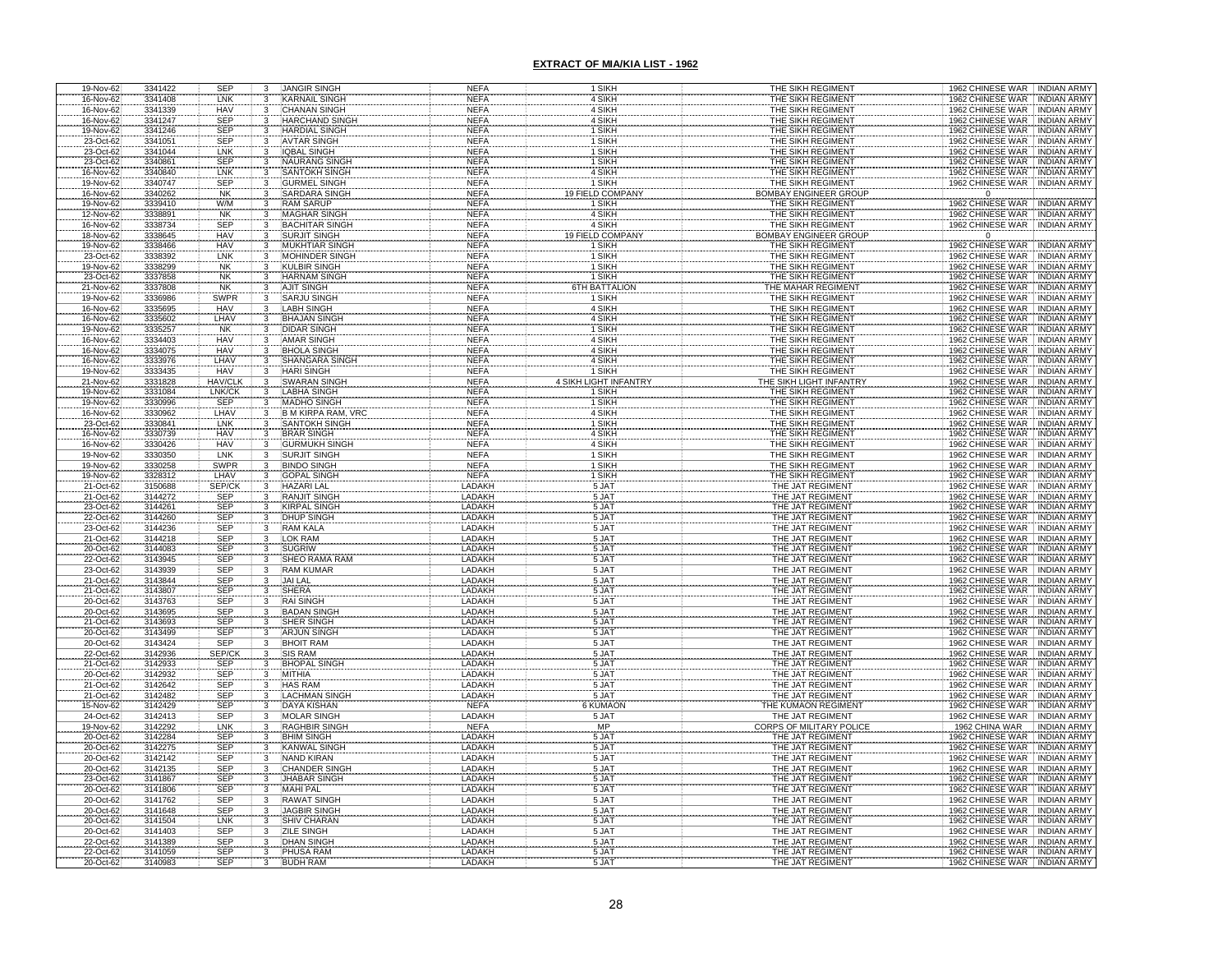| 20-Oct-62                                        | 3140847            | <b>SEP</b>         |              | SUBE SINGH                                           | LADAKH                     | 5 JAT                   | THE JAT REGIMENT                                   | 1962 CHINESE WAR INDIAN ARMY                                                       |
|--------------------------------------------------|--------------------|--------------------|--------------|------------------------------------------------------|----------------------------|-------------------------|----------------------------------------------------|------------------------------------------------------------------------------------|
| 22-Oct-62                                        | 3140517            | <b>SEP</b>         |              | PHULI RAM                                            | LADAKH                     | 5 JAT                   | THE JAT REGIMENT                                   | 1962 CHINESE WAR INDIAN ARMY                                                       |
| 20-Oct-62                                        | 3140184            | LNK                |              | <b>KARAN SINGH</b>                                   | LADAKH                     | 5 JAT                   | THE JAT REGIMENT                                   | 1962 CHINESE WAR INDIAN ARMY                                                       |
| 21-Oct-62                                        | 3140176            | LNK                |              | <b>KARAM SINGH</b>                                   | <b>NEFA</b>                | 372 FIELD COMPANY       | <b>IGINEERS (MADRAS ENGINEER GROUP</b><br>CORPS OF | 1962 CHINESE WAR                                                                   |
| 20-Oct-62<br>23-Oct-62                           | 3140063            | LNK/CL             |              | <b>CHANDGI RAM</b>                                   | LADAKH                     | 5 JAT                   | THE JAT REGIMENT                                   | 1962 CHINESE WAR<br><b>INDIAN ARMY</b>                                             |
|                                                  | 3139662<br>3139594 | LNK                |              | <b>KIDAR SINGH</b>                                   | LADAKH                     | 5 JA                    | THE JAT REGIMENT                                   | 1962 CHINESE<br><b>INDIAN ARMY</b><br>WAR                                          |
| 20-Oct-62                                        |                    | <b>NK</b>          |              | <b>INDER SINGH</b>                                   | LADAKH                     | 5 JAT                   | THE JAT REGIMENT                                   | 1962 CHINESE WAR<br><b>INDIAN ARMY</b>                                             |
| 22-Oct-62                                        | 3139141<br>3135505 | SEP/C<br><b>NK</b> |              | <b>AMAR SINGH</b><br><b>JAISA RAM</b>                | LADAKH<br>LADAKH           | 5 JAT                   | THE JAT REGIMENT<br>THE JAT REGIMENT               | 1962 CHINESE WAR   INDIAN ARMY<br>1962 CHINESE<br><b>INDIAN ARMY</b><br><b>WAR</b> |
| 20-Oct-62<br>20-Oct-62                           | 3134919            | <b>HAV</b>         |              | <b>SULTAN SINGH</b>                                  | LADAKH                     | 5 JAT<br>5 JAT          | THE JAT REGIMENT                                   | 1962 CHINESE WAR<br><b>INDIAN ARMY</b>                                             |
| 22-Oct-62                                        | 3134364            | <b>HAV</b>         | 3            | PRITAM                                               | LADAKH                     | 5 JAT                   | THE JAT REGIMENT                                   | 1962 CHINESE WAR INDIAN ARMY                                                       |
|                                                  | 3133660            |                    | 3            | <b>DHAN SINGH</b>                                    | LADAKH                     |                         | THE JAT REGIMENT                                   | 1962 CHINESE WAR<br><b>INDIAN ARMY</b>                                             |
| 23-Oct-62<br>22-Oct-62                           | 3132623            | HAV<br>NK          |              | <b>MUNSHI RAM.VR</b>                                 | LADAKH                     | 5 JAT<br>5 JAT          | THE JAT REGIMENT                                   | 1962 CHINESE WAR<br><b>INDIAN ARMY</b>                                             |
| 20-Oct-62                                        | 3132133            | SUB                | 3            | <b>BANWARI LAL</b>                                   | LADAKH                     | 5 JAT                   | THE JAT REGIMENT                                   | 1962 CHINESE WAR INDIAN ARMY                                                       |
| 23-Nov-62                                        | 3030793            | FEB                | 3            | <b>RAMESHWAR</b>                                     | <b>NEFA</b>                | 4 RAJPUT                | THE RAJPUT REGIMENT                                | 1962 CHINESE WAR INDIAN ARMY                                                       |
| 21-Nov-62                                        | 3030589            | <b>HAV</b>         | 3            | <b>MALKHAN SINGH</b>                                 | <b>NEFA</b>                | <b>6 FIELD REGIMENT</b> | THE REGIMENT OF ARTILLERY                          | 1962 CHINESE WAR                                                                   |
| 19-Nov-62                                        | 3029792            | HAV                | 3            | <b>MUKHTIAR SINGH</b>                                | <b>NEFA</b>                | 22 MOUNTAIN REGIMENT    | THE REGIMENT OF ARTILLERY                          | 1962 CHINESE WAR                                                                   |
| 18-Nov-62                                        | 3029644            | <b>NK</b>          | 3            | <b>RANJIT SINGH</b>                                  | <b>NEFA</b>                | <b>6 FIELD REGIMENT</b> | THE REGIMENT OF ARTILLERY                          | 1962 CHINESE WAR                                                                   |
| 23-Nov-62<br>23-Nov-62                           | 2950059            | <b>JAN</b><br>DEC  | $\mathbf{3}$ | <b>KRISHAN SINGH</b>                                 | <b>NEFA</b>                | 4 RAJPUT                | THE RAJPUT REGIMENT<br>THE RAJPUT REGIMENT         | 1962 CHINESE WAR INDIAN ARMY                                                       |
| 23-Nov-62                                        | 2950048<br>2950040 | <b>NOV</b>         | 3<br>3       | <b>KANCHAN SINGH</b><br><b>RANBIR SINGH</b>          | <b>NEFA</b><br><b>NEFA</b> | 4 RAJPUT<br>4 RAJPUT    | THE RAJPUT REGIMENT                                | 1962 CHINESE WAR INDIAN ARMY<br>1962 CHINESE WAR INDIAN ARMY                       |
| 23-Nov-62                                        | 2949915            | OCT                | 3            | <b>RAJBIR SINGH</b>                                  | <b>NEFA</b>                | 4 RAJPUT                | THE RAJPUT REGIMENT                                | 1962 CHINESE WAR<br><b>INDIAN ARMY</b>                                             |
|                                                  | 2949912            | SEP                | 3            | <b>RAGHUNATH SINGH</b>                               | <b>NEFA</b>                | 4 RAJPUT                | THE RAJPUT REGIMENT                                | 1962 CHINESE WAR<br><b>INDIAN ARMY</b>                                             |
| 16-Nov-62<br>23-Nov-62                           | 2949812            | <b>SEP</b>         |              | <b>MEKH RAJ</b>                                      | <b>NEFA</b>                | 4 RAJPUT                | THE RAJPUT REGIMENT                                | 1962 CHINESE WAR<br><b>INDIAN ARMY</b>                                             |
| 23-Nov-62                                        | 2949804            | AUG                |              | SURYA PAL SINGH SANGA                                | <b>NEFA</b>                | 4 RAJPUT                | THE RAJPUT REGIMENT                                | 1962 CHINESE WAR<br><b>INDIAN ARMY</b>                                             |
| 16-Nov-62                                        | 2949778            | SEP                |              | RAJBIR SINGH                                         | <b>NEFA</b>                | 4 RAJPUT                | THE RAJPUT REGIMENT                                | 1962 CHINESE WAR<br><b>INDIAN ARMY</b>                                             |
| 16-Nov-62                                        | 2949724            | <b>SEP</b>         |              | <b>RAM ASREY SINGH</b>                               | <b>NEFA</b>                | 4 RAJPUT                | THE RAJPUT REGIMENT                                | 1962 CHINESE WAR<br><b>INDIAN ARMY</b>                                             |
| 16-Nov-62                                        | 2949722            | SEP                |              | <b>SANT BUX SINGH</b>                                | <b>NEFA</b>                | 4 RAJPUT                | THE RAJPUT REGIMENT                                | <b>INDIAN ARMY</b><br>1962 CHINESE WAR                                             |
| 23-Nov-62                                        | 2949717            | JUL                |              | <b>BALURAM</b><br>RAM KHILARI                        | <b>NEFA</b><br><b>NEFA</b> | 4 RAJPUT                | THE RAJPUT REGIMENT                                | 1962 CHINESE WAR<br><b>INDIAN ARMY</b><br><b>INDIAN ARMY</b>                       |
| 23-Nov-62<br>23-Nov-62                           | 2949713<br>2949711 | <b>JUN</b>         |              | <b>BHAGWAN SINGH</b>                                 | <b>NEFA</b>                | 4 RAJPUT<br>4 RAJPUT    | THE RAJPUT REGIMENT<br>THE RAJPUT REGIMENT         | 1962 CHINESE WAR<br>1962 CHINESE WAR<br><b>INDIAN ARMY</b>                         |
| 23-Nov-62                                        | 2949710            | MAY<br>APR         | 3            | <b>RAM SINGH</b>                                     | <b>NEFA</b>                | 4 RAJPUT                | THE RAJPUT REGIMENT                                | 1962 CHINESE WAR<br><b>INDIAN ARMY</b>                                             |
| 23-Nov-62                                        | 2949694            | <b>MAR</b>         | 3            | <b>BHAGWAN SINGH</b>                                 | <b>NEFA</b>                | 4 RAJPUT                | THE RAJPUT REGIMENT                                | <b>INDIAN ARMY</b><br>1962 CHINESE WAR                                             |
| 23-Nov-62                                        | 2949693            | FEB                |              | <b>MANGAL SINGH</b>                                  | <b>NEFA</b>                | 4 RAJPUT                | THE RAJPUT REGIMENT                                | 1962 CHINESE WAR<br><b>INDIAN ARMY</b>                                             |
| 23-Nov-62                                        | 2949687            | <b>JAN</b>         | 3            | RAJPAL SINGH PANWAR                                  | <b>NEFA</b>                | 4 RAJPUT                | THE RAJPUT REGIMENT                                | 1962 CHINESE WAR<br><b>INDIAN ARMY</b>                                             |
| 21-Oct-62                                        | 2949676            | SEP                | 3            | SURENDRA NATH MALKAR                                 | <b>NEFA</b>                | 2 RAJPUT                | THE RAJPUT REGIMENT                                | 1962 CHINESE WAR<br><b>INDIAN ARMY</b>                                             |
| 21-Oct-62<br>21-Oct-62                           | 2949675<br>2949674 | SEP<br>SEP         | 3            | GAURANGA LAL DE                                      | <b>NEFA</b><br><b>NEFA</b> | 2 RAJPUT<br>2 RAJPUT    | THE RAJPUT REGIMENT                                | 1962 CHINESE WAR<br><b>INDIAN ARMY</b>                                             |
| 21-Oct-62                                        | 2949673            | <b>SEP</b>         |              | <b>BIMAL CHANDRA PARMANIK</b><br>SADHAN CHANDRA PAUL | <b>NEFA</b>                | 2 RAJPUT                | THE RAJPUT REGIMENT<br>THE RAJPUT REGIMENT         | 1962 CHINESE WAR . INDIAN ARMY<br>1962 CHINESE WAR INDIAN ARMY                     |
| 23-Nov-62                                        | 2949669            | <b>SEP</b>         |              | <b>JAGAN SINGH</b>                                   | <b>NEFA</b>                | 4 RAJPUT                | THE RAJPUT REGIMENT                                | 1962 CHINESE WAR INDIAN ARMY                                                       |
| 23-Nov-62                                        | 2949669            | <b>DEC</b>         |              | <b>MALBA RAM</b>                                     | <b>NEFA</b>                | 4 RAJPUT                | THE RAJPUT REGIMENT                                |                                                                                    |
| 23-Nov-62                                        | 2949668            | <b>NOV</b>         |              | <b>RAJ PAL</b>                                       | <b>NEFA</b>                | 4 RAJPUT                | THE RAJPUT REGIMENT                                | 1962 CHINESE WAR   INDIAN ARMY<br>1962 CHINESE WAR   INDIAN ARMY                   |
| 23-Nov-62                                        | 2949666            | OCT                | 3            | <b>BHONRIA</b>                                       | <b>NEFA</b>                | 4 RAJPUT                | THE RAJPUT REGIMENT                                | 1962 CHINESE WAR INDIAN ARMY                                                       |
| 16-Nov-62                                        | 2949655            | SEP                |              | <b>MAHENDRA PAL SINGH</b>                            | <b>NEFA</b>                | 4 RAJPUT                | THE RAJPUT REGIMENT                                | 1962 CHINESE WAR   INDIAN ARMY<br>1962 CHINESE WAR   INDIAN ARMY                   |
| 23-Nov-62                                        | 2949515            | AUG                |              | <b>JAGVANSH SINGH</b>                                | <b>NEFA</b>                | 4 RAJPUT                | THE RAJPUT REGIMENT                                |                                                                                    |
| 23-Nov-62<br>23-Nov-62                           | 2949469<br>2949404 | <b>JUL</b><br>JUN  | 3<br>3       | <b>JILEDAR SINGH</b><br><b>JOS KARAN SINGH</b>       | <b>NEFA</b><br><b>NEFA</b> | 4 RAJPUT<br>4 RAJPUT    | THE RAJPUT REGIMENT<br>THE RAJPUT REGIMENT         | 1962 CHINESE WAR INDIAN ARMY<br>1962 CHINESE WAR INDIAN ARMY                       |
|                                                  | 2949395            |                    |              | <b>DHANI RAM</b>                                     | <b>NEFA</b>                | 4 RAJPUT                |                                                    | 1962 CHINESE WAR INDIAN ARMY                                                       |
|                                                  | 2949392            | MAY<br>APR         |              | <b>RAM PAL</b>                                       | <b>NEFA</b>                | 4 RAJPUT                | THE RAJPUT REGIMENT<br>THE RAJPUT REGIMENT         | 1962 CHINESE WAR<br>INDIAN ARMY                                                    |
|                                                  | 2949386            | MAR                |              | UMED SINGH                                           | <b>NEFA</b>                | 4 RAJPUT                |                                                    | 1962 CHINESE WAR NDIAN ARMY                                                        |
| 23-Nov-62<br>23-Nov-62<br>23-Nov-62<br>23-Nov-62 | 2949383            | FEB                |              | NAIPAL SINGH                                         | <b>NEFA</b>                | 4 RAJPUT                | THE RAJPUT REGIMENT<br>THE RAJPUT REGIMENT         | 1962 CHINESE WAR INDIAN ARMY                                                       |
| 23-Nov-62                                        | 2949379            | JAN                |              | MALHER                                               | <b>NEFA</b>                | 4 RAJPUT                | THE RAJPUT REGIMENT                                | 1962 CHINESE WAR INDIAN ARMY                                                       |
| 23-Nov-62                                        | 2949377            | DEC                |              | SHEO NATH SINGH                                      | <b>NEFA</b>                | 4 RAJPUT                | THE RAJPUT REGIMENT                                | 1962 CHINESE WAR<br><b>INDIAN ARMY</b>                                             |
| 23-Nov-62                                        | 2949375            | <b>NOV</b>         |              | <b>JAWALA SINGH</b>                                  | <b>NEFA</b>                | 4 RAJPUT                | THE RAJPUT REGIMENT                                | 1962 CHINESE WAR<br><b>INDIAN ARMY</b>                                             |
| 21-Oct-62                                        | 2949310<br>2949188 | <b>SEP</b><br>SEP  |              | VIRENDRA PAL SINGH<br><b>DHIRAN SINGH</b>            | <b>NEFA</b><br><b>NEFA</b> | 2 RAJPUT<br>2 RAJPUT    | THE RAJPUT REGIMENT<br>THE RAJPUT REGIMENT         | 1962 CHINESE WAR<br><b>INDIAN ARMY</b><br><b>INDIAN ARMY</b>                       |
| 21-Oct-62<br>21-Oct-62                           | 2949185            | <b>SEP</b>         | 3            | <b>GOBIND SINGH</b>                                  | <b>NEFA</b>                | 2 RAJPUT                | THE RAJPUT REGIMENT                                | 1962 CHINESE WAR<br>1962 CHINESE WAR INDIAN ARMY                                   |
| 21-Oct-62                                        | 2949181            | <b>SEP</b>         | 3            | <b>JAGDISH</b>                                       | <b>NEFA</b>                | 2 RAJPUT                |                                                    | 1962 CHINESE WAR INDIAN ARMY                                                       |
| 21-Oct-62                                        | 2949176            | <b>SEP</b>         |              | <b>DINA BANDHU MODAK</b>                             | <b>NEFA</b>                | 2 RAJPUT                | THE RAJPUT REGIMENT<br>THE RAJPUT REGIMENT         | 1962 CHINESE WAR INDIAN ARMY                                                       |
| 21-Oct-62                                        | 2949172            | SEP                | 3            | <b>RAJ PAL SINGH</b>                                 | <b>NEFA</b>                | 2 RAJPUT                | THE RAJPUT REGIMENT                                | 1962 CHINESE WAR INDIAN ARMY                                                       |
| 21-Oct-62                                        | 2949167            | SEP                | 3            | JAGDISH CHAND                                        | <b>NEFA</b>                | 2 RAJPUT                | THE RAJPUT REGIMENT                                | 1962 CHINESE WAR INDIAN ARMY                                                       |
| 21-Oct-62<br>21-Oct-62                           | 2949165            | <b>SEP</b>         |              | <b>RAGHUBAR DAYAL</b>                                | <b>NEFA</b>                | 2 RAJPUT                | THE RAJPUT REGIMENT                                | 1962 CHINESE WAR INDIAN ARMY                                                       |
| 21-Oct-62                                        | 2949163<br>2949161 | SEP<br><b>SEP</b>  |              | SHIV BARAN SINGH CHAUHAN<br>PARMAL SINGH             | <b>NEFA</b><br><b>NEFA</b> | 2 RAJPUT<br>2 RAJPUT    | THE RAJPUT REGIMENT<br>THE RAJPUT REGIMENT         | 1962 CHINESE WAR : INDIAN ARMY<br>1962 CHINESE WAR INDIAN ARMY                     |
| 21-Oct-62                                        | 2949158            | <b>SEP</b>         |              | <b>RAJENDRA SINGH</b>                                | <b>NEFA</b>                | 2 RAJPUT                | THE RAJPUT REGIMENT                                | 1962 CHINESE WAR INDIAN ARMY                                                       |
| 23-Nov-62                                        | 2949146            | OCT                |              | <b>AMAR SINGH</b>                                    | <b>NEFA</b>                | 4 RAJPUT                | THE RAJPUT REGIMENT                                | 1962 CHINESE WAR INDIAN ARMY                                                       |
| 23-Nov-62                                        | 2949140            | <b>SEP</b>         |              | SURENDRA PAL SINGH                                   | <b>NEFA</b>                | 4 RAJPUT                | THE RAJPUT REGIMENT                                | 1962 CHINESE WAR INDIAN ARMY                                                       |
| 23-Nov-62                                        | 2949127            | AUG                |              | <b>BARE SINGH</b>                                    | <b>NEFA</b>                | 4 RAJPUT                | THE RAJPUT REGIMENT                                | 1962 CHINESE WAR . INDIAN ARMY                                                     |
| 23-Nov-62                                        | 2949039            | JUL<br>JUN         |              | <b>MURARI SINGH</b>                                  | <b>NEFA</b>                | 4 RAJPUT                | THE RAJPUT REGIMENT                                | 1962 CHINESE WAR INDIAN ARMY                                                       |
| 23-Nov-62                                        | 2949023            |                    |              | <b>ABHEY SINGH</b>                                   | <b>NEFA</b>                | 4 RAJPUT                | THE RAJPUT REGIMENT                                | 1962 CHINESE WAR INDIAN ARMY                                                       |
| 23-Nov-62                                        | 2949013            | MAY<br><b>SEP</b>  | 3<br>3       | <b>BED RAM</b><br>NAGENDRA NATH DASS                 | <b>NEFA</b>                | 4 RAJPUT                | THE RAJPUT REGIMENT<br>THE RAJPUT REGIMENT         | 1962 CHINESE WAR INDIAN ARMY<br>1962 CHINESE WAR INDIAN ARMY                       |
| 21-Oct-62                                        | 2949009<br>2948949 | SEP                |              | <b>CHITRANJAN DASS</b>                               | <b>NEFA</b><br><b>NEFA</b> | 2 RAJPUT<br>2 RAJPUT    | THE RAJPUT REGIMENT                                | 1962 CHINESE WAR INDIAN ARMY                                                       |
| 21-Oct-62<br>21-Oct-62                           | 2948883            | <b>SEP</b>         |              | KESHAB CHANDRA HAWALDAR                              | <b>NEFA</b>                | 2 RAJPUT                | THE RAJPUT REGIMENT                                | 1962 CHINESE WAR INDIAN ARMY                                                       |
| 21-Oct-62                                        | 2948876            | <b>SEP</b>         |              | <b>GAJRAJ SINGH</b>                                  | <b>NEFA</b>                | 2 RAJPUT                | THE RAJPUT REGIMENT                                | 1962 CHINESE WAR INDIAN ARMY                                                       |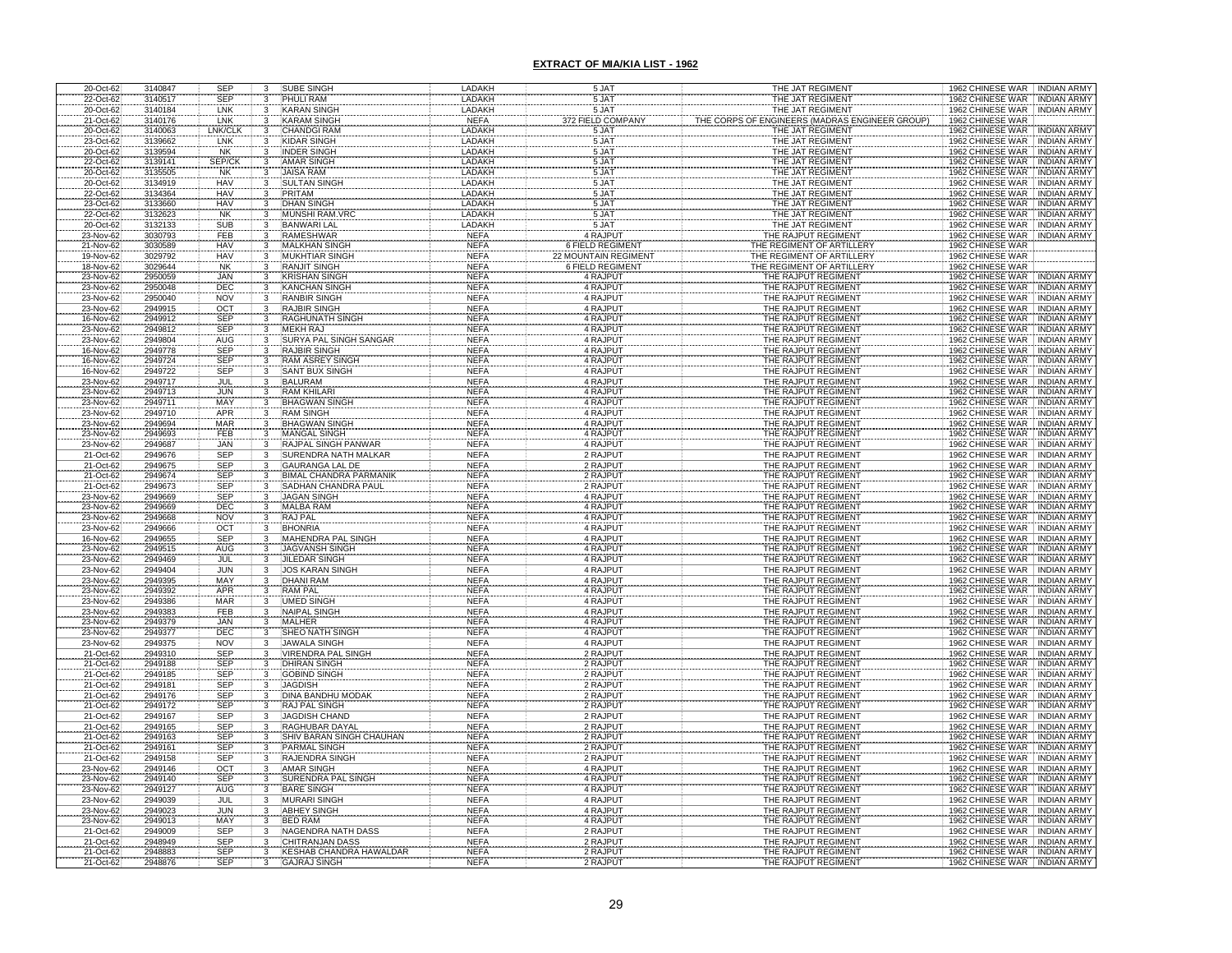| 21-Oct-62                           | 2948869            | <b>SEP</b>               | 3                                          | SUAMAR KUMAR MUKHARJEE                           | <b>NEFA</b>                | 2 RAJPUT             | THE RAJPUT REGIMENT                        | 1962 CHINESE WAR INDIAN ARMY                                                     |
|-------------------------------------|--------------------|--------------------------|--------------------------------------------|--------------------------------------------------|----------------------------|----------------------|--------------------------------------------|----------------------------------------------------------------------------------|
| 21-Oct-62                           | 2948860            | <b>SEP</b>               | 3                                          | ANU RUDH SINGH                                   | <b>NEFA</b>                | 2 RAJPUT             | THE RAJPUT REGIMENT                        | <b>INDIAN ARMY</b><br>1962 CHINESE WAR                                           |
| 21-Oct-62                           | 2948855            | <b>SEP</b>               | 3                                          | SUKH PAL SINGH                                   | <b>NEFA</b>                | 2 RAJPUT             | THE RAJPUT REGIMENT                        | <b>INDIAN ARMY</b><br>1962 CHINESE WAR                                           |
| 21-Oct-62                           | 2948854            | <b>SEP</b>               | 3                                          | <b>RATI RAM SINGH</b>                            | <b>NEFA</b>                | 2 RAJPUT             | THE RAJPUT REGIMENT                        | 1962 CHINESE WAR<br><b>INDIAN ARMY</b>                                           |
| 21-Oct-62                           | 2948853            | SEP                      | 3                                          | RAGHUBIR SINGH                                   | <b>NEFA</b>                | 2 RAJPUT             | THE RAJPUT REGIMENT                        | 1962 CHINESE WAR<br><b>INDIAN ARMY</b>                                           |
| 21-Oct-62                           | 2948850            | <b>SEP</b>               |                                            | <b>JAGDISH SINGH</b>                             | <b>NEFA</b>                | 2 RAJPUT             | THE RAJPUT REGIMENT                        | 1962 CHINESE WAR<br><b>INDIAN ARMY</b>                                           |
| 21-Oct-62                           | 2948832            | <b>SEP</b>               | 3                                          | <b>BISH RAM SINGH</b>                            | <b>NEFA</b>                | 2 RAJPUT             | THE RAJPUT REGIMENT                        | 1962 CHINESE WAR<br><b>INDIAN ARMY</b>                                           |
| 21-Oct-62                           | 2948615            | SEP                      | $\overline{\mathbf{3}}$                    | <b>LAXMI CHAND</b>                               | <b>NEFA</b>                | 2 RAJPUT             | THE RAJPUT REGIMENT                        | 1962 CHINESE WAR<br><b>INDIAN ARMY</b>                                           |
| 21-Oct-62<br>21-Oct-62              | 2948547<br>2948545 | SEP<br><b>SEP</b>        | 3                                          | <b>MAM RAJ</b><br><b>BIRENDRA PRATAP SINGH</b>   | <b>NEFA</b><br><b>NEFA</b> | 2 RAJPUT<br>2 RAJPUT | THE RAJPUT REGIMENT<br>THE RAJPUT REGIMENT | 1962 CHINESE WAR<br><b>INDIAN ARMY</b><br>1962 CHINESE WAR<br><b>INDIAN ARMY</b> |
| 21-Oct-62                           | 2948536            | <b>SEP</b>               | 3                                          | <b>TARA CHAND</b>                                | <b>NEFA</b>                | 2 RAJPUT             | THE RAJPUT REGIMENT                        | 1962 CHINESE WAR<br><b>INDIAN ARMY</b>                                           |
| 21-Oct-62                           | 2948532            | SEP                      |                                            | <b>SOHAN LAL</b>                                 | <b>NEFA</b>                | 2 RAJPUT             | THE RAJPUT REGIMENT                        | 1962 CHINESE WAR<br><b>INDIAN ARMY</b>                                           |
| 21-Oct-62                           | 2948527            | <b>SEP</b>               | $\frac{3}{3}$                              | <b>SOHAN PAL</b>                                 | <b>NEFA</b>                | 2 RAJPUT             | THE RAJPUT REGIMENT                        | 1962 CHINESE WAR<br><b>INDIAN ARMY</b>                                           |
| 21-Oct-62                           | 2948526            | SEP                      | 3                                          | <b>GURPAL SINGH</b>                              | <b>NEFA</b>                | 2 RAJPUT             | THE RAJPUT REGIMENT                        | 1962 CHINESE WAR INDIAN ARMY                                                     |
| 21-Oct-62                           | 2948523            | SEP                      | 3                                          | <b>SHER BAHADUR SINGH</b>                        | <b>NEFA</b>                | 2 RAJPUT             | THE RAJPUT REGIMENT                        | 1962 CHINESE WAR INDIAN ARMY                                                     |
| 21-Oct-62                           | 2948522            | <b>SEP</b>               |                                            | HAR BILASH SINGH                                 | <b>NEFA</b>                | 2 RAJPUT             | THE RAJPUT REGIMENT                        | 1962 CHINESE WAR<br><b>INDIAN ARMY</b>                                           |
| 21-Oct-62                           | 2948497            | SEP                      | 3                                          | <b>MUNSHI RAM</b>                                | <b>NEFA</b>                | 2 RAJPUT             | THE RAJPUT REGIMENT                        | 1962 CHINESE WAR INDIAN ARMY                                                     |
| 21-Oct-62                           | 2948496            | <b>SEP</b>               | $\overline{3}$                             | <b>RAJA RAM</b>                                  | <b>NEFA</b>                | 2 RAJPUT             | THE RAJPUT REGIMENT                        | 1962 CHINESE WAR<br><b>INDIAN ARMY</b>                                           |
| 21-Oct-62<br>21-Oct-62              | 2948486            | SEP<br>SEP               | $\frac{3}{3}$                              | <b>BALBIR SINGH</b>                              | <b>NEFA</b>                | 2 RAJPUT             | THE RAJPUT REGIMENT                        | 1962 CHINESE WAR<br><b>INDIAN ARMY</b>                                           |
|                                     | 2948483            |                          |                                            | RAGHU RAJ SINGH                                  | <b>NEFA</b>                | 2 RAJPUT             | THE RAJPUT REGIMENT                        | 1962 CHINESE WAR INDIAN ARMY                                                     |
| 21-Oct-62                           | 2948480            | <b>SEP</b>               | 3                                          | <b>HARI SINGH</b>                                | <b>NEFA</b>                | 2 RAJPUT             | THE RAJPUT REGIMENT                        | 1962 CHINESE WAR<br><b>INDIAN ARMY</b>                                           |
| 21-Oct-62                           | 2948476            | SEP                      | 3                                          | <b>TELU RAM</b>                                  | <b>NEFA</b>                | 2 RAJPUT             | THE RAJPUT REGIMENT                        | 1962 CHINESE WAR<br><b>INDIAN ARMY</b>                                           |
|                                     | 2948475<br>2948453 |                          | 3                                          | <b>SITA RAM RAI</b><br><b>MATHAN SINGH</b>       | <b>NEFA</b><br><b>NEFA</b> | 2 RAJPUT<br>2 RAJPUT | THE RAJPUT REGIMENT<br>THE RAJPUT REGIMENT | 1962 CHINESE WAR<br><b>INDIAN ARMY</b><br>1962 CHINESE WAR<br><b>INDIAN ARMY</b> |
| 21-Oct-62<br>21-Oct-62<br>21-Oct-62 | 2948386            | SEP<br>SEP<br>SEP        |                                            | <b>BHURA RAM</b>                                 | <b>NEFA</b>                | 2 RAJPUT             | THE RAJPUT REGIMENT                        | 1962 CHINESE WAR<br><b>INDIAN ARMY</b>                                           |
| 21-Oct-62                           | 2948372            | SEP                      | $\overline{3}$                             | <b>SHIV CHARAN</b>                               | <b>NEFA</b>                | 2 RAJPUT             | THE RAJPUT REGIMENT                        | 1962 CHINESE WAR<br><b>INDIAN ARMY</b>                                           |
| 21-Oct-62                           | 2948355            | SEP                      | $\overline{\mathbf{3}}$                    | <b>KISHAN LAL</b>                                | <b>NEFA</b>                | 2 RAJPUT             | THE RAJPUT REGIMENT                        | 1962 CHINESE WAR<br><b>INDIAN ARMY</b>                                           |
| 21-Oct-62                           | 2948352            | SEP                      | $\overline{3}$                             | <b>SOHAN SINGH</b>                               | <b>NEFA</b>                | 2 RAJPUT             | THE RAJPUT REGIMENT                        | 1962 CHINESE WAR<br><b>INDIAN ARMY</b>                                           |
| 21-Oct-62                           | 2948338            | SEP                      | $\overline{\mathbf{3}}$                    | HIRENDRA CHANDRA ACHARJEE                        | <b>NEFA</b>                | 2 RAJPUT             | THE RAJPUT REGIMENT                        | 1962 CHINESE WAR<br><b>INDIAN ARMY</b>                                           |
| 21-Oct-62                           | 2948336            | SEP                      |                                            | RABINDRA KUMAR PAUL                              | <b>NEFA</b>                | 2 RAJPUT             | THE RAJPUT REGIMENT                        | 1962 CHINESE WAR<br><b>INDIAN ARMY</b>                                           |
| 21-Oct-62                           | 2948335            | SEP                      | $\frac{3}{3}$                              | <b>CHIRANJI</b>                                  | <b>NEFA</b>                | 2 RAJPUT             | THE RAJPUT REGIMENT                        | 1962 CHINESE WAR<br><b>INDIAN ARMY</b>                                           |
| 23-Nov-62                           | 2948332            | APR                      |                                            | <b>SIRI RAM</b>                                  | <b>NEFA</b>                | 4 RAJPUT             | THE RAJPUT REGIMENT                        | 1962 CHINESE WAR<br><b>INDIAN ARMY</b>                                           |
| 21-Oct-62<br>21-Oct-62              | 2948330            | SEP<br>SEP               | $\begin{array}{c} 3 \\ 3 \\ 3 \end{array}$ | <b>MAHAI KUMAR BISWAS</b>                        | <b>NEFA</b>                | 2 RAJPUT             | THE RAJPUT REGIMENT                        | 1962 CHINESE WAR<br><b>INDIAN ARMY</b>                                           |
|                                     | 2948327            | SEP                      |                                            | <b>RAM RIKH</b>                                  | <b>NEFA</b>                | 2 RAJPUT             | THE RAJPUT REGIMENT                        | 1962 CHINESE WAR<br><b>INDIAN ARMY</b>                                           |
| 21-Oct-62                           | 2948326            |                          |                                            | <b>NEM CHAND</b>                                 | <b>NEFA</b>                | 2 RAJPUT             | THE RAJPUT REGIMENT                        | 1962 CHINESE WAR<br><b>INDIAN ARMY</b>                                           |
| 21-Oct-62                           | 2948322<br>2948317 | SEP<br>MAR               | $\overline{3}$                             | <b>BADAL CHANDRA SAHA</b><br><b>AHWARAN</b>      | <b>NEFA</b><br><b>NEFA</b> | 2 RAJPUT<br>4 RAJPUT | THE RAJPUT REGIMENT<br>THE RAJPUT REGIMENT | 1962 CHINESE WAR INDIAN ARMY<br>1962 CHINESE WAR<br><b>INDIAN ARMY</b>           |
| 23-Nov-62<br>21-Oct-62              | 2948316            | SEP                      | $\frac{3}{3}$                              | <b>LILLA SINGH</b>                               | <b>NEFA</b>                | 2 RAJPUT             | THE RAJPUT REGIMENT                        | 1962 CHINESE WAR<br><b>INDIAN ARMY</b>                                           |
| 21-Oct-62                           | 2948310            | <b>SEP</b>               | 3                                          | SUBRATA NARAYAN BHATTACHARY                      | <b>NEFA</b>                | 2 RAJPUT             | THE RAJPUT REGIMENT                        | 1962 CHINESE WAR<br><b>INDIAN ARMY</b>                                           |
| 21-Oct-62                           | 2948302            | <b>SEP</b>               | $\overline{3}$                             | <b>RAJENDAR SINGH</b>                            | <b>NEFA</b>                | 2 RAJPUT             | THE RAJPUT REGIMENT                        | 1962 CHINESE WAR<br><b>INDIAN ARMY</b>                                           |
| 21-Oct-62                           | 2948300            | <b>SEP</b>               | 3                                          | <b>KUNWAR BAHADUR SINGH</b>                      | <b>NEFA</b>                | 2 RAJPUT             | THE RAJPUT REGIMENT                        | 1962 CHINESE WAR<br><b>INDIAN ARMY</b>                                           |
| 21-Oct-62                           | 2948298            | <b>SEP</b>               | 3                                          | SANTOSH KUMAR CHOUDHARY                          | <b>NEFA</b>                | 2 RAJPUT             | THE RAJPUT REGIMENT                        | 1962 CHINESE WAR<br><b>INDIAN ARMY</b>                                           |
| 21-Oct-62                           | 2948295            | <b>SEP</b>               | $\overline{\mathbf{3}}$                    | <b>HARI SINGH</b>                                | <b>NEFA</b>                | 2 RAJPUT             | THE RAJPUT REGIMENT                        | 1962 CHINESE WAR<br><b>INDIAN ARMY</b>                                           |
| 21-Oct-62<br>21-Oct-62              | 2948267            | SEP<br>SEP               | $\frac{3}{3}$                              | MANINDER NATH NASKAR<br>BIRENDRA NATH CHATTARJEE | <b>NEFA</b>                | 2 RAJPUT             | THE RAJPUT REGIMENT                        | 1962 CHINESE WAR<br><b>INDIAN ARMY</b>                                           |
|                                     | 2948247            |                          |                                            |                                                  | <b>NEFA</b>                | 2 RAJPUT             | THE RAJPUT REGIMENT                        | 1962 CHINESE WAR INDIAN ARMY                                                     |
| 23-Nov-62                           | 2948236            | FEB                      | 3                                          | NARAIN DATT                                      | <b>NEFA</b>                | 4 RAJPUT             | THE RAJPUT REGIMENT                        | 1962 CHINESE WAR INDIAN ARMY                                                     |
| 21-Oct-62                           | 2948191            | <b>SEP</b>               | $_{3}$                                     | <b>HAR LAL</b>                                   | <b>NEFA</b>                | 2 RAJPUT             | THE RAJPUT REGIMENT                        | 1962 CHINESE WAR<br><b>INDIAN ARMY</b>                                           |
| 21-Oct-62<br>23-Nov-62              | 2948154<br>2948108 | SEP                      | $\overline{\mathbf{3}}$                    | DALIP SINGH<br>UDAIBIR SINGH                     | <b>NEFA</b><br><b>NEFA</b> | 2 RAJPUT<br>4 RAJPUT | THE RAJPUT REGIMENT<br>THE RAJPUT REGIMENT | 1962 CHINESE WAR<br><b>INDIAN ARMY</b><br><b>INDIAN ARMY</b>                     |
| 21-Oct-62                           | 2948106            | <b>JAN<br/>SEP</b>       |                                            | <b>RAM PRAKASH SI</b>                            | <b>NEFA</b>                | 2 RAJPUT             | THE RAJPUT REGIMENT                        | 1962 CHINESE WAR<br>1962 CHINESE WAR<br><b>INDIAN ARMY</b>                       |
| 23-Nov-62                           | 2948098            | DEC                      | 3                                          | <b>DEBI CHARAN</b>                               | <b>NEFA</b>                | 4 RAJPUT             | THE RAJPUT REGIMENT                        | 1962 CHINESE WAR<br><b>INDIAN ARMY</b>                                           |
| 23-Nov-62                           | 2948053            | <b>NOV</b>               | $\overline{3}$                             | <b>RAM SWARUP</b>                                | <b>NEFA</b>                | 4 RAJPUT             | THE RAJPUT REGIMENT                        | 1962 CHINESE WAR INDIAN ARMY                                                     |
| 21-Oct-62                           | 2948042            | SWPR                     | $\overline{\mathbf{3}}$                    | <b>JADU BEHERA</b>                               | <b>NEFA</b>                | 2 RAJPUT             | THE RAJPUT REGIMENT                        | 1962 CHINESE WAR   INDIAN ARMY                                                   |
| 23-Nov-62                           | 2948039            | OCT                      | $\overline{\mathbf{3}}$                    | <b>KAILASH SINGH</b>                             | <b>NEFA</b>                | 4 RAJPUT             | THE RAJPUT REGIMENT                        | 1962 CHINESE WAR INDIAN ARMY                                                     |
| 23-Nov-62                           | 2948033            | SEP                      |                                            | <b>RANBIR SINGH</b>                              | <b>NEFA</b>                | 4 RAJPUT             | THE RAJPUT REGIMENT                        | 1962 CHINESE WAR<br><b>INDIAN ARMY</b>                                           |
| 21-Oct-62                           | 2948032            | <b>SEP</b>               | $\frac{9}{3}$                              | MANIK CHANDRA KUNDU                              | <b>NEFA</b>                | 2 RAJPUT             | THE RAJPUT REGIMENT                        | 1962 CHINESE WAR<br><b>INDIAN ARMY</b>                                           |
| 21-Oct-62                           | 2948030            | <b>SEP</b>               |                                            | DINESH CHANDRA CHAKRAVARTY                       | <b>NEFA</b>                | 2 RAJPUT             | THE RAJPUT REGIMENT                        | 1962 CHINESE WAR<br>INDIAN ARMY                                                  |
| 23-Nov-62                           | 2948017<br>2948015 | AUG<br>JUL               | $\mathbf{3}$                               | <b>VIDYA RAM</b>                                 | <b>NEFA</b>                | 4 RAJPUT             | THE RAJPUT REGIMENT<br>THE RAJPUT REGIMENT | 1962 CHINESE WAR<br><b>INDIAN ARMY</b><br>1962 CHINESE WAR INDIAN ARMY           |
| 23-Nov-62<br>21-Oct-62              | 2948014            | <b>BRBR</b>              | $\frac{3}{3}$                              | <b>SHER BAHADUR SINGI</b><br><b>GANGA PARSAD</b> | <b>NEFA</b><br><b>NEFA</b> | 4 RAJPUT<br>2 RAJPUT | THE RAJPUT REGIMENT                        | 1962 CHINESE WAR INDIAN ARMY                                                     |
| 23-Nov-62                           | 2948008            | JUN                      | $\overline{3}$                             | <b>ROSHAN LAL</b>                                | <b>NEFA</b>                | 4 RAJPUT             | THE RAJPUT REGIMENT                        | 1962 CHINESE WAR : INDIAN ARMY                                                   |
|                                     | 2947992            | <b>MAY</b>               |                                            | <b>TEGH SINGH</b>                                | <b>NEFA</b>                | 4 RAJPUT             | THE RAJPUT REGIMENT                        | 1962 CHINESE WAR INDIAN ARMY                                                     |
| 23-Nov-62<br>23-Nov-62              | 2947982            | APR                      | $\frac{3}{3}$                              | <b>KHUBE RAM</b>                                 | <b>NEFA</b>                | 4 RAJPUT             | THE RAJPUT REGIMENT                        | 1962 CHINESE WAR<br><b>INDIAN ARMY</b>                                           |
| 21-Oct-62                           | 2947963            | SEP                      | 3                                          | RABINDRA NATH BOSE                               | <b>NEFA</b>                | 2 RAJPUT             | THE RAJPUT REGIMENT                        | 1962 CHINESE WAR<br><b>INDIAN ARMY</b>                                           |
| 23-Nov-62                           | 2947934            | <b>MAR</b>               | $\overline{3}$                             | <b>AMAR SINGH</b>                                | <b>NEFA</b>                | 4 RAJPUT             | THE RAJPUT REGIMENT                        | 1962 CHINESE WAR<br><b>INDIAN ARMY</b>                                           |
| 23-Nov-62                           | 2947929            | FEB                      | $\overline{3}$                             | <b>MAN SINGH</b>                                 | <b>NEFA</b>                | 4 RAJPUT             | THE RAJPUT REGIMENT                        | 1962 CHINESE WAR<br>INDIAN ARMY                                                  |
| 23-Nov-62                           | 2947921            | JAN                      | $\overline{3}$                             | <b>MANOHAR</b>                                   | <b>NEFA</b>                | 4 RAJPUT             | THE RAJPUT REGIMENT                        | 1962 CHINESE WAR<br><b>INDIAN ARMY</b>                                           |
| 23-Nov-62                           | 2947879            | DEC                      | $\overline{3}$                             | <b>MAHI PAL SINGH</b>                            | <b>NEFA</b>                | 4 RAJPUT             | THE RAJPUT REGIMENT                        | 1962 CHINESE WAR<br>INDIAN ARMY                                                  |
| 21-Oct-62                           | 2947828            | <b>SEP</b>               | $\frac{3}{3}$                              | DALIP KUMAR MUKHERJEE                            | <b>NEFA</b>                | 2 RAJPUT             | THE RAJPUT REGIMENT                        | 1962 CHINESE WAR INDIAN ARMY                                                     |
| 21-Oct-62                           | 2947816            | <b>SEP</b><br><b>NOV</b> | 3                                          | <b>DHARA SINGH</b><br><b>BHOOP SINGH</b>         | <b>NEFA</b>                | 2 RAJPUT<br>4 RAJPUT | THE RAJPUT REGIMENT                        | 1962 CHINESE WAR<br><b>INDIAN ARMY</b>                                           |
| 23-Nov-62<br>21-Oct-62              | 2947808<br>2947805 | SEP                      | $\overline{\mathbf{3}}$                    | JATAN SINGH                                      | <b>NEFA</b><br><b>NEFA</b> | 2 RAJPUT             | THE RAJPUT REGIMENT<br>THE RAJPUT REGIMENT | 1962 CHINESE WAR INDIAN ARMY<br>1962 CHINESE WAR INDIAN ARMY                     |
| 21-Oct-62                           | 2947792            | <b>SEP</b>               | 3                                          | SHIV RAJ SINGH CHANDEL                           | <b>NEFA</b>                | 2 RAJPUT             | THE RAJPUT REGIMENT                        | 1962 CHINESE WAR INDIAN ARMY                                                     |
| 21-Oct-62                           | 2947790            | <b>SEP</b>               |                                            | <b>RAM RAJ SINGH</b>                             | NEF/                       | 2 RAJPUT             | THE RAJPUT REGIMENT                        | 1962 CHINESE WAR INDIAN ARMY                                                     |
| 23-Nov-62                           | 2947788            | OCT                      |                                            | RAM BAHADUR SINGH RATHORE                        | <b>NEFA</b>                | 4 RAJPUT             | THE RAJPUT REGIMENT                        | 1962 CHINESE WAR<br><b>INDIAN ARMY</b>                                           |
|                                     |                    |                          |                                            |                                                  |                            |                      |                                            |                                                                                  |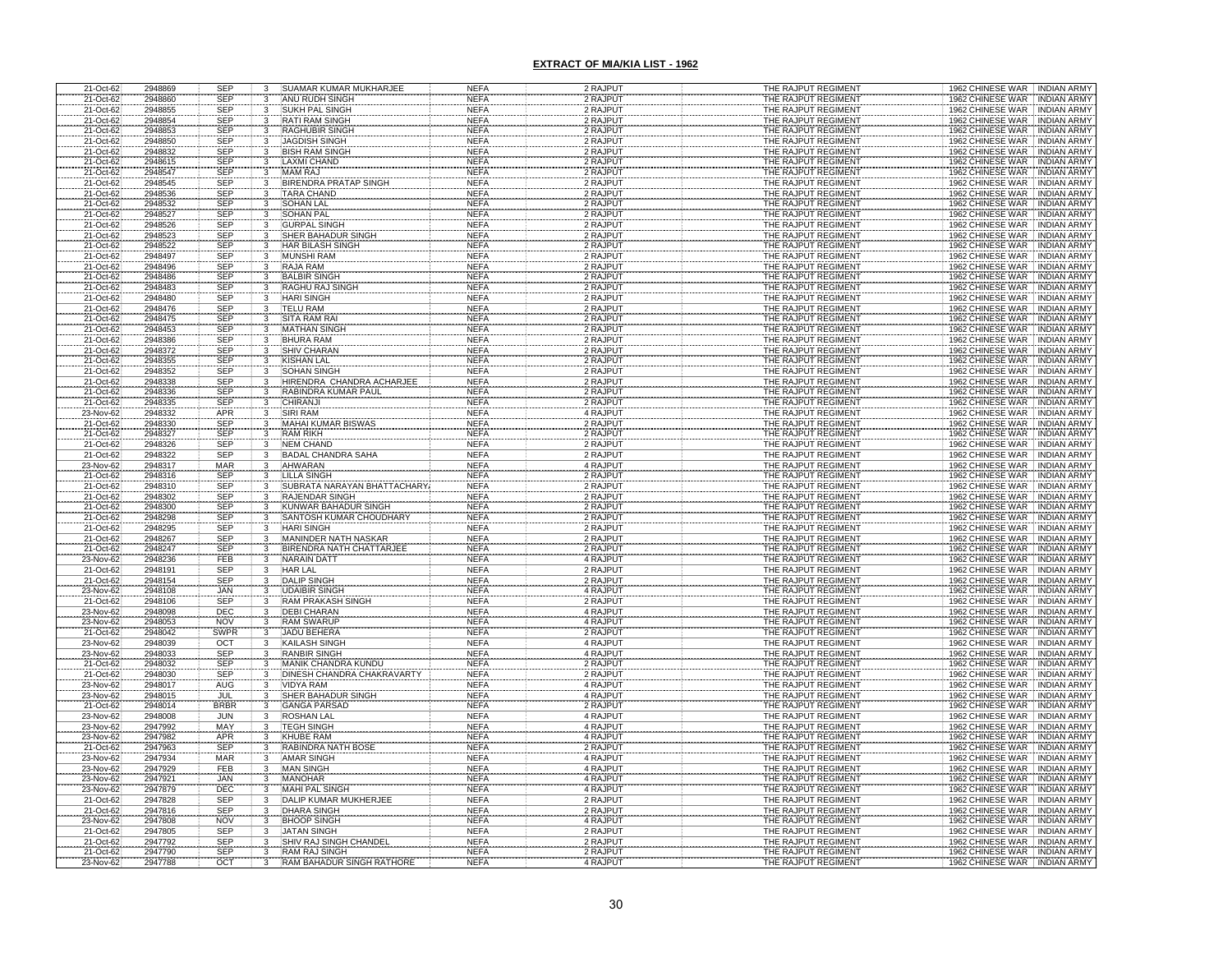| 21-Oct-62                           | 2947703            | SWPR                     | 3                            | <b>RAM SARUP</b>                      | <b>NEFA</b>                | 2 RAJPUT             | THE RAJPUT REGIMENT                        | 1962 CHINESE WAR INDIAN ARMY                                 |
|-------------------------------------|--------------------|--------------------------|------------------------------|---------------------------------------|----------------------------|----------------------|--------------------------------------------|--------------------------------------------------------------|
| 21-Oct-62                           | 2947666            | <b>SEP</b>               | 3                            | <b>BANARSI DASS KANISHKA</b>          | <b>NEFA</b>                | 2 RAJPUT             | THE RAJPUT REGIMENT                        | <b>INDIAN ARMY</b><br>1962 CHINESE WAR                       |
| 21-Oct-62                           | 2947655            | <b>SEP</b>               | 3                            | NARENDRA BAHADUR SINGH                | <b>NEFA</b>                | 2 RAJPUT             | THE RAJPUT REGIMENT                        | <b>INDIAN ARMY</b><br>1962 CHINESE WAR                       |
| 21-Oct-62                           | 2947643            | <b>SEP</b>               | 3                            | DALIP KUMAR GHOSH                     | <b>NEFA</b>                | 2 RAJPUT             | THE RAJPUT REGIMENT                        | 1962 CHINESE WAR<br><b>INDIAN ARMY</b>                       |
| 21-Oct-62                           | 2947642            | SEP                      | 3                            | PRESH CHANDRA DAS                     | <b>NEFA</b>                | 2 RAJPUT             | THE RAJPUT REGIMENT                        | 1962 CHINESE WAR<br><b>INDIAN ARMY</b>                       |
| 21-Oct-62                           | 2947623            | W/M                      |                              | <b>MOHAN BHITHA</b>                   | <b>NEFA</b>                | 2 RAJPUT             | THE RAJPUT REGIMENT                        | 1962 CHINESE WAR<br><b>INDIAN ARMY</b>                       |
| 21-Oct-62                           | 2947573            | <b>SEP</b>               | 3                            | <b>GIR RAJ SINGH</b>                  | <b>NEFA</b>                | 2 RAJPUT             | THE RAJPUT REGIMENT                        | 1962 CHINESE WAR<br>INDIAN ARMY                              |
| 21-Oct-62                           | 2947564            | SEP/CLI                  | $\mathbf{3}$                 | YASH KARAN SINGH KUSHWAHA             | <b>NEFA</b>                | 2 RAJPUT             | THE RAJPUT REGIMENT                        | <b>INDIAN ARMY</b><br>1962 CHINESE WAR                       |
| 23-Nov-62                           | 2947538            | <b>SEP</b>               | $\mathbf{3}$                 | <b>RATTAN SINGH</b>                   | <b>NEFA</b>                | 4 RAJPUT             | THE RAJPUT REGIMENT                        | 1962 CHINESE WAR<br><b>INDIAN ARMY</b>                       |
| 23-Nov-62                           | 2947466            | <b>SEP</b>               | 3                            | <b>BRAHAM SINGH</b>                   | <b>NEFA</b>                | 4 RAJPUT             | THE RAJPUT REGIMENT                        | 1962 CHINESE WAR<br><b>INDIAN ARMY</b>                       |
| 23-Nov-62                           | 2947428            | <b>SEP</b>               | 3                            | PHOOL SINGH                           | <b>NEFA</b>                | 4 RAJPUT             | THE RAJPUT REGIMENT                        | <b>INDIAN ARMY</b><br>1962 CHINESE WAR                       |
| 21-Oct-62                           | 2947407            | <b>SEP</b>               | $\mathbf{3}$                 | <b>HALBAD SINGH</b>                   | <b>NEFA</b>                | 2 RAJPUT             | THE RAJPUT REGIMENT                        | 1962 CHINESE WAR<br><b>INDIAN ARMY</b>                       |
| 23-Nov-62                           | 2947269            | <b>SEP</b>               | 3                            | <b>RAM HET</b>                        | <b>NEFA</b>                | 4 RAJPUT             | THE RAJPUT REGIMENT                        | 1962 CHINESE WAR<br><b>INDIAN ARMY</b>                       |
| 15-Nov-62                           | 2947184            | SEP                      | 3                            | <b>RAM KUMAR SINGH</b>                | <b>NEFA</b>                | 4 RAJPUT             | THE RAJPUT REGIMENT                        | 1962 CHINESE WAR NDIAN ARMY                                  |
| 23-Nov-62                           | 2947129            | NK/CLK                   | $\overline{\mathbf{3}}$      | <b>DWARAKA NATH</b>                   | <b>NEFA</b>                | 4 RAJPUT             | THE RAJPUT REGIMENT                        | 1962 CHINESE WAR INDIAN ARMY                                 |
| 21-Oct-62                           | 2947113            | SEP/CK                   | 3                            | <b>RANJIT SINGH</b>                   | <b>NEFA</b>                | 2 RAJPUT             | THE RAJPUT REGIMENT                        | 1962 CHINESE WAR<br><b>INDIAN ARMY</b>                       |
| 21-Oct-62                           | 2947101            | SEP                      |                              | <b>BINAY KUMAR SINGHA</b>             | <b>NEFA</b>                | 2 RAJPUT             | THE RAJPUT REGIMENT                        | 1962 CHINESE WAR  INDIAN ARMY                                |
| 21-Oct-62                           | 2947009            | SEP                      | $\overline{3}$               | PARMENDRA KUMAR CHANDA                | <b>NEFA</b>                | 2 RAJPUT             | THE RAJPUT REGIMENT                        | 1962 CHINESE WAR<br><b>INDIAN ARMY</b>                       |
|                                     | 2946986            |                          |                              | SHREE NIBASH GOSWAMI                  | <b>NEFA</b>                | 2 RAJPUT             | THE RAJPUT REGIMENT                        | 1962 CHINESE WAR<br><b>INDIAN ARMY</b>                       |
| 21-Oct-62<br>21-Oct-62              | 2946977            | SEP<br>SEP               |                              | <b>BHAWANI SINGH</b>                  | <b>NEFA</b>                | 2 RAJPUT             | THE RAJPUT REGIMENT                        | 1962 CHINESE WAR<br><b>INDIAN ARMY</b>                       |
| 21-Oct-62                           | 2946957            | <b>SEP</b>               | 3                            | <b>SHIV LAL</b>                       | <b>NEFA</b>                | 2 RAJPUT             | THE RAJPUT REGIMENT                        | 1962 CHINESE WAR<br><b>INDIAN ARMY</b>                       |
| 21-Oct-62                           | 2946945            | <b>SEP</b>               | 3                            | <b>JANAK SINGH</b>                    | <b>NEFA</b>                | 2 RAJPUT             | THE RAJPUT REGIMENT                        | 1962 CHINESE WAR<br><b>INDIAN ARMY</b>                       |
|                                     | 2946937            |                          |                              | <b>PAT RAM</b>                        | <b>NEFA</b>                | 2 RAJPUT             | THE RAJPUT REGIMENT                        | 1962 CHINESE WAR<br><b>INDIAN ARMY</b>                       |
| 21-Oct-62<br>21-Oct-62<br>21-Oct-62 | 2946935            | SEP<br>SEP               |                              | <b>SHEO NARAIN</b>                    | <b>NEFA</b>                | 2 RAJPUT             | THE RAJPUT REGIMENT                        | 1962 CHINESE WAR<br><b>INDIAN ARMY</b>                       |
|                                     | 2946932            | <b>SEP</b>               |                              | RAM ADHAR SINGH                       | <b>NEFA</b>                | 2 RAJPUT             | THE RAJPUT REGIMENT                        | 1962 CHINESE WAR<br><b>INDIAN ARMY</b>                       |
| 21-Oct-62                           | 2946930            | <b>SEP</b>               | 3                            | RAM NARAIN SINGH                      | <b>NEFA</b>                | 2 RAJPUT             | THE RAJPUT REGIMENT                        | 1962 CHINESE WAR<br><b>INDIAN ARMY</b>                       |
| 21-Oct-62                           | 2946929            | SEP                      | $\overline{\mathbf{3}}$      | <b>BHARAT SINGH</b>                   | <b>NEFA</b>                | 2 RAJPUT             | THE RAJPUT REGIMENT                        | 1962 CHINESE WAR<br><b>INDIAN ARMY</b>                       |
| 21-Oct-62                           | 2946867            | SEP                      | $\overline{\mathbf{3}}$      | RABINDRA NATH SARKAR                  | <b>NEFA</b>                | 2 RAJPUT             | THE RAJPUT REGIMENT                        | 1962 CHINESE WAR<br><b>INDIAN ARMY</b>                       |
| 23-Nov-62                           | 2946864            | <b>MASALCHI</b>          | $\overline{\mathbf{3}}$      | <b>CHABI NATH</b>                     | <b>NEFA</b>                | 4 RAJPUT             | THE RAJPUT REGIMENT                        | 1962 CHINESE WAR<br><b>INDIAN ARMY</b>                       |
| 21-Oct-62                           | 2946831            | <b>SEP</b>               | 3                            | RABINDRA NATH CHOUDHAR'               | <b>NEFA</b>                | 2 RAJPUT             | THE RAJPUT REGIMENT                        | 1962 CHINESE WAR<br><b>INDIAN ARMY</b>                       |
| 21-Oct-62                           | 2946800            | SEP                      |                              | <b>JAGAT BHANDHU MITRA</b>            | <b>NEFA</b>                | 2 RAJPUT             | THE RAJPUT REGIMENT                        | 1962 CHINESE WAR<br><b>INDIAN ARMY</b>                       |
| 23-Nov-62                           | 2946748            | <b>SEP</b>               | $\frac{3}{3}$                | <b>LAIK RAM</b>                       | <b>NEFA</b>                | 4 RAJPUT             | THE RAJPUT REGIMENT                        | 1962 CHINESE WAR<br><b>INDIAN ARMY</b>                       |
| 23-Nov-62                           | 2946714            | SEP                      | $\mathbf{3}$                 | <b>IMRAT</b>                          | <b>NEFA</b>                | 4 RAJPUT             | THE RAJPUT REGIMENT                        | 1962 CHINESE WAR<br><b>INDIAN ARMY</b>                       |
| 21-Oct-62                           | 2946695            | <b>SEP</b>               |                              | <b>MANI GOPAL MAJUMDAR</b>            | <b>NEFA</b>                | 2 RAJPUT             | THE RAJPUT REGIMENT                        | 1962 CHINESE WAR<br><b>INDIAN ARMY</b>                       |
| 21-Oct-62                           | 2946693            | <b>SEP</b>               | $\frac{3}{3}$                | ATUL CHANDRA JALAL                    | <b>NEFA</b>                | 2 RAJPUT             | THE RAJPUT REGIMENT                        | 1962 CHINESE WAR<br><b>INDIAN ARMY</b>                       |
| 23-Nov-62                           | 2946689            | <b>SEP</b>               | $\overline{3}$               | <b>DEV SINGH</b>                      | <b>NEFA</b>                | 4 RAJPUT             | THE RAJPUT REGIMENT                        | 1962 CHINESE WAR INDIAN ARMY                                 |
| 21-Oct-62                           | 2946683            | <b>SEP</b>               |                              | HARA KUMAR DUTTA                      | <b>NEFA</b>                | 2 RAJPUT             | THE RAJPUT REGIMENT                        | 1962 CHINESE WAR<br><b>INDIAN ARMY</b>                       |
| 21-Oct-62                           | 2946679            | <b>SEP</b>               | $\frac{3}{3}$                | <b>SURAJ MAL</b>                      | <b>NEFA</b>                | 2 RAJPUT             | THE RAJPUT REGIMENT                        | 1962 CHINESE WAR TINDIAN ARMY                                |
| 21-Oct-62                           | 2946677            | SEP                      | 3                            | <b>SUKH RAJ SINGH</b>                 | <b>NEFA</b>                | 2 RAJPUT             | THE RAJPUT REGIMENT                        | 1962 CHINESE WAR<br><b>INDIAN ARMY</b>                       |
| 21-Oct-62                           | 2946605            | SEP                      | 3                            | <b>RAMESH SINGH</b>                   | <b>NEFA</b>                | 2 RAJPUT             | THE RAJPUT REGIMENT                        | 1962 CHINESE WAR<br><b>INDIAN ARMY</b>                       |
| 23-Nov-62                           | 2946586            | <b>SEP</b>               | $\mathbf 3$                  | <b>GHISA RAM</b>                      | <b>NEFA</b>                | 4 RAJPUT             | THE RAJPUT REGIMENT                        | 1962 CHINESE WAR INDIAN ARMY                                 |
| 21-Oct-62                           | 2946537            | SEP                      | 3                            | <b>DEV SINGH</b>                      | <b>NEFA</b>                | 2 RAJPUT             | THE RAJPUT REGIMENT                        | 1962 CHINESE WAR INDIAN ARMY                                 |
| 21-Oct-62                           | 2946527            | <b>SEP</b>               | $\overline{3}$               | RAJ NARAIN SINGH                      | <b>NEFA</b>                | 2 RAJPUT             | THE RAJPUT REGIMENT                        | 1962 CHINESE WAR<br><b>INDIAN ARMY</b>                       |
|                                     | 2946526            |                          |                              | GOPI NATH DAM                         | <b>NEFA</b>                | 2 RAJPUT             | THE RAJPUT REGIMENT                        | <b>INDIAN ARMY</b>                                           |
| 21-Oct-62<br>21-Oct-62              | 2946471            | SEP<br>SEP               | $\frac{3}{3}$                | NANDA KISHORE PAL                     | <b>NEFA</b>                | 2 RAJPUT             | THE RAJPUT REGIMENT                        | 1962 CHINESE WAR<br>1962 CHINESE WAR INDIAN ARMY             |
| 21-Oct-62                           | 2946470            | <b>SEP</b>               |                              | DEB NARAYAN DAN                       | <b>NEFA</b>                | 2 RAJPUT             | THE RAJPUT REGIMENT                        | 1962 CHINESE WAR INDIAN ARMY                                 |
| 23-Nov-62                           | 2946467            | <b>SEP</b>               | $\overline{\mathbf{3}}$<br>3 | <b>BALDEV SINGH</b>                   | <b>NEFA</b>                | 4 RAJPUT             | THE RAJPUT REGIMENT                        | <b>INDIAN ARMY</b>                                           |
|                                     | 2946465            |                          |                              | <b>RAJPAL SINGH</b>                   | <b>NEFA</b>                |                      |                                            | 1962 CHINESE WAR<br>1962 CHINESE WAR<br><b>INDIAN ARMY</b>   |
| 21-Oct-62                           | 2946388            | SEP<br>SEP<br>SEP        | $\mathbf{3}$<br>3            | <b>MEWA RAM SINGH</b>                 | <b>NEFA</b>                | 2 RAJPUT<br>2 RAJPUT | THE RAJPUT REGIMENT<br>THE RAJPUT REGIMENT | 1962 CHINESE WAR<br>INDIAN ARM'                              |
| 21-Oct-62<br>21-Oct-62              | 2946371            |                          |                              | <b>JAGRAM SINGH</b>                   | <b>NEFA</b>                | 2 RAJPUT             | THE RAJPUT REGIMENT                        | 1962 CHINESE WAR<br><b>INDIAN ARMY</b>                       |
| 21-Oct-62                           | 2946366            | SEF                      |                              | <b>RANBIR SINGH</b>                   | <b>NEFA</b>                | 2 RAJPUT             | THE RAJPUT REGIMENT                        | 1962 CHINESE WAR<br><b>INDIAN ARMY</b>                       |
| 21-Oct-62                           | 2946364            | <b>SEP</b>               |                              | <b>RAJPAL SINGH</b>                   | <b>NEFA</b>                | 2 RAJPUT             | THE RAJPUT REGIMENT                        | 1962 CHINESE WAR INDIAN ARMY                                 |
| 21-Oct-62                           | 2946258            | <b>SEP</b>               |                              | <b>RANBIR SINGH</b>                   | <b>NEFA</b>                | 2 RAJPUT             | THE RAJPUT REGIMENT                        | 1962 CHINESE WAR INDIAN ARMY                                 |
| 21-Oct-62                           | 2946246            | <b>SEP</b>               |                              | NITAL CHANDRA DASS                    | <b>NEFA</b>                | 2 RAJPUT             | THE RAJPUT REGIMENT                        | 1962 CHINESE WAR INDIAN ARMY                                 |
| 21-Oct-62                           | 2946244            |                          |                              | <b>GAMBHIR SINGH</b>                  | <b>NEFA</b>                | 2 RAJPUT             | THE RAJPUT REGIMENT                        | 1962 CHINESE WAR<br><b>INDIAN ARMY</b>                       |
| 21-Oct-62                           | 2946242            | SEP<br>SEP               |                              | <b>SANT RAM</b>                       | <b>NEFA</b>                | 2 RAJPUT             | THE RAJPUT REGIMENT                        | 1962 CHINESE WAR<br><b>INDIAN ARMY</b>                       |
| 23-Nov-62                           | 2946108            | <b>SEP</b>               |                              | <b>JAGDISH CHAND</b>                  | <b>NEFA</b>                | 4 RAJPUT             | THE RAJPUT REGIMENT                        | 1962 CHINESE WAR INDIAN ARMY                                 |
|                                     | 2946096            |                          |                              | <b>LAIK RAM</b>                       | <b>NEFA</b>                | 2 RAJPUT             | THE RAJPUT REGIMENT                        | 1962 CHINESE WAR<br><b>INDIAN ARMY</b>                       |
| 21-Oct-62<br>21-Oct-62<br>21-Oct-62 | 2946084            | SEP<br>SEP<br>SEP        |                              | OM DUTT                               | <b>NEFA</b>                | 2 RAJPUT             | THE RAJPUT REGIMENT                        | 1962 CHINESE WAR<br><b>INDIAN ARMY</b>                       |
|                                     | 2946082            |                          |                              | <b>RAM CHANDER SINGH</b>              | <b>NEFA</b>                | 2 RAJPUT             | THE RAJPUT REGIMENT                        | 1962 CHINESE WAR<br><b>INDIAN ARMY</b>                       |
| 21-Oct-62                           | 2946079            | <b>SEP</b>               | 3                            | <b>MAM CHAND</b>                      | <b>NEFA</b>                | 2 RAJPUT             | THE RAJPUT REGIMENT                        | 1962 CHINESE WAR INDIAN ARMY                                 |
|                                     | 2946076            |                          |                              | <b>BAU RAM</b>                        | <b>NEFA</b>                | 4 RAJPUT             | THE RAJPUT REGIMENT                        | 1962 CHINESE WAR INDIAN ARMY                                 |
| 23-Nov-62<br>21-Oct-62              | 2946072            | SEP<br>SEP               |                              | <b>MAHADEB GHOSH</b>                  | <b>NEFA</b>                | 2 RAJPUT             | THE RAJPUT REGIMENT                        | 1962 CHINESE WAR<br><b>INDIAN ARMY</b>                       |
| 21-Oct-62                           | 2946062            | SEP                      | $\mathbf 3$                  | KALHU                                 | <b>NEFA</b>                | 2 RAJPUT             | THE RAJPUT REGIMENT                        | 1962 CHINESE WAR<br><b>INDIAN ARMY</b>                       |
| 21-Oct-62                           | 2946052            | SEP                      | $\overline{3}$               | <b>MEGH RAM SINGH</b>                 | <b>NEFA</b>                | 2 RAJPUT             | THE RAJPUT REGIMENT                        | 1962 CHINESE WAR   INDIAN ARMY                               |
| 21-Oct-62                           | 2946034            | <b>SEP</b>               | $\overline{3}$               | <b>ATTAR SINGH</b>                    | <b>NEFA</b>                | 2 RAJPUT             | THE RAJPUT REGIMENT                        | 1962 CHINESE WAR INDIAN ARMY                                 |
| 21-Oct-62                           | 2946028            | SEP                      | $\overline{3}$               | <b>KUTAN CHANDRA DASS</b>             | <b>NEFA</b>                | 2 RAJPUT             | THE RAJPUT REGIMENT                        | 1962 CHINESE WAR INDIAN ARMY                                 |
| 23-Nov-62                           | 2946022            | <b>SEP</b>               | $\overline{3}$               | <b>DAYA CHAND</b>                     | <b>NEFA</b>                | 4 RAJPUT             | THE RAJPUT REGIMENT                        | 1962 CHINESE WAR INDIAN ARMY                                 |
|                                     |                    | <b>SEP</b>               |                              |                                       |                            | 4 RAJPUT             |                                            | 1962 CHINESE WAR   INDIAN ARMY                               |
| 23-Nov-62<br>23-Nov-62              | 2946003<br>2945874 | <b>SEP</b>               | $\frac{3}{3}$                | <b>GAJ RAJ SINGH</b><br><b>SARUPA</b> | <b>NEFA</b><br><b>NEFA</b> | 4 RAJPUT             | THE RAJPUT REGIMENT<br>THE RAJPUT REGIMENT | 1962 CHINESE WAR INDIAN ARMY                                 |
|                                     |                    | <b>SEP</b>               | 3                            | CHHOTU RAM                            |                            | 4 RAJPUT             |                                            |                                                              |
| 23-Nov-62                           | 2945865            | <b>SEP</b>               | $\overline{3}$               | <b>DURVIJAY SINGH</b>                 | <b>NEFA</b>                | 2 RAJPUT             | THE RAJPUT REGIMENT                        | 1962 CHINESE WAR INDIAN ARMY                                 |
| 21-Oct-62                           | 2945855            |                          |                              |                                       | <b>NEFA</b>                |                      | THE RAJPUT REGIMENT                        | 1962 CHINESE WAR INDIAN ARMY                                 |
| 21-Oct-62                           | 2945782            | <b>SEP</b><br><b>SEP</b> | $\mathbf{3}$                 | RAJENDRA SINGH                        | <b>NEFA</b>                | 2 RAJPUT             | THE RAJPUT REGIMENT                        | 1962 CHINESE WAR INDIAN ARMY                                 |
| 21-Oct-62<br>21-Oct-62              | 2945740            |                          |                              | <b>KISHORE SINGH</b>                  | <b>NEFA</b>                | 2 RAJPUT             | THE RAJPUT REGIMENT                        | 1962 CHINESE WAR INDIAN ARMY<br>1962 CHINESE WAR INDIAN ARMY |
|                                     | 2945739            | SEP                      |                              | <b>NARAIN SINGH</b>                   | NEF/                       | 2 RAJPUT             | THE RAJPUT REGIMENT                        |                                                              |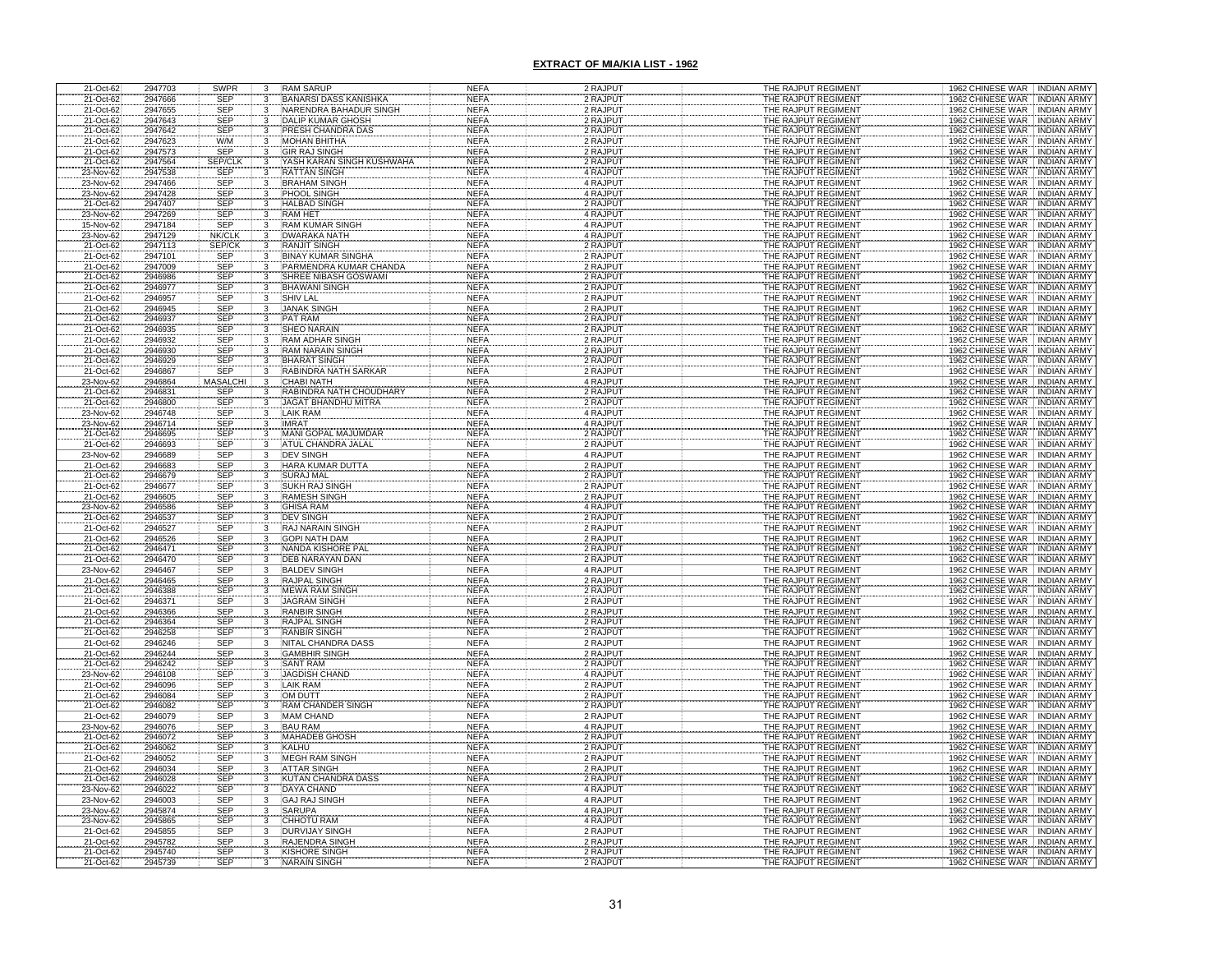| 23-Nov-62              | 2945726 | <b>SEP</b><br>3                                          | <b>HUKAM SINGH</b>            | <b>NEFA</b> | 4 RAJPUT             | THE RAJPUT REGIMENT      | 1962 CHINESE WAR INDIAN ARMY                               |
|------------------------|---------|----------------------------------------------------------|-------------------------------|-------------|----------------------|--------------------------|------------------------------------------------------------|
| 21-Oct-62              | 2945689 | <b>SEP</b><br>3                                          | JOYDEV CHANDRA SAHA           | <b>NEFA</b> | 2 RAJPUT             | THE RAJPUT REGIMENT      | <b>INDIAN ARMY</b><br>1962 CHINESE WAR                     |
| 23-Nov-62              | 2945674 | <b>SEP</b><br>$\overline{3}$                             | <b>SHIV NARAIN</b>            | <b>NEFA</b> | 4 RAJPUT             | THE RAJPUT REGIMENT      | <b>INDIAN ARMY</b><br>1962 CHINESE WAR                     |
| 21-Oct-62              | 2945656 | <b>SEP</b><br>3                                          | PURNA CHANDRA NATH            | <b>NEFA</b> | 2 RAJPUT             | THE RAJPUT REGIMENT      | 1962 CHINESE WAR<br><b>INDIAN ARMY</b>                     |
| 21-Oct-62              | 2945654 |                                                          | NANI GOPAL CHAKRABART         | <b>NEFA</b> | 2 RAJPUT             | THE RAJPUT REGIMENT      | 1962 CHINESE WAR<br><b>INDIAN ARMY</b>                     |
| 21-Oct-62              | 2945652 | SEP<br>SEP                                               | AJIT BHATTACHARJEE            | <b>NEFA</b> | 2 RAJPUT             | THE RAJPUT REGIMENT      | 1962 CHINESE WAR<br><b>INDIAN ARMY</b>                     |
|                        |         | 3                                                        |                               |             |                      |                          |                                                            |
| 21-Oct-62              | 2945634 | SEP<br>3                                                 | <b>MANSHA RAM</b>             | <b>NEFA</b> | 2 RAJPUT             | THE RAJPUT REGIMENT      | 1962 CHINESE WAR<br>INDIAN ARMY                            |
| 21-Oct-62              | 2945633 | SEP<br>SEP<br>3                                          | SUNIL KUMAR SARKAR            | <b>NEFA</b> | 2 RAJPUT             | THE RAJPUT REGIMENT      | <b>INDIAN ARMY</b><br>1962 CHINESE WAR                     |
| 23-Nov-62              | 2945601 | $\frac{3}{3}$                                            | PANTHI                        | <b>NEFA</b> | 4 RAJPUT             | THE RAJPUT REGIMENT      | 1962 CHINESE WAR<br><b>INDIAN ARMY</b>                     |
| 21-Oct-62              | 2945577 | <b>SEP</b>                                               | <b>NARAUTAM SINGH</b>         | <b>NEFA</b> | 2 RAJPUT             | THE RAJPUT REGIMENT      | 1962 CHINESE WAR<br><b>INDIAN ARMY</b>                     |
| 21-Oct-62              | 2945554 | <b>SEP</b><br>3                                          | <b>HEM SINGH</b>              | <b>NEFA</b> | 2 RAJPUT             | THE RAJPUT REGIMENT      | <b>INDIAN ARMY</b><br>1962 CHINESE WAR                     |
| 21-Oct-62              | 2945551 | SEP<br>$\overline{\mathbf{3}}$                           | <b>BHANWAR SINGH</b>          | <b>NEFA</b> | 2 RAJPUT             | THE RAJPUT REGIMENT      | 1962 CHINESE WAR<br><b>INDIAN ARMY</b>                     |
| 21-Oct-62              | 2945550 | <b>SEP</b>                                               | <b>RANBIR SINGH</b>           | <b>NEFA</b> | 2 RAJPUT             | THE RAJPUT REGIMENT      | 1962 CHINESE WAR<br><b>INDIAN ARMY</b>                     |
| 21-Oct-62              | 2945549 | SEP<br>3                                                 | <b>BHAGWAN SINGH</b>          | <b>NEFA</b> | 2 RAJPUT             | THE RAJPUT REGIMENT      | 1962 CHINESE WAR<br><b>INDIAN ARMY</b>                     |
| 21-Oct-62              | 2945544 | <b>SEP</b>                                               | <b>MALU SINGH</b>             | <b>NEFA</b> | 2 RAJPUT             | THE RAJPUT REGIMENT      | 1962 CHINESE WAR<br><b>INDIAN ARMY</b>                     |
| 21-Oct-62              | 2945519 | <b>SEP</b>                                               | NIRPENDRA LAL MITRA           | <b>NEFA</b> | 2 RAJPUT             | THE RAJPUT REGIMENT      | 1962 CHINESE WAR<br><b>INDIAN ARMY</b>                     |
| 21-Oct-62              | 2945516 | <b>SEP</b><br>3                                          | RAKHAL CHANDRA BARMAN         | <b>NEFA</b> | 2 RAJPUT             | THE RAJPUT REGIMENT      | 1962 CHINESE WAR INDIAN ARMY                               |
| 21-Oct-62              | 2945367 | <b>SEP</b><br>3                                          | <b>NITAI CHARAN DAS</b>       | <b>NEFA</b> | 2 RAJPUT             | THE RAJPUT REGIMENT      | 1962 CHINESE WAR<br><b>INDIAN ARMY</b>                     |
|                        | 2945328 |                                                          | PRAHLAD SINGH                 | <b>NEFA</b> | 2 RAJPUT             | THE RAJPUT REGIMENT      | 1962 CHINESE WAR<br><b>INDIAN ARMY</b>                     |
| 21-Oct-62<br>21-Oct-62 | 2945307 | SEP<br>SEP                                               | SUSHIL KUMAR GUHA RAY CHOUDH. | <b>NEFA</b> | 2 RAJPUT             | THE RAJPUT REGIMENT      | 1962 CHINESE WAR INDIAN ARMY                               |
|                        |         | 3                                                        |                               |             |                      |                          |                                                            |
| 21-Oct-62              | 2945294 | <b>SEP</b><br>3                                          | HIRA LAL NANDAL               | <b>NEFA</b> | 2 RAJPUT             | THE RAJPUT REGIMENT      | 1962 CHINESE WAR<br><b>INDIAN ARMY</b>                     |
| 21-Oct-62              | 2945241 | <b>SEP</b><br>3                                          | <b>BHOLA NATH DASS</b>        | <b>NEFA</b> | 2 RAJPUT             | THE RAJPUT REGIMENT      | 1962 CHINESE WAR<br><b>INDIAN ARMY</b>                     |
|                        | 2945223 | <b>SEP</b>                                               | <b>GURU PRASAD CHATTERJEE</b> | <b>NEFA</b> | 2 RAJPUT             | THE RAJPUT REGIMENT      | 1962 CHINESE WAR<br><b>INDIAN ARMY</b>                     |
| 21-Oct-62<br>21-Oct-62 | 2945191 | SEP                                                      | <b>DIPAK KUMAR DASS</b>       | <b>NEFA</b> | 2 RAJPUT             | THE RAJPUT REGIMENT      | 1962 CHINESE WAR<br><b>INDIAN ARMY</b>                     |
| 21-Oct-62              | 2945161 | SEP                                                      | <b>BALDEB SINGH</b>           | <b>NEFA</b> | 2 RAJPUT             | THE RAJPUT REGIMENT      | 1962 CHINESE WAR<br><b>INDIAN ARMY</b>                     |
| 21-Oct-62              | 2945142 | SEP                                                      | SUDAN CHANDRA MUKERJEE        | <b>NEFA</b> | 2 RAJPUT             | THE RAJPUT REGIMENT      | 1962 CHINESE WAR<br><b>INDIAN ARMY</b>                     |
| 21-Oct-62              | 2945071 | <b>SEP</b><br>3                                          | <b>BHARAT SINGH</b>           | <b>NEFA</b> | 2 RAJPUT             | THE RAJPUT REGIMENT      | 1962 CHINESE WAR<br><b>INDIAN ARMY</b>                     |
| 21-Oct-62              | 2945056 | SEP                                                      | NIMAI CHARAN MAHATO           | <b>NEFA</b> | 2 RAJPUT             | THE RAJPUT REGIMENT      | 1962 CHINESE WAR<br><b>INDIAN ARMY</b>                     |
| 21-Oct-62              | 2945054 | <b>SEP</b>                                               | <b>NIRMAL DUTTA</b>           | <b>NEFA</b> | 2 RAJPUT             | THE RAJPUT REGIMENT      | 1962 CHINESE WAR<br><b>INDIAN ARMY</b>                     |
| 23-Nov-62              | 2944922 | <b>NK</b>                                                | <b>BODAL SINGH</b>            | <b>NEFA</b> | 4 RAJPUT             | THE RAJPUT REGIMENT      | 1962 CHINESE WAR<br><b>INDIAN ARMY</b>                     |
| 21-Oct-62              | 2944899 | SEP                                                      | <b>ANGREZ SINGH</b>           | <b>NEFA</b> | 2 RAJPUT             | THE RAJPUT REGIMENT      | 1962 CHINESE WAR<br><b>INDIAN ARMY</b>                     |
| 23-Nov-62              | 2944897 | $\frac{3}{3}$<br><b>SEP</b>                              | <b>BIJAI SINGH</b>            | <b>NEFA</b> | 4 RAJPUT             | THE RAJPUT REGIMENT      | 1962 CHINESE WAR<br><b>INDIAN ARMY</b>                     |
| 21-Oct-62              | 2944874 |                                                          | RAM KUMAR SINGH               | <b>NEFA</b> | 2 RAJPUT             | THE RAJPUT REGIMENT      | 1962 CHINESE WAR<br><b>INDIAN ARMY</b>                     |
|                        | 2944872 | SEP<br>SEP<br>$\begin{array}{c} 3 \\ 3 \\ 3 \end{array}$ | <b>MOHAN SINGH</b>            | <b>NEFA</b> | 2 RAJPUT             | THE RAJPUT REGIMENT      | 1962 CHINESE WAR<br><b>INDIAN ARMY</b>                     |
| 21-Oct-62<br>21-Oct-62 |         |                                                          |                               |             |                      |                          |                                                            |
|                        | 2944862 | <b>SEP</b>                                               | <b>BHAGWATI PRASAD SINGH</b>  | <b>NEFA</b> | 2 RAJPUT             | THE RAJPUT REGIMENT      | 1962 CHINESE WAR<br><b>INDIAN ARMY</b>                     |
| 21-Oct-62              | 2944852 | SEP<br>$\overline{3}$                                    | <b>DORI SINGH</b>             | <b>NEFA</b> | 2 RAJPUT             | THE RAJPUT REGIMENT      | 1962 CHINESE WAR INDIAN ARMY                               |
| 21-Oct-62<br>06-Dec-62 | 2944813 | <b>SEP</b><br>$\frac{3}{3}$                              | HAR CHAND SINGH               | <b>NEFA</b> | 2 RAJPUT             | THE RAJPUT REGIMENT      | 1962 CHINESE WAR<br><b>INDIAN ARMY</b>                     |
|                        | 2944804 | APR                                                      | <b>SHIO SINGH</b>             | <b>NEFA</b> | 4 RAJPUT             | THE RAJPUT REGIMENT      | 1962 CHINESE WAR<br><b>INDIAN ARMY</b>                     |
| 23-Nov-62              | 2944779 | <b>SEP</b>                                               | <b>SOBADI</b>                 | <b>NEFA</b> | 4 RAJPUT             | THE RAJPUT REGIMENT      | 1962 CHINESE WAR<br><b>INDIAN ARMY</b>                     |
| 21-Oct-62              | 2944748 | <b>SEP</b>                                               | <b>KANJAL SINGH</b>           | <b>NEFA</b> | 2 RAJPUT             | THE RAJPUT REGIMENT      | 1962 CHINESE WAR<br><b>INDIAN ARMY</b>                     |
| 23-Nov-62              | 2944745 | <b>SEP</b><br>3                                          | <b>BAHADUR SINGH</b>          | <b>NEFA</b> | 4 RAJPUT             | THE RAJPUT REGIMENT      | 1962 CHINESE WAR<br><b>INDIAN ARMY</b>                     |
| 21-Oct-62              | 2944740 | <b>SEP</b><br>3                                          | <b>UMA SHAKER SINGH</b>       | <b>NEFA</b> | 2 RAJPUT             | THE RAJPUT REGIMENT      | 1962 CHINESE WAR<br><b>INDIAN ARMY</b>                     |
| 23-Nov-62              | 2944722 | <b>NK</b><br>3                                           | HARI NARAIN SINGH             | <b>NEFA</b> | 4 RAJPUT             | THE RAJPUT REGIMENT      | 1962 CHINESE WAR<br><b>INDIAN ARMY</b>                     |
| 23-Nov-62              | 2944708 |                                                          | <b>BIJAI SINGH</b>            | <b>NEFA</b> | 4 RAJPUT             | THE RAJPUT REGIMENT      | 1962 CHINESE WAR<br><b>INDIAN ARMY</b>                     |
| 23-Nov-62              | 2944683 | SEP<br>SEP<br>$\frac{3}{3}$                              | <b>AMAR SINGH</b>             | <b>NEFA</b> | 4 RAJPUT             | THE RAJPUT REGIMENT      | 1962 CHINESE WAR<br><b>INDIAN ARMY</b>                     |
| 21-Oct-62              | 2944671 | <b>SEP</b><br>3                                          | PREM RAJ                      | <b>NEFA</b> | 2 RAJPUT             | THE RAJPUT REGIMENT      | 1962 CHINESE WAR<br><b>INDIAN ARMY</b>                     |
| 21-Oct-62              | 2944670 | <b>SEP</b><br>3                                          | <b>BALBIR SINGH</b>           | <b>NEFA</b> | 2 RAJPUT             | THE RAJPUT REGIMENT      | 1962 CHINESE WAR<br><b>INDIAN ARMY</b>                     |
| 21-Oct-62              | 2944664 | <b>SEP</b><br>3                                          | <b>JAGBIR SINGH</b>           | <b>NEFA</b> |                      | THE RAJPUT REGIMENT      | 1962 CHINESE WAR<br><b>INDIAN ARMY</b>                     |
| 21-Oct-62              | 2944636 |                                                          | <b>BALBIR SINGH</b>           | <b>NEFA</b> | 2 RAJPUT<br>2 RAJPUT | THE RAJPUT REGIMENT      | <b>INDIAN ARMY</b>                                         |
|                        | 2944630 | SEP<br>SEP<br>SEP                                        | <b>TEJ PAL SINGH</b>          | <b>NEFA</b> | 2 RAJPUT             | THE RAJPUT REGIMENT      | 1962 CHINESE WAR<br>1962 CHINESE WAR<br><b>INDIAN ARMY</b> |
| 21-Oct-62<br>21-Oct-62 | 2944594 | <b>SEP</b>                                               | <b>KALI CHARAN</b>            | <b>NEFA</b> | 2 RAJPUT             | THE RAJPUT REGIMENT      | 1962 CHINESE WAR<br><b>INDIAN ARMY</b>                     |
| 21-Oct-62              | 2944586 | <b>SEP</b>                                               | JAI PAL SINGH                 | <b>NEFA</b> | 2 RAJPUT             | THE RAJPUT REGIMENT      | 1962 CHINESE WAR INDIAN ARMY                               |
|                        | 2944585 | SEP                                                      | <b>MADAN SINGH</b>            | <b>NEFA</b> | 2 RAJPUT             | THE RAJPUT REGIMENT      | 1962 CHINESE WAR   INDIAN ARMY                             |
| 21-Oct-62              |         |                                                          |                               | <b>NEFA</b> | <b>MP</b>            |                          |                                                            |
| 19-Nov-62              | 2944578 | LNK                                                      | <b>RAM DAS SINGH</b>          |             |                      | CORPS OF MILITARY POLICE | 1962 CHINA WAR<br><b>INDIAN ARMY</b>                       |
| 23-Nov-62              | 2944577 | <b>NK</b>                                                | <b>DHARAMVIR SINGH</b>        | <b>NEFA</b> | 4 RAJPUT             | THE RAJPUT REGIMENT      | 1962 CHINESE WAR<br><b>INDIAN ARMY</b>                     |
| 21-Oct-62              | 2944566 | <b>SEP</b>                                               | JAG PAL SINGH, Vr             | <b>NEFA</b> | 2 RAJPUT             | THE RAJPUT REGIMENT      | 1962 CHINESE WAR<br><b>INDIAN ARMY</b>                     |
| 21-Oct-62              | 2944559 | SEP                                                      | <b>BHOLU RAM</b>              | <b>NEFA</b> | 2 RAJPUT             | THE RAJPUT REGIMENT      | 1962 CHINESE WAR<br>INDIAN ARMY                            |
| 23-Nov-62              | 2944558 | <b>NK</b>                                                | <b>NATHU SINGH</b>            | <b>NEFA</b> | 4 RAJPUT             | THE RAJPUT REGIMENT      | 1962 CHINESE WAR<br><b>INDIAN ARMY</b>                     |
| 23-Nov-62              | 2944555 | SEP                                                      | JAI PAL SINGH                 | <b>NEFA</b> | 4 RAJPUT             | THE RAJPUT REGIMENT      | 1962 CHINESE WAR INDIAN ARMY                               |
| 21-Oct-62              | 2944529 | <b>SEP</b>                                               | <b>GIAN SINGH</b>             | <b>NEFA</b> | 2 RAJPUT             | THE RAJPUT REGIMENT      | 1962 CHINESE WAR INDIAN ARMY                               |
| 21-Oct-62              | 2944522 | SEP<br>3                                                 | <b>MUNNU SINGH</b>            | <b>NEFA</b> | 2 RAJPUT             | THE RAJPUT REGIMENT      | 1962 CHINESE WAR INDIAN ARMY                               |
| 21-Oct-62              | 2944518 | <b>SEP</b>                                               | <b>KESHARI SINGH</b>          | <b>NEFA</b> | 2 RAJPUT             | THE RAJPUT REGIMENT      | 1962 CHINESE WAR INDIAN ARMY                               |
| 21-Oct-62              | 2944499 | SEP                                                      | ROHTAS SINGH                  | <b>NEFA</b> | 2 RAJPUT             | THE RAJPUT REGIMENT      | 1962 CHINESE WAR<br><b>INDIAN ARMY</b>                     |
| 21-Oct-62              | 2944491 | <b>SEP</b><br>3                                          | PRAKASH SINGH                 | <b>NEFA</b> | 2 RAJPUT             | THE RAJPUT REGIMENT      | 1962 CHINESE WAR<br><b>INDIAN ARMY</b>                     |
| 21-Oct-62              | 2944482 | <b>SEP</b><br>3                                          | TEJ PAL SINGH                 | <b>NEFA</b> | 2 RAJPUT             | THE RAJPUT REGIMENT      | 1962 CHINESE WAR   INDIAN ARMY                             |
| $0 - Jan-00$           | 2944476 | LNK<br>$\mathbf 0$                                       | OM PRAKASH                    | <b>NEFA</b> | $\overline{0}$       |                          | $\Omega$                                                   |
| 21-Oct-62              | 2944430 | <b>SEP</b><br>3                                          | RAM PARSAD                    | <b>NEFA</b> | 2 RAJPUT             | THE RAJPUT REGIMENT      | 1962 CHINESE WAR<br>INDIAN ARM'                            |
| 21-Oct-62              | 2944428 | SEP<br>$\overline{3}$                                    | LAKHMI CHAND                  | <b>NEFA</b> | 2 RAJPUT             | THE RAJPUT REGIMENT      | 1962 CHINESE WAR<br><b>INDIAN ARMY</b>                     |
| 21-Oct-62              | 2944417 | <b>SEP</b>                                               | <b>BUDHA SINGH</b>            | <b>NEFA</b> | 2 RAJPUT             | THE RAJPUT REGIMENT      | 1962 CHINESE WAR INDIAN ARMY                               |
| 21-Oct-62              | 2944408 | $\frac{3}{3}$<br><b>SEP</b>                              | <b>KRISHAN PAL SINGH</b>      | <b>NEFA</b> | 2 RAJPUT             | THE RAJPUT REGIMENT      | 1962 CHINESE WAR INDIAN ARMY                               |
| 21-Oct-62              | 2944379 | <b>SEP</b><br>3                                          | <b>HOSHIAR SINGH</b>          | <b>NEFA</b> | 2 RAJPUT             | THE RAJPUT REGIMENT      | 1962 CHINESE WAR INDIAN ARMY                               |
| 21-Oct-62              | 2944353 | $\overline{3}$<br><b>SEP</b>                             | <b>RAM SAGAR SINGH</b>        | <b>NEFA</b> | 2 RAJPUT             | THE RAJPUT REGIMENT      | 1962 CHINESE WAR INDIAN ARMY                               |
| 23-Nov-62              | 2944331 | <b>SEP</b><br>3                                          | <b>ANAR SINGH</b>             | <b>NEFA</b> | 4 RAJPUT             | THE RAJPUT REGIMENT      | 1962 CHINESE WAR INDIAN ARMY                               |
| 21-Oct-62              | 2944306 | <b>SEP</b>                                               |                               |             |                      | THE RAJPUT REGIMENT      | 1962 CHINESE WAR INDIAN ARMY                               |
|                        | 2944191 | SEP                                                      | <b>CHIMAN SINGH</b>           | <b>NEFA</b> | 2 RAJPUT             |                          |                                                            |
| 21-Oct-62              |         |                                                          | <b>BRIJ NANDAN SINGH</b>      | <b>NEFA</b> | 2 RAJPUT             | THE RAJPUT REGIMENT      | 1962 CHINESE WAR<br><b>INDIAN ARMY</b>                     |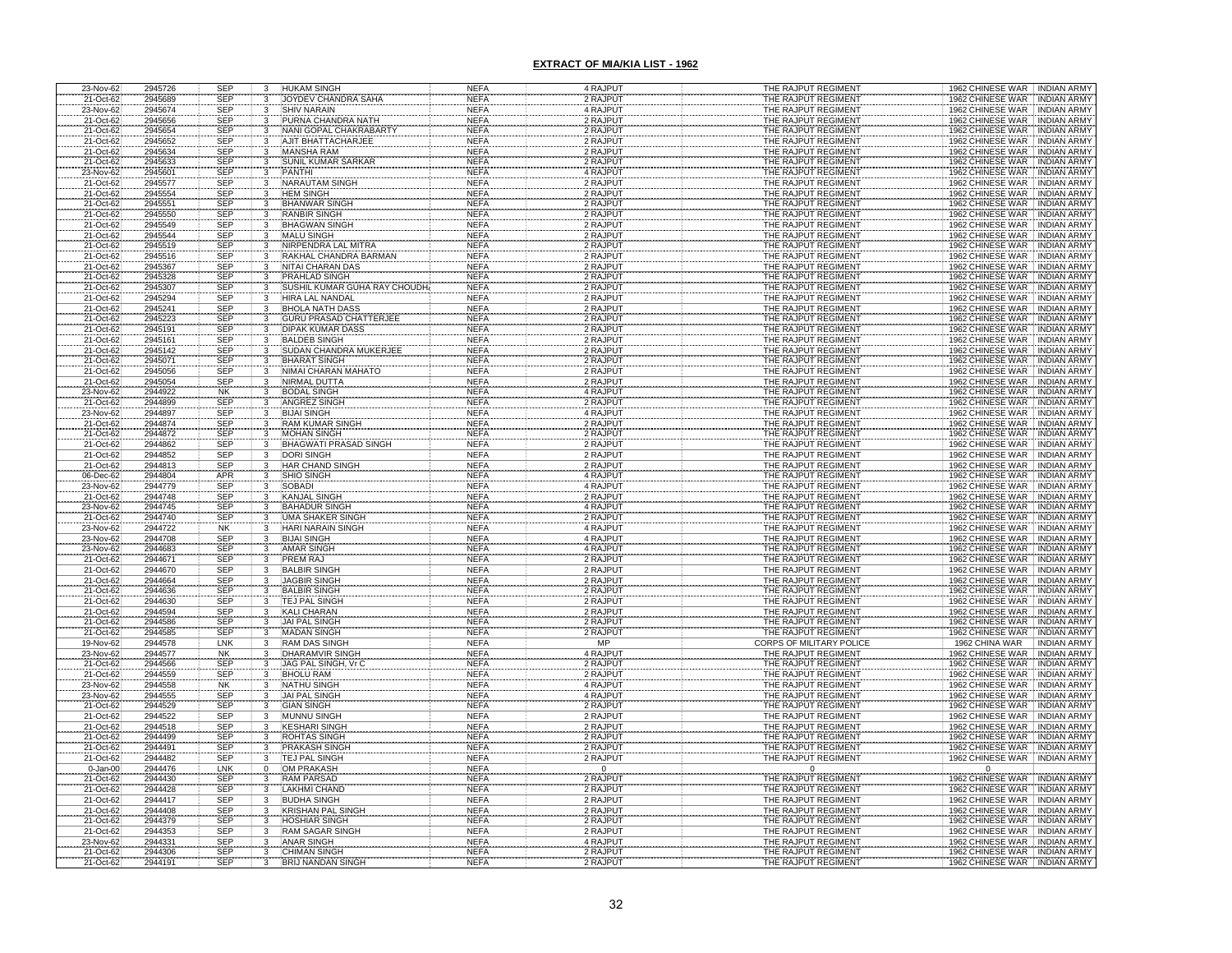| 23-Nov-62                    | 2944188            | NK<br>3                   | LADHU SINGH                           | NEFA                       | 4 RAJPUT                            | THE RAJPUT REGIMENT                       |                           | 1962 CHINESE WAR INDIAN ARMY                                      |
|------------------------------|--------------------|---------------------------|---------------------------------------|----------------------------|-------------------------------------|-------------------------------------------|---------------------------|-------------------------------------------------------------------|
| 15-Nov-62                    | 2944041            | LNK<br>3                  | <b>MAKHAN SINGH</b>                   | <b>NEFA</b>                | 4 RAJPUT                            | THE RAJPUT REGIMENT                       |                           | 1962 CHINESE WAR INDIAN ARMY                                      |
| 21-Nov-62                    | 2944013            | LNK<br>3                  | <b>MOHAN SINGH</b>                    | <b>NEFA</b>                | <b>FIELD REGIMEN</b>                | <b>THE REGIMENT OF ARTILLER</b>           |                           | 1962 CHINESE WAR  INDIAN ARMY                                     |
| $0 - Jan-00$                 | 2944000            | LNK<br>$\Omega$           | <b>ASHIT KUMAR CHOUDHARY</b>          | <b>NEFA</b>                | $\mathbf 0$                         | $\overline{0}$                            |                           | $\Omega$                                                          |
| 21-Oct-62                    | 2943963            | <b>SEP</b>                | SAMANT SINGH                          | <b>NEFA</b>                | 2 RAJPUT                            | THE RAJPUT REGIMEN                        |                           | 1962 CHINESE WAR<br><b>INDIAN ARMY</b>                            |
| $0 - Jan-00$                 | 2943914            | LNK<br>0                  | SASHADHAR ROY                         | <b>NEFA</b>                | 0                                   | $\Omega$                                  |                           |                                                                   |
| $0-$ Jan- $00$               | 2943913            | <b>NK</b><br>$\Omega$     | AMULYA KUMAR GANGULY                  | <b>NEFA</b>                | $\Omega$                            | $\Omega$                                  |                           |                                                                   |
| 21-Oct-62                    | 2943908            | SEP<br>3                  | SANWAL RAM                            | <b>NEFA</b>                | 2 RAJPUT                            | THE RAJPUT REGIMENT                       |                           | 1962 CHINESE WAR<br><b>INDIAN ARMY</b>                            |
| 23-Nov-62                    | 2943894            | <b>SEP</b>                | CHHOTEY LAL                           | <b>NEFA</b>                | 4 RAJPUT                            | THE RAJPUT REGIMENT                       |                           | 1962 CHINESE WAR INDIAN ARMY                                      |
| 21-Oct-62                    | 2943884            | <b>SEP</b>                | <b>RAM BAHADUR SINGH</b>              | <b>NEFA</b>                | 2 RAJPUT                            | THE RAJPUT REGIMENT                       |                           | 1962 CHINESE WAR INDIAN ARMY                                      |
| 21-Oct-62                    | 2943869<br>2943847 | <b>SEP</b>                | <b>RAM KUMAR SINGH</b>                | <b>NEFA</b><br><b>NEFA</b> | 2 RAJPUT                            | THE RAJPUT REGIMENT                       |                           | 1962 CHINESE WAR<br><b>INDIAN ARMY</b><br><b>INDIAN ARMY</b>      |
| 21-Nov-62<br>16-Nov-62       | 2943809            | GNR<br>SEP                | <b>CHUNI LAL</b><br>CHHOTEH LAL SINGH | <b>NEFA</b>                | <b>FIELD REGIMENT</b><br>4 RAJPUT   | THE RAJPUT REGIMENT                       | HE REGIMENT OF ARTILLER   | 1962 CHINESE WAR<br><b>1962 CHINESE WAR</b><br><b>INDIAN ARMY</b> |
| 21-Oct-62                    | 2943775            | <b>SEP</b>                | ANIL KANTI BARUA                      | <b>NEFA</b>                | 2 RAJPUT                            | THE RAJPUT REGIMENT                       |                           | 1962 CHINESE WAR<br><b>INDIAN ARMY</b>                            |
| $0 - Jan-00$                 | 2943754            | <b>LNK</b>                | <b>TEK CHAND</b>                      | <b>NEFA</b>                | $\overline{0}$                      |                                           | $\mathbf{0}$              | $\Omega$                                                          |
| 21-Oct-62                    | 2943748            | <b>SEP</b>                | <b>MUNNA SINGH</b>                    | <b>NEFA</b>                | 2 RAJPUT                            | THE RAJPUT REGIMENT                       |                           | 1962 CHINESE WAR<br><b>INDIAN ARMY</b>                            |
| $0 - Jan-00$                 | 2943713            | <b>NK</b>                 | <b>JOY BANDHU DATTA</b>               | <b>NEFA</b>                | $\overline{0}$                      |                                           | $\Omega$                  | $\mathbf 0$                                                       |
| 21-Nov-62                    | 2943703            | LNK                       | <b>PIRTHI SINGH</b>                   | <b>NEFA</b>                | <b>5 FIELD REGIMENT</b>             | THE REGIMENT OF ARTILLERY                 |                           | <b>INDIAN ARMY</b><br>1962 CHINESE WAR                            |
| 23-Nov-62                    | 2943679            | <b>SEP</b>                | <b>NAWAB SINGH</b>                    | <b>NEFA</b>                | 4 RAJPUT                            |                                           | THE RAJPUT REGIMENT       | 1962 CHINESE WAR<br><b>INDIAN ARMY</b>                            |
| 23-Nov-62                    | 2943673            | <b>SEP</b>                | <b>JGAM SINGH</b>                     | <b>NEFA</b>                | 4 RAJPUT                            |                                           | THE RAJPUT REGIMENT       | 1962 CHINESE WAR INDIAN ARMY                                      |
| 21-Nov-62                    | 2943667            | <b>NK</b><br>3            | JETHA RAM                             | <b>NEFA</b>                | <b>5 FIELD REGIMENT</b>             |                                           | THE REGIMENT OF ARTILLERY | 1962 CHINESE WAR INDIAN ARMY                                      |
| 21-Oct-62                    | 2943637            | <b>SEP</b><br>3           | <b>TILAK DHARI SINGH</b>              | <b>NEFA</b>                | 2 RAJPUT                            |                                           | THE RAJPUT REGIMENT       | 1962 CHINESE WAR INDIAN ARMY                                      |
| 21-Nov-62                    | 2943620            | GNR                       | <b>CHANDGI RAM</b>                    | <b>NEFA</b>                | <b>5 FIELD REGIMENT</b>             | THE REGIMENT OF ARTILLERY                 |                           | 1962 CHINESE WAR INDIAN ARMY                                      |
| 21-Oct-62                    | 2943612            | <b>SEP</b>                | ZILE SINGH                            | <b>NEFA</b>                | 2 RAJPUT                            |                                           | THE RAJPUT REGIMENT       | 1962 CHINESE WAR<br><b>INDIAN ARMY</b>                            |
| 19-Nov-62                    | 2943609            | GNR                       | <b>RUP CHAND RAM</b>                  | <b>NEFA</b>                | <b>5 FIELD REGIMENT</b>             |                                           | THE REGIMENT OF ARTILLERY | 1962 CHINESE WAR<br><b>INDIAN ARMY</b>                            |
| 21-Nov-62                    | 2943581            | <b>NK</b>                 | <b>SUDESH PAL SINGH</b>               | <b>NEFA</b>                | <b>5 FIELD REGIMENT</b>             |                                           | THE REGIMENT OF ARTILLERY | 1962 CHINESE WAR INDIAN ARMY                                      |
| 21-Nov-62                    | 2943576            | <b>NK</b>                 | <b>DHARAMPAL</b>                      | <b>NEFA</b>                | <b>5 FIELD REGIMENT</b>             |                                           | THE REGIMENT OF ARTILLERY | 1962 CHINESE WAR<br><b>INDIAN ARMY</b>                            |
| 21-Nov-62                    | 2943555            | <b>NK</b>                 | <b>SAHI RAM</b>                       | LADAKH                     | <b>13TH BATTALION</b>               |                                           | <b>KUMAON REGIMENT</b>    | 1962 CHINESE WAR INDIAN ARMY                                      |
| 21-Nov-62                    | 2943495            | LNK                       | <b>GAJA SINGH CHAUHAN</b>             | <b>NEFA</b>                | <b>5 FIELD REGIMENT</b>             | THE REGIMENT OF ARTILLERY                 |                           | 1962 CHINESE WAR<br><b>INDIAN ARMY</b>                            |
| 21-Oct-62                    | 2943489            | <b>SEP</b>                | <b>HAR KARNA</b>                      | <b>NEFA</b>                | 2 RAJPUT                            | THE RAJPUT REGIMENT                       |                           | 1962 CHINESE WAR<br><b>INDIAN ARMY</b>                            |
| 19-Nov-62                    | 2943467            | GNR/CI                    | HATILA                                | <b>NEFA</b>                | <b>FIELD REGIMEN</b>                | HE REGIMENT OF ARTILLER                   |                           | <u> 1962 CHINESE WAR . INDIAN ARMY</u>                            |
| $0 - Jan-00$                 | 2943428            | LNK                       | <b>MANBIR SINGH</b>                   | <b>NEFA</b>                | $\overline{0}$                      |                                           |                           |                                                                   |
| 21-Oct-62                    | 2943261            | <b>SEP</b>                | <b>MATADIN</b>                        | <b>NEFA</b>                | 2 RAJPUT                            | THE RAJPUT REGIMENT                       |                           | 1962 CHINESE WAR<br>INDIAN ARMY                                   |
| $0 - Jan-00$                 | 2943253            | <b>SEP</b>                | <b>MAHARAJ SINGH</b>                  | <b>NEFA</b>                |                                     |                                           |                           |                                                                   |
| $0 - Jan-00$                 | 2943240            | <b>SEP</b>                | RAGHU RAJ SINGH                       | <b>NEFA</b>                | $\mathbf 0$                         |                                           |                           |                                                                   |
| 23-Nov-62                    | 2943169            | SEP                       | <b>SHANKER DAS</b>                    | <b>NEFA</b>                | 4 RAJPUT                            | THE RAJPUT REGIMENT                       |                           | 1962 CHINESE WAR INDIAN ARMY                                      |
| 23-Nov-62                    | 2943127            | <b>SEP</b>                | HAR PAL SINGH                         | <b>NEFA</b>                | 4 RAJPUT                            | THE RAJPUT REGIMENT                       |                           | 1962 CHINESE WAR INDIAN ARMY                                      |
| 21-Nov-62                    | 2943126            | GNR                       | KUBER SINGH                           | <b>NEFA</b>                | <b>FIELD REGIMEN</b>                | HE REGIMENT OF ARTILLER<br>$\frac{1}{10}$ |                           | 1962 CHINESE WAR HINDIAN ARMY                                     |
| $0 - Jan-00$                 | 2943120            | <b>NK</b>                 | <b>B C CHOUDHAR</b>                   | <b>NEFA</b>                | $\overline{0}$                      |                                           |                           | $\overline{0}$                                                    |
| 23-Nov-62                    | 2943062            | <b>SEP</b>                | LAJJA RAM                             | <b>NEFA</b>                | 4 RAJPUT                            | THE RAJPUT REGIMENT                       |                           | 1962 CHINESE WAR INDIAN ARMY                                      |
| 21-Nov-62                    | 2943026            | GNR                       | <b>SIRDAR SINGH</b>                   | <b>NEFA</b>                | <b>5 FIELD REGIMENT</b>             |                                           | THE REGIMENT OF ARTILLERY | 1962 CHINESE WAR INDIAN ARMY                                      |
| 21-Nov-62                    | 2943010            | LNK                       | <b>AGAR SINGH</b>                     | <b>NEFA</b>                | <b>5 FIELD REGIMENT</b><br>$\Omega$ | THE REGIMENT OF ARTILLERY                 |                           | 1962 CHINESE WAR INDIAN ARMY<br>$\Omega$                          |
| $0 - Jan-00$                 | 2942918            | <b>SEP</b>                | SOBRAN SINGH                          | <b>NEFA</b>                |                                     |                                           |                           |                                                                   |
| $0 - Jan-00$                 | 2942906            | W/M<br>SEP                | RAM DATT<br>CHANDGI RAM               | <b>NEFA</b>                | 4 RAJPUT                            | THE RAJPUT REGIMENT                       |                           | 1962 CHINESE WAR INDIAN ARMY                                      |
| 23-Nov-62                    | 2942835            | <b>NK</b>                 | <b>ROSHAN SINGH</b>                   | <b>NEFA</b>                |                                     |                                           |                           |                                                                   |
| $0 - Jan-00$<br>$0 - Jan-00$ | 2942781<br>2942749 | <b>NK</b><br>$\Omega$     | SHEO RAJ SINGH                        | <b>NEFA</b><br><b>NEFA</b> |                                     |                                           |                           |                                                                   |
|                              |                    |                           | <b>PANKHI</b>                         |                            |                                     |                                           |                           |                                                                   |
| 0-Jan-00<br>3-Nov-62         | 2942675<br>2942672 | SEP<br>SEP/CI<br>SEP      | <b>COP SINGH</b>                      | NEFA<br>NEFA               | 4 RAJPU                             | THE RAJPUT REGIME                         |                           | 962 CHINESE WAR . INDIAN ARMY                                     |
| $0 - Jan-00$                 | 2942664            |                           | <b>SUNDER LAL</b>                     |                            | $\Omega$                            |                                           |                           |                                                                   |
| 23-Nov-62                    | 2942638            | <b>SWPR</b>               | <b>HHEDA</b>                          | NEFA<br>NEFA               | 4 RAJPUT                            | THE RAJPUT REGIMENT                       |                           | 1962 CHINESE WAR INDIAN ARMY                                      |
| $0 - Jan-00$                 | 2942626            | <b>SWPR</b>               | <b>BABBAN</b>                         | <b>NEFA</b>                | $\overline{0}$                      |                                           |                           |                                                                   |
| 23-Nov-62                    | 2942602            | LNK                       | <b>DHANPAL SINGH</b>                  | <b>NEFA</b>                | 4 RAJPUT                            | THE RAJPUT REGIMENT                       |                           | 1962 CHINESE WAR INDIAN ARMY                                      |
| $0 - Jan-00$                 | 2942456            | <b>SEP</b>                | <b>RAM DHAN</b>                       | <b>NEFA</b>                | $\overline{0}$                      |                                           |                           |                                                                   |
| $0 - Jan-00$                 | 2942439            | SEP/CK                    | <b>RAM LAL</b>                        | <b>NEFA</b>                |                                     |                                           |                           |                                                                   |
| $0 - Jan-00$                 | 2942412            | LNK                       | KAILASH NATH SINGI                    | <b>NEFA</b>                | $\Omega$                            |                                           |                           |                                                                   |
| 23-Nov-62                    | 2942394            | <b>SEP</b>                | <b>MADHU RAM</b>                      | <b>NEFA</b>                | 4 RAJPUT                            | THE RAJPUT REGIMENT                       |                           | 1962 CHINESE WAR INDIAN ARMY                                      |
| 23-Nov-62                    | 2942289            | NK<br>NK                  | RAHUBAR SARAN                         | <b>NEFA</b>                | 4 RAJPUT                            | THE RAJPUT REGIMENT                       |                           | 1962 CHINESE WAR INDIAN ARMY                                      |
| 23-Nov-62                    | 2942240            |                           | <b>KAN SINGH</b>                      | <b>NEFA</b>                | 4 RAJPUT                            | THE RAJPUT REGIMENT                       |                           | 1962 CHINESE WAR INDIAN ARMY                                      |
| $0 - Jan-00$                 | 2942204            | LHAV<br>$\Omega$          | <b>LAIK SINGH</b>                     | <b>NEFA</b>                | $\Omega$                            |                                           | $\Omega$                  | $\overline{0}$                                                    |
| $0 - Jan-00$                 | 2942179            | <b>LNK</b><br>$\mathbf 0$ | <b>PIRTHI SINGH</b>                   | <b>NEFA</b>                | $\Omega$                            |                                           | $\Omega$                  | $\Omega$                                                          |
| 23-Nov-62                    | 2942155            | <b>HAV</b>                | <b>RAM PAL SINGI</b>                  | <b>NEFA</b>                | 4 RAJPUT                            | THE RAJPUT REGIMENT                       |                           | 1962 CHINESE WAR INDIAN ARMY                                      |
| 23-Nov-62                    | 2942154            | <b>SEP</b>                | <b>BABU RAM</b>                       | <b>NEFA</b>                | 4 RAJPUT                            | THE RAJPUT REGIMENT                       |                           | 1962 CHINESE WAR INDIAN ARMY                                      |
| $0 - Jan-00$                 | 2942141            | SEP<br>$\Omega$           | <b>RAGHU NATH</b>                     | <b>NEFA</b>                | $\mathbf 0$                         | $\Omega$                                  |                           |                                                                   |
| 23-Nov-62                    | 2942129            | <b>HAV/CLK</b><br>3       | <b>BHIM SINGH</b>                     | <b>NEFA</b>                | 4 RAJPUT                            | THE RAJPUT REGIMENT                       |                           | 1962 CHINESE WAR INDIAN ARMY                                      |
| $0 - Jan-00$                 | 2942127            | <b>SWPR</b><br>$\Omega$   | <b>MANSA RAM</b>                      | <b>NEFA</b>                | $\Omega$                            |                                           |                           |                                                                   |
| $0 - Jan-00$                 | 2942034            | SEP<br>$\Omega$           | <b>BHAGWAN SINGH</b>                  | <b>NEFA</b>                | $\Omega$                            |                                           | $\Omega$                  | $\Omega$                                                          |
| 23-Nov-62                    | 2942003            | <b>HAV</b><br>3           | UDMI RAM                              | <b>NEFA</b>                | 4 RAJPUT                            | THE RAJPUT REGIMENT                       |                           | 1962 CHINESE WAR INDIAN ARM                                       |
| 23-Nov-62                    | 2941897            | SEP                       | LAKSHMI NARAIN                        | <b>NEFA</b>                | 4 RAJPUT                            | THE RAJPUT REGIMENT                       |                           | 1962 CHINESE WAR INDIAN ARM                                       |
| 23-Nov-62                    | 2941840            | SEP                       | PIRBHU SINGH                          | <b>NEFA</b>                | 4 RAJPUT                            | THE RAJPUT REGIMENT                       |                           | 1962 CHINESE WAR<br>INDIAN ARM'                                   |
| 23-Nov-62                    | 2941820            | W/M<br>3                  | <b>RAM SARUP</b>                      | <b>NEFA</b>                | 4 RAJPUT                            | THE RAJPUT REGIMENT                       |                           | 1962 CHINESE WAR INDIAN ARMY                                      |
| 23-Nov-62                    | 2941702            | <b>SEP</b><br>3           | <b>DALIP SINGH</b>                    | <b>NEFA</b>                | 4 RAJPUT                            | THE RAJPUT REGIMENT                       |                           | 1962 CHINESE WAR INDIAN ARMY                                      |
| 23-Nov-62                    | 2941612            | <b>HAV</b>                | <b>RAM DYAN SINGH</b>                 | <b>NEFA</b>                | 4 RAJPUT                            | THE RAJPUT REGIMENT                       |                           | 1962 CHINESE WAR INDIAN ARMY                                      |
| $0 - Jan-00$                 | 2941540            | HAV<br>$\Omega$           | <b>BHARAT SINGH</b>                   | <b>NEFA</b>                |                                     |                                           |                           |                                                                   |
| $0 - Jan-00$                 | 2941434            | LNK<br>$\mathbf 0$        | <b>FATEH SINGH</b>                    | <b>NEFA</b>                | $\Omega$                            |                                           |                           |                                                                   |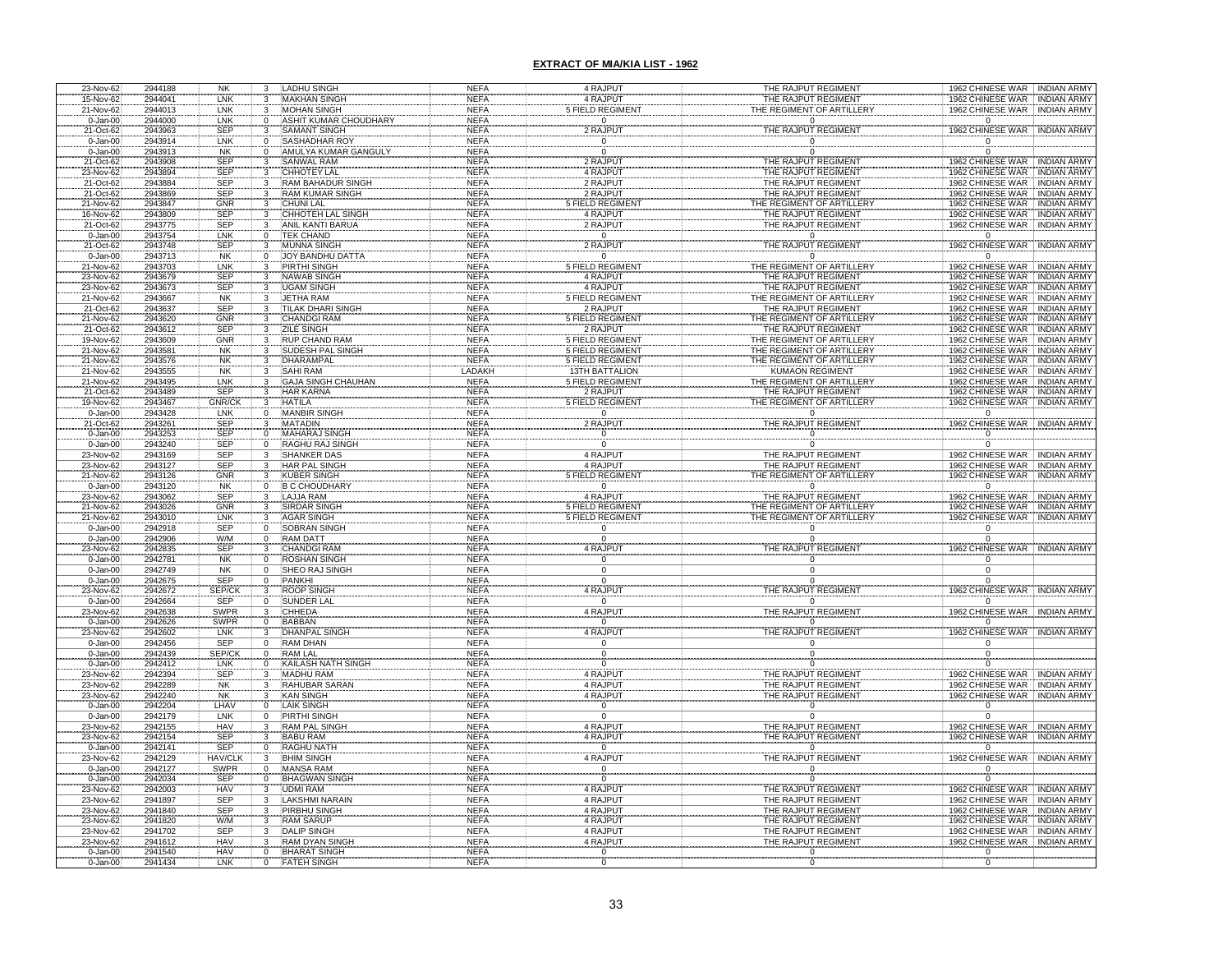| 23-Nov-62                    | 2941331            | NK                       | 3                   | <b>RAM AVTAR SINGH</b>                            | NEFA                       | 4 RAJPUT                                           | THE RAJPUT REGIMENT                                    | 1962 CHINESE WAR INDIAN ARMY                                 |                                          |
|------------------------------|--------------------|--------------------------|---------------------|---------------------------------------------------|----------------------------|----------------------------------------------------|--------------------------------------------------------|--------------------------------------------------------------|------------------------------------------|
| 23-Nov-62<br>21-Nov-62       | 2941330<br>2941230 | <b>NK</b><br><b>NK</b>   | 3<br>3              | KANWAR SUMER SINGI<br><b>CHADRIKA SINGH</b>       | <b>NEFA</b><br><b>NEFA</b> | 4 RAJPUT<br><b>FIELD REGIMEN</b>                   | THE RAJPUT REGIMENT<br><b>THE REGIMENT OF ARTILLER</b> | 1962 CHINESE WAR INDIAN ARMY<br>1962 CHINESE WAR INDIAN ARMY |                                          |
| $0 - Jan-00$                 | 2940982            | SEP/CK                   | $\Omega$            | <b>SHIV PUJAN SINGH</b>                           | <b>NEFA</b>                | $\mathsf 0$                                        | $\Omega$                                               | $\Omega$                                                     |                                          |
| 23-Nov-62                    | 2940975            | SEP                      | 3                   | <b>BHULA RAM</b>                                  | <b>NEFA</b>                | 4 RAJPUT                                           | THE RAJPUT REGIMENT                                    | 1962 CHINESE WAR                                             | <b>INDIAN ARMY</b>                       |
| 15-Nov-62                    | 2940601            | <b>SEP</b>               |                     | <b>BACHI SINGH</b>                                | <b>NEFA</b>                | <b>6 KUMAON</b>                                    | THE KUMAON REGIMENT                                    | 1962 CHINESE WAR                                             | <b>INDIAN ARMY</b>                       |
| 21-Nov-62                    | 2939776            | <b>GNR</b>               | 3                   | <b>MUNISWAMI</b>                                  | <b>NEFA</b>                | 6 FIELD REGIMEN                                    | THE REGIMENT OF ARTILLER'                              | 1962 CHINESE WAR INDIAN ARMY                                 |                                          |
| 23-Nov-62                    | 2939649<br>2939618 | SEP<br>SEP               | 3                   | LAKHAMI CHAND<br>PHUL CHAND                       | <b>NEFA</b><br><b>NEFA</b> | 4 RAJPUT                                           | THE RAJPUT REGIMENT<br>THE RAJPUT REGIMENT             | 1962 CHINESE WAR INDIAN ARMY<br>1962 CHINESE WAR INDIAN ARMY |                                          |
| 23-Nov-62<br>$0 - Jan-00$    | 2939344            | <b>SEP</b>               | 0                   | <b>KUMP SINGH</b>                                 | <b>NEFA</b>                | 4 RAJPUT<br>$\Omega$                               | $\Omega$                                               | $\Omega$                                                     |                                          |
| 23-Nov-62                    | 2939334            | LNK/CK                   | 3                   | <b>DURG PAL SINGH</b>                             | <b>NEFA</b>                | 4 RAJPUT                                           | THE RAJPUT REGIMENT                                    | 1962 CHINESE WAR INDIAN ARMY                                 |                                          |
| $0 - Jan-00$                 | 2939181            | <b>SEP</b>               | $\mathbf 0$         | <b>MAN SINGH</b>                                  | <b>NEFA</b>                |                                                    |                                                        |                                                              |                                          |
| 0-Jan-00                     | 2939165<br>2938878 | LNK/CLK<br><b>NK</b>     | 0                   | <b>BAGHRAWAT SINGH</b><br><b>JAGPAL SINGH</b>     | <b>NEFA</b><br><b>NEFA</b> | $\Omega$                                           |                                                        | $\Omega$                                                     |                                          |
| $0 - Jan-00$<br>$0 - Jan-00$ | 2938735            | LHAV                     | 0<br>$\Omega$       | SUDHIR KUMAR MAJUMDAR                             | <b>NEFA</b>                | $\Omega$                                           |                                                        | $\Omega$                                                     |                                          |
| $0 - Jan-00$                 | 2938632            | <b>NK</b>                | 0                   | AMAR SINGH                                        | <b>NEFA</b>                | Ō                                                  |                                                        | $\Omega$                                                     |                                          |
| 23-Nov-62                    | 2938608            | <b>SEP</b>               | 3                   | <b>HAR KISHAN</b>                                 | <b>NEFA</b>                | 4 RAJPUT                                           | THE RAJPUT REGIMENT                                    | 1962 CHINESE WAR INDIAN ARMY                                 |                                          |
| $0 - Jan-00$                 | 2938498            | <b>SEP</b>               | $\Omega$            | PEHALWAN SINGH                                    | <b>NEFA</b>                | $\Omega$                                           | $\Omega$                                               | $\Omega$                                                     |                                          |
| 0-Jan-00<br>$0 - Jan-00$     | 2938459<br>2938430 | LNK<br><b>HAV</b>        | 0<br>$\Omega$       | RAM SUNDER SINGH<br>NAND KISHORE SINGH            | <b>NEFA</b><br><b>NEFA</b> | 0<br>$\Omega$                                      | 0<br>$\Omega$                                          | $\overline{0}$<br>$\mathbf 0$                                |                                          |
| $0 - Jan-00$                 | 2938383            | LHAV                     | $\Omega$            | MAHRAJ BUX SINGH                                  | <b>NEFA</b>                | $\mathbf 0$                                        | 0                                                      | 0                                                            |                                          |
| $0 - Jan-00$                 | 2938350            | <b>NK</b>                | $\Omega$            | <b>KRISHAN PAL SINGH</b>                          | <b>NEFA</b>                | $\Omega$                                           | $\Omega$                                               | $\mathbf 0$                                                  |                                          |
| $0 - Jan-00$                 | 2938290            | <b>HAV</b>               | 0                   | SHISPAL SINGH                                     | <b>NEFA</b>                | $\mathbf 0$                                        |                                                        | 0                                                            |                                          |
| $0 - Jan-00$                 | 2938106            | SEP                      | 0                   | CHHOTEY SINGH                                     | <b>NEFA</b>                | $\frac{0}{0}$                                      |                                                        | 0                                                            |                                          |
| $0 - Jan-00$<br>23-Nov-62    | 2937939<br>2937868 | <b>HAV</b><br><b>NK</b>  | 0                   | <b>TEJ SINGH</b><br><b>KUNDAN</b>                 | <b>NEFA</b><br><b>NEFA</b> | 4 RAJPUT                                           | THE RAJPUT REGIMENT                                    | $\Omega$<br>1962 CHINESE WAR                                 | <b>INDIAN ARMY</b>                       |
| 23-Nov-62                    | 2937854            | <b>SEP</b>               |                     | <b>MEHAR CHAND</b>                                | <b>NEFA</b>                | 4 RAJPUT                                           | THE RAJPUT REGIMENT                                    | 1962 CHINESE WAR                                             | <b>INDIAN ARMY</b>                       |
| $0 - Jan-00$                 | 2937611            | <b>HAV</b>               |                     | PHANI BHUSAN NAIK                                 | <b>NEFA</b>                | $\mathbf 0$                                        | $\Omega$                                               | $\Omega$                                                     |                                          |
| 23-Nov-62                    | 2937575            | <b>M/W</b><br><b>HAV</b> |                     | <b>NARAIN SINGH</b>                               | <b>NEFA</b>                | 4 RAJPUT                                           | THE RAJPUT REGIMENT                                    | 1962 CHINESE WAR                                             | <b>INDIAN ARMY</b>                       |
| $0 - Jan-00$<br>23-Nov-62    | 2937376<br>2937353 | <b>HAV</b>               |                     | <b>AWADESH KUMAR SINGH</b><br><b>DHARAM SINGH</b> | <b>NEFA</b><br><b>NEFA</b> | $\overline{0}$<br>4 RAJPUT                         | $\Omega$<br>THE RAJPUT REGIMENT                        | $\overline{0}$<br>1962 CHINESE WAR                           | <b>INDIAN ARMY</b>                       |
| 23-Nov-62                    | 2936811            | <b>NK</b>                |                     | <b>RAJPAL SINGH</b>                               | <b>NEFA</b>                | 4 RAJPUT                                           | THE RAJPUT REGIMENT                                    | 1962 CHINESE WAR                                             | <b>INDIAN ARMY</b>                       |
| 0-Jan-00<br>0-Jan-00         | 2936515            | <b>HAV/CLI</b>           |                     | <b>RAGHUBIR SINGH</b>                             | <b>NEFA</b>                |                                                    |                                                        |                                                              |                                          |
|                              | 2936395            | <b>HAV</b>               |                     | <b>HER BAHADUR SINGH</b>                          | <b>NEFA</b>                |                                                    |                                                        |                                                              |                                          |
| $0 - Jan-00$<br>$0 - Jan-00$ | 2936338<br>2936100 | <b>HAV</b><br><b>HAV</b> | 0<br>$\Omega$       | <b>SURAJ NATH SINGH</b><br>PANKAJ KUMAR DAS       | <b>NEFA</b><br><b>NEFA</b> | $\Omega$                                           |                                                        |                                                              |                                          |
|                              | 2936093            | <b>NK</b>                | 0                   | PHANI BHUSAN GHOSH                                | <b>NEFA</b>                | $\mathbf 0$<br>$\mathbf 0$                         |                                                        | 0<br>$\Omega$                                                |                                          |
| 0-Jan-00<br>23-Nov-62        | 2936073            | LNK                      |                     | <b>SHIV RAM SINGH</b>                             | <b>NEFA</b>                | 4 RAJPUT                                           | THE RAJPUT REGIMENT                                    | 1962 CHINESE WAR                                             | <b>INDIAN ARMY</b>                       |
| 23-Nov-62                    | 2935990            | SEP                      | 3                   | <b>RUMAL SINGH</b>                                | <b>NEFA</b>                | 4 RAJPUT                                           | THE RAJPUT REGIMENT                                    | 1962 CHINESE WAR INDIAN ARMY                                 |                                          |
| $0 - Jan-00$                 | 2935237            | <b>HAV</b>               | $\overline{0}$      | <b>KHEM RAJ</b>                                   | <b>NEFA</b>                | $\overline{0}$                                     | $\Omega$                                               | $\Omega$                                                     |                                          |
| 23-Nov-62<br>23-Nov-62       | 2934416<br>2933485 | NK/CLK<br><b>HAV</b>     | 3                   | <b>BHARAT BHUSHAN</b><br><b>BASTI RAM</b>         | <b>NEFA</b><br><b>NEFA</b> | 4 RAJPUT<br>4 RAJPUT                               | THE RAJPUT REGIMENT<br>THE RAJPUT REGIMENT             | 1962 CHINESE WAR INDIAN ARMY<br>1962 CHINESE WAR INDIAN ARMY |                                          |
| $0 - Jan-00$                 | 2932905            | W/M                      | 0                   | KHETAL                                            | <b>NEFA</b>                | $\overline{0}$                                     | $\Omega$                                               | $\Omega$                                                     |                                          |
| $0 - Jan-00$                 | 2932837            | SEP                      | 0                   | <b>TEJ SINGH</b>                                  | <b>NEFA</b>                | $\mathbf 0$                                        | $\Omega$                                               | $\mathbf 0$                                                  |                                          |
| 23-Nov-62                    | 2932648            | SEP                      | 3                   | HAR PAL SINGH                                     | <b>NEFA</b>                | 4 RAJPUT                                           | THE RAJPUT REGIMENT                                    | 1962 CHINESE WAR INDIAN ARMY                                 |                                          |
| 23-Nov-62<br>$0 - Jan-00$    | 2932553<br>2932535 | <b>HAV</b><br><b>HAV</b> | 3<br>$\overline{0}$ | <b>RAM BADAN SINGH</b><br><b>BAIJ NATH</b>        | <b>NEFA</b><br><b>NEFA</b> | 4 RAJPUT<br>$\mathbf 0$                            | THE RAJPUT REGIMENT                                    | 1962 CHINESE WAR INDIAN ARMY<br>$\Omega$                     |                                          |
| 21-Nov-62                    | 2932360            | GNR                      | 3                   | CHANDER BHUSAN SINGH                              | <b>NEFA</b>                | <b>FIELD REGIMEN</b>                               | THE REGIMENT OF ARTILLERY                              | 1962 CHINESE WAR INDIAN ARMY                                 |                                          |
| 23-Nov-62                    | 2931894            | <b>HAV</b>               |                     | <b>JUMMA KHAN</b>                                 | <b>NEFA</b>                | 4 RAJPUT                                           | THE RAJPUT REGIMENT                                    | 1962 CHINESE WAR                                             | <b>INDIAN ARMY</b>                       |
| 23-Nov-62                    | 2931292            | <b>HAV</b>               |                     | <b>SHIV NARAIN</b>                                | <b>NEFA</b>                | 4 RAJPUT                                           | THE RAJPUT REGIMENT                                    | 1962 CHINESE WAR ' INDIAN ARMY                               |                                          |
| 0-Jan-00                     | 2931271            | <b>HAV</b>               |                     | <b>SHANKAR SINGI</b>                              | <b>NEFA</b>                | Ō                                                  |                                                        |                                                              |                                          |
| 23-Nov-62<br>$0 - Jan-00$    | 2931261<br>2931055 | <b>HAV</b><br><b>HAV</b> |                     | SHEO RAJ<br><b>SITA RAM</b>                       | <b>NEFA</b><br><b>NEFA</b> | 4 RAJPUT<br>$\overline{0}$                         | THE RAJPUT REGIMENT<br>$\Omega$                        | 1962 CHINESE WAR                                             | <b>INDIAN ARMY</b>                       |
| 23-Nov-62                    | 2930703            | <b>HAV</b>               |                     | GIANPAL SINGH                                     | <b>NEFA</b>                | 4 RAJPUT                                           | THE RAJPUT REGIMENT                                    | 1962 CHINESE WAR                                             | <b>INDIAN ARMY</b>                       |
| $0 - Jan-00$                 | 2930119            | <b>SEP</b>               |                     | <b>RAM LAL</b>                                    | <b>NEFA</b>                | $\overline{0}$                                     |                                                        |                                                              |                                          |
| 3-Nov-62<br>$0 - Jan-00$     | 2930116<br>2930108 | <b>HAV</b><br>SWPR       |                     | KAPUR SING<br><b>BABU LAL</b>                     | <b>NEFA</b><br><b>NEFA</b> | 4 RAJPU<br>$\Omega$                                | THE RAJPUT REGIMEN                                     | 1962 CHINESE WAR                                             | <b>INDIAN ARMY</b>                       |
| $0 - Jan-00$                 | 2929228            | HAV                      |                     |                                                   | <b>NEFA</b>                |                                                    |                                                        |                                                              |                                          |
| $0 - Jan-00$                 | 2922451            | SEP                      |                     | DARSHAN SINGH<br>RAMJI SINGH                      | <b>NEFA</b>                |                                                    |                                                        |                                                              |                                          |
| 21-Nov-62                    | 2916938            | LNK                      |                     | <b>MUSHATAQ KHAI</b>                              | <b>NEFA</b>                | <b>5 FIELD REGIMENT</b>                            | THE REGIMENT OF ARTILLERY                              | 1962 CHINESE WAR                                             | <b>INDIAN ARMY</b>                       |
| 21-Nov-62                    | 2916924            | GNR                      |                     | <b>GANPAT SINGH</b>                               | <b>NEFA</b>                | <b>5 FIELD REGIMENT</b>                            | THE REGIMENT OF ARTILLERY                              | 1962 CHINESE WAR                                             | <b>INDIAN ARMY</b><br><b>INDIAN ARMY</b> |
| 21-Nov-62<br>21-Nov-62       | 2916918<br>2916910 | <b>GNR</b><br>GNR        |                     | REWANT SINGH<br><b>MURAD KHAN</b>                 | <b>NEFA</b><br><b>NEFA</b> | <b>5 FIELD REGIMENT</b><br><b>5 FIELD REGIMENT</b> | THE REGIMENT OF ARTILLERY<br>THE REGIMENT OF ARTILLERY | 1962 CHINESE WAR<br>1962 CHINESE WAR INDIAN ARMY             |                                          |
| 21-Nov-62                    | 2916864            | <b>GNR</b>               |                     | <b>SHAM SINGH</b>                                 | <b>NEFA</b>                | <b>5 FIELD REGIMENT</b>                            | THE REGIMENT OF ARTILLERY                              | 1962 CHINESE WAR INDIAN ARMY                                 |                                          |
| 19-Nov-62                    | 2916863            | <b>GNR</b>               |                     | <b>MOTA RAM</b>                                   | <b>NEFA</b>                | <b>5 FIELD REGIMENT</b>                            | THE REGIMENT OF ARTILLERY                              | 1962 CHINESE WAR INDIAN ARMY                                 |                                          |
| 21-Nov-62                    | 2916645            | <b>NK</b>                |                     | RIDMAL SINGH                                      | <b>NEFA</b>                | <b>5 FIELD REGIMENT</b>                            | THE REGIMENT OF ARTILLERY                              | 1962 CHINESE WAR INDIAN ARMY                                 |                                          |
| 21-Nov-62<br>19-Nov-62       | 2916623<br>2916600 | LNK<br>GNR               | 3                   | DEEP SINGH<br><b>SUJAN SINGH</b>                  | <b>NEFA</b><br><b>NEFA</b> | <b>5 FIELD REGIMENT</b><br><b>5 FIELD REGIMENT</b> | THE REGIMENT OF ARTILLERY<br>THE REGIMENT OF ARTILLERY | 1962 CHINESE WAR INDIAN ARMY<br>1962 CHINESE WAR INDIAN ARMY |                                          |
| 21-Nov-62                    | 2916539            | <b>GNR</b>               | 3                   | MALLA                                             | <b>NEFA</b>                | 5 FIELD REGIMENT                                   | THE REGIMENT OF ARTILLERY                              | 1962 CHINESE WAR INDIAN ARMY                                 |                                          |
| 21-Nov-62                    | 2916505            | LHAV                     | 3                   | <b>ONKAR SINGH</b>                                | <b>NEFA</b>                | <b>5 FIELD REGIMENT</b>                            | THE REGIMENT OF ARTILLERY                              | 1962 CHINESE WAR INDIAN ARMY                                 |                                          |
| 21-Nov-62                    | 2916418            | HAV                      | 3                   | <b>SAMUNDUR SINGH</b>                             | <b>NEFA</b>                | <b>5 FIELD REGIMENT</b>                            | THE REGIMENT OF ARTILLERY                              | 1962 CHINESE WAR INDIAN ARMY                                 |                                          |
| 21-Nov-62                    | 2916400<br>2916370 | LHAV<br><b>BQMH</b>      | 3<br>3              | <b>BAKHTAWAR SINGH</b><br><b>BAHADUR SINGH</b>    | <b>NEFA</b><br>NEFA        | <b>5 FIELD REGIMENT</b><br>5 FIELD REGIMENT        | THE REGIMENT OF ARTILLERY<br>THE REGIMENT OF ARTILLERY | 1962 CHINESE WAR INDIAN ARMY<br>1962 CHINESE WAR INDIAN ARMY |                                          |
| 21-Nov-62<br>21-Nov-62       | 2916323            | HAV                      |                     | ILLAHI BUX KHAN                                   | NEFA                       | <b>5 FIELD REGIMENT</b>                            | THE REGIMENT OF ARTILLERY                              | 1962 CHINESE WAR INDIAN ARMY                                 |                                          |
| 21-Nov-62                    | 2916287            | <b>BHM</b>               |                     | <b>RATAN SINGH</b>                                | <b>NEFA</b>                | 5 FIELD REGIMENT                                   | THE REGIMENT OF ARTILLERY                              | 1962 CHINESE WAR INDIAN ARMY                                 |                                          |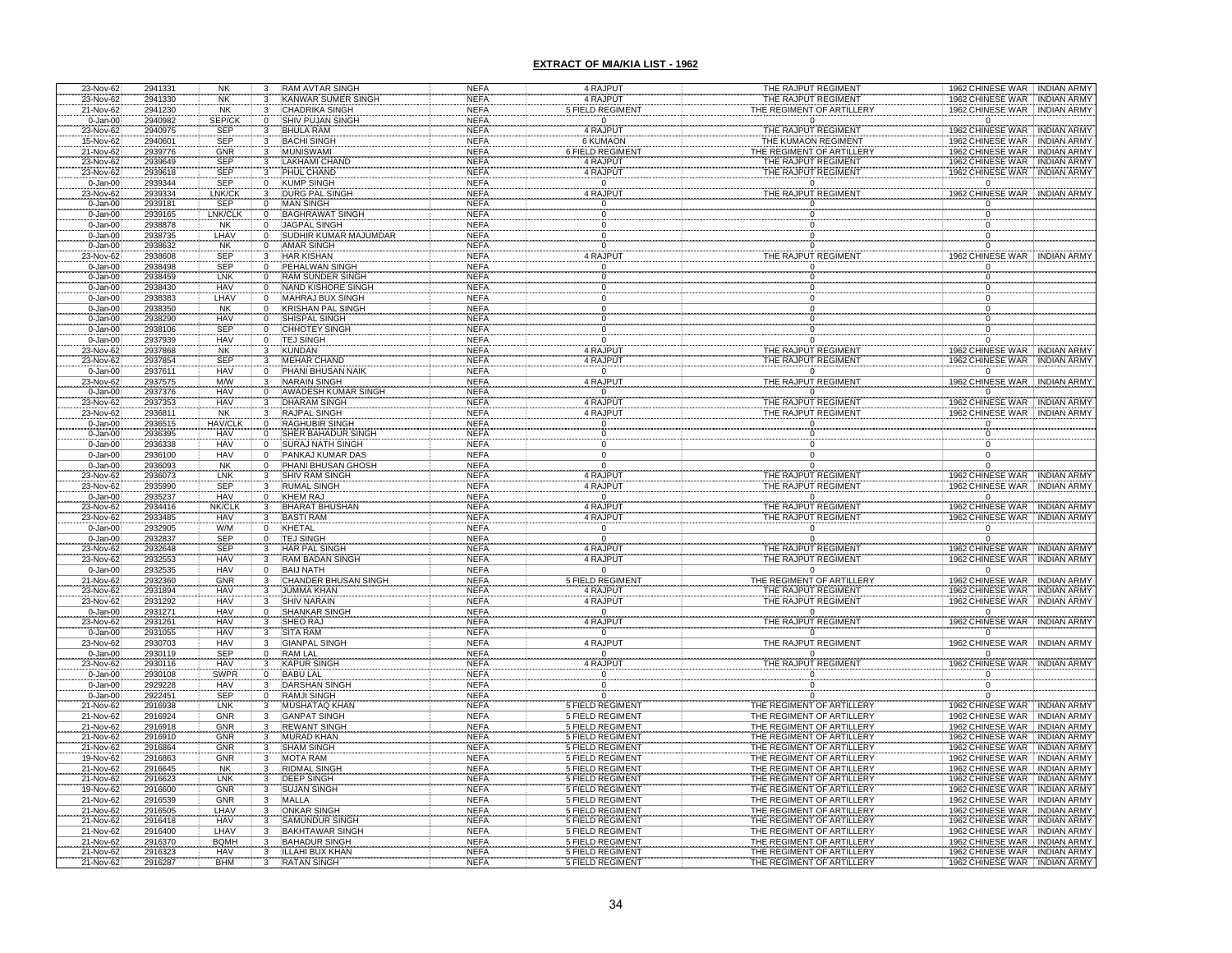| 21-Nov-62                        | 2916230                        | <b>RQMH</b>              | 3                                             | <b>GULAB SINGH</b>                                          | <b>NEFA</b> | 5 FIELD REGIMENT |                |                                 | THE REGIMENT OF ARTILLERY |          |                  | 1962 CHINESE WAR INDIAN ARMY |
|----------------------------------|--------------------------------|--------------------------|-----------------------------------------------|-------------------------------------------------------------|-------------|------------------|----------------|---------------------------------|---------------------------|----------|------------------|------------------------------|
| $0 - Jan-00$                     | 2916031                        | GDR                      | $\pmb{0}$                                     | <b>KHAN MOHD</b>                                            | <b>NEFA</b> |                  |                |                                 |                           |          | 0                |                              |
| 0-Jan-00                         | 2915967                        | GDR                      | $\overline{0}$                                | <b>GYARSI LAL</b>                                           | <b>NEFA</b> |                  |                |                                 |                           | $\Omega$ |                  |                              |
| $0 - Jan-00$                     | 2915962                        | GDR                      | $\pmb{0}$                                     | <b>PARTAP SINGH</b>                                         | <b>NEFA</b> |                  | $\Omega$       | $\Omega$                        |                           | $\Omega$ |                  |                              |
| 21-Nov-62                        | 2915925                        |                          |                                               | <b>HAZARI SINGH</b>                                         | <b>NEFA</b> | 5 FIELD REGIMENT |                | THE REGIMENT OF ARTILLERY       |                           |          |                  | 1962 CHINESE WAR INDIAN ARMY |
| $0 - Jan-00$                     | 2847681                        | NK<br>GDSM               |                                               | <b>RAGHUBAR SINGH</b>                                       | <b>NEFA</b> |                  | $\Omega$       |                                 | $\Omega$                  |          | 0                |                              |
| $0 - Jan-00$                     | 2847678                        | <b>GDSM</b>              | $\begin{array}{c} 3 \\ 3 \\ 3 \end{array}$    | <b>SAFI MOHAMMAD</b>                                        | <b>NEFA</b> |                  | $\Omega$       | $\Omega$                        |                           |          | $\Omega$         |                              |
|                                  |                                |                          |                                               |                                                             |             |                  |                |                                 |                           |          |                  |                              |
| $0 - Jan-00$                     | 2847566                        | <b>GDSM</b>              | $\frac{3}{2}$                                 | <b>CHANDER SINGH</b>                                        | <b>NEFA</b> |                  | $\frac{0}{0}$  |                                 | $\overline{0}$            |          | $\boldsymbol{0}$ |                              |
| $0 - Jan-00$                     | 2847478                        | <b>GDSM</b>              | $\overline{\mathbf{3}}$                       | PIRTHI SINGH                                                | <b>NEFA</b> |                  |                | $\Omega$                        |                           |          | $\Omega$         |                              |
| 21-Nov-62                        | 2841562                        | <b>NK/CLK</b>            | 3                                             | <b>VIRANDERA SINGH</b>                                      | <b>NEFA</b> | 5 FIELD REGIMENT |                | THE REGIMENT OF ARTILLERY       |                           |          |                  | 1962 CHINESE WAR INDIAN ARMY |
| 21-Nov-62                        | 2840135                        | GNR                      | 3                                             | <b>SIS RAM</b>                                              | <b>NEFA</b> | 5 FIELD REGIMENT |                | THE REGIMENT OF ARTILLERY       |                           |          | 1962 CHINESE WAR | <b>INDIAN ARMY</b>           |
| 0-Jan-00<br>0-Jan-00             | 2837685                        | HAV<br>NK<br>SWPR        | 3                                             | <b>NAND RAM</b>                                             | <b>NEFA</b> |                  |                |                                 |                           |          |                  |                              |
|                                  | 2834422                        |                          | 3                                             | <b>JAIPAL SINGH</b>                                         | <b>NEFA</b> |                  |                |                                 |                           |          |                  |                              |
| $0 - Jan-00$                     | 2747912                        |                          | ö                                             | NANAK CHAND                                                 | <b>NEFA</b> |                  |                |                                 |                           | $\Omega$ |                  |                              |
| $0 - Jan-00$                     | 2746025                        | SEP                      | $\overline{0}$                                | SHANTARAM BANE                                              | <b>NEFA</b> |                  |                |                                 |                           | O        |                  |                              |
| $0 - Jan-00$                     | 2745550                        | <b>SEP</b>               | $\overline{0}$                                | <b>ANANDA MANE</b>                                          | <b>NEFA</b> | $\Omega$         |                |                                 |                           |          |                  |                              |
| $0 - Jan-00$                     | 2745281                        | <b>SEP</b>               | $\overline{0}$                                | <b>KASHINATH SAWANT</b>                                     | <b>NEFA</b> | $\Omega$         |                |                                 |                           | O        |                  |                              |
| $0 - Jan-00$                     | 2744762                        | SEP                      | $\overline{0}$                                | <b>DYANDEO GORDE</b>                                        | <b>NEFA</b> |                  | $\Omega$       |                                 |                           |          |                  |                              |
|                                  | 2744551                        | <b>LNK</b>               |                                               |                                                             | <b>NEFA</b> | <b>MP</b>        |                | <b>CORPS OF MILITARY POLICE</b> |                           |          | 1962 CHINA WAR   | <b>INDIAN ARMY</b>           |
| 19-Nov-62<br>0-Jan-00            | 2744249                        | SEP                      | $\frac{3}{0}$                                 | HANMANT KOKANE<br>DASHRATH RAWATE                           | <b>NEFA</b> |                  |                |                                 |                           |          | $\overline{0}$   |                              |
| $0 - Jan-00$                     | 2744221                        | <b>SEP</b>               | $\overline{0}$                                | <b>VASANT PAWAR</b>                                         | <b>NEFA</b> |                  | $\overline{0}$ | $\overline{0}$                  |                           |          | 0                |                              |
| $0 - Jan-00$                     | 2744072                        | <b>SEP</b>               | $\overline{0}$                                | <b>SAMBAJI GHORPADE</b>                                     | <b>NEFA</b> |                  | $\Omega$       | $\Omega$                        |                           |          | 0                |                              |
|                                  |                                | NK/CLK                   | $\overline{0}$                                |                                                             | <b>NEFA</b> |                  | 0              |                                 |                           |          | 0                |                              |
| 0-Jan-00<br>0-Jan-00             |                                | SEP                      |                                               |                                                             | <b>NEFA</b> |                  |                |                                 |                           |          |                  |                              |
| $0 - Jan-00$                     | 2741723<br>2741170<br>2740740  | LNK                      | 0<br>0                                        | <b>WITHAL PATIL<br/>SHANTARAM PAWAR</b><br>BALKRISHNA PATIL | <b>NEFA</b> |                  |                |                                 |                           |          |                  |                              |
| $0 - Jan-00$                     | 2740664                        | SEP                      | $\overline{0}$                                | SHESHRAO PAWAR                                              | <b>NEFA</b> |                  |                |                                 |                           |          |                  |                              |
| $0 - Jan-00$                     | 2740253                        | LNK                      | $\overline{0}$                                | NAMDEO SHINDE                                               | <b>NEFA</b> |                  |                | $\Omega$                        |                           |          |                  |                              |
| $0 - Jan-00$                     | 2739634                        | <b>BRBR</b>              | $\overline{0}$                                | SHALIGRAM DHANGATE                                          | <b>NEFA</b> |                  |                |                                 |                           |          |                  |                              |
| $0 - Jan-00$                     | 2739203                        | LNK                      | $\overline{3}$                                | SAKHA RAM JADHAV                                            | <b>NEFA</b> |                  |                |                                 |                           |          |                  |                              |
|                                  | 2739099                        | <b>SEP</b>               | Ö                                             | <b>MURLIDHAR KALSAINT</b>                                   | <b>NEFA</b> |                  |                |                                 |                           |          |                  |                              |
| $0 - Jan-00$                     |                                | <b>SEP</b>               |                                               |                                                             | <b>NEFA</b> |                  |                |                                 |                           |          |                  |                              |
| $0 - Jan-00$                     | 2736725<br>2736677             | <b>NK</b>                | $\frac{0}{0}$                                 | KRISHNA CHAWAN<br>VASUDEO JAWKAR                            | <b>NEFA</b> |                  |                |                                 |                           |          |                  |                              |
| $0 - Jan-00$                     |                                |                          |                                               |                                                             |             |                  |                |                                 |                           |          |                  |                              |
| 0-Jan-00<br>0-Jan-00<br>0-Jan-00 | 2736163<br>2735733<br>2735621  | SEP                      | $\boldsymbol{0}$                              | BHAN BHINGARDIVE<br>SHANKAR PARIT<br>KRISHNA PANDRE         | <b>NEFA</b> |                  |                |                                 |                           |          |                  |                              |
|                                  |                                | <b>SEP</b>               | $\frac{0}{0}$                                 |                                                             | <b>NEFA</b> |                  |                |                                 |                           |          |                  |                              |
|                                  |                                | LNK                      |                                               |                                                             | <b>NEFA</b> |                  |                |                                 |                           |          |                  |                              |
| $0 - Jan-00$                     | 2734706                        | <b>NK</b>                | $\overline{0}$                                | <b>TUKARAM PATADE</b>                                       | <b>NEFA</b> |                  | $\Omega$       |                                 | $\Omega$                  |          | $\Omega$         |                              |
| 19-Nov-62<br>0-Jan-00            | 2732061<br>2645813             | CHM<br>GDR               | $\begin{array}{c} 3 \\ 0 \end{array}$         | GANPAT SALEKAR<br>SABIR KHAN                                | <b>NEFA</b> |                  | 19TH BN        | THE MARATHA LIGHT INFANTRY      |                           |          | 1962 WAR         |                              |
|                                  |                                |                          |                                               |                                                             | <b>NEFA</b> |                  |                |                                 |                           |          |                  |                              |
| $0 - Jan-00$                     | 2645764                        | GDR                      | $\ddot{o}$                                    | <b>HARKESH SINGH</b>                                        | <b>NEFA</b> |                  |                |                                 |                           |          |                  |                              |
| $0 - Jan-00$                     | 2645758                        | <b>GDR</b>               | $\overline{0}$                                | <b>KISHAN CHAND</b>                                         | <b>NEFA</b> |                  |                |                                 |                           |          |                  |                              |
| $0 - Jan-00$                     | 2645708                        | <b>GDR</b>               | $\mathbf 0$                                   | <b>MUKHTIAR SINGH</b>                                       | <b>NEFA</b> |                  |                |                                 |                           | $\Omega$ |                  |                              |
| $0 - Jan-00$                     | 2645655                        | <b>GDR</b>               | $\overline{0}$                                | <b>HASAM ALI KHAN</b>                                       | <b>NEFA</b> |                  |                | $\mathbf 0$                     |                           | 0        |                  |                              |
| $0 - Jan-00$                     | 2645588                        | GDR                      | $\mathbf 0$                                   | <b>HANUMANA RAM</b>                                         | <b>NEFA</b> |                  |                | $\Omega$                        |                           | $\Omega$ |                  |                              |
| $0 - Jan-00$                     | 2645575                        | GDR<br>GDR               | $\frac{0}{0}$                                 | <b>GANI KHAN</b>                                            | <b>NEFA</b> |                  | 0              | 0                               |                           |          | 0                |                              |
| $0 - Jan-00$                     | 2645561                        |                          |                                               | PADMA RAM                                                   | <b>NEFA</b> |                  |                |                                 |                           |          |                  |                              |
| $0 - Jan-00$                     | 2645560                        | GDR                      | $\mathbf 0$                                   | <b>QUITBUDDIN KHAN</b>                                      | <b>NEFA</b> |                  | $\mathbf 0$    |                                 | $\mathbf 0$               |          | 0                |                              |
| $0 - Jan-00$                     | 2645517                        | GDR                      | $\overline{0}$                                | RAGHBIR SINGH                                               | <b>NEFA</b> |                  | $\mathbf 0$    | $\overline{0}$                  |                           |          | 0                |                              |
| 0-Jan-00<br>0-Jan-00             | 2645487                        |                          | $\overline{0}$                                | <b>FAIZ AHMED</b>                                           | <b>NEFA</b> |                  |                | $\mathbf 0$                     |                           |          |                  |                              |
|                                  | 2645457                        |                          | $\overline{0}$                                |                                                             | <b>NEFA</b> |                  |                |                                 |                           |          |                  |                              |
| $0 - Jan-00$                     | 2645412                        | GDR<br>GDR<br>GDR<br>GDR | $\overline{0}$                                | PARAS RAM<br>LIYAKAT ALI                                    | <b>NEFA</b> |                  |                |                                 |                           |          |                  |                              |
| $0 - Jan-00$                     | 2645411                        |                          | $\overline{0}$                                | <b>ABDUL HUSSAIN</b>                                        | <b>NEFA</b> |                  |                |                                 |                           |          |                  |                              |
| $0 - Jan-00$                     | 2645405                        | GDR                      | $\overline{0}$                                | <b>AMIRULLAH</b>                                            | <b>NEFA</b> |                  |                | 0                               |                           |          |                  |                              |
| $0 - Jan-00$                     | 2645292                        | GDR                      | $\ddot{o}$                                    | <b>MOHD FASHI SHAH</b>                                      | <b>NEFA</b> |                  |                | $\mathbf 0$                     |                           |          |                  |                              |
| $0 - Jan-00$                     | 2645272                        | GDR                      | $\overline{0}$                                | <b>MEWA RAM</b>                                             | <b>NEFA</b> |                  |                |                                 |                           |          |                  |                              |
|                                  | 2645257                        |                          | $\pmb{0}$                                     | RANDHIR                                                     | <b>NEFA</b> |                  |                |                                 |                           |          |                  |                              |
|                                  |                                |                          |                                               | NABI AHMED                                                  | <b>NEFA</b> |                  |                |                                 |                           |          |                  |                              |
| 0-Jan-00<br>0-Jan-00<br>0-Jan-00 | --------<br>2645179<br>2645033 | GDR<br>GDR<br>GDR        | $\overline{0}$                                | <b>IBRAHIM</b>                                              | <b>NEFA</b> |                  |                |                                 |                           |          |                  |                              |
|                                  | 2645031                        |                          | $\boldsymbol{0}$                              |                                                             | <b>NEFA</b> |                  |                |                                 |                           |          |                  |                              |
| 0-Jan-00<br>0-Jan-00<br>0-Jan-00 |                                | GDR<br>GDR<br>GDR        | 0                                             | MATIN AHMED                                                 | <b>NEFA</b> |                  |                |                                 |                           |          |                  |                              |
|                                  | 2645014<br>2644987             |                          | $\overline{0}$                                | <b>MOHD SAIF KHAI</b>                                       | <b>NEFA</b> |                  |                |                                 |                           |          |                  |                              |
| $0 - Jan-00$                     | 2644980                        | GDR                      | $\overline{0}$                                | <b>MULKHA RAM</b>                                           | <b>NEFA</b> | $\Omega$         |                | $\Omega$                        |                           |          |                  |                              |
|                                  |                                |                          | $\pmb{0}$                                     | <b>BARAHM SINGH</b>                                         | <b>NEFA</b> |                  |                |                                 |                           |          |                  |                              |
| 0-Jan-00<br>0-Jan-00             | 2644902<br>2644888             | GDR<br>GDR               | $\overline{0}$                                | GAJENDRA SINGH                                              | <b>NEFA</b> |                  |                |                                 |                           |          |                  |                              |
| $0 - Jan-00$                     | 2644733                        | GDR                      | $\overline{0}$                                | CHIMAN KHAN                                                 | <b>NEFA</b> |                  |                | $\Omega$                        |                           | $\Omega$ |                  |                              |
| $0 - Jan-00$                     | 2644534                        | GDR                      | $\overline{0}$                                | DAYA NAND                                                   | <b>NEFA</b> |                  |                | $\mathbf 0$                     |                           | $\Omega$ |                  |                              |
| $0 - Jan-00$                     | 2644466                        | GDR                      | $\overline{0}$                                | <b>RASOOL KHAN</b>                                          | <b>NEFA</b> |                  | $\Omega$       | $\mathbf 0$                     |                           |          | 0                |                              |
| $0 - Jan-00$                     | 2644445                        | GDR                      | $\overline{0}$                                | SAKRU KHAN, SM                                              | <b>NEFA</b> | $\Omega$         |                | $\mathbf 0$                     |                           | 0        |                  |                              |
| $0 - Jan-00$                     | 2644364                        | GDR                      | $\overline{0}$                                | <b>JAGAT RAM</b>                                            | <b>NEFA</b> |                  | $\Omega$       | $\Omega$                        |                           |          | $\Omega$         |                              |
| $0 - Jan-00$                     | 2644254                        |                          |                                               | <b>SHOKAT ALI KHAN</b>                                      | <b>NEFA</b> |                  | 0              | 0                               |                           |          | 0                |                              |
| $0 - Jan-00$                     | 2644252                        | GDR<br>GDR               | $\begin{smallmatrix}0\\0\\0\end{smallmatrix}$ | <b>SULTAN KHAN</b>                                          | <b>NEFA</b> |                  | $\Omega$       | $\Omega$                        |                           |          | $\Omega$         |                              |
| $0 - Jan-00$                     | 2644223                        | GDR                      | $\overline{0}$                                | NAZIR KHAN                                                  | <b>NEFA</b> |                  | $\mathbf 0$    | $\mathbf 0$                     |                           |          | 0                |                              |
| $0 - Jan-00$                     | 2644212                        | GDR                      | $\overline{0}$                                | <b>NIAMAT ALI</b>                                           | <b>NEFA</b> |                  | $\Omega$       | $\Omega$                        |                           |          | $\Omega$         |                              |
|                                  | 2643526                        |                          | $\overline{0}$                                | <b>RAM KISHAN</b>                                           | <b>NEFA</b> |                  |                |                                 |                           |          |                  |                              |
| 0-Jan-00<br>0-Jan-00             | 2643399                        | GDR<br>GDR               |                                               | <b>RAGHBIR SINGH</b>                                        | <b>NEFA</b> |                  |                |                                 |                           |          |                  |                              |
| $0 - Jan-00$                     | 2643295                        | <b>GDR</b>               | $\begin{matrix} 0 \\ 0 \end{matrix}$          | PHOOL MOHD                                                  | <b>NEFA</b> |                  |                |                                 |                           |          |                  |                              |
|                                  |                                |                          |                                               |                                                             |             |                  |                |                                 |                           |          |                  |                              |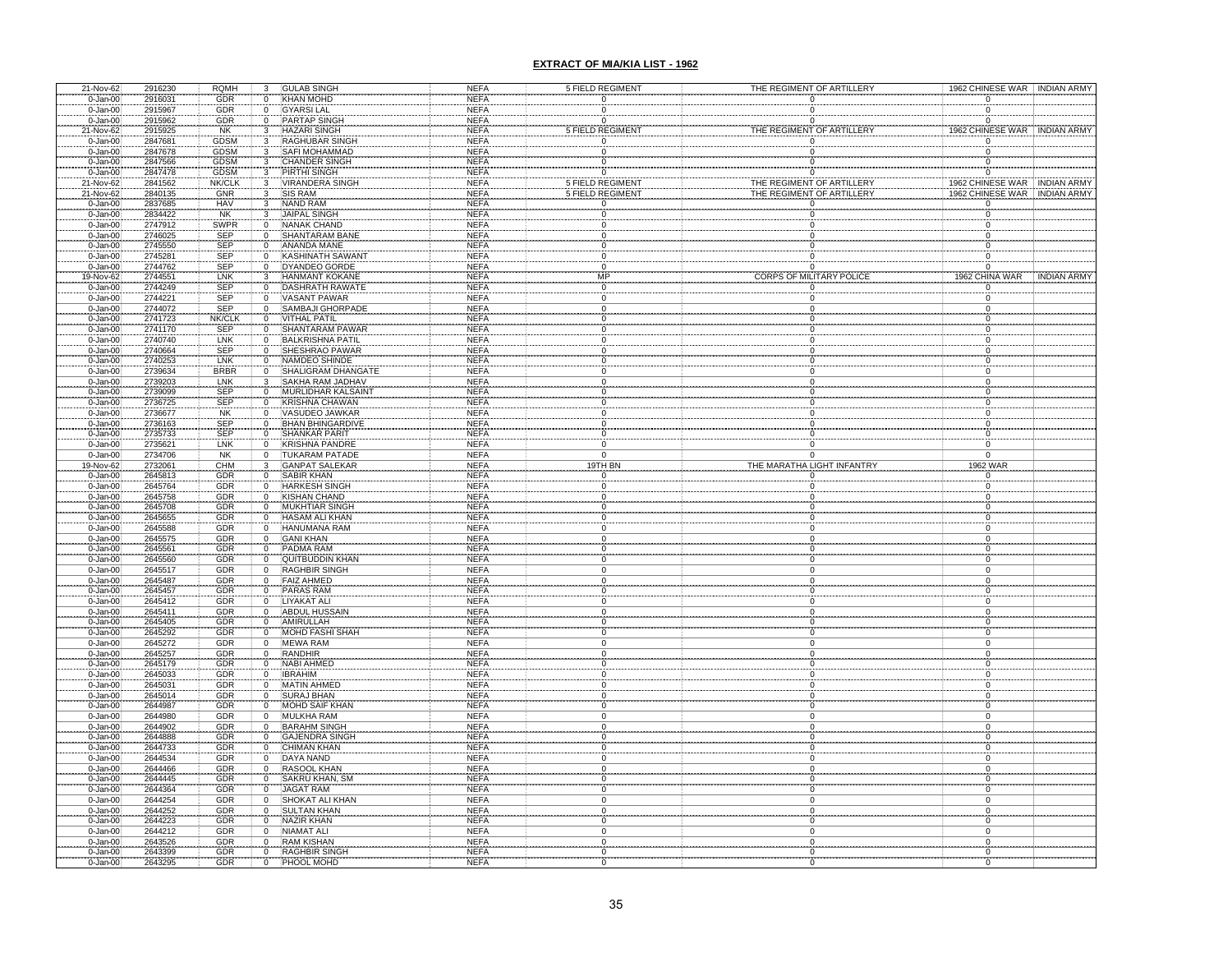| 0-Jan-00                     | 2643143            | GDR                          | 0                                    | <b>GULAB SINGH</b>                     | <b>NEFA</b>                |                |                          |          |                                  |                                |
|------------------------------|--------------------|------------------------------|--------------------------------------|----------------------------------------|----------------------------|----------------|--------------------------|----------|----------------------------------|--------------------------------|
| $0 - Jan-00$                 | 2643003            | GDR                          | $\overline{0}$                       | <b>RAM NARAIN</b>                      | NEFA                       |                |                          |          |                                  |                                |
| $0 - Jan-00$                 | 2642882            | GDR                          | Ö                                    | SHAH ALAM KHAN                         | <b>NEFA</b>                |                |                          |          |                                  |                                |
| $0 - Jan-00$                 | 2642803            | GDR                          | $\overline{0}$                       | <b>INDER SINGH</b>                     | <b>NEFA</b>                |                |                          |          |                                  |                                |
| $0 - Jan-00$                 | 2642762            | GDR                          | $\overline{0}$                       | <b>MURLI RAM</b>                       | <b>NEFA</b>                |                |                          |          |                                  |                                |
| $0 - Jan-00$                 | 2642667            | <b>GDR</b>                   | $\mathbf 0$                          | <b>RAM NARAYAN</b>                     | <b>NEFA</b>                |                |                          |          |                                  |                                |
| $0 - Jan-00$                 | 2642567            | GDR                          | $\mathbf 0$                          | <b>NIZAMUDDIN</b>                      | <b>NEFA</b>                | $\Omega$       | $\Omega$                 |          |                                  |                                |
| $0 - Jan-00$                 | 2642539            | GDR                          | $\overline{0}$                       | <b>MOHD ALYAS</b>                      | <b>NEFA</b>                | 0              | $^{\circ}$               |          |                                  |                                |
| $0 - Jan-00$                 | 2642533            | <b>GDR</b>                   | $\mathbf 0$                          | <b>MUKHTIAR SINGH</b>                  | <b>NEFA</b>                |                |                          |          |                                  |                                |
| $0 - Jan-00$                 | 2642309            | <b>GDR</b>                   | $\overline{0}$                       | MOHD ZAMAN KHAN                        | <b>NEFA</b>                | $\Omega$       | $\Omega$                 |          |                                  |                                |
| $0 - Jan-00$                 | 2642279            | GDR                          | $\mathbf 0$                          | MOHD AMIN KHAN                         | <b>NEFA</b>                | $\mathbf 0$    | $\mathbf 0$              |          | $\Omega$                         |                                |
| 0-Jan-00                     | 2642112            | GDR                          | $\overline{0}$                       | <b>JAGDISH RAM</b>                     | <b>NEFA</b>                | 0              | $\mathbf 0$              |          |                                  |                                |
| 21-Nov-62                    | 2641962            | GDR                          | $\mathbf 0$                          | <b>MOHD SARIF KHAN</b>                 | <b>NEFA</b>                |                |                          |          |                                  |                                |
| 0-Jan-00                     | 2641921            | GDR                          | $\overline{0}$                       | <b>RAGHBIR SINGH</b>                   | <b>NEFA</b>                |                |                          |          |                                  |                                |
| $0 - Jan-00$                 | 2641700            | GDR                          | $\overline{0}$                       | <b>RADHA KRISHAN</b>                   | <b>NEFA</b>                | $\Omega$       |                          |          |                                  |                                |
| $0 - Jan-00$                 | 2641692            | GDR                          | $\mathbf 0$                          | TIRATH RAM                             | <b>NEFA</b>                | $\Omega$       |                          | $\Omega$ | $\Omega$                         |                                |
| 18-Nov-62                    | 2641687            | GDR                          | $\overline{\mathbf{3}}$              | <b>MUNSHI RAM</b>                      | <b>NEFA</b>                | 3RD BN         | THE GRENADIERS           |          | 1962 WAR                         |                                |
| 20-Nov-62                    | 2641546            | GDR                          | $\overline{0}$                       | <b>BALDEV SINGH</b>                    | <b>NEFA</b>                | $\overline{0}$ |                          | 'n       | $\overline{0}$                   |                                |
| 0-Jan-00                     | 2641482            | GDR                          | $\overline{0}$                       | <b>BHUTTAN SINGH</b>                   | <b>NEFA</b>                | $\overline{0}$ |                          |          | $\overline{0}$                   |                                |
| $0 - Jan-00$                 | 2640716            | <b>GDR</b>                   | $\overline{0}$                       | SARDAR SINGH, VrC                      | <b>NEFA</b>                | $\Omega$       |                          | $\Omega$ | $\Omega$                         |                                |
| $0 - Jan-00$                 | 2640706            | GDR                          | $\overline{0}$                       | <b>BABU RAM</b>                        | <b>NEFA</b>                | $\overline{0}$ | $\Omega$                 |          | $\overline{0}$                   |                                |
| 0-Jan-00                     | 2640622            | GDR                          | $\overline{0}$                       | <b>RAM KIRPAL</b>                      | <b>NEFA</b>                | $\overline{0}$ | $\Omega$                 |          | $\overline{0}$                   |                                |
| 19-Oct-62                    | 2640544            | GDR                          | $\overline{\mathbf{3}}$              | <b>ZILE SINGH</b>                      | <b>NEFA</b>                | 4TH BN         | THE GRENADIERS           |          | 1962 WAR                         |                                |
| $0 - Jan-00$                 | 2640315            | GDR                          | $\begin{matrix} 0 \\ 0 \end{matrix}$ | SHAHAMAT AL                            | <b>NEFA</b>                | $\Omega$       |                          | $\Omega$ |                                  |                                |
| $0 - Jan-00$                 | 2640130            | GDR                          |                                      | <b>MOHD MAJZIR</b>                     | <b>NEFA</b>                | $\Omega$       |                          |          |                                  |                                |
| $0 - Jan-00$                 | 2639961            | GDR                          | $\overline{0}$                       | ZAFAR ALI                              | <b>NEFA</b>                | $\Omega$       |                          | $\Omega$ |                                  |                                |
| $0 - Jan-00$                 | 2639839            | LNK                          | $\overline{0}$                       | <b>SABIR KHAN</b>                      | <b>NEFA</b>                | 0              | $\mathbf 0$              |          |                                  |                                |
| $0 - Jan-00$                 | 2639758            | GDR                          | $\overline{0}$                       | <b>AMIR SINGH</b>                      | <b>NEFA</b>                | $\Omega$       | $\mathbf 0$              |          |                                  |                                |
| 22-Oct-62                    | 2638730            | <b>NK</b>                    | $\overline{0}$                       | PRITHVI SINGH, SM                      | <b>NEFA</b>                | $\Omega$       | $\mathbf 0$              |          |                                  |                                |
| $0 - Jan-00$                 | 2638725            | LNK                          | 0                                    | <b>AMAR SINGH</b>                      | <b>NEFA</b>                | 0              | 0                        |          |                                  |                                |
| 0-Jan-00                     | 2638145            | GDR                          | $\frac{0}{3}$                        | <b>GANPAT RAI</b>                      | <b>NEFA</b>                |                |                          |          |                                  |                                |
| $0 - Jan-00$                 | 2636363            | <b>NK</b>                    |                                      | <b>UMRAO SINGH</b>                     | NEFA                       | $\Omega$       |                          |          |                                  |                                |
| 20-Oct-62                    | 2635705            | GDR/CK                       | $\mathbf{3}$                         | <b>NARAIN LAL</b>                      | <b>NEFA</b>                | 0              |                          |          |                                  |                                |
| $0 - Jan-00$                 | 2635542            | GDR                          | 0                                    | HET RAM                                | <b>NEFA</b>                | 0              |                          |          |                                  |                                |
| $0 - Jan-00$                 | 2634882            | GDR                          | $\overline{0}$                       | <b>NARAIN SINGH</b>                    | <b>NEFA</b>                | $\Omega$       |                          | $\Omega$ | $\Omega$                         |                                |
| 20-Oct-62                    | 2634504            | <b>HAV</b>                   | $\overline{3}$                       | <b>RAM KANWAR</b>                      | LADAKH                     | 5 JAT          | THE JAT REGIMENT         |          |                                  | 1962 CHINESE WAR   INDIAN ARMY |
| 18-Nov-62<br>$0 - Jan-00$    | 2634439<br>2633439 | NK<br>GDR                    | $\overline{0}$                       | SOBHA CHAND<br><b>ABDUL AZIZ</b>       | <b>NEFA</b><br><b>NEFA</b> | 0              |                          |          |                                  |                                |
|                              |                    |                              | $\mathfrak o$                        |                                        |                            |                |                          |          |                                  |                                |
|                              |                    |                              |                                      |                                        |                            | 0              |                          |          |                                  |                                |
| $0 - Jan-00$                 | 2633271            | <b>HAV</b>                   | $\overline{0}$                       | <b>NANU KHAN</b>                       | <b>NEFA</b>                | $\overline{0}$ |                          | $\Omega$ | $\Omega$                         |                                |
| 12-Oct-62                    | 2632962            | LNK/CK                       | $\overline{3}$                       | RAM DASS PAND                          | <b>NEFA</b>                | 3RD BN         | THE BRIGADE OF THE GUARD |          | $\Omega$                         |                                |
| $0 - Jan-00$                 | 2632632            | HAV                          | $\mathbf{3}$                         | ABDUL RASHID                           | <b>NEFA</b>                | $\overline{0}$ |                          | 0        | $\mathbf 0$                      |                                |
| $0 - Jan-00$                 | 2631746            | <b>BRBR</b>                  | $\overline{0}$                       | RAJAMANI RAM                           | <b>NEFA</b>                | $\Omega$       |                          | $\Omega$ | $\Omega$                         |                                |
| 19-Nov-62                    | 2550550            | <b>SEP</b>                   | $\overline{3}$                       | KOLUS VEERASWAMY                       | <b>NEFA</b>                | 2ND BN         | THE MADRAS REGIMENT      |          | 1962 WAR                         |                                |
| $0 - Jan-00$                 | 2550493            | $\mathbf{0}$                 | $\mathbf 0$                          | <b>MIKOSHY</b>                         | <b>NEFA</b>                | 0              |                          |          | 0                                |                                |
| $0 - Jan-00$                 | 2550418            | SEP                          | $\mathbf 0$                          | MUMTAZ ALI                             | <b>NEFA</b>                | $\Omega$       | $\Omega$                 |          | $\Omega$                         |                                |
| $0 - Jan-00$                 | 2550410            | SEP/CK                       | $\overline{0}$                       | PARASURAMAN PILLAI                     | <b>NEFA</b>                | $\mathbf 0$    | $\mathbf 0$              |          | 0                                |                                |
| $0 - Jan-00$                 | 2550373            | $\Omega$                     | $\overline{0}$                       | E T DHARMAPALAN                        | <b>NEFA</b>                | $\overline{0}$ | $\overline{0}$           |          | $\Omega$                         |                                |
| 26-Nov-62                    | 2550230            | SEP                          | $\overline{\mathbf{3}}$              | <b>RAMAN RAMAN</b>                     | <b>NEFA</b>                | 0              | 0                        |          |                                  |                                |
| $0 - Jan-00$                 | 2550207            | $\mathbf 0$                  | $\overline{0}$                       | <b>ISMAIL SHARIF</b>                   | <b>NEFA</b>                |                |                          |          |                                  |                                |
| $0 - Jan-00$                 | 2550087            |                              | 3                                    | A THANKAPAND                           | <b>NEFA</b>                |                |                          |          |                                  |                                |
| 0-Jan-00                     | 2549984            | $S^{EP}_{0}$                 | $\mathbf 0$                          | <b>RAJAMANICKAM</b>                    | <b>NEFA</b>                |                |                          |          |                                  |                                |
| $0 - Jan-00$                 | 2549936            | <b>SEP/CLK</b>               | $\overline{0}$                       | M NARENDRAN                            | <b>NEFA</b>                |                |                          |          |                                  |                                |
| $0 - Jan-00$                 | 2549882            | $\overline{0}$               | $\overline{0}$                       | <b>KUTTIAN KANNAN</b>                  | <b>NEFA</b>                |                | $\Omega$<br>$\Omega$     |          |                                  |                                |
| $0 - Jan-00$                 | 2549871            | $\Omega$                     | $\overline{0}$                       | SEERAM RAMU REDDY                      | <b>NEFA</b>                |                |                          |          |                                  |                                |
| $0 - Jan-00$                 | 2549864            | $\Omega$<br>$\Omega$         | $\Omega$<br>$\Omega$                 | N GANGADHARAN NAIR                     | <b>NEFA</b>                | $\Omega$       | $\Omega$                 |          |                                  |                                |
| $0 - Jan-00$                 | 2549662            |                              |                                      | A K CHINNAPPA KANNIAH                  | <b>NEFA</b>                | $\Omega$       | $\Omega$                 |          | $\Omega$                         |                                |
| $0 - Jan-00$                 | 2549565            | $\overline{0}$               | $\overline{0}$                       | M BHIMA RAJU                           | <b>NEFA</b>                |                | $\Omega$                 |          |                                  |                                |
| $0 - Jan-00$                 | 2549364            | $\mathbf 0$                  | $\mathbf 0$<br>3                     | CHINNAKALI                             | <b>NEFA</b>                | 0              |                          |          |                                  |                                |
| $0 - Jan-00$                 | 2549343            | <b>SEP</b><br>$\overline{0}$ |                                      | <b>MUNIRAJ</b>                         | <b>NEFA</b>                | $\Omega$       | $\Omega$                 |          | $\Omega$                         |                                |
| $0 - Jan-00$                 | 2548812            |                              | $\overline{0}$                       | <b>P KITTUNNI</b>                      | <b>NEFA</b>                | $\mathbf 0$    |                          |          | $\Omega$                         |                                |
| $0 - Jan-00$                 | 2548616            | 0<br>$\overline{0}$          | $\mathbf 0$                          | L RAJU                                 | <b>NEFA</b>                | $\Omega$       | $\mathbf 0$              |          |                                  |                                |
| $0 - Jan-00$<br>25-Nov-62    | 2548253<br>2548200 | SEP                          | $\overline{0}$<br>3                  | VEGU NOOKARAJU<br>C T KUNHAPPA NAMBIAR | <b>NEFA</b><br><b>NEFA</b> |                |                          |          |                                  |                                |
| $0 - Jan-00$                 | 2548180            | $\overline{0}$               | $\overline{0}$                       | RAMACHANDRAN NAIR                      | <b>NEFA</b>                |                |                          |          |                                  |                                |
|                              | 2548130            |                              | $\overline{0}$                       | <b>CHANGAL RANGAIAH</b>                | <b>NEFA</b>                |                |                          |          |                                  |                                |
| 0-Jan-00                     | 2547939            | $\frac{0}{0}$                | 3                                    |                                        | <b>NEFA</b>                |                |                          |          |                                  |                                |
| $0 - Jan-00$                 | 2547933            | $\Omega$                     | $\overline{0}$                       | <b>BALAN</b><br><b>SANKARA DAS</b>     | <b>NEFA</b>                |                |                          |          |                                  |                                |
| $0 - Jan-00$                 | 2547917            | ō                            | $\overline{3}$                       | <b>THOMAS VARGHESE</b>                 | <b>NEFA</b>                |                | $\Omega$                 |          | $\Omega$                         |                                |
| $0 - Jan-00$                 | 2547864            | $\Omega$                     | $\Omega$                             |                                        |                            | $\Omega$       | 0                        |          |                                  |                                |
| $0 - Jan-00$                 |                    | $\ddot{o}$                   | $\Omega$                             | ABRAHAM CHANDI<br><b>MUNIANDI</b>      | <b>NEFA</b><br><b>NEFA</b> | $\Omega$       |                          | $\Omega$ | $\overline{0}$<br>$\overline{0}$ |                                |
| $0 - Jan-00$<br>$0 - Jan-00$ | 2547840<br>2547219 | $\overline{0}$               | $\mathbf 0$                          | <b>ELIAS</b>                           | <b>NEFA</b>                | $\overline{0}$ | $\overline{0}$           |          | $\Omega$                         |                                |
|                              |                    | $\Omega$                     | $\overline{0}$                       | KANCHERLA PREMAYYA                     | <b>NEFA</b>                | $\overline{0}$ | $\Omega$                 |          | $\Omega$                         |                                |
| $0 - Jan-00$                 | 2547123            | $\Omega$                     | $\overline{0}$                       | <b>MOHAMMED YUSUF</b>                  |                            | 0              |                          |          | 0                                |                                |
| $0 - Jan-00$<br>21-Dec-62    | 2547017<br>2546942 | $SEP$ <sub>0</sub>           | $\frac{3}{0}$                        | <b>KARUPPASAMY</b>                     | <b>NEFA</b><br><b>NEFA</b> | 0              |                          |          |                                  |                                |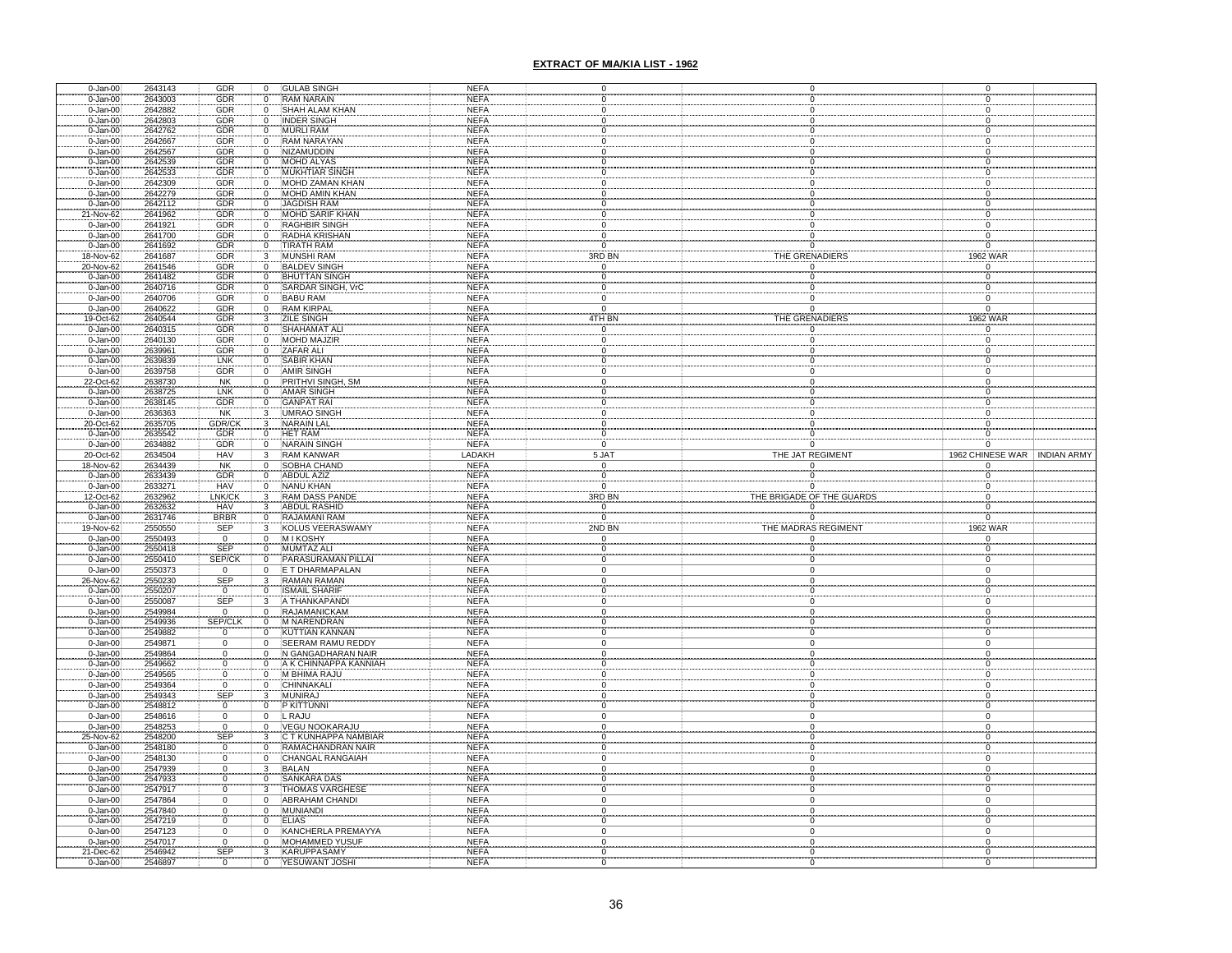| $0 - Jan-00$                 | 2546844            |                         | 0                                             | 3                                          | CHELLAPPA NAIR                              | NEFA                       | $\mathbf 0$             |                                                 | 0                         | 0                            |                  |                                |
|------------------------------|--------------------|-------------------------|-----------------------------------------------|--------------------------------------------|---------------------------------------------|----------------------------|-------------------------|-------------------------------------------------|---------------------------|------------------------------|------------------|--------------------------------|
| 18-Nov-62                    | 2546836            |                         | SEP                                           | 3                                          | <b>MANOHARAN NAIR</b>                       | <b>NEFA</b>                | <b>IST BN</b>           | THE MADRAS REGIMENT                             |                           |                              | 1962 WAR         |                                |
| 22-Nov-62                    | 2546261            |                         | <b>SEP</b>                                    | 3                                          | <b>BHASKARAN NAIR</b>                       | <b>NEFA</b>                |                         |                                                 |                           | $\Omega$                     |                  |                                |
| $0 - Jan-00$                 | 2546220            |                         | $\mathsf 0$                                   | 0                                          | BHIMAYYA                                    | <b>NEFA</b>                |                         |                                                 |                           |                              |                  |                                |
| 22-Nov-62                    | 2546135            |                         | SEP                                           |                                            | <b>RASALAM</b>                              | <b>NEFA</b>                |                         |                                                 |                           |                              |                  |                                |
| $0 - Jan-00$                 | 2546128            |                         | $\overline{0}$                                |                                            | <b>G THANGAPPAN NAIF</b>                    | <b>NEFA</b>                |                         |                                                 |                           |                              |                  |                                |
| $0 - Jan-00$                 | 2546061            |                         | <b>SEP</b>                                    | $\overline{0}$                             | <b>NARAYANAN NAIR</b>                       | <b>NEFA</b>                |                         |                                                 |                           |                              |                  |                                |
| 0-Jan-00                     | 2545887            |                         | SEP/CK                                        | 0                                          | DORAISWAMI NAIDU                            | <b>NEFA</b>                |                         |                                                 |                           |                              |                  |                                |
| 21-Oct-62                    | 2545693            |                         | <b>MASALCHI</b>                               |                                            | <b>GANGA PARSAD</b>                         | <b>NEFA</b>                | 2 RAJPUT                | THE RAJPUT REGIMEN                              |                           |                              |                  | 1962 CHINESE WAR HINDIAN ARMY  |
| $0 - Jan-00$                 | 2545520            |                         | $\overline{0}$                                | $\mathbf 0$                                | <b>MANUAL</b>                               | <b>NEFA</b>                |                         |                                                 |                           |                              |                  |                                |
| $0 - Jan-00$                 | 2545474            |                         | <b>SEP</b>                                    | 3                                          | <b>BALAKRISHNAN PILLAI</b>                  | <b>NEFA</b><br><b>NEFA</b> |                         |                                                 |                           |                              |                  |                                |
| $0 - Jan-00$<br>$0 - Jan-00$ | 2545307<br>2544911 |                         | $\mathbf{0}$<br>Ō                             | 0<br>ō                                     | <b>NAZEERUDDIN</b><br><b>MADHAVAN THAM</b>  | <b>NEFA</b>                |                         |                                                 |                           |                              |                  |                                |
| $0 - Jan-00$                 | 2544908            |                         | $\mathsf{O}\xspace$                           | 0                                          | <b>THANKAYYAN K</b>                         | <b>NEFA</b>                |                         |                                                 |                           |                              |                  |                                |
| $0 - Jan-00$                 | 2544892            |                         | $\mathbf 0$                                   | 0                                          | <b>NESAYYAN</b>                             | <b>NEFA</b>                |                         |                                                 |                           |                              |                  |                                |
| $0 - Jan-00$                 | 2544775            |                         | $\overline{0}$                                | 0                                          | <b>RAVINDRAN NAIR</b>                       | <b>NEFA</b>                |                         |                                                 |                           |                              |                  |                                |
| $0 - Jan-00$                 | 2544753            |                         | SEP                                           | 3                                          | <b>RAGHAVAN</b>                             | <b>NEFA</b>                |                         |                                                 |                           |                              |                  |                                |
| $0 - Jan-00$                 | 2544527            |                         | <b>SEP</b>                                    | 3                                          | P FRANCIS                                   | <b>NEFA</b>                |                         |                                                 |                           |                              |                  |                                |
| $0 - Jan-00$                 | 2543767            |                         |                                               |                                            | V M RAJAN                                   | <b>NEFA</b>                |                         |                                                 |                           | 0                            |                  |                                |
| $0 - Jan-00$                 | 2543398            |                         | $rac{0}{\text{SEP}}$                          | $\begin{smallmatrix}0\\3\end{smallmatrix}$ | SIVA RAMARAO                                | <b>NEFA</b>                |                         |                                                 |                           |                              |                  |                                |
| $0 - Jan-00$                 | 2543060            |                         | NK                                            | 0                                          | MADURAI MUTHU                               | <b>NEFA</b>                | $\Omega$                | 0                                               |                           | $\mathbf 0$                  |                  |                                |
| $0 - Jan-00$                 | 2542643            |                         | <b>SEP</b>                                    | 3                                          | LINGAIAH                                    | <b>NEFA</b>                | 0                       |                                                 | 0                         |                              |                  |                                |
| 18-Nov-62                    | 2542345            |                         |                                               |                                            | <b>NAGAN</b>                                | <b>NEFA</b>                | <b>6 FIELD REGIMENT</b> | THE REGIMENT OF ARTILLERY                       |                           |                              |                  | 1962 CHINESE WAR . INDIAN ARMY |
| $0 - Jan-00$                 | 2542006            | $rac{\text{GNR}}{0}$    |                                               |                                            | RAMACHANDRAN NAIR                           | <b>NEFA</b>                |                         |                                                 |                           |                              |                  |                                |
| 0-Jan-00                     | 2539441            |                         | <b>SEP</b>                                    |                                            | <b>GEORGE</b>                               | <b>NEFA</b>                |                         |                                                 |                           |                              |                  |                                |
| $0 - Jan-00$                 | 2539307            |                         | W/M                                           |                                            | PALANI                                      | <b>NEFA</b>                |                         |                                                 |                           |                              |                  |                                |
| 21-Nov-62                    | 2539065            |                         | GNR                                           |                                            | SIRIDHARAN NAIR                             | <b>NEFA</b>                | 6 FIELD REGIMENT        | THE REGIMENT OF ARTILLERY                       |                           |                              |                  | 1962 CHINESE WAR INDIAN ARMY   |
| 0-Jan-00                     | 2538812            |                         | <b>SEP</b>                                    | $\mathbf 0$                                | PONNAIAH                                    | <b>NEFA</b>                | $\overline{0}$          |                                                 | $\overline{0}$            | $\overline{0}$               |                  |                                |
| $0 - Jan-00$                 | 2538808            |                         | LNK                                           |                                            | P GOVINDAN NAIR                             | <b>NEFA</b>                | $\Omega$                |                                                 | $\Omega$                  |                              |                  |                                |
| 18-Nov-62                    | 2538013            |                         | LNK                                           |                                            | <b>ARUMUGAM</b>                             | <b>NEFA</b>                | 6 FIELD REGIMENT        | THE REGIMENT OF ARTILLERT<br>ARMY MEDICAL CORPS |                           |                              |                  | 1962 CHINESE WAR INDIAN ARMY   |
| 18-Nov-62                    | 2537864            |                         | <b>BRBR</b>                                   |                                            | <b>RANGA SWAM</b>                           | <b>NEFA</b>                |                         |                                                 |                           |                              | 1962 CHINA WAR   | INDIAN ARMY                    |
| 21-Nov-62                    | 2537058            |                         | <b>NK</b>                                     | 3                                          | <b>KARAIYANDI</b>                           | <b>NEFA</b>                | <b>6 FIELD REGIMENT</b> | THE REGIMENT OF ARTILLERY                       |                           |                              |                  | 1962 CHINESE WAR INDIAN ARMY   |
| 18-Nov-62                    | 2536769            |                         | NK<br>SEP                                     | 3                                          | DORIA SWAMY                                 | <b>NEFA</b>                | 6 FIELD REGIMENT        | THE REGIMENT OF ARTILLERY                       |                           |                              |                  | 1962 CHINESE WAR . INDIAN ARMY |
| 0-Jan-00                     | 2536503            |                         |                                               |                                            | DANIEL                                      | <b>NEFA</b>                |                         |                                                 |                           | $\mathsf 0$                  |                  |                                |
| $0 - Jan-00$                 | 2536272            |                         | <b>NK</b>                                     | 3                                          | T C CHATHUKUTTI NAIR                        | <b>NEFA</b>                |                         |                                                 |                           | $\Omega$                     |                  |                                |
| 18-Nov-62                    | 2536169            |                         | GNR                                           | 3                                          | M RAMAYYAH                                  | <b>NEFA</b>                | 6 FIELD REGIMENT        |                                                 | THE REGIMENT OF ARTILLERY |                              |                  | 1962 CHINESE WAR INDIAN ARMY   |
| $0 - Jan-00$                 | 2536031            |                         | NK<br>NK                                      | $\mathbf 0$                                | <b>ABDUL KHADER</b>                         | <b>NEFA</b>                |                         |                                                 |                           |                              |                  |                                |
| $0 - Jan-00$                 | 2535270            |                         |                                               |                                            | NARAYANAN                                   | <b>NEFA</b>                |                         |                                                 |                           |                              |                  |                                |
|                              |                    |                         |                                               |                                            |                                             |                            |                         |                                                 |                           |                              |                  |                                |
| $0 - Jan-00$                 | 2534122            |                         | LNK                                           | $\Omega$                                   | M B KUNHAMBU                                | <b>NEFA</b>                |                         |                                                 |                           |                              |                  |                                |
| $0 - Jan-00$                 | 2533924            |                         | SWPR                                          | 3                                          | PALANI                                      | <b>NEFA</b>                |                         |                                                 |                           |                              |                  |                                |
| $0 - Jan-00$                 | 2533500            |                         | <b>SEP</b>                                    |                                            | <b>VELAYUDHAN</b>                           | <b>NEFA</b>                |                         |                                                 |                           |                              |                  |                                |
| $0 - Jan-00$                 | 2531885            |                         | <b>HAV</b>                                    |                                            | <b>DEVASAHAYAM G</b>                        | <b>NEFA</b>                |                         |                                                 |                           |                              |                  |                                |
| $0 - Jan-00$                 | 2531831            |                         | <b>HAV</b>                                    | 3                                          | B RAMALINGA RAJA                            | <b>NEFA</b>                |                         |                                                 |                           |                              |                  |                                |
| 0-Jan-00                     | 2444994            |                         |                                               |                                            | JEET RAM                                    | <b>NEFA</b>                |                         |                                                 |                           |                              |                  |                                |
| $0 - Jan-00$                 | 2444942            |                         | $\begin{matrix} 0 \\ 0 \end{matrix}$          |                                            | <b>HARDIP SINGH</b>                         | <b>NEFA</b>                |                         |                                                 |                           |                              |                  |                                |
| $0 - Jan-00$                 | 2444903            |                         | $\mathsf 0$                                   | 3                                          | <b>HARBHAJAN SINGH</b>                      | <b>NEFA</b>                |                         |                                                 |                           |                              |                  |                                |
| $0 - Jan-00$                 | 2444739            |                         | $\mathsf 0$                                   | 3                                          | <b>PURAN SINGH</b>                          | <b>NEFA</b>                |                         |                                                 |                           |                              |                  |                                |
|                              | 2444648            |                         | $\overline{0}$                                |                                            | KUSHAL SINGH                                | <b>NEFA</b>                |                         |                                                 |                           |                              |                  |                                |
| 0-Jan-00<br>0-Jan-00         | 2444477            |                         | $\pmb{0}$                                     |                                            | <b>SITA RAM</b>                             | <b>NEFA</b>                |                         |                                                 |                           |                              |                  |                                |
| 0-Jan-00                     | 2444401            |                         | $\pmb{0}$                                     |                                            | <b>KARAM CHAND</b>                          | <b>NEFA</b>                |                         |                                                 |                           |                              |                  |                                |
| 0-Jan-00                     | 2444289            |                         | Ō                                             |                                            | SHYAM LAL                                   | <b>NEFA</b>                |                         |                                                 |                           |                              |                  |                                |
| $0 - Jan-00$                 | 2444101            |                         | 0                                             |                                            | <b>JOGINDER SINGH</b>                       | <b>NEFA</b>                |                         |                                                 |                           |                              |                  |                                |
| $0 - Jan-00$                 | 2444082            |                         | $\mathsf{O}\xspace$                           |                                            | <b>KARAM SINGH</b>                          | <b>NEFA</b>                |                         |                                                 |                           |                              |                  |                                |
| $0 - Jan-00$                 | 2443969            |                         | $\mathsf 0$                                   |                                            | SWARAN SINGH                                | <b>NEFA</b>                |                         |                                                 |                           |                              |                  |                                |
| 0-Jan-00                     | 2443848            |                         | 0                                             |                                            | <b>ISHAR CHAND</b>                          | <b>NEFA</b>                |                         |                                                 |                           |                              |                  |                                |
| 0-Jan-00                     | 2443791            |                         | 0                                             |                                            | SURINDER SING                               | <b>NEFA</b>                |                         |                                                 |                           |                              |                  |                                |
| 0-Jan-00                     | 2443787            |                         | 0                                             |                                            | <b>GURDIAL SINGH</b>                        | <b>NEFA</b>                |                         |                                                 |                           |                              |                  |                                |
| 0-Jan-00                     | 2443780            |                         | $\boldsymbol{0}$                              |                                            | KHARAITI RAM                                | <b>NEFA</b>                |                         |                                                 |                           |                              |                  |                                |
| 0-Jan-00                     | 2443762            |                         |                                               |                                            | <b>GULZAR SINGH</b>                         | <b>NEFA</b>                |                         |                                                 |                           |                              |                  |                                |
| $0 - Jan-00$                 | 2443758            |                         | $\begin{smallmatrix}0\\0\\0\end{smallmatrix}$ | 3                                          | <b>MAL SINGH</b>                            | <b>NEFA</b>                |                         |                                                 |                           |                              |                  |                                |
| 21-Nov-62                    | 2443590            |                         | OCT                                           |                                            | <b>MOHAN SINGH</b>                          | <b>NEFA</b>                | 2 SIKH LIGHT INFANTRY   | THE SIKH LIGHT INFANTRY                         |                           |                              | 1962 CHINESE WAR | <b>INDIAN ARMY</b>             |
| $0 - Jan-00$                 | 2443366            |                         |                                               |                                            | <b>TARSEM SINGH</b>                         | <b>NEFA</b>                |                         |                                                 |                           |                              |                  |                                |
| $0 - Jan-00$                 | 2443333            | $\frac{0}{\text{GDSM}}$ |                                               | 3                                          | <b>GURDEV SINGH</b>                         | <b>NEFA</b>                |                         |                                                 |                           | $\Omega$                     |                  |                                |
| $0 - Jan-00$                 | 2443203<br>2443183 |                         | $\overline{0}$                                | 3                                          | <b>LAL SINGH</b>                            | <b>NEFA</b><br><b>NEFA</b> |                         |                                                 |                           | $\mathsf 0$                  |                  |                                |
| $0 - Jan-00$                 | 2443085            |                         | $\mathbf 0$<br>$\mathsf{O}\xspace$            | 3                                          | <b>JASWANT SINGI</b><br><b>HARNEK SINGH</b> | <b>NEFA</b>                |                         |                                                 |                           | $\mathbf 0$                  |                  |                                |
| 0-Jan-00                     | 2442834            |                         |                                               | 3                                          | <b>BACHAN SINGH</b>                         | <b>NEFA</b>                |                         |                                                 |                           | 0                            |                  |                                |
| $0 - Jan-00$<br>$0 - Jan-00$ | 2442833            |                         | $\mathbf 0$<br>$\overline{0}$                 | 3                                          | <b>KISHAN SINGH</b>                         | <b>NEFA</b>                |                         |                                                 |                           | $\Omega$                     |                  |                                |
|                              |                    |                         |                                               | 3                                          |                                             |                            |                         |                                                 |                           |                              |                  |                                |
| $0-$ Jan $-00$               | 2442748<br>2442546 |                         | $\mathbf 0$<br>SEP                            | 3                                          | RAM RATTAN                                  | <b>NEFA</b><br><b>NEFA</b> |                         | $\Omega$                                        |                           | $\boldsymbol{0}$<br>$\Omega$ |                  |                                |
| 31-Jan-63<br>0-Jan-00        | 2442363            |                         | 0                                             | $\overline{\mathbf{3}}$                    | <b>GIRDHARI LAL</b><br><b>BAL CHAND</b>     | <b>NEFA</b>                | $\mathbf 0$             |                                                 | 0                         | 0                            |                  |                                |
| $0 - Jan-00$                 | 2442340            |                         | LNK                                           | $\overline{\mathbf{3}}$                    | <b>SOHAN SINGH</b>                          | <b>NEFA</b>                |                         |                                                 |                           | $\Omega$                     |                  |                                |
| 0-Jan-00                     | 2441431            |                         | 0                                             | 3                                          | <b>HARNAM SINGH</b>                         | <b>NEFA</b>                |                         |                                                 |                           |                              |                  |                                |
| $0 - Jan-00$                 | 2441346<br>2441275 |                         | 0                                             |                                            | <b>SURAM SINGH</b>                          | <b>NEFA</b>                |                         |                                                 |                           |                              |                  |                                |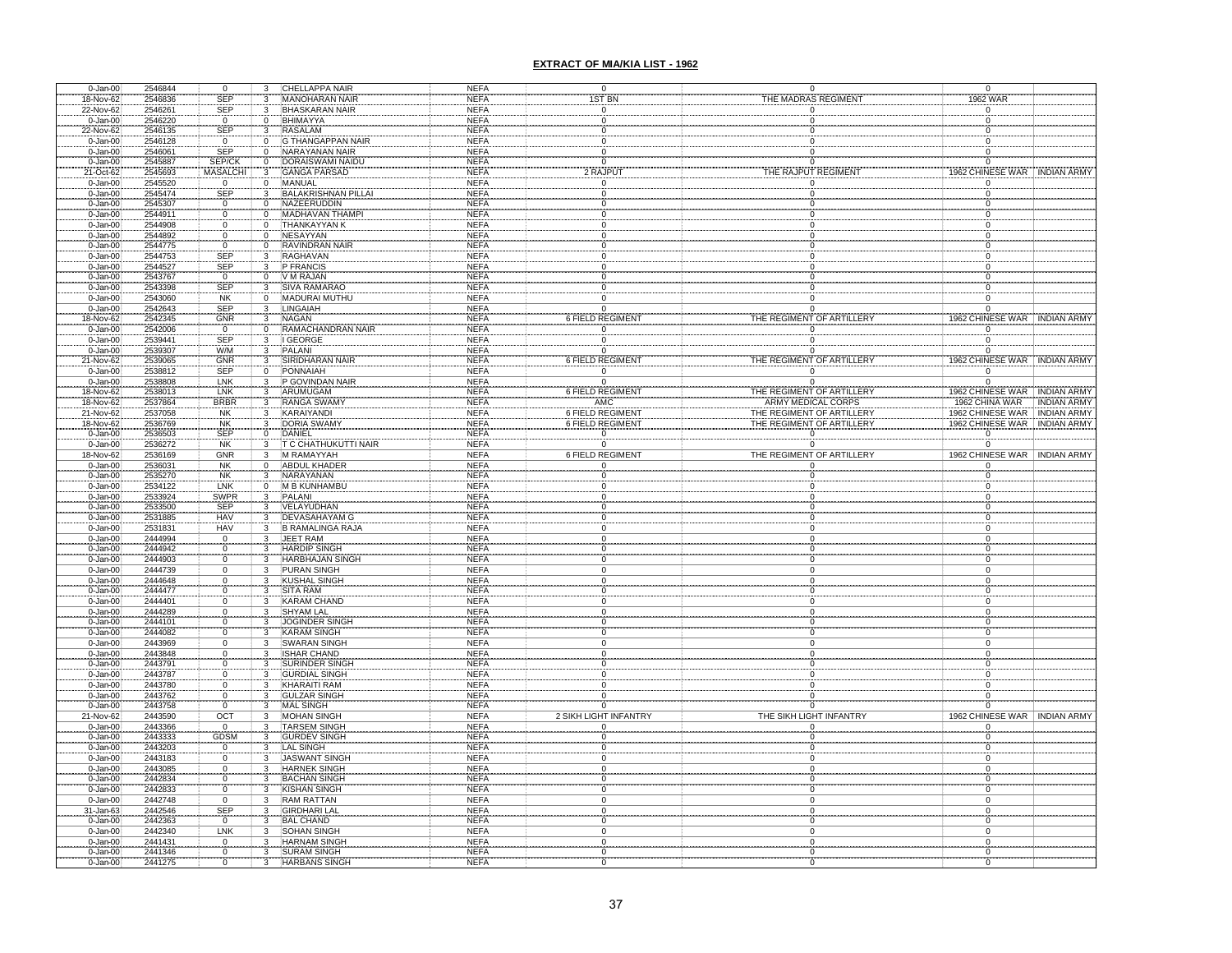| 0-Jan-00                     | 2441162            |                                 |                              | MOHINDER SINGH                              | NEFA                       |                                                    |                                                              |                              |                                      |                  |                                                                |
|------------------------------|--------------------|---------------------------------|------------------------------|---------------------------------------------|----------------------------|----------------------------------------------------|--------------------------------------------------------------|------------------------------|--------------------------------------|------------------|----------------------------------------------------------------|
| 0-Jan-00                     | 2440922            | 0                               |                              | <b>GURDIP SINGH</b>                         | <b>NEFA</b>                |                                                    |                                                              |                              |                                      |                  |                                                                |
| 0-Jan-00<br>$0 - Jan-00$     | 2440912<br>2440598 | 0<br>0                          |                              | PRITAM SINGH<br><b>BACHITTAR SINGH</b>      | <b>NEFA</b><br><b>NEFA</b> |                                                    |                                                              |                              |                                      |                  |                                                                |
| 0-Jan-00                     | 2440288            | $\overline{0}$                  |                              | <b>JOGINDER SINGH</b>                       | <b>NEFA</b>                |                                                    |                                                              |                              |                                      |                  |                                                                |
| 0-Jan-00                     | 2440219            | 0                               |                              | <b>GURCHARAN SING</b>                       | <b>NEFA</b>                |                                                    |                                                              |                              |                                      |                  |                                                                |
| $0 - Jan-00$                 | 2440181            | LNK                             |                              | <b>KABUL SINGH</b>                          | <b>NEFA</b>                |                                                    |                                                              |                              |                                      |                  |                                                                |
| $0 - Jan-00$                 | 2440088            | $\boldsymbol{0}$                |                              | <b>DIWAN SINGH</b>                          | <b>NEFA</b>                |                                                    |                                                              |                              |                                      |                  |                                                                |
| 0-Jan-00                     | 2439920            | $\pmb{0}$<br>LNK                |                              | HARBHAJAN SING<br><b>WARYAM SINGH</b>       | <b>NEFA</b>                |                                                    |                                                              |                              |                                      |                  |                                                                |
| 0-Jan-00<br>0-Jan-00         | 2439919<br>2439283 | $\mathsf 0$                     | 3                            | <b>SITA RAM</b>                             | <b>NEFA</b><br><b>NEFA</b> |                                                    | $\mathbf 0$                                                  |                              |                                      |                  |                                                                |
| $0 - Jan-00$                 | 2439277            |                                 |                              |                                             | <b>NEFA</b>                |                                                    |                                                              |                              |                                      |                  |                                                                |
| 3-Nov-62                     | 2439179            | $\frac{0}{LNK}$                 |                              | GURDIP SINGH<br>DARSHAN SINGH               | <b>NEFA</b>                |                                                    |                                                              |                              |                                      |                  |                                                                |
| $0 - Jan-00$                 | 2438990            | <b>SEP</b>                      |                              | <b>JASWANT SINGH</b>                        | <b>NEFA</b>                |                                                    |                                                              |                              |                                      |                  |                                                                |
| $0 - Jan-00$                 | 2438843            | LNK                             |                              | <b>GURPAL SINGH</b>                         | <b>NEFA</b>                |                                                    |                                                              |                              |                                      |                  |                                                                |
| $0 - Jan-00$<br>22-Oct-62    | 2438453<br>2438009 | SEP<br><b>NK</b>                |                              | SANSARI LAL<br><b>JIT SINGH</b>             | <b>NEFA</b><br><b>NEFA</b> |                                                    |                                                              |                              |                                      |                  |                                                                |
| $0 - Jan-00$                 | 2437861            | SEP                             | 3                            | <b>DARSHAN SINGH</b>                        | <b>NEFA</b>                |                                                    |                                                              |                              |                                      |                  |                                                                |
| $0 - Jan-00$                 | 2437414            | HAV                             | 3                            | <b>DIWAN SINGH</b>                          | <b>NEFA</b>                |                                                    |                                                              |                              |                                      |                  |                                                                |
| 21-Nov-62                    | 2437405            | SEP                             | 3                            | <b>KARTAR SINGH</b>                         | <b>NEFA</b>                | 2 SIKH LIGHT INFANTRY                              | THE SIKH LIGHT INFANTRY                                      |                              |                                      |                  | 1962 CHINESE WAR INDIAN ARMY                                   |
| $0 - Jan-00$                 | 2437390            | <b>NK</b>                       | $\overline{3}$               | <b>CHAIN SINGH, MVC</b>                     | <b>NEFA</b>                |                                                    |                                                              |                              |                                      |                  |                                                                |
| $0 - Jan-00$                 | 2436723            | <b>HAV</b>                      | $\overline{\mathbf{3}}$      | <b>MALKIAT SINGH, VrC</b>                   | <b>NEFA</b>                | $\Omega$                                           | $\Omega$                                                     |                              |                                      |                  |                                                                |
| $0 - Jan-00$<br>$0 - Jan-00$ | 2435605<br>2435589 | NK<br>NK<br>NK                  | 3                            | <b>BACHITTAR SINGH, SM</b><br>UTTAM CHAND   | <b>NEFA</b><br><b>NEFA</b> |                                                    |                                                              |                              |                                      |                  |                                                                |
| $0 - Jan-00$                 | 2435519            |                                 |                              | DES RAJ                                     | <b>NEFA</b>                |                                                    |                                                              |                              |                                      |                  |                                                                |
| 18-Nov-62                    | 2435516            | <b>SEP</b>                      |                              | <b>JIWAN SINGH</b>                          | <b>NEFA</b>                | 0                                                  |                                                              |                              |                                      |                  |                                                                |
| 16-Nov-62                    | 2435293            | <b>NK</b>                       |                              | <b>SURAT SINGH</b>                          | <b>NEFA</b>                | 0                                                  |                                                              |                              |                                      |                  |                                                                |
| $0 - Jan-00$                 | 2435259            | W/M                             |                              | <b>MEWA</b>                                 | <b>NEFA</b>                | $\overline{0}$                                     |                                                              | $\Omega$                     |                                      |                  |                                                                |
| 19-Nov-62<br>$0 - Jan-00$    | 2434799<br>2434574 | <b>SEP</b><br><b>HAV</b>        |                              | <b>BACHAN SINGH</b><br><b>DARSHAN SINGH</b> | <b>NEFA</b><br><b>NEFA</b> | 1 SIKH<br>ö                                        | THE SIKH REGIMENT                                            |                              |                                      | 1962 CHINESE WAR | <b>INDIAN ARMY</b>                                             |
| $0 - Jan-00$                 | 2434564            |                                 |                              | <b>SARAIN SINGH</b>                         | <b>NEFA</b>                | 0                                                  |                                                              |                              |                                      |                  |                                                                |
| $0 - Jan-00$                 | 2434109            | HAV<br>NK                       |                              | <b>TARA SINGH</b>                           | NEFA                       | 0                                                  |                                                              |                              | 0                                    |                  |                                                                |
| $0 - Jan-00$                 | 2433357            | HAV<br>NK<br>HAV                | 3                            | <b>SURAM SINGH</b>                          | <b>NEFA</b>                | $\mathsf 0$                                        | $\pmb{0}$                                                    |                              | 0                                    |                  |                                                                |
| 10-Oct-62                    | 2432841            |                                 |                              | PARTAP SINGH                                | <b>NEFA</b>                | $9TH$ BN                                           | THE PUNJAB REGIMEN                                           |                              | 1962 WAR                             |                  |                                                                |
| $0 - Jan-00$                 | 2429973            |                                 | 3                            | <b>DINA NATH</b>                            | NEFA                       |                                                    |                                                              |                              |                                      |                  |                                                                |
| 18-Nov-62<br>23-Nov-62       | 2342471<br>2133196 | GNR<br>LHAV                     | $\overline{\mathbf{3}}$<br>3 | <b>M K SHANKARAN</b><br><b>RAMJI SINGH</b>  | <b>NEFA</b><br><b>NEFA</b> | <b>6 FIELD REGIMENT</b><br><b>5 FIELD REGIMENT</b> | THE REGIMENT OF ARTILLERY<br>THE REGIMENT OF ARTILLERY       |                              |                                      |                  | 1962 CHINESE WAR   INDIAN ARMY<br>1962 CHINESE WAR INDIAN ARMY |
| 23-Nov-62                    | 2130913            | LNK/CK                          |                              | <b>JAGAN NATHA</b>                          | <b>NEFA</b>                | <b>5 FIELD REGIMENT</b>                            | THE REGIMENT OF ARTILLERY                                    |                              |                                      |                  | 1962 CHINESE WAR INDIAN ARMY                                   |
| $0 - Jan-00$                 | 1644422            | GDR                             | $\Omega$                     | <b>ALAHDIN KHAN</b>                         | <b>NEFA</b>                | $\Omega$                                           |                                                              |                              | $\overline{0}$                       |                  |                                                                |
| 0-Jan-00                     | 1642086            | GDR                             | $\overline{0}$               | <b>MUSTAQ AHMED</b>                         | <b>NEFA</b>                | $\overline{0}$                                     |                                                              | $\overline{0}$               | $\overline{0}$                       |                  |                                                                |
| 18-Nov-62                    | 1590619            | <b>NCE</b>                      | 3                            | PREM BALLABH PANDE                          | <b>NEFA</b>                | 19 FIELD COMPANY                                   | <b>BOMBAY ENGINEER GROUP</b>                                 |                              |                                      |                  | 1962 CHINESE WAR INDIAN ARMY                                   |
| 18-Nov-62                    | 1590618            | <b>NCE</b>                      | $\overline{\mathbf{3}}$      | S KRISHNA PANDE                             | <b>NEFA</b>                | 19 FIELD COMPANY                                   | <b>BOMBAY ENGINEER GROUP</b>                                 |                              |                                      | 1962 CHINESE WAR | <b>INDIAN ARMY</b>                                             |
| 23-Nov-62<br>18-Nov-62       | 1563385<br>1563352 | <b>SPR</b>                      | $\overline{3}$<br>3          | <b>WASAKHA SINGH</b><br><b>BARA SINGH</b>   | <b>NEFA</b><br><b>NEFA</b> | 18 FIELD COMPANY<br>19 FIELD COMPANY               | <b>BOMBAY ENGINEER GROUP</b><br>BOMBAY ENGINEER GROUP        |                              |                                      |                  | 1962 CHINESE WAR INDIAN ARMY<br>1962 CHINESE WAR INDIAN ARMY   |
| 18-Nov-62                    | 1563015            | SPR<br>SPR                      | 3                            | TUFEL AHMED                                 | NEFA                       | 19 FIELD COMPANY                                   | BOMBAY ENGINEER GROUP                                        |                              |                                      | 1962 CHINESE WAR | <b>INDIAN ARMY</b>                                             |
| 19-Nov-62                    | 1562902            | <b>SPR</b>                      | 3                            | <b>MOHAN SINGH</b>                          | <b>NEFA</b>                | 18 FIELD COMPANY                                   | <b>BOMBAY ENGINEER GROUP</b>                                 |                              |                                      |                  | 1962 CHINESE WAR INDIAN ARMY                                   |
| 18-Nov-62                    | 1562793            | <b>SPR</b>                      | $\overline{\mathbf{3}}$      | <b>DINKAR NIKAM</b>                         | <b>NEFA</b>                | 19 FIELD COMPANY                                   | <b>BOMBAY ENGINEER GROUP</b>                                 |                              |                                      |                  | 1962 CHINESE WAR   INDIAN ARMY                                 |
| 18-Nov-62                    | 1562638            | SPR<br>SPR<br>SPR<br>SPR<br>SPR | 3                            | <b>BABU RAM</b>                             | NEFA                       | 19 FIELD COMPANY                                   | <b>BOMBAY ENGINEER GROUP</b>                                 |                              | 1962 CHINESE WAR                     |                  | <b>INDIAN ARMY</b>                                             |
| 19-Nov-62<br>18-Nov-62       | 1562535<br>1562495 |                                 |                              | SHANKAR SALV<br><b>ANNAJI CHAWAN</b>        | <b>NEFA</b>                | <b>FIELD PARK COMPAN</b><br>19 FIELD COMPANY       | <b>BOMBAY ENGINEER GROUP</b>                                 |                              | 1962 CHINESE WAR<br>1962 CHINESE WAR |                  | <b>INDIAN ARMY</b>                                             |
| 18-Nov-62                    | 1562398            |                                 |                              | <b>PRAKASH SINGH R.</b>                     | NEFA<br><b>NEFA</b>        | 19 FIELD COMPANY                                   | <b>BOMBAY ENGINEER GROUP</b><br><b>BOMBAY ENGINEER GROUP</b> |                              | 1962 CHINESE WAR                     |                  | <b>INDIAN ARMY</b><br><b>INDIAN ARMY</b>                       |
| 18-Nov-62                    | 1562337            | <b>LNK</b>                      |                              | <b>ANANT KADAM</b>                          | <b>NEFA</b>                | 19 FIELD COMPANY                                   | <b>BOMBAY ENGINEER GROUP</b>                                 |                              |                                      |                  | 1962 CHINESE WAR INDIAN ARMY                                   |
| 19-Nov-62                    | 1562295            | SPR                             |                              | TULSIRAM SIRKI                              | <b>NEFA</b>                | <b>18 FIELD COMPANY</b>                            | <b>BOMBAY ENGINEER GROUP</b>                                 |                              |                                      |                  | 1962 CHINESE WAR INDIAN ARMY                                   |
| 18-Nov-62                    | 1562169            | <b>SPR</b>                      |                              | <b>GURDIAL SINGH</b>                        | <b>NEFA</b>                | 19 FIELD COMPANY                                   | <b>BOMBAY ENGINEER GROUP</b>                                 |                              |                                      |                  | 1962 CHINESE WAR INDIAN ARMY                                   |
| 18-Nov-62                    | 1562093            | SPR<br>SPR                      |                              | JOGINDER SINGH                              | <b>NEFA</b>                | 19 FIELD COMPANY                                   | <b>BOMBAY ENGINEER GROUP</b>                                 |                              |                                      |                  | 1962 CHINESE WAR INDIAN ARMY                                   |
| 18-Nov-62<br>19-Nov-62       | 1561812<br>1561802 | SPR                             |                              | SITARAM JAMAL<br>PRAHLAD NIKAM              | <b>NEFA</b><br><b>NEFA</b> | 19 FIELD COMPANY<br>18 FIELD COMPANY               | <b>BOMBAY ENGINEER GROUP</b><br><b>BOMBAY ENGINEER GROUP</b> |                              |                                      |                  | 1962 CHINESE WAR INDIAN ARMY<br>1962 CHINESE WAR INDIAN ARMY   |
| 23-Nov-62                    | 1561750            |                                 |                              | CHARAN SINGH                                | <b>NEFA</b>                | 18 FIELD COMPANY                                   | <b>BOMBAY ENGINEER GROUP</b>                                 |                              |                                      |                  | 1962 CHINESE WAR INDIAN ARMY                                   |
| 18-Nov-62                    | 1561572            | NK<br>LNK                       |                              | <b>SAMPAT SAKPAI</b>                        | <b>NEFA</b>                | 19 FIELD COMPANY                                   | <b>BOMBAY ENGINEER GROUP</b>                                 |                              |                                      |                  | 1962 CHINESE WAR NDIAN ARMY                                    |
| 18-Nov-62                    | 1561414            | SPR                             | 3                            | <b>GOVIND DALVI</b>                         | <b>NEFA</b>                | <b>19 FIELD COMPANY</b>                            | <b>BOMBAY ENGINEER GROUP</b>                                 |                              |                                      |                  | 1962 CHINESE WAR INDIAN ARMY                                   |
| 19-Nov-62                    | 1560865            | <b>NK</b>                       | $\overline{\mathbf{3}}$      | <b>VASANT KADAM</b>                         | <b>NEFA</b>                | 18 FIELD COMPANY                                   |                                                              | <b>BOMBAY ENGINEER GROUP</b> |                                      |                  | 1962 CHINESE WAR INDIAN ARMY                                   |
| 18-Nov-62<br>18-Nov-62       | 1551705<br>1515375 | HAV/CLK<br><b>SPR</b>           | $\overline{\mathbf{z}}$      | H K ADHIKARI<br><b>HARBHAJAN SINGH</b>      | <b>NEFA</b><br><b>NEFA</b> | <b>19 FIELD COMPANY</b><br><b>19 FIELD COMPANY</b> | <b>BOMBAY ENGINEER GROUP</b><br><b>BOMBAY ENGINEER GROUP</b> |                              |                                      |                  | 1962 CHINESE WAR INDIAN ARMY<br>1962 CHINESE WAR INDIAN ARMY   |
| 18-Nov-62                    | 1515313            | SPR                             |                              | <b>KASHIRAM SHINDE</b>                      | <b>NEFA</b>                | <b>19 FIELD COMPANY</b>                            | <b>BOMBAY ENGINEER GROUP</b>                                 |                              |                                      |                  | 1962 CHINESE WAR INDIAN ARMY                                   |
| 18-Nov-62                    | 1515114            | SPR                             |                              | <b>JAI NANAYAN SINGH</b>                    | <b>NEFA</b>                | <b>19 FIELD COMPANY</b>                            | <b>BOMBAY ENGINEER GROUP</b>                                 |                              |                                      |                  | 1962 CHINESE WAR INDIAN ARMY                                   |
| 18-Nov-62                    | 1514736            | <b>SPR</b>                      |                              | <b>HARBHAJAN SINGH</b>                      | <b>NEFA</b>                | <b>19 FIELD COMPANY</b>                            | <b>BOMBAY ENGINEER GROUP</b>                                 |                              |                                      |                  | 1962 CHINESE WAR INDIAN ARMY                                   |
| 19-Nov-62                    | 1514519            | SPR                             | 3                            | <b>BANARSI DAS</b>                          | <b>NEFA</b>                | 19 FIELD COMPANY                                   | <b>BOMBAY ENGINEER GROUP</b>                                 |                              |                                      |                  | 1962 CHINESE WAR INDIAN ARMY                                   |
| 19-Nov-62                    | 1514364            | <b>SPR</b>                      | 3                            | <b>RAM SINGH</b>                            | <b>NEFA</b>                | <b>18 FIELD COMPANY</b>                            | <b>BOMBAY ENGINEER GROUP</b>                                 |                              |                                      |                  | 1962 CHINESE WAR INDIAN ARMY                                   |
| 23-Nov-62<br>18-Nov-62       | 1513856<br>1513818 | SPR<br>SPR                      | 3                            | <b>GURMEL SINGH</b><br>YESHWANT DHAVALE     | <b>NEFA</b><br><b>NEFA</b> | <b>18 FIELD COMPANY</b><br>19 FIELD COMPANY        | <b>BOMBAY ENGINEER GROUP</b>                                 | <b>BOMBAY ENGINEER GROUP</b> |                                      |                  | 1962 CHINESE WAR INDIAN ARMY<br>1962 CHINESE WAR INDIAN ARMY   |
| 19-Nov-62                    | 1512488            | <b>SPR</b>                      | 3                            | <b>BARKHA SINGH</b>                         | <b>NEFA</b>                | 18 FIELD COMPANY                                   |                                                              | <b>BOMBAY ENGINEER GROUP</b> |                                      |                  | 1962 CHINESE WAR INDIAN ARMY                                   |
| 18-Nov-62                    | 1512451            | <b>SPR</b>                      | 3                            | <b>PRAKASH SINGH</b>                        | <b>NEFA</b>                | 19 FIELD COMPANY                                   | <b>BOMBAY ENGINEER GROUP</b>                                 |                              |                                      |                  | 1962 CHINESE WAR INDIAN ARMY                                   |
| 23-Nov-62                    | 1512392            | <b>NK</b>                       | 3                            | <b>K MADHAVAN</b>                           | <b>NEFA</b>                | <b>18 FIELD COMPANY</b>                            | <b>BOMBAY ENGINEER GROUP</b>                                 |                              |                                      |                  | 1962 CHINESE WAR INDIAN ARMY                                   |
| 19-Nov-62                    | 1512389            | SPR                             |                              | PANDURANG POTE KAR                          | <b>NEFA</b>                | <b>18 FIELD COMPANY</b>                            | <b>BOMBAY ENGINEER GROUP</b>                                 |                              |                                      |                  | 1962 CHINESE WAR INDIAN ARMY                                   |
| 19-Nov-62                    | 1512196            | SPR                             |                              | <b>ABDUL HAKIM</b>                          | <b>NEFA</b>                | 18 FIELD COMPANY                                   |                                                              | <b>BOMBAY ENGINEER GROUP</b> |                                      |                  | 1962 CHINESE WAR INDIAN ARMY                                   |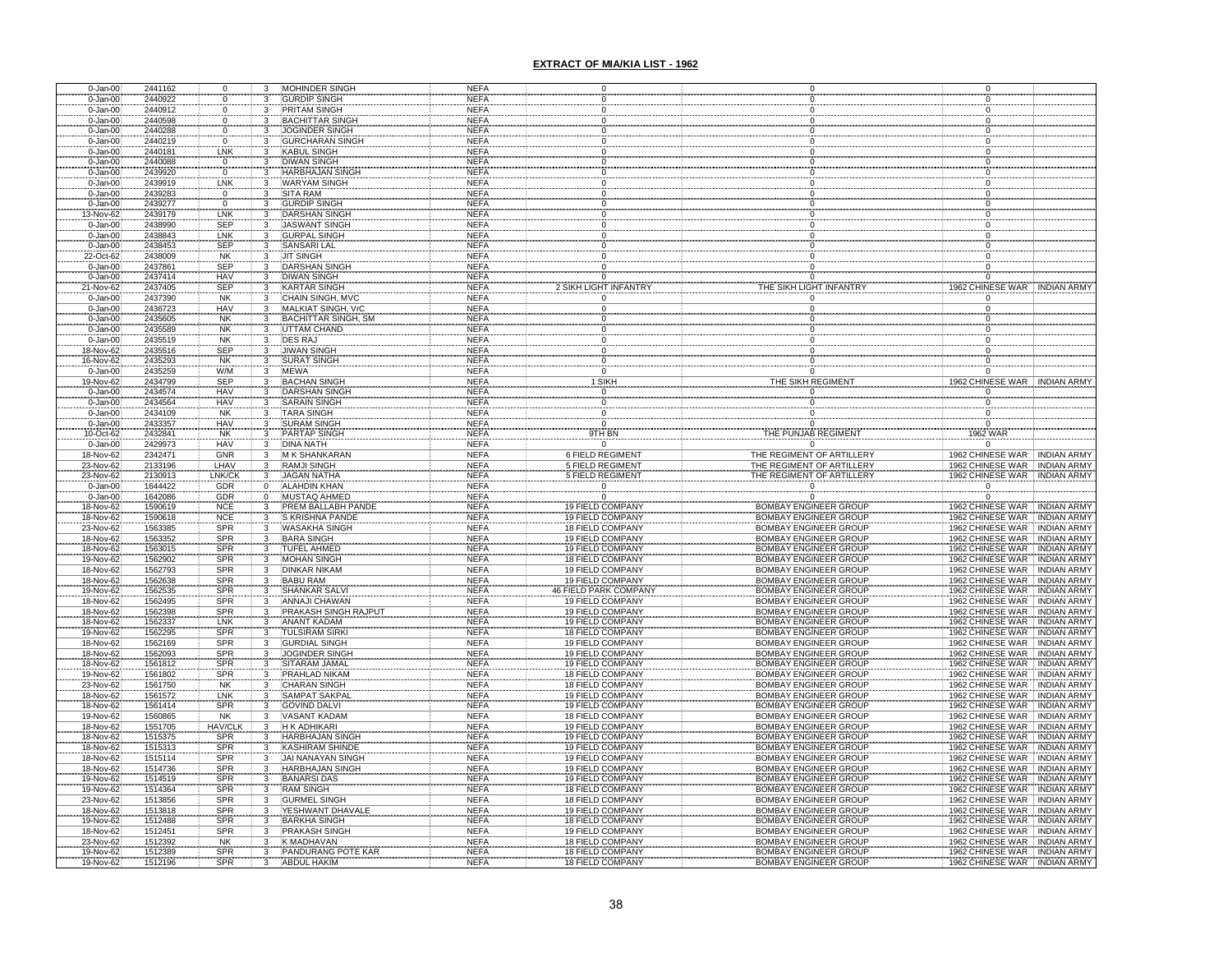| 18-Nov-62                           | 1512048            | SPR               | 3              | CHANAN SINGH                                | <b>NEFA</b>                | 19 FIELD COMPANY                                | BOMBAY ENGINEER GROUP                                   | 1962 CHINESE WAR<br><b>INDIAN ARMY</b>                                         |
|-------------------------------------|--------------------|-------------------|----------------|---------------------------------------------|----------------------------|-------------------------------------------------|---------------------------------------------------------|--------------------------------------------------------------------------------|
| 19-Nov-62                           | 1511848            | <b>SPR</b>        | 3              | VITHAL WADKAR                               | <b>NEFA</b>                | 18 FIELD COMPANY                                | BOMBAY ENGINEER GROUP                                   | 1962 CHINESE WAR<br><b>INDIAN ARMY</b>                                         |
| 18-Nov-62                           | 1511834            | <b>SPR</b>        |                | <b>DHANNA SINGH</b>                         | <b>NEFA</b>                | 19 FIELD COMPANY                                | <b>BOMBAY ENGINEER GROUP</b>                            | 1962 CHINESE WAR<br><b>INDIAN ARMY</b>                                         |
| 18-Nov-62                           | 1511756            | SPR               | 3              | <b>KESHAV BHONSLI</b>                       | <b>NEFA</b>                | 19 FIELD COMPANY                                | <b>BOMBAY ENGINEER GROUP</b>                            | 1962 CHINESE WAR<br><b>INDIAN ARMY</b>                                         |
| 18-Nov-62                           | 1511654            | SPR               |                | <b>DATTU GATANE</b>                         | <b>NEFA</b>                | 19 FIELD COMPANY                                | BOMBAY ENGINEER GROUP                                   | 1962 CHINESE WAR<br><b>INDIAN ARMY</b>                                         |
| 19-Nov-62                           | 1511545            | SEP               |                | <b>KARTAR SINGH</b>                         | <b>NEFA</b>                | SIKH LIGHT INFANTRY                             | THE SIKH LIGHT INFANTRY                                 | 1962 CHINESE WAR<br>INDIAN ARMY                                                |
| 18-Nov-62                           | 1511475            | SPR               | 3              | THOMAS MATHA                                | <b>NEFA</b>                | 19 FIELD COMPANY                                | BOMBAY ENGINEER GROUP                                   | 1962 CHINESE WAR<br><b>INDIAN ARMY</b>                                         |
| 18-Nov-62                           | 1511265            | SPR               | $\mathbf{3}$   | <b>SURJAN SINGH</b>                         | <b>NEFA</b>                | 18 FIELD COMPANY                                | BOMBAY ENGINEER GROUP                                   | 1962 CHINESE WAR<br><b>INDIAN ARMY</b>                                         |
| 23-Nov-62                           | 1511223            | SPR               |                | JOGINDER SINGI                              | NEFA                       | 18 FIELD COMPANY                                | <b>BOMBAY ENGINEER GROUP</b>                            | 1962 CHINESE WAR<br><b>INDIAN ARMY</b>                                         |
| 18-Nov-62                           | 1511097            | <b>SPR</b>        | 3              | SALIMUDIN                                   | <b>NEFA</b>                | 19 FIELD COMPANY                                | BOMBAY ENGINEER GROUP                                   | 1962 CHINESE WAR<br><b>INDIAN ARMY</b>                                         |
| 19-Nov-62                           | 1511068            | <b>SPR</b>        | 3              | MOHINDER SINGH                              | <b>NEFA</b>                | 18 FIELD COMPANY                                | BOMBAY ENGINEER GROUP                                   | 1962 CHINESE WAR<br><b>INDIAN ARMY</b>                                         |
| 18-Nov-62                           | 1510798            | LNK               | 3              | <b>DES RAJ</b>                              | <b>NEFA</b>                | 19 FIELD COMPANY                                | <b>BOMBAY ENGINEER GROUP</b>                            | 1962 CHINESE WAR<br><b>INDIAN ARMY</b>                                         |
| 18-Nov-62                           | 1510037            | <b>SPR</b>        |                | <b>EKNATH KADAM</b>                         | <b>NEFA</b>                | <b>19 FIELD COMPANY</b>                         | <b>BOMBAY ENGINEER GROUP</b>                            | 1962 CHINESE WAR<br><b>INDIAN ARMY</b>                                         |
| 18-Nov-62                           | 1509705            | SPR               |                | <b>CHANAN SINGH</b>                         | <b>NEFA</b>                | 19 FIELD COMPANY                                | <b>BOMBAY ENGINEER GROUP</b>                            | 1962 CHINESE WAR<br><b>INDIAN ARMY</b>                                         |
| 18-Nov-62                           | 1509517            | SPR               |                | <b>RAMA GAWAS</b>                           | <b>NEFA</b>                | 19 FIELD COMPANY                                | <b>BOMBAY ENGINEER GROUP</b>                            | 1962 CHINESE WAR<br><b>INDIAN ARMY</b>                                         |
| 18-Nov-62                           | 1508844            | LNK               |                | <b>DHARM SINGH</b>                          | <b>NEFA</b>                | 19 FIELD COMPANY                                | <b>BOMBAY ENGINEER GROUP</b>                            | 1962 CHINESE WAR<br><b>INDIAN ARMY</b>                                         |
| 18-Nov-62                           | 1508373            | SPR               |                | <b>MEWA SINGH</b>                           | <b>NEFA</b>                | 19 FIELD COMPANY                                | <b>BOMBAY ENGINEER GROUP</b>                            | 1962 CHINESE WAR INDIAN ARMY                                                   |
| 18-Nov-62                           | 1506988            | <b>NK</b>         |                | <b>HARBANS SINGH</b>                        | <b>NEFA</b>                | <b>19 FIELD COMPANY</b>                         | <b>BOMBAY ENGINEER GROUP</b>                            | 1962 CHINESE WAR<br><b>INDIAN ARMY</b>                                         |
| 18-Nov-62                           | 1505384            | <b>HAV</b>        | $\mathbf{3}$   | PRITAM SINGH                                | <b>NEFA</b>                | <b>19 FIELD COMPANY</b>                         | <b>BOMBAY ENGINEER GROUP</b>                            | 1962 CHINESE WAR<br><b>INDIAN ARMY</b>                                         |
| 19-Nov-62                           | 1503995            | SPR               |                | <b>JAISINGH SHINGTE</b>                     | <b>NEFA</b>                | 18 FIELD COMPANY                                | <b>BOMBAY ENGINEER GROUP</b>                            | 1962 CHINESE WAR NDIAN ARMY                                                    |
| 23-Nov-62                           | 1503772            | SPR               | 3              | <b>AMAR NATH</b>                            | <b>NEFA</b>                | <b>46 FIELD PARK COMPANY</b>                    | BOMBAY ENGINEER GROUP                                   | 1962 CHINESE WAR INDIAN ARMY                                                   |
| 23-Nov-62                           | 1503772            | <b>SPR</b>        | 3              | AMARNATH                                    | <b>NEFA</b>                | <b>18 FIELD COMPANY</b>                         | <b>BOMBAY ENGINEER GROUP</b>                            | 1962 CHINESE WAR<br><b>INDIAN ARMY</b>                                         |
| 19-Dec-62                           | 1502941            | SPR               | 3              | <b>MEHAL SINGH</b>                          | <b>NEFA</b>                | 19 FIELD COMPANY                                | <b>BOMBAY ENGINEER GROUP</b>                            | 1962 CHINESE WAR<br><b>INDIAN ARMY</b>                                         |
| 23-Nov-62                           | 1502940            | <b>NK</b>         |                | <b>MUNSHA SINGH</b>                         | <b>NEFA</b>                | <b>18 FIELD COMPANY</b>                         | <b>BOMBAY ENGINEER GROUP</b>                            | 1962 CHINESE WAR<br><b>INDIAN ARMY</b>                                         |
| 18-Nov-62                           | 1502661            | SPR               |                | PANDRINATH GOREI                            | <b>NEFA</b>                | 19 FIELD COMPANY                                | <b>BOMBAY ENGINEER GROUP</b>                            | 1962 CHINESE WAR<br><b>INDIAN ARMY</b>                                         |
| 18-Nov-62                           | 1502448            | SPR               |                | SHEIKH AMAN                                 | <b>NEFA</b>                | <b>19 FIELD COMPANY</b>                         | <b>BOMBAY ENGINEER GROUP</b>                            | 1962 CHINESE WAR<br><b>INDIAN ARMY</b>                                         |
| 21-Nov-62                           | 1423669            | SPR               |                | <b>DIWAN SINGH</b>                          | <b>SIKKIM</b>              | 234 ENGINEER REGIMENT                           | <b>BENGAL ENGINEER GROUP</b>                            | 1962 CHINESE WAR<br><b>INDIAN ARMY</b>                                         |
| 21-Nov-62                           | 1423314            | SPR               |                | <b>BISHAN SINGH</b>                         | <b>SIKKIM</b>              | 234 ENGINEER REGIMENT                           | <b>BENGAL ENGINEER GROUP</b>                            | 1962 CHINESE WAR<br><b>INDIAN ARMY</b>                                         |
| 15-Nov-62                           | 1422471            | <b>SEP</b>        |                | <b>KUNDAN SINGH</b>                         | <b>NEFA</b>                | <b>6 KUMAON</b>                                 | THE KUMAON REGIMENT                                     | 1962 CHINESE WAR<br><b>INDIAN ARMY</b>                                         |
| 21-Oct-62<br>21-Nov-62              | 1422222            | SPR               |                | <b>DHARAM SINGH</b>                         | <b>SIKKIM</b>              | 51 ENGINEER REGIMENT                            | BENGAL ENGINEER GROUP                                   | 1962 CHINESE WAR<br><b>INDIAN ARMY</b>                                         |
|                                     | 1421712            | <b>SPR</b>        |                | <b>PREM BALLABH</b>                         | <b>SIKKIM</b>              |                                                 | BENGAL ENGINEER GROUP                                   | 1962 CHINESE WAR<br><b>INDIAN ARMY</b>                                         |
| 24-Oct-62                           | 1421340            | SPR               |                | <b>RAM CHANDER</b>                          | <b>SIKKIM</b>              | 234 ENGINEER REGIMENT<br>51 ENGINEER REGIMENT   | BENGAL ENGINEER GROUP                                   | 1962 CHINESE WAR<br><b>INDIAN ARMY</b>                                         |
|                                     | 1418500            | SPR               |                | <b>BALWANT SINGH</b>                        | <b>SIKKIM</b>              | 234 ENGINEER REGIMENT                           | BENGAL ENGINEER GROUP                                   | 1962 CHINESE WAR<br><b>INDIAN ARMY</b>                                         |
| 21-Nov-62<br>21-Nov-62              | 1416560            | <b>HAV</b>        |                | <b>BIHARI LAL</b>                           | <b>SIKKIM</b>              | 234 ENGINEER REGIMENT                           | BENGAL ENGINEER GROUP                                   | 1962 CHINESE WAR<br><b>INDIAN ARMY</b>                                         |
| 21-Nov-62                           | 1409495            | SPR               |                | <b>BISHESWAR OJHA</b>                       | <b>NEFA</b>                | 4 DIVLSION ENGINEER REGIMENT                    | BENGAL ENGINEER GROUP                                   | 1962 CHINESE WAR<br><b>INDIAN ARMY</b>                                         |
| 21-Nov-62                           | 1408878            | <b>NK</b>         | 3              | <b>RAM KUMAR SINGH</b>                      | <b>SIKKIM</b>              | 57 ENGINEER REGIMENT                            | <b>BENGAL ENGINEER GROUP</b>                            | 1962 CHINESE WAR<br><b>INDIAN ARMY</b>                                         |
|                                     | 1400651            |                   | 3              | <b>NARESH PAL</b>                           |                            |                                                 |                                                         |                                                                                |
|                                     |                    |                   |                |                                             | <b>SIKKIM</b>              |                                                 | <b>BENGAL ENGINEER GROUP</b>                            | 1962 CHINESE WAR<br><b>INDIAN ARMY</b>                                         |
|                                     | 1320572            |                   |                | PERUMAL GOVINDASAM                          | <b>LADAKH</b>              | 234 ENGINEER REGIMENT<br>372 FIELD COMPANY      | OF ENGINEERS (MADRAS ENGINEER GROUP<br><b>THE CORPS</b> | 1962 CHINESE WAR<br><b>INDIAN ARMY</b>                                         |
| 21-Nov-62<br>20-Oct-62<br>22-Oct-62 | 1319939            | SPR<br>LNK<br>SPR |                | ARUMUGAN                                    | LADAKH                     | 372 FIELD COMPANY                               | THE CORPS OF ENGINEERS (MADRAS ENGINEER GROUP           | 1962 CHINESE WAR<br><b>INDIAN ARMY</b>                                         |
| 21-Oct-62                           | 1309913            | SPR               |                | <b>HARI RAMAN</b>                           | LADAKH                     | 372 FIELD COMPANY                               | THE CORPS OF ENGINEERS (MADRAS ENGINEER GROUP           | 1962 CHINESE WAR<br>INDIAN ARMY                                                |
| 15-Oct-62                           | 1304958            | <b>NK</b>         |                | <b>G DHARMASEELAN</b>                       | <b>NEFA</b>                | 9 FIELD COMPANY                                 |                                                         | 1962 CHINESE WAR<br><b>INDIAN ARMY</b>                                         |
| $0 - Jan-00$                        | 1300675            | <b>NK</b>         | $\Omega$       |                                             | <b>NEFA</b>                | $\Omega$                                        | THE CORPS OF ENGINEERS (MADRAS ENGINEER GROUP)          | $\Omega$                                                                       |
| 20-Oct-62                           | 1207841            | <b>NK</b>         |                | BARENDRA KUMAR BISWAS<br><b>BANWARI LAL</b> | <b>NEFA</b>                | 17 (PARA) FIELD REGIMENT                        | THE REGIMENT OF ARTILLERY                               | <b>INDIAN ARMY</b>                                                             |
|                                     |                    |                   |                |                                             |                            |                                                 |                                                         | 1962 CHINESE WAR<br><b>INDIAN ARMY</b>                                         |
| 19-Nov-62<br>20-Nov-62              | 1207295<br>1207245 |                   |                | <b>BRIJ AVTA SINGH</b><br>ROHTAS SINGH      | <b>NEFA</b><br><b>NEFA</b> | 5 FIELD REGIMENT<br>22 MOUNTAIN REGIMENT        | THE REGIMENT OF ARTILLERY<br>THE REGIMENT OF ARTILLERY  | <b>INDIAN ARMY</b>                                                             |
| 21-Nov-62                           | 1206319            | LHAV<br>NK<br>HAV | 3              | <b>RAMESH SINGH</b>                         | <b>NEFA</b>                | 5 FIELD REGIMENT                                | THE REGIMENT OF ARTILLERY                               | 1962 CHINESE WAR<br>1962 CHINESE WAR<br>1962 CHINESE WAR<br><b>INDIAN ARMY</b> |
|                                     | 1205316            | <b>SWPR</b>       | 3              | PIARA RAM                                   | <b>NEFA</b>                | 22 MOUNTAIN REGIMENT                            | THE REGIMENT OF ARTILLERY                               | 1962 CHINESE WAR<br><b>INDIAN ARMY</b>                                         |
| 20-Sep-62                           |                    |                   |                | LACHHMAN                                    |                            | <b>5 FIELD REGIMENT</b>                         | THE REGIMENT OF ARTILLERY                               | 1962 CHINESE WAR<br><b>INDIAN ARMY</b>                                         |
| 21-Nov-62                           | 1176751<br>1171598 |                   |                | <b>JASWANT SINGH</b>                        | <b>NEFA</b>                | <b>5 FIELD REGIMENT</b>                         | THE<br>REGIMENT OF ARTILLERY                            | 1962 CHINESE WAR<br><b>INDIAN ARMY</b>                                         |
| 19-Nov-62<br>21-Nov-62              | 1171204            | SWPR<br>ABDAR     |                | RAGUVEER SINGH                              | <b>NEFA</b>                | <b>5 FIELD REGIMENT</b>                         | THE REGIMENT OF ARTILLERY                               | 1962 CHINESE WAR<br><b>INDIAN ARMY</b>                                         |
| 18-Nov-62                           | 1170975            | GNR<br>GNR        |                | <b>GURUDEV SINGH</b>                        | NEFA<br>NEFA               | (PARA) FIELD REGIMEN                            | THE REGIMENT OF ARTILLERY                               | 1962 CHINESE WAR<br><b>INDIAN ARMY</b>                                         |
| 21-Nov-62                           | 1170469            | <b>GNR</b>        |                | <b>RAJVIR SINGH</b>                         | <b>NEFA</b>                | 5 FIELD REGIMENT                                | THE REGIMENT OF ARTILLERY                               | 1962 CHINESE WAR<br>INDIAN ARMY                                                |
| 19-Nov-62                           | 1169698            | GNR               |                | <b>GURNAM SINGH</b>                         | <b>NEFA</b>                | 22 MOUNTAIN REGIMENT                            | THE REGIMENT OF ARTILLERY                               | 1962 CHINESE WAR<br><b>INDIAN ARMY</b>                                         |
| 19-Nov-62                           | 1169610            | GNR               |                | MAHENDRA PAL SINGH                          | <b>NEFA</b>                | <b>5 FIELD REGIMENT</b>                         | THE REGIMENT OF ARTILLERY                               | 1962 CHINESE WAR<br>INDIAN ARMY                                                |
| 18-Nov-62                           | 1169491            | GNR               |                | MEESALA SIVARAMAYYA                         | <b>NEFA</b>                | <b>6 FIELD REGIMENT</b>                         | THE REGIMENT OF ARTILLERY                               | 1962 CHINESE WAR<br><b>INDIAN ARMY</b>                                         |
| 21-Nov-62                           | 1169202            | GNR               |                | KANNOTHRA VERKEY MATHEY                     | <b>NEFA</b>                | 6 FIELD REGIMENT                                | THE REGIMENT OF ARTILLERY                               | 1962 CHINESE WAR<br><b>INDIAN ARMY</b>                                         |
| 21-Nov-62                           | 1169201            | <b>GNR</b>        | 3              | <b>G P JANARDHAN PILLAI</b>                 | <b>NEFA</b>                | 6 FIELD REGIMENT                                | THE REGIMENT OF ARTILLERY                               | 1962 CHINESE WAR<br>INDIAN ARMY                                                |
| 21-Nov-62                           | 1168464            | <b>GNR</b>        | 3              | G P BALAKRISHNAN PILLAI                     | <b>NEFA</b>                | 6 FIELD REGIMENT                                | THE REGIMENT OF ARTILLERY                               | 1962 CHINESE WAR<br><b>INDIAN ARMY</b>                                         |
| 19-Nov-62                           | 1168439            | GNR               |                | SHER SINGH                                  | NEFA                       | <b>MOUNTAIN REGIMENT</b>                        | THE REGIMENT OF ARTILLERY                               | 1962 CHINESE WAR INDIAN ARMY                                                   |
| 21-Nov-62                           | 1167793            | <b>GNR</b>        | 3              | K SHANMUGAM CHETLIAR                        | <b>NEFA</b>                | 6 FIELD REGIMENT                                | THE REGIMENT OF ARTILLERY                               | 1962 CHINESE WAR INDIAN ARMY                                                   |
| 18-Nov-62                           | 1167722            | <b>GNR</b>        | 3              | GANANASAMBANDAM                             | <b>NEFA</b>                | 6 FIELD REGIMENT                                | THE REGIMENT OF ARTILLERY                               | 1962 CHINESE WAR INDIAN ARMY                                                   |
| 18-Nov-62                           | 1167694            | <b>GNR</b>        | 3              | FAKIRAPA KURBUR                             | <b>NEFA</b>                | 6 FIELD REGIMENT                                | THE REGIMENT OF ARTILLERY                               | 1962 CHINESE WAR INDIAN ARMY                                                   |
| 21-Nov-62                           | 1167661            | <b>GNR</b>        |                | PULIKKOTTIL LONAPPAN JOB                    | <b>NEFA</b>                | <b>6 FIELD REGIMENT</b>                         | THE REGIMENT OF ARTILLERY                               | 1962 CHINESE WAR<br><b>INDIAN ARMY</b>                                         |
| 20-Nov-62                           | 1167654            | GNR               |                | JAI RAM MAHAJAN                             | <b>NEFA</b>                | 36 (MOUNTAIN) LIGHT REGIMEN'                    | THE REGIMENT OF ARTILLERY                               | 1962 CHINESE WAR<br><b>INDIAN ARMY</b>                                         |
| 21-Nov-62                           | 1167599            | GNR               |                | <b>SIDDAPPA</b>                             | <b>NEFA</b>                | 6 FIELD REGIMENT                                | THE REGIMENT OF ARTILLERY                               | 1962 CHINESE WAR<br><b>INDIAN ARMY</b>                                         |
| 18-Nov-62                           | 1167102            | GNR               |                | MUNISWAMY THERTHAGIRI                       | <b>NEFA</b>                | 6 FIELD REGIMENT                                | THE REGIMENT OF ARTILLERY                               | 1962 CHINESE WAR<br><b>INDIAN ARMY</b>                                         |
| 20-Nov-62                           | 1166369            | GNR               | з              | ASHWANI KUMAR CHAUBEY                       | <b>NEFA</b>                | 22 MOUNTAIN REGIMENT                            | THE REGIMENT OF ARTILLERY                               | 1962 CHINESE WAR<br><b>INDIAN ARMY</b>                                         |
| 21-Nov-62                           | 1165464            | GNR               | 3              | <b>GAJRAJ SINGH</b>                         | <b>NEFA</b>                | 5 FIELD REGIMENT                                | THE REGIMENT OF ARTILLERY                               | 1962 CHINESE WAR<br>INDIAN ARMY                                                |
| 19-Nov-62                           | 1165226            | <b>GNR</b>        | 3              | MAHABIR                                     | <b>NEFA</b>                | 22 MOUNTAIN REGIMENT                            | THE REGIMENT OF ARTILLERY                               | 1962 CHINESE WAR<br><b>INDIAN ARMY</b>                                         |
| 18-Nov-62                           | 1164946            | GNR               | $\overline{3}$ | KOCHAN VELLAPAN                             | NEFA                       | 6 FIELD REGIMENT                                | THE REGIMENT OF ARTILLERY                               | 1962 CHINESE WAR<br>INDIAN ARMY                                                |
| 21-Nov-62                           | 1164665            | <b>NK</b>         | 3              | <b>BALWANT SINGH</b>                        | <b>NEFA</b>                | <b>5 FIELD REGIMENT</b>                         | THE REGIMENT OF ARTILLERY                               | 1962 CHINESE WAR INDIAN ARMY                                                   |
| 19-Nov-62                           | 1164665            | <b>SWPR</b>       | $\overline{3}$ | <b>HANS RAJ</b>                             | <b>NEFA</b>                | <b>5 FIELD REGIMENT</b>                         | THE REGIMENT OF ARTILLERY                               | 1962 CHINESE WAR INDIAN ARMY                                                   |
| 19-Nov-62                           | 1164156            | <b>GNR</b>        | 3              | <b>RAWEL SINGH</b>                          | NEFA                       | 22 MOUNTAIN REGIMENT                            | THE REGIMENT OF ARTILLERY                               | 1962 CHINESE WAR INDIAN ARMY                                                   |
| 21-Nov-62<br>20-Oct-62              | 1163802<br>1163525 | <b>GNR</b><br>GNR | $\frac{5}{3}$  | <b>PREM PAL SINGH</b><br>CHAND SINGH CHADE  | <b>NEFA</b><br><b>NEFA</b> | <b>5 FIELD REGIMENT</b><br>51 MOUNTAIN REGIMENT | THE REGIMENT OF ARTILLERY<br>THE REGIMENT OF ARTILLERY  | 1962 CHINESE WAR INDIAN ARMY<br>1962 CHINESE WAR<br><b>INDIAN ARMY</b>         |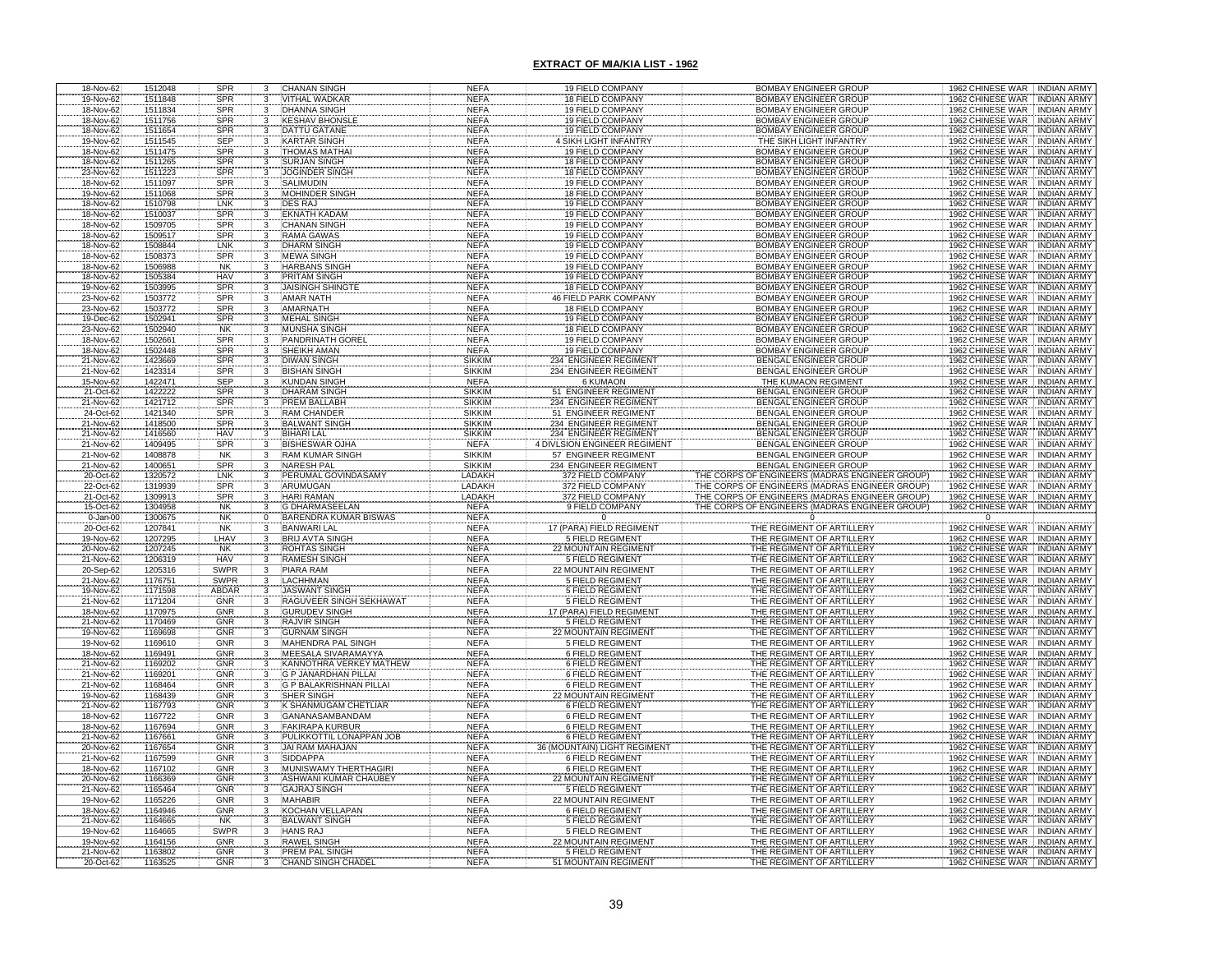| 19-Nov-62              | 1162905            | <b>GNR</b>               |                         | <b>KAMAL KISHORE</b>                             | <b>NEFA</b>                  | 5 FIELD REGIMENT                                         | THE REGIMENT OF ARTILLERY                              | 1962 CHINESE WAR INDIAN ARMY                                                     |
|------------------------|--------------------|--------------------------|-------------------------|--------------------------------------------------|------------------------------|----------------------------------------------------------|--------------------------------------------------------|----------------------------------------------------------------------------------|
| 21-Nov-62<br>18-Nov-62 | 1162851<br>1162785 | <b>GNR</b><br><b>GNR</b> |                         | RAGHUBIR SINGH<br>PILAKA ESWAR RAO               | <b>NEFA</b><br><b>NEFA</b>   | <b>5 FIELD REGIMENT</b><br>6 FIELD REGIMENT              | THE REGIMENT OF ARTILLERY<br>THE REGIMENT OF ARTILLERY | 1962 CHINESE WAR INDIAN ARMY<br>1962 CHINESE WAR INDIAN ARMY                     |
| 19-Nov-62              | 1162595            | <b>GNR</b>               |                         | <b>SHIV SINGH</b>                                | <b>NEFA</b>                  | <b>5 FIELD REGIMENT</b>                                  | THE REGIMENT OF ARTILLERY                              | 1962 CHINESE WAR INDIAN ARMY                                                     |
|                        | 1162564            | GNR                      |                         | <b>HARBANS SINGH</b>                             | <b>NEFA</b>                  | <b>MOUNTAIN REGIMENT</b>                                 | THE REGIMENT OF ARTILLERY                              | <b>INDIAN ARMY</b>                                                               |
| 20-Oct-62<br>21-Nov-62 | 1162553            | GNR                      |                         | <b>PARTAP SINGH</b>                              | <b>NEFA</b>                  | <b>5 FIELD REGIMENT</b>                                  | THE REGIMENT OF ARTILLERY                              | 1962 CHINESE WAR<br>1962 CHINESE WAR<br><b>INDIAN ARMY</b>                       |
| 21-Nov-62              | 1162291            | GNR                      |                         | <b>VENKATESHAN</b>                               | <b>NEFA</b>                  | <b>6 FIELD REGIMENT</b>                                  | THE REGIMENT OF ARTILLERY                              | 1962 CHINESE WAR<br><b>INDIAN ARMY</b>                                           |
| 21-Nov-62              | 1162033            | <b>GNR</b>               |                         | <b>NARAIN SINGH</b>                              | <b>NEFA</b><br><b>NEFA</b>   | 5 FIELD REGIMENT<br>36 (MOUNTAIN) LIGHT REGIMENT         | THE REGIMENT OF ARTILLERY                              | 1962 CHINESE WAR<br><b>INDIAN ARMY</b><br>1962 CHINESE WAR INDIAN ARMY           |
| 20-Nov-62<br>20-Oct-62 | 1162021<br>1161876 | GNR<br><b>GNR</b>        |                         | <b>KRISHNA GANG THADE</b><br><b>GURMEL SINGH</b> | <b>NEFA</b>                  | 51 MOUNTAIN REGIMENT                                     | THE REGIMENT OF ARTILLERY<br>THE REGIMENT OF ARTILLERY | 1962 CHINESE WAR<br><b>INDIAN ARMY</b>                                           |
| 19-Nov-62              | 1161870            | <b>GNR</b>               | 3                       | <b>LAL SINGH</b>                                 | <b>NEFA</b>                  | <b>22 MOUNTAIN REGIMENT</b>                              | THE REGIMENT OF ARTILLERY                              | 1962 CHINESE WAR INDIAN ARMY                                                     |
| 18-Nov-62<br>21-Nov-62 | 1161735            | <b>GNR</b>               |                         | DANAPAL KOTTALAGE                                | <b>NEFA</b>                  | <b>6 FIELD REGIMENT</b>                                  | THE REGIMENT OF ARTILLERY                              | 1962 CHINESE WAR<br><b>INDIAN ARMY</b>                                           |
|                        | 1160838            | GNR                      |                         | <b>ANGAD SINGH</b>                               | <b>NEFA</b>                  | <b>5 FIELD REGIMENT</b>                                  | THE REGIMENT OF ARTILLERY                              | 1962 CHINESE WAR<br><b>INDIAN ARMY</b>                                           |
| 21-Nov-62              | 1160745            | GNR                      |                         | <b>UDAL SINGH</b>                                | <b>NEFA</b>                  | <b>5 FIELD REGIMENT</b>                                  | THE REGIMENT OF ARTILLERY                              | <b>INDIAN ARMY</b><br>1962 CHINESE WAR                                           |
| 21-Nov-62<br>19-Nov-62 | 1160637<br>1160583 | GNR<br><b>GNR</b>        |                         | VENKATACHALAM<br>RAMADHAR SINGH                  | <b>NEFA</b><br><b>NEFA</b>   | <b>6 FIELD REGIMENT</b><br><b>5 FIELD REGIMENT</b>       | THE REGIMENT OF ARTILLERY<br>THE REGIMENT OF ARTILLERY | 1962 CHINESE WAR<br><b>INDIAN ARMY</b><br>1962 CHINESE WAR<br><b>INDIAN ARMY</b> |
| 21-Nov-62              | 1159392            | GNR                      |                         | <b>SURYA BALI SINGH</b>                          | <b>NEFA</b>                  | <b>5 FIELD REGIMENT</b>                                  | THE REGIMENT OF ARTILLERY                              | 1962 CHINESE WAR<br><b>INDIAN ARMY</b>                                           |
| 21-Nov-62              | 1158912            | GNR                      |                         | <b>MEHAR SINGH</b>                               | <b>NEFA</b>                  | <b>5 FIELD REGIMENT</b>                                  | THE REGIMENT OF ARTILLERY                              | 1962 CHINESE WAR<br><b>INDIAN ARMY</b>                                           |
| 21-Nov-62              | 1158001            | <b>GNR</b>               | $\overline{\mathbf{3}}$ | <b>TEJ SINGH</b>                                 | <b>NEFA</b>                  | 5 FIELD REGIMENT                                         | THE REGIMENT OF ARTILLERY                              | 1962 CHINESE WAR<br><b>INDIAN ARMY</b>                                           |
| 19-Nov-62              | 1157996            | GNR                      |                         | <b>AMAR SINGH</b>                                | <b>NEFA</b>                  | <b>5 FIELD REGIMENT</b>                                  | THE REGIMENT OF ARTILLERY                              | 1962 CHINESE WAR INDIAN ARMY                                                     |
| 19-Nov-62<br>21-Nov-62 | 1157944<br>1157905 | <b>GNR</b><br><b>GNR</b> | 3<br>3                  | <b>JAGMAL SINGH</b><br><b>PARTAP SINGH</b>       | <b>NEFA</b><br><b>NEFA</b>   | <b>5 FIELD REGIMENT</b><br><b>5 FIELD REGIMENT</b>       | THE REGIMENT OF ARTILLERY<br>THE REGIMENT OF ARTILLERY | 1962 CHINESE WAR<br><b>INDIAN ARMY</b><br>1962 CHINESE WAR<br><b>INDIAN ARMY</b> |
| 20-Nov-62              | 1157816            | GNR                      | 3                       | <b>BEHRU KUMBHAR</b>                             | <b>NEFA</b>                  | 36 (MOUNTAIN) LIGHT REGIMENT                             | THE REGIMENT OF ARTILLERY                              | 1962 CHINESE WAR<br><b>INDIAN ARMY</b>                                           |
| 21-Nov-62              | 1157673            | <b>BRBR</b>              |                         | <b>PRITAM SINGH</b>                              | <b>NEFA</b>                  | <b>5 FIELD REGIMENT</b>                                  | THE REGIMENT OF ARTILLERY                              | 1962 CHINESE WAR<br><b>INDIAN ARMY</b>                                           |
| 18-Nov-62              | 1157302            | GNR                      |                         | V M KALAIAH                                      | <b>NEFA</b>                  | <b>6 FIELD REGIMENT</b>                                  | THE REGIMENT OF ARTILLERY                              | 1962 CHINESE WAR<br><b>INDIAN ARMY</b>                                           |
| 15-Nov-62              | 1156643            | <b>SEP</b><br>GNR        |                         | MALAYYA GANACHAR                                 | <b>NEFA</b>                  | 82 HEAVY MORTAR REGIMENT<br><b>5 FIELD REGIMENT</b>      | THE REGIMENT OF ARTILLERY                              | 1962 CHINESE WAR<br><b>INDIAN ARMY</b>                                           |
| 21-Nov-62<br>21-Nov-62 | 1155857<br>1155639 | GNR/CK                   |                         | LADHU RAM<br>PHULA                               | <b>NEFA</b><br><b>NEFA</b>   | <b>5 FIELD REGIMENT</b>                                  | THE REGIMENT OF ARTILLERY<br>THE REGIMENT OF ARTILLERY | 1962 CHINESE WAR<br><b>INDIAN ARMY</b><br>1962 CHINESE WAR<br><b>INDIAN ARMY</b> |
| 18-Nov-62              | 1155599            | GNR                      |                         | <b>GURDIP SINGH</b>                              | <b>NEFA</b>                  | 73 FIELD REGIMENT                                        | THE REGIMENT OF ARTILLERY                              | 1962 CHINESE WAR<br><b>INDIAN ARMY</b>                                           |
| 20-Oct-62              | 1153943            | GNR                      |                         | KISHORE LAL                                      | <b>NEFA</b>                  | 7 (PARA) FIELD REGIMENT                                  | THE REGIMENT OF ARTILLERY                              | 1962 CHINESE WAR<br><b>INDIAN ARMY</b>                                           |
| 20-Nov-62              | 1153817            | GNR                      |                         | LINGAPPA BHANDA                                  | <b>NEFA</b>                  | 36 (MOUNTAIN) LIGHT REGIMEN                              | THE REGIMENT OF ARTILLERY                              | 1962 CHINESE WAR<br><b>INDIAN ARMY</b>                                           |
| 20-Oct-62              | 1153619            | GNR                      |                         | <b>RAI SINGH</b>                                 | <b>NEFA</b>                  | 17 (PARA) FIELD REGIMENT                                 | THE REGIMENT OF ARTILLERY                              | 1962 CHINESE WAR<br><b>INDIAN ARMY</b>                                           |
| 20-Nov-62<br>20-Oct-62 | 1153039<br>1153028 | <b>GNR</b><br>GNR        |                         | NIVRITI BORATE<br><b>MUNSHA SINGH</b>            | <b>NEFA</b><br><b>NEFA</b>   | 36 (MOUNTAIN) LIGHT REGIMENT<br>17 (PARA) FIELD REGIMENT | THE REGIMENT OF ARTILLERY<br>THE REGIMENT OF ARTILLERY | 1962 CHINESE WAR<br><b>INDIAN ARMY</b><br>1962 CHINESE WAR<br><b>INDIAN ARMY</b> |
| 21-Nov-62              | 1152985            | GNR                      |                         | KASHI NATH SINGH                                 | <b>NEFA</b>                  | 5 FIELD REGIMENT                                         | THE REGIMENT OF ARTILLERY                              | 1962 CHINESE WAR<br><b>INDIAN ARMY</b>                                           |
| 18-Nov-62              | 1152702            | LNK                      |                         | <b>SARWAN SINGH</b>                              | <b>NEFA</b>                  | 73 FIELD REGIMENT                                        | THE REGIMENT OF ARTILLERY                              | 1962 CHINESE WAR<br><b>INDIAN ARMY</b>                                           |
| 21-Nov-62<br>21-Nov-62 | 1152433<br>1152394 | <b>GNR</b><br>GNR        |                         | RAM SINGH                                        | <b>NEFA</b>                  | <b>5 FIELD REGIMENT</b>                                  | THE REGIMENT OF ARTILLERY                              | 1962 CHINESE WAR<br><b>INDIAN ARMY</b>                                           |
|                        |                    |                          |                         | <b>KISHORE SINGH</b>                             | <b>NEFA</b><br><b>NEFA</b>   | <b>5 FIELD REGIMENT</b>                                  | THE REGIMENT OF ARTILLERY                              | 1962 CHINESE WAR<br><b>INDIAN ARMY</b>                                           |
| 21-Nov-62<br>21-Nov-62 | 1152106<br>1151461 | <b>GNR</b><br><b>GNR</b> |                         | RAGHUBIR SINGH<br><b>BHAGWATI PRASAD SINGH</b>   | <b>NEFA</b>                  | <b>5 FIELD REGIMENT</b><br>5 FIELD REGIMENT              | THE REGIMENT OF ARTILLERY<br>THE REGIMENT OF ARTILLERY | 1962 CHINESE WAR<br>INDIAN ARMY<br>1962 CHINESE WAR INDIAN ARMY                  |
| 22-Nov-62              | 1151409            | <b>GNR</b>               |                         | UMA SHAKAR TRIVEDI                               | <b>NEFA</b>                  | (PARA) FIELD REGIMENT                                    | THE REGIMENT OF ARTILLERY                              | 1962 CHINESE WAR INDIAN ARMY                                                     |
| 21-Nov-62              | 1151387            | <b>GNR</b>               |                         | <b>BHIMEJ KOTWAL</b>                             | <b>NEFA</b>                  | 6 FIELD REGIMENT                                         | THE REGIMENT OF ARTILLERY                              | 1962 CHINESE WAR NDIAN ARMY                                                      |
| 21-Nov-62              | 1151075            | <b>GNR</b>               |                         | <b>UMRAO SINGH</b>                               | <b>NEFA</b>                  | <b>5 FIELD REGIMENT</b>                                  | THE REGIMENT OF ARTILLERY                              | 1962 CHINESE WAR INDIAN ARMY                                                     |
| 21-Nov-62<br>16-Dec-62 | 1150883<br>1150839 | NK<br>GNR                |                         | <b>SUKHBIR SINGH</b><br>THEERTHA GIRI            | <b>NEFA</b>                  | 5 FIELD REGIMENT<br>44 HEAVY MORTAR REGIMENT             | THE REGIMENT OF ARTILLERY<br>THE REGIMENT OF ARTILLERY | 1962 CHINESE WAR INDIAN ARMY<br>1962 CHINESE WAR INDIAN ARMY                     |
| 21-Nov-62              | 1150806            | <b>GNR</b>               |                         | <b>MOKRAND SINGH</b>                             | <b>NEFA</b><br><b>NEFA</b>   | 5 FIELD REGIMENT                                         | THE REGIMENT OF ARTILLERY                              | 1962 CHINESE WAR INDIAN ARMY                                                     |
| 21-Nov-62              | 1150791            | GNR                      |                         | <b>T RAMANAIAH</b>                               | <b>NEFA</b>                  | <b>6 FIELD REGIMENT</b>                                  | THE REGIMENT OF ARTILLERY                              | 1962 CHINESE WAR INDIAN ARMY                                                     |
| 19-Nov-62              | 1150769            | GNR                      |                         | RAJ DEO RAM                                      | <b>NEFA</b>                  | 22 MOUNTAIN REGIMEN                                      | THE REGIMENT OF ARTILLERY                              | 1962 CHINESE WAR INDIAN ARMY                                                     |
| 21-Nov-62              | 1150736            | GNR                      |                         | <b>KANH SINGH</b>                                | <b>NEFA</b>                  | <b>5 FIELD REGIMENT</b>                                  | THE REGIMENT OF ARTILLERY                              | 1962 CHINESE WAR<br><b>INDIAN ARMY</b>                                           |
| 17-Nov-62<br>21-Nov-62 | 1149933<br>1149613 | GNR<br><b>GNR</b>        |                         | <b>HAKIM SINGH</b><br>RAVINDRAN NAIR,            | <b>NEFA</b><br><b>NEFA</b>   | (PARA) FIELD REGIMEI<br><b>6 FIELD REGIMENT</b>          | THE REGIMENT OF ARTILLERY<br>THE REGIMENT OF ARTILLERY | 1962 CHINESE WAR<br><b>INDIAN ARMY</b><br>1962 CHINESE WAR<br><b>INDIAN ARMY</b> |
| 21-Nov-62              | 1149611            | <b>MASALCH</b>           |                         | <b>GANDHARAP SINGH</b>                           | <b>NEFA</b>                  | 5 FIELD REGIMENT                                         | THE REGIMENT OF ARTILLERY                              | 1962 CHINESE WAR INDIAN ARMY                                                     |
| 21-Nov-62              | 1149322            | <b>NK</b>                |                         | SOWARAN SINGH                                    | <b>NEFA</b>                  | <b>5 FIELD REGIMENT</b>                                  | THE REGIMENT OF ARTILLERY                              | 1962 CHINESE WAR INDIAN ARMY                                                     |
| 20-Nov-62              | 1149233            | GNR                      |                         | TARUN CHAND BHATTACHARJEE                        | <b>NEFA</b>                  | 26 AIR DEFENCE REGIMENT                                  | THE REGIMENT OF ARTILLERY                              | 1962 CHINESE WAR<br>INDIAN ARMY                                                  |
| 14-Dec-62              | 1149197            | GNR                      |                         | DHANAJI DESAI                                    | <b>NEFA</b>                  | 18 FIELD REGIMENT                                        | THE REGIMENT OF ARTILLERY                              | 1962 CHINESE WAR<br><b>INDIAN ARMY</b>                                           |
| 21-Nov-62<br>21-Nov-62 | 1149192<br>1149161 | GNR<br>GNR               |                         | <b>MAHENDER SING</b><br>DAYAL SINGH              | <b>NEFA</b><br><b>NEFA</b>   | <b>5 FIELD REGIMENT</b><br>6 FIELD REGIMENT              | THE REGIMENT OF ARTILLERY<br>THE REGIMENT OF ARTILLERY | 1962 CHINESE WAR<br><b>INDIAN ARMY</b><br>1962 CHINESE WAR<br>INDIAN ARMY        |
| 21-Nov-62              | 1149124            | GNR                      |                         | KAMACHI                                          | <b>NEFA</b>                  | 6 FIELD REGIMENT                                         | THE REGIMENT OF ARTILLERY                              | 1962 CHINESE WAR<br>INDIAN ARMY                                                  |
| 19-Nov-62              | 1149064            | GNR                      |                         | <b>MAN SINGH</b>                                 | <b>NEFA</b>                  | <b>5 FIELD REGIMENT</b>                                  | THE REGIMENT OF ARTILLERY                              | 1962 CHINESE WAR<br>INDIAN ARMY                                                  |
| 19-Nov-62              | 1148909            | GNR                      |                         | SHEOPAL SINGH                                    | <b>NEFA</b>                  | <b>5 FIELD REGIMENT</b>                                  | THE REGIMENT OF ARTILLERY                              | 1962 CHINESE WAR INDIAN ARMY                                                     |
| 20-Nov-62              | 1148778            | GNR                      | 3                       | <b>KRISHNA MURTHI</b><br><b>HARI KRISHNA</b>     | <b>NEFA</b>                  | 44 HEAVY MORTAR REGIMENT<br><b>6 FIELD REGIMENT</b>      | THE REGIMENT OF ARTILLERY                              | 1962 CHINESE WAR : INDIAN ARMY                                                   |
| 18-Nov-62<br>19-Nov-62 | 1148738<br>1148638 | GNR<br>NK                |                         | <b>KHUSHAL SINGH</b>                             | <b>NEFA</b><br><b>NEFA</b>   | <b>5 FIELD REGIMENT</b>                                  | THE REGIMENT OF ARTILLERY<br>THE REGIMENT OF ARTILLERY | 1962 CHINESE WAR INDIAN ARMY<br>1962 CHINESE WAR<br><b>INDIAN ARMY</b>           |
| 19-Nov-62              | 1148606            | <b>NK</b>                |                         | SHAMSHER SINGH                                   | <b>NEFA</b>                  | 5 FIELD REGIMENT                                         | THE REGIMENT OF ARTILLERY                              | INDIAN ARMY<br>1962 CHINESE WAR                                                  |
| 21-Nov-62              | 1148280            | GNR                      |                         | <b>KISHORE SINGH</b>                             | <b>NEFA</b>                  | 5 FIELD REGIMENT                                         | THE REGIMENT OF ARTILLERY                              | 1962 CHINESE WAR<br>INDIAN ARMY                                                  |
| 21-Nov-62              | 1148276            | <b>GNR</b>               |                         | TEJ NARAIN SINGH                                 | <b>NEFA</b>                  | <b>5 FIELD REGIMENT</b>                                  | THE REGIMENT OF ARTILLERY                              | 1962 CHINESE WAR<br><b>INDIAN ARMY</b>                                           |
| 21-Nov-62<br>20-Oct-62 | 1148241<br>1148118 | <b>NK</b><br>GNR         |                         | <b>MOTI RAM</b><br>RAJINDER SINGH                | <b>NEFA</b><br><b>NEFA</b>   | 5 FIELD REGIMENT<br>51 MOUNTAIN REGIMENT                 | THE REGIMENT OF ARTILLERY<br>THE REGIMENT OF ARTILLERY | 1962 CHINESE WAR<br><b>INDIAN ARMY</b><br>1962 CHINESE WAR<br><b>INDIAN ARMY</b> |
| 21-Nov-62              | 1148094            | GNR                      |                         | <b>JAI NATH SINGH</b>                            | <b>NEFA</b>                  | <b>5 FIELD REGIMENT</b>                                  | THE REGIMENT OF ARTILLERY                              | 1962 CHINESE WAR INDIAN ARMY                                                     |
| 21-Nov-62              | 1148039            | GNR                      |                         | <b>RAVINDRA SINGH</b>                            | <b>NEFA</b>                  | <b>5 FIELD REGIMENT</b>                                  | THE REGIMENT OF ARTILLERY                              | 1962 CHINESE WAR<br><b>INDIAN ARMY</b>                                           |
| 21-Nov-62              | 1147525            | <b>SWPR</b>              | 3                       | <b>SANT LAL</b>                                  | <b>NEFA</b>                  | 5 FIELD REGIMENT                                         | THE REGIMENT OF ARTILLERY                              | 1962 CHINESE WAR INDIAN ARMY                                                     |
| 19-Nov-62              | 1147263            | <b>GNR</b>               | 3                       | RAJPATI SINGH                                    | <b>NEFA</b>                  | 5 FIELD REGIMENT                                         | THE REGIMENT OF ARTILLERY                              | 1962 CHINESE WAR INDIAN ARMY                                                     |
| 18-Nov-62<br>20-Nov-62 | 1147180<br>1146477 | SEP<br>GNR               |                         | LAXMI NARAIN<br><b>BABU RAO</b>                  | <b>LADAKH</b><br><b>NEFA</b> | <b>13TH BATTALION</b><br>36 (MOUNTAIN) LIGHT REGIMENT    | <b>KUMAON REGIMENT</b><br>THE REGIMENT OF ARTILLERY    | 1962 CHINESE WAR INDIAN ARMY<br>1962 CHINESE WAR INDIAN ARMY                     |
| 20-Nov-62              | 1145808            | GNR                      |                         | SAMBHAJI JADHA                                   | <b>NEFA</b>                  | 36 (MOUNTAIN) LIGHT REGIMENT                             | THE REGIMENT OF ARTILLERY                              | 1962 CHINESE WAR<br><b>INDIAN ARMY</b>                                           |
|                        |                    |                          |                         |                                                  |                              |                                                          |                                                        |                                                                                  |